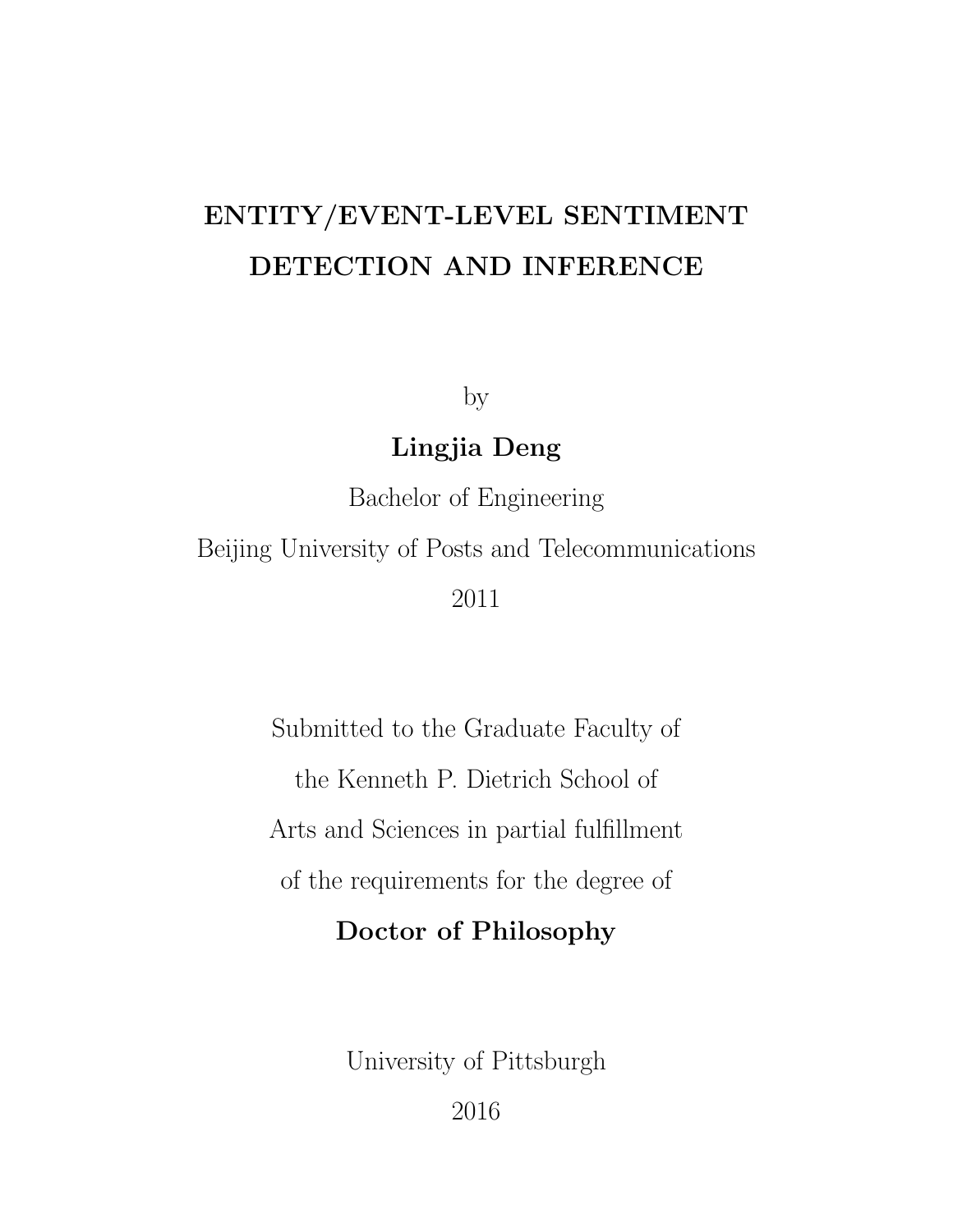# UNIVERSITY OF PITTSBURGH DIETRICH SCHOOL OF ARTS AND SCIENCES

This dissertation was presented

by

Lingjia Deng

It was defended on

August 25th 2016

and approved by

Dr. Janyce Wiebe, Department of Computer Science, University of Pittsburgh

Dr. Rebecca Hwa, Department of Computer Science, University of Pittsburgh

Dr. Yuru Lin, School of Information Science, University of Pittsburgh

Dr. William Cohen, Machine Learning Department, Carnegie Mellon University

Dissertation Advisors: Dr. Janyce Wiebe, Department of Computer Science, University of Pittsburgh,

Dr. Rebecca Hwa, Department of Computer Science, University of Pittsburgh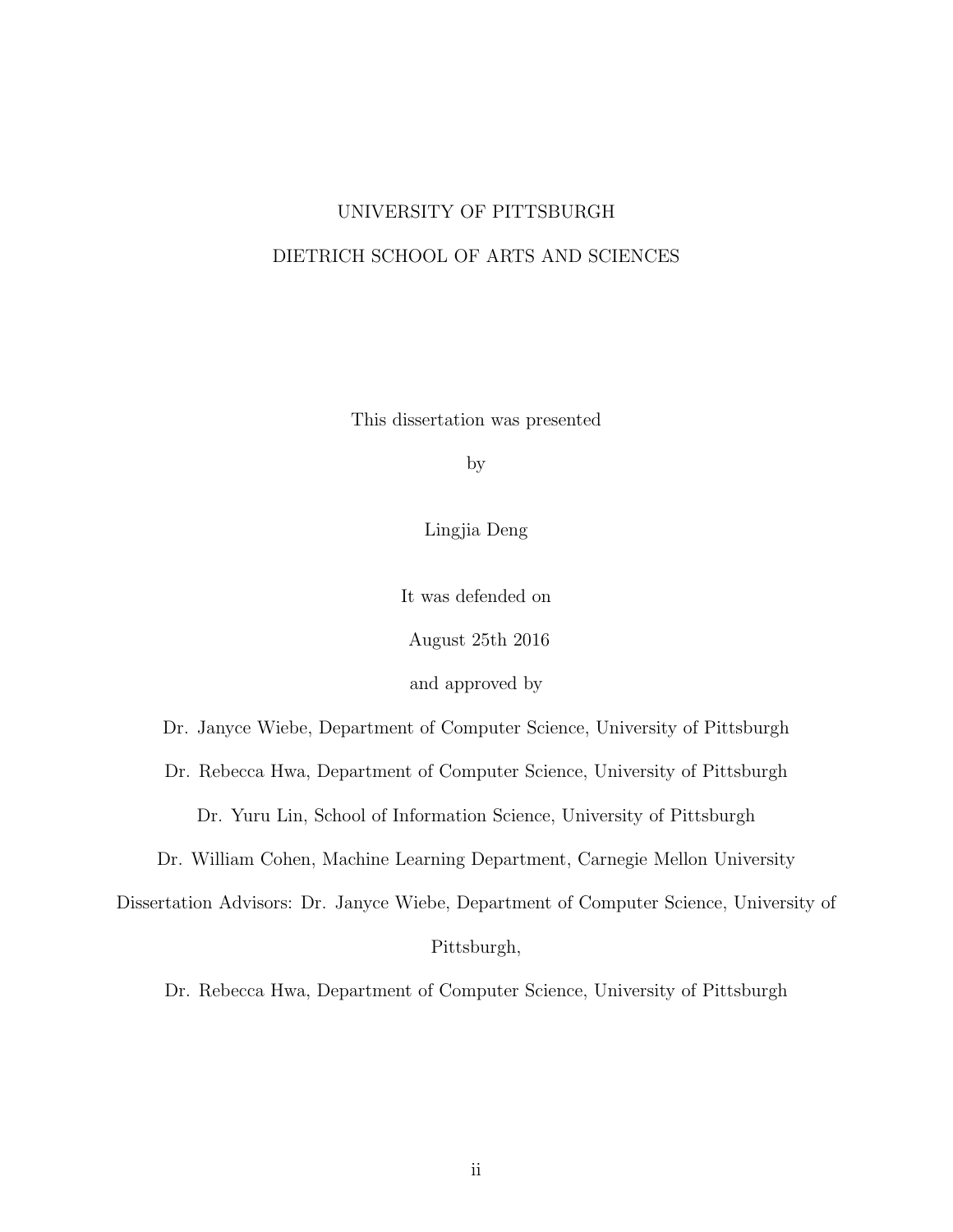Copyright *⃝*c by Lingjia Deng 2016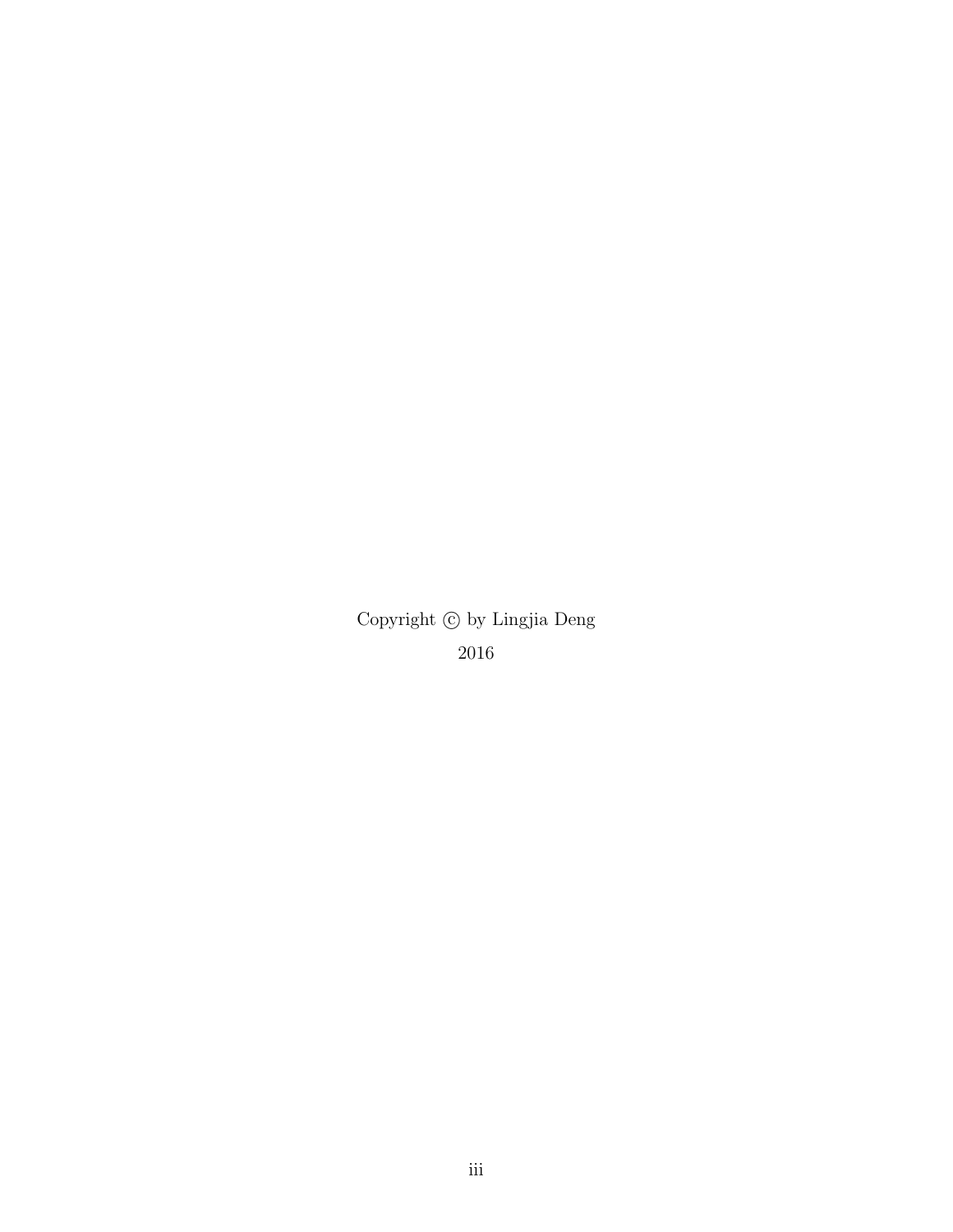#### **ENTITY/EVENT-LEVEL SENTIMENT DETECTION AND INFERENCE**

Lingjia Deng, PhD

University of Pittsburgh, 2016

Sentiment analysis aims at recognizing and understanding opinions expressed in languages. Previous work in sentiment analysis focused on extracting explicit opinions, which are directly expressed via sentiment words. However, opinions may be expressed implicitly via inferences over explicit sentiments. For example, in the sentence *It is great that he was promoted.* versus *It is great that he was fired*, there is an explicitly positive sentiment in both sentences because of the positive sentiment word *great*. Previous work may stop here. However, the sentiment toward *he* in the former sentence is positive, while the sentiment toward *he* in the later sentence is negative. The sentiments toward *he* in both sentences are implicit since there is no sentiment word directly modifying *he*. The implicit opinions are indicated in the text, and they are important for a sentiment analysis system to fully understand the documents. While previous work cannot recognize such implicit sentiment, this thesis contributes to developing an entity/event-level sentiment analysis system to recognize both explicit and implicit sentiments expressed from entities toward entities and events.

Specifically, we first give the definitions of the entity/event-level sentiment analysis task. Since this is a new task, we develop two corpora serving as resources for this task. The implicit sentiments cannot be recognized merely relying on sentiment lexicons since the implicit sentiments are not directly associated with sentiment words. Inference rules are needed to recognize the implicit sentiments. Instead of developing a rule-based system to automatically infer implicit opinions, we develop computational models which use the inference rules as soft constraints. What's more important, the models take into account the information not only from sentiment analysis tasks, but also from other Natural Language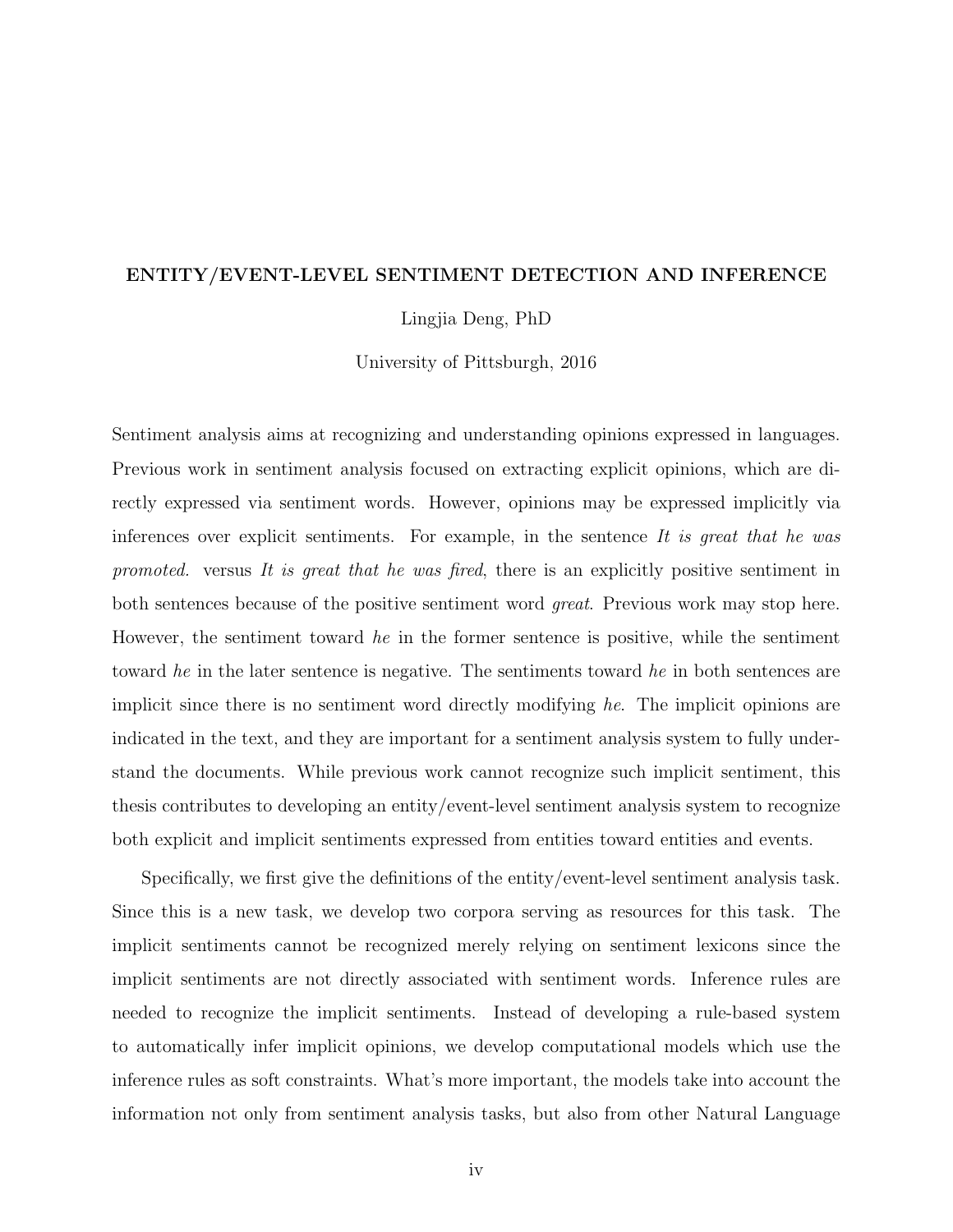Processing tasks including information extraction and semantic role labeling. The models jointly solve different NLP tasks in one single model and improve the performances of the tasks. We also contribute to improving recognizing sources of opinions in this thesis. Finally, we conduct an analysis study showing that the idea of sentiment inference defined in this thesis can be applied to Chinese text as well.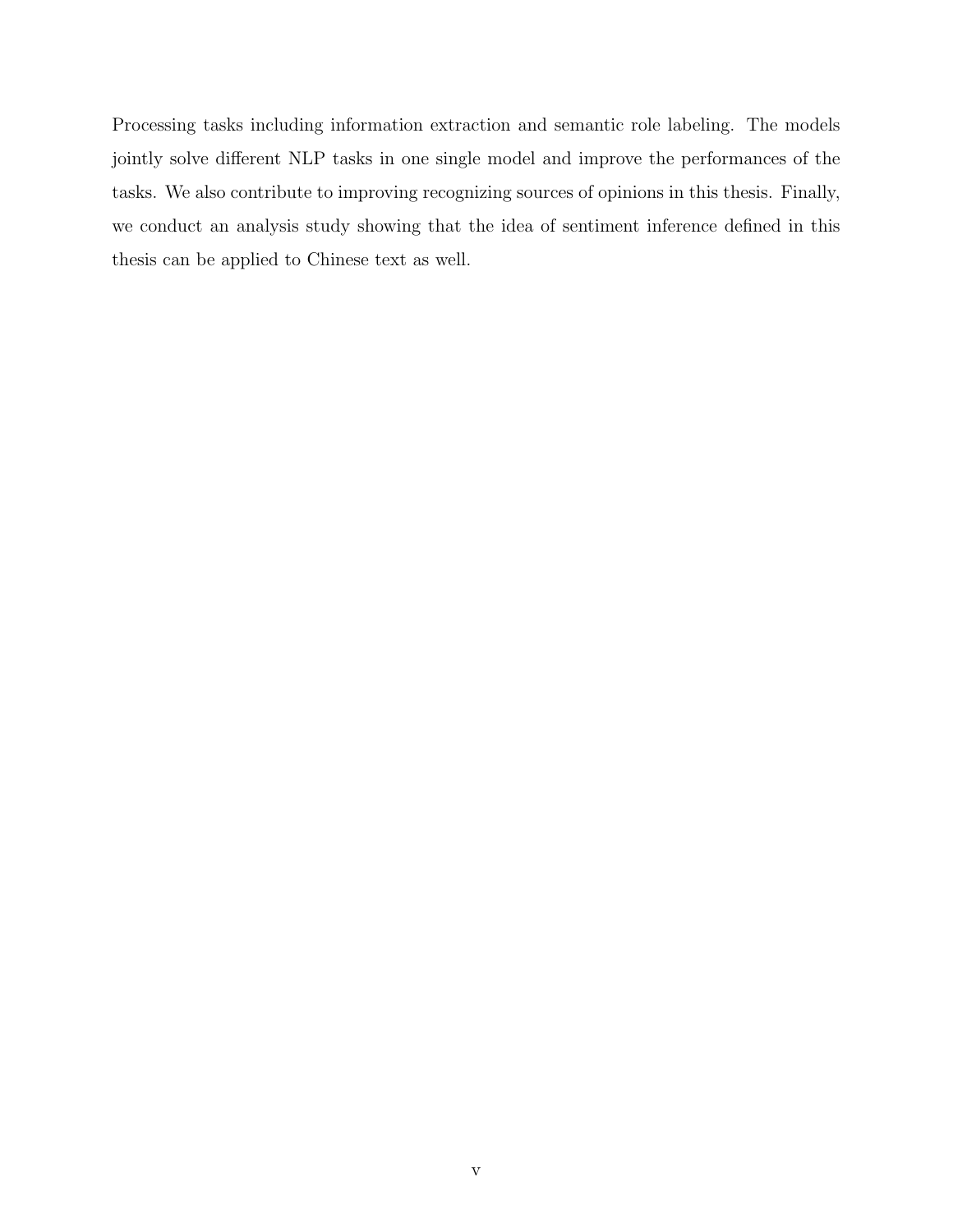# **TABLE OF CONTENTS**

| xiv |     |                                                              |  |  |
|-----|-----|--------------------------------------------------------------|--|--|
| 1.0 |     |                                                              |  |  |
|     | 1.1 | $\overline{2}$                                               |  |  |
|     | 1.2 | $\overline{4}$                                               |  |  |
|     |     | 1.2.1<br>$\overline{5}$                                      |  |  |
|     |     | $\overline{5}$<br>1.2.2                                      |  |  |
|     |     | 1.2.3<br>$\overline{7}$                                      |  |  |
|     | 1.3 | 9                                                            |  |  |
|     | 1.4 | 10                                                           |  |  |
| 2.0 |     | BACKGROUND<br>11                                             |  |  |
|     | 2.1 | Works on different granularities of sentiment analysis<br>11 |  |  |
|     | 2.2 | 14                                                           |  |  |
|     | 2.3 | Works on joint prediction models and applications            |  |  |
|     | 2.4 | 16                                                           |  |  |
| 3.0 |     | REPRESENTATIONS OF ENTITY/EVENT-LEVEL SENTIMENT<br>17        |  |  |
|     | 3.1 | 18                                                           |  |  |
|     | 3.2 |                                                              |  |  |
|     |     | 3.2.1<br>20                                                  |  |  |
|     |     | 21                                                           |  |  |
|     |     | 22                                                           |  |  |
|     |     | 22                                                           |  |  |
|     |     | 3.2.2<br>23                                                  |  |  |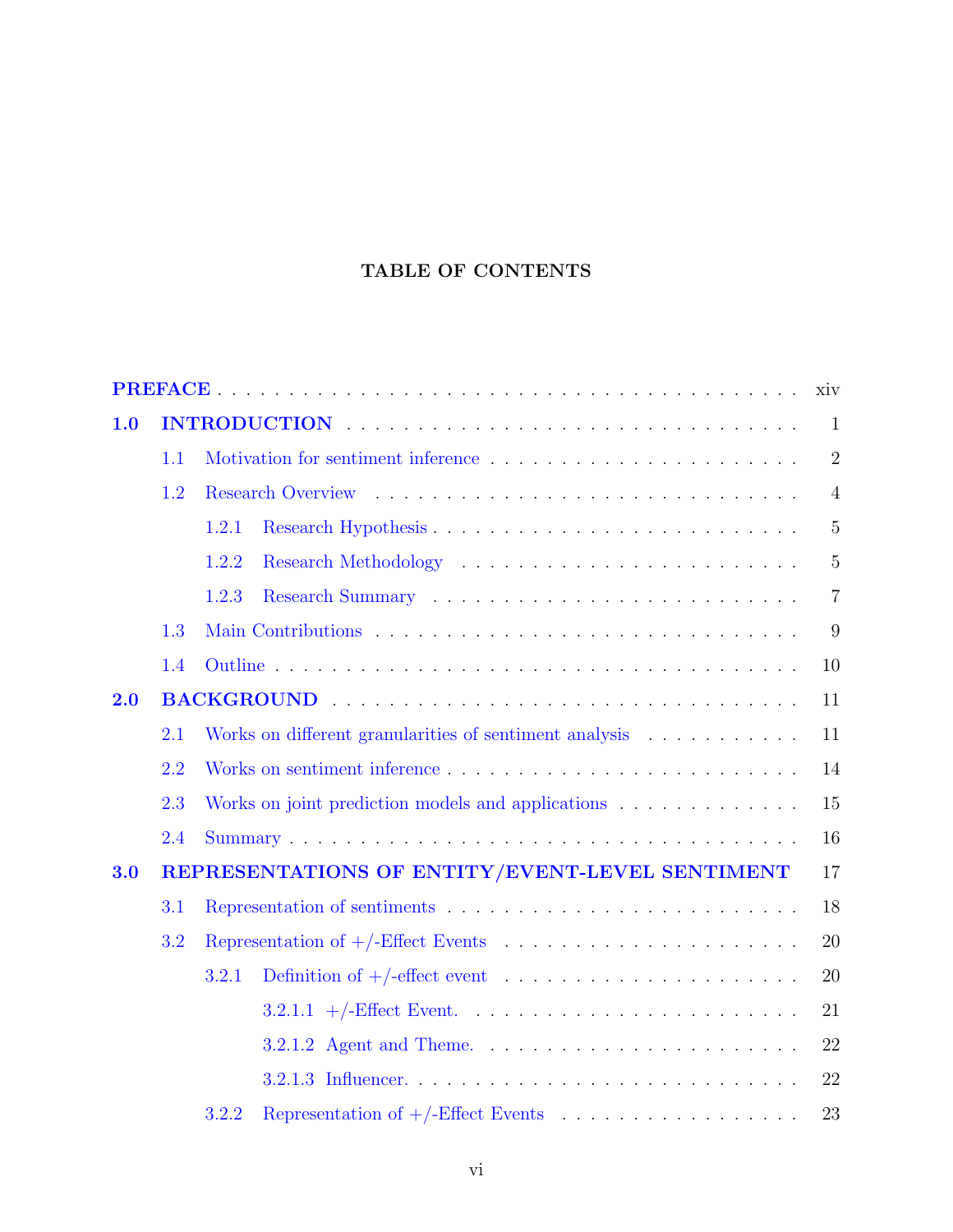|         | 3.3 |                                                                       |  | 23 |
|---------|-----|-----------------------------------------------------------------------|--|----|
|         | 3.4 |                                                                       |  | 25 |
| 4.0     |     | CORPORA OF ENTITY/EVENT-LEVEL SENTIMENT                               |  |    |
|         | 4.1 |                                                                       |  |    |
|         |     | 4.1.1                                                                 |  | 29 |
|         |     | 4.1.2                                                                 |  | 30 |
|         |     | 4.1.2.1 Data and Agreement Study Design                               |  | 30 |
|         |     | 4.1.2.2 Agreement Study Evaluation                                    |  | 31 |
|         |     |                                                                       |  | 33 |
|         |     |                                                                       |  | 34 |
|         |     | 4.1.3                                                                 |  | 34 |
|         | 4.2 | MPQA 3.0: Entity/Event-level Sentiment Corpus                         |  | 36 |
|         |     | Annotation Scheme: From MPQA 2.0 to MPQA 3.0 $\ldots \ldots$<br>4.2.1 |  | 37 |
|         |     |                                                                       |  | 39 |
|         |     | 4.2.1.2 MPQA 3.0 Annotation Scheme                                    |  | 42 |
|         |     | 4.2.2                                                                 |  | 42 |
|         |     |                                                                       |  | 43 |
|         |     | 4.2.3                                                                 |  | 44 |
|         | 4.3 |                                                                       |  | 45 |
|         | 4.4 |                                                                       |  | 47 |
| $5.0\,$ |     | RULES OF ENTITY/EVENT-LEVEL SENTIMENT INFERENCE.                      |  | 48 |
|         | 5.1 |                                                                       |  | 49 |
|         |     | 5.1.1                                                                 |  | 50 |
|         |     | Validating the Rules: A Graph-based Propagation Model<br>5.1.2        |  | 52 |
|         |     | 5.1.2.1 Definition of the Entity Graph                                |  | 53 |
|         |     |                                                                       |  | 54 |
|         |     | 5.1.2.3 Performance of Graph Model                                    |  | 56 |
|         | 5.2 |                                                                       |  | 57 |
|         | 5.3 |                                                                       |  | 59 |
|         | 5.4 |                                                                       |  |    |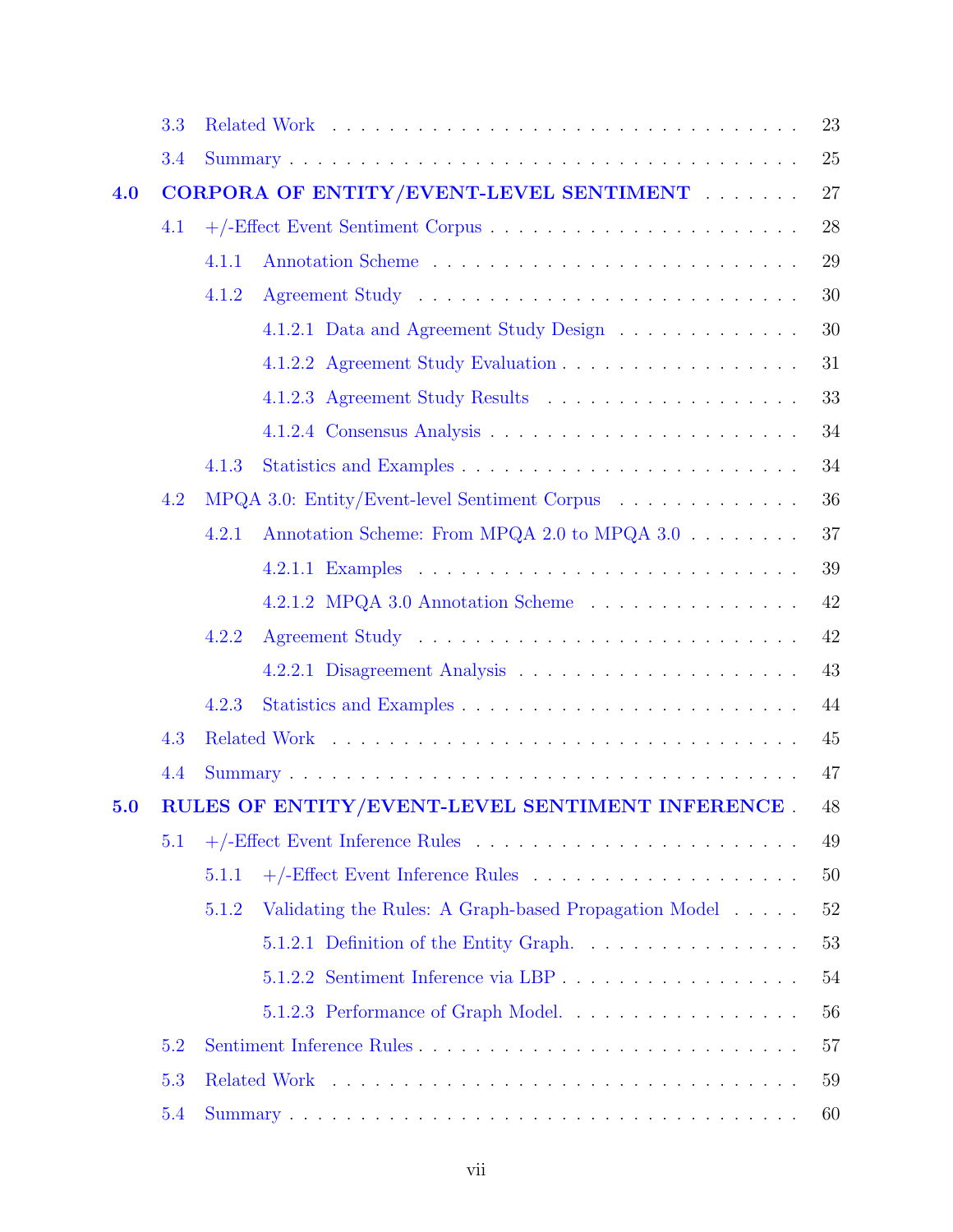| 6.0 | COMPUTATIONAL MODELS OF ENTITY/EVENT-LEVEL SEN- |       |                                                        |    |  |  |
|-----|-------------------------------------------------|-------|--------------------------------------------------------|----|--|--|
|     |                                                 |       | TIMENT DETECTION AND INFERENCE                         | 61 |  |  |
|     | 6.1                                             |       |                                                        | 64 |  |  |
|     |                                                 | 6.1.1 |                                                        | 65 |  |  |
|     |                                                 |       |                                                        | 69 |  |  |
|     |                                                 | 6.1.2 |                                                        | 70 |  |  |
|     |                                                 | 6.1.3 |                                                        | 73 |  |  |
|     |                                                 |       |                                                        | 73 |  |  |
|     |                                                 |       | 6.1.3.2 Baseline Methods and Evaluation Metrics        | 73 |  |  |
|     |                                                 |       |                                                        | 75 |  |  |
|     |                                                 | 6.1.4 |                                                        | 76 |  |  |
|     | 6.2                                             |       |                                                        | 77 |  |  |
|     |                                                 | 6.2.1 |                                                        | 78 |  |  |
|     |                                                 |       | 6.2.1.1 PSL for Entity-Event-level Sentiment Analysis. | 80 |  |  |
|     |                                                 | 6.2.2 |                                                        | 80 |  |  |
|     |                                                 |       |                                                        | 80 |  |  |
|     |                                                 |       |                                                        | 83 |  |  |
|     |                                                 | 6.2.3 |                                                        | 84 |  |  |
|     |                                                 |       |                                                        | 84 |  |  |
|     |                                                 |       |                                                        | 85 |  |  |
|     |                                                 |       | 6.3 Related Work                                       | 89 |  |  |
|     | 6.4                                             |       |                                                        | 89 |  |  |
| 7.0 |                                                 |       |                                                        | 91 |  |  |
|     | 7.1                                             |       |                                                        | 93 |  |  |
|     | 7.2                                             |       |                                                        | 94 |  |  |
|     |                                                 | 7.2.1 |                                                        | 94 |  |  |
|     |                                                 | 7.2.2 | Recognizing Sources of Two Types of Opinions           | 97 |  |  |
|     | 7.3                                             |       | 100                                                    |    |  |  |
|     |                                                 | 7.3.1 | Performance of Recognizing Sources<br>101              |    |  |  |
|     |                                                 | 7.3.2 | 103                                                    |    |  |  |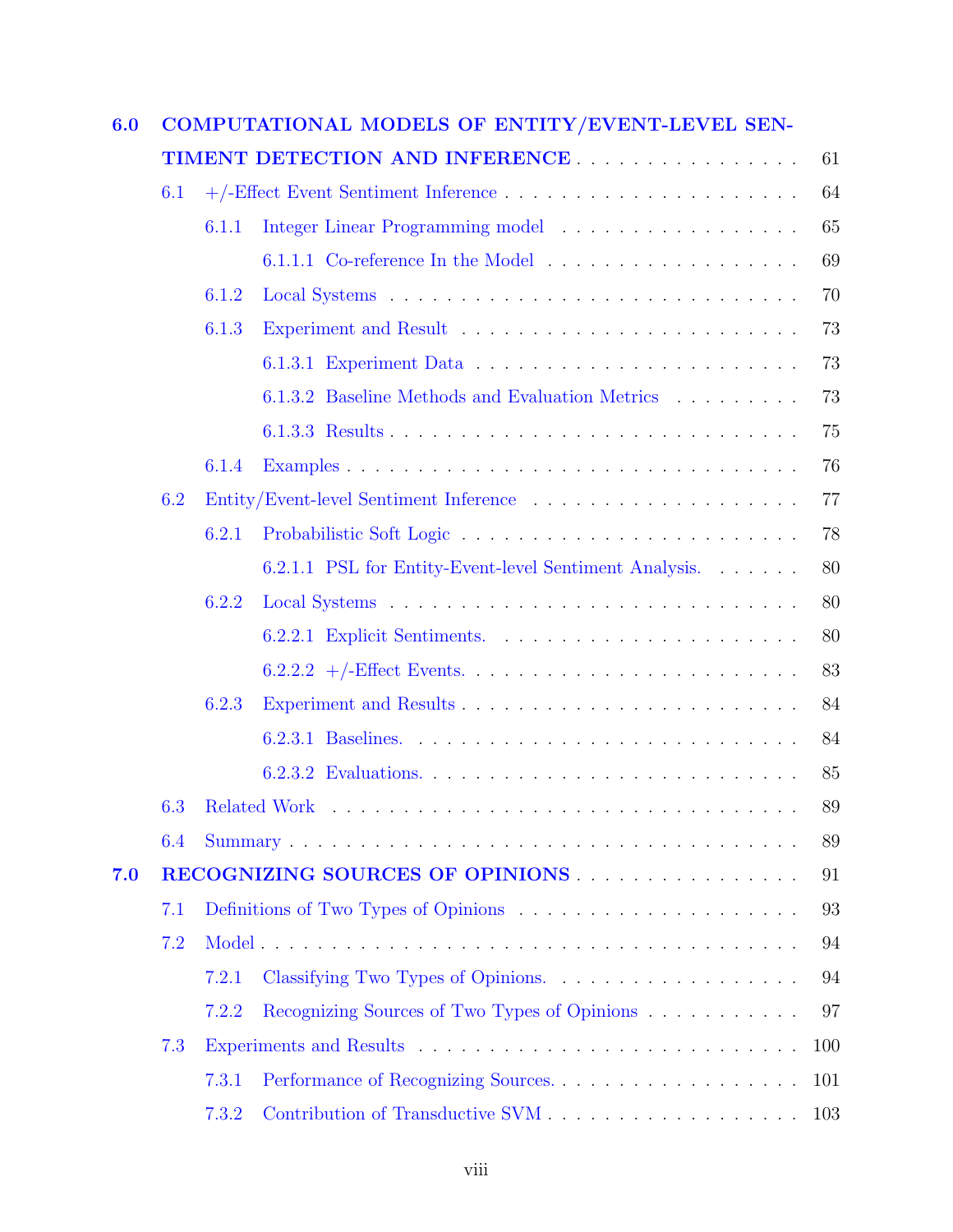|      |     | 7.3.3                                 | 104                                         |     |  |  |  |
|------|-----|---------------------------------------|---------------------------------------------|-----|--|--|--|
|      | 7.4 |                                       | 104                                         |     |  |  |  |
|      | 7.5 |                                       |                                             | 105 |  |  |  |
| 8.0  |     | SENTIMENT INFERENCE IN CHINESE<br>106 |                                             |     |  |  |  |
|      | 8.1 |                                       | 107                                         |     |  |  |  |
|      |     | 8.1.1                                 | 107                                         |     |  |  |  |
|      |     |                                       | 8.1.1.1 Data<br>107                         |     |  |  |  |
|      |     |                                       | 8.1.1.2 Evaluation and Result<br>108        |     |  |  |  |
|      |     | 8.1.2                                 | 110                                         |     |  |  |  |
|      | 8.2 |                                       | 112                                         |     |  |  |  |
|      |     | 8.2.1                                 | 114                                         |     |  |  |  |
|      | 8.3 |                                       | 116                                         |     |  |  |  |
|      |     | 8.3.1                                 | 116                                         |     |  |  |  |
|      |     | 8.3.2                                 | 118                                         |     |  |  |  |
|      |     | 8.3.3                                 | 119                                         |     |  |  |  |
|      |     | 8.3.4                                 | 121                                         |     |  |  |  |
|      | 8.4 |                                       | 121                                         |     |  |  |  |
|      | 8.5 |                                       | 122                                         |     |  |  |  |
| 9.0  |     | 123                                   |                                             |     |  |  |  |
| 9.1  |     | 125                                   |                                             |     |  |  |  |
|      |     |                                       | 9.1.1 Co-reference Resolution<br>125        |     |  |  |  |
|      |     | 9.1.2                                 | 125                                         |     |  |  |  |
|      |     | 9.1.3                                 | 126                                         |     |  |  |  |
|      |     | 9.1.4                                 | 126                                         |     |  |  |  |
|      |     | 9.1.5                                 | (Non-)Reinforcing Sentiment Analysis<br>127 |     |  |  |  |
|      | 9.2 |                                       | 128                                         |     |  |  |  |
|      |     | 9.2.1                                 | 128                                         |     |  |  |  |
|      |     | 9.2.2                                 | 128                                         |     |  |  |  |
|      | 9.3 |                                       | 129                                         |     |  |  |  |
| 10.0 |     |                                       | 130                                         |     |  |  |  |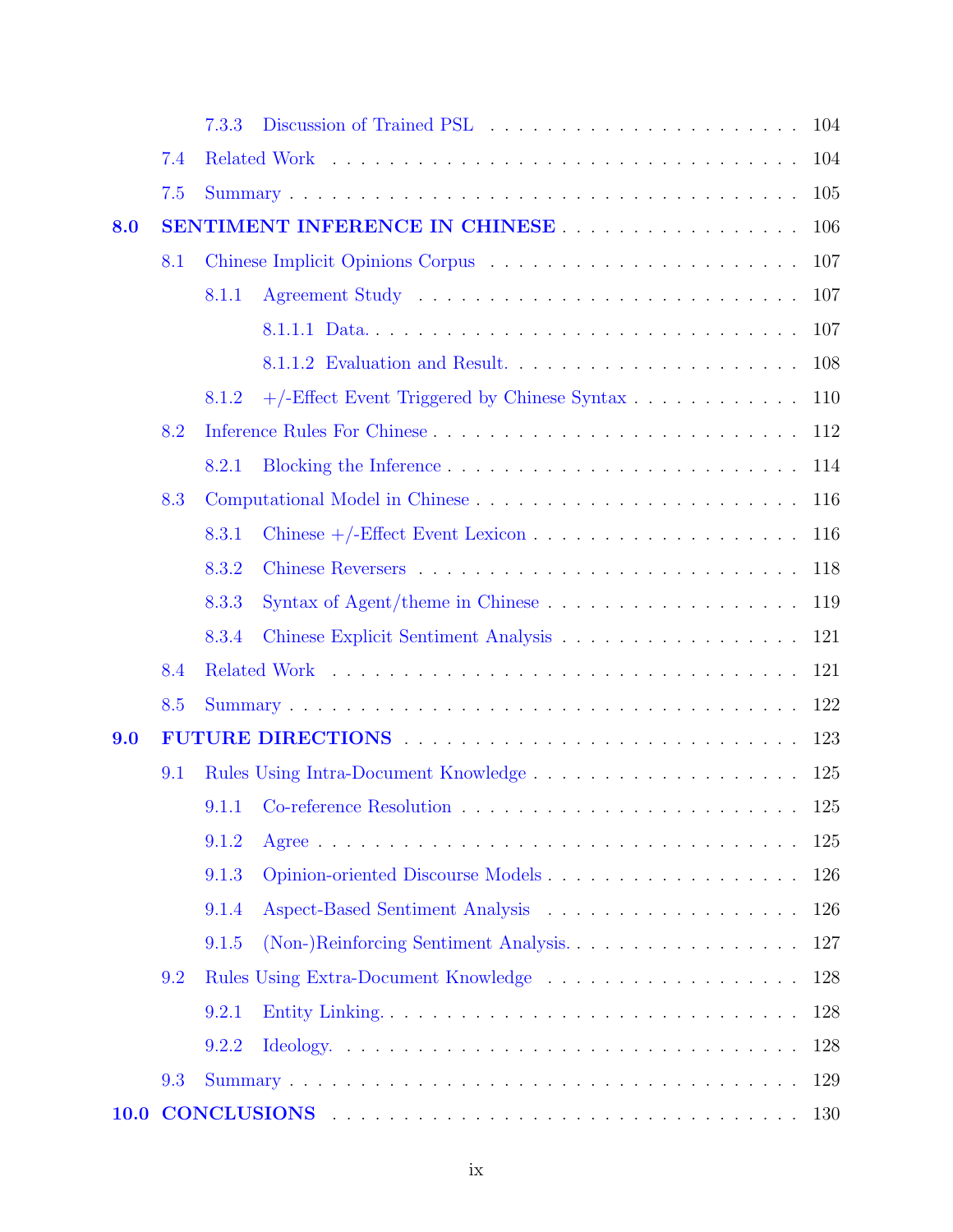| <b>APPENDIX A. SENTIMENT REPRESENTATION RULES 135</b>   |  |
|---------------------------------------------------------|--|
| APPENDIX B. SENTIMENT INFERENCE RULES W.R.T. +/-EFFECT  |  |
|                                                         |  |
| APPENDIX C. SENTIMENT INFERENCE RULES W.R.T. SENTIMENT- |  |
| TOWARD-SENTIMENT STRUCTURE  137                         |  |
|                                                         |  |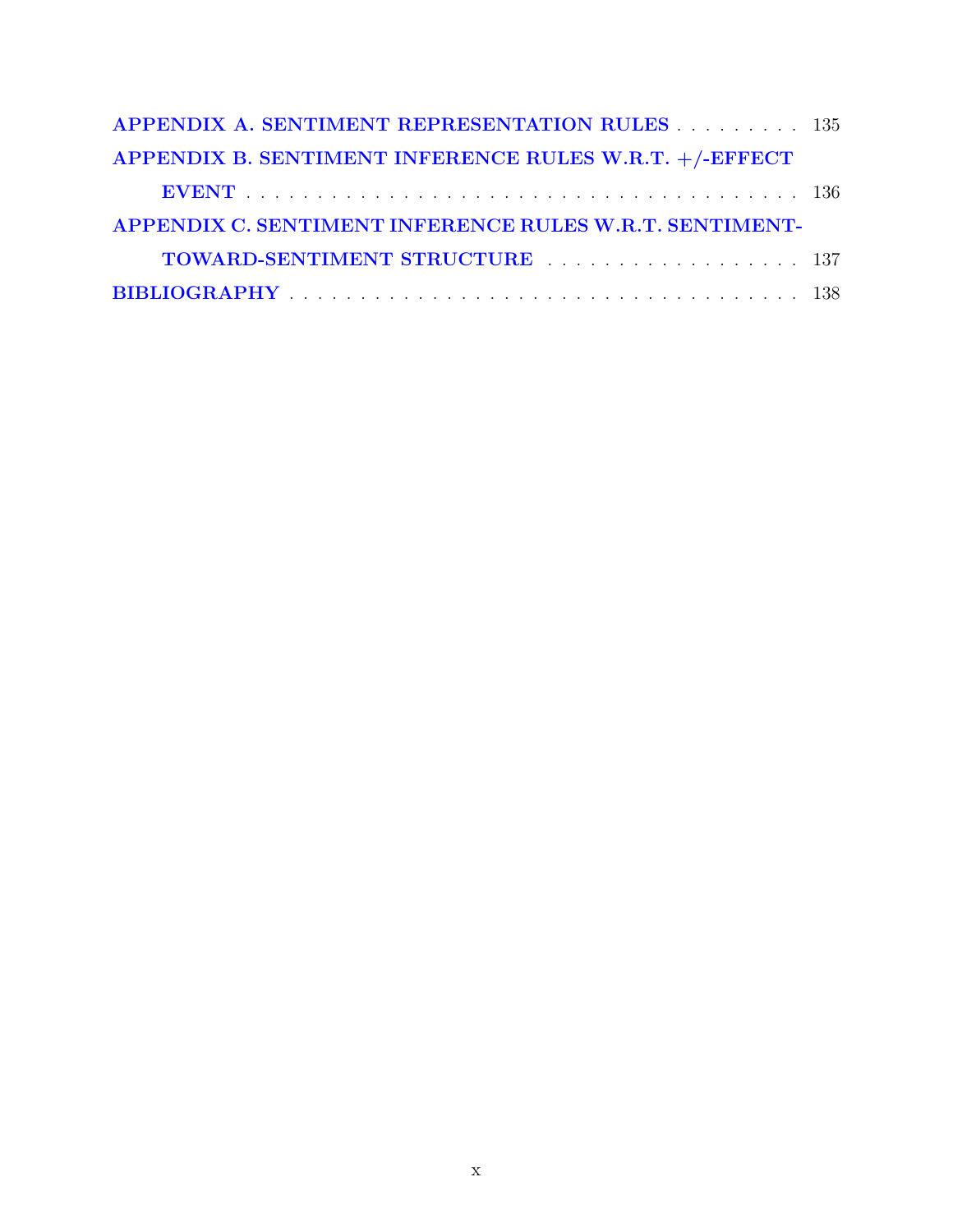### **LIST OF TABLES**

| 2.1     | Expected outputs for (Ex1.1) in Chapter 1 from different granularity sentiment        |        |
|---------|---------------------------------------------------------------------------------------|--------|
|         |                                                                                       | 12     |
| $3.1\,$ | Representations of entity/event-level sentiment $\dots \dots \dots \dots \dots \dots$ | 20     |
| 3.2     |                                                                                       | 23     |
| 4.1     | Span overlapping agreement $agr(A, B)$ in agreement study and consensus study.        |        |
|         |                                                                                       | 33     |
|         |                                                                                       | 33     |
| 5.1     | Combinations of rules inferring sentiments toward $+/-$ effect event and the en-      |        |
|         |                                                                                       | $52\,$ |
| 5.2     |                                                                                       | 54     |
| 5.3     |                                                                                       | 57     |
| 6.1     |                                                                                       | 69     |
| 6.2     |                                                                                       | 75     |
| 6.3     |                                                                                       | 86     |
|         | 6.4 Accuracy comparing PSL models (ET3 used for all)                                  | 87     |
| 6.5     | F-measure comparing PSL models (ET3 used for all)                                     | 88     |
| 6.6     | Comparison of entity/event-target selection methods (PSL3 used for all) $\ldots$      | 88     |
| 7.1     | Examples of Opinions, Sources of opinions, and Categories of opinions                 | 91     |
| 7.2     |                                                                                       | 97     |
| 7.3     |                                                                                       | 102    |
| 7.4     |                                                                                       | 103    |
|         |                                                                                       | 109    |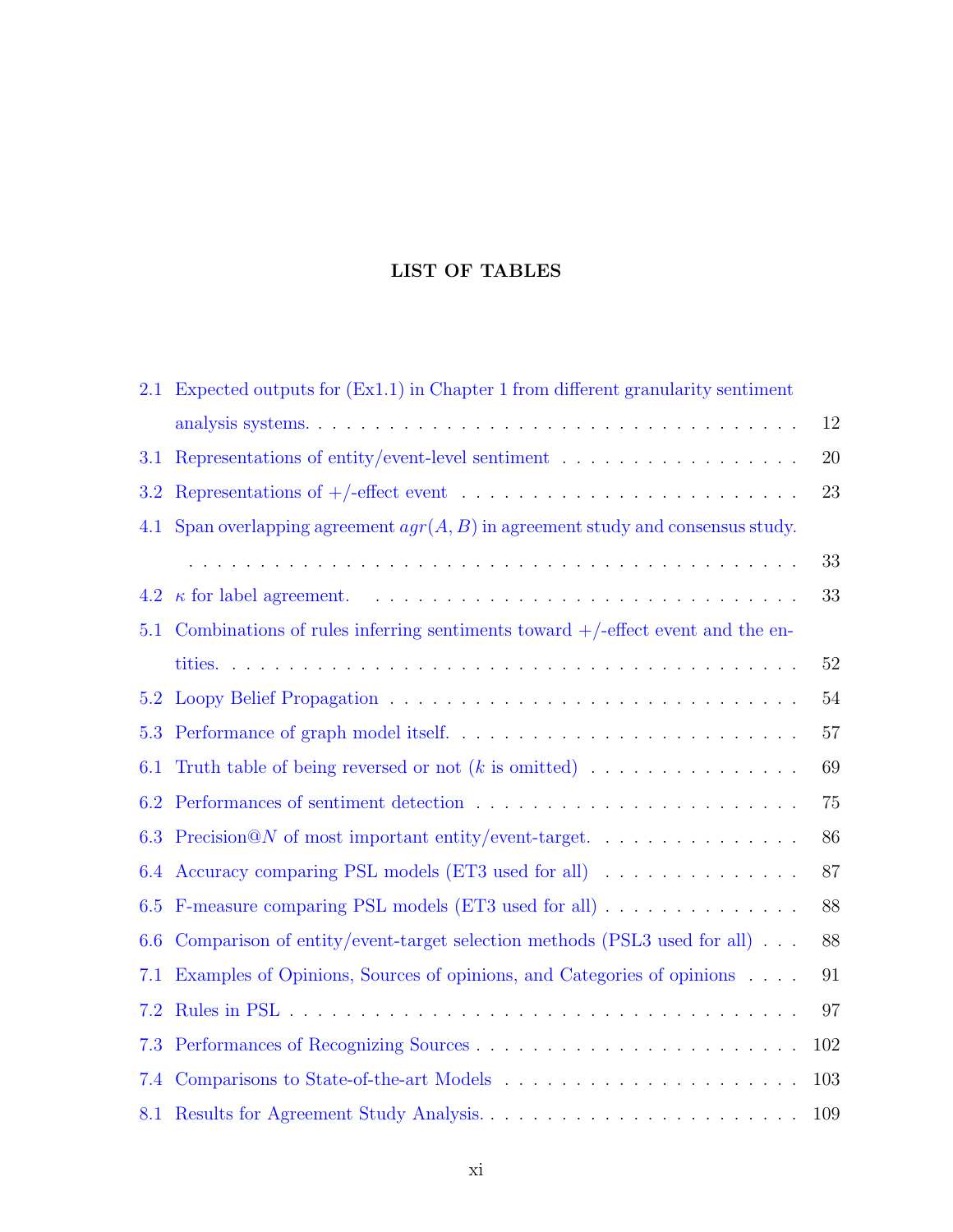| 8.3 Performance of Graph-Based Model in Chinese. 114                         |  |
|------------------------------------------------------------------------------|--|
|                                                                              |  |
|                                                                              |  |
| B1 Sentiment Inference Rules w.r.t $+/-$ Effect Event 136                    |  |
| C1 Sentiment Inference Rules w.r.t. Sentiment-Toward-Sentiment Structure 137 |  |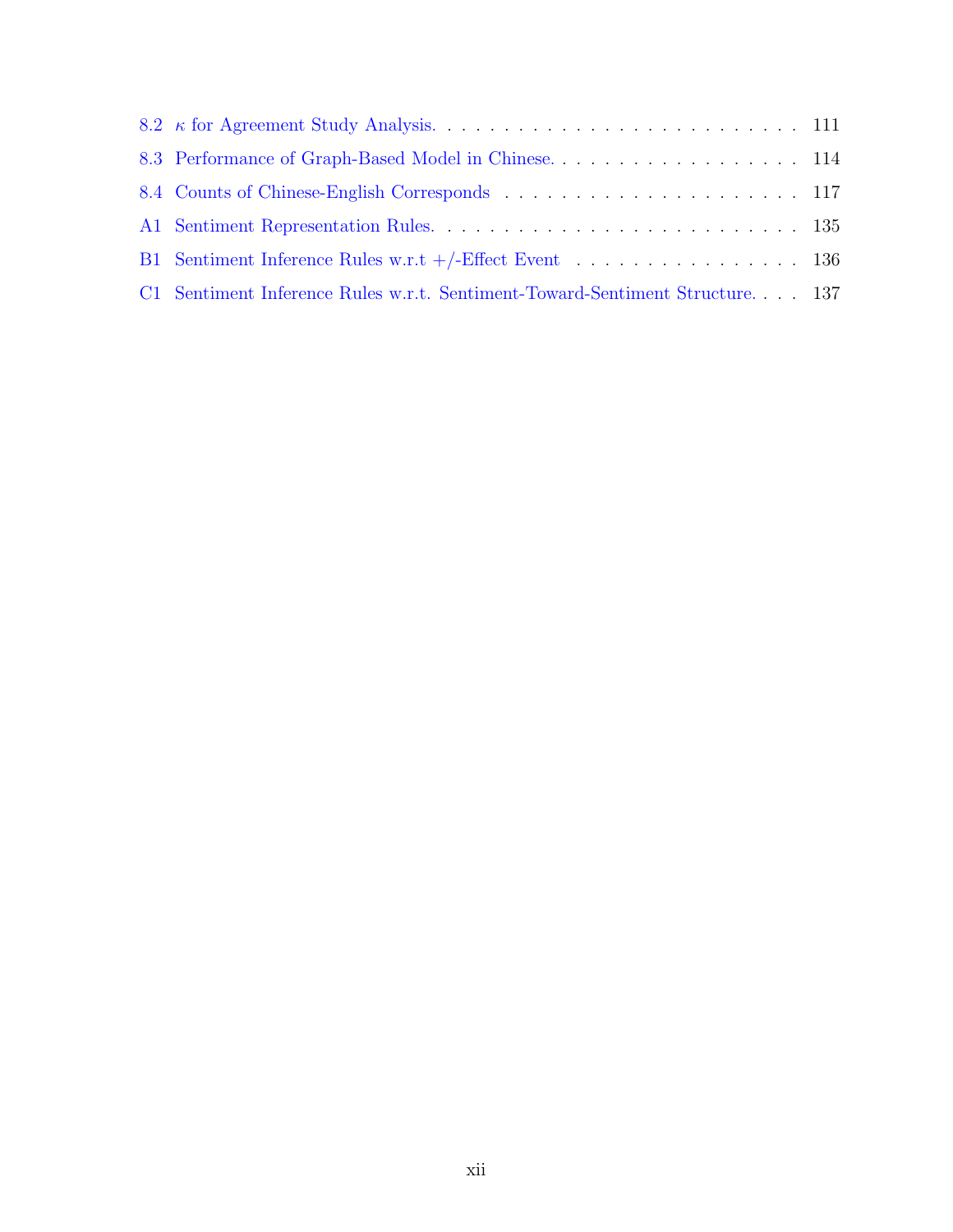# **LIST OF FIGURES**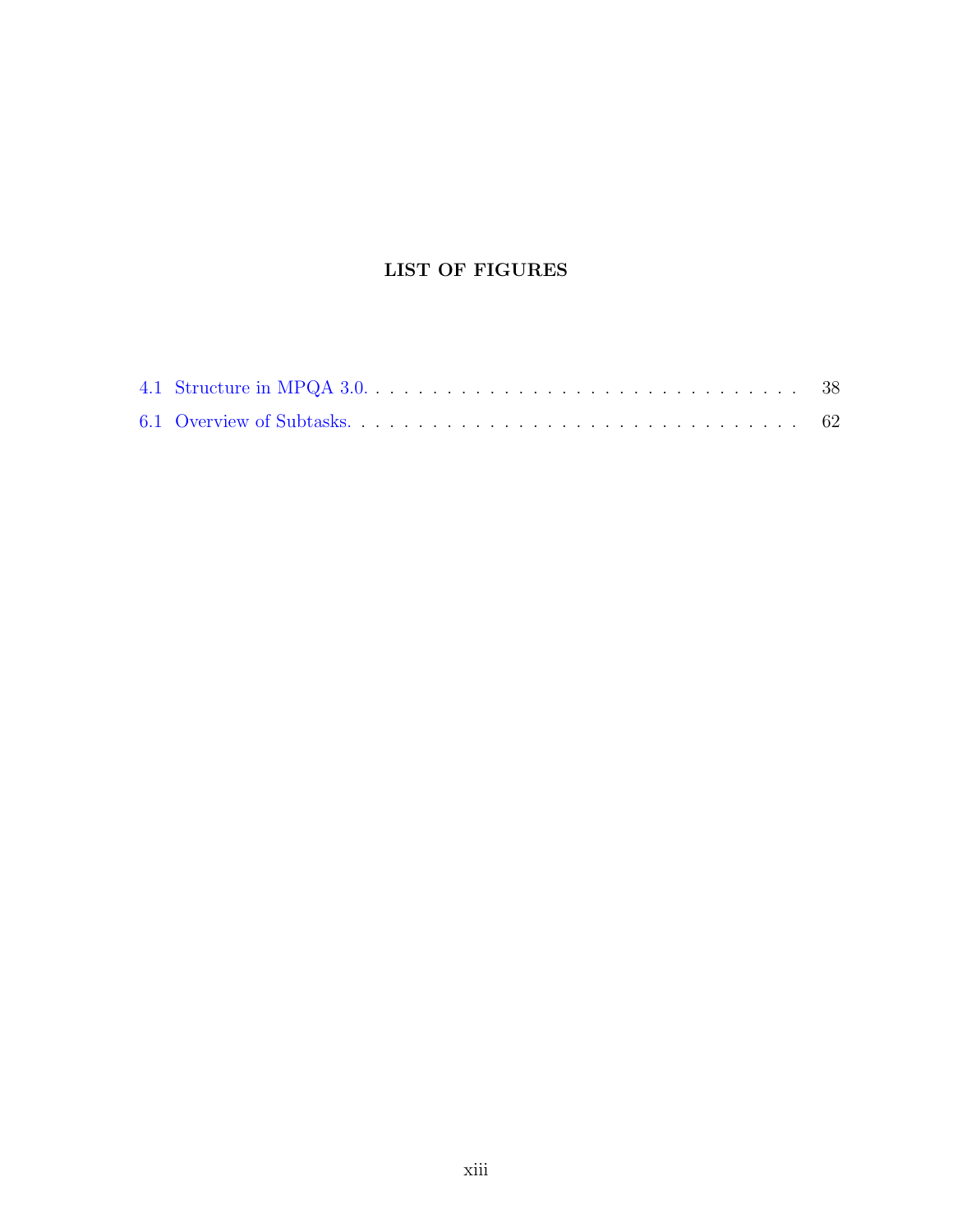#### **PREFACE**

<span id="page-13-0"></span>The past five years of PhD study have been an incredible journey. The original purpose of pursuing a PhD was investigating what Natural Language Processing is and what I can contribute to this field of research. Luckily the purpose has been retained during my PhD and it will not end after I graduate. Teaching a computer to automatically extract the information humans need from texts, which is one of the goals of Natural Language Processing, is a complicated task. The most fascinating aspect of this task is that it presents the giant variety and incredible creativity of human languages. There is never a fixed algorithm to model all the language phenomenon. I feel really proud to be born as a human being who is able to express and understand ideas in languages. I feel even more proud to participate in developing systems to automate this process. As we advance in "inventing" machines, we progress in "discovering" the world as well.

This thesis would not have been possible without the support of many people. The guidances and help from my major advisor, Janyce Wiebe, cannot be summarized in a few sentences. During my PhD study, Jan has lightened the directions of my research, gave me the courage of paving the unknown world, and accompanying with me to face both disappointments and joys. I really enjoy the hours we spent in discussing the problems, coming up with the ideas, and working on the writings. I have also been lucky to learn from incredible mentors, including my committee members, Rebecca Hwa, Yuru Lin and William Cohen. Their valuable suggestions and comments on this thesis have polished it from a summary of my publications to an organized piece of work. I have also learnt a lot from so many wonderful teachers in the graduate school, such as Diane Litman and Milos Hauskrecht. The knowledge I gained from both their courses and daily talking have contributed to my foundations of knowledge and inspiration of research. This thesis contains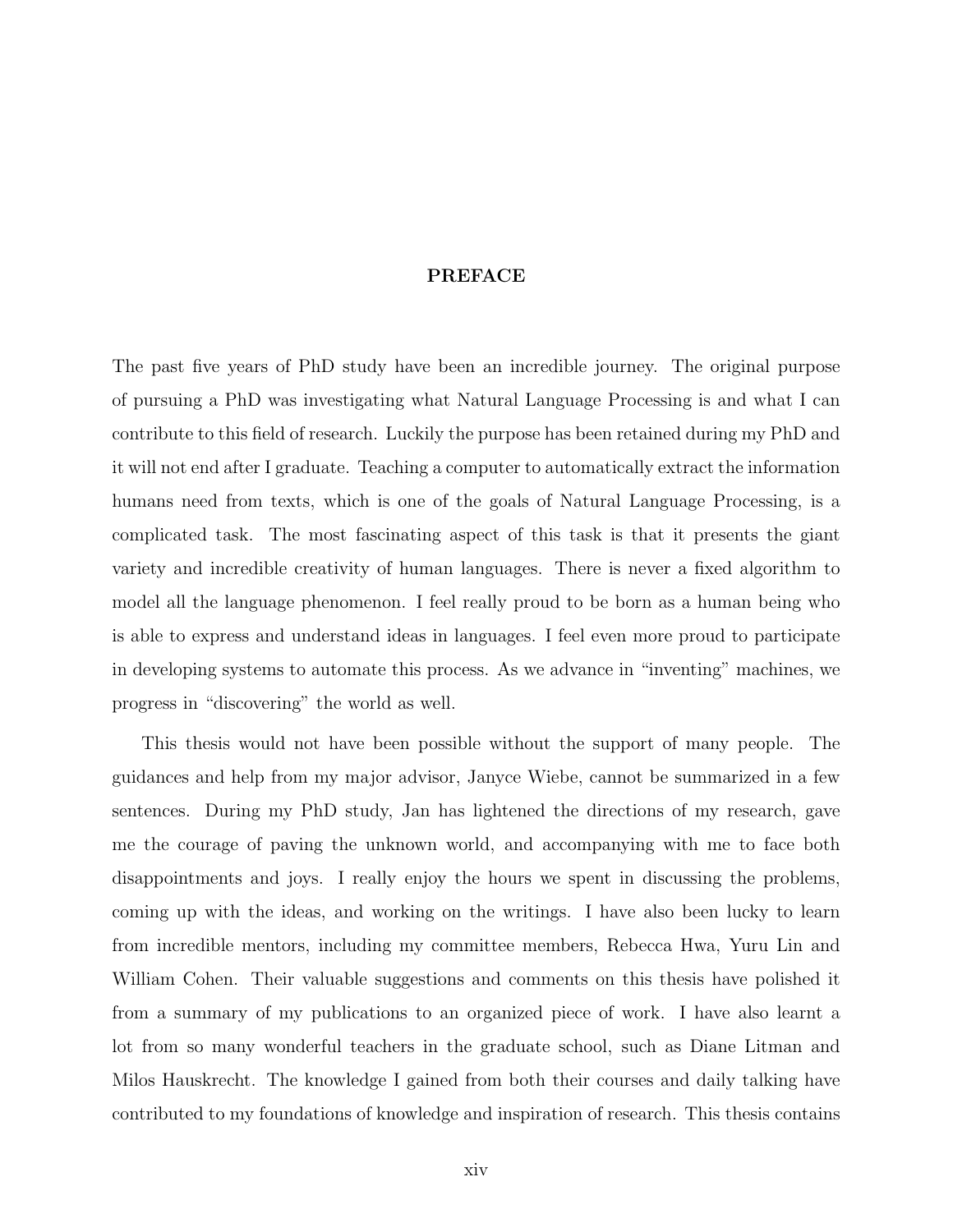much work of annotations, which are resources of the work in this thesis and resources of future work in the field. The human-labelled annotations cannot be accomplished without the help from my advisor Jan Wiebe, my peer Yoonjung Choi, Changsheng Liu and Fan Zhang. Not limited to the annotations, the interesting observations of languages we have found during the annotating process contributed to my thesis as well. I have also gained much knowledge and support from many researchers outside the University of Pittsburgh. I would like to gratefully thank Claire Cardie from the Cornell University. Though my PhD, the grant have supported me in trying out new ideas and working on solid experiments, especially in the last summer the grant enabled me to work on writing my thesis. I also appreciated the inspiring discussions Claire and Jan had during the grant meetings and academic conferences, together with Rada Mihalcea and Carmen Banea from the University of Michigan.

I am thankful for the kind people I have come across in my life, including my parents who supported me without any condition, my roommates who created a sweet atmosphere in our apartment, my friends in Pittsburgh who walked me through every corner of this beautiful city and every corner of my PhD life. If I were a tiny twinkle star in the universe, your accompany made us as shiny as the milky way.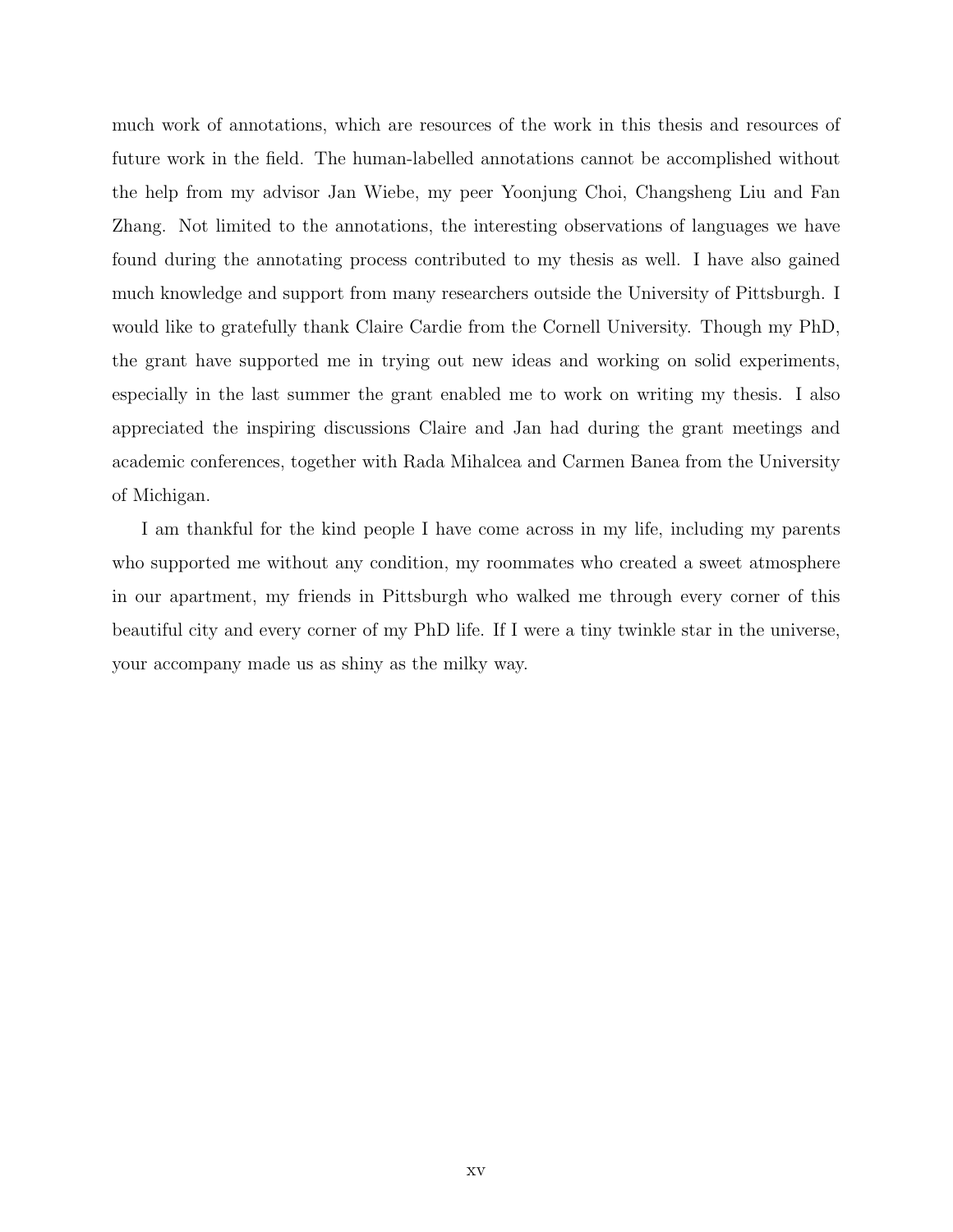#### **1.0 INTRODUCTION**

<span id="page-15-0"></span>Subjectivity analysis is an important task in the field of Natural Language Processing (NLP). As defined in [\(Wiebe et al.,](#page-162-0) [1999,](#page-162-0) [2004\)](#page-162-1), subjectivity refers to the linguistic expressions of speculations, evaluations, sentiments, belief, etc (i.e., private states). **Sentiment** is a particular subtype of subjectivity. It refers to the linguistic expressions of feelings and emotions. The other subtypes of subjectivity include arguing, belief, agreement, etc. In this thesis, we work on analyzing sentiments in the text.

There are many opinions expressed in various genres, including reviews, newswire, editorial, blogs, etc. The works in sentiment analysis and opinion mining are continuously moving forward. Early works in opinion mining focus on document-level analysis, e.g., judging the writer's attitude toward a product or a movie by analyzing the writer's review ([Pang et al.,](#page-159-0) [2002](#page-159-0); [Turney,](#page-161-0) [2002\)](#page-161-0). To fully understand and utilize the opinions, many works in sentiment analysis and opinion mining in recent years begin to focus on more fined-grained levels, including sentence-level sentiment analysis which detects the sentiment expressed by a sentence [\(Yu and Hatzivassiloglou](#page-163-0), [2003;](#page-163-0) [McDonald et al.](#page-158-0), [2007\)](#page-158-0), phrase-level sentiment analysis which recognizes the sentiment expressed by a phrase expressed as a text span ([Yang and](#page-163-1) [Cardie,](#page-163-1) [2013a;](#page-163-1) [Johansson and Moschitti](#page-156-0), [2013a](#page-156-0)), and aspect-based sentiment analysis which recognizes the sentiment expressed toward an aspect of a certain product (e.g., the battery quality of a computer) ([Hu and Liu](#page-156-1), [2004](#page-156-1); [Titov and McDonald](#page-161-1), [2008\)](#page-161-1), etc. A fine-grained sentiment analysis gives us an opportunity to better understand different opinions the writer expresses throughout the document by extracting the components of the **opinions frames** defined in ([Wiebe et al.,](#page-162-2) [2005;](#page-162-2) [Deng and Wiebe](#page-154-0), [2015b\)](#page-154-0): the **source** (whose sentiment is it), the **polarity** (positive or negative), and the **target** (what is the sentiment toward).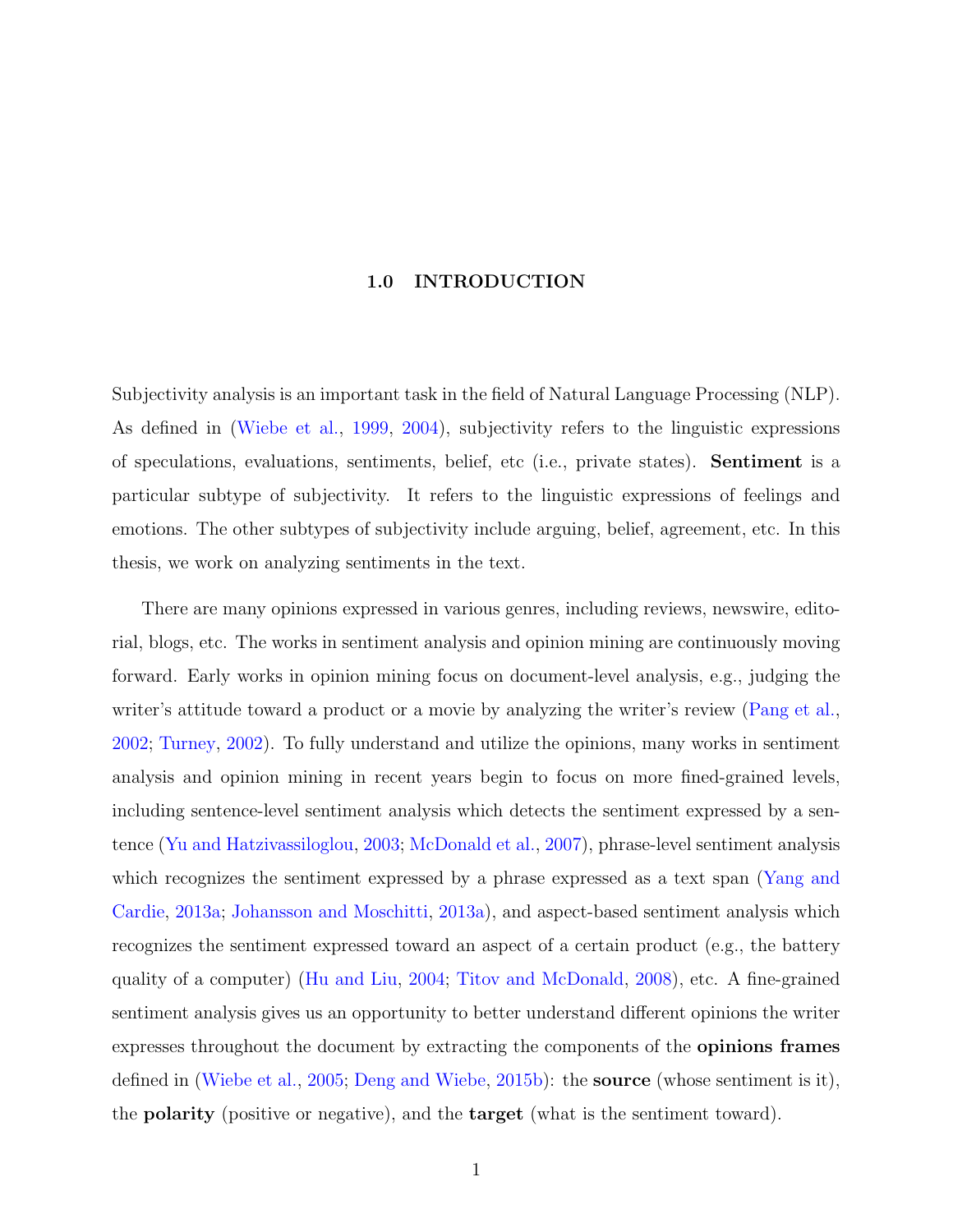#### **1.1 MOTIVATION FOR SENTIMENT INFERENCE**

<span id="page-16-0"></span>Most of the previous works make the assumption that the opinion frames are revealed by certain opinion expressions. Consider two example sentences. In the sentence "*It is great that he was promoted.*" versus "*It is great that he was fired.*", there is an explicitly positive sentiment in both sentences because of the positive sentiment word great. Most of the previous works stop here. However, the sentiment toward him in the former sentence is positive, while the sentiment toward him in the later sentence is negative. The sentiments toward him in both sentences are implicit, since there is no sentiment word directly modifying him. Previous works only recognize the positive sentiment indicated by the word great, while the goal in this thesis aims at recognizing the sentiments expressed toward him as well, though there is no sentiment word modifying that person in the sentences.

In this thesis, we define the sentiment indicated by the word great as **explicit sentiments** where the sentiments are expressed via sentiment words or phrases. Different from them, the sentiments toward him are defined as **implicit sentiments** where the sentiments are not directly expressed toward the target, but it requires **inference** to understand the opinions. Conducting such inferences is easy for humans but difficult for automatic systems. Let's consider more example sentences below.

- (Ex1.1) It is **great** that Hillary Clinton defeated Donald Trump.
- (Ex1.2) It is disappointing that Hillary Clinton defeated Donald Trump.
- (Ex1.3) It is **great** that Mike Pence stands by Donald Trump.
- (Ex1.4) It is disappointing that Mike Pence stands by Donald Trump.

In each example, the phrases highlighted in red are negative sentiment expressions and the phrases highlighted in green are positive sentiment expressions. The phrases in red are the entities that the speaker is negative toward, and the phrases in green are the entities that the speaker is positive toward. The sentiments revealed by the highlighted phrases are explicit sentiments. In all the examples, the sources of the explicit sentiments are the writer, and the targets of the explicit sentiments are the clauses. Besides the explicit sentiments, the writer also has opinions toward the people in the sentences. Let's step through each example below.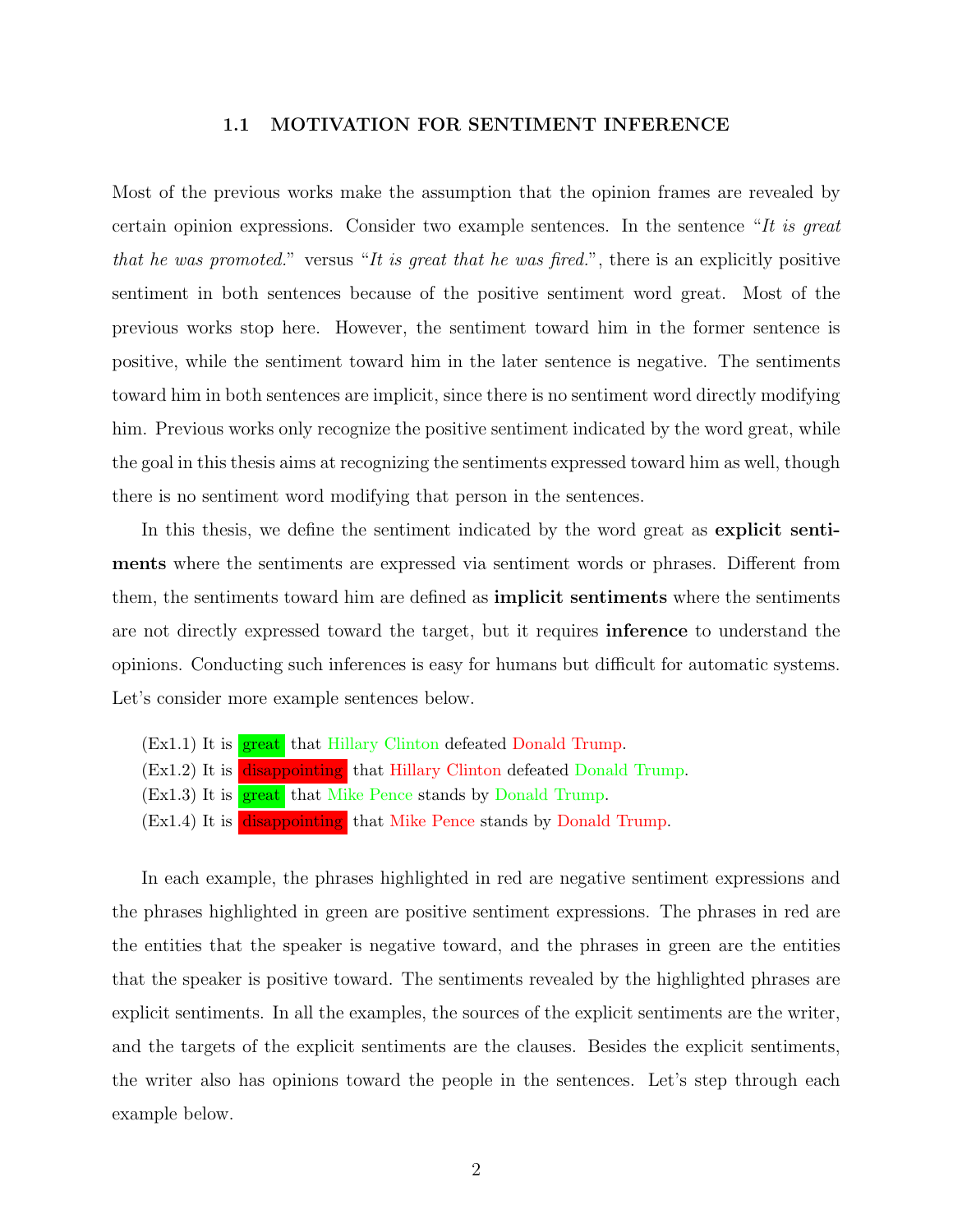In  $(Ex1.1)$ , as revealed by the explicit sentiment, the writer is positive toward the defeating event. It is indicated that the writer is negative toward Trump since being defeated is a bad thing for Trump, and the writer is happy to see something bad happening to him. Further, the writer may be positive toward Clinton because she is the one who accomplished the defeating event. On the contrary, in (Ex1.2), the writer is negative toward the defeating event, as revealed by the explicit sentiment word, disappointing. Since the writer is not happy to see something bad happening to Trump, this indicates a positive sentiment toward Trump, in contrast to (Ex1.1). Analogously, the sentiment toward Clinton is different from the sentiment toward Clinton in (Ex1.1). In both (Ex1.1) and (Ex1.2), two persons (Clinton and Trump) are involved in a defeating event. An explicit sentiment is expressed toward the event in both sentences. Comparing (Ex1.1) and (Ex1.2), we find that different sentiments towards the same event indicate different sentiments toward the same entity, and the source (writer) have different sentiments toward different entities in the same event. What's more important, although the source (writer) does not use any sentiment word modifying Clinton or Trump, the sentiments are actually indicated in the sentence.

We see similar contradictions when comparing (Ex1.3) and (Ex1.4). In (Ex1.3), the writer is positive toward the standing by event. It is indicated that the writer is positive toward Trump since someone standing by him is a good thing for him, and the writer is happy to see something good happening to him. Further, the writer may be positive toward Pence as well because it is he who supports Trump. On the contrary, in (Ex1.4) the writer is negative toward the standing by event. It is indicated that the writer may be negative toward both Trump and Pence.

When we analyze how the implicit sentiments are indicated in the sentences, we find that the inferences arise from interactions between explicit sentiments and events such as fire, defeat, which negatively affect the themes (**-effect events**), and events such as promote, stand by, which positively affect the themes (**+effect events**). In this thesis, we are particular interested in analyzing how to infer implicit sentiments based on explicit sentiments and the information of such  $+/-$ effect events.

In the examples above, the same source (i.e., the writer) may have the same sentiment or different sentiments toward different entities in the same event, and the sentiments to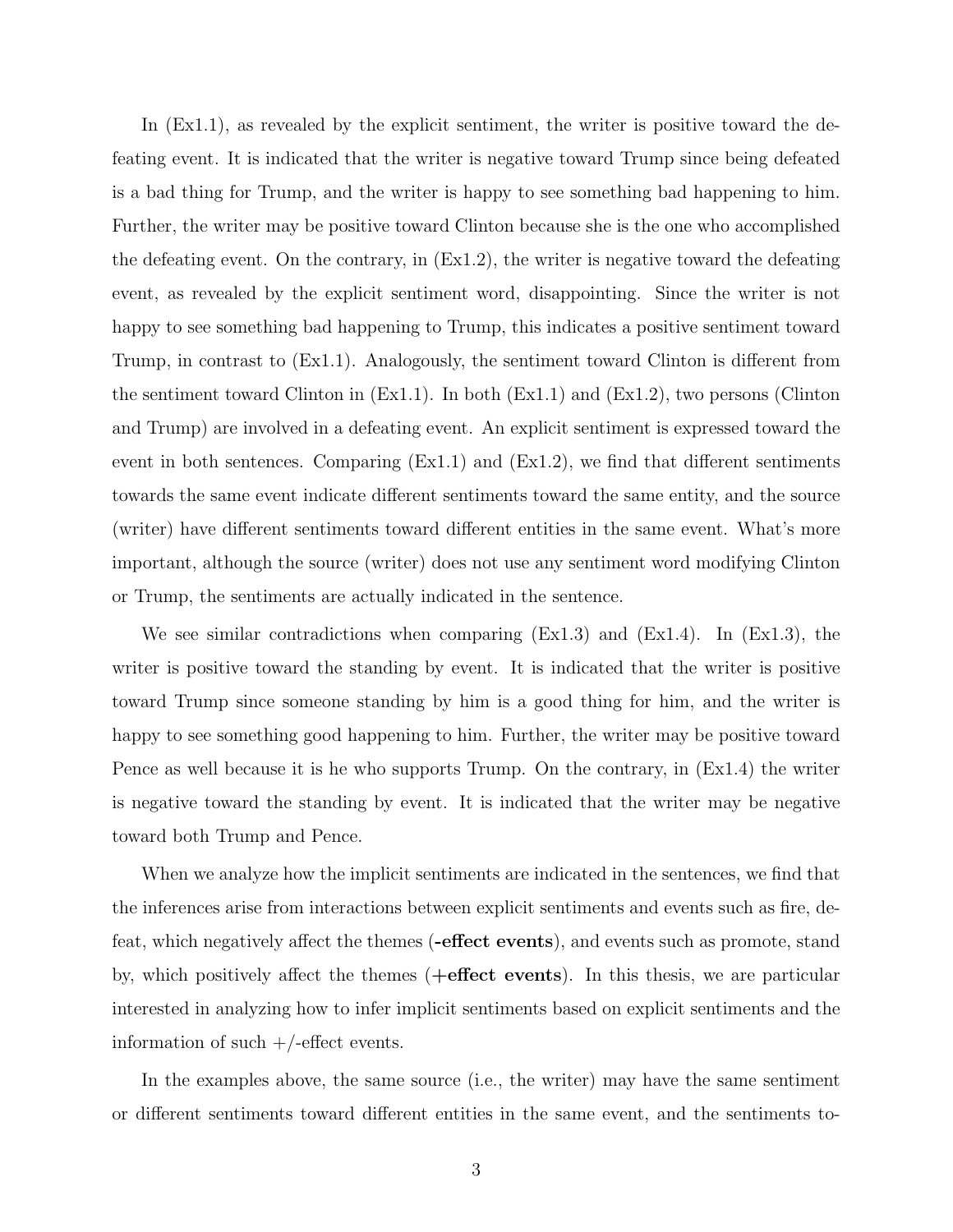ward the entities are implicit. The sentiments toward entities, which are implicit, can be hardly recognized by the state-of-the-art works. This indicates that we need a more finegrained sentiment analysis system than the state-of-the-art tasks, motivating us to define a new sentiment analysis task and contributes methods to this new task, the **entity/eventlevel sentiment analysis** task where the source and the target of an opinion frame are either entities or events. As we have seen in  $(Ex1.1)-(Ex1.4)$ , many sentiments expressed toward entities (e.g., persons) are implicit. Thus, a good system developed for solving the entity/event-level sentiment analysis task should be able to recognize both explicit sentiments and implicit sentiments. In this task, a positive entity/event-level sentiment is named Posi-TIVEPAIR $(s,t)$ , representing there are positive sentiments expressed from the source  $s$  toward the target *t*. Similarly a negative entity/event-level sentiment is named NEGATIVEPAIR $(s,t)$ . For example, in (Ex1.1) above, the positive pairs include POSIVEPAIR(writer, defeated) and POSITIVEPAIR(writer, Hillary Clinton). The negative pairs include NEGATIVEPAIR(writer, Donald Trump).

In summary, this work contributes to detecting and inferring both explicit and implicit POSITIVEPAIRS and NEGATIVEPAIRS in the sentences.

#### **1.2 RESEARCH OVERVIEW**

<span id="page-18-0"></span>The ultimate goal of this thesis is to utilize the  $+/-$  effect event information, the explicit sentiments, and the inference rules to improve the recognition of both explicit and implicit sentiments for the entity/event-level sentiment analysis task. To accomplish this goal, this thesis defines representations of this new task, develops annotated corpora as resources of the task, presents the sentiment inference rules and investigates joint prediction models integrating various clues in the sentences to automatically recognize both explicit and implicit sentiments expressed among entities and events in the text. Note that the inference rules in this thesis can be blocked in certain contexts. Thus, the joint prediction models we have developed use the inference rules as soft constraints instead of hard constraints. Though the focus of this thesis is on the investigation of recognizing implicit sentiments, it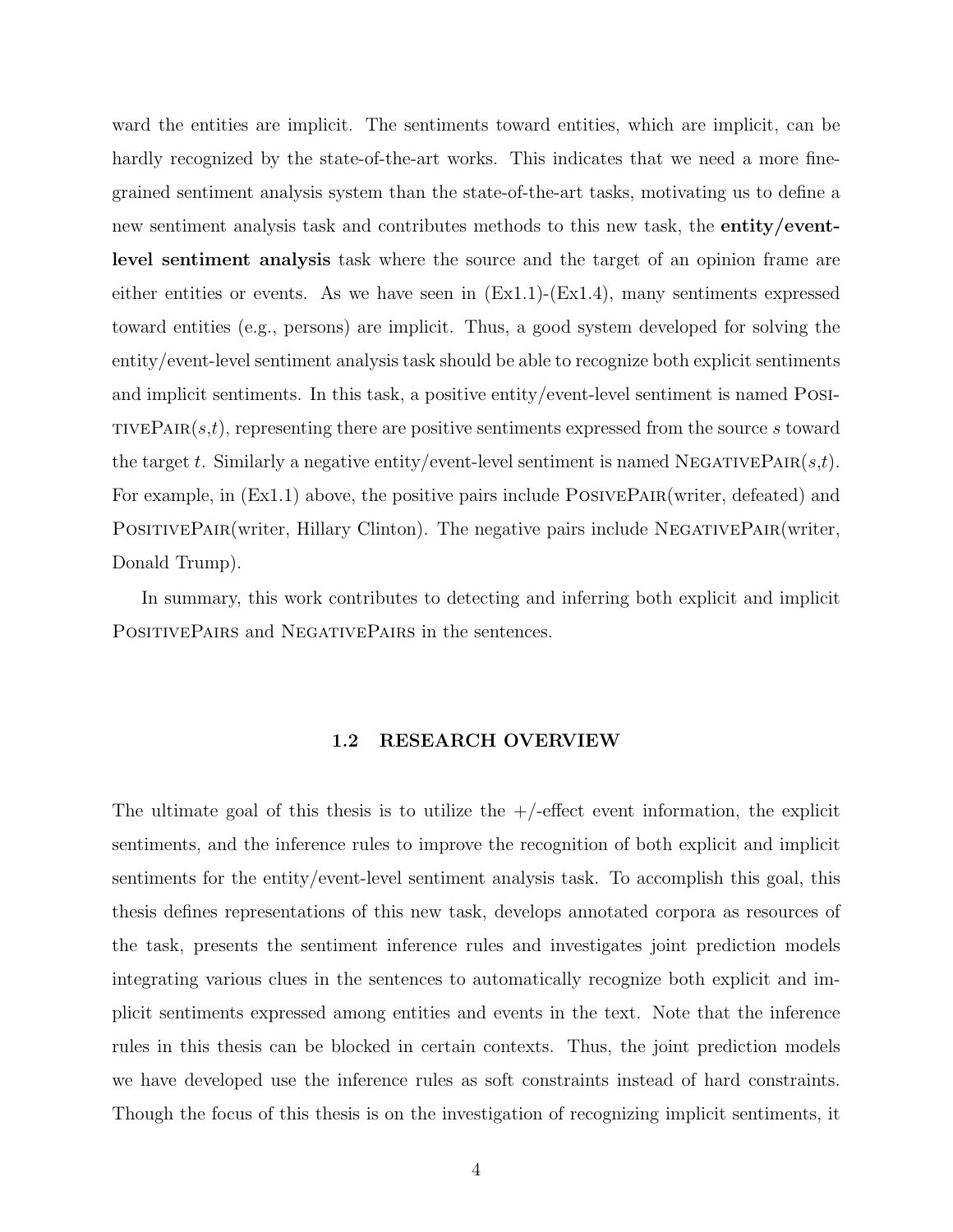also contributes to improving recognizing explicit sentiments by developing new models for recognizing sources of opinions.

#### <span id="page-19-0"></span>**1.2.1 Research Hypothesis**

As we work toward the goal described above, we explore the following six hypotheses:

- **Hypothesis 1.** Annotation schemes can be developed to guide annotators to reliably annotate expressions of  $+/-$  effect events, the agents and the themes, and their attributes.
- **Hypothesis 2.** Annotation schemes can be developed to guide annotators to reliably annotate expressions of both entity/event-level explicit and implicit sentiments and their attributes.
- **Hypothesis 3.** Inferences to perceive implicit sentiments can be represented to build automatic systems.
- **Hypothesis 4.** +/-Effect event information is conductive to sentiment inference.
- **Hypothesis 5.** Joint prediction models can be developed and can improve automatically recognizing entity/event-level sentiments.
- **Hypothesis 6.** Categorizing opinions according to whether the source is a participant of the opinion or not can improve the recognition of opinion sources.
- **Hypothesis 7.** Inferences are not limited to English text only.

#### <span id="page-19-1"></span>**1.2.2 Research Methodology**

To test the first and second hypotheses, we follow the steps of previous works in developing corpora. As stated in [\(Wilson,](#page-163-2) [2008\)](#page-163-2), a corpus linguistics approach involves: 1) developing a conceptual representation for the linguistic phenomena of interest, 2) developing coding schema and manual annotation instructions for the conceptual representation, 3) training annotators and conducting inter-annotator agreement studies, 4) producing the annotated corpus, and 5) analyzing the corpus to gain insight into how the linguistic phenomena of interest are expressed in context. Therefore, we first define the representations of the tasks. Then we develop manual annotation schemes in iterations. Inter-annotator agreement studies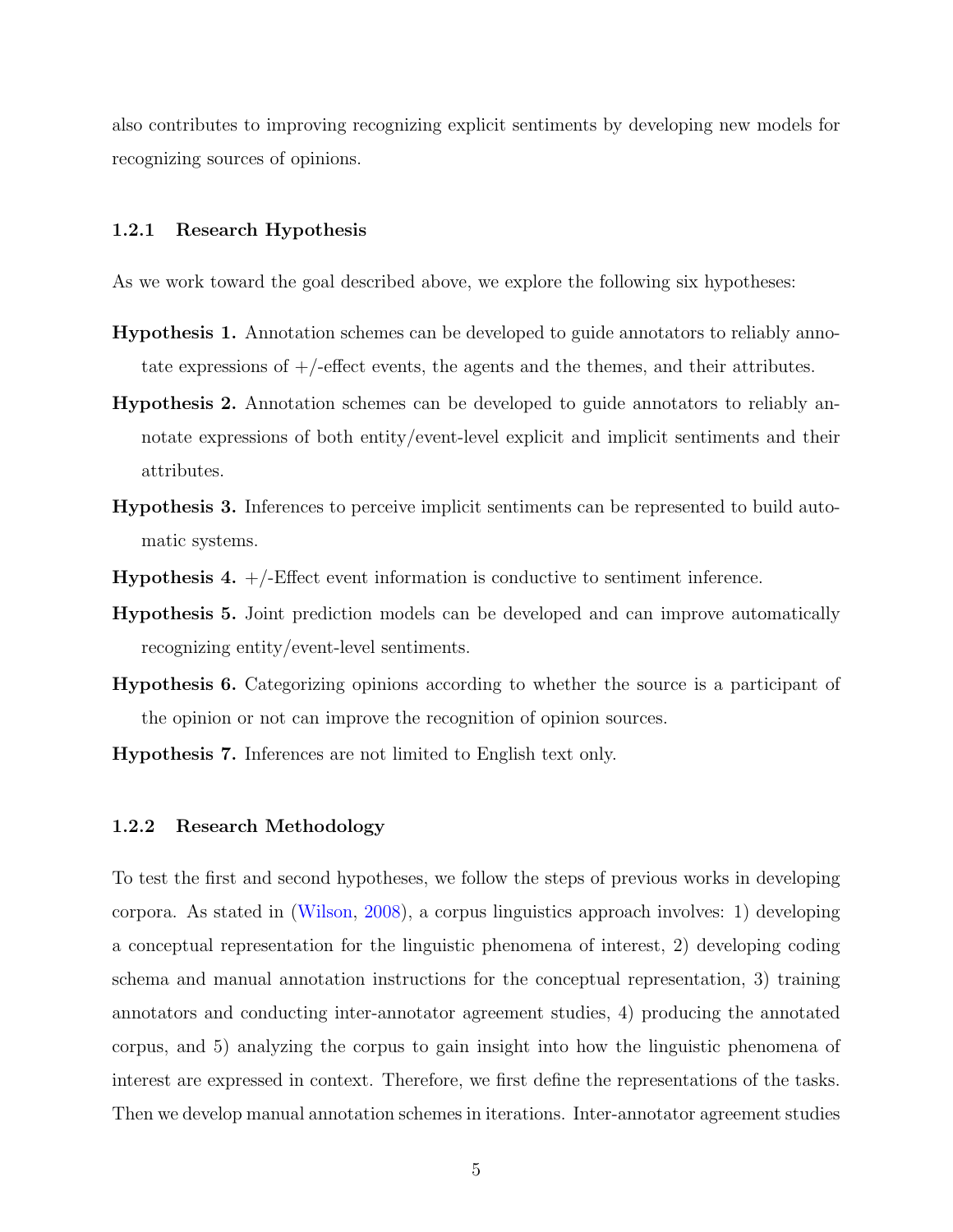are used to validate the reliability of the annotation schemes. If the  $+/-$  effect event information or the entity/event-level sentiments and their attributes can be reliably annotated, trained annotators will be able to achieve acceptable levels of agreement in an annotation study, as measured by standard agreement metrics used in the previous works, such as average F-measure ([Wilson and Wiebe](#page-163-3), [2003;](#page-163-3) [Johansson and Moschitti](#page-156-2), [2013b](#page-156-2)) and *κ* value . Following the commonly used convention in the field of NLP [Wilson](#page-163-2) [\(2008\)](#page-163-2), an agreement value of 0.80 allows for firm conclusions to be made, and a value of at least 0.67 is sufficient for drawing tentative conclusions. An agreement value of 1 indicates perfect agreement. Thus, we consider an agreement value of 0.67 or more as evidence supporting the first and the second hypothesis, and a higher agreement value indicates stronger evidence.

To test the third hypothesis, we use propositional logics to express the inference rules introduced in ([Wiebe and Deng](#page-162-3), [2014\)](#page-162-3). We express the rules using the representations we have defined from the first hypothesis. Since there are many ways to present the rules and it is consistent for us to use the representations we have defined, we do not evaluate the form of the rules. However, we evaluate whether the rules can help sentiment analysis in a later hypothesis.

To test the fourth hypothesis, we use an experimental paradigm in which only the output sentiments are automatically computed while all the inputs are taken from the gold standard. We use the inference rules to define the model, and the experiments are run on the corpus we have developed. Since it is an unsupervised system, we do not separate the corpus as training set and testing set, but we still randomly select several documents as development set to understand the data. We carry out an intrinsic evaluation of the inference ability of the rules. We address the extrinsic evaluation in the fifth hypothesis.

To test the fifth hypothesis, we use an experimental paradigm in which we use the inference rules as constraints of the unsupervised systems developed for detecting sentiments. We use the state-of-the-art works as baselines. Such baselines not only represent state-ofthe-art performances in sentiment analysis which do not use inferences, but also represent the pipeline paradigm compared to the joint paradigm in this thesis. We measure the performance of each system using standard metrics, including F-measure, recall, precision, and accuracy. To evaluate whether a given system performs better than the baseline for a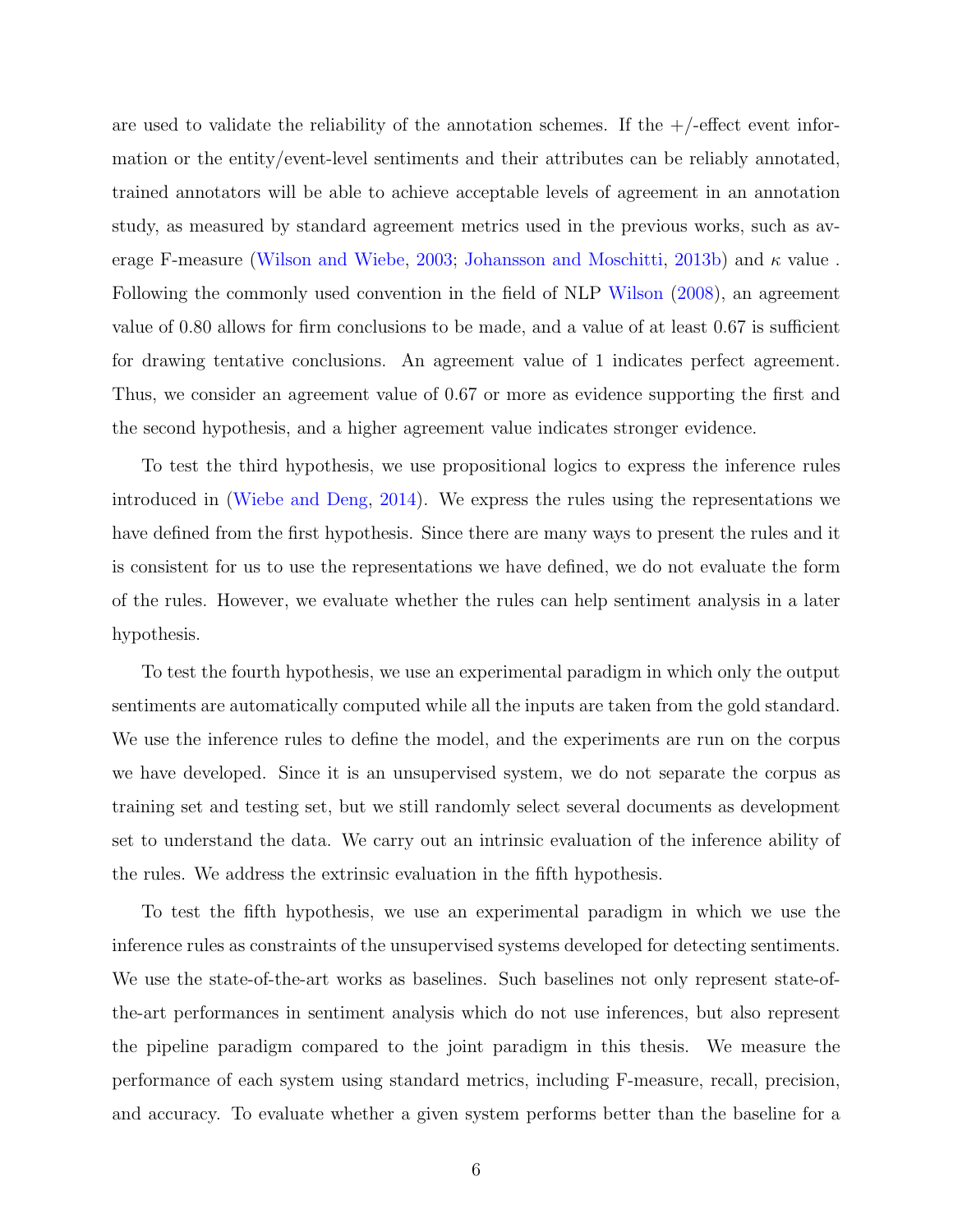particular task, we use statistical significance tests. Following [Wilson](#page-163-2) [\(2008\)](#page-163-2), we consider a statistical significance test with a p-value *<* 0.05 to be evidence that a given automatic system performs better than the baseline.

To test the sixth hypothesis, we use an experimental paradigm that first a supervised system is trained to classify the opinions according to a new categorization of opinion types first developed in this thesis, then a joint model is used to recognize the sources of opinions. We develop several baselines in the experiment, and we also compare to the state-of-theart works. We measure the performances of systems using standard metrics, including Fmeasure, recall, and precision. The paired t-test is used in the statistical significance test.

To test the final hypothesis, we follow the same experimental paradigms used to test the hypothesis mentioned above, but this time, the experiments are carried out on Chinese text. We also analyze the different experiment results or different factors leading to the different experiment results.

Taken together, the methodologies and approaches described above follow those of an ongoing research in the field of Natural Language Processing. First of all, the representations of the problem are defined. Then, the corpora of the problem are developed. Finally, the computational models are developed and evaluated.

#### <span id="page-21-0"></span>**1.2.3 Research Summary**

First of all, we define the representations of the new task in this thesis, the **entity/eventlevel sentiment analysis**. We define the representations of the sentiments that this task aims to identify. There are two elements that are well defined for the first time in this thesis. (1) The first element includes the definitions of explicit sentiment and implicit sentiment, and the differences between them. Briefly speaking, an explicit sentiment is always associated with an opinion expression linking the source to the target of the sentiment, while an implicit sentiment is not directly associated with an opinion expression. We have developed representations to depict both explicit sentiments and implicit sentiments. The representations are fundamental to the new task. (2) The second element includes the definitions of +/-effect events. The inferences arise from interactions between explicit sentiment expres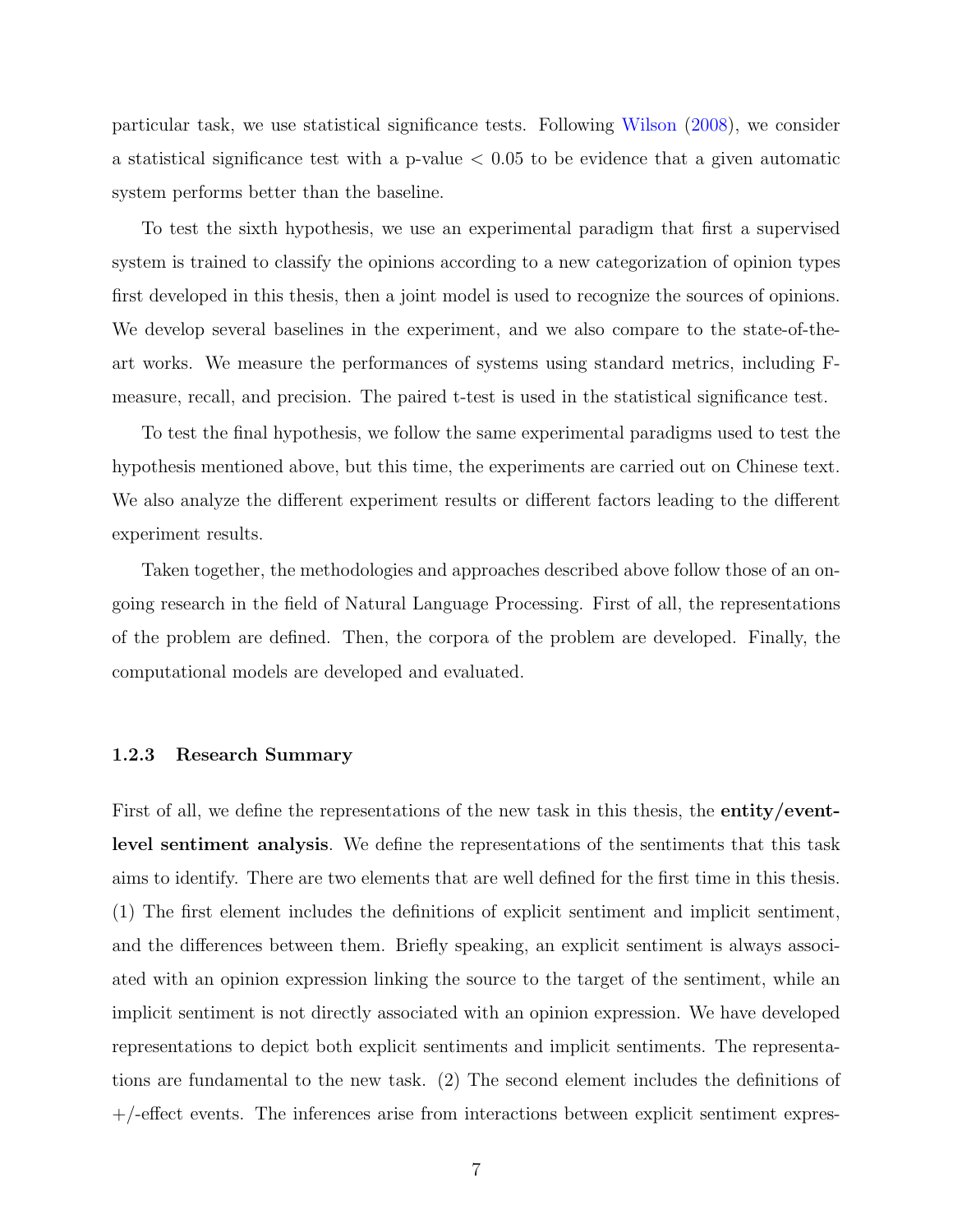sions and events such as defeat in (Ex1.1) in Chapter [1](#page-15-0), which negatively affect the themes of the events (-effect events), and events such as stand by, which positively affect the themes of the events (+effect events). Though a few works in sentiment analysis have utilized similar events as clues to find more sentiments ([Zhang and Liu,](#page-163-4) [2011](#page-163-4); [Anand and Reschke](#page-152-1), [2010;](#page-152-1) [Reschke and Anand](#page-160-0), [2011](#page-160-0); [Goyal et al.](#page-155-0), [2012](#page-155-0)), we are the first to give a full definition of such events in the thesis.

Next, we introduce the corpora we have developed to serve as the resources for this thesis and further research. The first corpus, *+/-Effect Event Sentiment Corpus*, is annotated with the writer's sentiments toward the agents and themes of  $+/-$ effect events ([Deng et al.](#page-154-1), [2013](#page-154-1)). The second corpus, *MPQA 3.0*, is annotated with the entity/event-level sentiments that are expressed by the writer or an entity in the text toward the other entities or events in the text ([Deng and Wiebe](#page-154-0), [2015b\)](#page-154-0). We will introduce the annotation scheme, the agreement study and results, the corpus statistics and several examples of both corpora.

We present the inference rules used as guidances for an automatic system to recognize implicit sentiments. Two sets of rules are defined based on the representations. The first set of rules infers the sentiment expressed toward the  $+/-$ effect events and the entities participating the events (i.e., the agents and the themes). We also develop a graph-based model to demonstrate that the rules can give correct inferences in  $89\%$  in the  $+/-$ Effect Event Sentiment Corpus. The second set of rules infers the sentiments expressed from any entity toward any entity or event, which are not limited to  $+/-$  effect events. The second set of rules especially handles a new case in the field of sentiment analysis, which is that the target of a sentiment is another sentiment (i.e., *sentiment toward sentiment* structure).

Based on the representations and inference rules, we introduce computational models developed to automatically recognize sentiments from the sentences. Two models are developed. The first model, as a pilot study, recognizes the writer's sentiments toward the agents and themes of the  $+/-$ effect events in the  $+/-$ Effect Event Sentiment Corpus ([Deng](#page-155-1) [et al.](#page-155-1), [2014](#page-155-1)). The second model recognizes the entity/event-level sentiments in the MPQA 3.0 corpus ([Deng and Wiebe](#page-154-2), [2015a\)](#page-154-2).

Not only limited to the joint prediction models, we also contribute to improving individual components used in the joint prediction models. In the works of recognizing sources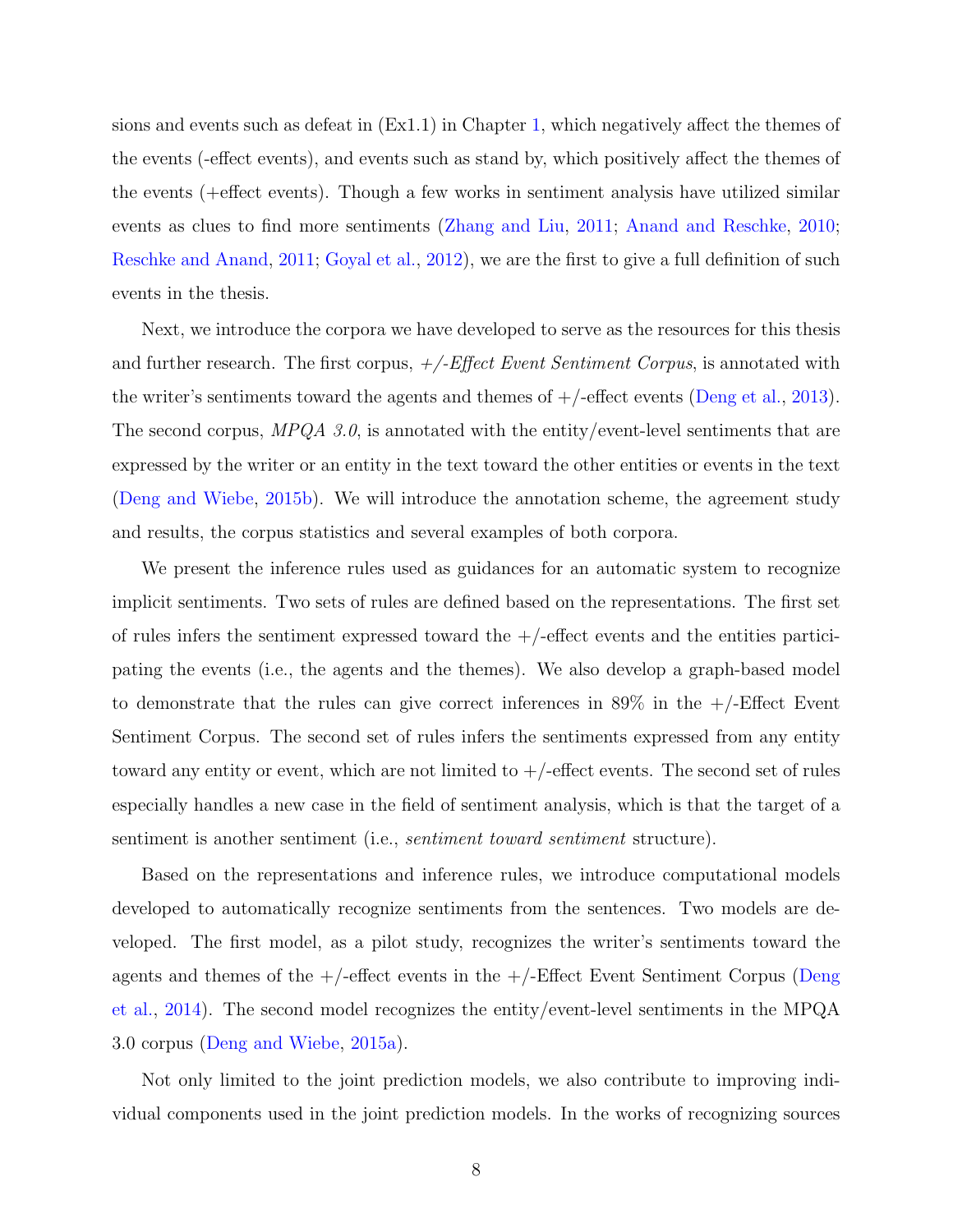of opinions, previous works mainly classify whether the source of an opinion is the writer or a noun phrase in the sentence. Different from them, we introduce the novel idea that an opinion should be classified as for whether the source of it is a participant in the event that triggers the opinion, or the source is not a participant. Based on this new categorization, we develop models in improving recognizing sources of opinions [\(Deng and Wiebe,](#page-155-2) [2016b](#page-155-2)).

Last but not the least, we have carried out a study demonstrating that the inference rules can also be applied to Chinese [\(Deng and Wiebe](#page-154-3), [2014a](#page-154-3)).

We also discuss some future directions pertaining to the development of new rules that can connect sentiment analysis to the vast amount of knowledge as future directions ([Deng](#page-154-4) [and Wiebe](#page-154-4), [2016a\)](#page-154-4).

#### **1.3 MAIN CONTRIBUTIONS**

<span id="page-23-0"></span>The research in this thesis contributes to an on-going line of research in subjectivity analysis. The main contribution of this thesis is the investigation of joint prediction models that integrate knowledge from Natural Language Processing (NLP) tasks other than sentiment analysis to improve recognizing sentiments from texts. We summarize the main contributions that the thesis devotes to the field of sentiment analysis and opinion mining.

- Defining  $+$ /-effect events and the components of such events.
- Defining the new sentiment analysis task, the entity/event-level sentiment analysis.
- Developing the  $+/-$ Effect Event Sentiment Corpus annotated with the writer's sentiments toward the agents and the themes of the  $+/-$ effect events in the text.
- *•* Augmenting the original MPQA 2.0 corpus as the developed MPQA 3.0 corpus that is annotated with entity/event-level sentiments expressed among entities and events.
- Presenting sentiment inference rules to infer more sentiments in propositional logics.
- Building a graph-based model to validate that the inference rules can give correct inferences of sentiments.
- Building joint prediction models to automatically detect and infer entity/event-level sentiments in the text.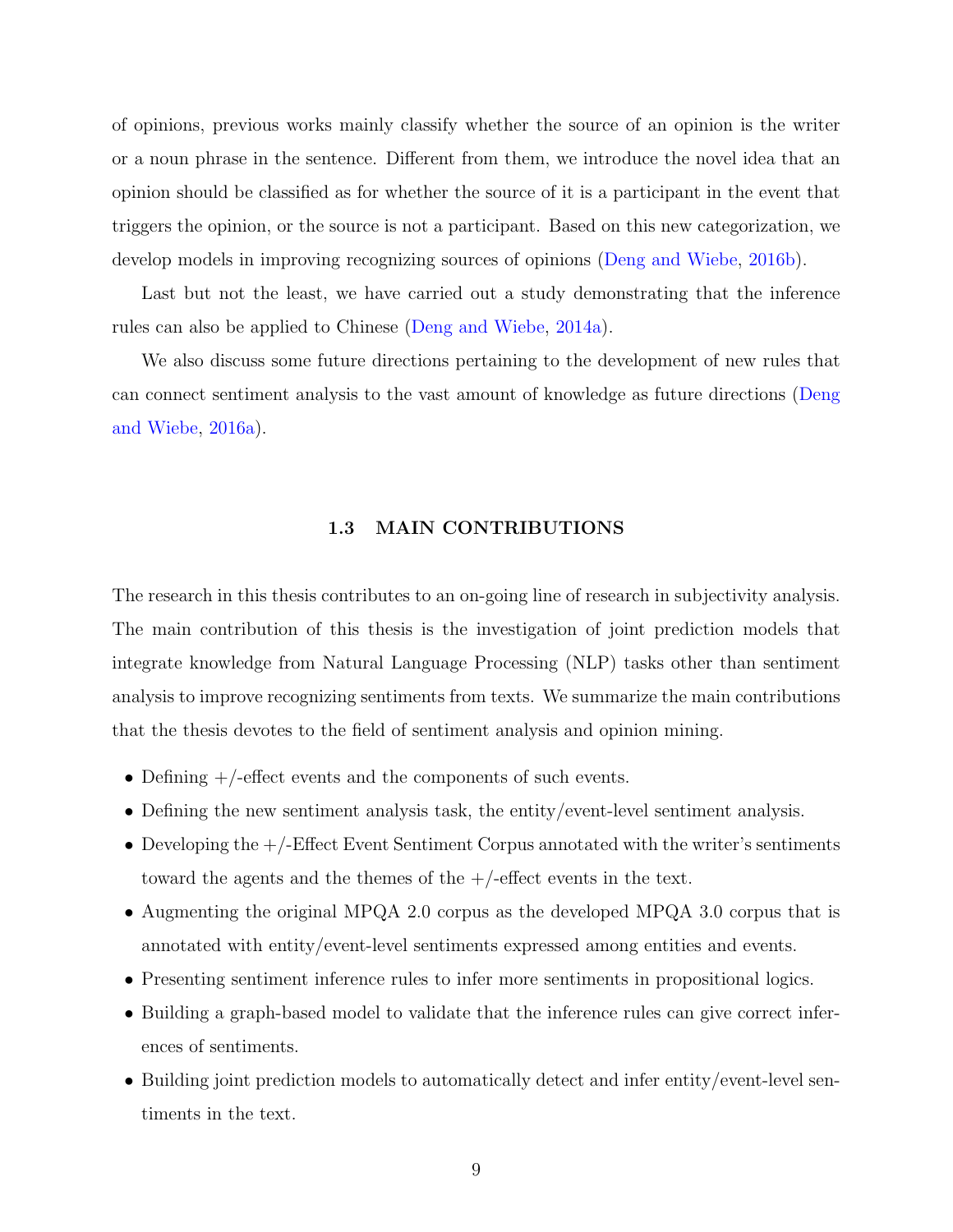- Defining a new categorization of opinions based on whether the source is a participant of the event that triggers the opinion or the source is not a participant, which improves recognizing sources of opinions.
- Investigating whether the sentiment inferences can be applied to Chinese as well.

#### **1.4 OUTLINE**

<span id="page-24-0"></span>The representations of the  $+/-$  effect events and the entity/event-level sentiments will be given in Chapter [3.](#page-31-0) The definitions will be introduced first, followed by the representations. Next, in Chapter [4](#page-41-0) we will introduce the corpora we have developed to serve as the resources for this thesis and further research. Two corpora have been developed. We will introduce the annotation scheme, the agreement study and results, the corpus statistics and several examples of both corpora.

In Chapter [5](#page-62-0), we present the inference rules used as guidances for an automatic system to recognize implicit sentiments. Two sets of rules are defined based on the representations given in Chapter [3.](#page-31-0)

In Chapter [6](#page-75-0), we introduce the computational models developed to automatically recognize sentiments from the sentences. Two models are developed and evaluated.

In Chapter [7](#page-105-0), we talk about our new categorization of opinions, based on which we develop the model to improve recognizing sources of opinions.

Last but not the least, we have carried out a study demonstrating that the inference rules are also applied to Chinese in Chapter [8](#page-120-0) and we discuss the idea of new rules that can connect sentiment analysis to the vast amount of knowledge as future directions in Chapter [9.](#page-137-0)

Finally we give the conclusions in Chapter [10](#page-144-0).

The rules used in different tasks in this thesis are listed as appendices.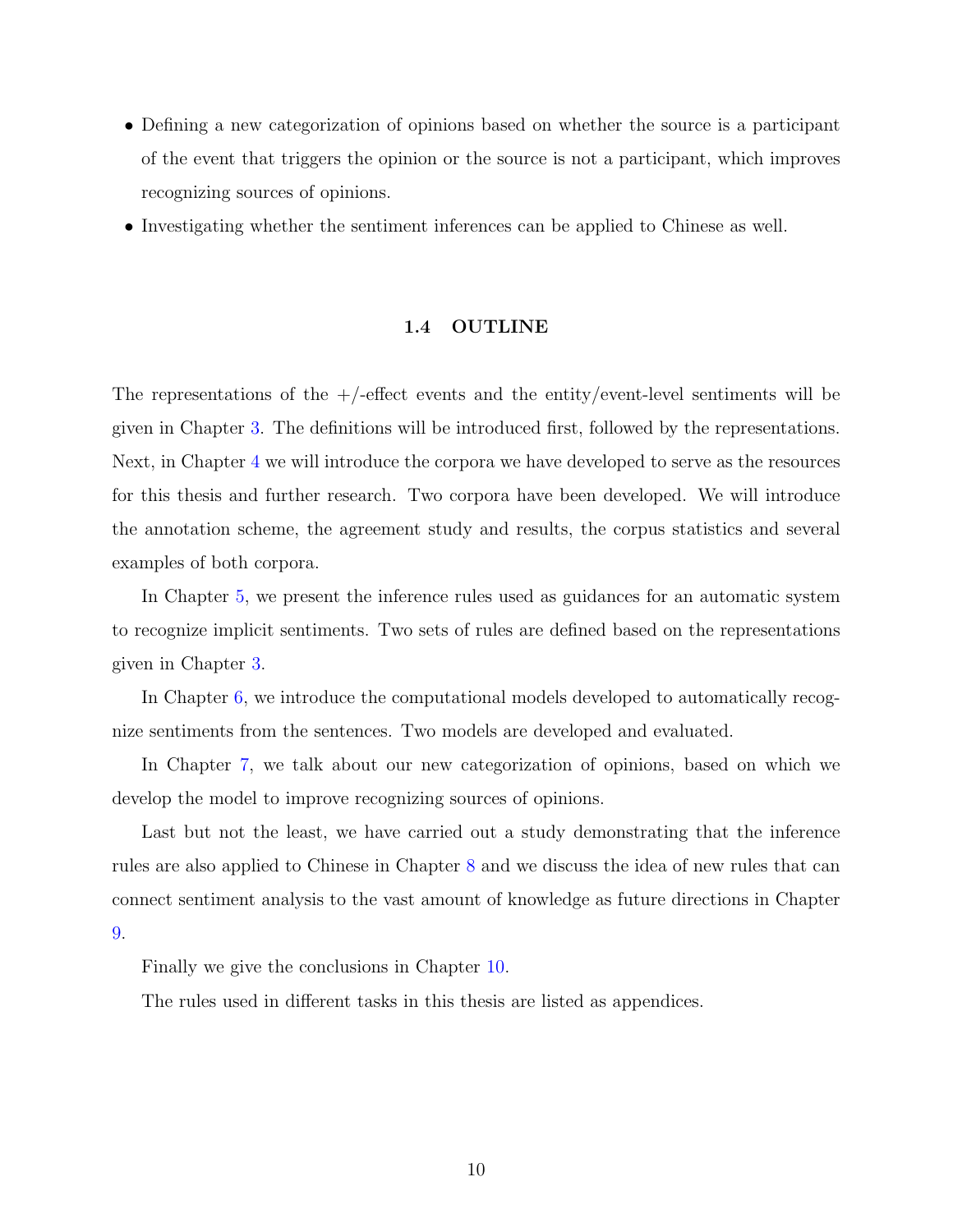#### **2.0 BACKGROUND**

<span id="page-25-0"></span>In this chapter, we give the background of this thesis. We will introduce the background works from three perspectives: (1) works on different granularities of sentiment analysis (2) works on sentiment inference (3) works on joint prediction models and applications.

# <span id="page-25-1"></span>**2.1 WORKS ON DIFFERENT GRANULARITIES OF SENTIMENT ANALYSIS**

The definitions of subjective and objective were first given in ([Wiebe et al.](#page-162-2), [2005;](#page-162-2) [Wilson,](#page-163-2) [2008](#page-163-2)). Subjective expressions are words and phrases being used to express mental and emotional states, such as speculations, evaluations, feelings, emotions, stances and beliefs. A general covering term for such states is private state [\(Quirk et al.](#page-159-1), [1985](#page-159-1)), an internal state that cannot be directly observed or verified by others ([Wiebe et al.,](#page-162-2) [2005](#page-162-2); [Wilson,](#page-163-2) [2008](#page-163-2)). In this thesis, we focus on recognizing one type of the subjectivities, sentiment. As defined in ([Wiebe et al.](#page-162-2), [2005](#page-162-2); [Wilson,](#page-163-2) [2008\)](#page-163-2), a sentiment has a source and one or more than one targets. The source is to whom the opinion is attributed, and the target is toward whom or what the opinion is expressed. For example, it is also annotated in the subjectivity corpus such as MPQA ([Wiebe et al.,](#page-162-2) [2005](#page-162-2)) that each opinion has an opinion expression, the phrase which reveals the sentiment.

(Ex1.1) It is great that Hillary Clinton defeated Donald Trump.

Different works in sentiment analysis differ on the granularities of sentiments defined in their task. We summarize different sentiment analysis works recognizing the opinions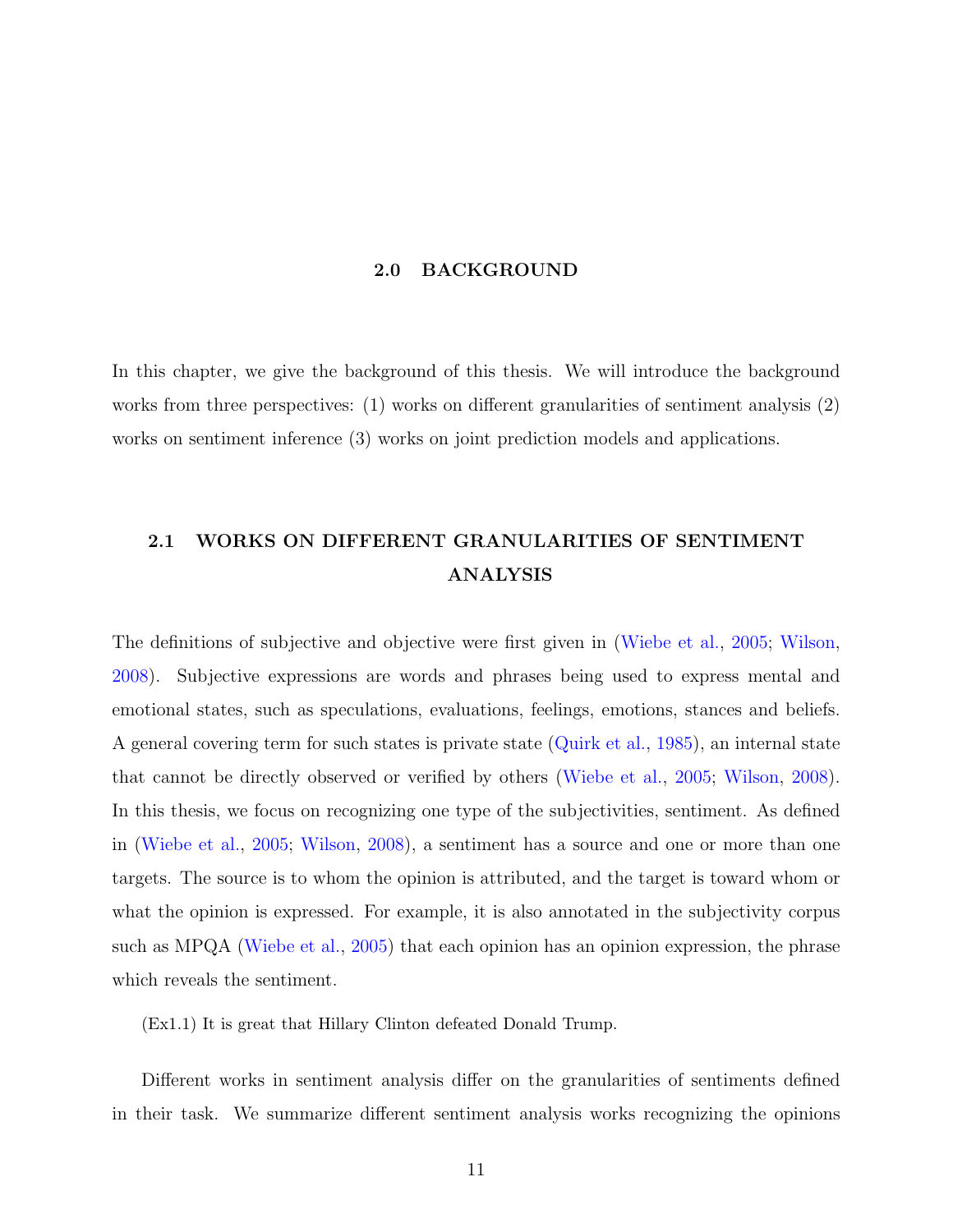| Granularity    | Output                                                    |
|----------------|-----------------------------------------------------------|
| document-level | This article is positive.                                 |
| sentence-level | This sentence has positive opinions.                      |
| phrase-level   | (writer, great(positive), Hillary Clinton defeated Trump) |
|                | entity/event-level POSITIVEPAIR(writer, <i>defeated</i> ) |
|                | POSITIVEPAIR(writer, <i>Hillary Clinton</i> )             |
|                | NEGATIVEPAIR(writer, <i>Donald Trump</i> )                |

<span id="page-26-0"></span>Table 2.1: Expected outputs for (Ex1.1) in Chapter [1](#page-15-0) from different granularity sentiment analysis systems.

in different granularities in Table [2.1](#page-26-0), using (Ex1.1) in Chapter [1](#page-15-0) as an example which is repeated below.

At the beginning in the field of sentiment analysis, researchers focused on judging whether a document (especially a review document) is a praising document or a criticizing document ([Pang et al.](#page-159-0), [2002;](#page-159-0) [Turney,](#page-161-0) [2002\)](#page-161-0). Later some people proceeded to judge whether a sentence is a praising sentence or a criticizing sentence ([Yu and Hatzivassiloglou](#page-163-0), [2003;](#page-163-0) [McDonald](#page-158-0) [et al.](#page-158-0), [2007](#page-158-0)). The source of the sentiment in their works is the writer of the document ([Yu](#page-163-0) [and Hatzivassiloglou](#page-163-0), [2003;](#page-163-0) [McDonald et al.](#page-158-0), [2007\)](#page-158-0). The target is usually the topic of the document, though not specified. We call these works document-level sentiment analysis or sentence-level sentiment analysis since they judge the sentiment polarity of a document or a sentence as a whole. For example, in Table [2.1,](#page-26-0) a document-level or sentence-level sentiment analysis system outputs whether the overall text presents a positive sentiment or a negative sentiment.

Instead of giving an overall sentiment label of a document or a sentence, many works focus on recognizing the specific components of each individual opinion, namely the sources, the opinion expressions, the targets, and the polarities ([Johansson and Moschitti](#page-156-0), [2013a;](#page-156-0) [Yang and Cardie](#page-163-1), [2013a\)](#page-163-1). In their works, it is very important that the source is not limited to the writer, and that the source can be a noun phrase in the text. We call these works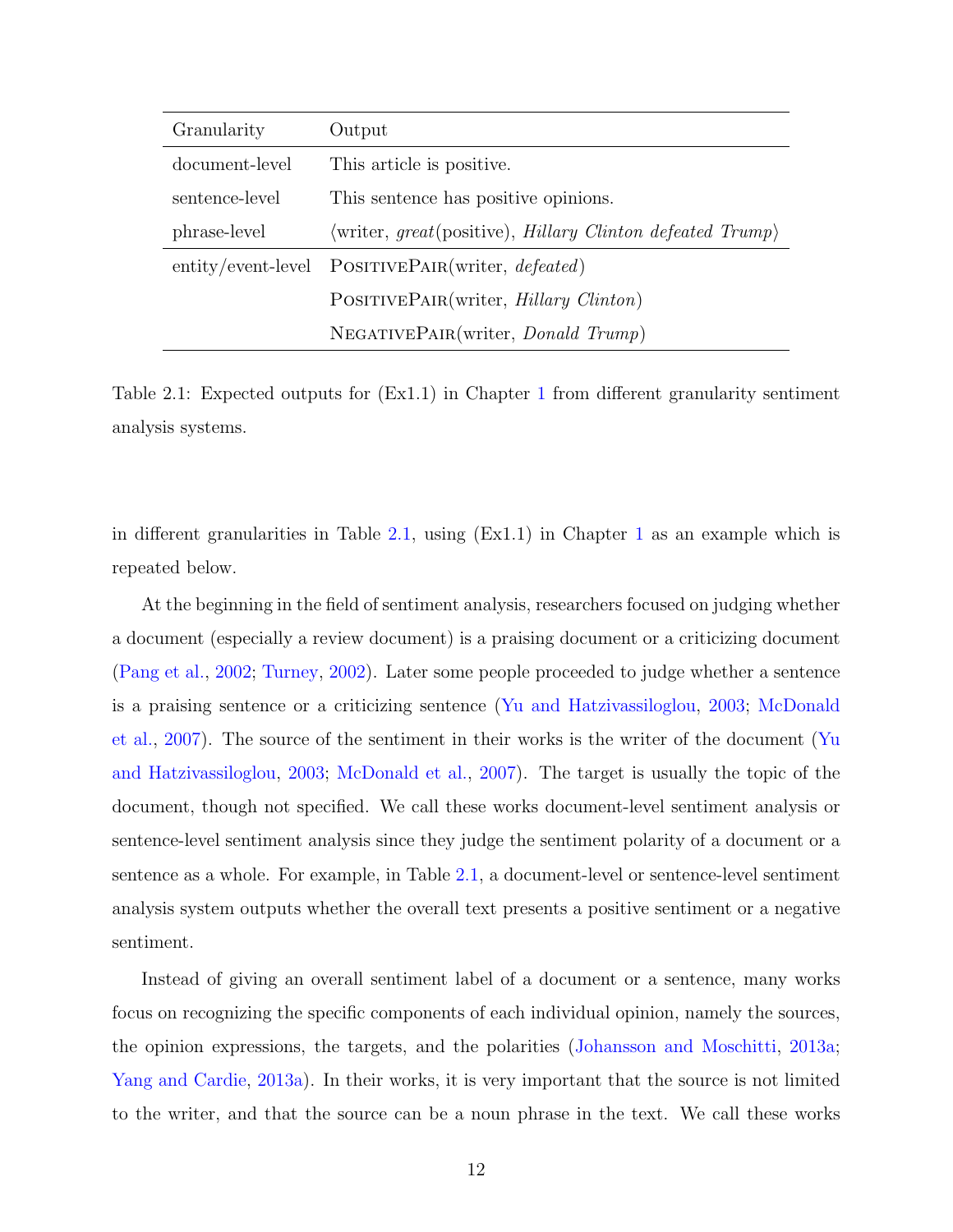phrase-level since the sources, the targets, and the opinion expressions are annotated as phrases in the commonly used resources. The phrase-level works usually analyze news, editorials, etc since the opinions in those genres are not always the writer, and the targets are much more general than the aspects of a certain product. In Table [2.1,](#page-26-0) a phrase-level system is expected to recognize three text spans, where the source is the writer, the opinion expression is *great* and it is a positive sentiment, the target is the phrase *Hillary Clinton defeated Trump*. However, the target span contains more than one entities and the source (i.e., the writer) has opposite sentiments toward the two entities. This indicates that we need a more fine-grained sentiment analysis system than a phrase-level system.

Our task is different from the works above in that our goal aims at recognizing the opinions expressed by the writer or an entity and toward an entity or event in the sentence. Our task is defined as entity/event-level sentiment analysis. This is a more fine-grained task compared to the document-level, sentence-level, and phrase-level. Note that our task is different from the phrase-level task because a phrase annotated as a target span may contain more than one entity or event ([Deng and Wiebe,](#page-154-0) [2015b\)](#page-154-0). Moreover, we do not organize the targets as aspects since we focus on the news and editorials genre. The features of a certain product such as hotel or computer are much fewer than the features of a news event.

Note that in the review genres, there are many works specifying the target of a sentiment and find relations of the targets. In their works, the sources are usually assumed to be the writers of the reviews, but the targets are phrases that represent the "features" of the product. For example, in a hotel review, the sentences "*The hotel is clean*" and "*The room is clean*" contain opinions whose targets are *The hotel* and *The room*. The two targets refer to the same feature of the hotel, *cleanness*. Their goal aims at recognizing the writer's sentiment toward the features of the hotels. The feature of a product is denoted as "aspect" and such works are called as aspect-based sentiment analysis [\(Hu and Liu](#page-156-1), [2004](#page-156-1); [Titov and](#page-161-1) [McDonald,](#page-161-1) [2008](#page-161-1); [Liu](#page-157-0), [2012](#page-157-0)). In recent years the aspect-based sentiment analysis (ABSA) was first introduced as a task in the SemEval 2014 and has been hosted as an independent task until the current year ([Pontiki and Manandhar,](#page-159-2) [2014](#page-159-2); [Pontiki et al.,](#page-159-3) [2015,](#page-159-3) [2016](#page-159-4)). Most of the aspect-based systems are trained to find the aspects of certain products such as hotels, laptops, cameras, etc which have a pre-defined set of possible aspects. However, there is no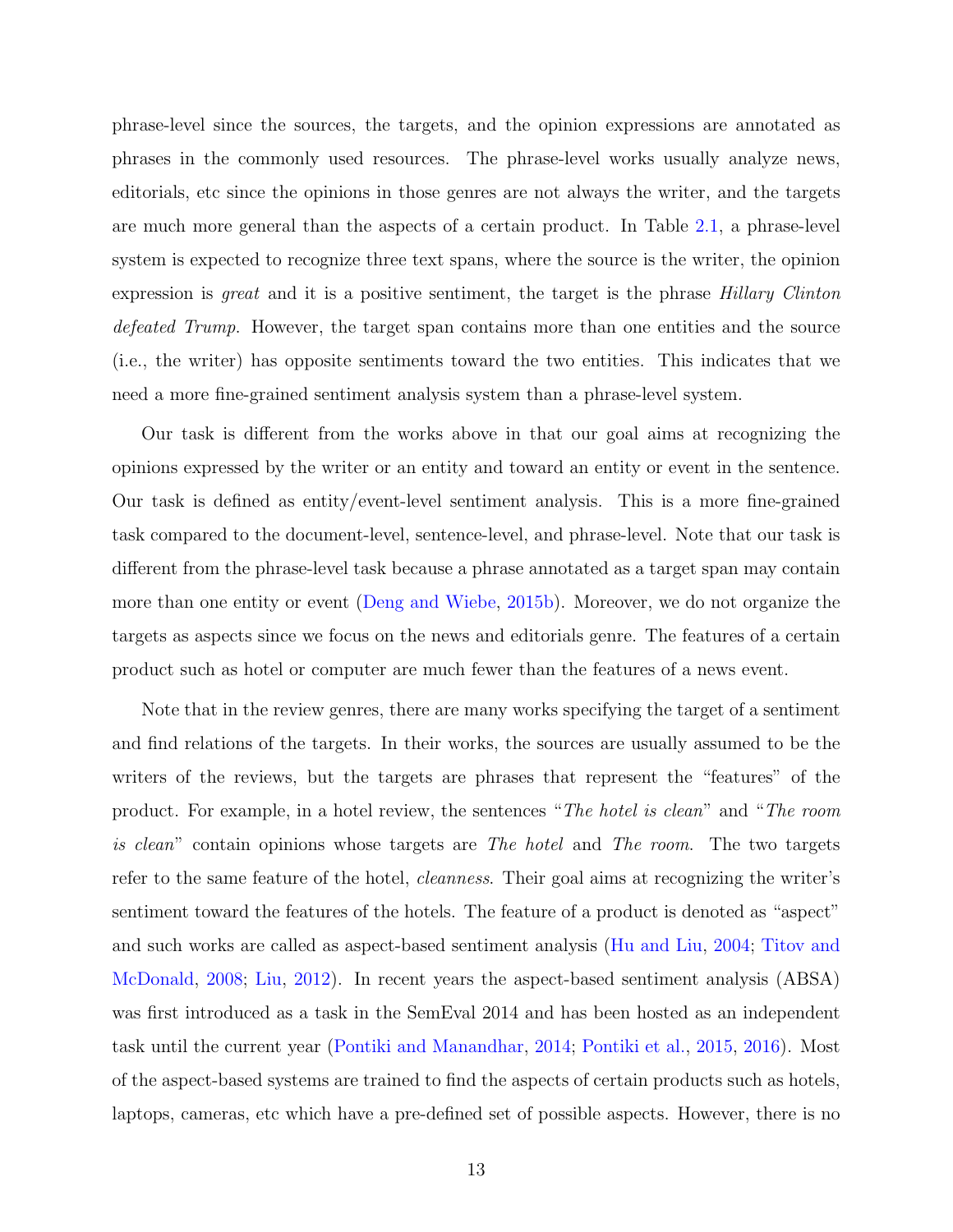pre-defined set of aspects about a defeating event in Table [2.1,](#page-26-0) and it is very difficult to abstract an aspect of a general news event. Our task differs from the aspect-based sentiment analysis in that we do not recognize the relations of opinion targets. This is because we focus on the news and editorial genres where the targets are much more various than the targets in the review genre. However, the works including co-reference resolution, event resolution, and entity linking can be used to find whether two targets refer to the same concept. But that goal is out of the scope of this thesis.

#### **2.2 WORKS ON SENTIMENT INFERENCE**

<span id="page-28-0"></span>Most works mentioned above in sentiment analysis focuses on recognizing explicit sentiments and extracting explicit opinion expressions, sources, and targets. There are some works investigating features that directly indicate implicit sentiments ([Zhang and Liu](#page-163-4), [2011;](#page-163-4) [Feng](#page-155-3) [et al.](#page-155-3), [2013](#page-155-3)). However, identifying terms that imply opinions is a different task than sentiment inference between entities. [Dasigi et al.](#page-154-5) [\(2012\)](#page-154-5) search for implicit sentiments shared between authors, while we address inferences within a single text. Several papers apply compositional semantics to determine polarity ([Moilanen and Pulman](#page-158-1), [2007a](#page-158-1); [Choi and Cardie,](#page-153-0) [2008](#page-153-0); [Moilanen et al.,](#page-158-2) [2010,](#page-158-2) etc.). The goal of such works is to determine one overall polarity of an expression or sentence. In contrast, this thesis commits to a source having sentiments toward various events and entities in the sentence, possibly of different polarities.

Specifically, in this thesis, we work on  $+/-$  effect events to recognize more sentiments. The idea of +/-effect events in sentiment analysis is not entirely new. For example, two papers mentioned above [\(Zhang and Liu,](#page-163-4) [2011](#page-163-4); [Choi and Cardie](#page-153-0), [2008\)](#page-153-0) include linguistic patterns for the tasks that they address that include  $+/-$  effect events, but they don't define general inference rules relating sentiments and  $+/-$  effect events, agents, and objects as we do. Recently, in linguistics, [Anand and Reschke](#page-152-1)  $(2010)$  $(2010)$  $(2010)$  identify classes of  $+/-$  effect event terms, and carry out studies involving artificially constructed +/-effect events and corpus examples matching fixed linguistic templates [\(Reschke and Anand](#page-160-0), [2011](#page-160-0)). Our works focus on +/-effect event triples in naturally-occurring data and use generalized implicature rules.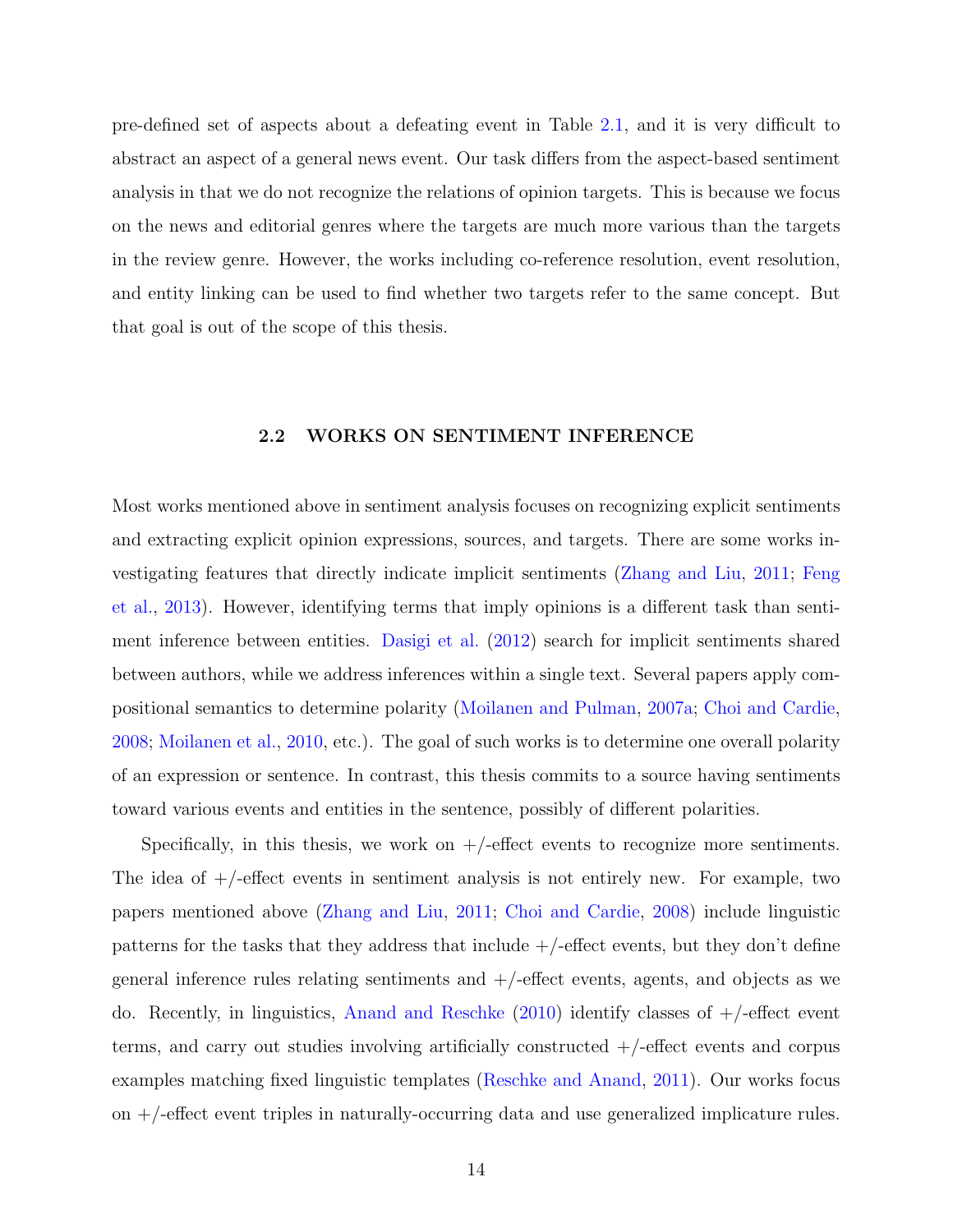[Goyal et al.](#page-155-0) [\(2012\)](#page-155-0) generate a lexicon of *patient polarity verbs*, which correspond to +/-effect events whose spans are verbs. [Riloff et al.](#page-160-1) [\(2013a](#page-160-1)) investigate sarcasm where the writer holds a positive sentiment toward a negative situation. However, neither of these works performs sentiment inference. Previously, [Wiebe and Deng](#page-162-3) [\(2014](#page-162-3)) also propose a set of sentiment inference rules and develop a rule-based system to infer sentiments. However, the rule-based system requires *all* information regarding explicit sentiments and  $+/-$ effect event information to be provided as oracle information by manual annotations.

In this thesis, we first develop a full set of inference rules instead of linguistic templates and develop automatic systems where the rules are used as soft constraints instead of hard constraints. We will evaluate the rules and the systems on real-world data instead of manually crafted examples.

#### <span id="page-29-0"></span>**2.3 WORKS ON JOINT PREDICTION MODELS AND APPLICATIONS**

Different from pipeline architectures, where each step is computed independently, a joint prediction model has often achieved better results. [Roth and Yih](#page-160-2) [\(2004\)](#page-160-2) formulated the task of information extraction using Integer Linear Programming (ILP). Since then, ILP has been widely used in various tasks in NLP, including semantic role labeling ([Punyakanok et al.,](#page-159-5) [2004](#page-159-5), [2008](#page-159-6); [Das et al.,](#page-154-6) [2012\)](#page-154-6), joint extraction of opinion entities and relations ([Choi et al.,](#page-153-1) [2006](#page-153-1); [Yang and Cardie,](#page-163-1) [2013a\)](#page-163-1), co-reference resolution ([Denis and Baldridge](#page-155-4), [2007\)](#page-155-4), and summarization [\(Martins and Smith](#page-157-1), [2009](#page-157-1)). The most similar ILP model to ours is [\(Soma](#page-161-2)[sundaran and Wiebe](#page-161-2), [2009](#page-161-2)), which improves opinion polarity classification using discourse constraints in an ILP model. However, their works address discourse relations among explicit opinions in different sentences. Probabilistic Soft Logic (PSL) is a new statistical relational learning method that has been applied to many NLP and other machine learning tasks in recent years ([Beltagy et al.](#page-152-2), [2014](#page-152-2); [London et al.,](#page-157-2) [2013](#page-157-2); [Pujara et al.,](#page-159-7) [2013;](#page-159-7) [Bach et al.,](#page-152-3) [2013;](#page-152-3) [Huang et al.](#page-156-3), [2012](#page-156-3), [2013;](#page-156-4) [Memory et al.,](#page-158-3) [2012](#page-158-3)). Previously, PSL has not been applied to entity/event-level sentiment analysis.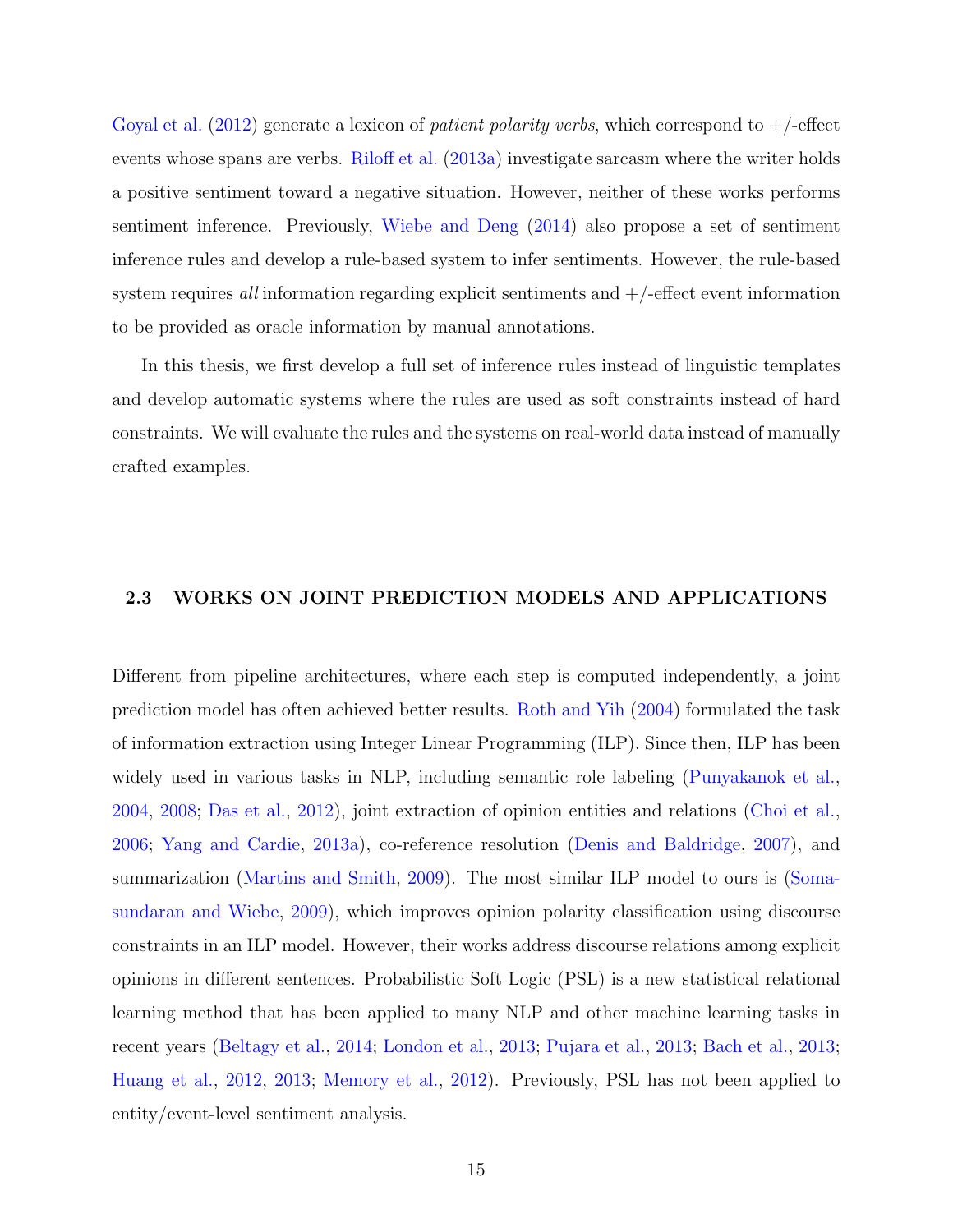#### **2.4 SUMMARY**

<span id="page-30-0"></span>In this thesis, we devote to the entity/event-level sentiment analysis task which has not been formally defined and fully studied before. This is a much more fine-grained sentiment analysis task, compared to the tasks in the previous works. As shown by the examples in Chapter [1,](#page-15-0) the sentiments toward an entity may not be directly associated with a sentiment expression. Instead, it needs inference to recognize that opinion. Though previous works have used linguistic templates or lexicons to conduct sentiment inference, they did not propose specific rules to conduct sentiment inference. Different from previous works, this thesis presents the inference rules in propositional logics and develop computational models to use the rules as soft constraints in order to recognize the sentiments toward entities and events in the sentences. As a downstream application, the sentiment analysis tasks needs input from several individual NLP tasks including semantic role labeling, word sense disambiguation, etc. Instead of building a pipeline system which selects the answer to each individual task separately, this thesis develops joint prediction models to solve each individual task after considering all the answers of all the tasks. Furthermore, this thesis pioneers in building dependencies between the sentiment analysis task and other NLP tasks to improve sentiment analysis.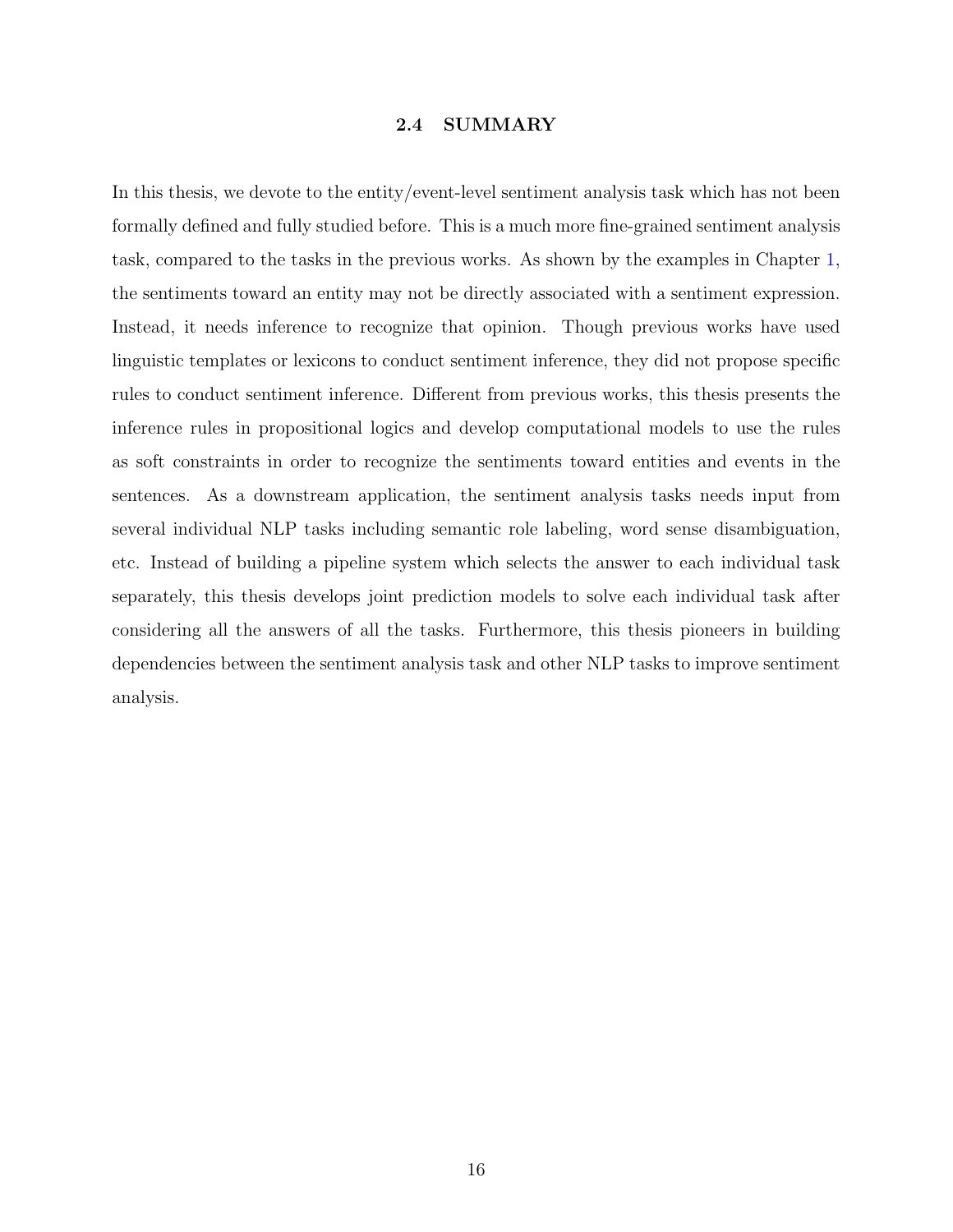#### <span id="page-31-0"></span>**3.0 REPRESENTATIONS OF ENTITY/EVENT-LEVEL SENTIMENT**

Before we talk about how to conduct sentiment inferences, we first give the representations of sentiments. Previously the representations of sentiments in various works of sentiment analysis vary a lot. For example, in document-level or sentence-level sentiment analysis works, the representations are sentiment labels including positive, negative or neutral. Later, for more fine-grained sentiment analysis works, more specific representations are developed to address the targeted goals of the task. For example, most works on aspect-based sentiment analysis focus on recognizing the sentiment toward the aspect (i.e., feature) of a certain product. Different text spans may refer to the same aspect. (In a review, two sentences, (1) The hotel is clean and (2) The room is clean, are opinions expressed toward the same aspect of the hotel, cleanness.) The source is assumed to be the writer. Thus, their representations are sentiment labels toward various aspects where each "abstract" aspect may correspond to more than one specific text span. The works on phrase-level sentiment analysis focus on recognizing the text spans of sources and targets. The text spans are usually phrases. The representations are triples of spans, each of which is  $\langle$ source span, opinion expression span, target span*⟩*. The representations listed above do not apply to our task. First, the document-level or sentence-level sentiment labels are too coarse-grained. Second, the focus of this thesis is to recognize sentiments expressed or indicated in the sentences, instead of organizing the recognized sentiments as knowledge bases. The aspect-based sentiment aims at the latter goal in the review genre. Third, as defined in Chapter [1](#page-15-0), only explicit sentiments are associated with opinion expressions, while implicit sentiments do not have corresponding opinion expressions. Thus, in this thesis we develop our representations of entity/event-level sentiment analysis. Though it is different from previous representations, the new representation aims at representing the sentiments in sentences. What's more important, the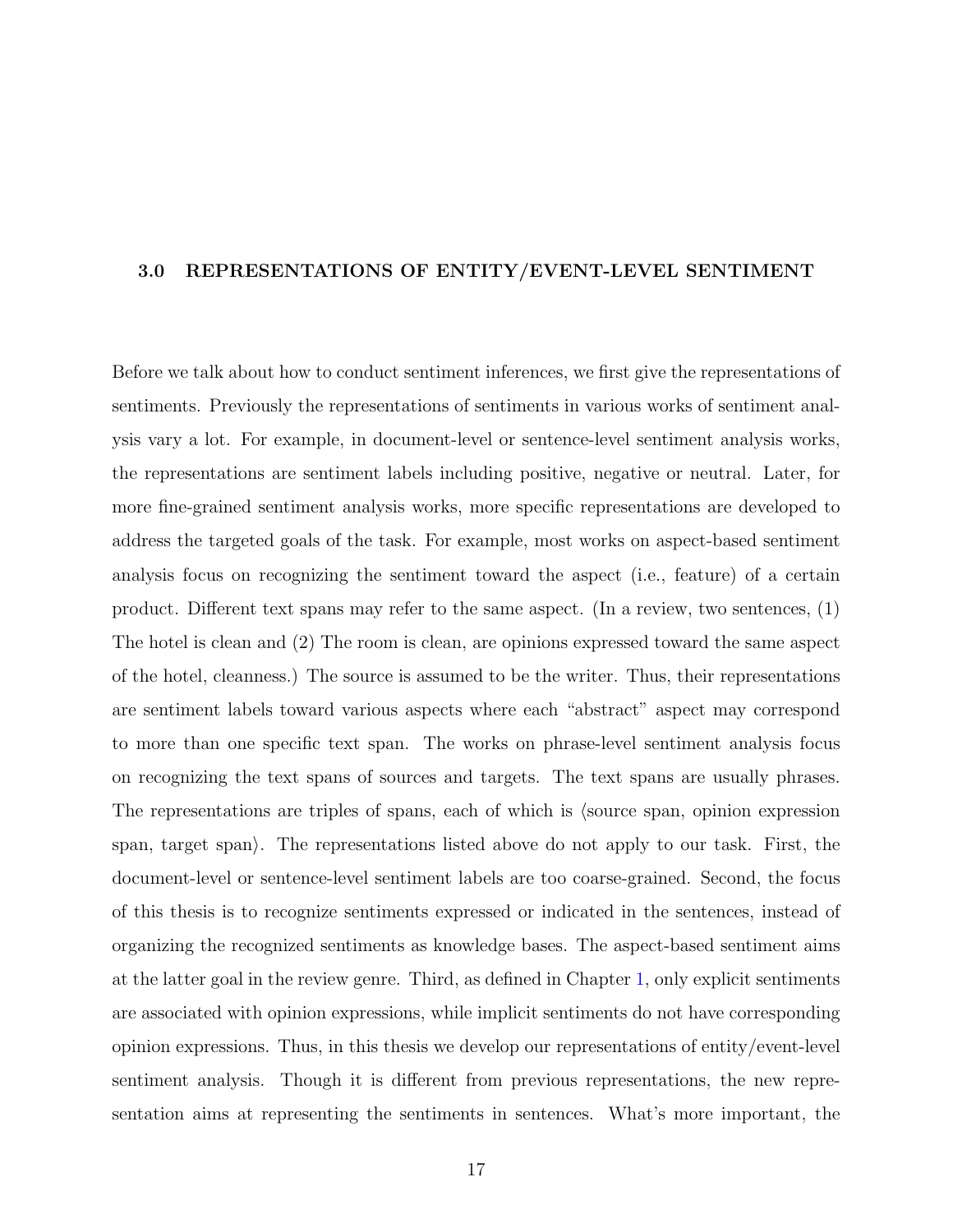representation is able to represent the sentiments defined in the previous tasks since we also always specify different sources and targets in different tasks using this representation.

In this chapter, we will introduce our representations for entity/event-level sentiment analysis in this thesis. The representations include entity/event-level sentiment representations, which will be introduced in Section [3.1](#page-32-0). Not limited to sentiments, the representations also include entity and event representations, especially about a particular type of event:  $+/-$  effect event. We particularly define representations of this type of event is because many implicit sentiments are expressed the  $+/-$ effect events. As will be shown later in the rest of this thesis, modelling the  $+/-$  effect events is very important in sentiment inference. The representation of  $+/-$ effect events will be introduced in Section [3.2](#page-34-0).

#### **3.1 REPRESENTATION OF SENTIMENTS**

<span id="page-32-0"></span>Though the representation of sentiments differs as the granularity of sentiments differs, generally speaking, a sentiment is defined to have three components. The **source** of a sentiment is someone who holds the opinion. The **target** of a sentiment is toward whom or which the sentiment is expressed. The **polarity** of the sentiment is positive, negative or neutral. The three components of opinions are the same across different levels of granularities. In this section, we define our representations and terminologies to represent the granularity of the task in this thesis, the entity/event-level sentiment analysis. The representations of entity/event-level sentiments will be given by going through examples.

Let's begin with the example sentence below.

(Ex3.1) The reform will lower the ridiculous healthcare cost.

There is a negative sentiment, revealed by an opinion expression (ridiculous). We define - SENTIMENT $(m)$  to represent this negative sentiment, where  $m$  refers to the phrase ridiculous. Similarly, we define  $+$ SENTIMENT $(m)$  to represent a positive sentiment, where m refers to a positive opinion expression. Each sentiment has a corresponding source (i.e., holder), who the sentiment is attributed to. In (Ex3.1), the source is the writer of the sentence. We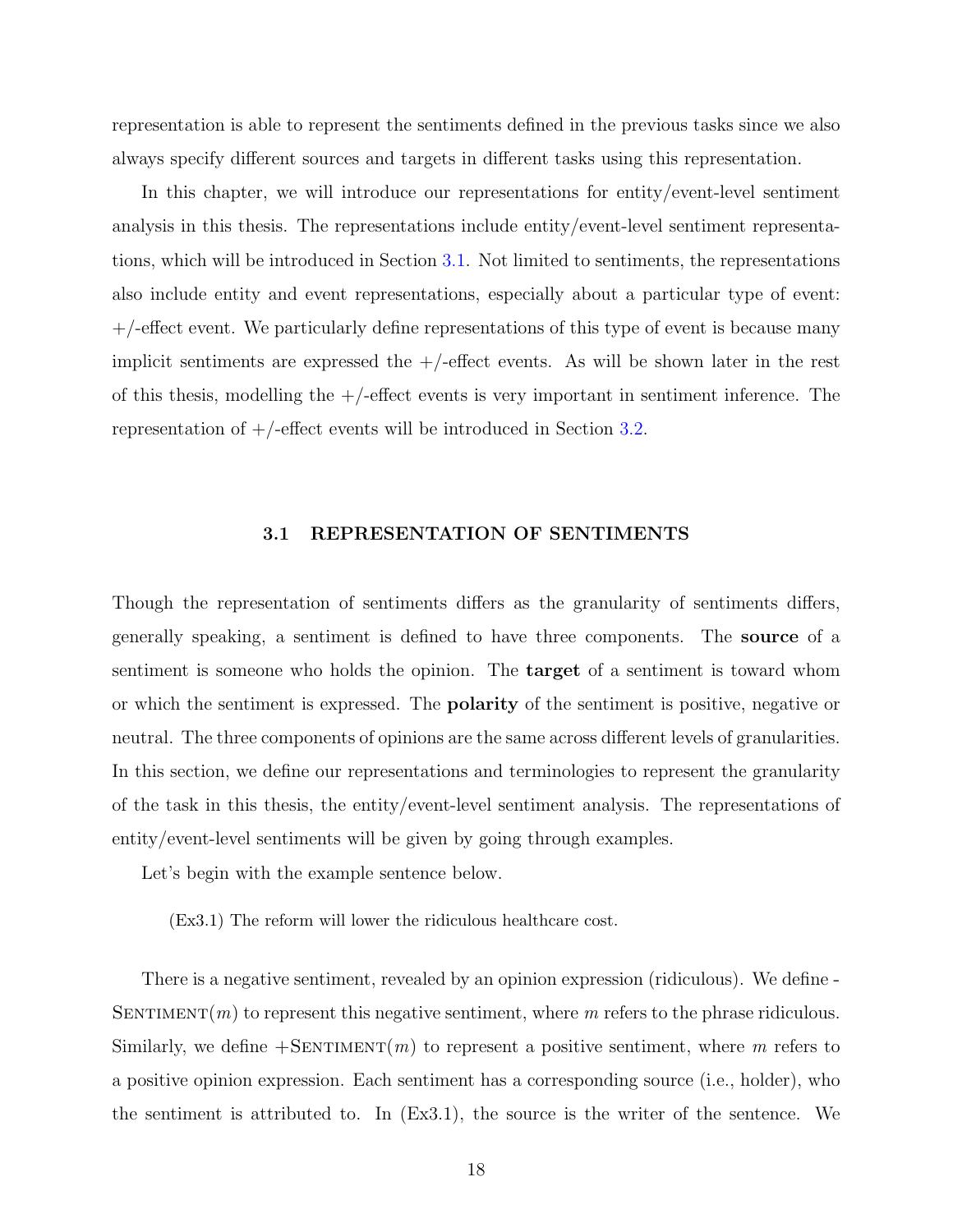define  $\text{Source}(m, s)$  to represent that the entity s is the source of the sentiment m, where in (Ex3.1) *s* is the writer. Each sentiment has a corresponding target, whom or which the sentiment is expressed toward. In (Ex3.1), the target is the healthcare cost. We define TARGET(*m*, *t*) to represent that the entity or event *t* is the target of the sentiment *m*. In summary, the negative sentiment can be represented as

-Sentiment(ridiculous) *∧* Source(ridiculous, writer) *∧* Target(ridiculous, cost).

There is also a positive sentiment in the sentence. The writer is positive toward the reform since the writer believes the reform could lower the cost which the writer does not like. However, there is no opinion expression describing the reform. In other words, the positive sentiment does not have a corresponding opinion expression, even though it is indicated in the sentence. In order to represent this positive sentiment, we define  $\text{POSITIVEPAR}(s, t)$  to represent this positive sentiment, representing that the entity *s* is positive toward the entity or event *t*. In (Ex3.1), *s* refers to the writer and *t* refers to the reform. Similarly, we define NEGATIVEPAIR $(s, t)$  to represent a negative sentiment. Note that, the negative sentiment revealed by the word ridiculous can also be represented as  $NEGATIVEPAIR(writer, cost)$ .

In this thesis, a sentiment such as the negative sentiment in  $(Ex3.1)$  is defined as an **explicit sentiment**. An explicit sentiment is associated with an opinion expression. It can be represented as  $+$ SENTIMENT $(m)$  or  $-$ SENTIMENT $(m)$ . A sentiment such as the positive sentiment in (Ex3.1) is defined as an **implicit sentiment**. An implicit sentiment is not associated with an opinion expression but it is indicated in the text. Both explicit and implicit sentiment can be represented as  $\text{POSITIVEPAIR}(s, t)$  or  $\text{NEGATIVEPAIR}(s, t)$ . In the example above, the negative sentiment revealed by the opinion expression can be represented in two ways, either by  $-$ SENTIMENT(ridiculous) or by NEGATIVEPAIR(writer, cost). We also define two rules to build connections from the different representations of explicit sentiment, listed below.

 $+$ SENTIMENT $(y)$   $\wedge$  SOURCE $(y,s)$   $\wedge$  TARGET $(y,t) \Rightarrow$  POSITIVEPAIR $(s,t)$  $\rightarrow$  SENTIMENT $(y) \land$  SOURCE $(y,s) \land$  TARGET $(y,t) \Rightarrow$  NEGATIVEPAIR $(s,t)$ 

By the two rules above, we can see that the representations on the left hand side of the rules are coherent to the definitions of opinions and they are applicable to different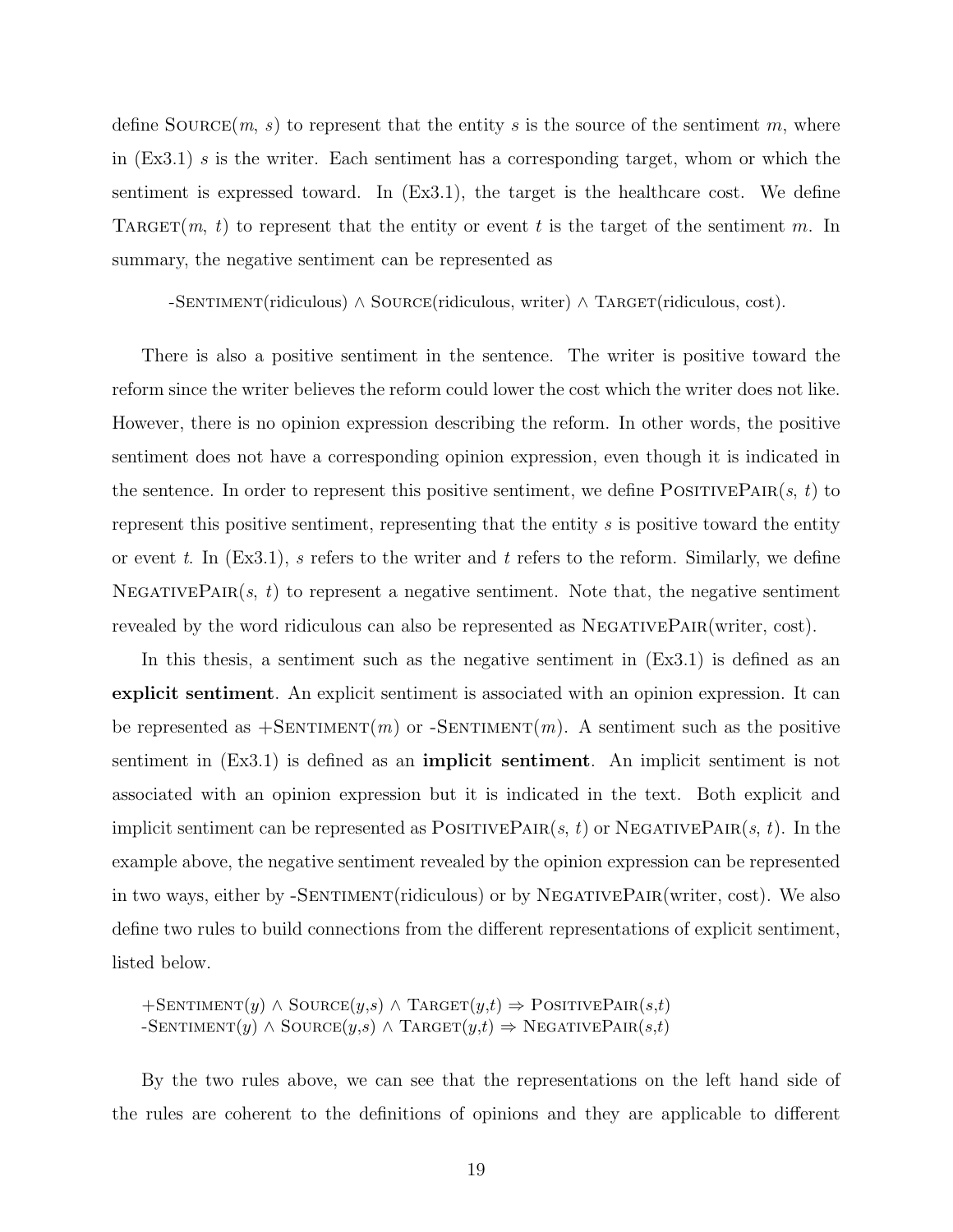granularities of explicit sentiments. The representations on the right hand side of the rules are very suited for the new task in this thesis, the entity/event-level sentiment analysis. The *s* and *t* in the literals refer to entities or events, and the positive and negative pairs show that the focus of the entity/event-level sentiment analysis task aims at ultimately identifying and aggregating opinions expressed among people and things in the sentences without rigidly adhering to concrete text spans **directly** linking from the source to the target.

A summary of entity/event-level sentiment representations is presented in Table [3.1.](#page-34-2)

| $+$ SENTIMENT $(m)$            | $m$ is a positive opinion expression   |
|--------------------------------|----------------------------------------|
| $-SENTIMENT(m)$                | $m$ is a negative opinion expression   |
| $\text{Source}(m, s)$          | $s$ is the source of the sentiment $m$ |
| $\text{TARGE}(m, t)$           | $t$ is the target of the sentiment $m$ |
| POSITIVEPAIR $(s, t)$          | s is positive toward t                 |
| $N_{\text{EGATIVEPAIR}(s, t)}$ | $s$ is negative toward $t$             |

<span id="page-34-2"></span>Table 3.1: Representations of entity/event-level sentiment

#### **3.2 REPRESENTATION OF +/-EFFECT EVENTS**

<span id="page-34-0"></span>Recall (Ex3.1) in the previous section. The reason why we can perceive the positive sentiment toward the reform is because the writer believes the reform is reducing the cost, and lowering the cost is an event which is bad for the cost. In this section, we give the definitions of events such as lower which is bad for the theme of it in Section [3.2.1,](#page-34-1) and we give the representations of this type of event in Section [3.2.2](#page-37-0).

### <span id="page-34-1"></span>**3.2.1 Definition of +/-effect event**

A +effect event is defined as an event which has positive effect on the theme of the event, including creation events (as in *bake a cake*, which creates the cake and subsequently has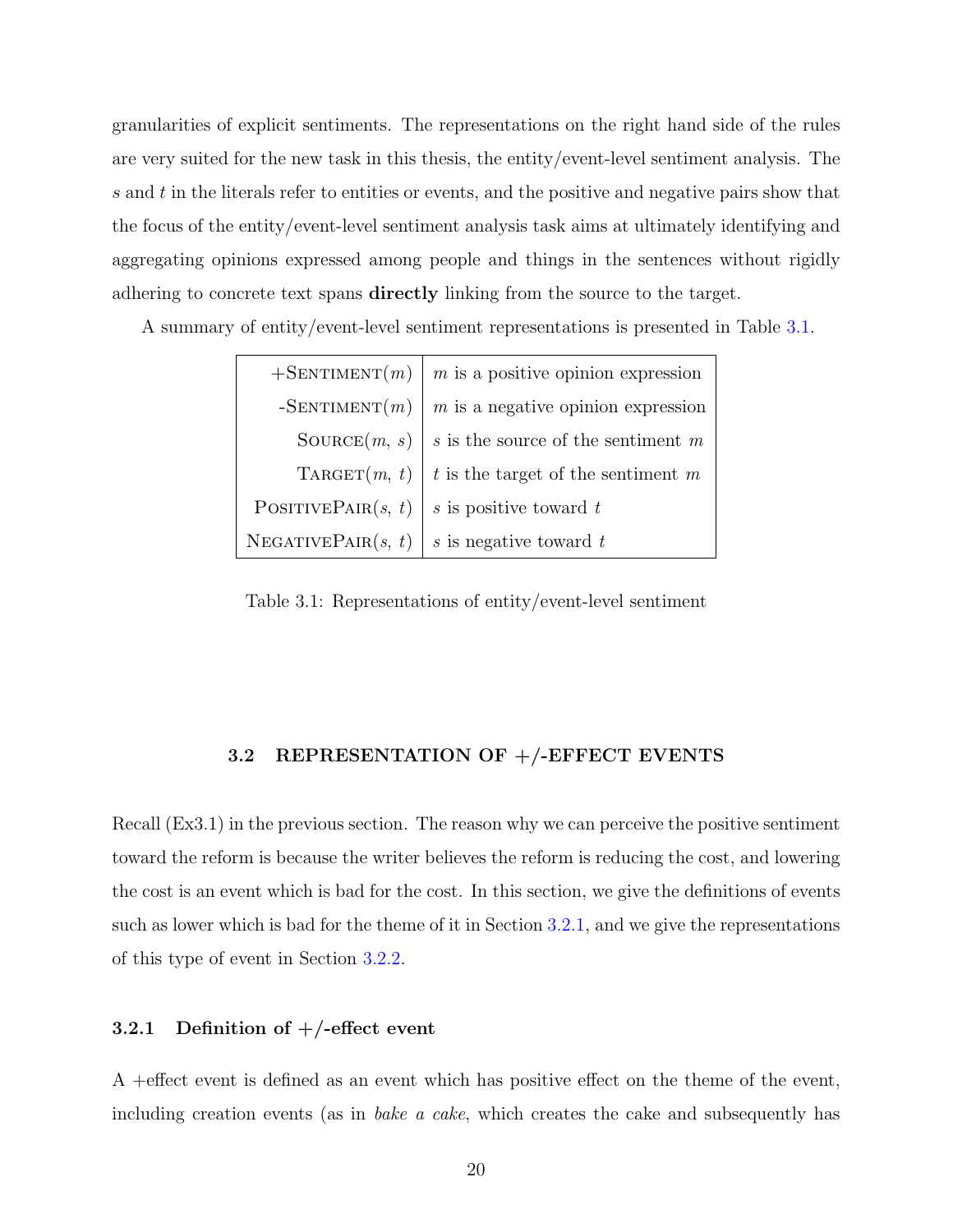positive effect on the cake), gaining events (as in *increasing costs*, which contributes to the costs), and benefiting events (as in *comforted the child*, which is good for the child), etc ([Deng et al.](#page-154-1), [2013;](#page-154-1) [Anand and Reschke](#page-152-1), [2010\)](#page-152-1). A -effect event is defined as an event which has negative effect on the theme of the event, including destroying events (as in *tear down the building*, which is bad for the building), decreasing events (as in *decreasing the costs*, which leads to loss of the costs, and harming events (as in *infuriating him*, which is harmful to him), etc ([Deng et al.,](#page-154-1) [2013;](#page-154-1) [Anand and Reschke](#page-152-1), [2010](#page-152-1)). A  $+/-$  effect event has four components: the event itself, including the effect of the event; the agent who conducts the event; the theme whom the event affects; and the influencer which retains or reverses the effect of the event. We will introduce each component below.

<span id="page-35-0"></span>**3.2.1.1**  $+/-$ **Effect Event.** As introduced above, a  $+/-$  effect event either benefits or harms the theme. Here we target clear cases of  $+/-$ effect events. The event must be representable as a triple of contiguous text spans, *⟨*agent,event,theme*⟩*. The effect of the event should be perceptible by looking only at the spans in the triple. If for example, another argument of the event is needed to perceive the relationship, that event is out of scope of this study. Consider the examples below.

(Ex3.2) His uncle **left** him *a massive amount of debt*. (Ex3.3) His uncle **left** him *a treasure*.

There is no way to break these sentences into triples that follow our definitions. *⟨*His uncle, left, him*⟩* doesn't work because we cannot perceive the effect of the event by looking only at the triple; whether it is +effect or -effect depends on what his uncle left him. *⟨*His uncle, left him, a massive amount of debt*⟩* isn't correct: the event is not bad for the debt, it is bad for *him*. Finally, *⟨*His uncle, left him a massive amount of debt, Null*⟩* isn't correct, since no theme is identified. Thus, we do not define or annotate the cases such as (Ex3.2) and  $(Ex3.3)$  as  $+/-$ effect events in this thesis.

An event may be beneficial or harmful to the agent [\(Choi and Wiebe,](#page-153-2) [2014\)](#page-153-2). However, in this thesis we only focus on events which affect the theme.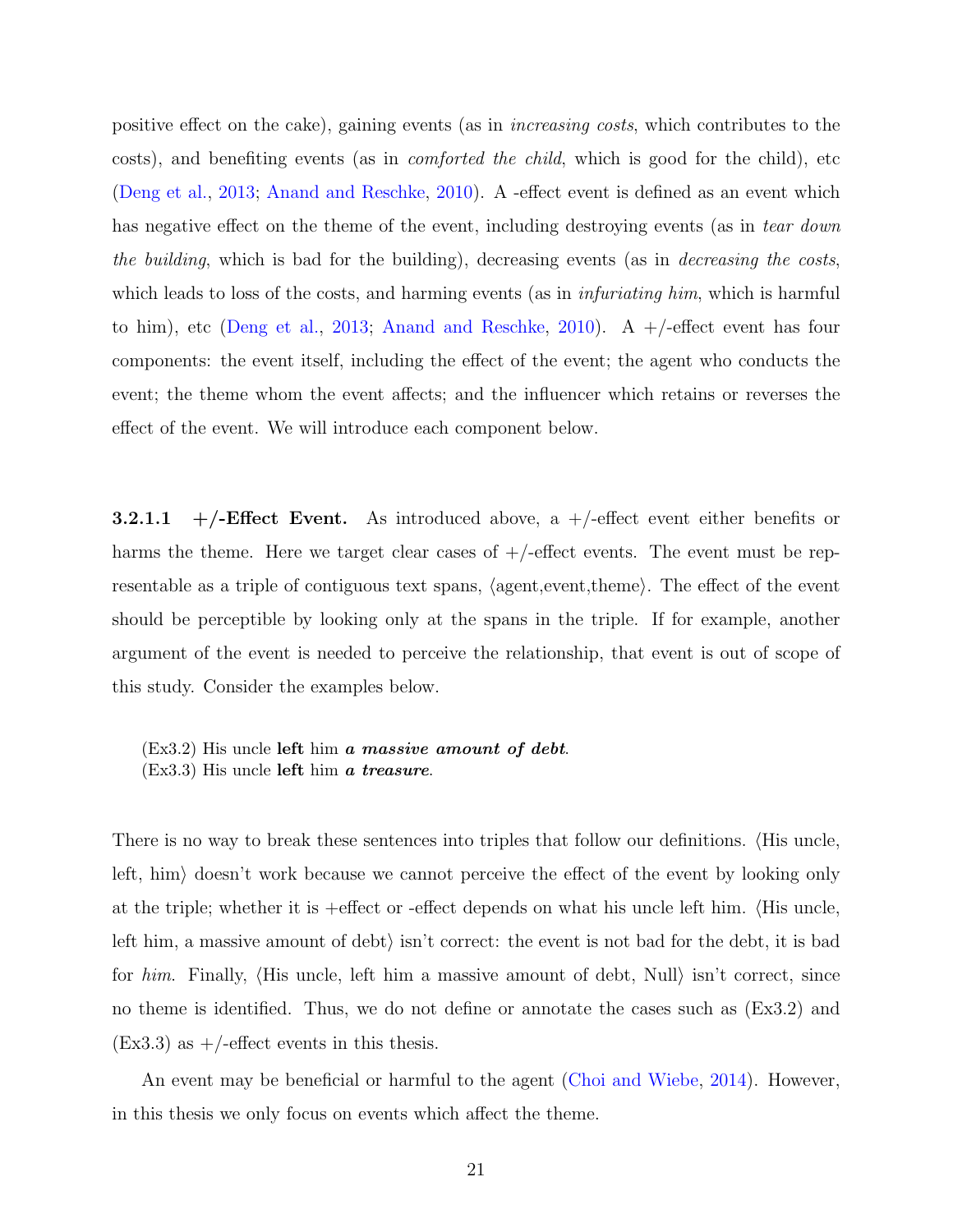**3.2.1.2 Agent and Theme.** The **agent** of a +/-effect event is someone who conducts the event. It is often a noun phrase, but sometimes it can be *implicit* (as in *the constituent will be destroyed*, the agent of the destroying event is implicit). The **theme** of a +/-effect event is someone or something that the event effects. It is always a noun phrase. In our definition, the  $+/-$ effect event always has a theme.

**3.2.1.3 Influencer.** Another component of a +/-effect event is the **influencer**, a word whose effect is to either retain or reverse the effect of  $a +$ /-effect event. Let's see the examples below.

(Ex3.4) Luckily Bill *didn't* **kill** him.

(Ex3.5) The reform *prevented* companies from **hurting** patients.

(Ex3.6) John *helped* Mary to **save** Bill.

In (Ex3.4) and (Ex3.5), the words, didn't and prevented, respectively, reverse the effect of the event from -effect to +effect (killing itself is bad for Bill, but not killing Bill is good for Bill; hurting patients is bad for the patients, but preventing companies from hurting patients is good for the patients). We define the phrase reversing the effect as the **reverser**, and the phrase retaining the effect as the **retainer**. In (Ex3.6), the word helped is an influencer which retains the +effect (i.e., helping Mary to save Bill is good for Bill, as saving Bill is good for Bill).

An influencer has an agent and a theme. Similar to the agent of the  $+/-$ effect event, the agent of an influencer is a noun phrase or *implicit*. Examples (Ex3.5) and (Ex3.6) illustrate the case where an influencer introduces an additional agent that is different from the agent of the  $+/-$ -effect event the (the reform in  $(EX3.5)$  and John in  $(EX3.6)$ ). The theme of an influencer must be another influencer or  $a +$ /-effect event.

Note that, semantically, an influencer can be seen as  $a +/-$  effect event for its theme. A reverser influencer makes its theme irrealis (i.e., not happen). Thus, it has negative effect on it. In (Ex3.5), for example, *prevent* is bad for the *hurting* event. A retainer influencer maintains its theme, and thus has positive effect on it. In (Ex3.6), for example, *helped* maintains the *saving* event.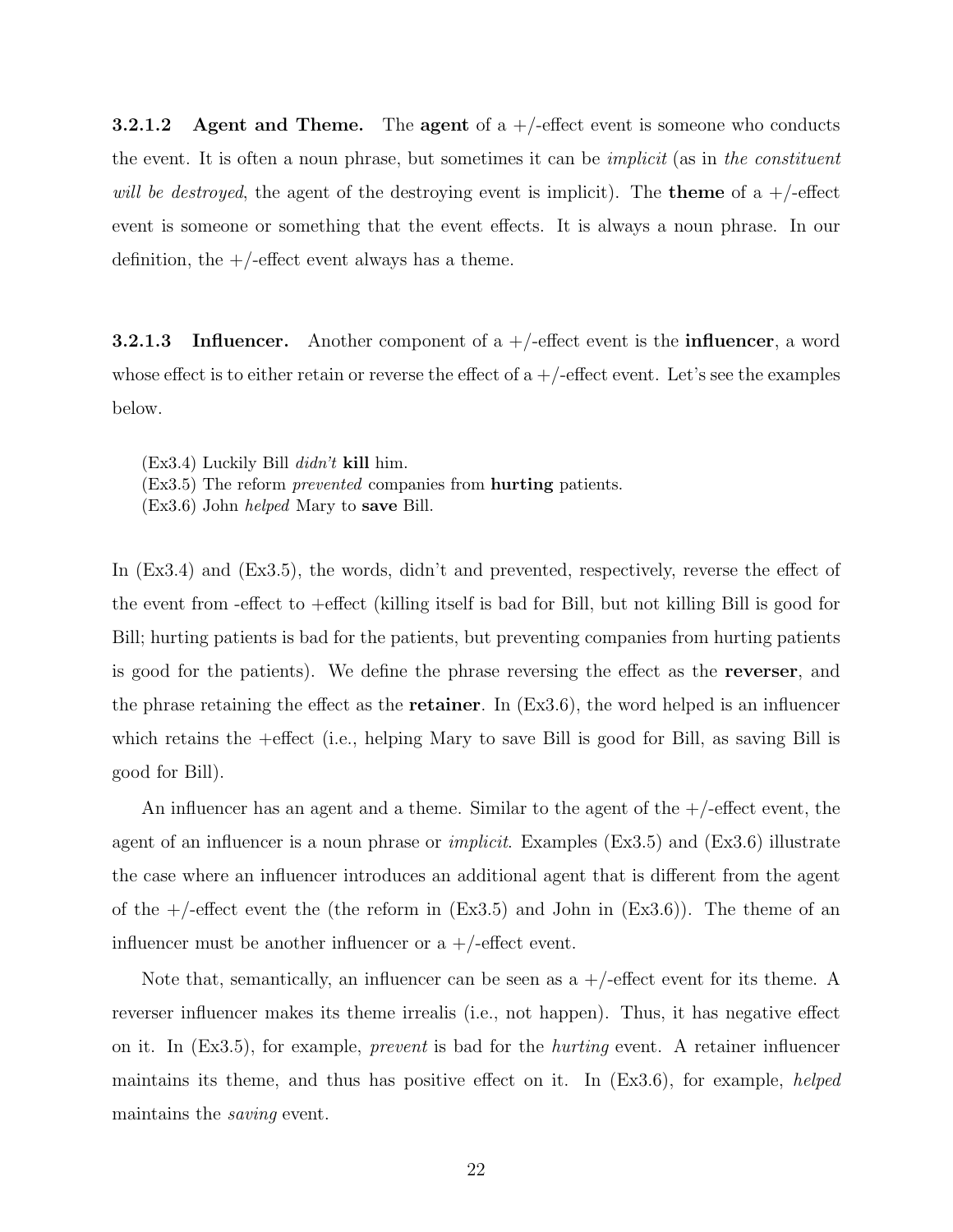# **3.2.2 Representation of +/-Effect Events**

We define  $+ \text{EFFECT}(m)$  to represent a  $+ \text{effect event}$ , and  $- \text{EFFECT}(m)$  to represent a -effect event. Though a  $+/-$  effect event may have an influencer, we do not define the influencers in our representations. As discussed above in Section [3.2.1](#page-34-0) an influencer can be treated as  $a +$ -effect event. It is not necessary to define a representation of influencer. Instead, we generalize both  $+/-$  effect evens and those influencers that are semantically equivalent to  $+/$ effect events using one definition:  $+E$ FFECT(m) and  $-E$ FFECT(m). For example, in (Ex3.5), it should be represented as  $-$ EFFECT(hurting) and  $-$ EFFECT(prevent). We define  $\Lambda$ GENT(*m*, *a*) to represent *a* is the agent who conducts the event, and THEME $(m, h)$  to represent *h* is the theme which or whom the event affects.

The representations of  $+/-$  effect event information are summarized in Table [3.2.](#page-37-0)

| $+$ EFFECT $(m)$ m is a +effect event |
|---------------------------------------|
| -EFFECT $(m)$ m is a -effect event    |
| $AGENT(m, a)$ a is the agent of m     |
| THEME $(m, h)$ h is the theme of m    |

<span id="page-37-0"></span>Table 3.2: Representations of  $+/-$ effect event

## **3.3 RELATED WORK**

The representation of a sentiment task depends on the goal of the task. The works in analyzing a document's overall polarity of a sentence's overall polarity seldom develop a particular presentation suited for the task since the problem can be modelled as a classification problem ([Pang et al.](#page-159-0), [2002](#page-159-0); [Turney,](#page-161-0) [2002](#page-161-0); [Yu and Hatzivassiloglou](#page-163-0), [2003](#page-163-0); [McDonald et al.,](#page-158-0) [2007](#page-158-0)). In their works, the source is assumed to be the writer, and the target is not specified. If it is a movie review document, then the target is the movie and the polarity of the document represents the writer's opinion about the movie. We call these works as document-level sen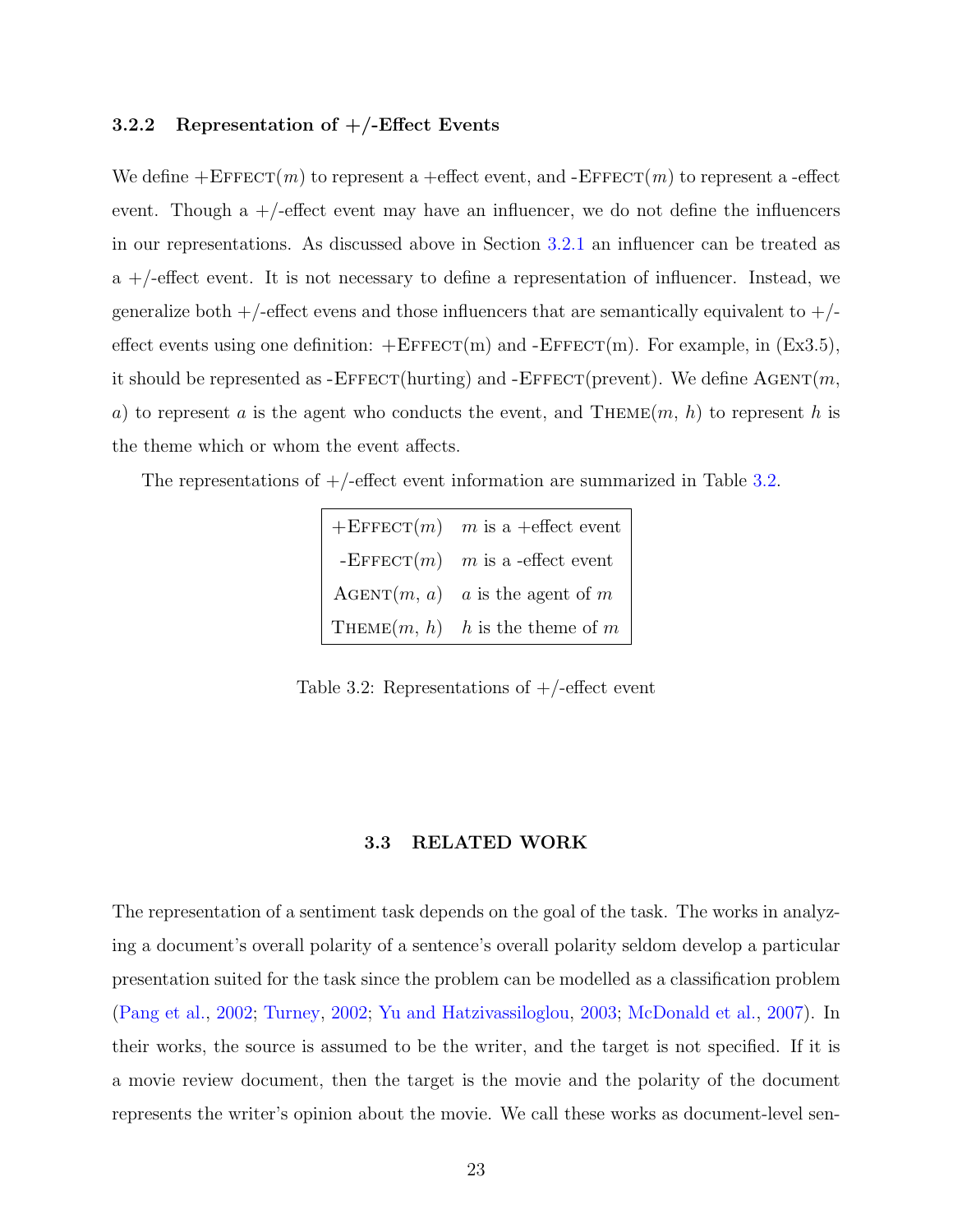timent analysis or sentence-level sentiment analysis since they classify the sentiment polarity of a document or a sentence as a whole.

Later as researchers sought a deeper understanding of the sentiments expressed in the text, components of an opinion were defined. [Wilson](#page-163-1) [\(2008\)](#page-163-1) defined an opinion to have a source and a target. The source is whom the opinion is attributed to, and the target is toward whom or what the opinion is expressed. It is also annotated in the subjectivity corpus such as MPQA [\(Wiebe et al.](#page-162-0), [2005\)](#page-162-0) that each opinion has an opinion expression, the phrase which reveals the sentiment. Thus, the representation of a sentiment in a task can be defined in various ways depending on the goal of the task. The representation of a sentiment can be a pair, including the opinion expression and the polarity. The works using the pair representation aim at recognizing the opinion expressions, which are words and phrases, and the corresponding polarity, which includes positive, negative or neutral ([Yang and Cardie,](#page-163-2) [2014](#page-163-2)). The representation of a sentiment can also be a triple, including the opinion source, the opinion expression, and the opinion target. The works using the triple representation aim at recognizing three phrases corresponding to each component in the triple set ([Yang and Cardie](#page-163-3), [2013a](#page-163-3)). Of course, the representation of a sentiment can also be a four tuple, including all the components of a sentiment. The works using the quad set representation usually combine the pair representation and the triple representation ([Johansson and Moschitti](#page-156-0), [2013b](#page-156-0)). We call these works as phrase-level sentiment analysis since the sources, the targets, and the opinion expressions are annotated as phrases in the commonly used resources.

The targets of opinions annotated in the fine-grained sentiment corpus are phrases, each of which is an individual phrase and independent from the others. Many works in sentiment analysis try to find relations of the targets. Such works focus on the review genre and analyze the product reviews. In the works, the sources are usually assumed to be the writers of the reviews, but the targets are phrases that represent the "features" of the product. For example, in a hotel review, two sentences, (1) The hotel is clean and (2) The room is clean, contain opinions whose targets are the hotel and the room. The two targets refer to the same feature of the hotel, cleanness. Their goal aims at recognizing the writer's sentiment toward the features of the hotels. Thus, the representation of their works includes the opinion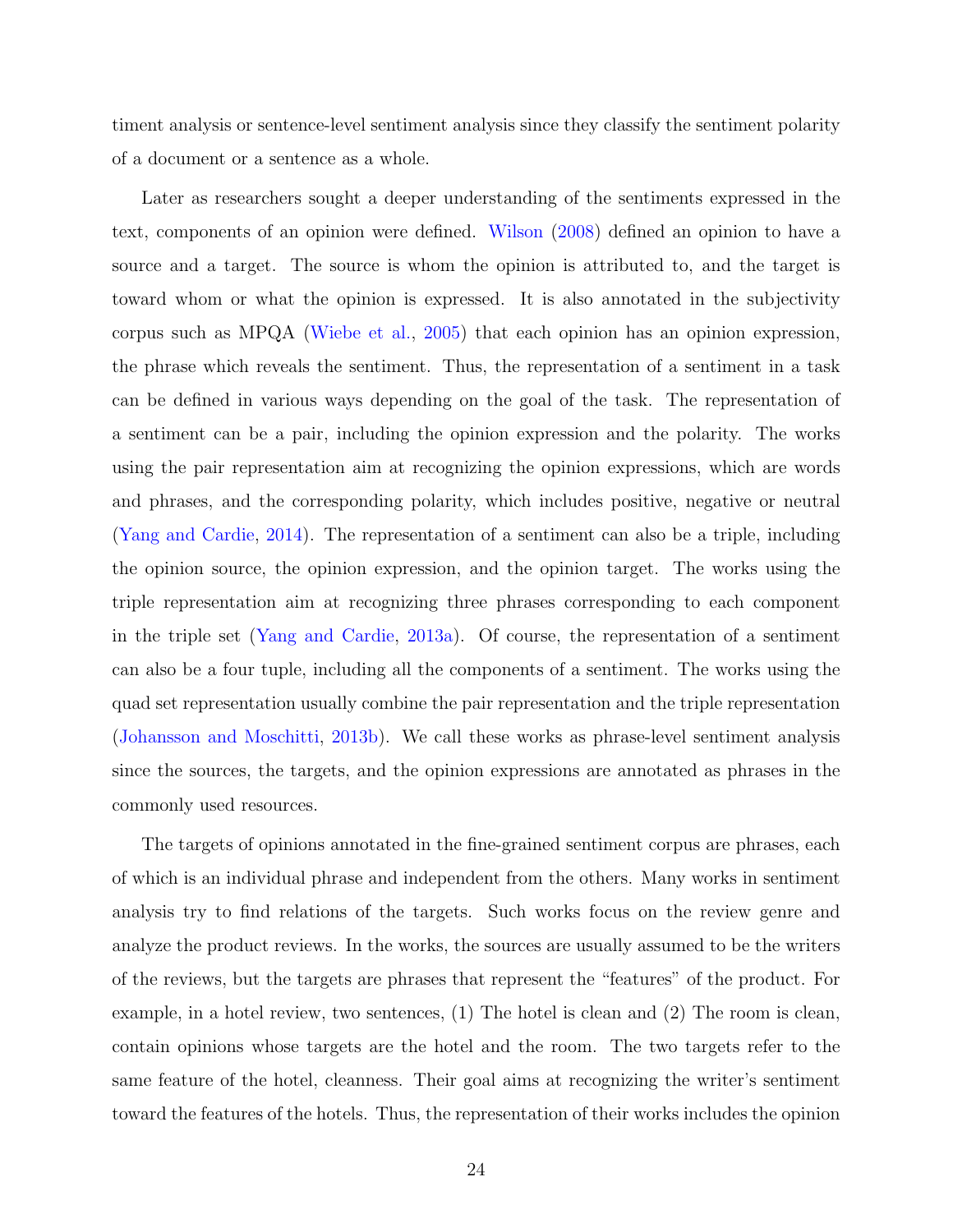expression phrase, the polarity and the feature that the opinion comments. For example, the first sentence mentioned above (The hotel is clean) is expected to be annotated with *⟨*clean, positive, cleanness*⟩*. The feature of a product is denoted as "aspect" and such works are named as aspect-based sentiment analysis ([Liu,](#page-157-0) [2012](#page-157-0)). In recent years aspect-based sentiment analysis (ABSA) was first introduced as a task in the SemEval 2014 and has been hosted as an independent task until current year [\(Pontiki and Manandhar](#page-159-1), [2014;](#page-159-1) [Pontiki](#page-159-2) [et al.](#page-159-2), [2015,](#page-159-2) [2016](#page-159-3)).

Our task is different from the works above in that our goal aims at recognizing the opinions expressed by the writer or an entity and toward an entity or event in the sentence. Our task is named as entity/event-level sentiment analysis. This is a more fine-grained task compared to the document-level, sentence-level and phrase-level. Note that our task is different from the phrase-level task because a phrase annotated as a target span may contain more than one entities or event [\(Deng and Wiebe,](#page-154-0) [2015b](#page-154-0)). Moreover, we do not organize the targets as aspects, since we focus on the news and editorials genre. The features of a certain product such as hotel or computer are much less than the features of a news event.

#### **3.4 SUMMARY**

In this chapter, we have introduced the representation of sentiments for our task. The new representations are able to represent the components of explicit sentiments and the components of implicit sentiments as well. Previously, there have been few works that focus on recognizing implicit sentiments, and that give a formal definition of implicit sentiments. The distinction between explicit sentiments and implicit sentiments has not been discussed. The representation introduced in Section [3.1](#page-32-0) includes two sets of representations. One set can represent both explicit and implicit sentiments, and the other set only represents the explicit sentiments. From the representation, it is clearly shown that the difference between explicit sentiments and implicit sentiments is whether a sentiment expression is directly present in the sentence. Further, since there are two sets of representations defined for the explicit sentiments, we define rules mapping from one set to the other so that the two sets are not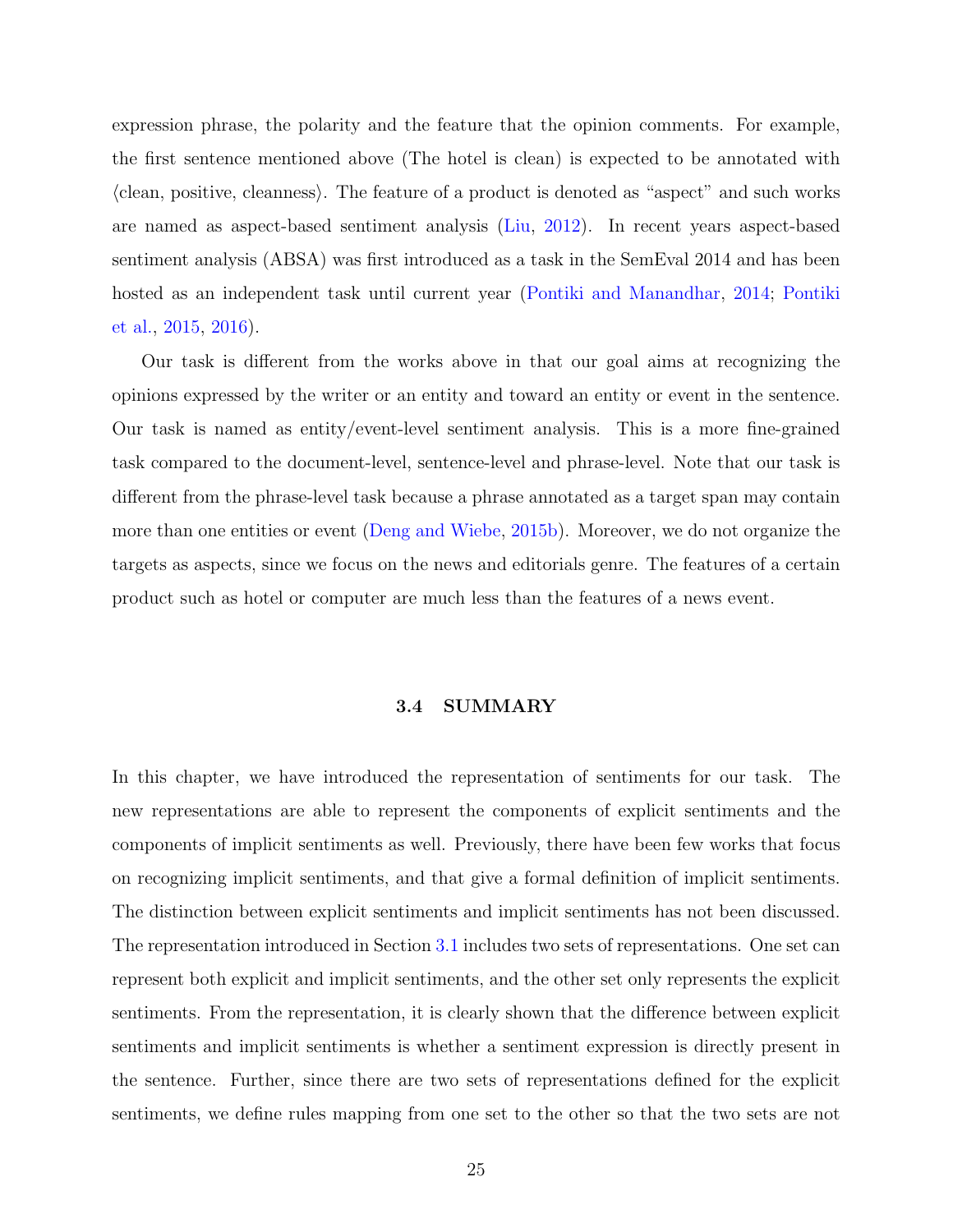isolated from each other. Based on our observation, many implicit sentiments are triggered by a particular event, the  $+/-$ effect events. We give the definition of  $+/-$ effect events and develop the representation of it in Section [3.2](#page-34-1). In the next chapter, we will talk more about the  $+/-$ -effect events as we develop the corpus annotated with that information. Further, in the later chapters, we will see that the  $+/-$ effect information contributes to improving entity/event-level sentiment analysis.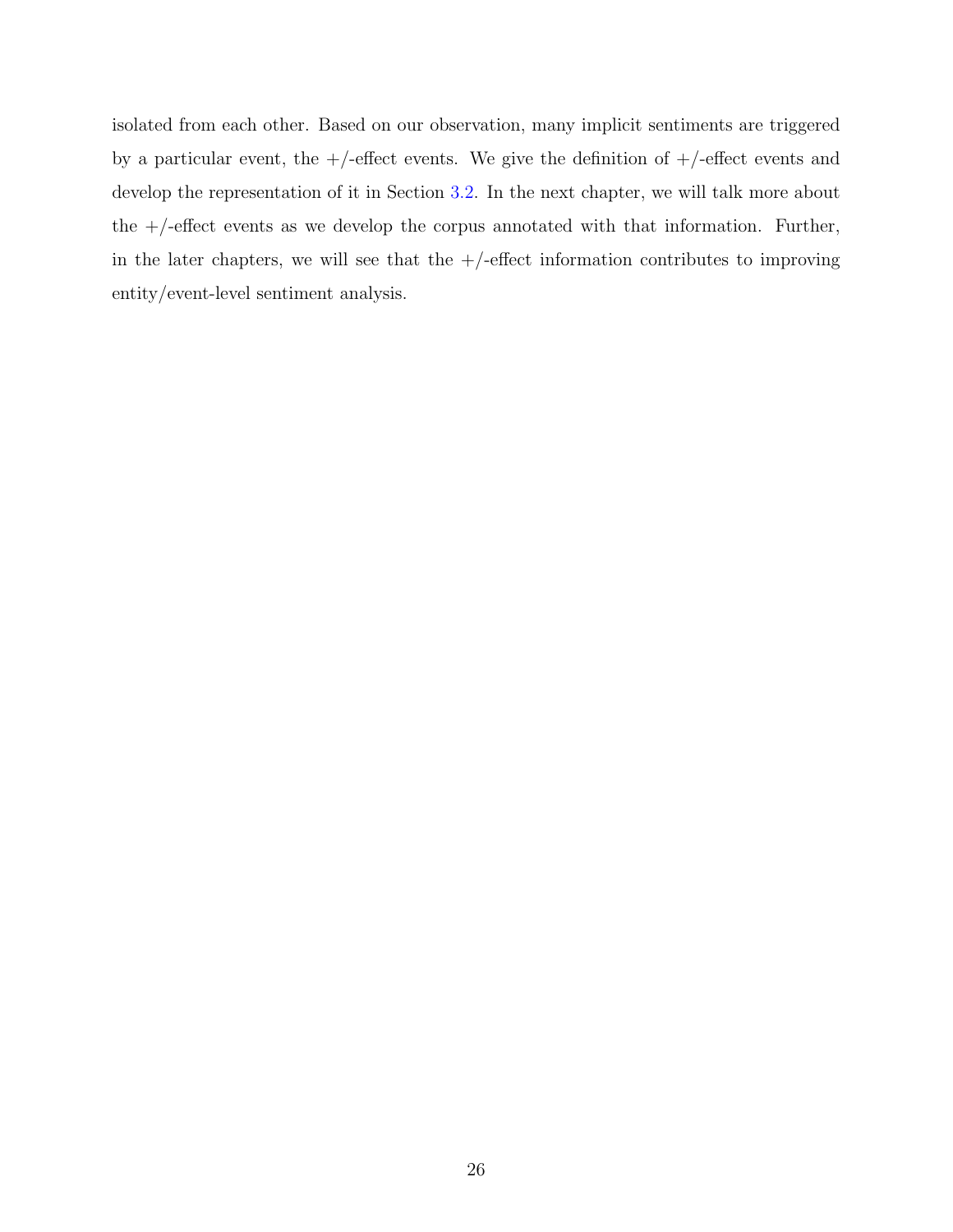#### **4.0 CORPORA OF ENTITY/EVENT-LEVEL SENTIMENT**

Since previous corpora are mainly annotated with explicit sentiments, we have developed the corpora annotated with both explicit and implicit sentiments, which can serve as resources of entity/event-level sentiment analysis.

Developing a corpus from scratch is not an easy task because it requires a very detailed manual and specially trained annotators. At the beginning of annotating entity/event-level sentiments, we try to focus on a small but clear subtask. We annotate the writer's sentiments toward the agents and themes of  $+/-$  effect events in the text. Compared to any entity's sentiments in the text, the writer's sentiments are more intuitive to detect and easy to guide the annotators. Annotating this type of sentiments is a clear annotation task. Further, as shown in the examples in the previous chapters,  $+/-$  effect events are good indicators of implicit sentiments. Thus, annotating writer's sentiments toward agents and themes of  $+/-$  effect events is a good start point for the whole task. To annotate such sentiments, we need to annotate the  $+/-$ -effect event spans in the sentences as well. The annotations of  $+/-$ effect event spans have contributed to the study of  $+/-$ effect lexicon development and the +effect or -effect word sense disambiguation by other researchers [\(Choi and Wiebe,](#page-153-0) [2014,](#page-153-0) etc). This corpus is referred as **+/-Effect Event Sentiment Corpus** later in the thesis. The development of this corpus will be introduced in Section [4.1](#page-42-0).

Though the annotations of the +/-Effect Event Corpus are limited and do not cover all the cases of the ultimate task, the annotations still provide resources for us to study the simplified subtask as a pilot study of the whole task. The good agreement study provides evidence that it is feasible to develop an annotation scheme to guide the annotators to annotate both explicit and implicit sentiments expressed toward the agents and themes of  $+/-$  effect events. Next, we try to fully utilize the existing resources of annotated sentiment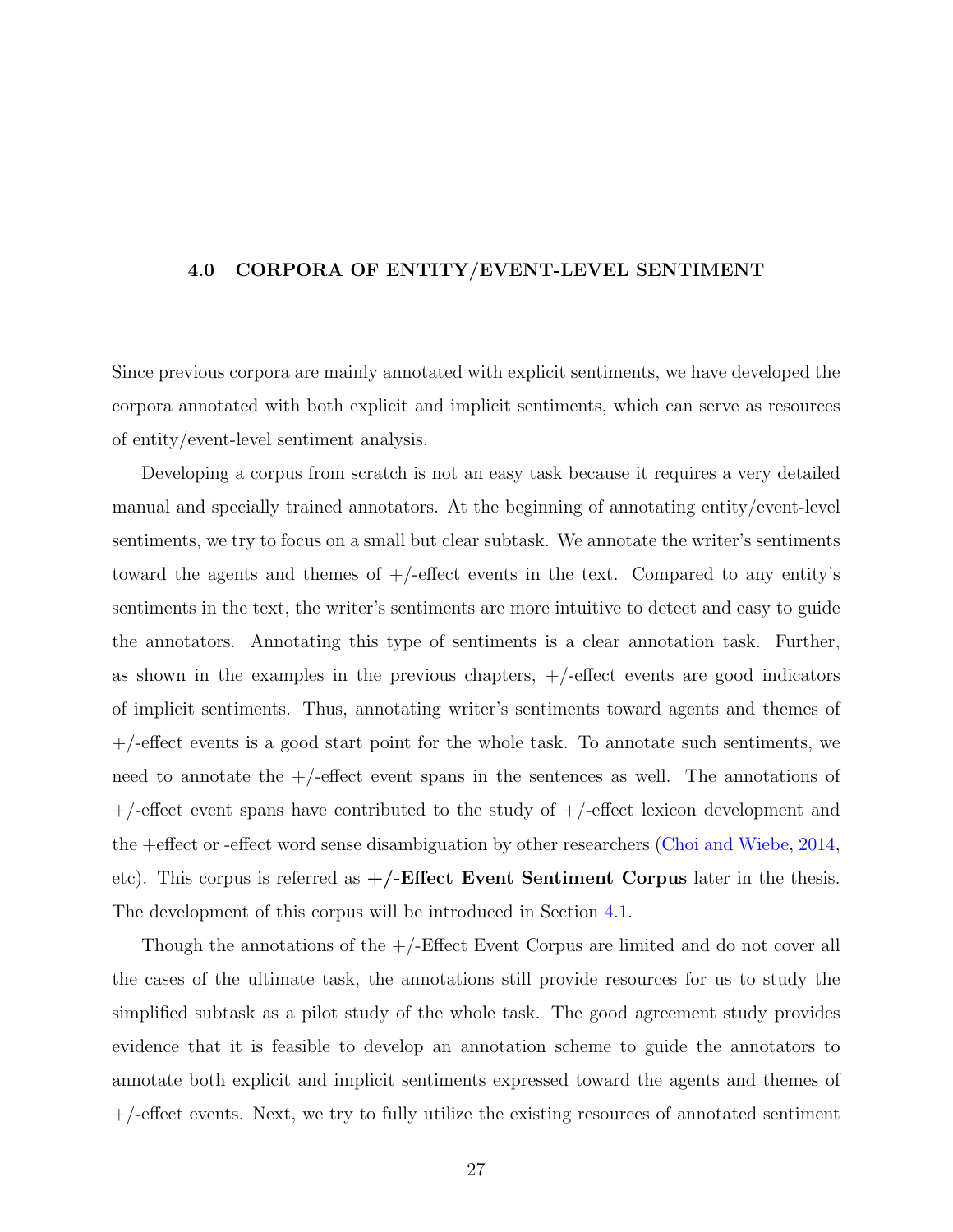corpora.

Then we move on to annotating the sentiments expressed from any entity toward another entity or event. Compared to the first one, the second corpus is annotated with various entity/event-level sentiments, where the sources are not only the writer but can be the writer or any entity in the text, and the targets are not limited to the agent and themes of  $+/-$ effect events but can be any entity or event in the text. The second corpus is more complicated and more difficult in annotation than the first one. In order to both reduce the annotation effort and utilize existing resources, we choose to build upon annotations in the selected previous corpus. Previously annotated corpus is developed to serve a different task from ours, the annotations provide sound resources of sentiments defined in the previous task. Building upon the previous annotations largely reduces the workload of annotating resources for our task. Since our goal is detecting entity/event-level sentiment, the most similar corpus to ours is a phrase-level sentiment annotated corpus, where each source and target is a phrase which may contain more than one entity or event. To develop the entity/event-level sentiment resource, we choose to build upon MPQA 2.0 ([Wiebe et al.,](#page-162-0) [2005;](#page-162-0) [Wilson](#page-163-1), [2008\)](#page-163-1) and add entity/event-level annotations onto the phrase-level annotations. As an extension to MPQA 2.0, the second corpus is referred as **MPQA 3.0**. The development of the second corpus will be introduced in Section [4.2](#page-50-0).

We will give the annotation scheme, the agreement study design and the result, the corpus statistics and several examples when introducing each corpus. The new corpora promise to be valuable new resources for developing systems for entity/event-level sentiment analysis.

### **4.1 +/-EFFECT EVENT SENTIMENT CORPUS**

<span id="page-42-0"></span>In this section, we present a focused study of annotating  $+/-$  effect events and the sentiments expressed toward the entities participating in the  $+/-$  effect events. The annotated corpus will support further research on how implicit opinions are expressed via +/-effect events. Based on the definitions of  $+/-$  effect events in Section [3.2](#page-34-1), we develop the annotation scheme for annotating sentiments expressed toward the agents and themes of  $+/-$ effect events (Section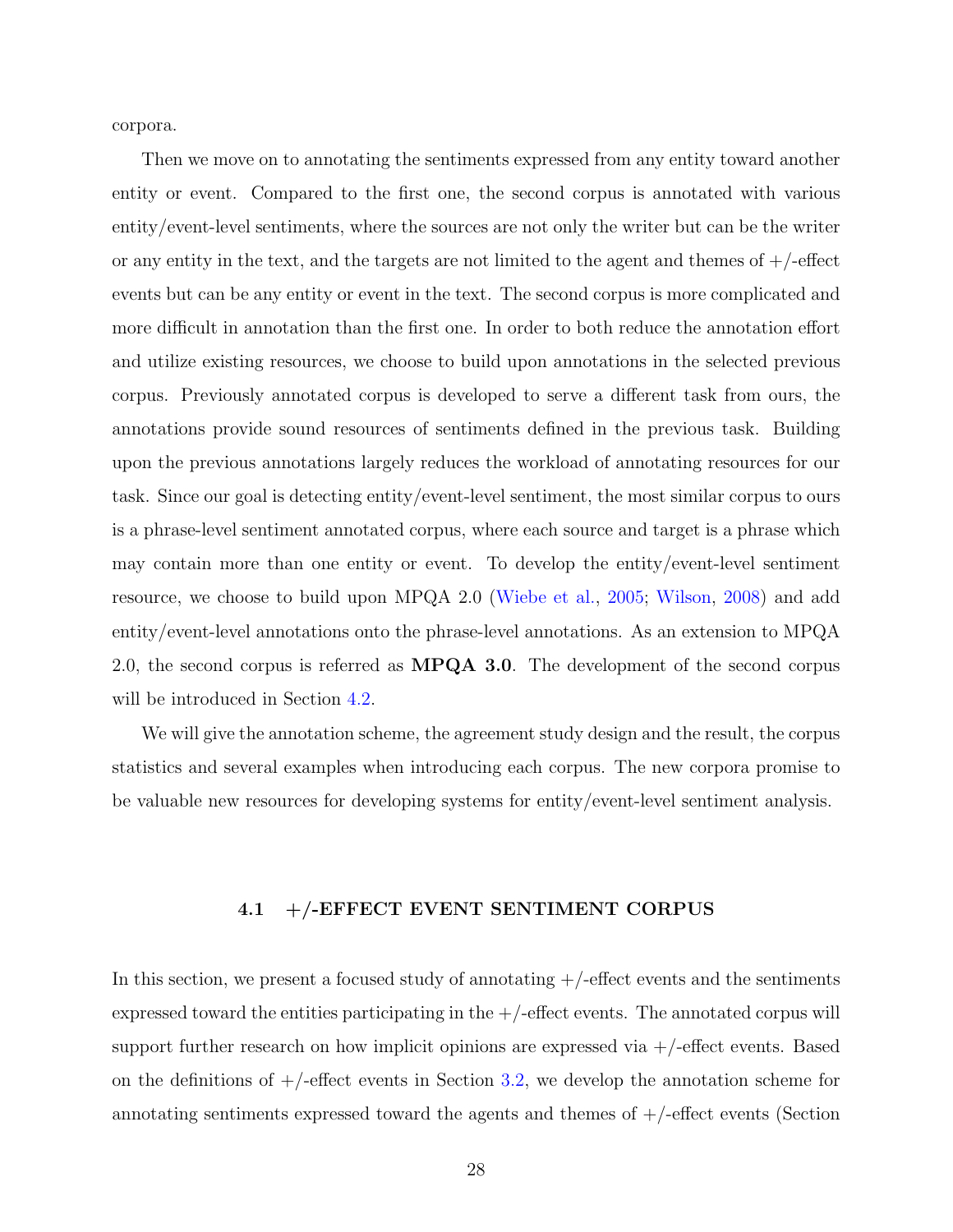[4.1.1](#page-43-0)). Then we will carry out the agreement study which achieves a good result (Section [4.1.2](#page-44-0)). We also analyze the disagreement of annotations as a follow up to the agreement study. Finally, we will present the statistics of the annotated corpus and give some examples in the corpus (Section [4.1.3\)](#page-48-0).

#### <span id="page-43-0"></span>**4.1.1 Annotation Scheme**

There are four types of annotations:  $+/-$  effect event, influencer, agent, and theme. To annotate a  $+/-$  effect event, it is required to annotate the text span of the event and how it affects the theme (+effect or -effect). To annotate an influencer, it is required to annotate the text span of the influencer and how it affects the theme of it (retain or reverse). To annotate an agent, it is required to annotate the text span of the agent and the writer's sentiment toward it (positive, negative or none). To annotate a theme, it is required to annotate the text span of the theme and the writer's sentiment toward it (positive, negative or none). Each annotation is assigned a unique ID in the document. It is also required to link agents and themes to their +/-effect events or influencer annotations via explicit IDs. When an agent is not mentioned explicitly, the annotator should indicate that it is *implicit*. For any span the annotator is not certain about, he or she can set the *uncertain* option to be true.

For example:

(Ex4.1) GOP **Attack on** Reform Is a **Fight Against** Justice. (Ex4.2) **Jettison** any reference to end-of-life counselling.

In (Ex4.1), the annotators are expected to identify two -effect events: *⟨*GOP, Attack on, Reform*⟩* and *⟨*GOP Attack on Reform, Fight Against, Justice*⟩*. The effects of both events are -effect. The writer's sentiments toward both agents are negative, and the writer's sentiments toward both themes are positive. In (Ex4.2), the annotator is expected to identify the -effect event: *⟨*implicit, Jettison, any reference to end-of-life counselling*⟩*. The writer conveys a negative attitude toward the end-of-life counselling. The annotation manual instructs the annotators to consider whether an attitude of the writer is communicated or revealed in the particular sentence which contains the  $+/-$ effect event.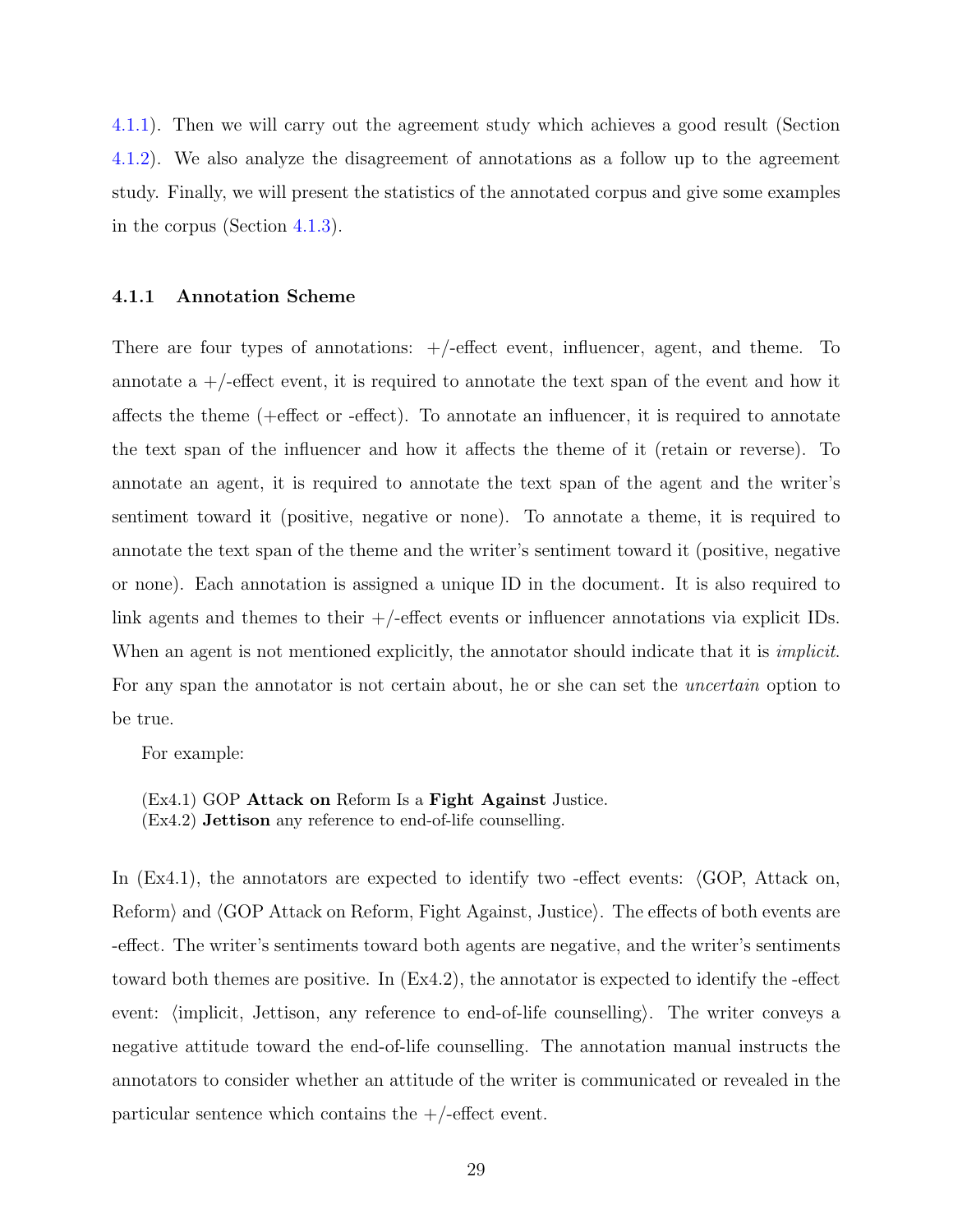Though it often is, the  $+/-$  effect event span need not be a verb or verb phrase. We saw an example above, namely (Ex4.1). Even though the events (attack on and fight against) are not verbs, we still mark them because they represent events that have negative effect on the theme.

Turning to influencers, there may be chains of them, where the ultimate effect and agent must be determined compositionally. For example, the structure of *Jack stopped Mary from trying to kill Bill* is a reverser influencer (stopped) whose theme is a retainer influencer (trying) whose theme is, in turn, a -effect event (kill). The ultimate effect of this event is +effect and the "highest level" agent is Jack. In our scheme, all such chains of length *N* are treated as *N* − 1 influencers followed by a single +/-effect event. It will be up to an automatic system to calculate the ultimate effect and agent using rules such as those presented in ([Moilanen and Pulman](#page-158-1), [2007b](#page-158-1); [Neviarouskaya et al.,](#page-158-2) [2010,](#page-158-2) etc).

To save some effort, the annotators are not asked to mark retainer influencers which do not introduce new agents. For example, for *Jack stopped trying to kill Bill*, there is no need to mark the word trying. Of course, all reverser influencers must be marked.

### <span id="page-44-0"></span>**4.1.2 Agreement Study**

To validate the reliability of the annotation scheme, we conduct an agreement study. In this section we introduce how we design the agreement study, present the evaluation method and give the agreement results. Additionally, we conduct a second-step consensus study to further analyze the disagreement.

**4.1.2.1 Data and Agreement Study Design** For this study, we want to use data that is rich in opinions and implicatures. Thus we used the corpus from [\(Conrad et al.](#page-154-1), [2012](#page-154-1)), which consists of 134 documents from blogs and editorials about a controversial topic, "the Affordable Care Act".

To measure agreement on various aspects of the annotation scheme, two annotators participate in the agreement study; one of the two isn't involved in developing the scheme. The new annotator first reads the annotation manual and discusses it with the first annotator.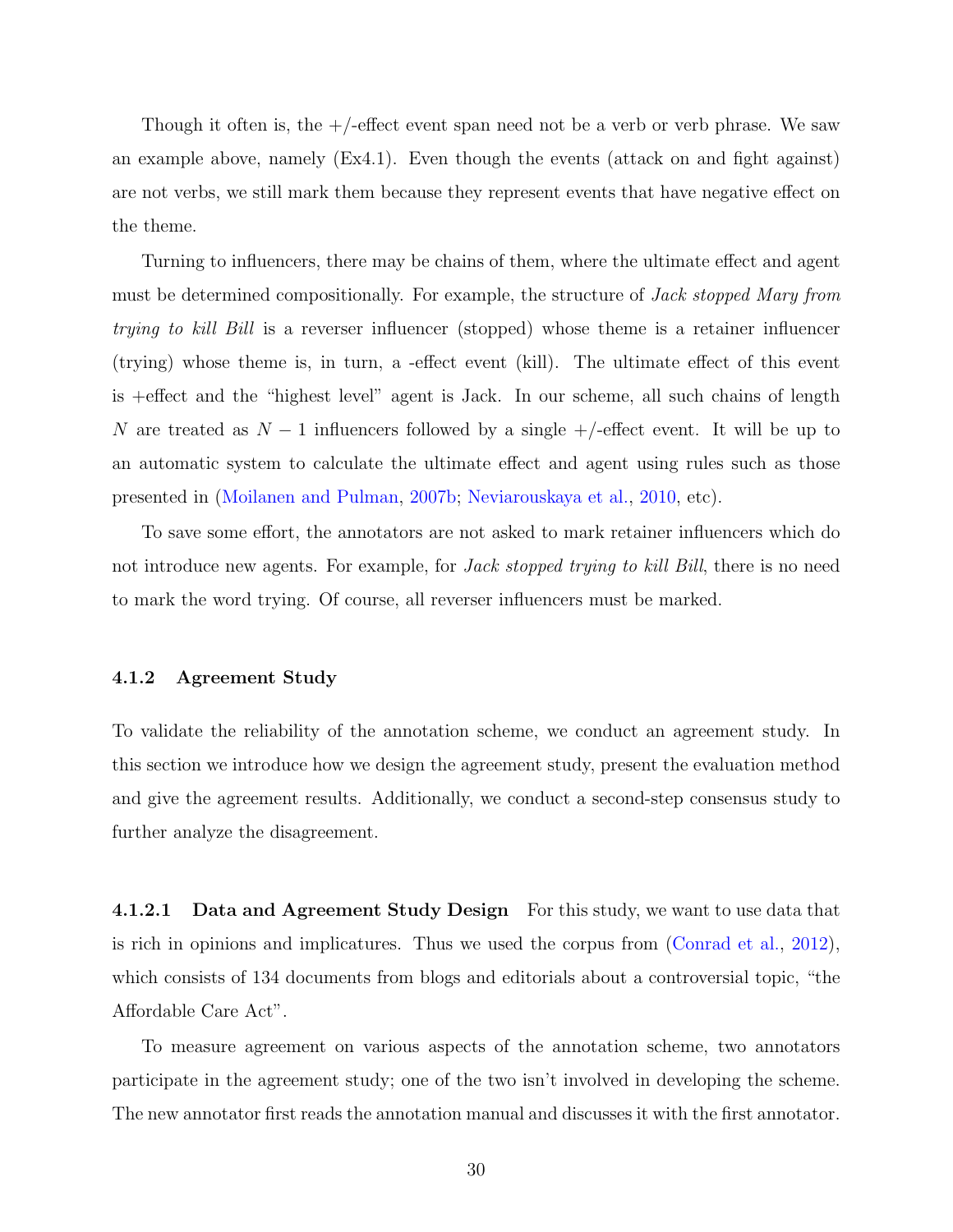Then, the annotators label 6 documents and discuss their disagreements to reconcile their differences. For the formal agreement study, we randomly select 15 documents, which have a total of 725 sentences. These documents do not contain any examples in the manual, and they are different from the documents discussed during training. The annotators then independently annotate the 15 selected documents.

**4.1.2.2 Agreement Study Evaluation** We annotate four types of items (+/-effect event, influencer, agent, and theme) and their corresponding labels. As noted previously in Section [3.2,](#page-34-1) influencers can also be viewed as  $+/-$  effect events. Also, the two may be combined together in chains. Thus, we measure agreement for  $+/-$  effect and influencer spans together, treating them as one type. Then we choose the subset of  $+/-$ effect and influencer annotations that both annotators identified, and measure agreement on the corresponding agents and themes.

Sometimes the annotations differ even though the annotators recognize the same  $+/$ effect event. Consider the following sentence:

(Ex4.3) Obama **helped** reform **curb** costs.

Suppose the annotations given by the annotators were:

Ann 1. *⟨*Obama, helped, curb*⟩ ⟨*reform, curb, costs*⟩* Ann 2. *⟨*Obama, helped, reform*⟩*

The two annotators do agree on the *⟨*Obama, helped, reform*⟩* triple, the first one marking the word helped as a retainer and the other marking it as a +effect event. To take such cases into consideration in our evaluation of agreement, if two spans overlap and one is marked as  $+/-$  effect event and the other as influencer, we use the following rules to match up their agents and themes:

- for a +/-effect event, consider its agent and theme as annotated;
- for an influencer, assign the agent of the influencer's theme to be the influencer's theme, and consider its agent as annotated and the newly-assigned theme. In (Ex4,3), Ann 2's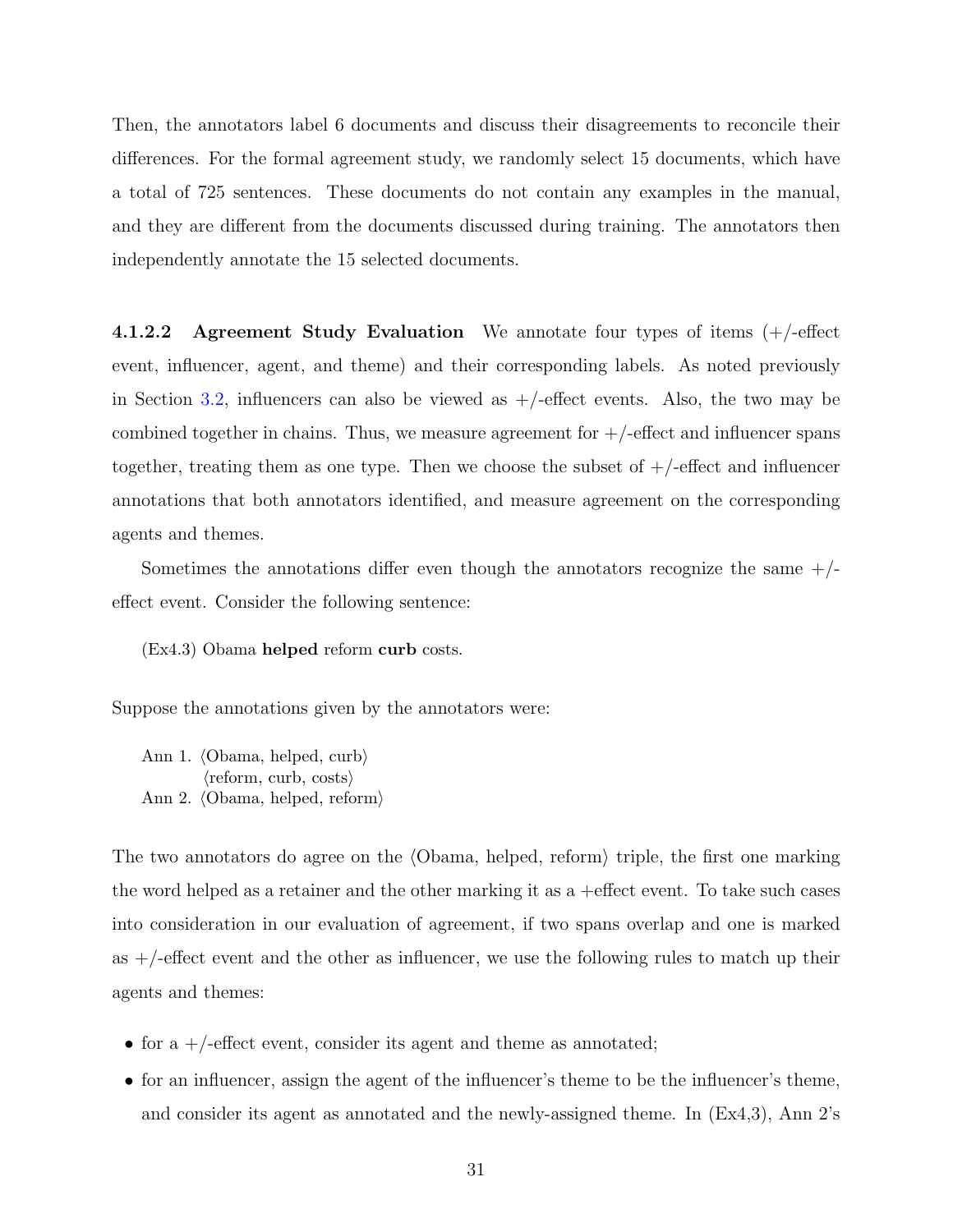annotations remain the same and Ann 1's become *⟨*Obama, helped, reform*⟩* and *⟨*reform, curb, costs*⟩*.

We use the same measurement for agreement for all types of spans. Suppose *A* is a set of annotations of a particular type and *B* is the set of annotations of the same type from the other annotator. For any text span  $a \in A$  and  $b \in B$ , the span coverage *c* measures the overlap between *a* and *b*. Two measures of *c* are adopted here.

**Binary**: As in ([Wilson and Wiebe](#page-163-4), [2003](#page-163-4)), if two spans *a* and *b* overlap, the pair is counted as 1, otherwise 0.

$$
c_1(a, b) = 1 \quad \text{if} \quad |a \cap b| > 0
$$

**Numerical**: [Johansson and Moschitti](#page-156-0) ([2013b\)](#page-156-0) propose, for the pairs that are counted as 1 by *c*1, a measure of the percentage of overlapping tokens,

$$
c_2(a,b) = \frac{|a \cap b|}{|b|}
$$

where  $|a|$  is the number of tokens in span *a*, and  $\cap$  gives the tokens that two spans have in common. As [Breck et al.](#page-153-1)  $(2007)$  $(2007)$  $(2007)$  point out,  $c_2$  avoids the problem of  $c_1$ , namely that  $c_1$  does not penalize a span covering the whole sentence, so it potentially inflates the results.

Following [\(Wilson and Wiebe](#page-163-4), [2003\)](#page-163-4), treating each set *A* and *B* in turn as the goldstandard, we calculate the average F-measure, denoted *agr*(*A, B*). *agr*(*A, B*) is calculated twice, once with  $c = c_1$  and once with  $c = c_2$ .

$$
match(A, B) = \sum_{\substack{a \in A, b \in B, \\ |a \cap b| > 0}} c(a, b)
$$

$$
agr(A||B) = \frac{match(A, B)}{|B|}
$$

$$
agr(A, B) = \frac{agr(A||B) + agr(B||A)}{2}
$$

Now that we have the sets of annotations on which the annotators agree, we use *κ* ([Artstein and Poesio](#page-152-0), [2008](#page-152-0)) to measure agreement for the labels. We report two *κ* values: one for the effects of the  $+/-$  effect events, together with the effects of the influencers, and one for the writer's sentiment toward the agents and themes. Note that, as in Example (9),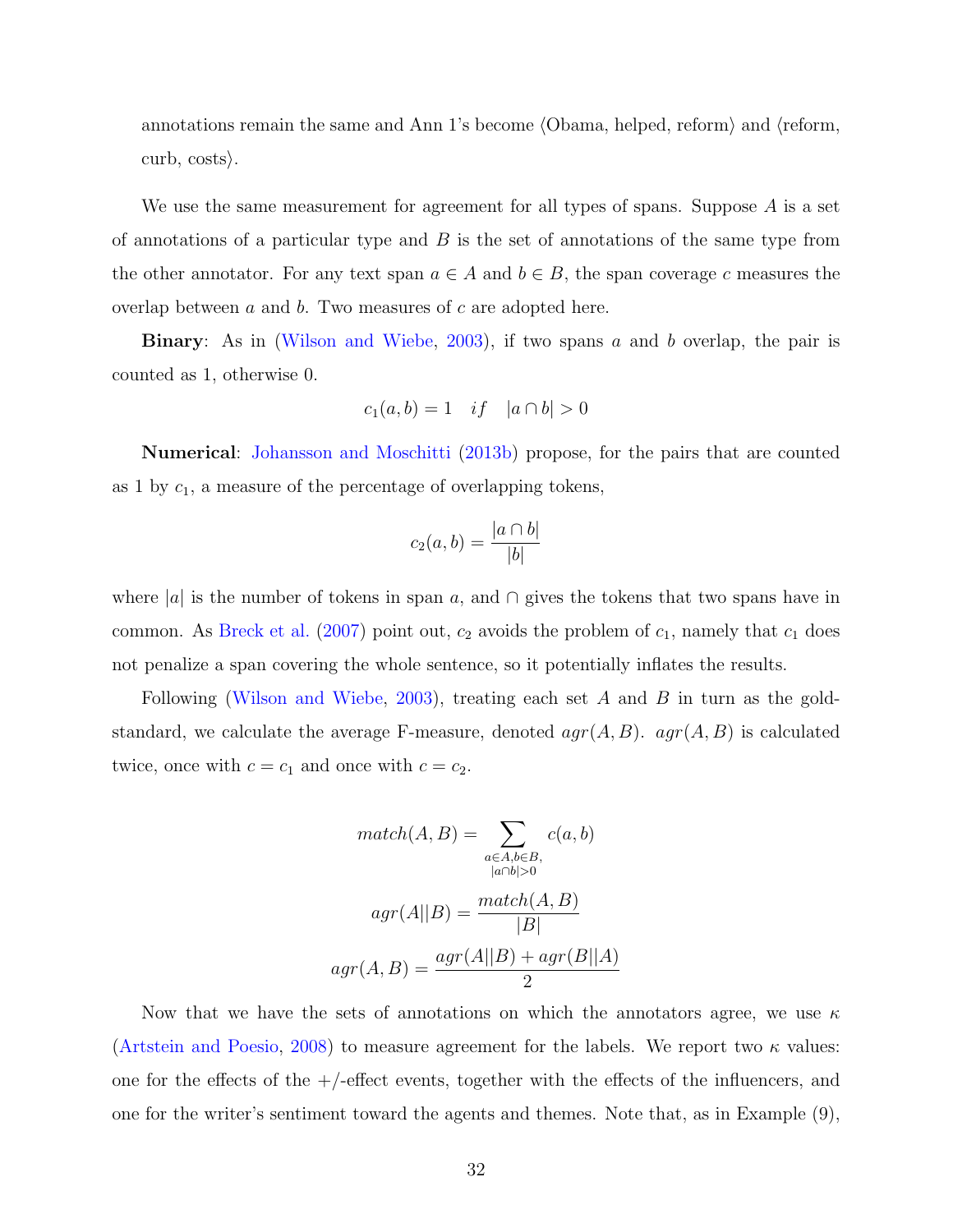|           |                | $+/-$ effect & | agent | theme |
|-----------|----------------|----------------|-------|-------|
|           |                | influencer     |       |       |
| all anno- | c <sub>1</sub> | 0.70           | 0.92  | 1.00  |
| tations   | c <sub>2</sub> | 0.69           | 0.87  | 0.97  |
| only      | c <sub>1</sub> | 0.75           | 0.92  | 1.00  |
| certain   | $c_2$          | 0.72           | 0.87  | 0.98  |
| consensus | c <sub>1</sub> | 0.85           | 0.93  | 0.99  |
| study     | $c_2$          | 0.81           | 0.88  | 0.98  |

Table 4.1: Span overlapping agreement *agr*(*A, B*) in agreement study and consensus study.

sometimes one annotator marks a span as  $+/-$ effect and the other marks it as an influencer; in such cases we regard the labels, retain and +effect, as the same label and the labels, reverse and -effect, as the same label. Table [4.1.2.3](#page-47-0) gives the *agr* values and Table [4.2](#page-47-1) gives the  $\kappa$  values.

<span id="page-47-0"></span>**4.1.2.3 Agreement Study Results** Recall that the annotator could choose whether (s)he is certain about the annotation. Thus, we evaluate two sets: all annotations and only those annotations that both annotators are certain about. The results are shown in the top four rows in Table [4.1.2.3](#page-47-0) .

The results for agents and themes in Table [4.1.2.3](#page-47-0) are all quite good, indicating that,

|         | polarity $\&$ effect   attitude |      |
|---------|---------------------------------|------|
| all     | 0.97                            | 0.89 |
| certain | 0.97                            | 0.89 |

<span id="page-47-1"></span>Table 4.2:  $\kappa$  for label agreement.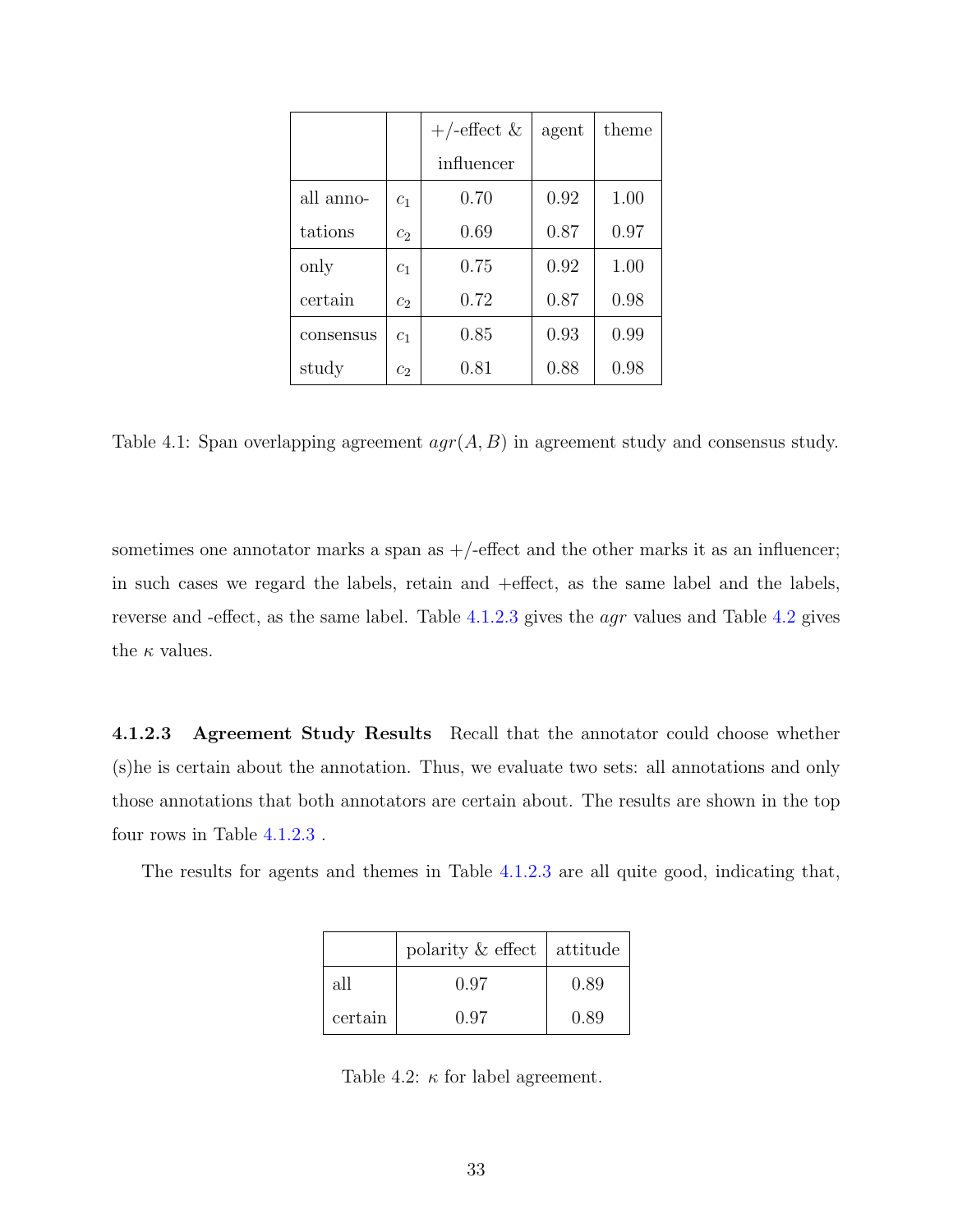given a  $+/-$  effect or influencer, the annotators are able to correctly identify the agent and theme.

Table [4.1.2.3](#page-47-0) also shows that results are not significantly worse when measured using  $c_2$  rather than  $c_1$ . This suggests that, in general, the annotators have a good agreement concerning the boundaries of spans.

Table [4.2](#page-47-1) shows that the  $\kappa$  values are high for both sets of labels.

**4.1.2.4 Consensus Analysis** Following ([Medlock and Briscoe,](#page-158-3) [2007](#page-158-3)), we examine what percentage of disagreement is due to negligence on behalf of one or the other annotator (i.e., cases of clear +/-effects events or influencers that were missed), though we conduct our consensus study in a more independent manner than face-to-face discussion between the annotators. For annotator *Ann*1, we highlight sentences for which only *Ann*2 marked a +/ effect event, and give *Ann*1's annotations back to him or her with the highlights added on top. For *Ann*2 we do the same thing. The annotators reconsider their highlighted sentences, making any changes they feel they should, without communicating with each other. There could be more than one annotation in a highlighted sentence; the annotators are not told the specific number.

After re-annotating the highlighted sentences, we calculate the agreement score for all the annotations. As shown in the last two rows in Table [4.1.2.3](#page-47-0), the agreement for  $+/$ effect and influencer annotations increases quite a bit. Similar to the claim in ([Medlock and](#page-158-3) [Briscoe](#page-158-3), [2007](#page-158-3)), it is reasonable to conclude that the actual agreement is approximately lower bounded by the initial values and upper bounded by the consensus values, though, compared to face-to-face consensus, we provide a tighter upper bound.

#### <span id="page-48-0"></span>**4.1.3 Statistics and Examples**

As mentioned in Section [4.1.2](#page-44-0) that we use the corpus from ([Conrad et al.](#page-154-1), [2012](#page-154-1)), which consists of 134 documents with a total of 8,069 sentences from blogs and editorials about "the Affordable Care Act". There are  $1,762 +$ -effect and influencer annotations. On average, more than 20 percent of the sentences contain a  $+/-$  effect event or an influencer. Out of all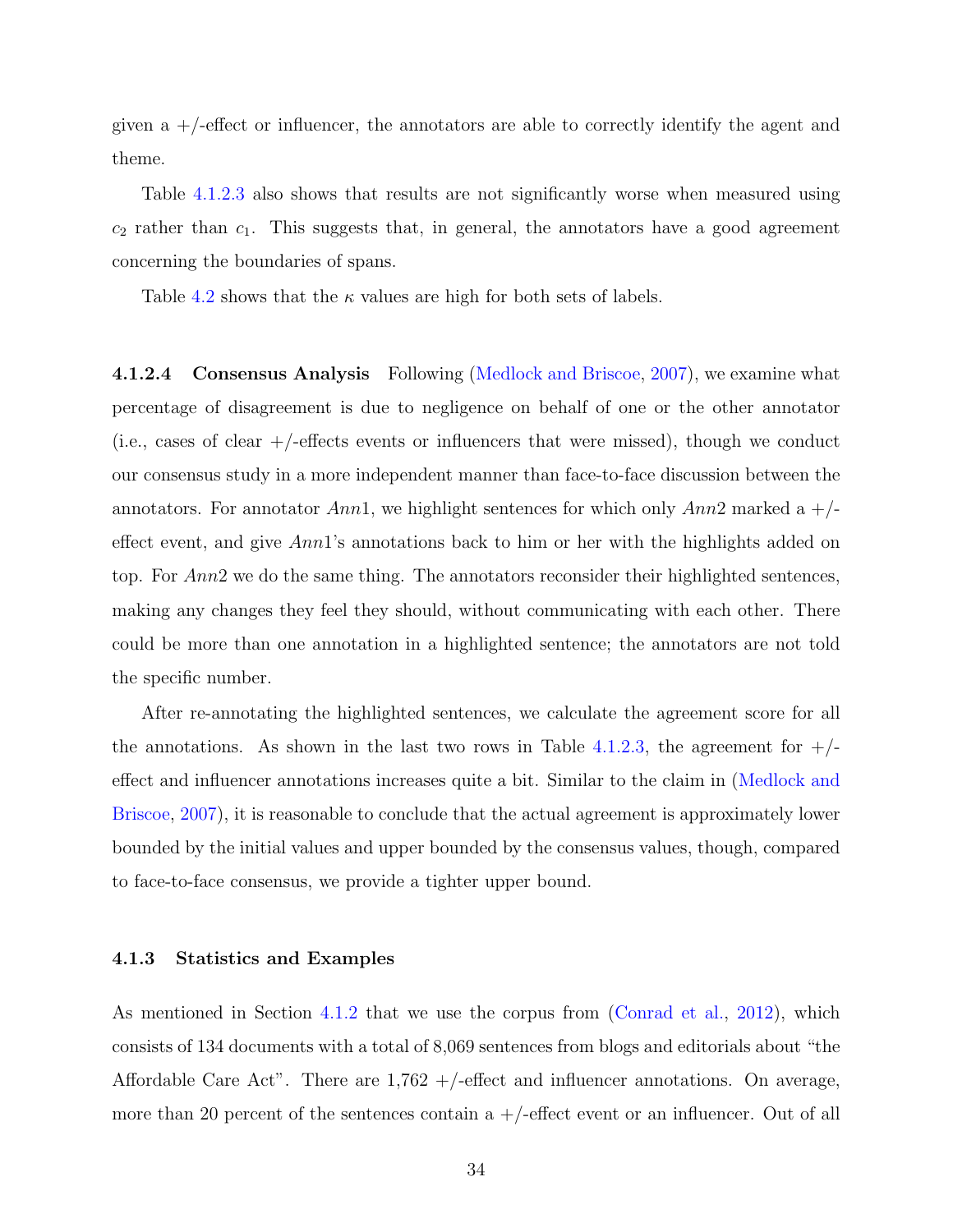$+/-$ effect and influencer annotations, 40 percent are annotated as  $+$ effect or retain and 60 percent are annotated as -effect or reverse. For agents and themes, 52 percent are annotated as positive and 47 percent as negative. Only 1 percent are annotated as none, showing that almost all the sentences (in this corpus of editorials and blogs) which contain  $+/-$ effect annotations are subjective. The annotated corpus is available online<sup>[1](#page-49-0)</sup>.

To illustrate various aspects of the annotation scheme, in this section we give several examples from the corpus. In the examples below, words in square brackets are agents or themes, words in italics are influencers, and words in boldface are  $+/-$  effect events.

1. And [it] will *enable* [Obama and the Democrats] - who run Washington - to get back to **creating** [jobs].

(a) The creating event has +effect on the theme, the jobs; the agent is Obama and the Democrats.

(b) The phrase, to get back to, is a retainer influencer. But, the agent span is also Obama and the Democrats, as the same with the +effect event, so we don't have to give an annotation for it.

(c) The word, enable, is a retainer influencer. Since its agent span is different (it), we do create an annotation for it.

2. [**Repealing** [the Affordable Care Act]] would **hurt** [families, businesses, and our economy].

(a) Repealing is a -effect event since it deprives the theme, the Affordable Care Act, of its existence. In this case the agent is *implicit*.

(b) The agent of the hurting event is the whole phrase, Repealing the Affordable Care Act. Note that the agent span is, in fact, a noun phrase (even though it refers to an event). Thus, it doesn't break the rule that all agent  $+/-$  effect spans should be noun phrases.

3. It is a moral obligation to *end* this indefensible **neglect of** [hard-working Americans]. (a) This example illustrates a  $+/-$  effect event that is anchored to a noun (neglect) rather

<span id="page-49-0"></span><sup>1</sup><http://mpqa.cs.pitt.edu/>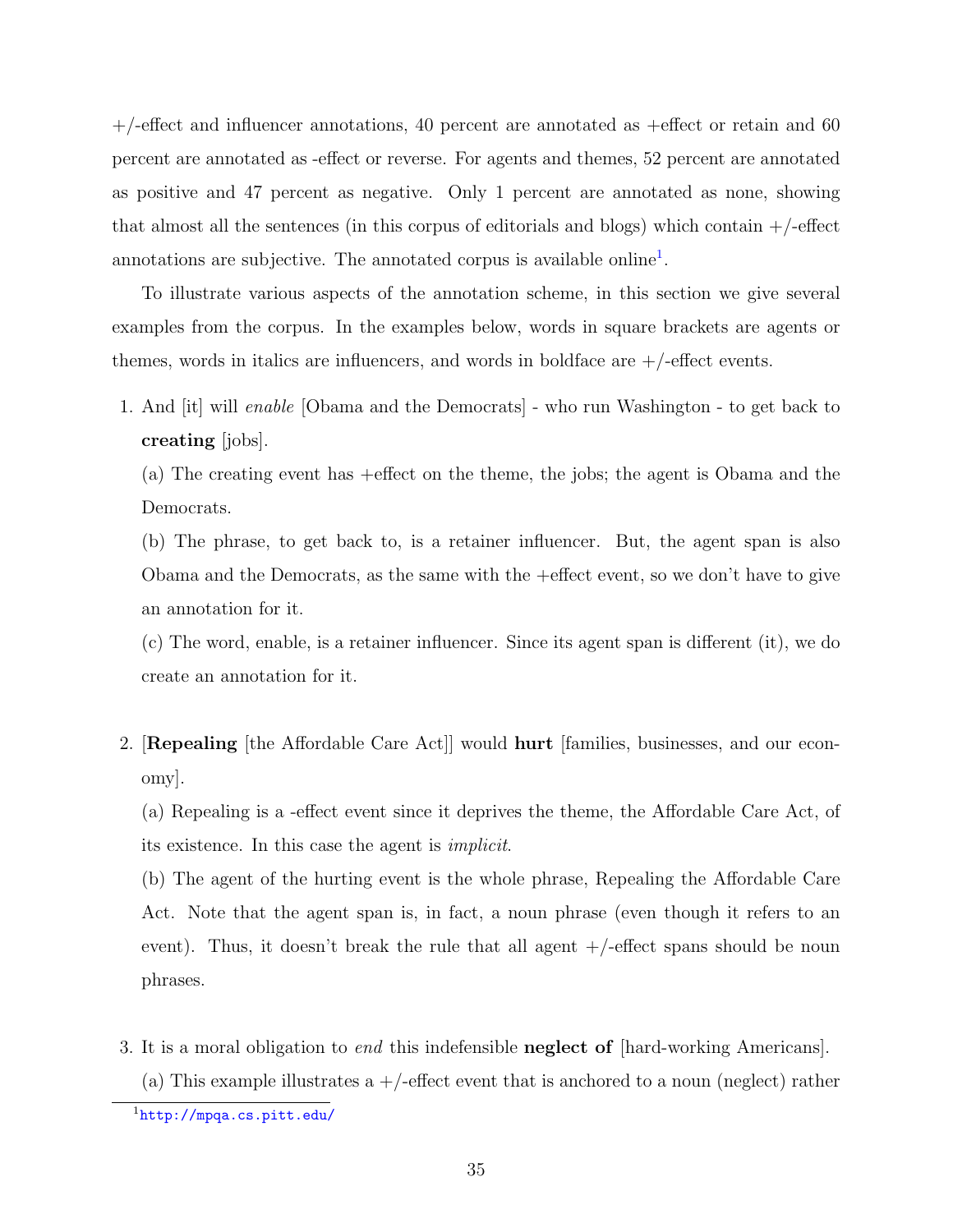than to a verb.

(b) It also illustrates the case when two words can be seen as  $+/-$  effect events: both events, end and neglect of, can be seen as -effect events. Following our specification, they are annotated as a chain ending in a single  $+/-$  effect event: the ending event is an influencer that reverses the effect of the -effect event, neglect of.

## <span id="page-50-0"></span>**4.2 MPQA 3.0: ENTITY/EVENT-LEVEL SENTIMENT CORPUS**

An entity/event-level sentiment corpus consists of opinions expressed from entities toward entities or events. That is to say, both the source and the target of an annotated sentiment is an entity or an event. Different from review data, where the opinion targets include the product and the aspects of the product ([Hu and Liu,](#page-156-1) [2004](#page-156-1); [Titov and McDonald,](#page-161-1) [2008](#page-161-1)), the opinion targets in the news genre are more various. Though current sentiment corpora in news genre are span based, they have already provided what opinions are expressed. Thus, we choose to add entity/event-target annotations into existing span based sentiment corpus.

In this section, we present the development of the new entity/event-level sentiment corpus, MPQA 3.0, based on the annotations in the MPQA 2.0 corpus ([Wiebe et al.](#page-162-0), [2005;](#page-162-0) [Wilson,](#page-163-1) [2008](#page-163-1)).<sup>[2](#page-50-1)</sup> The MPQA opinion annotated corpus is entirely span-based, and contains no entity/event-target annotations. However, it provides an infrastructure for sentiment annotation that is not provided by other sentiment NLP corpora, and is much more varied in topic, genre, and publication source. In this section, we talk about the annotation scheme guiding the annotators to add the annotations required in MPQA 3.0 based on the annotations in the existing MPQA 2.0 (Section [4.2.1\)](#page-51-0). We carry out an agreement study, which achieves good results and analyze the disagreement (Section [4.2.2\)](#page-56-0). Finally we present several examples we have annotated in MPQA 3.0 (Section [4.2.3\)](#page-58-0).

<span id="page-50-1"></span><sup>2</sup>Available at http://mpqa.cs.pitt.edu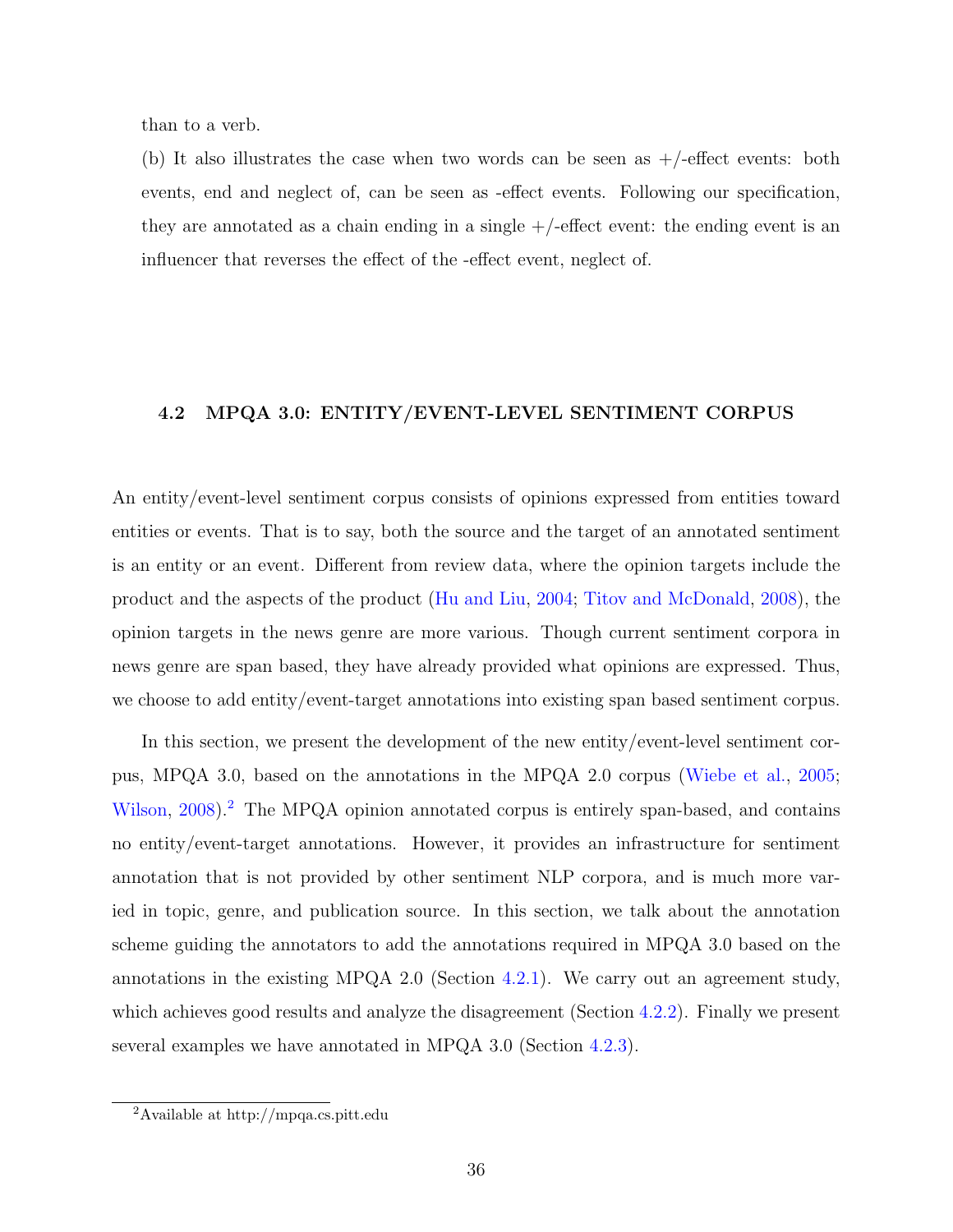### <span id="page-51-0"></span>**4.2.1 Annotation Scheme: From MPQA 2.0 to MPQA 3.0**

The MPQA 2.0 ([Wiebe et al.,](#page-162-0) [2005](#page-162-0); [Wilson,](#page-163-1) [2008](#page-163-1)) is a rich opinion resource. It includes editorials, reviews, news reports, and scripts of interviews from different news agencies, and covers a wide range of topics. To create MPQA 3.0, entity/event-target annotations are added to the MPQA 2.0 annotations.<sup>[3](#page-51-1)</sup> An entity/event-target is an entity or an event. The MPQA annotations consist of **private states**, which are states of sources holding attitudes toward targets.

In the MPQA 2.0 annotations, the top-level annotations are **direct subjective** (*DS*) and **objective speech event** annotations. DS annotations are for private states, and objective speech event annotations are for objective statements attributed to a source. An important property of sources is that they are nested, reflecting the fact that private states and speech events are often embedded in one another.

As shown in Figure [4.1,](#page-52-0) one DS may contain links to multiple **attitude** annotations, meaning that all of the attitudes share the same nested source. The attitudes differ from one another in their attitude types, polarities, and/or targets. There are several types of attitudes included in MPQA 2.0 ([Wilson](#page-163-1), [2008;](#page-163-1) [Stoyanov et al.,](#page-161-2) [2005\)](#page-161-2), including sentiment and arguing. This work focuses on sentiments, which are defined in ([Wilson](#page-163-1), [2008\)](#page-163-1) as positive and negative evaluations, emotions, and judgements. Later in this section, we use the word **sentiment** to refer to the attitude annotations whose types are sentiments in MPQA 2.0. In the future, entity-targets or event-targets may be added to private states with other types of sentiments.

MPQA 2.0 also contains **expressive subjective element** (*ESE*) annotations, which pinpoint specific expressions used to express subjectivity ([Wiebe et al.,](#page-162-0) [2005](#page-162-0)). An ESE also has a nested-source annotation. Since we focus on sentiments, we only consider ESEs whose polarity is positive or negative (excluding those marked neutral).

The **span-target** annotations in MPQA 2.0 are linked to from the sentiments. The target annotations in MPQA 2.0 are usually spans that contain more than one word. What's more important, the span-targets in MPQA 2.0 may contain more than one entity or events,

<span id="page-51-1"></span><sup>3</sup>Available at http://mpqa.cs.pitt.edu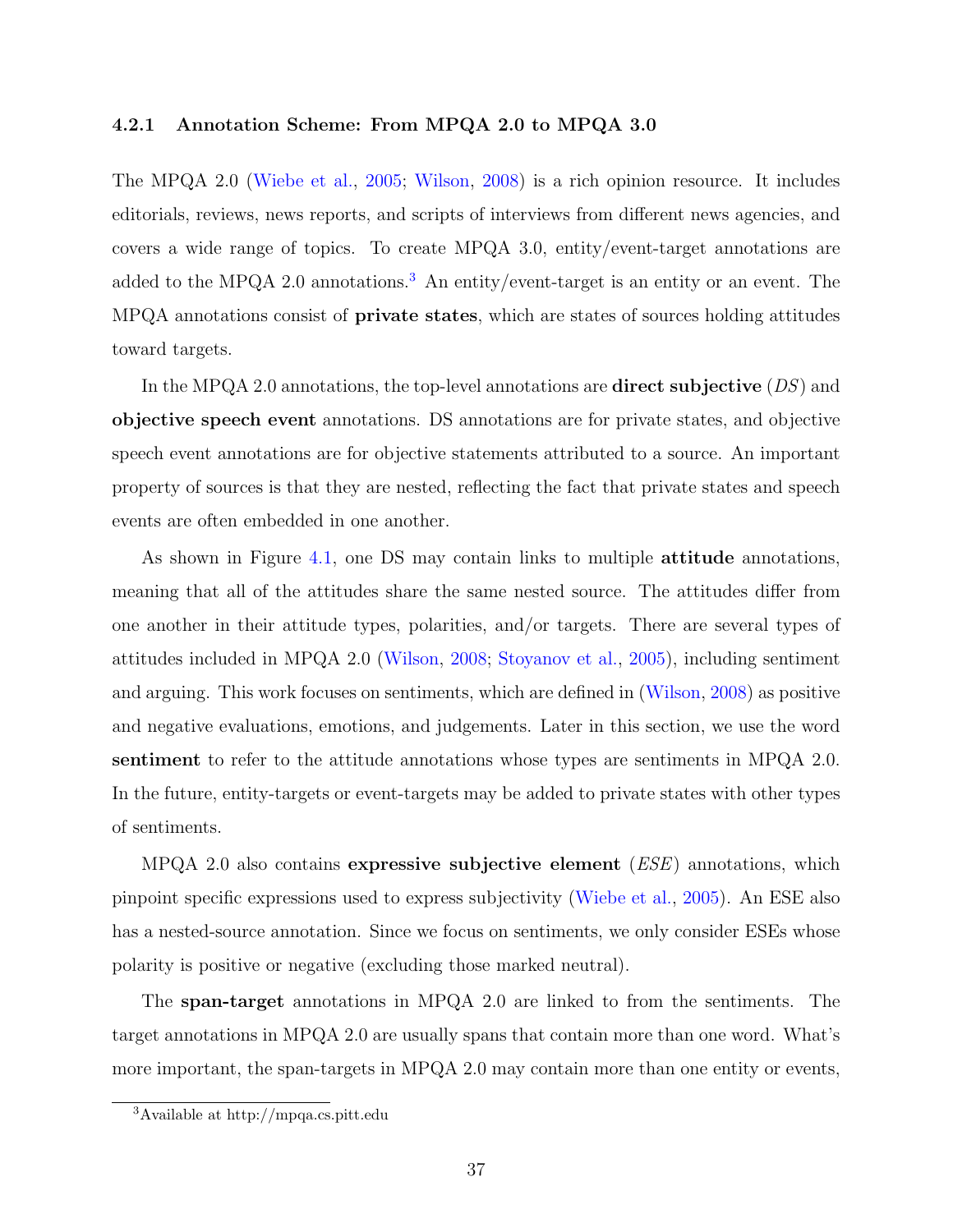

<span id="page-52-0"></span>Figure 4.1: Structure in MPQA 3.0.

toward which the sentiments may be different. Later we will show this limitation with the real examples in MPQA 2.0. More than one span-target may be linked to from a sentiment, but most sentiments have only one span-target. The MPQA 2.0 annotators identified the main/most important target(s) they perceive in the sentence. If there is no target, the span-target annotation is *none*. However, there are many other targets to be identified. First, while ESE annotations have nested sources, they do not have any target annotations. Second, there are many more targets that may be marked than the major ones identified in MPQA 2.0. In Figure [4.1](#page-52-0), the entity/event-targets are what we add in MPQA 3.0. We identify the blue (orange) entity/event-targets that are in the span of a blue (orange) spantarget in MPQA 2.0. We also identify the green entity/event-targets that are not in the scope of any target.

Since our priority was to add entity/event-targets to sentiments, no entity/event-targets have yet been added to objective speech events, as shown in Figure [4.1.](#page-52-0)

To create MPQA 3.0, the corpus is first parsed, and potential entity/event-target annotations are automatically created from the heads of NPs and VPs. The annotators then consider each sentiment and each polar ESE, and decide for each which entity or event to add as the correct target of the sentiment. By adding such entity/event-targets to the existing annotations, the information in MPQA 2.0 is retained. Before presenting the scheme, we first give some examples.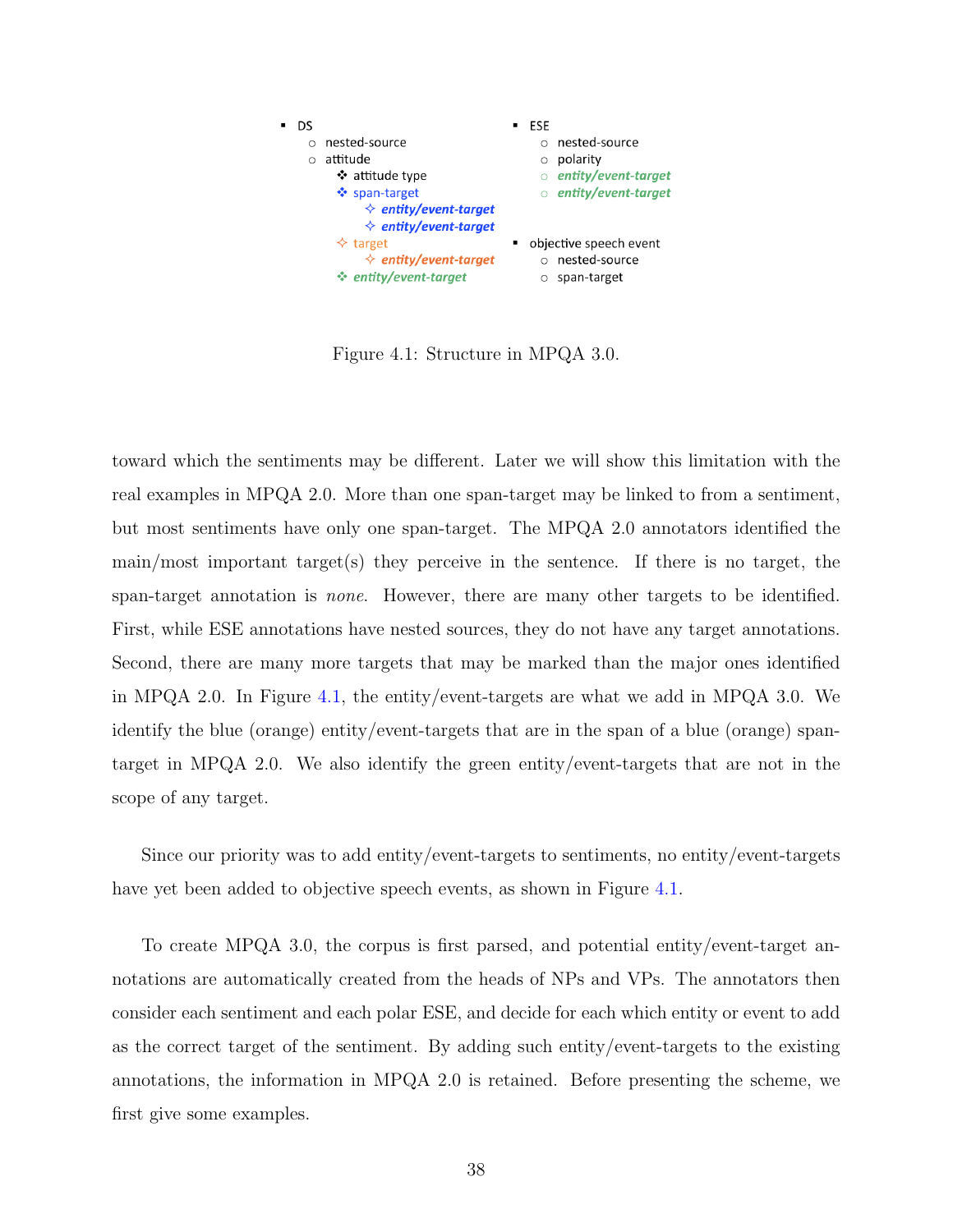**4.2.1.1 Examples** For each example, a subset of the annotations is shown. The phrase in blue is a sentiment span, the phrase in red is a target span, the tokens in yellow are the entity/event-targets which are newly annotated in MPQA 3.0. The underlined phrases are ESE spans. Each example is followed by the MPQA structure of the annotations.

In (Ex4.4), a negative sentiment is shown, which is issued the fatwa against. The source is the Imam. The target is the insulting event (Rushdie insulting the Prophet). However, the assertion that the Imam is negative toward the insult event is within the scope of this article. This is captured by an objective speech event annotation (not shown) whose target span includes the insult event, and whose source is the writer  $(w)$ . In other articles, there may be opposite viewpoints. Strictly speaking, the writer of this article **thinks** that Imam is negative toward it. Thus, the complete interpretation of this negative sentiment is, according to the writer, the Imam is negative toward the insult event. In MPQA, the complete source is represented in a nested structure (i.e., nested-source) and the annotated nested-source is (writer, imam).

(Ex4.4) When the Imam issued the fatwa against Salman Rushdie for insulting the Prophet ...

**DS**: issued the fatwa **nested-source**: w, imam **sentiment**: issued the fatwa against **sentiment-type**: sentiment-negative **span-target**: Salman Rushdie for insulting the Prophet **entity/event-target** : Rushdie, insulting

We find two entity/event-targets in the span-target: Rushdie himself plus his act of insulting.

In the same sentence, there is another negative sentiment, insulting, as shown in (Ex4.5). The source is Salman Rushdie and the target is the Prophet. Note that the span covering this event is the target span of the sentiment in  $(Ex4.4)$ : the private state of  $(Ex4.5)$  is nested in the private state of  $(Ex4.4)$ . Thus, the complete interpretation of the negative sentiment in (Ex4.5) is: according to the writer, the Imam is negative toward Rushdie insulting the Prophet. The nested source is annotated as (w, Imam, Rushdie).

(Ex4.5) When the Imam issued the fatwa against Salman Rushdie for insulting the Prophet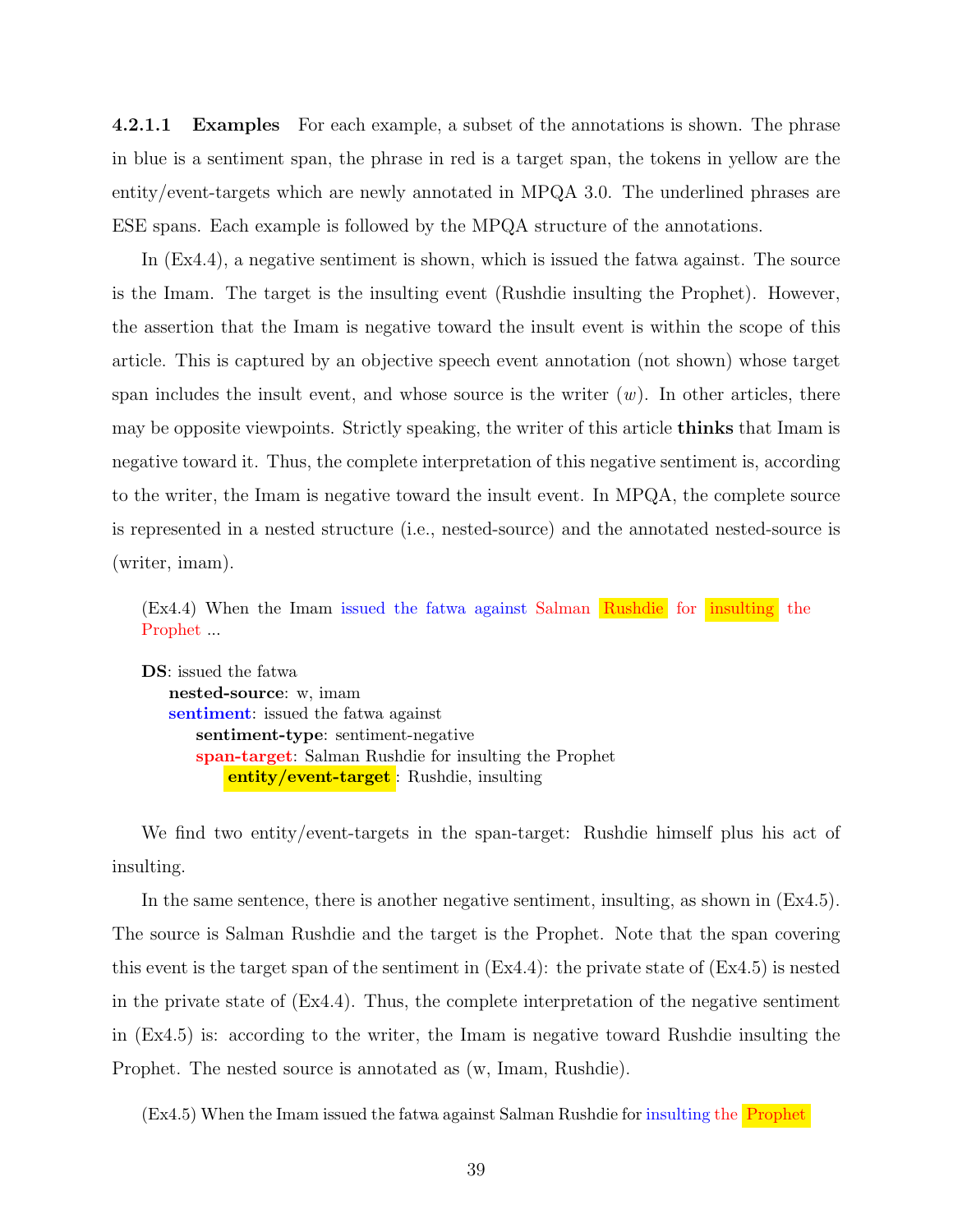**DS**: insulting **nested-source**: w, imam, rushdie **sentiment**: insulting **sentiment-type**: sentiment-negative **span-target**: the Prophet **entity/event-target** : Prophet

...

We add an entity/event-target for the Prophet, anchored to the head Prophet. Interestingly, Prophet is an entity/event-target for the nested source (w,Iman,Rushdie) (i.e., Rushdie is negative toward the Prophet), but not for the nested source (w,Imam) (i.e., the Imam is not negative toward the Prophet). This shows that different entities (different sources) have different sentiments toward the same entity (same target).

In the following example, the target span is short.

```
(Ex4.6) He is therefore planning to trigger wars ...
DS: (entire sentence)
   nested-source: w
   sentiment: planning to trigger wars
       sentiment-type: sentiment-negative
       span-target: He
           entity/event-target : He
       entity/event-target : planning, trigger, wars
```
He is George W. Bush; this article appeared in the early 2000s. The writer is negative toward Bush because (the writer claims) he is planning to trigger wars. As shown in the example, the MPQA 2.0 target span is only the word, He, for which we do create an entity/event-target. But there are three additional entity/event-targets, which are not included in the target span. The writer is negative toward Bush planning to trigger wars; we make sense of this by inferring that the writer is negative toward the idea of triggering wars and thus toward war itself. As this example illustrates, all entities and events toward which the sentiment holds should be entity/event-targets.

(Ex4.7) Three leading international organisations warned jointly Thursday that the international fight against terrorism should not be a pretext for the violation of human rights.

**DS**: warned **nested-source**: w, threeint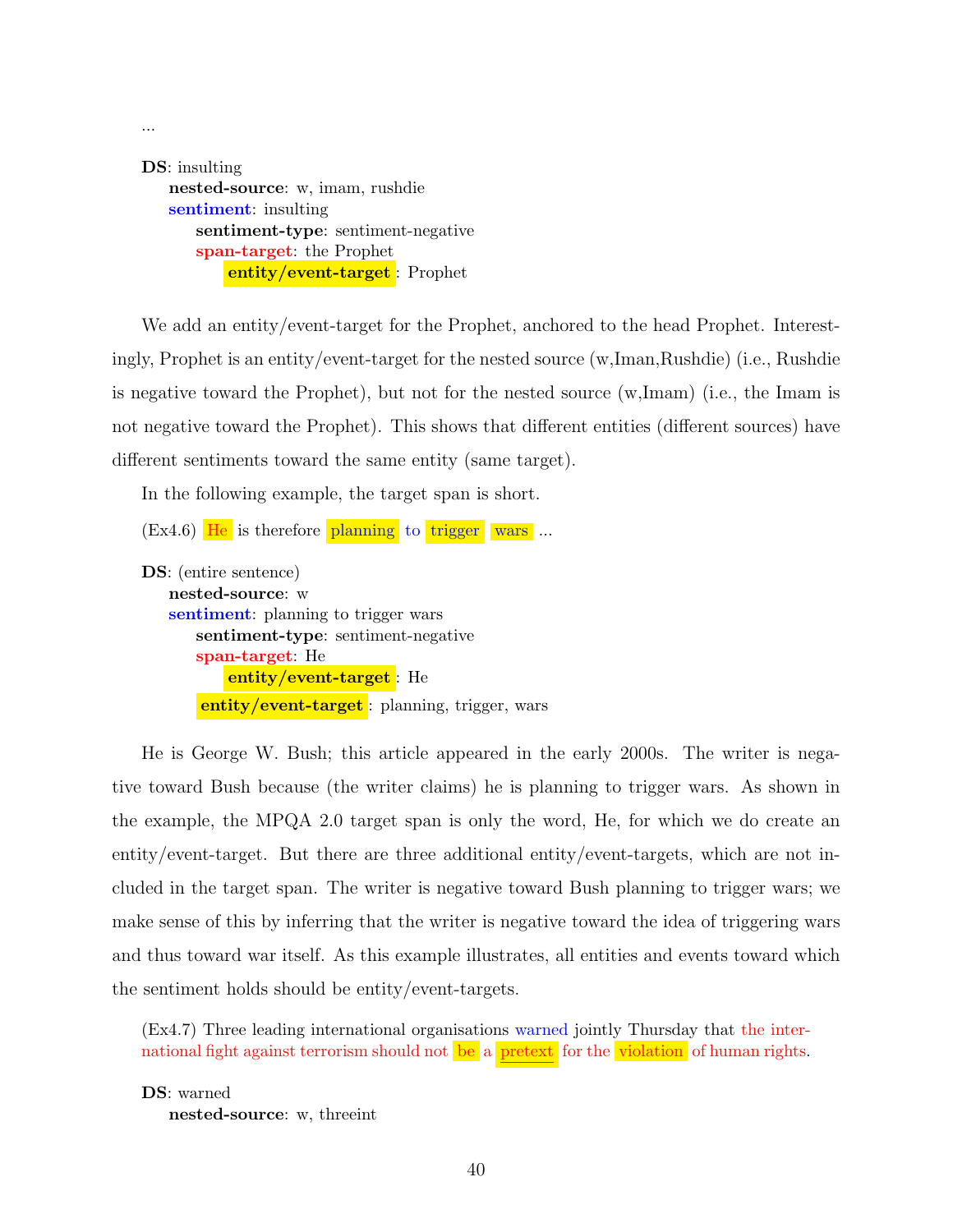**sentiment**: warned **sentiment-type**: sentiment-negative **span-target**: the international fight against terrorism should not be a pretext for the violation of human rights **entity/event-target** :be, pretext, violation **ESE**: pretext **nested-source**: w, threeint **polarity**: negative **entity/event-target** : pretext

The viewpoints in the article of  $(Ex4.7)$  are not against fighting terrorism (another sentence begins "*While we recognize that the threat of terrorism requires specific measures ...*") but against doing so in certain ways. Here the three organizations are against the fight being used as a pretext for civil rights violations. Thus, three heads, be, pretext, and violation, are entity/event-targets, but the other two heads, fight and terrorism are not. We mark the head, be, as an entity/event-target because the source is negative toward the **state** of the fight being a pretext for the violation of human rights. This makes sense with the source also being negative toward two heads, pretext, and violation. The fact that pretext is identified as a negative ESE annotation in the MPQA 2.0 supports this as well.

There is a difference between ESE and sentiment entity/event-target annotations. Since ESE annotations pinpoint specific wording used to express subjectivity, ESE entity/eventtargets are annotated more narrowly than sentiment entity/event-targets. For ESEs, the entity/event-targets are the entities and events that are directly evaluated by the expression, while, for sentiments, the entity/event-targets include all entities and events toward which the sentiment holds (as we saw in the examples above). For example:

 $(Ex4.8)$  ... because the hard-line wing in the US administration comprising Vice President Dick Cheney ...

**DS**: (entire sentence) **nested-source**: w **sentiment**: hard-line **sentiment-type**: sentiment-negative **target**: wing in the US administration comprising Vice President Dick Cheney **entity/event-target** : wing, Cheney **ESE**: hard-line wing **nested-source**: w **polarity**: negative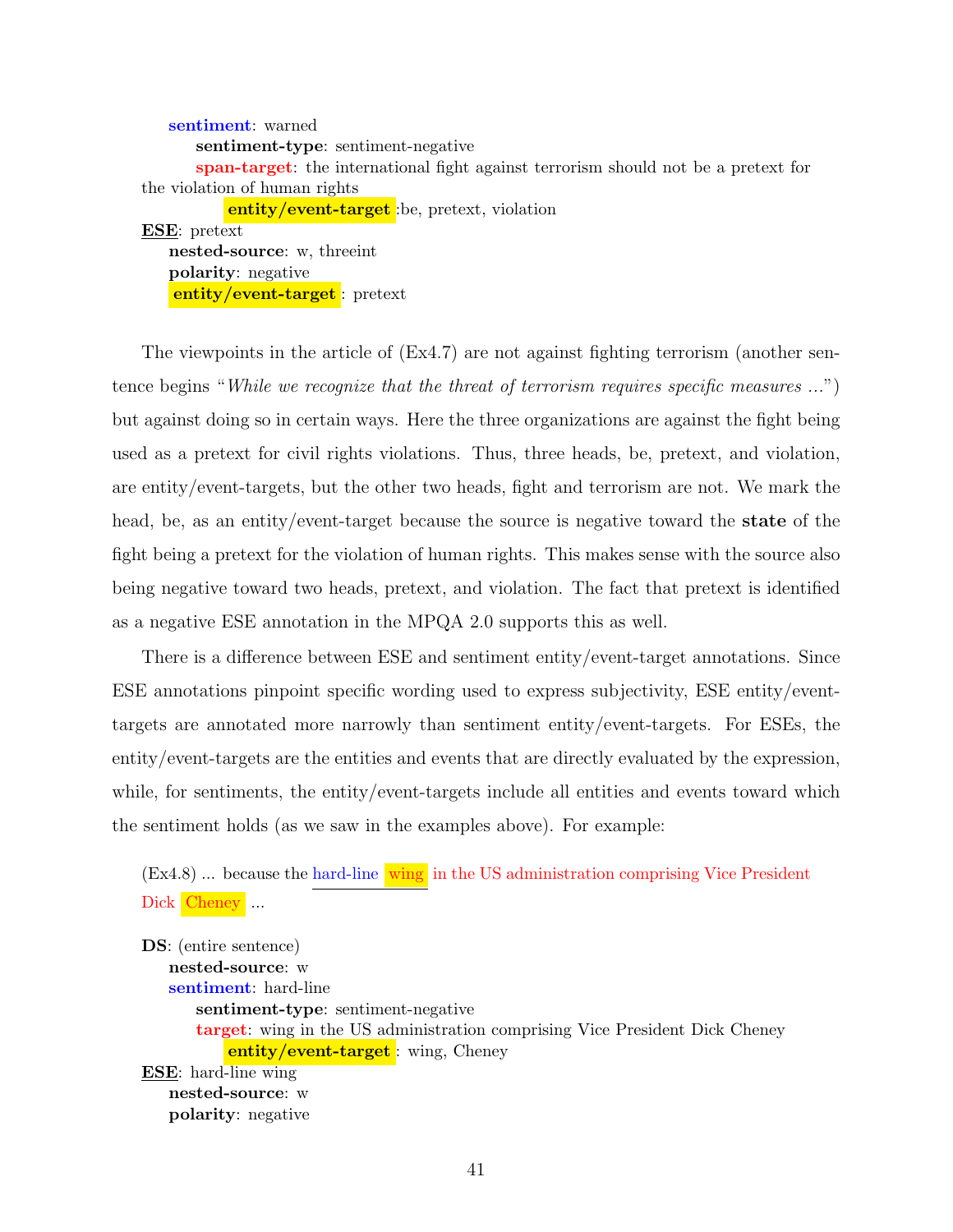## **entity/event-target** : wing

The ESE has only one entity/event-target (wing) while the sentiment has two entity/event targets (wing and Cheney).

**4.2.1.2 MPQA 3.0 Annotation Scheme** An **entity/event-target** is an entity or event that is the target of a sentiment (identified in MPQA 2.0 by a sentiment sentiment or polar ESE span). The entity/event-target annotation is anchored to the head word of the NP or VP that refers to the entity or event, and has three slots: id (unique within the document), isNegated (yes or no), and type (entity or event; note that the event type includes both states and events). The *isNegated = yes* option is for the case where the entity/event-target is the negation of the event referred to by the head word, for example, when the source is positive toward someone *not* doing something.

An **sentiment** has one or more span-target annotations in MPQA 2.0. We provide two slots for the *k th* target annotation. The k-targetSpan slot shows the *k th* target span. The k-eTarget-link slot<sup>[4](#page-56-1)</sup> is to be filled with a list of ids of entity/event-targets whose text anchors are within the  $k^{th}$  target span. An additional slot new-eTarget-link<sup>[5](#page-56-2)</sup> is to be filled with a list of ids of other entity/event-targets.

Each entity/event-target of a **ESE** has two slots, one for the entity/event-target id, and one for an attribute, isReferedInSpan (yes, or no). The value is yes if the entity/event-target is referred to in the ESE span.

## <span id="page-56-0"></span>**4.2.2 Agreement Study**

We develop the manual via iterative annotation, discussion, and revision. Once the manual is developed, we participate in an agreement study.

For the formal agreement study, one document was randomly selected from each of the four topics of the OPQA subset [\(Stoyanov et al.](#page-161-2), [2005\)](#page-161-2) of the MPQA corpus. They were

<span id="page-56-1"></span><sup>4</sup>An entity/event-target is written as eTarget in the annotation manual and annotation interface.

<span id="page-56-2"></span><sup>5</sup>An entity/event-target is written as eTarget in the annotation manual and annotation interface.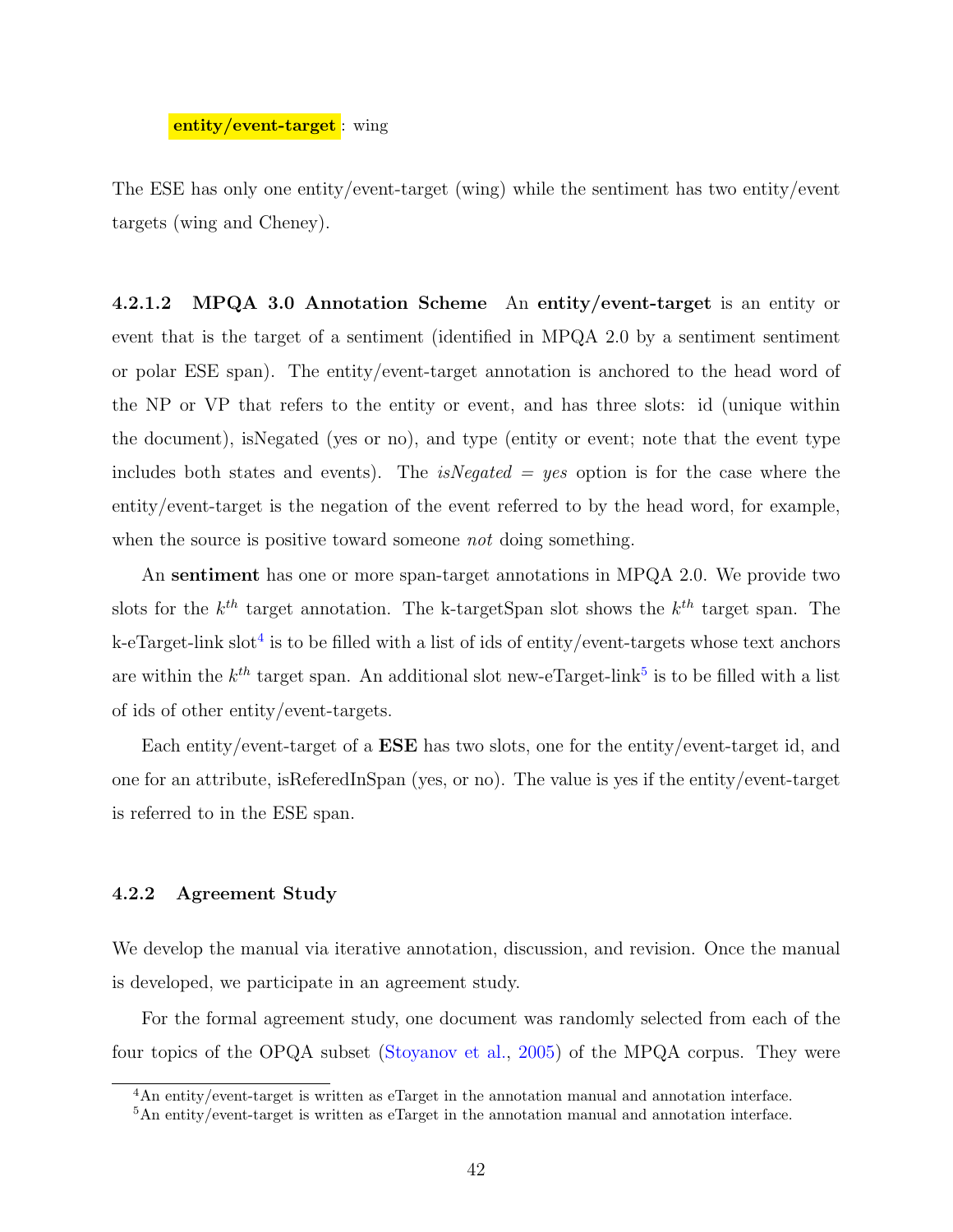not any of the documents used to develop the manual. We then independently annotated the four documents. There are 292 entity/event-targets in the four documents in total.

To evaluate the results, the same agreement measure is used for both sentiment and ESE entity/event-targets. Given a sentiment or ESE, let set *A* be the set of entity/eventtargets annotated by annotator *X*, and set *B* be the set of entity/event-targets annotated by annotator *Y* . Following [\(Wilson and Wiebe](#page-163-4), [2003](#page-163-4)), which treat each set *A* and *B* in turn as the gold-standard, and we calculate the average F-measure, denoted *agr*(*A, B*). The  $agr(A, B)$  is 0.82 on average over the four documents, showing good agreement:  $agr(A, B)$  =  $(|A \cap B|/|B| + |A \cap B|/|A|)/2$ . The measurement is the same as the measurement used in the agreement study of annotating the writer's sentiments toward agents and themes of  $+/-$ effect events in Section [4.1.2](#page-44-0).

**4.2.2.1 Disagreement Analysis** One issue is whether a sentiment toward an entity or event is indeed communicated in the sentence. Consider this sentence: "*President Mugabe's reelection has been praised by OAU.*" The OAU is positive toward reelection, which is an entity/event-target both annotators mark. The question is whether it is also communicated in this sentence that the OAU is also positive toward Mugabe. *X* did not mark Mugabe as an entity/event-target, whereas *Y* did. During the subsequent discussion, *X* now agrees that it should be marked. In general, *X* was using what we now consider to be a too conservative policy. Overall, 29% of all disagreements are of this type of borderline case.

8% of the disagreements arise when there are multiple sentiments with overlapping spans, the same source, the same polarity, but different targets and intensities<sup>[6](#page-57-0)</sup>. When there are new entity/event-targets which are not in any target span, annotator *X* splits the new entity/event-targets into different sentiments based on the intensity, while annotator *Y* adds the new entity/event-targets to all the sentiments regardless of intensity. Later the annotators discuss to decide which sentiment each new entity/event-target should be linked to in the final version.

31% of the disagreements are caused by negligence, meaning an annotator realized, during

<span id="page-57-0"></span><sup>&</sup>lt;sup>6</sup>In MPQA 2.0, a sentiment annotation is marked with an intensity (low, medium, or high) representing the intensity.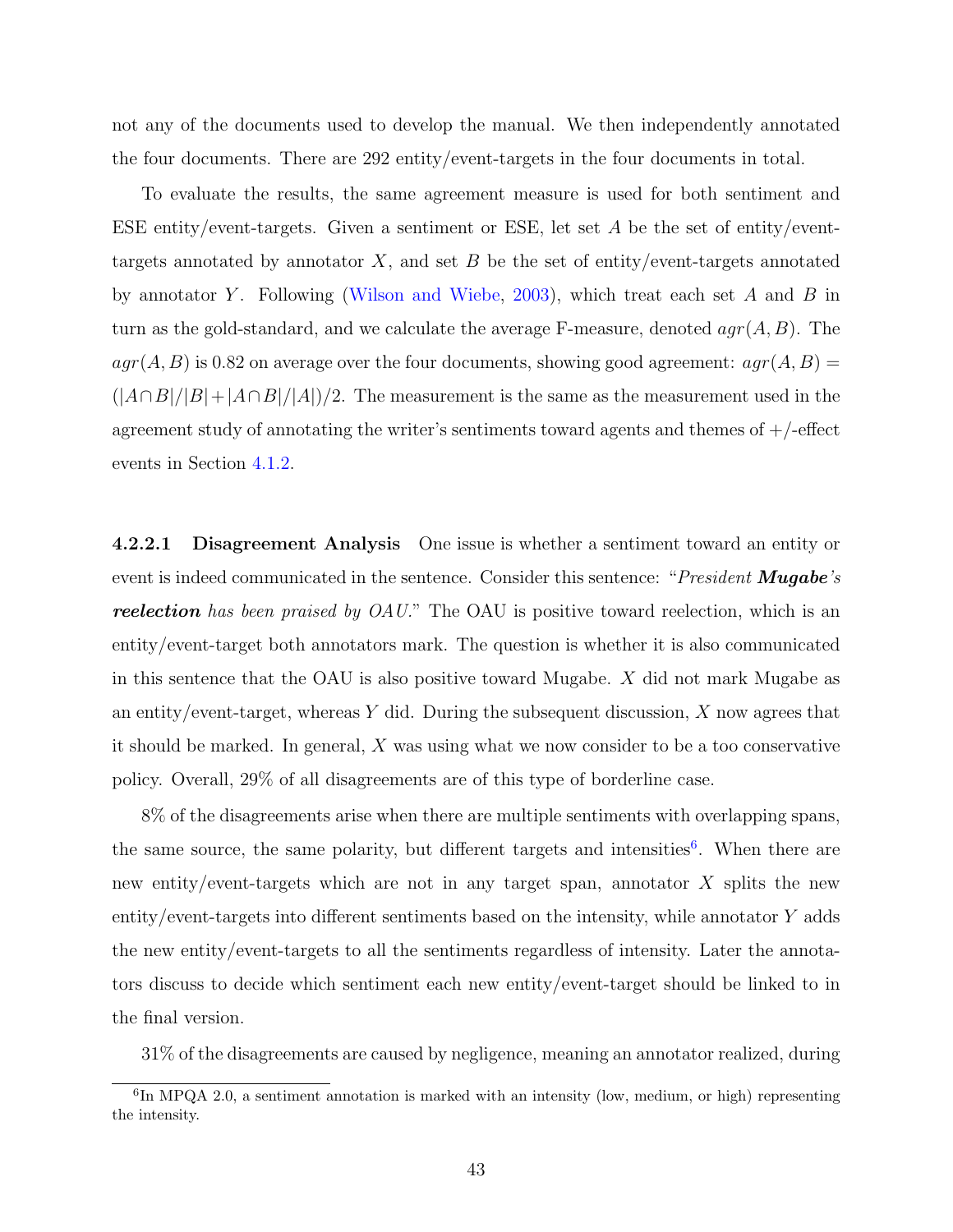later discussion, that she should have included an entity/event-target when she saw that the other annotator had included it.

The other disagreements are caused by annotator mistakes. Consider the following sentence: "*We'd like to see further efforts on the part of the U.S.*". We are positive toward the entity/event-target efforts. In addition, one annotator also marked the word see, which is not an entity/event-target, but is instead part of the direct subjectivity (i.e. by saying *would like to see*, we express a positive sentiment toward the entity/event-target efforts). Confusing entity/event-target with direct subjectivity leads to 9% of the disagreements. Another 8% are caused by annotator violations of the manual, and 6% are caused by filling in wrong ids by mistake. The last 8% arise from one annotator not understanding the sentence, given that the annotator is a non-native English speaker.

### <span id="page-58-0"></span>**4.2.3 Statistics and Examples**

The current corpus consists of 70 documents, including the subset of the documents in MPQA 2.0 that come from English-language sources (i.e., that are not translations) and a subset of the OPQA subset in MPQA 2.0. A subset contains consensus annotations of *X* and *Y* and the rest were annotated by *Y* . The 70 documents have 1,029 ESEs, 1,287 sentiments, and 1,213 target spans of sentiments (excluding the target span that are marked as *none*) from MPQA 2.0; they have 4,459 entity/event-targets in total. We added 1,366 entity/event-targets to the ESEs and 1,608 entity/event-targets to the target spans. We added 1,485 entity/event-targets which are not in any target span.

In this section, we present an example from the OPQA subset ([Stoyanov et al.](#page-161-2), [2005](#page-161-2)) to demonstrate how entity/event-targets could help to automatically answer a question. There are opinion and fact questions for each document in the OPQA subset. The sentence below is annotated in MPQA 2.0 to answer the question, "*Is the US Annual Human Rights Report received with universal approval around the world?* " Here the writer is negative toward the report.

It is due to this hegemony, which the United States wants to maintain, that its State Department makes an assessment of the human rights situation in different countries and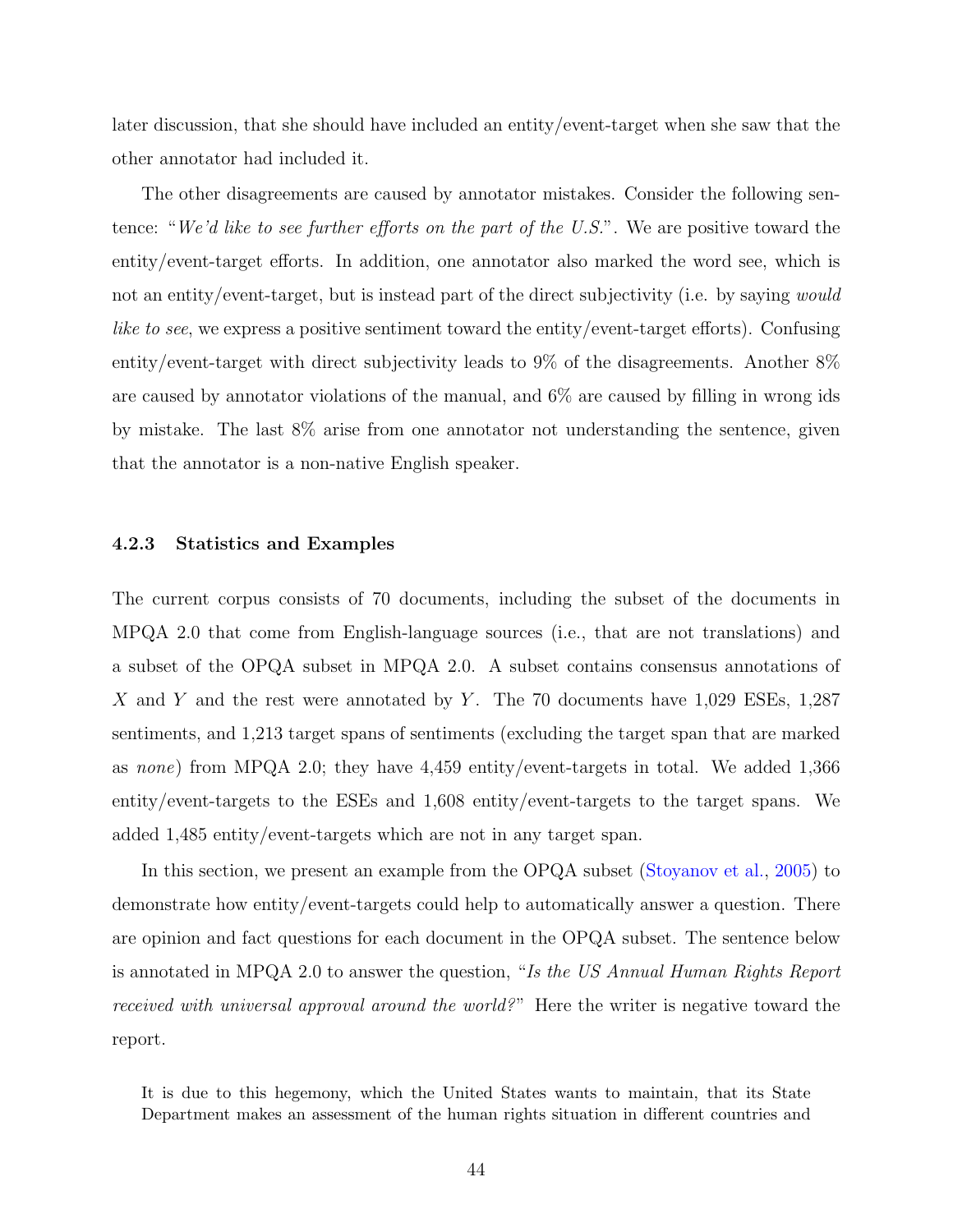prepares a report on their violations all over the world.

The annotations in MPQA 2.0: S1: *⟨*writer-US, positive, hegemony*⟩* S2: *⟨*writer, negative, the United States*⟩* ESE1: *⟨*writer, negative, N/A*⟩*

First, it is possible for a state-of-the-art system to be trained to recognize the sentiment S1, by the phrase, maintain, and syntax information. But it would be difficult to find S2. There is no direct sentiment modifying the US, nor is there any sentiment or ESE annotation toward the maintaining event or hegemony in MPQA 2.0. Now, in MPQA 3.0, we add the entity/event-target of the ESE1, so that it becomes *⟨*writer, negative, hegemony*⟩*. This is a critical step, because the complete ESE bridges the two sentiments together.

Second, even though we have the two sentiments and the ESE, there is still a gap between the United States in the sentence and the report in the question. One of the entity/eventtargets we add is the word report. It is more feasible for a co-reference system to recognize the report in both the sentence and the question as the same thing, than to recognizing that the United States and the report refer to the same concept.

Third, in this sentence, according to the newly added entity/event-targets, the system knows the writer is negative toward both the United States and State Department. When building a knowledge base about the human rights report, this reveals that the two entities have the same stance toward this topic, even without any world knowledge.

## **4.3 RELATED WORK**

Many sentiment corpora that previous works of document-level sentiment analysis task do not need annotations. For example, a movie review from IMDB has a star rating, which can be directly used as the positive or negative class label ([Pang et al.](#page-159-0), [2002;](#page-159-0) [Turney](#page-161-0), [2002\)](#page-161-0). As researchers proceed to a finer-grained sentiment analysis, we need annotated corpora.

Annotated corpora of reviews ([Hu and Liu,](#page-156-1) [2004;](#page-156-1) [McDonald et al.](#page-158-0), [2007](#page-158-0)) that are widely used in NLP often include target annotations. Such targets are often aspects or features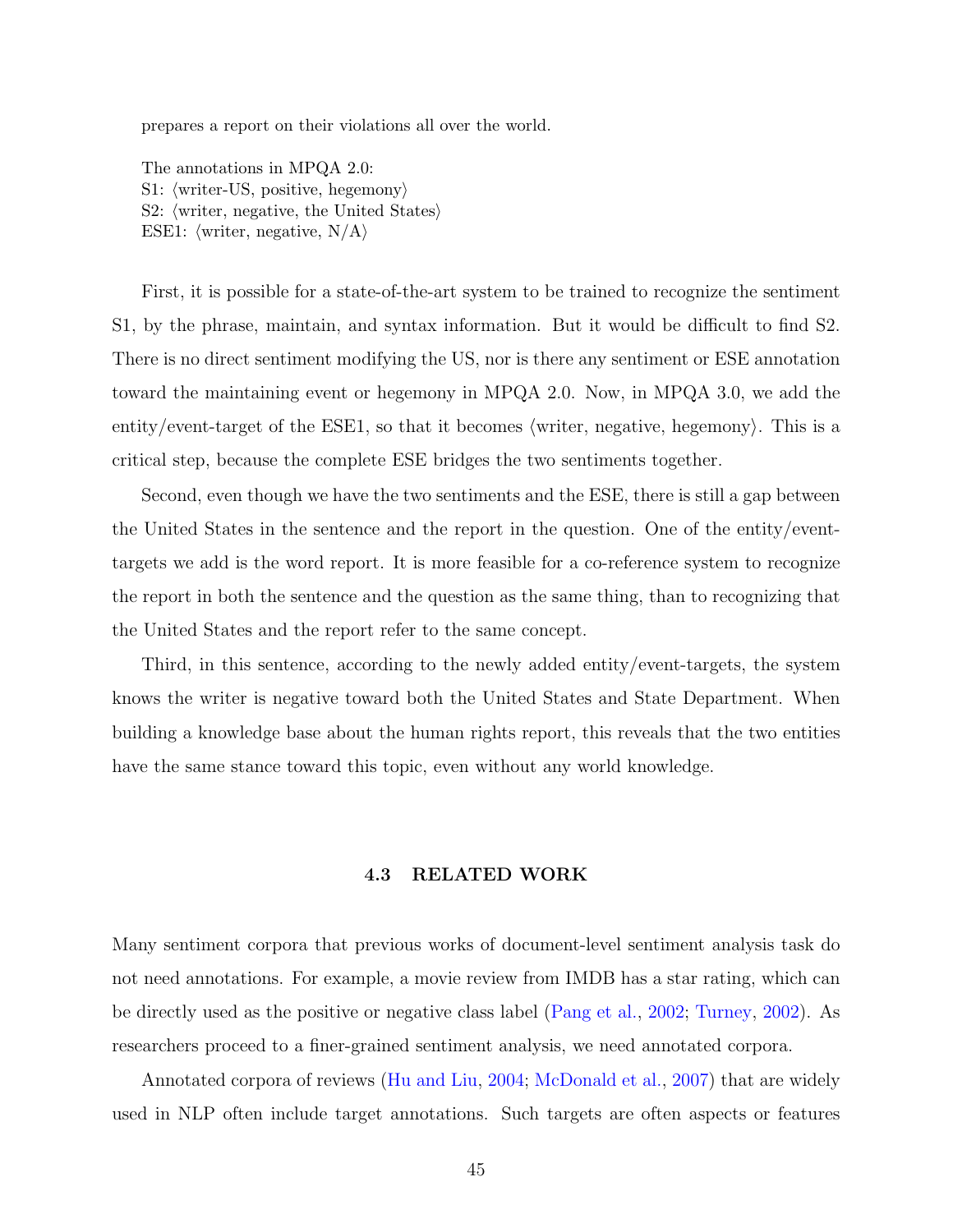of products or services. These features are somewhat limited. For example, as stated in SemEval-2014: "We annotate only aspect terms naming particular aspects." Though there are works focusing on identifying which feature the opinion is expressed toward even the feature is not pre-defined, the features in the reviews of a particular product are limited. However, various types of news happen everyday and it is very difficult to identify a fixed set of features describing any news event. For example, car accidents include many elements including both drivers, passengers on both cars, the address, the speed, the details of the vehicles, any injury, the police decision, the insurance, etc.

In most previously developed sentiment corpora, the words or phrases in the text are annotated. On the contrary, to create the Sentiment Treebank ([Socher et al.](#page-160-0), [2013](#page-160-0)), researchers crowdsourced annotations of movie review data and then overlaid the annotations onto syntax trees. Thus, the targets are not limited to aspects of products/services or text spans. The targets are nodes on the syntax trees which correspond to parts of the sentences. One of the benefits of such annotation is that it makes sure the target is a strictly syntactic unit. The models trained on such dataset can learn the relations of sentiments and mappings to the syntax tree and the context on the syntax tree. However, annotators are asked to annotate small and then increasingly larger segments of the sentence. Thus, the annotations are mixed in the degree to which context was considered when making the judgements.

Different from the corpora mentioned above, our task targets at the news and editorials genre. In such genre, the opinions are not only attributed to the writers, but may be attributed to anyone in the documents. However, the corpora mentioned above assume the sources of opinions are the writers so that it is not necessary to annotate the source. Though our +/-Effect Event Sentiment Corpus, as a pilot study, is annotated with writer's sentiments only, the later developed MPQA is annotated with opinions that are attributed to the writers or the entities in the documents. The MPQA opinion annotated corpus [\(Wiebe](#page-162-0) [et al.,](#page-162-0) [2005;](#page-162-0) [Wilson](#page-163-1), [2008\)](#page-163-1) is entirely span-based, and does not contain any entity/eventtarget annotation. However, it provides an infrastructure for sentiment annotation that is not provided by other sentiment NLP corpora, and is much more varied in topic, genre, and publication source.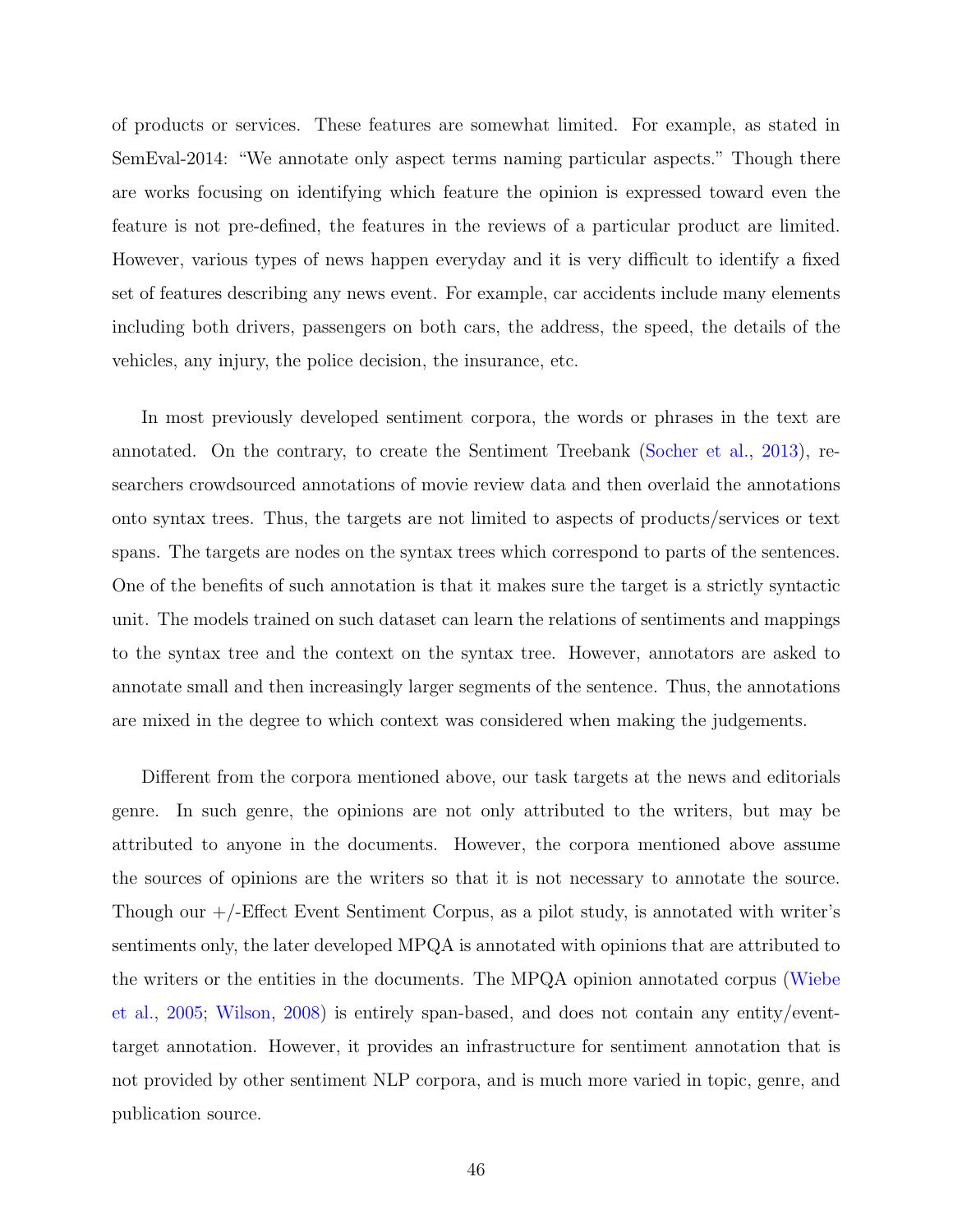## **4.4 SUMMARY**

Corpora have been annotated in the past for explicit sentiment expressions. In this chapter, we have developed corpora annotated for both explicit and implicit sentiments. We have observed that sentiment inferences arise from interactions between sentiment expressions and  $+/-$  effect events. Thus, in Section [4.1](#page-42-0) we have developed the  $+/-$  Effect Event Sentiment Corpus [\(Deng et al.](#page-154-2), [2013](#page-154-2)) annotated with the  $+/-$ effect information and the sentiments toward the agents and the themes. It fills in a gap by presenting an annotation scheme for +/-effect events and the writer's sentiments toward the agents and themes of those events. We have conducted an agreement study, the results of which are positive. Further, we have carried out consensus study providing a better estimation of how many disagreements were caused by negligence.

As a further step as shown in Section [4.2](#page-50-0), we have developed the MPQA 3.0 corpus ([Deng and Wiebe](#page-154-0), [2015b\)](#page-154-0) in which entity and event target annotations are added to the existing MPQA 2.0 corpus. Building upon the existing well-annotated corpus saves us much time in annotating opinions from scratch, and it preserves the original annotation structures in the existing corpus. We have designed a good annotation scheme as a transition from phrase-level sentiment corpora to entity/event-level sentiment corpora. Similarly, we have conducted an agreement study, the results of which are positive.

Both corpora are annotated with both explicit and implicit sentiments. The corpora are promising to provide good resources for the research focusing on identifying implicit sentiments.

47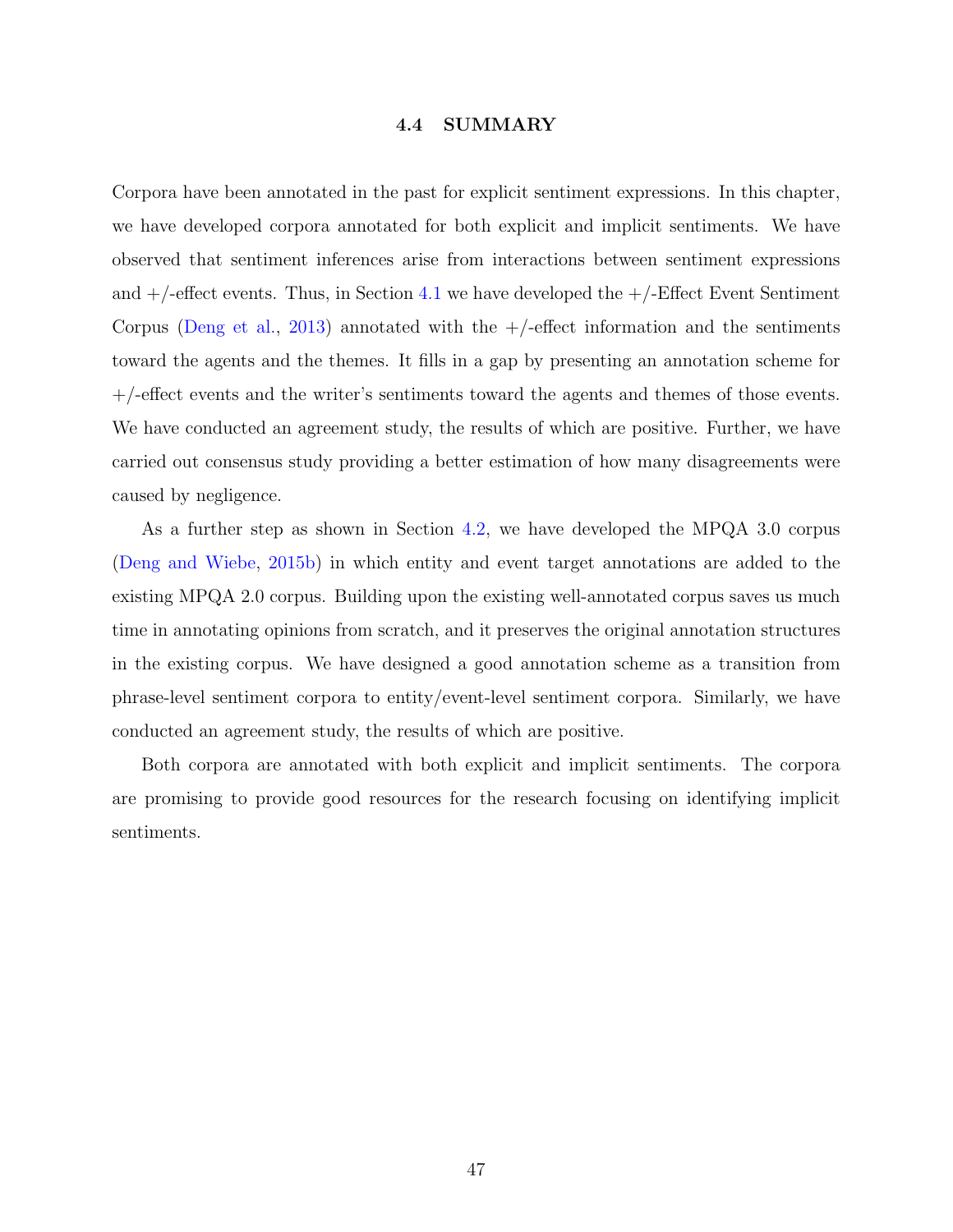## **5.0 RULES OF ENTITY/EVENT-LEVEL SENTIMENT INFERENCE**

As defined in Chapter [3,](#page-31-0) an explicit opinion is associated with an opinion expression, while an implicit opinion is not associated with any opinion expression. In order to recognize the implicit sentiments, an automatic system needs to know the guidelines of inferences. The focus of this chapter is formally representing the inferences as a set of rules so that an automatic system can use them to infer sentiments. Basically, we manually craft rules that "guide" the systems to know what to infer based on the existing evidence recognized by state-of-the-art sentiment analysis systems and other auxiliary NLP systems.

[Wiebe and Deng](#page-162-1) ([2014](#page-162-1)) have developed inference rules to infer implicit opinions. One of the rules applied to (Ex1.1) "*It is great that Clinton defeated Trump*" is:

writer +sentiment toward defeated -effect Trump *→* writer -sentiment toward Trump

where "+sentiment" represents positive sentiment, "-sentiment" represents negative sentiment, and "-effect" represents a -effect event happening to someone. There are two pieces of evidence supporting this inference. First, the writer is positive toward the defeating event. Second, the defeating event has a negative effect on Trump. Then the rule infers that the writer is negative toward Trump. The rules in ([Wiebe and Deng](#page-162-1), [2014\)](#page-162-1) are expressed using natural languages as the rule above. We can use various methods to present the natural language rules in the format that an automatic system can use them to infer sentiments.

In this chapter, we present the rules in [\(Wiebe and Deng](#page-162-1), [2014](#page-162-1)) as propositional logic using the definitions of entity/event-level sentiment defined in Chapter [3.](#page-31-0) Using propositional logic has several benefits. First of all, it is natural to represent inference as the derivatives of propositional logic. Second, the representations of entity/event-level sentiment defined in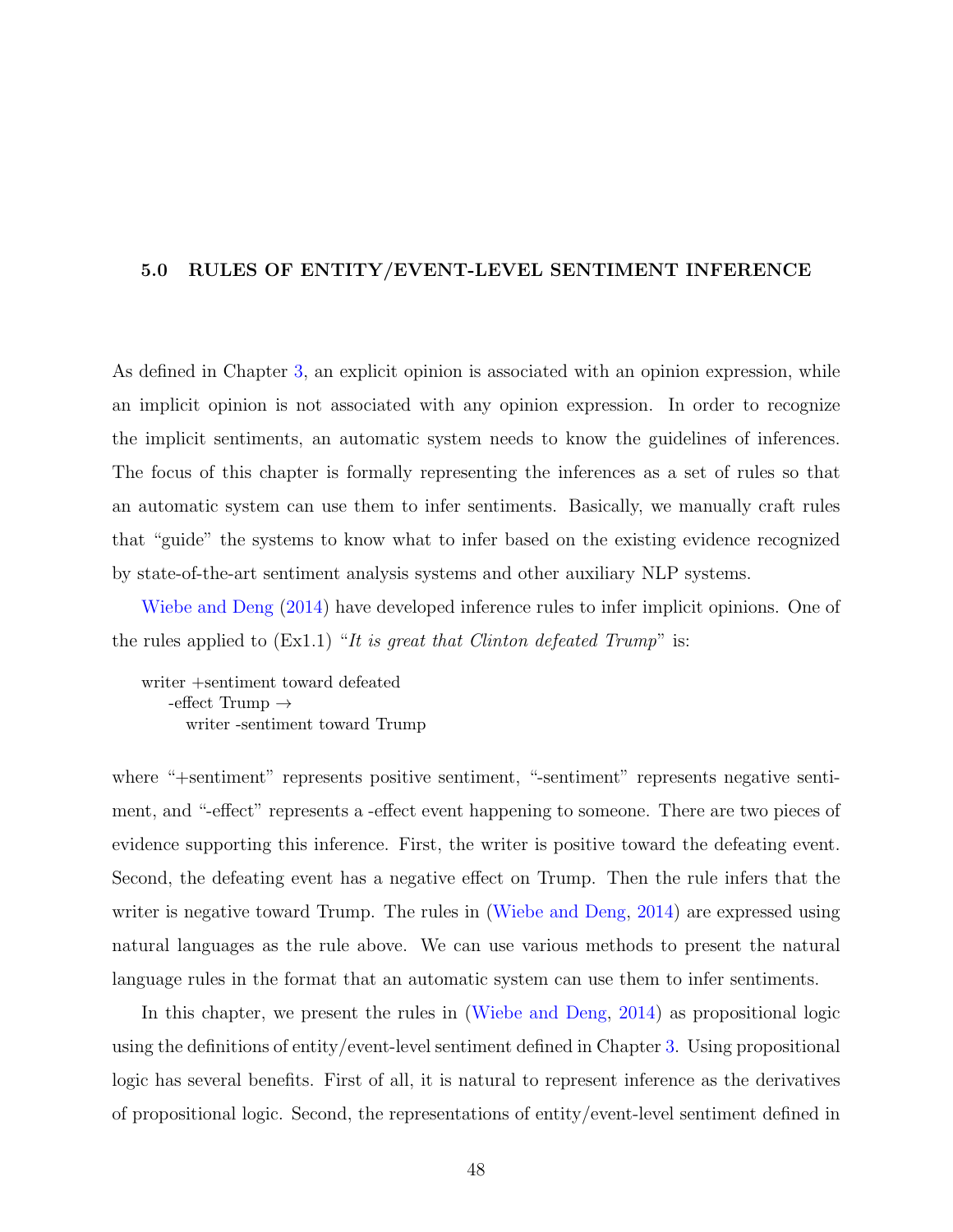Chapter [3](#page-31-0) can be seen as propositional literals in the propositional logic. Later in Chapter [6](#page-75-0) we will show that each propositional literal defined by a representation corresponds to a Natural Language Processing (NLP) task. The value of a propositional literal clearly corresponds to an output from an individual NLP task. Such correspondence gives us the big benefit that different NLP tasks can be bridged together and can be analyzed simultaneously. Third, the propositional logic is intuitive to understand and flexible to revise as well. If we want to add more conditions or relax conditions of to a rule in the future, we can add or delete propositional literals in the propositional logic without changing to another set of representations.

Two sets of rules will be presented in this chapter. We first introduce the inference rules applied to  $+/-$  effect events in Section [5.1](#page-63-0). The evidence for inferences of this set of rules are sentiments expressed toward  $+/-$ effect events and the entities involved in the  $+/-$ effect events (i.e., agents and themes). Then we present the inference rules that can be used to infer sentiments expressed toward events not limited to  $+/-$ effect events in Section [5.2.](#page-71-0)

### **5.1 +/-EFFECT EVENT INFERENCE RULES**

<span id="page-63-0"></span>As introduced in Chapter [1,](#page-15-0) many implicit sentiments are expressed via  $+/-$ effect events. It's is natural for humans to perceive the implicit sentiments but it is difficult for automatic systems to recognize them. An automatic system should be guided to infer implicit sentiments. In this section, we first introduce the "guidelines" expressed as propositional rules applied to  $+/-$  effect events, in order to teach automatic systems how to infer sentiments in Section [5.1.1](#page-64-0). Furthermore, it is important to demonstrate the consistency of the rules. In other words, we need to check whether the rules actual work in the various context before the rules are used in the automatic systems. Thus, we have developed a graph-based model to validate the consistency of the rules. The experiments have shown that the inference rules are able to correctly infer sentiments in 89% context in the dataset. The graph-based model and the corresponding experiment are introduced in Section [5.1.2](#page-66-0)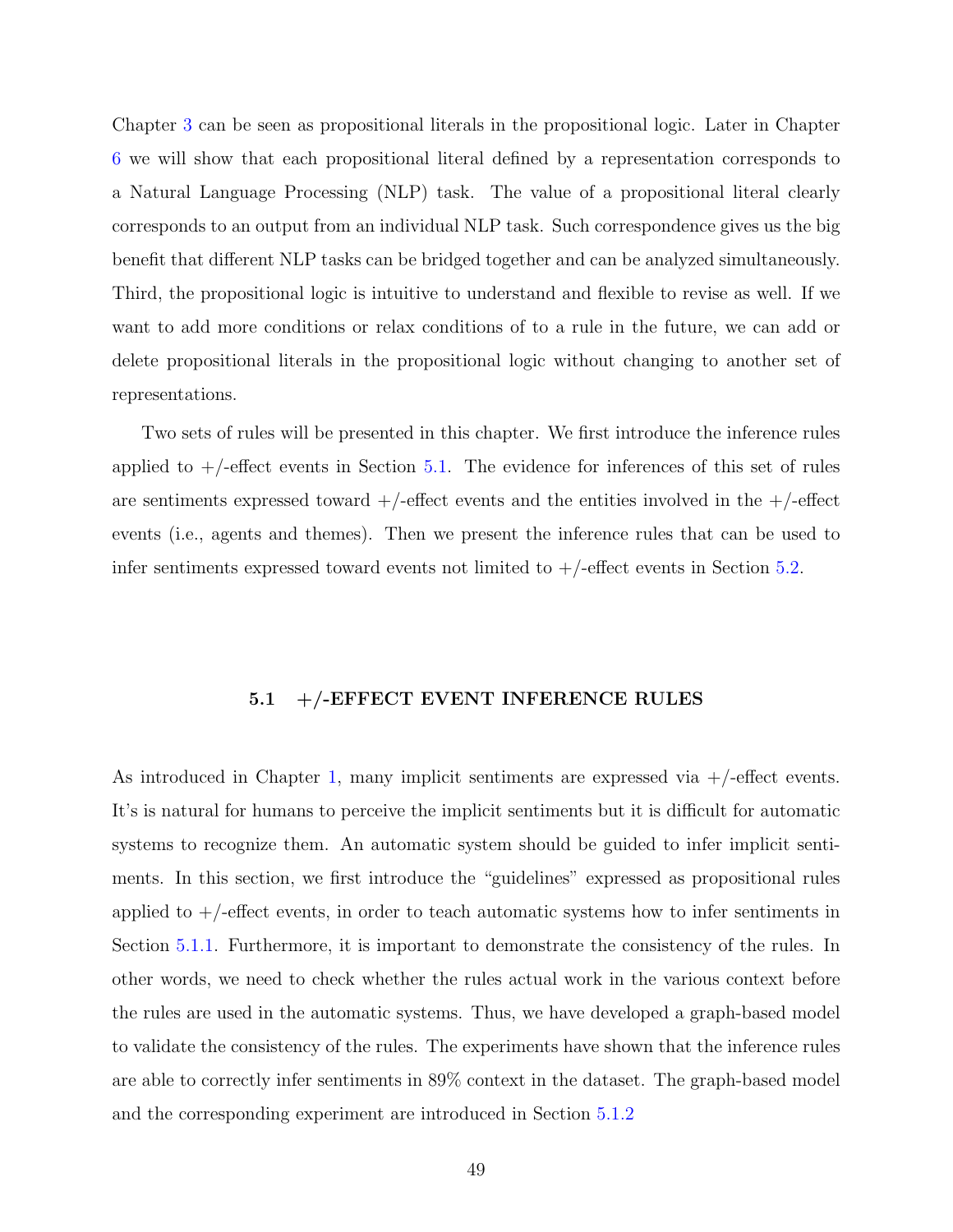### <span id="page-64-0"></span>**5.1.1 +/-Effect Event Inference Rules**

Since we define the rules to teach an automatic system about how humans think, let's recall how we perceive the sentiments in an example. Here we begin with the example (Ex1.1), shown again below, from Chapter [1.](#page-15-0) Here we present the rules applied to the sentiments perceived in (Ex1.1), using the representations introduced in Chapter [3](#page-31-0).

 $(Ex1.1)$  It is  $\frac{great}{g}$  that Hillary Clinton defeated Donald Trump.

The explicit sentiment is positive toward the defeating event, and the implicit sentiments are positive toward Clinton and negative toward Trump.

The rules applied to (Ex1.1) are:

POSITIVEPAIR(writer, defeat) *∧* -EFFECT(defeat) *∧* THEME(defeat, Trump) *→* NegativePair(writer, Trump) POSITIVEPAIR(writer, defeat) *∧* -EFFECT(defeat) *∧* AGENT(defeat, Clinton) *→* PositivePair(writer, Clinton)

In the first rule, it is inferred that the writer is negative toward Trump since the writer is positive toward a -effect event happening to him. In the second rules, it is inferred that the writer is positive toward Clinton since the writer is positive toward a -effect event that Clinton conducts. The inferences according to the rules are consistent with the descriptions in Chapter [1](#page-15-0) when we first introduce these examples. The rules listed above are instantiations applied to (Ex1.1).

 $\text{PosITIVEPAR}(S, T) \wedge \text{-EFFECT}(T) \wedge \text{THEME}(T, H) \rightarrow \text{NEGATIVEPAR}(S, H)$  $PostTUREPAR(S, T) \wedge - EFFECT(T) \wedge AGENT(T, A) \rightarrow PostTUREPAR(S, A)$ 

According to the first rule, if the entity S has a positive sentiment toward T, and T is a -effect event whose theme is H, then it is inferred that S is negative toward H. According to the second generalization rule, if the entity S has a positive sentiment toward T, and T is a -effect event whose agent is A, then it is inferred that S is positive toward A.

In total we have 16 generalization rules inferring sentiments toward  $+/-$ effect events and the entities involved in the events. All the rules are listed in Appendix [B.](#page-150-0) Compared to the rule expressed in natural language at the beginning of this section, the generalization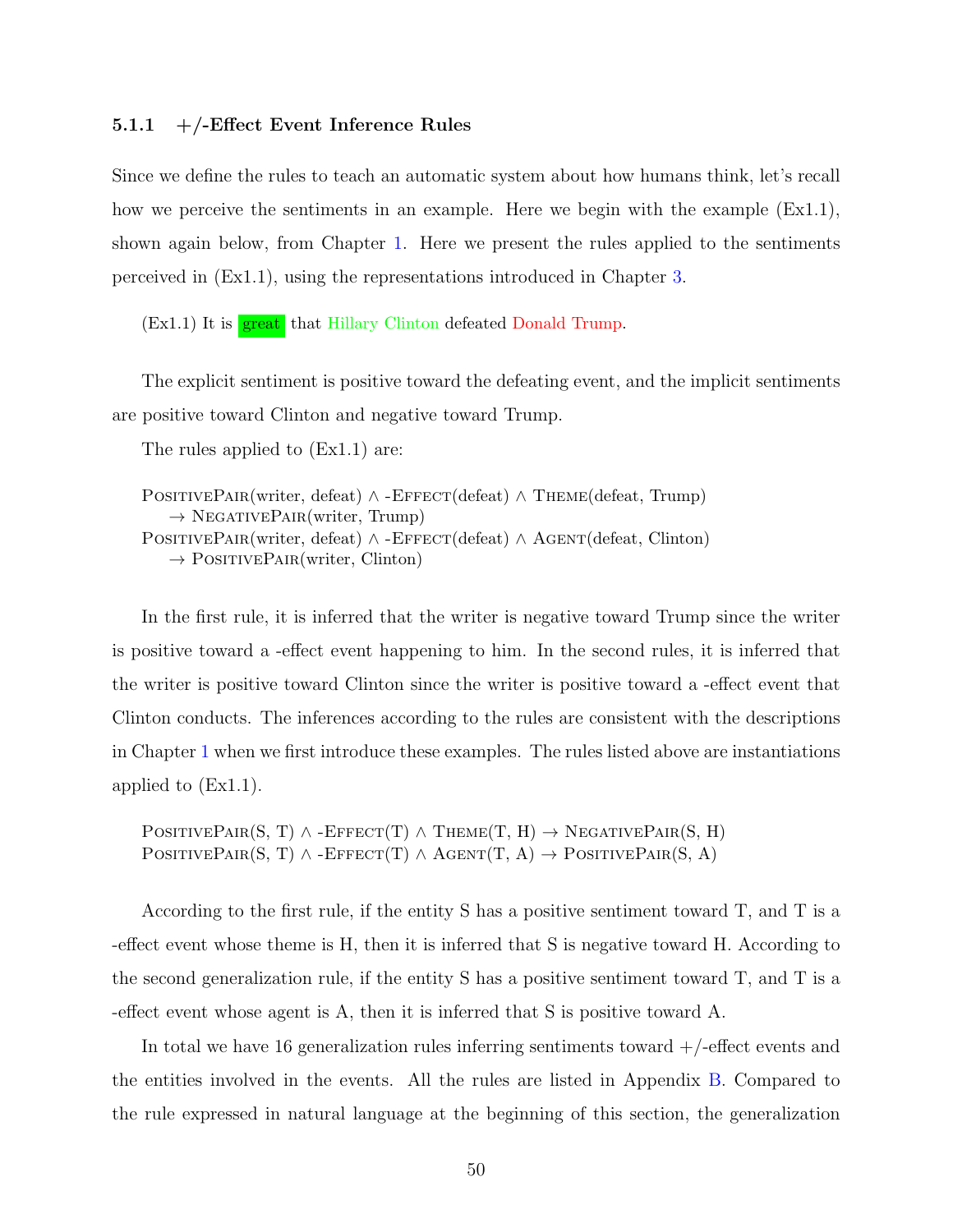rules are clearer as they decompose the inferences into separate literals in the propositions. Later in Chapter [6](#page-75-0), we will present that each literal (w.g., POSITIVEPAIR(S,T), -EFFECT(T), Theme(T, H), etc) corresponds to a natural language processing task.

Let's step through a more complicated example. Here we do not repeat the rules listed in Appendix [B.](#page-150-0) We try to explain the rules in natural languages and just refer to the rules in the appendix.

(Ex5.1) Why would [President Obama] **support** [health care reform]? Because [reform] could **lower** [*skyrocketing* health care costs], and **prohibit** [private insurance companies] from **overcharging** [patients].

Suppose a sentiment analysis system recognizes only one explicit sentiment expression, (skyrocketing). According to the annotations, there are several  $+/-$ effect events. Each is listed below in the form *⟨*agent, +/-effect event, theme*⟩*.

*E*1: *⟨*reform, lower, costs*⟩*  $E_2$ :  $\langle$ reform, prohibit,  $E_3 \rangle$ *E*3: *⟨*companies, overcharge, patients*⟩ E*4: *⟨*Obama, support, reform*⟩*

In  $E_1$ , from the negative sentiment (skyrocketing, i.e., the writer is negative toward the costs because they are too high), and the fact that the costs are the theme of a -effect event (lower), The rule (Rule2.12) infers **a positive sentiment toward**  $E_1$  since the lowering event decreases the cost.

Now, (Rule2.2) applies. We infer the writer is **positive toward the reform**, since it is the agent of  $E_1$  and it initiates  $E_1$ , toward which the writer is positive.

 $E_2$  illustrates the case where the theme is an event. Specifically, the theme of  $E_2$  is  $E_3$ , a -effect event (overcharging). As we can see,  $E_2$  keeps  $E_3$  from happening. Events such as *E*<sup>2</sup> are reversers. Recall that reversers may be seen as -effect events as defined in Section [3.2.1](#page-34-0), because they make their themes irrealis (i.e., not happen).

Above, we have inferred that the writer is positive toward the reform, the agent of *E*2. By (Rule2.10), we can infer that the writer is **positive toward**  $E_2$  since the writer likes the reform and subsequently likes what the reforms does. Then by (Rule2.4) the writer is **negative toward**  $E_3$ , the theme of  $E_2$  since the writer likes  $E_2$  being harmful to  $E_3$ .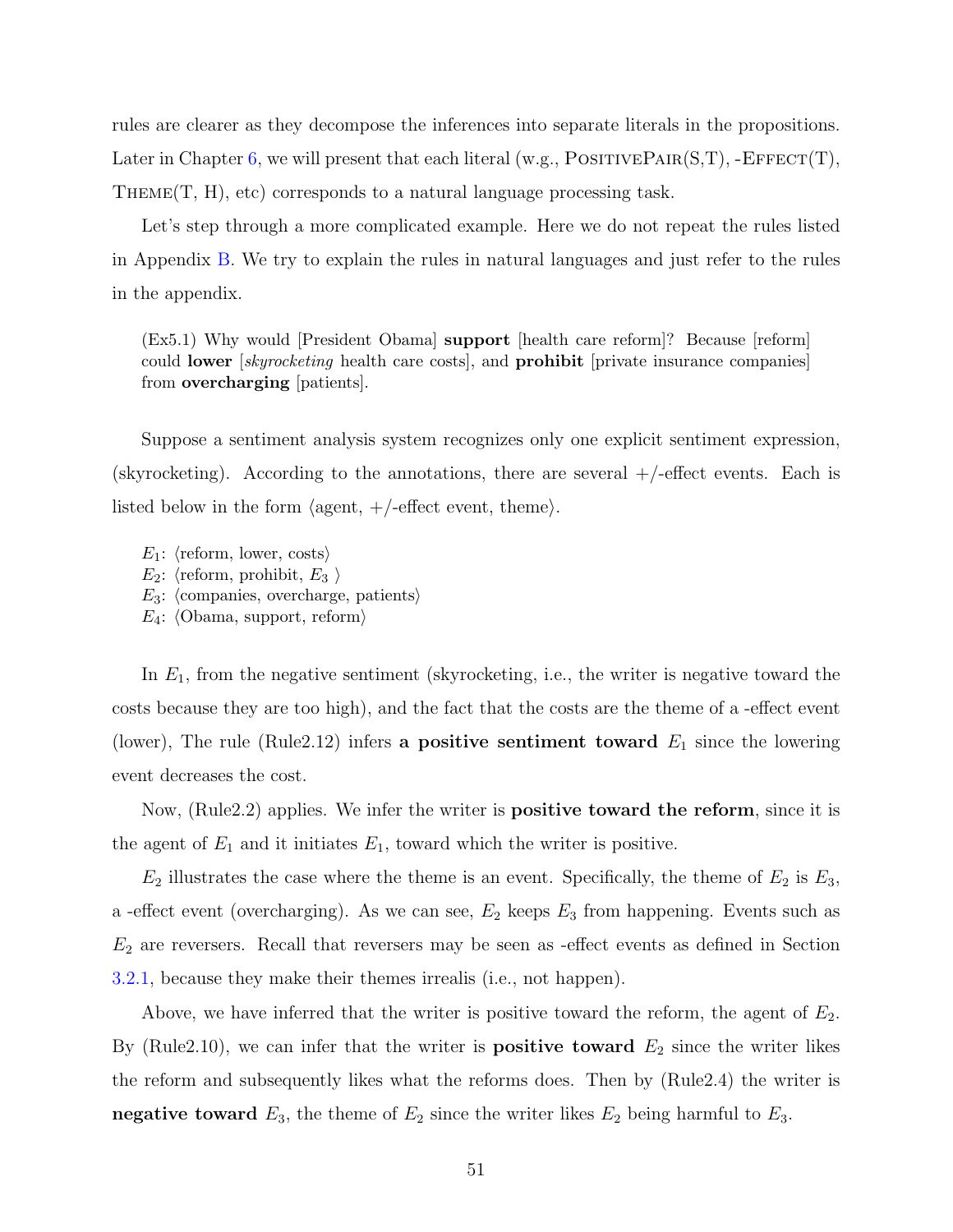| m is a $+/-$ effect event |                   |               | a is the agent    | h is the theme    |
|---------------------------|-------------------|---------------|-------------------|-------------------|
| $+E$ FFECT $(m)$          | PostTIVEPAIR(s,m) | $\rightarrow$ | POSITIVEPAIR(s,a) | PostTIVEPAIR(s,h) |
| $-$ EFFECT $(m)$          | PosITIVEPAIR(s,m) | $\rightarrow$ | PostTIVEPAIR(s,a) | PostTIVEPAIR(s,h) |
| $-$ EFFECT $(m)$          | PosITIVEPAIR(s,m) |               | PostTIVEPAIR(s,a) | NEGATIVEPAIR(s,h) |
| $-$ EFFECT $(m)$          | NEGATIVEPAIR(s,m) |               | NEGATIVEPAIR(s,a) | NEGATIVEPAIR(s,h) |

<span id="page-66-1"></span>Table 5.1: Combinations of rules inferring sentiments toward +/-effect event and the entities.

For *E*3, we know the writer is **positive toward patients** by (Rule2.8) and the writer is **negative toward companies** by (Rule2.6).

Turning to *E*4, supporting the health care reform is good for the reform. We already inferred the writer is positive toward the reform. (Rule2.11) infers that the writer is **positive toward** *E*4. (Rule2.1) then infers that the writer is **positive toward the agent of** *E*4**, Obama**.

In summary, we infer that the writer is positive toward  $E_1$ , health care reform,  $E_2$ , patients, *E*4, and Obama, and negative toward *E*<sup>3</sup> and private insurance companies.

In addition to the rules listed in the appendix , we have observed an interesting phenomenon of the rules [\(Deng and Wiebe,](#page-154-3) [2014b\)](#page-154-3). The combinations of a subset of rules are presented in Table [5.1,](#page-66-1) where each line the sentiments toward a  $+/-$  effect event (m) infers the sentiment toward the agent of it (a) and the sentiment toward the theme of it (h). From Table [5.1](#page-66-1), we have observed that, regardless of the sentiment of the source *s* toward the event, **if the event is +effect, then the sentiments of the source** *s* **toward the agent and theme are the same, while if the event is -effect, the sentiments of the source** *s* **toward the agent and theme are opposite**. Later we will use such relations as constraints in the experiments.

## <span id="page-66-0"></span>**5.1.2 Validating the Rules: A Graph-based Propagation Model**

We develop a graph-based model consisting of the  $+/-$  effect events and the agents and the themes. The graph classifies the sentiments toward entities (i.e., positive or negative) by propagation, defined by the inference rules in Section [5.1.1.](#page-64-0) In this section, we introduce the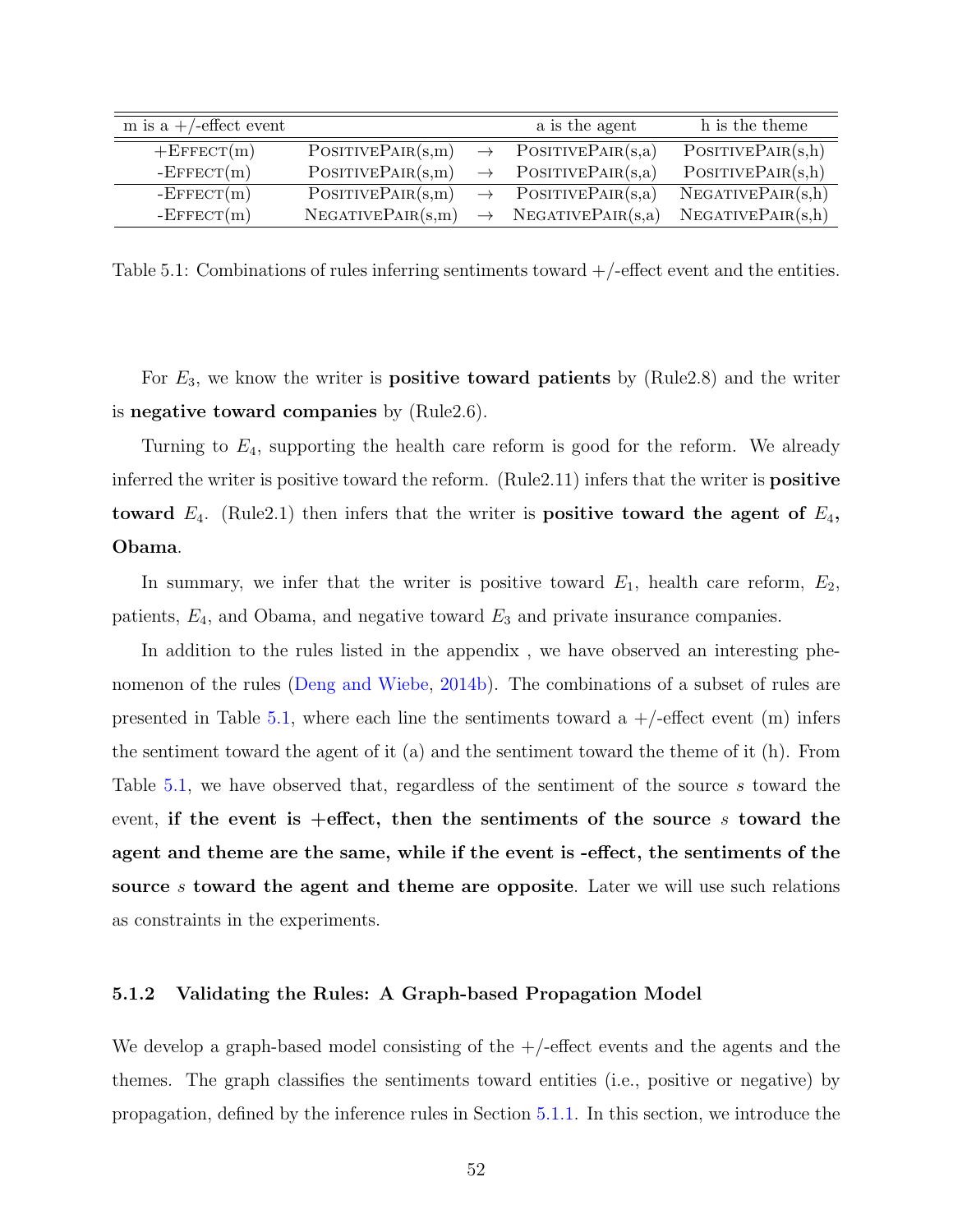definition of the graph in Section [5.1.2.1](#page-67-0) and the propagation algorithm in Section [5.1.2.2.](#page-68-0) We carry out an experiment to examine the performance of inferring implicit sentiments based on the rules in Section [5.1.2.3.](#page-70-0)

<span id="page-67-0"></span>**5.1.2.1** Definition of the Entity Graph. We define a graph  $EG = \{N, E\}$ . Each node in the node set *N* represents an annotated noun phrase agent or theme span. The label of each node is positive or negative, representing the writer's sentiment toward it. Each edge in the edge set  $E$  links two nodes if they co-occur in a  $+/-$  effect event. The label of each edge is +effect or -effect, representing the event that the two nodes participate in. If there are more than two entities involved in an event, we define that pairwise edges are created connecting each pair of nodes in the event. Let's review (Ex5.1) below.

(Ex5.1) Why would President Obama support health care reform? Because the reform could lower skyrocketing health care costs, and prohibit private insurance companies from overcharging patients.

- *E*1: *⟨*reform, lower, **skyrocketing** costs*⟩*
- $E_2$ :  $\langle$ reform, prohibit,  $E_3 \rangle$
- *E*3: *⟨*companies, overcharge, patients*⟩*
- *E*4: *⟨*Obama, support, reform*⟩*

According to the annotations, the node of reform is linked to the node of costs via *E*<sup>1</sup> and it is linked to the node of Obama via  $E_4$ . Note that, the two  $+/-$  effect events  $E_2$  and  $E_3$  are **linked in a chain**: *⟨*reform, prohibit, *⟨*companies, overcharge, patients*⟩ ⟩*. The three nodes, reform, companies and patients, participate in this chain; thus, pairwise edges exist among them. The edge linking the nodes companies and patients is -effect (i.e., overcharging). The edge linking the nodes reform and companies is also a -effect event since we treat a reverser as a -effect event. The edge linking the nodes reform and patients encodes two -effect events (i.e., prohibit and overcharge); computationally we say two -effect events result in a +effect event, so the edge linking the two is  $+$ effect. Also, two  $+$ effect events result in a  $+$ effect event; a combination of +effect event and a -effect event results in a -effect event.

Given a text, we get the spans of  $+/-$  effect events and their agents and themes plus the effect of the events (i.e., +effect/-effect) from the gold standard annotations, and then build the graph upon them. In other words, the structure of the graph and the label of the edges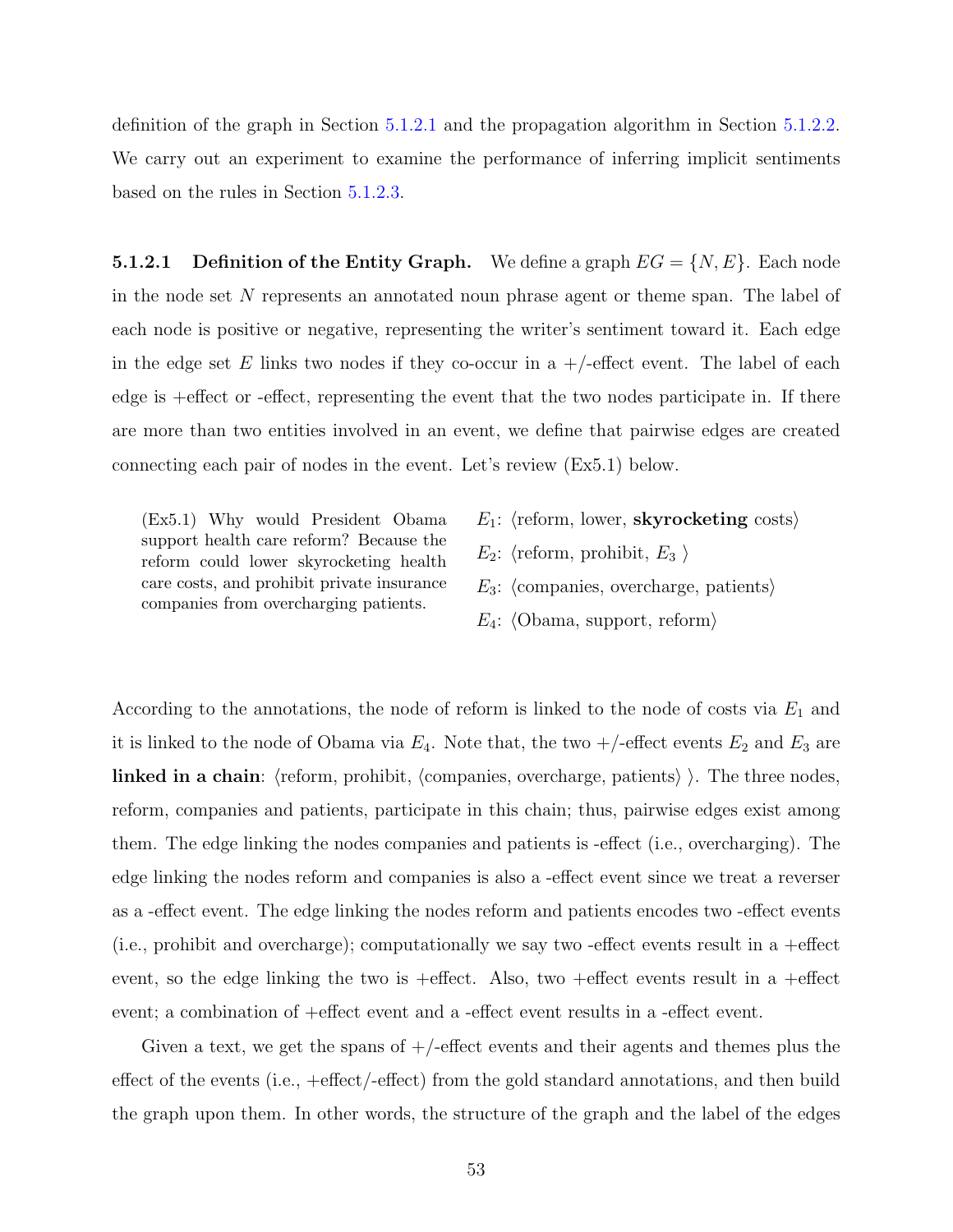**initialize** all  $m_{i\rightarrow j}(pos) = m_{i\rightarrow j}(neg) = 1$ **repeat foreach**  $n_i \in N$  **do foreach**  $n_j \in Neighbour(n_i)$  **do foreach** *y ∈ pos, neg* **do** calculate  $m_{i\rightarrow j}(y)$ normalize  $m_{i\rightarrow j}(pos) + m_{i\rightarrow j}(neg) = 1$ **until** all  $m_{i\rightarrow j}$  stop changing; for each  $n_i \in N$  assign its polarity as argmax *y∈pos,neg*  $\Phi_i(y) * \prod_{n_k \in Neighbour}(n_i)$  *m*  $k \rightarrow i(y)$ *neutral*, in case of a tie

<span id="page-68-1"></span>Table 5.2: Loopy Belief Propagation

are taken from gold standard annotations. However, the manual annotations of the writer's sentiments toward the agents and themes are used as the gold standard for evaluation.

<span id="page-68-0"></span>**5.1.2.2 Sentiment Inference via LBP** The goal is to classify the writer's sentiments toward each node (i.e., each entity) on the graph. With graph EG containing cycles and no apparent structure, we utilize an approximate collective classification algorithm, *loopy belief propagation (LBP)* ([Pearl](#page-159-4), [1982;](#page-159-4) [Yedidia et al.](#page-163-5), [2005](#page-163-5)), to classify nodes through belief message passing. The algorithm is shown in Table [5.2](#page-68-1).

In LBP, each node has a score,  $\Phi_i(y)$ , and each edge has a score,  $\Psi_{ij}(y_i, y_j)$ . In our case,  $\Phi_i(y)$  represents the writer's sentiment toward  $n_i$ .  $\Psi_{ij}(y_i, y_j)$  is the score on edge  $e_{ij}$ , representing the likelihood that the sentiment toward the node  $n_i$  is the polarity  $y_i$  and the sentiment toward the node  $n_j$  is the polarity  $y_j$ . Since the inference rules define the relations of sentiment polarities between agents and themes, **we encode inference rules as definitions of the edge score**  $\Psi_{ij}(y_i, y_j)$ . Recall that in Table [5.1](#page-66-1) the sentiments toward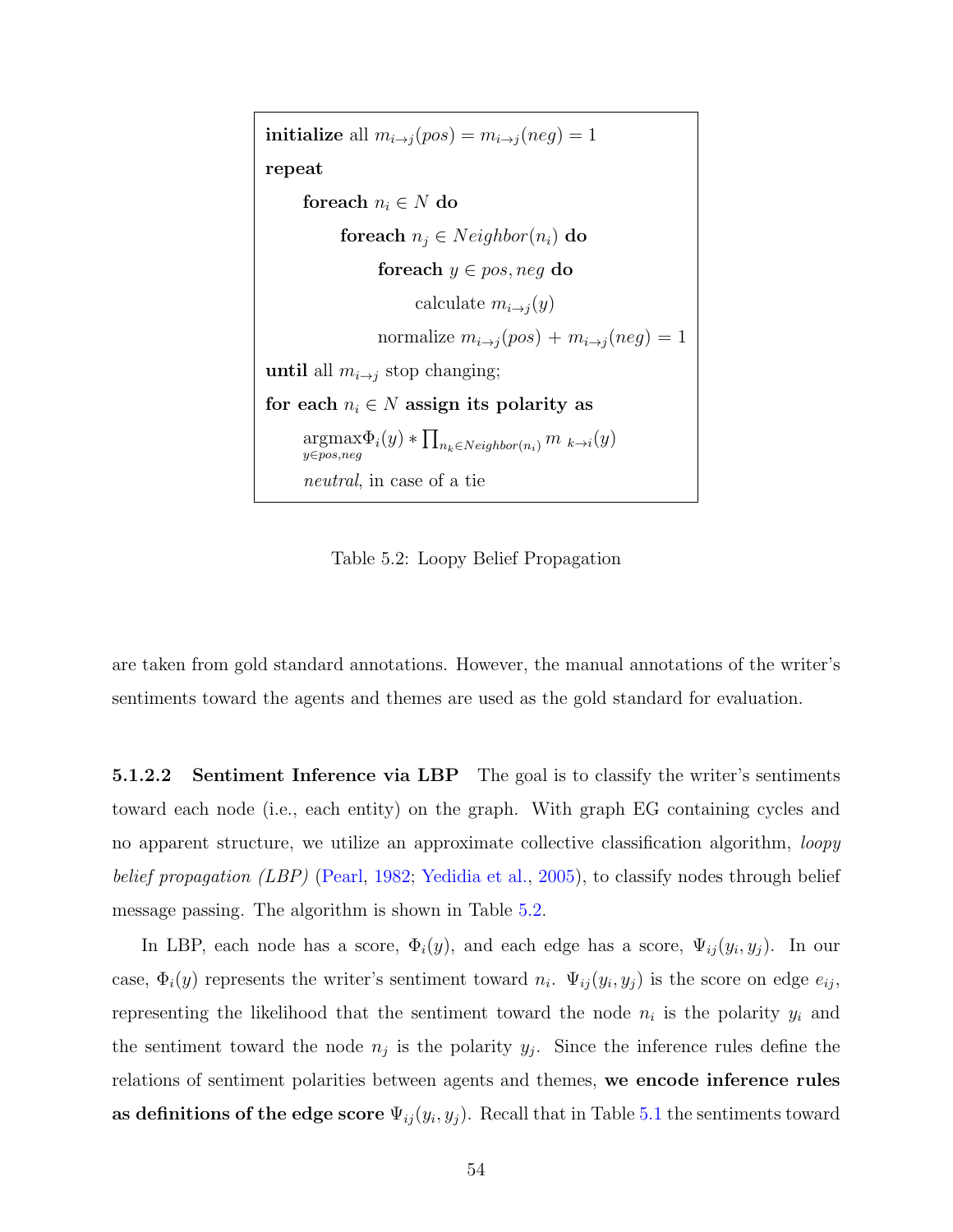the agent and the theme of a +effect event are the same. Therefore, we define Ψ*ij* (*pos, pos*) and  $\Psi_{ij}(neg, neg)$  to be 1 if the two nodes *i* and *j* are linked by a +effect edge; otherwise, it is 0. Similarly, the sentiments toward the agent and the theme are opposite. Thus we define  $\Psi_{ij}(neg, pos)$  and  $\Psi_{ij}(pos, neg)$  to be 1 if the two nodes are linked by a -effect edge; otherwise, it is 0.

LBP is an iterative message passing algorithm. A message from  $n_i$  to  $n_j$  over edge  $e_{ij}$  has two values:  $m_{i\rightarrow j}(pos)$  is how much information from node  $n_i$  indicates node  $n_j$  is positive, and  $m_{i\rightarrow j}(neg)$  is how much information from node  $n_i$  indicates node  $n_j$  is negative. In each iteration, the two are normalized such that  $m_{i\rightarrow j}(pos) + m_{i\rightarrow j}(neg) = 1$ . The message from  $n_i$  to its neighbour  $n_j$  is computed as:

<span id="page-69-0"></span>
$$
m_{i\to j}(pos) = \Psi_{ij}(pos, pos) * \Phi_i(pos) * \prod_{n_k \in Neighbour(n_i)/n_j} m_{k\to i}(pos)
$$
  
+  $\Psi_{ij}(neg, pos) * \Phi_i(neg) * \prod_{n_k \in Neighbour(n_i)/n_j} m_{k\to i}(neg)$  (5.1)

$$
m_{i \to j}(neg) = \Psi_{ij}(neg, neg) * \Phi_i(neg) * \prod_{n_k \in Neighbour(n_i)/n_j} m_{k \to i}(neg)
$$
  
+  $\Psi_{ij}(pos, neg) * \Phi_i(pos) * \prod_{n_k \in Neighbour(n_i)/n_j} m_{k \to i}(pos)$  (5.2)

For example, the first part of Equation  $(5.1)$  $(5.1)$  means that the positive message  $n_i$  conveys to  $n_j$  (i.e.,  $m_{i\rightarrow j}(pos)$ ) comes from  $n_i$  being positive itself  $(\Phi_i(pos))$ , the likelihood of edge  $e_{ij}$  with its nodes  $n_i$  being positive and  $n_j$  being positive ( $\Psi_{ij}(pos, pos)$ ), and the positive  $\text{message } n_i$ 's neighbors (besides  $n_j$ ) convey to it  $\left(\prod_{k \in Neighbour(n_i)/n_j} m_{k \to i}(pos)\right)$ .

After convergence, the polarity of each node is determined by its explicit sentiment and the messages its neighbors convey to it, as shown at the end of the algorithm in Table [5.2.](#page-68-1) By this method, we take into account both sentiments and the interactions between entities  $via +$ -effect events in order to discover implicit attitudes.

Note that the node scores  $\Phi_i(y)$  and edge scores  $\Psi_{ij}(y_i, y_j)$  are determined initially and do not change. Only  $m_{i\rightarrow j}$  changes from iteration to iteration.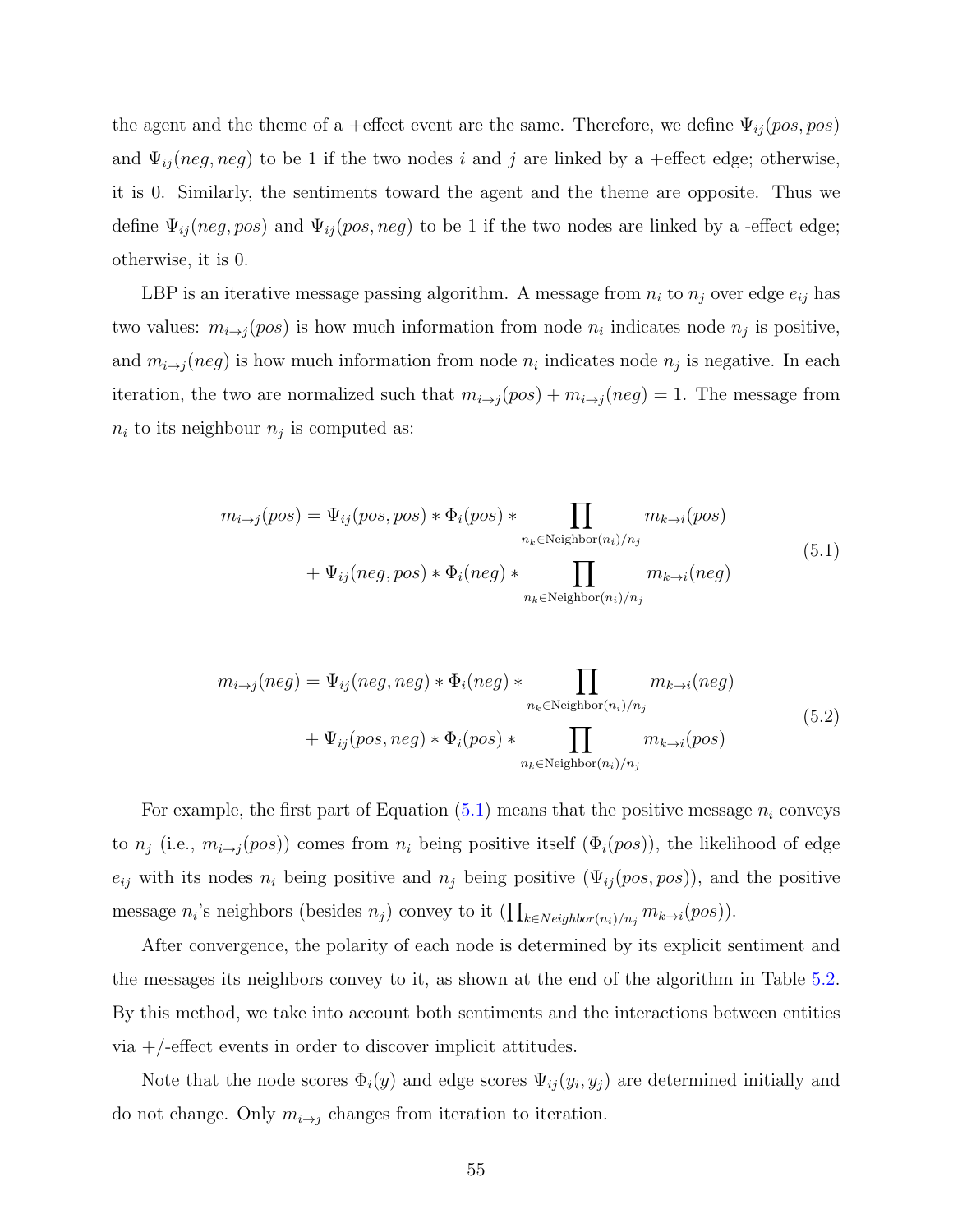<span id="page-70-0"></span>**5.1.2.3 Performance of Graph Model.** In this section we examine whether the graph model is able to correctly propagate sentiments. We perform an experiment to assess the chance of a node being correctly classified via the graph.

In each subgraph (connected component), we assign one of the nodes in the subgraph with its gold standard label (the writer's sentiment toward it). Then we run LBP on the subgraph and record whether the other nodes in the subgraph are classified correctly or not. The experimented is designed to demonstrate the inference ability of the graph-based model. Thus as noted in Section [5.1.2.1](#page-67-0) the structure of the graph and the labels of the edges are taken from the gold standard annotations. We also assign one of the nodes with its gold standard label (the writer's sentiment toward it).

The experiment is run on the subgraph *|S|* times, where *|S|* is the number of nodes in the subgraph, so that each node is assigned its gold-standard polarity exactly once. Each node is given a propagated value *|S| −* 1 times, as each of the other nodes in its subgraph receives its gold-standard polarity.

<span id="page-70-1"></span>To evaluate the chance of a node given a correct propagated label, we use the equations ([5.3\)](#page-70-1) and [\(5.4](#page-70-2)).

$$
correct(a|b) = \begin{cases} 1 & a \text{ is correct} \\ 0 & otherwise \end{cases}
$$
 (5.3)

$$
correctness(a) = \frac{\sum_{b \in S_a, b \neq a} correct(a|b)}{|S_a| - 1}
$$
\n
$$
(5.4)
$$

<span id="page-70-2"></span>where  $S_a$  is the set of nodes in *a*'s subgraph. Given *b* being assigned its gold-standard polarity, if *a* is classified correctly, then *correct*(*a*|*b*) is 1; otherwise 0.  $|S_a|$  is the number of nodes in *a*'s subgraph. *correctness*(*a*) is the percentage of assignments to *a* that are correct. If it is 1, then *a* is correctly classified given the correct classification of any single node in its subgraph.

For example, suppose there are three nodes in a subgraph, *A*, *B* and *C*. For *A* we (1) assign *B* its gold label and carry out propagation on the subgraph, (2) assign *C* its gold label and carry out propagation again, then  $(3)$  calculate *correctness* $(A)$ . Then the same process is repeated for *B* and *C*.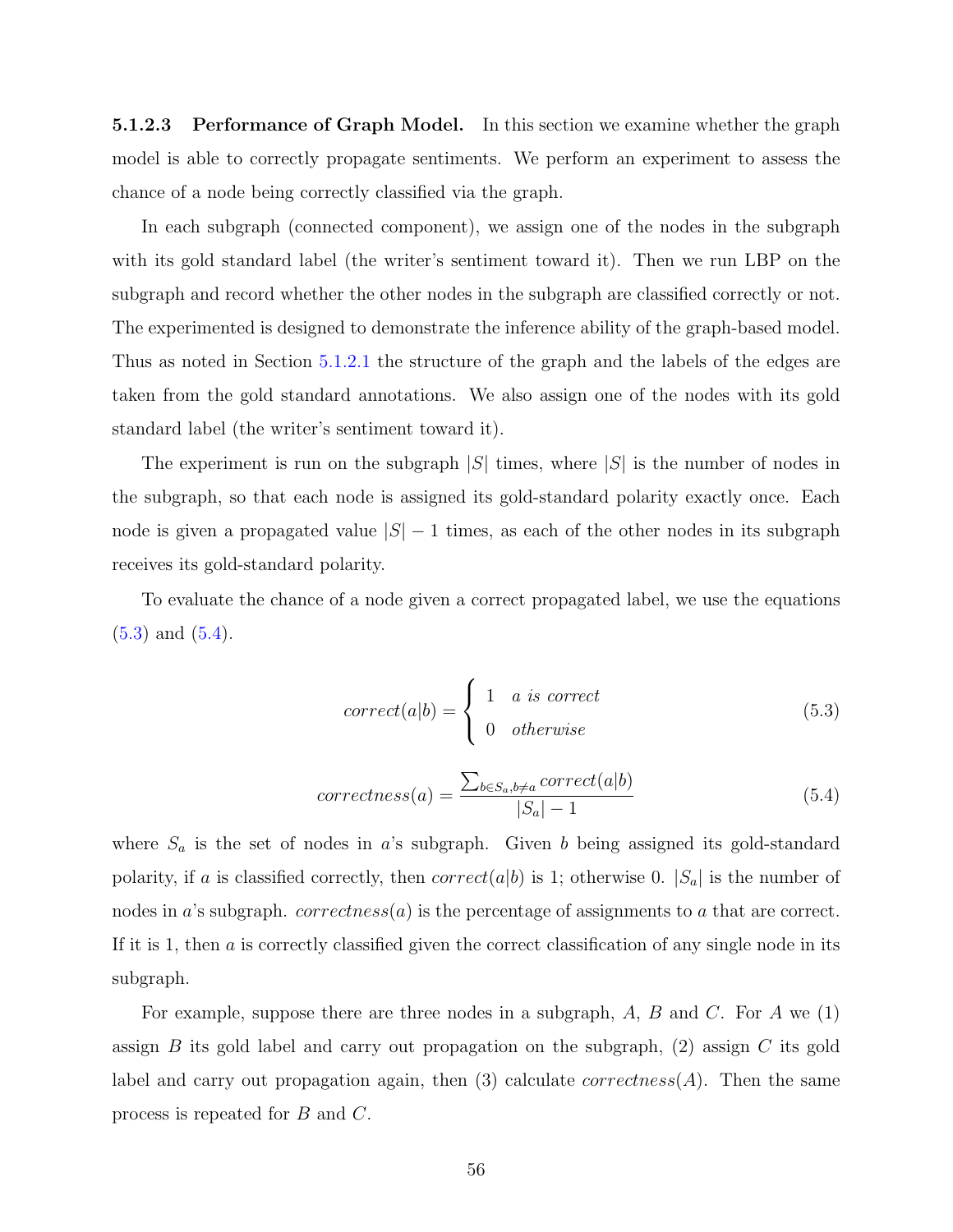| Dataset              | $#$ subgraph | correctness |
|----------------------|--------------|-------------|
| all subgraphs        | 983          | 0.8874      |
| multi-node subgraphs | 169          | 0.9030      |

<span id="page-71-1"></span>Table 5.3: Performance of graph model itself.

Some subgraphs contain only two nodes, the agent and the theme. In this case, graph propagation corresponds to single applications of two implicature rules. Other subgraphs contain more nodes. Two results are shown in Table [5.3.](#page-71-1) One is the result on the whole experiment data, the other is the result for all nodes whose subgraphs have more than two nodes.

As we can see, a node has an 89% chance of being correct if there is one correct explicit subjectivity node in its subgraph. If we only consider subgraphs with more than two nodes, the correctness chance is higher. The results indicate that, if given correct sentiments, the graph model will assign the unknown nodes with correct labels 89% of the time. Further, the results indicate that the inference rules defined in Section [5.1.1](#page-64-0) are consistent most of the time across the corpus.

# **5.2 SENTIMENT INFERENCE RULES**

<span id="page-71-0"></span>The rules introduced in the previous section are applied to only  $+/-$  effect events. However, not all the events are  $+/-$  effect events. Various implicit sentiments are expressed via various types of events. Compare the example (Ex1.3) previously mentioned in Chapter [1](#page-15-0) and the example below.

(Ex1.3) It is great that Mike Pence **stands by** Donald Trump.

(Ex5.2) It is great that Mike Pence is **in favour of** Donald Trump.

In both examples, it is indicated in the sentence that the writer is positive toward Trump and Pence. There is an explicitly positive sentiment (great), in both examples. The difference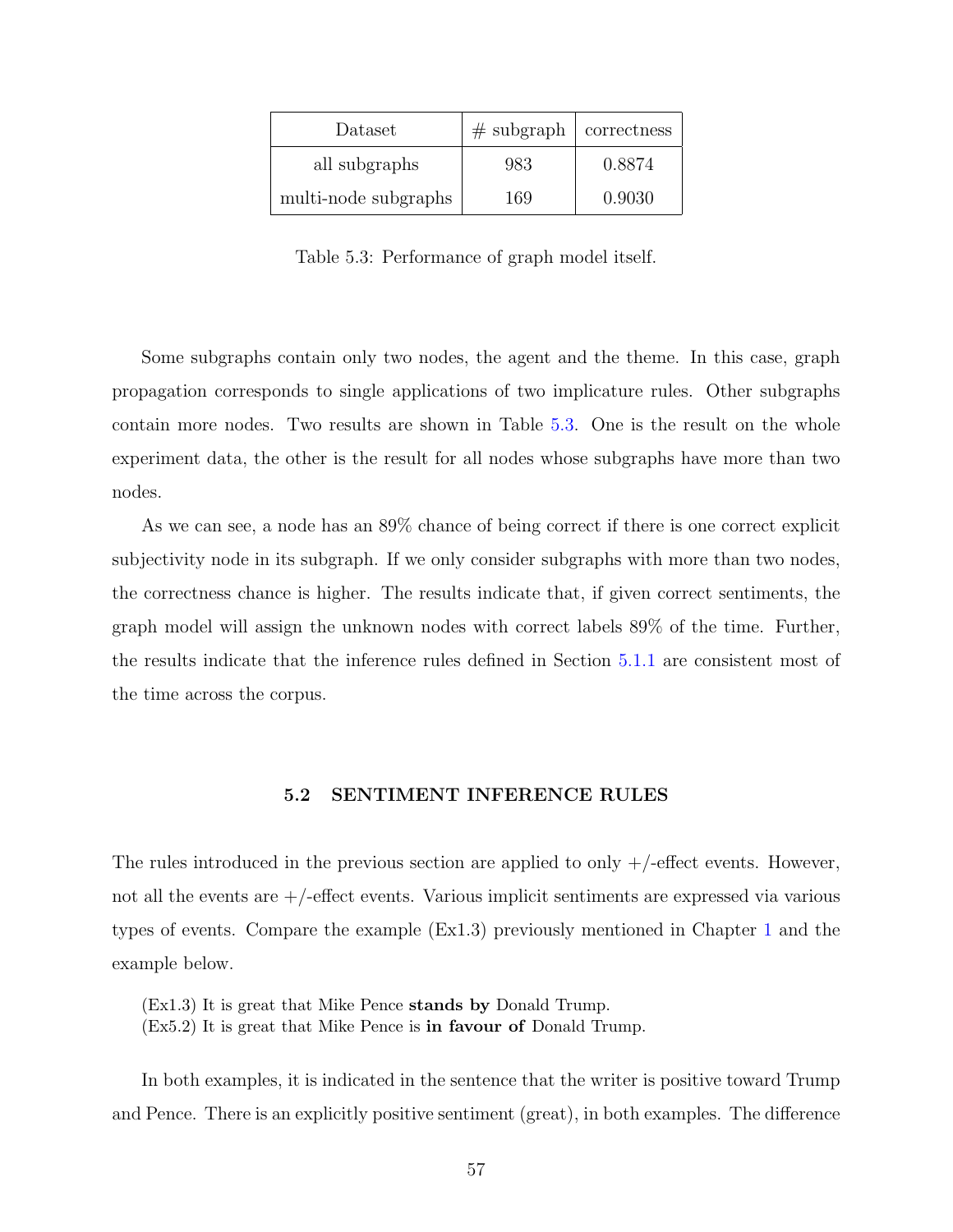comes from the target of the positive sentiment. In  $(Ex1.3)$ , the target is a +effect event, stand by. By rules introduced in the previous section, we can infer the positive sentiment toward Trump and Pence. In (Ex5.2), the target is the phrase, Mike Pence is in favour of Donald Trump, which represents a positive sentiment expressed from Pence toward Trump. In this case, the target of the explicitly positive sentiment is another explicitly positive sentiment. Thus, though it is not a  $+/-$  effect event, the implicit sentiments are indeed indicated in the text. In [\(Wiebe and Deng](#page-162-0), [2014](#page-162-0)), inference rules are defined to infer more opinions when the target of an opinion is another opinion. We represent the rules using the representations defined in Chapter [3](#page-31-0). For example, the instantiated rules applied to (Ex5.2) are:

POSITIVEPAIR(writer, in favor of)  $\land$  +SENTIMENT(in favour of)  $\land$  TARGET(in favor of, Trump) → POSITIVEPAIR(writer, Trump) POSITIVEPAIR(writer, in favor of) *∧* +SENTIMENT(in favour of) *∧* SOURCE(in favor of, Pence) → POSITIVEPAIR(writer, Pence)

The inference rules are novel in that the target of a sentiment may be another sentiment (i.e., **sentiment toward sentiment** structure). The inference rules link sentiments to sentiments and, transitively, link entities to entities (e.g., from writer to Trump and to Pence). A full list of the rules is in Appendix [C.](#page-151-0)

Ultimately, each rule in this section and the rules about inferring sentiments toward  $+/$ effect events and the entities in the events in Section [5.1](#page-63-0) are implicatures ([Wiebe and Deng,](#page-162-0) [2014](#page-162-0)). Implicatures are defeasible, meaning that the inference may be blocked given outside evidence to the contrary [\(Greene and Resnik](#page-155-0), [2009](#page-155-0)) and the inference should not be carried out. In some circumstances the state-of-the-art works may recognize the sentiment toward an entity/event toward which the rules also infer the sentiment. The inferred sentiment may be contradictory to the sentiment that is recognized by state-of-the-art works. There is no hard rule to say when a conflict exists which result is more confident. Therefore, instead of building a rule-based system where each rule is used as hard constraints, we devote to developing joint prediction models where the rules are used as soft constraints in the model. Eventually, the model pursues a trade-off between trusting the recognized sentiments by state-of-the-art systems and sticking to the rules.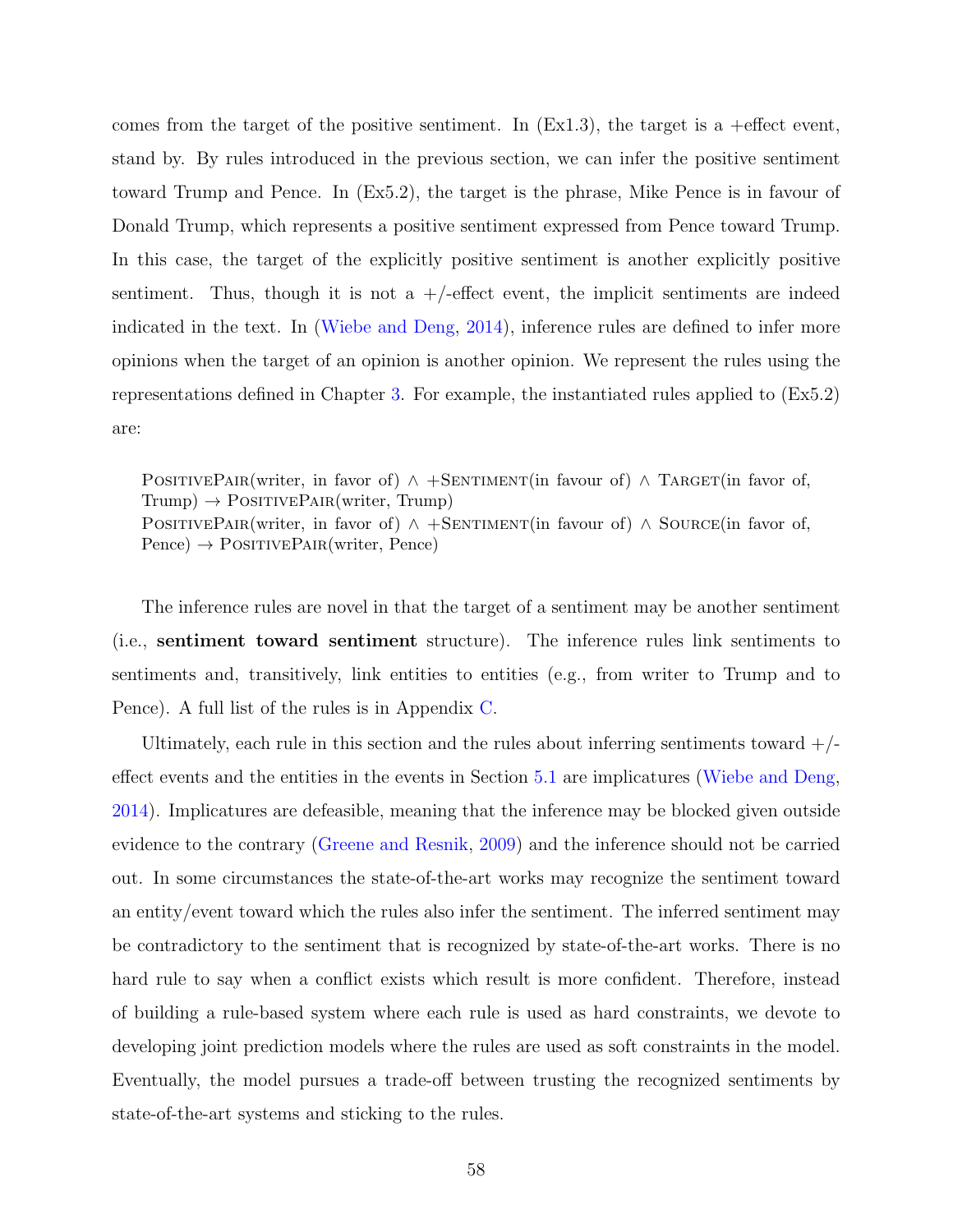#### **5.3 RELATED WORK**

Most works in NLP address explicit sentiment, but some address implicit sentiment. For example, [Zhang and Liu](#page-163-0) ([2011](#page-163-0)) identify noun product features that imply opinions, and [Feng](#page-155-1) [et al.](#page-155-1) [\(2013\)](#page-155-1) identify objective words that have positive or negative connotations. However, identifying terms that imply opinions is a different task than sentiment propagation between entities. [Dasigi et al.](#page-154-0) ([2012](#page-154-0)) search for implicit sentiments shared between authors, while we address inferences within a single text.

Several papers apply compositional semantics to determine polarity ([Moilanen and Pul](#page-158-0)[man](#page-158-0), [2007b](#page-158-0); [Choi and Cardie,](#page-153-0) [2008](#page-153-0); [Moilanen et al.](#page-158-1), [2010;](#page-158-1) [Liu](#page-157-0), [2012](#page-157-0), etc.). The goal of such works is to determine one overall polarity of an expression or sentence. In contrast, our works commit to a holder having sentiments toward various events and entities in the sentence, possibly of different polarities.

The idea of  $+/-$  effect events in sentiment analysis is not entirely new. For example, two papers mentioned above [\(Zhang and Liu,](#page-163-0) [2011](#page-163-0); [Choi and Cardie](#page-153-0), [2008\)](#page-153-0) include linguistic patterns for the tasks that they address that include  $+/-$ effect events, but they don't define general sentiment inference rules relating sentiments and  $+/-$  effect events, agents, and objects as we do. Recently, in linguistics, [Anand and Reschke](#page-152-0) [\(2010\)](#page-152-0); [Reschke and Anand](#page-160-0) [\(2011](#page-160-0)) identify classes of +/-effect terms, and carry out studies involving artificially constructed +/-effect triples and corpus examples matching fixed linguistic templates. Our works focus on +/-effect triples in naturally-occurring data and uses generalized implicature rules. [Goyal](#page-155-2) [et al.](#page-155-2) ([2012](#page-155-2)) generate a lexicon of *patient polarity verbs*, which correspond to +/-effect events whose spans are verbs. [Riloff et al.](#page-160-1) ([2013b\)](#page-160-1) investigate sarcasm where the writer holds a positive sentiment toward a negative situation. However, neither of these works performs sentiment inference.

[Wiebe and Deng](#page-162-0) ([2014](#page-162-0)) introduce the the inference in the *sentiment toward sentiment* structure. The inferences are mixtures of sentiments and beliefs. In this chapter, the inference rules we define are simplifications which are only applied to sentiments. It is assumed that the sources of sentiments believe the opinions exist. The analysis of sentiment and belief is outside the scope of this thesis.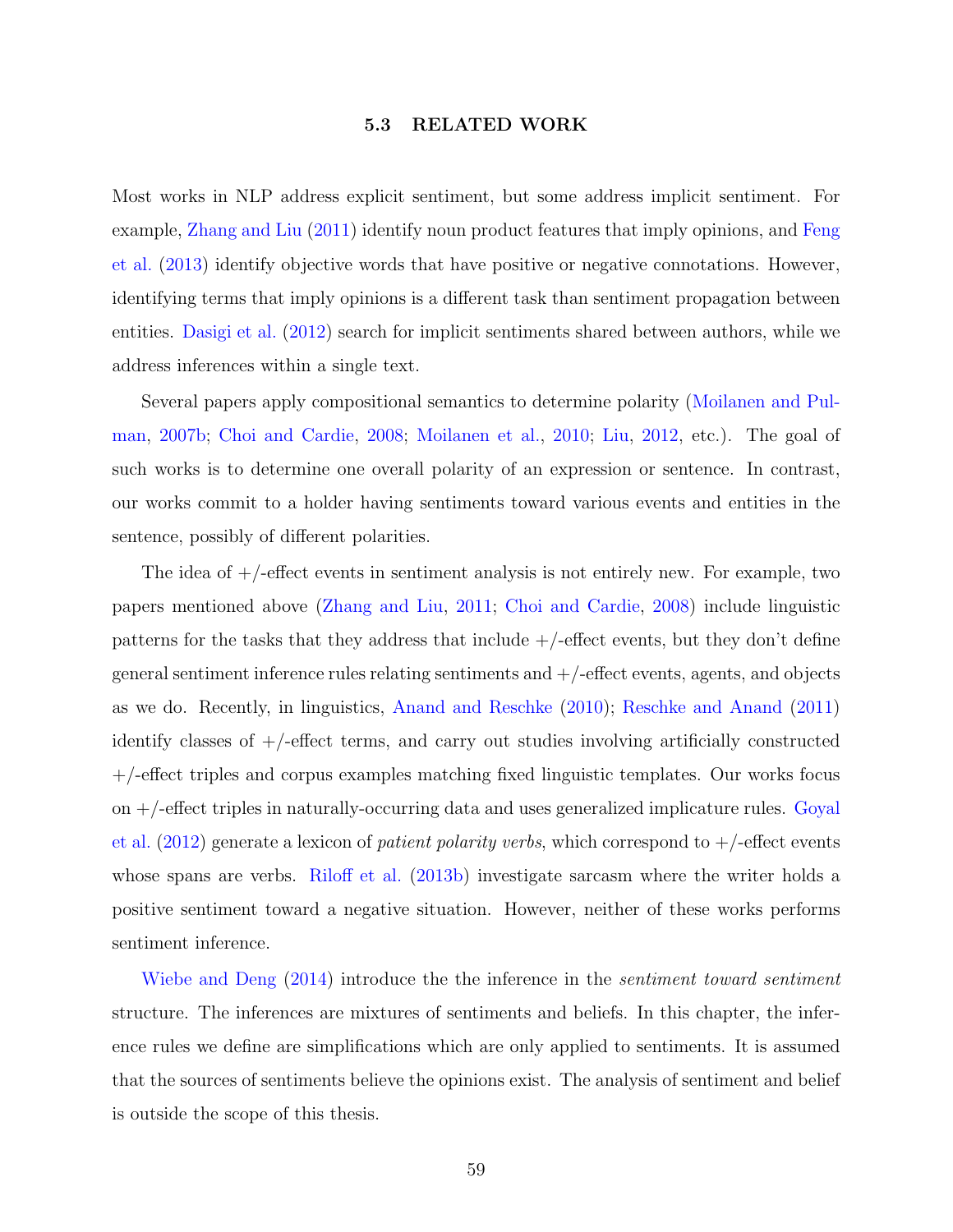### **5.4 SUMMARY**

Two sets of sentiment inference rules have been defined in this chapter. The rules are expressed in propositional logic. The first set of rules, defined in Section [5.1,](#page-63-0) fills in the gap of the  $+/-$ -effect event information and the sentiments expressed toward them. Basically, if a sentiment is expressed toward one component of the *⟨*agent, +/-effect event, theme*⟩*, then the sentiments toward the other two components can be inferred. The sentiment inference rules are novel in that they show dependencies between the outputs from the information extraction field which are entities, events and relations and the outputs from the sentiment analysis field. As we will present in the next chapter, such dependencies are important to jointly analyze different tasks together to improve performances in each task. We have also built a graph-based model defined by the sentiment inference rules to infer the sentiments expressed toward the agents and themes in Section [5.1.2.](#page-66-0) we find it has an 89% chance of propagating sentiments correctly. This is a good indicator that the rules give the correct inference in most contexts. Based on the sentiment inference rules about sentiments toward +/-effect event information, we further define the second set of rules in Section [5.2.](#page-71-0) The second set of rules infers more sentiments in the *sentiment toward sentiment* structure. Though the superficial form of the second set of rules is similar to the first set of rules, the two sets are from different perspectives. The first set of rules combines different NLP tasks, while the second set of rules dives deeper into the sentiment analysis outputs. Later we will show that both sets of rules are useful in improving recognizing entity/event-level sentiments.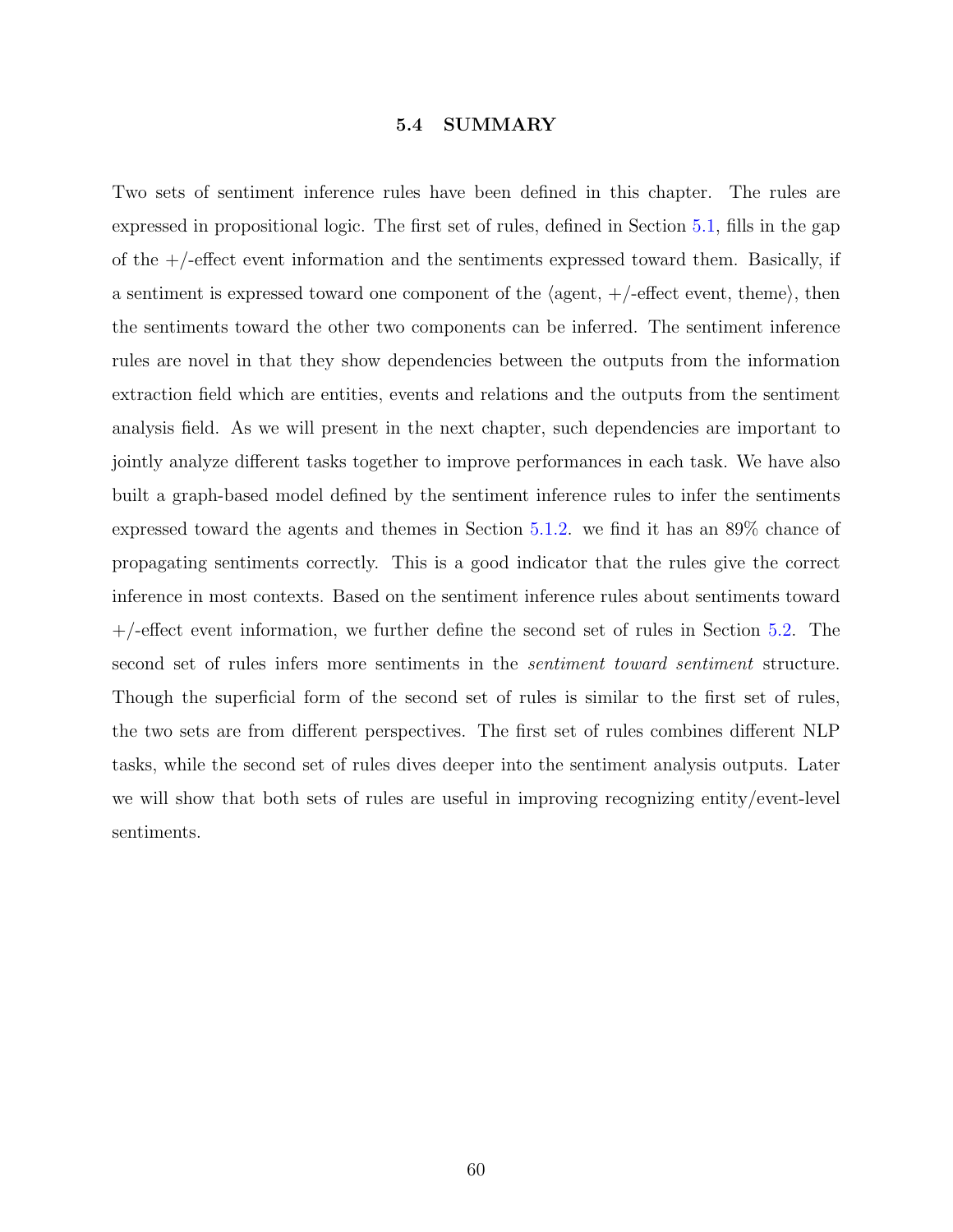# **6.0 COMPUTATIONAL MODELS OF ENTITY/EVENT-LEVEL SENTIMENT DETECTION AND INFERENCE**

The ultimate goal of the task in this thesis is to utilize  $+/-$  effect event information and inference rules to improve detecting entity/event-level sentiments in the sentences. We decompose this task into several subtasks, as shown in Figure [6.1](#page-76-0). There are ambiguities in each subtask. In this chapter, we start with illustrating the ambiguities in each subtask, then introduce models aiming at automatically solving the ambiguities in different subtasks, including solving the ambiguities of sentiments. We also carried out the experiments and the results have shown that the models achieve better performances than state-of-the-art works in identifying entity/event-level sentiments.

Let's first look at the subtasks illustrated by Figure [6.1](#page-76-0).

(1) The region in the blue circle in Figure [6.1](#page-76-0) represents the  $+/-$  effect events and the agents and themes to be identified. The ambiguities come from:  $(1.1)$  Which spans are  $+/$ effect events? (1.2) Which noun phrases are the agents, which are the themes? (1.3) What is the effect of the  $+/-$  effect event? (1.4) Is the effect reversed?

(2) The region in the red circle represents sentiments we need to extract from the document. The ambiguities are: (2.1) Is there any explicit sentiment? (2.2) What are the sources, targets and polarities of the explicit sentiments? (2.3) Is there any implicit sentiment inferred? (2.4) What are the sources, targets and polarities of the implicit sentiments?

(3) The region in the green circle represents all types of subjectivities of the writer, including sentiments, beliefs and arguing . The ambiguities are similar to those in the red circle: (3.1) Is there any subjectivity of the writer? (3.2) What are the targets and polarities of the subjectivity?

**Though there are many ambiguities, they are interdependent.** Inference rules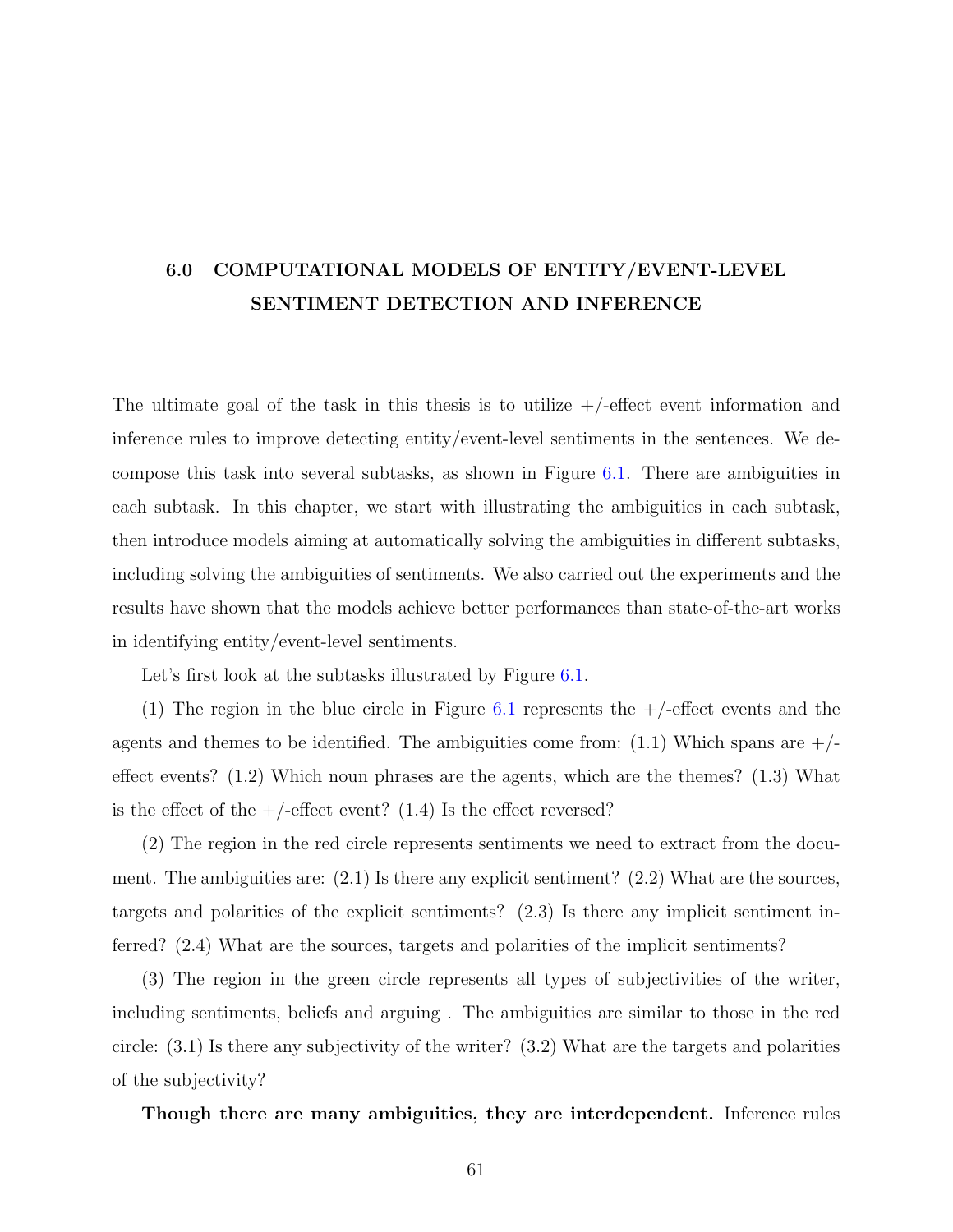

<span id="page-76-0"></span>Figure 6.1: Overview of Subtasks.

define dependencies among these ambiguities. Let's look at one of the inference rules to see how inference rules build connections among these tasks.

 $\text{PosITIVEPAR}(S, T) \wedge + \text{EFFECT}(T) \wedge \text{THEME}(T, H) \rightarrow \text{PosITIVEPAR}(S, H)$ 

Each propositional literal in the propositional logics (i.e.,  $\text{PosITIVEPAR}(S, T)$ ,  $\text{+EF-}$  $FECT(T))$  corresponds to a Natural Language Processing (NLP) task. For example, POS-ITIVEPAIR(S, T) is the goal of a sentiment analysis task. THEME(T, H) is the goal of a semantic role labeling task. If we replace the literal (e.g.,  $\text{PosITIVEPAIR}(S, T)$ ) with grounded variables (e.g.,  $\text{PosITIVEPAIR}(writer, Trump)$ ), the grounded literal can be assigned with values representing whether the grounding is true or false. The values of the grounded literals can be drawn from an automatic system of the corresponding task, or they could be inferred by the logics. Recall that in Section [5.1.2,](#page-66-0) we build a graph-based model to demonstrate the validity of the rules represented by the logics. Each node of the graph corresponds to an agent or theme of  $a +$ -effect event, and each edge connects two nodes together if the two nodes participate in the same event. In that experiment, the values of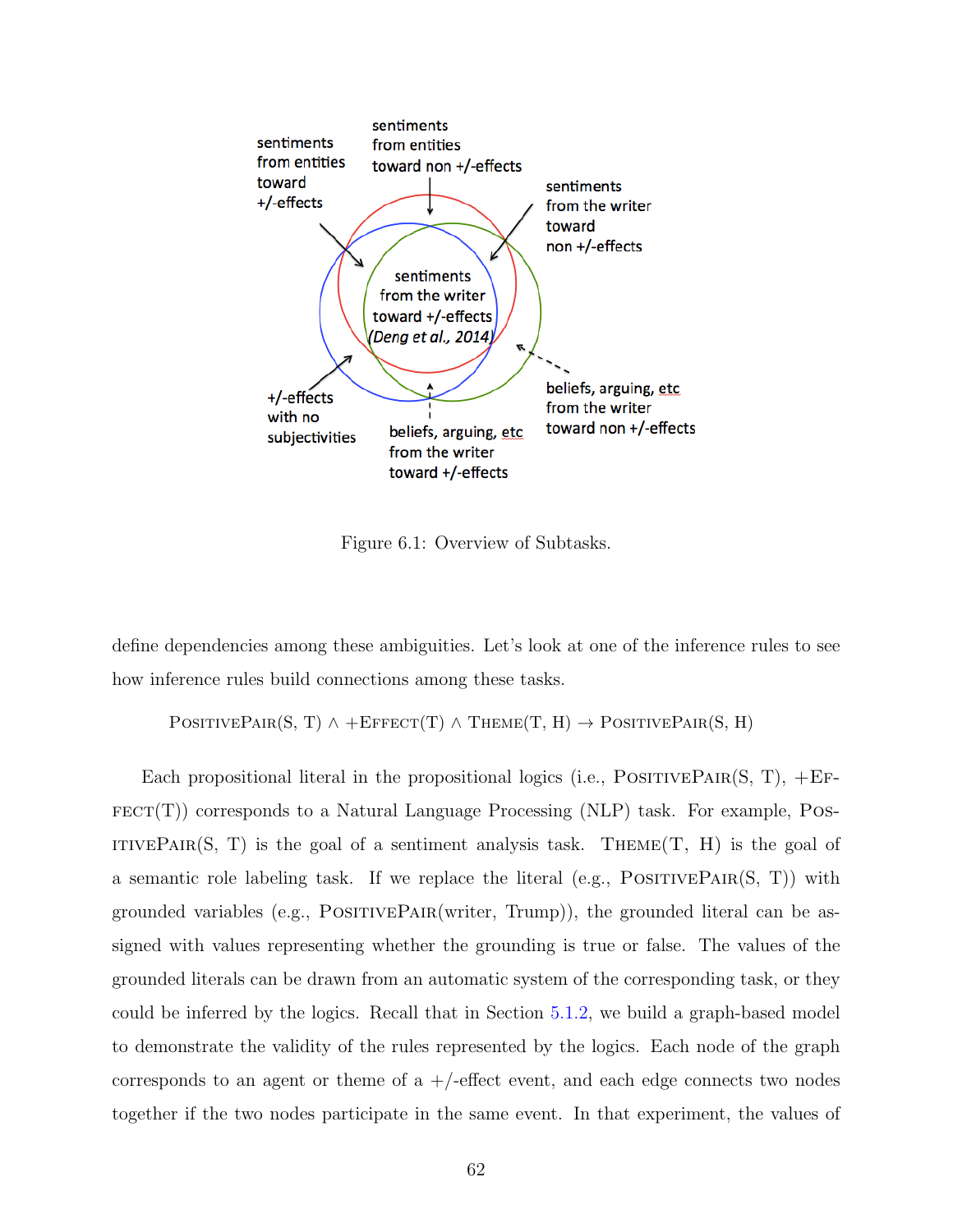the grounded propositional literals +Effect and Theme are taken from the gold standard annotations. The value of the grounded propositional literal of PositivePair in the body (left hand side) of logics are also taken from the gold standard annotations. The model only outputs the values of the grounded propositional literal PositivePair in the head (right hand side) of logics. Further, in the experiment the sources of all sentiments are assumed to be the writer.

Different from the graph-based model in Section [5.1.2,](#page-66-0) the models in this chapter aim at automatically assigning values to all the grounded propositional variables in the logics. Previously in Section [5.1.2](#page-66-0) the only ambiguity is sentiment: whether a POSITIVEPAIR or a NegativePair is true or false. In this chapter, the ambiguities include each propositional literal in the logics. With these extensions, there are many more ambiguities in the model. Fortunately the inference rules define constraints among different ambiguities and they are used as constraints in the models in this chapter. Using the inference rules as constraints has several benefits. First, the increased complexity added by the new ambiguities in the extended regions will be mitigated by more constraints defined by the inference rules. Second, the rules connect different NLP tasks together. Assigning true or false to POSITIVEPAIRS and NEGATIVEPAIRS is the task of sentiment analysis. Assigning true or false to  $+E$ FFECTS and -EFFECTS is the task of sense disambiguation. Assigning true or false to AGENT and Theme is the task of semantic role labeling. The rules build a bridge connecting different NLP tasks together, while previous works treat these tasks as separate tasks. Third, the rules force the model to choose an optimal set of **all** labels assigned to all the propositional literals in all the propositional logics instead of selecting the optimal label of individual values separately. Later we will see that such constraints may even correct some errors made by individual systems that are designed for individual literal.

In this chapter, we first begin with an easier task. In Section [6.1](#page-78-0) we develop an Integer Linear Programming (ILP) model to recognize writer's sentiments toward the agents and themes in the  $+/-$  effect events. The rules in Section [5.1](#page-63-0) are used as constraints. The experiments have shown that the ILP model is able to improve recognizing sentiments over state-of-the-art works. The task in Section [6.1](#page-78-0) using ILP corresponds to the intersection of the three regions in Figure [6.1.](#page-76-0) Though the ILP task is only part of the whole task, the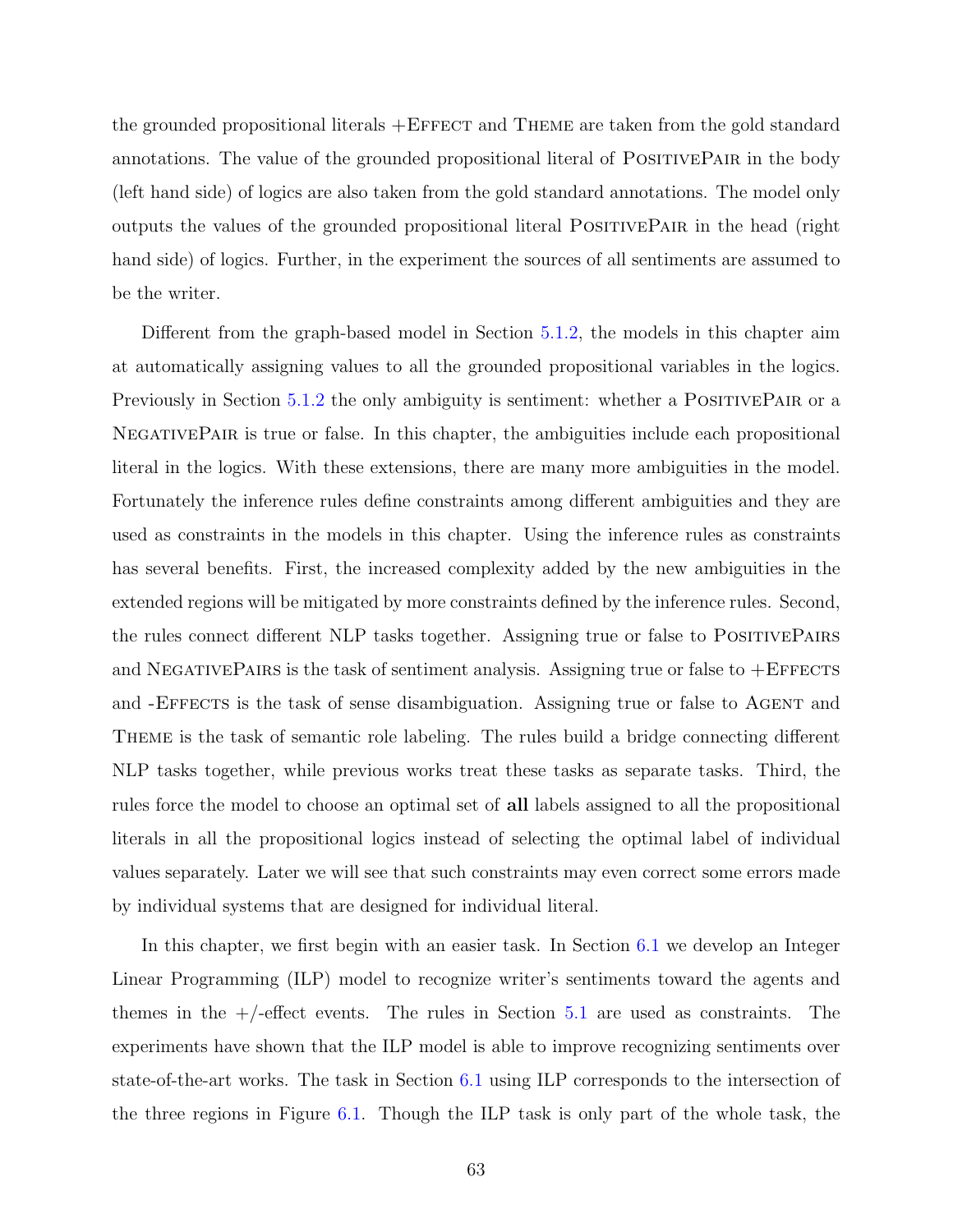success of it encourages us to extend our works from the intersection to all the regions with *solid lines* pointed to: the sources of sentiments are not limited to only the writer but all entities, and the targets of sentiments are not only the agents and themes of  $+/-$ effect events, but are all entities and events, including other sentiments.

In Section [6.2](#page-91-0) we develop a Probabilistic Soft Logic (PSL) model to recognize entity/eventlevel sentiments, each of which is any entity's sentiment (including the writer) toward any entity or event in the sentences. The rules in Section [5.1](#page-63-0) and Section [5.2](#page-71-0) are used as constraints. The experiments also show that the PSL model is able to improve recognizing entity/event-level sentiments over state-of-the-art works. Note that though there are multiple tasks in the models, the model disambiguates all the ambiguities and assign labels to all the tasks simultaneously.

The two regions with dashed lines pointed to are analyzing writer's subjectivities other than sentiments, including belief, arguing, etc. Although that topic is out of scope in this thesis, the joint models presented in this chapter promise to jointly analyze different types of subjectivities in the future.

# **6.1 +/-EFFECT EVENT SENTIMENT INFERENCE**

<span id="page-78-0"></span>In this section, we will talk about an optimization model which only needs manual annotations of  $+$ /-effect event spans. The model is able to **jointly** resolve ambiguities of  $(1)$  the effect of events, (2) whether the effect is reversed ,(3) the agents and themes of the events, and (4) the writer's sentiments toward agents and themes. In the model, we first run local systems to extract candidates for each ambiguity of  $(1)-(4)$ , then an Integer Linear Programming (ILP) model chooses one from the candidates of each ambiguity, which is an optimal subset of all the candidates. Later the experiments show that the joint prediction achieves better performance than local systems. For example, recall (Ex1.1) in the Chapter [1](#page-15-0).

 $(Ex1.1)$  It is  $\frac{great}{g}$  that Hillary Clinton defeated Donald Trump.

The input to the model is the sentence and a text span, defeated, representing there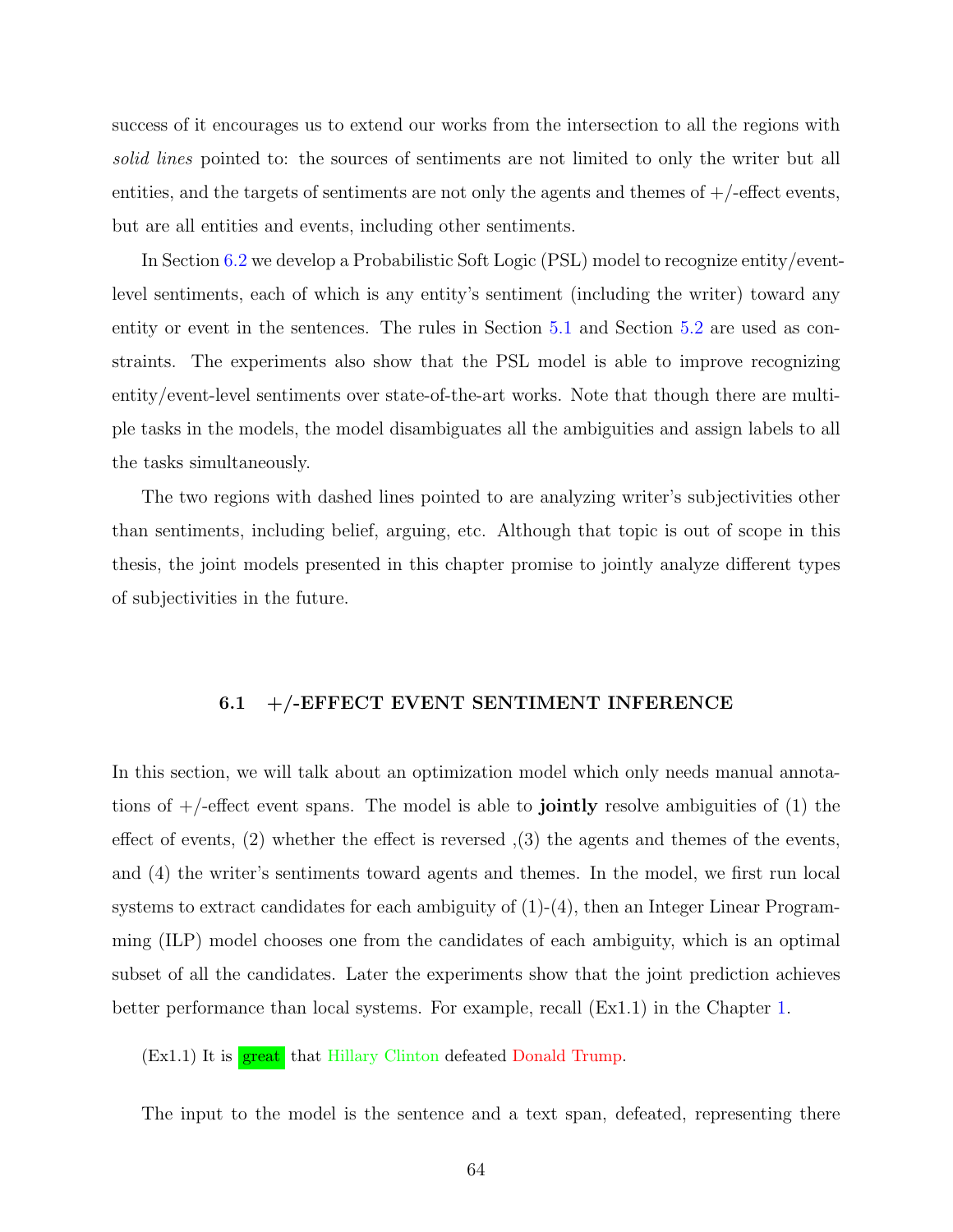is a  $+/-$  effect event in the sentence. The reason why the model does not automatically recognize  $+$ /-effect event spans is that the gold standard we use for evaluation contains sentiment annotations only toward the agents and themes of  $+/-$ effect events. We are only able to evaluate true hits of  $+/-$  effect events. Thus, the input to the system is the set of the text spans marked as  $+/-$  effect events in the corpus. But the system is not given whether the event is +effect or -effect. The output of the model working on  $(Ex1.1)$  is expected to include: (1) it is a -effect event, (2) it is not reversed, (3) the agent is Hillary Clinton and the theme is Donald Trump, (4) the writer is positive toward the agent and the writer is negative toward the theme.

The ILP joint prediction is performed over two sets of variables. The first set is *EffectEvent*, containing a variable for each  $+/-$  effect event in the document. The other set is *Entity*, containing a variable for each agent or theme candidate. Each variable *k* in *EffectEvent* has its corresponding agent and theme variables, *i* and *j*, in *Entity*. The three form a triple unit,  $\langle i, k, j \rangle$ . The set *Triple* consists of each  $\langle i, k, j \rangle$ , recording the correspondence between variables in *EffectEvent* and *Entity*. The goal of the model is to assign optimal labels to variables in *EffectEvent* and *Entity*.

In this section, we first introduce the ILP applied to this task model in Section [6.1.1,](#page-79-0) and we talk briefly about various local systems developed to assign local scores to the labels of variables in Section [6.1.2.](#page-84-0) Finally we will present the experiment result in Section [6.1.3](#page-87-0).

# <span id="page-79-0"></span>**6.1.1 Integer Linear Programming model**

We extract two agent candidates and two theme candidates for each  $+/-$  effect event (one each will ultimately be chosen by the ILP model).<sup>[1](#page-79-1)</sup> We use syntax, and the output of the SENNA ([Collobert et al.](#page-153-1), [2011](#page-153-1)) semantic role labeling tool. SENNA labels the A0 (subject), A1 (object), and A2 (indirect object) spans for each predicate, if possible. To extract the *semantic agent* candidate: If SENNA labels a span as A0 of the +/-effect event, we consider it as the semantic agent; if there is no A0 but A1 is labeled, we consider A1; if there is no A0 or A1 but A2 is labeled, we consider A2. To extract the *syntactic agent* candidate, we

<span id="page-79-1"></span><sup>&</sup>lt;sup>1</sup>This model is able to handle any number of candidates. The methods we tried using more candidates did not perform as well - the gain in recall was offset by larger losses in precision.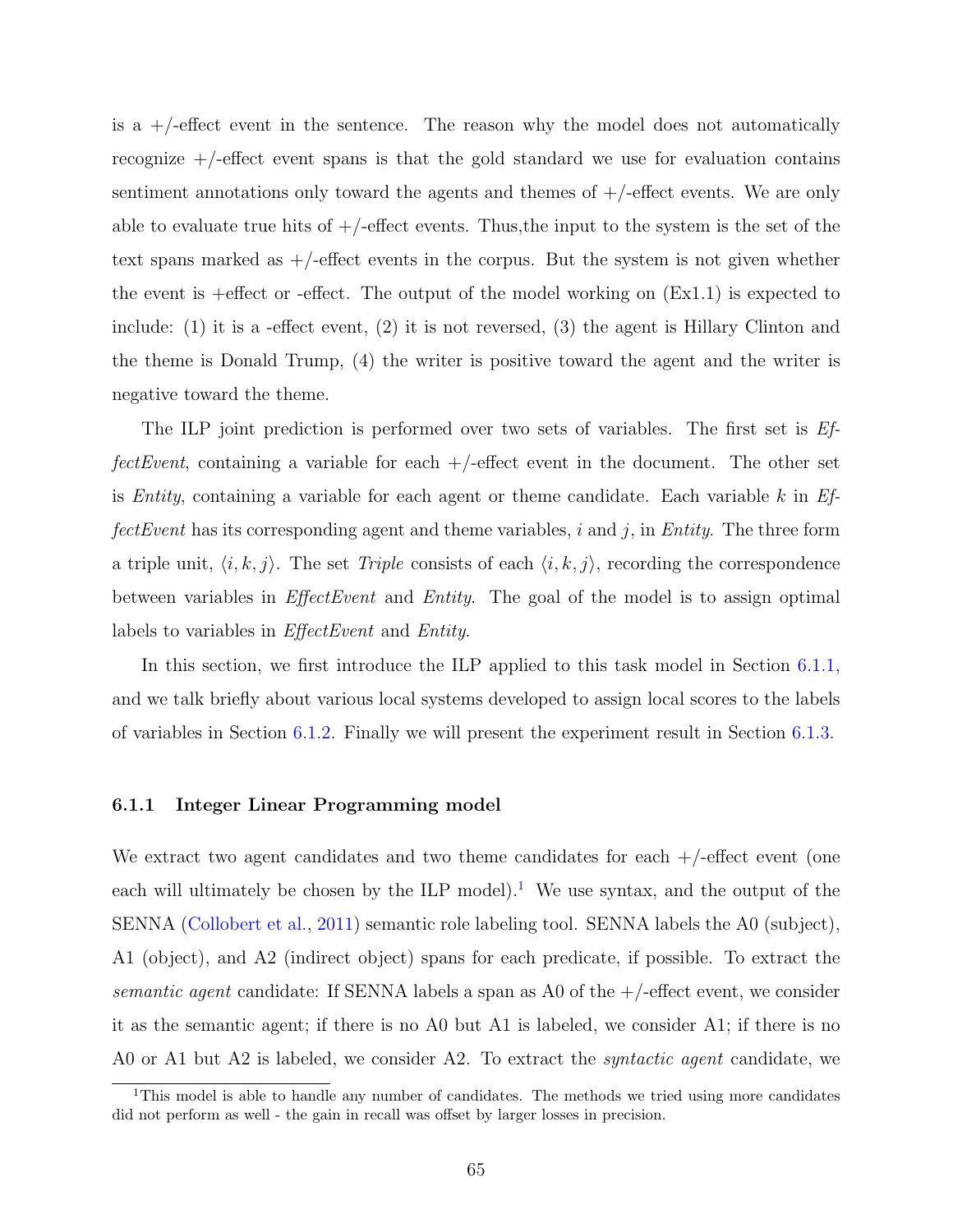find the nearest noun in front of the  $+/-$ effect span, and then extract any other word that depends on the noun according to the dependency parse. Similarly, to extract the *semantic theme* candidate, we consider A1, A2, A0 in order. To extract the *syntactic theme* candidate, the same procedure is conducted as for the syntactic agent, but the nearest noun should be after the  $+/-$ -effect. If there is no A0, A1 or A2, then there is only one agent candidate, *implicit* and only one theme candidate, *null*. We treat a *null* theme as an incorrect span in the later evaluations, since each  $+/-$  effect event must have at least one theme according to the definition in Section [3.2.1.](#page-34-0) If the two agent (theme) candidate spans are the same, there is only one candidate.

We use Integer Linear Programming (ILP) to assign labels to variables. Variables in *Entity* will be assigned *positive* or *negative*, representing the writer's sentiments toward them. We may have two candidate agents for a  $+/-$  effect and that we will choose between them. Thus, only one agent is assigned a *positive* or *negative* label; the other is considered to be an incorrect agent of the  $+/-$ effect (similarly for the theme candidates). Each variable in *Event* will be assigned the label *+effect* or *-effect*. Optionally, it may also be assigned the label *reversed*. Label *+effect* or *-effect* is the effect of the event; *reversed* is assigned if the effect is reversed (e.g., for "not harmed", the labels are *-effect* and *reversed*).

The objective function of the ILP is:

$$
\min_{u_{1pos}, u_{1neg...}} \left( -1 * \sum_{i \in \text{EventUEntity}} \sum_{c \in L_i} p_{ic} u_{ic} \right) + \sum_{\langle i, k, j \rangle \in \text{Triple}} \xi_{ikj} + \sum_{\langle i, k, j \rangle \in \text{Triple}} \delta_{ikj} \tag{6.1}
$$

subject to

$$
u_{ic} \in \{0, 1\}, \forall i, c \tag{6.2}
$$

$$
\xi_{ikj}, \delta_{ikj} \in \{0, 1\}, \forall \langle i, k, j \rangle \in Triple \tag{6.3}
$$

where  $L_i$  is the set of labels given to  $\forall i \in Event \cup Entity$ . If  $i \in Event$ ,  $L_i$  is {+effect, -effect, reversed} ({+effect, -effect, r}, for short). If  $i \in Entity$ ,  $L_i$  is {positive, negative} ({pos,  $neg$ }, for short).  $u_{ic}$  is a binary indicator representing whether the label *c* is assigned to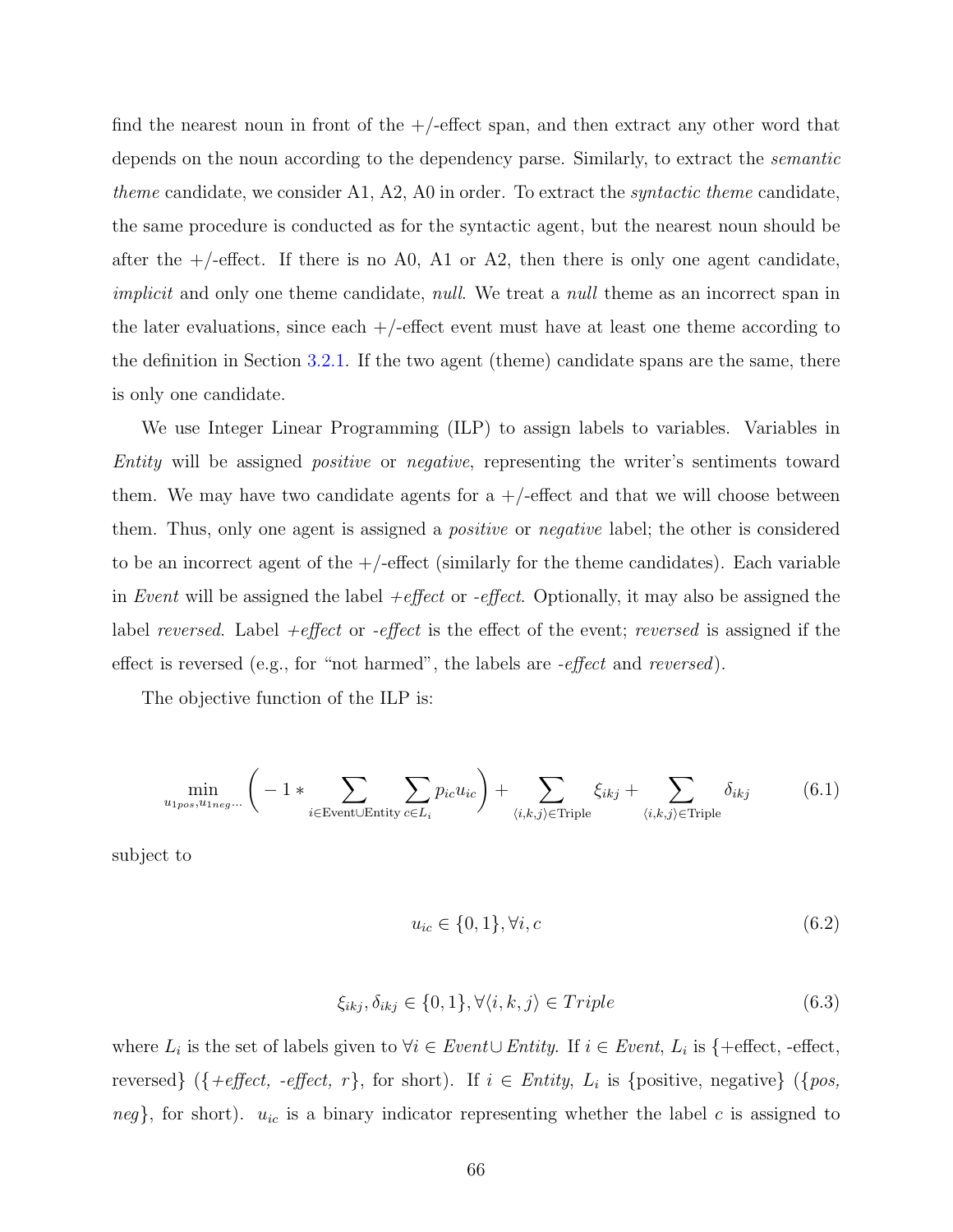the variable *i*. When an indicator variable is 1, the corresponding label is selected.  $p_{ic}$  is the score given by local detectors, introduced in the following sections. Variables *ξikj* and  $\delta_{ikj}$  are binary slack variables that correspond to the constraints of  $\langle i, k, j \rangle$ , defined by the sentiment inference rules. When a given slack variable is 1, the corresponding triple violates the constraints. Minimizing the objective function could achieve two goals at the same time. The first part  $(-1 * \sum_i \sum_c p_{ic} u_{ic})$  tries to select a set of labels that maximize the scores given by the local detectors. The second part  $(\sum_{ikj} \xi_{ikj} + \sum_{ikj} \delta_{ikj})$  aims at minimizing the cases where  $+$ /-effect implicature constraints are violated. Here we do not force each triple to obey the sentiment inference rules, but to minimize the violating cases. For each variable, we have defined constraints:

<span id="page-81-0"></span>
$$
\sum_{c \in L_{Event'}} u_{kc} = 1, \forall k \in Event \tag{6.4}
$$

<span id="page-81-1"></span>
$$
\sum_{\substack{i \in Entity \\ \langle i,k,j \rangle \in Triple}} \sum_{c \in L_{Entity}} u_{ic} = 1, \forall k \in Event \tag{6.5}
$$

$$
\sum_{\substack{j \in Entity, \\ \langle i,k,j \rangle \in Triple}} \sum_{c \in L_{Entity}} u_{jc} = 1, \forall k \in Event \tag{6.6}
$$

<span id="page-81-2"></span>where  $L_{Event}$ <sup>*'*</sup> in Equation [\(6.4](#page-81-0)) is a subset of  $L_{Event}$ , consisting of  $\{+effect, -effect\}$ . Equation  $(6.4)$  $(6.4)$  means a +/-effect must be either +effect or -effect. But the ILP is free to choose whether it is being reversed. Recall that we have two agent candidates  $(a1,a2)$  for a  $+/-$ effect. Thus we have four agent indicators in Equation ([6.5\)](#page-81-1):  $u_{a1,pos}$ ,  $u_{a1,neg}$ ,  $u_{a2,pos}$  and  $u_{a2,neg}$ . Equation  $(6.5)$  $(6.5)$  ensures that three of them are 0 and one of them is 1. For instance,  $u_{a1,pos}$  assigned 1 means that candidate *a*1 is selected to be the agent span and *pos* is selected to be its polarity. In this way, the model disambiguates the agent span and sentiment polarity simultaneously. Similar comments apply for the theme candidates in Equation [\(6.6](#page-81-2)).

According to the sentiment inference rules in Section [5.1,](#page-63-0) the writer has the same sentiment toward entities in a +effect event. Thus, for each triple unit  $\langle i, k, j \rangle$ , this constraint is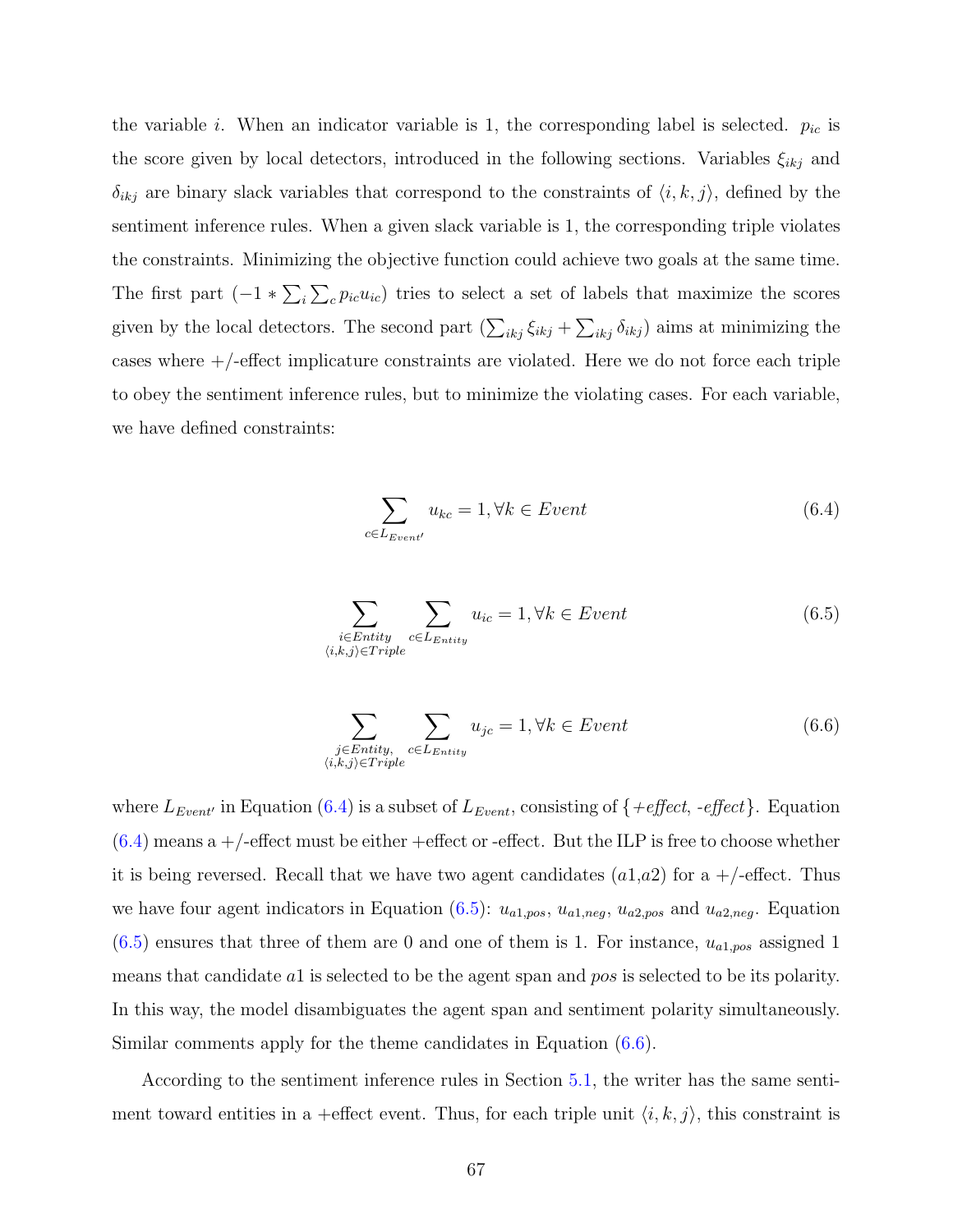<span id="page-82-0"></span>applied via the following:

$$
|\sum_{i,\langle i,k,j\rangle} u_{i,pos} - \sum_{j,\langle i,k,j\rangle} u_{j,pos}| + |u_{k,+effect} - u_{k,r}| \langle i+1 \rangle + \xi_{ikj}, \forall k \in Event \tag{6.7}
$$

$$
|\sum_{i,\langle i,k,j\rangle} u_{i,neg} - \sum_{j,\langle i,k,j\rangle} u_{j,neg}| + |u_{k,+effect} - u_{k,r}| \langle i+1 \rangle + \xi_{ikj}, \forall k \in Event \tag{6.8}
$$

<span id="page-82-1"></span>We use  $|u_{k, \text{+}effect} - u_{k,r}|$  to represent whether this triple is +effect. In Equation [\(6.7](#page-82-0)), if this value is 1, then the triple should follow the +effect constraints. In that case,  $\xi_{ikj} = 0$  means that the triple doesn't violate the +effect constraints, and  $|\sum_i u_{i, pos} - \sum_j u_{j, pos}|$  must be 0. Further, in this case,  $\sum_{i} u_{i, pos}$  and  $\sum_{j} u_{j, pos}$  are constrained to be of the same value (both 1 or 0) – that is, entities *i* and *j* must be both positive or both not positive. However, if  $\xi_{ikj} = 1$ , Equation ([6.7\)](#page-82-0) does not constrain the values of the variables at all. If  $|u_{k, \text{+effect}} - u_{k,r}|$ is 0, representing that the triple is not +effect, then Equation  $(6.7)$  $(6.7)$  does not constrain the values of the variables. Similar comments apply to Equation [\(6.8](#page-82-1)).

<span id="page-82-2"></span>In contrast, as pointed out in Section [5.1,](#page-63-0) the writer has opposite sentiments toward entities in a -effect event.

$$
|\sum_{i,\langle i,k,j\rangle} u_{i,pos} + \sum_{j,\langle i,k,j\rangle} u_{j,pos} - 1| + |u_{k,-effect} - u_{k,r}| \langle i+1+\delta_{ikj}, \forall k \in Event
$$
 (6.9)

<span id="page-82-3"></span>
$$
|\sum_{i,\langle i,k,j\rangle} u_{i,neg} + \sum_{j,\langle i,k,j\rangle} u_{j,neg} - 1| + |u_{k,-effect} - u_{k,r}| \langle i+1+\delta_{ikj}, \forall k \in Event \tag{6.10}
$$

We use  $|u_{k,\text{effect}} - u_{k,r}|$  to represent whether this triple is -effect. In Equation [\(6.9](#page-82-2)), if a triple is -effect and the constraints are not violated, then  $|\sum_i u_{i,pos} + \sum_j u_{j,pos} - 1|$  must be 0. Further, in this case,  $\sum_i u_{i, pos}$  and  $\sum_j u_{j, pos}$  are constrained to be of the opposite value – that is, if entity  $i$  is positive then entity  $j$  must not be positive. Similar comments apply to Equation  $(6.10)$ .

Note that above we use  $|u_{k, \text{+effect}} - u_{k,r}|$  and  $|u_{k, \text{-effect}} - u_{k,r}|$  to represent whether a triple is +effect or -effect. In Table [6.1](#page-83-0), we show that they always take opposite values and that they are consistent with the actual effects. In Table [6.1,](#page-83-0) Case A means the triple is +effect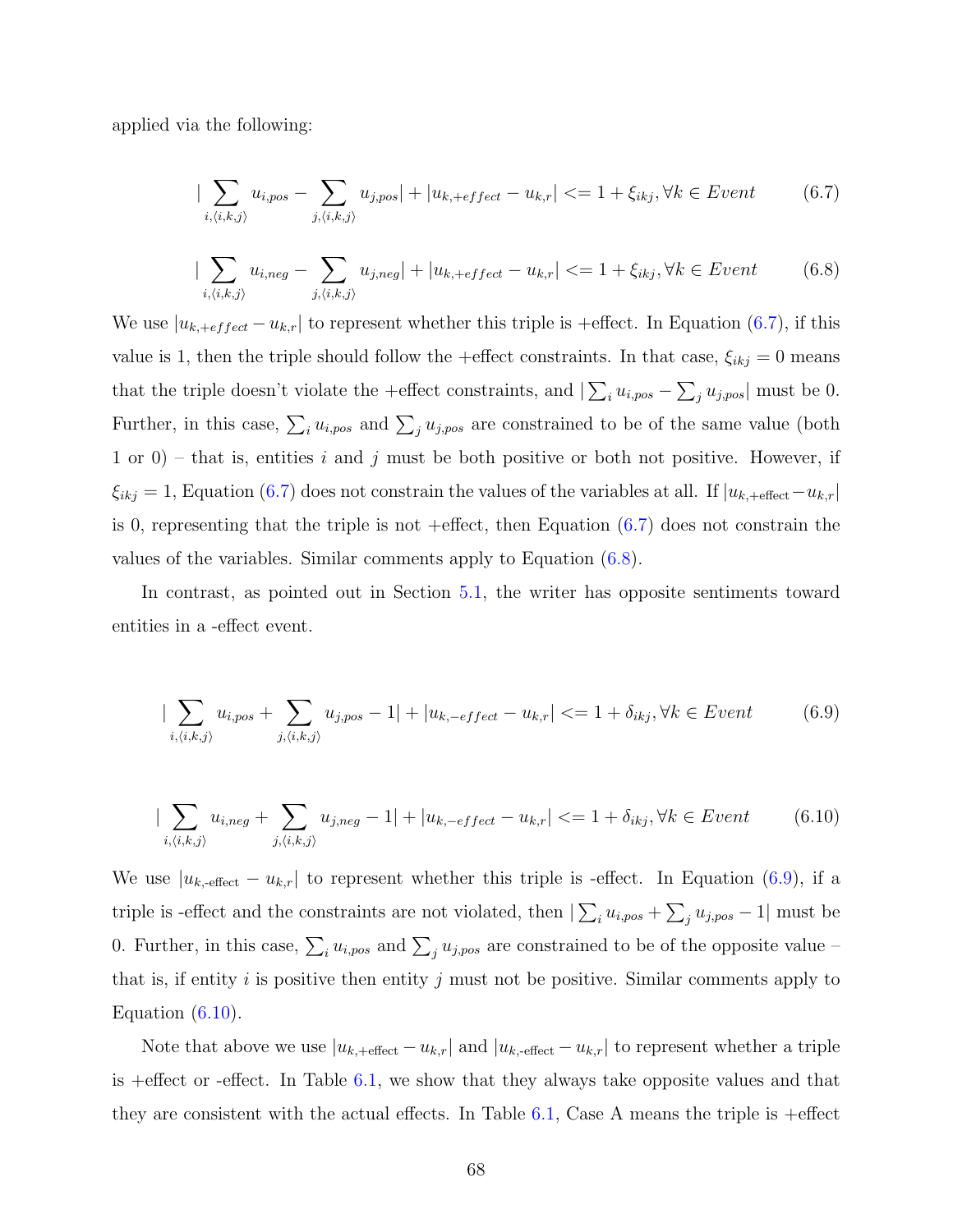and Case B means the triple is -effect but it is reversed. In both cases,  $|u_{\text{+effect}} - u_r| = 1$ , indicating that the triple should follow the +effect constraints. Similarly for Case C and Case D to follow the -effect constraints.

|  |                |        | $u_{\text{+effect}}$ $u_{\text{-effect}}$ $u_r$ $ u_{\text{+effect}} - u_r $ $ u_{\text{-effect}} - u_r $ |  |
|--|----------------|--------|-----------------------------------------------------------------------------------------------------------|--|
|  | $\theta$       |        |                                                                                                           |  |
|  | 1              |        |                                                                                                           |  |
|  |                |        | $u_{\text{+effect}}$ $u_{\text{-effect}}$ $u_r$ $ u_{\text{+effect}} - u_r $ $ u_{\text{-effect}} - u_r $ |  |
|  |                |        |                                                                                                           |  |
|  | $\overline{1}$ | $\cup$ |                                                                                                           |  |

<span id="page-83-0"></span>Table 6.1: Truth table of being reversed or not (*k* is omitted)

<span id="page-83-2"></span>**6.1.1.1 Co-reference In the Model** So far the constraints in the model are within a  $+/-$ effect triple. In order to bridge connections between different triples, we assume that if two entities in the same document co-refer to each other, the writer's sentiments toward the two entities should be the same. In addition, Consider the following example:

(Ex6.1) **The reform** will decrease the healthcare costs and improve the medical qualify as expected.

The two +/-effect events, decrease and improve, have the same agent, reform. Thus, if there is more than one  $+/-$ effect in a sentence, and the path between the two  $+/-$ effects in dependency parse contains only *conj* or *xcomp* relations, and there is no other noun between the latter  $+$ /-effect event and the conjunction, we assume the two agents are the same and the sentiments toward them should be the same. Thus, for any  $i, j \in Entity$ , if  $i, j$  co-refer<sup>[2](#page-83-1)</sup>, or they are the same agent as described above,  $\text{Coref}(i, j) = 1$  (otherwise 0). We add two more constraints, similar to the +effect constraints in Equations  $(6.7)$  $(6.7)$  and  $(6.8)$  $(6.8)$ , as shown in Equation ([6.11\)](#page-84-1) and ([6.12](#page-84-2)). where  $\nu_{ij}$  is a slack variable,  $e(i)$  is the set of agent/theme candidates linked to the same  $+/-$ effect as *i* is. If  $Coref(i, j) = 0$ , Equations ([6.11\)](#page-84-1) and

<span id="page-83-1"></span><sup>&</sup>lt;sup>2</sup>We use the co-reference resolution system from ([Stoyanov et al.,](#page-161-0) [2010\)](#page-161-0).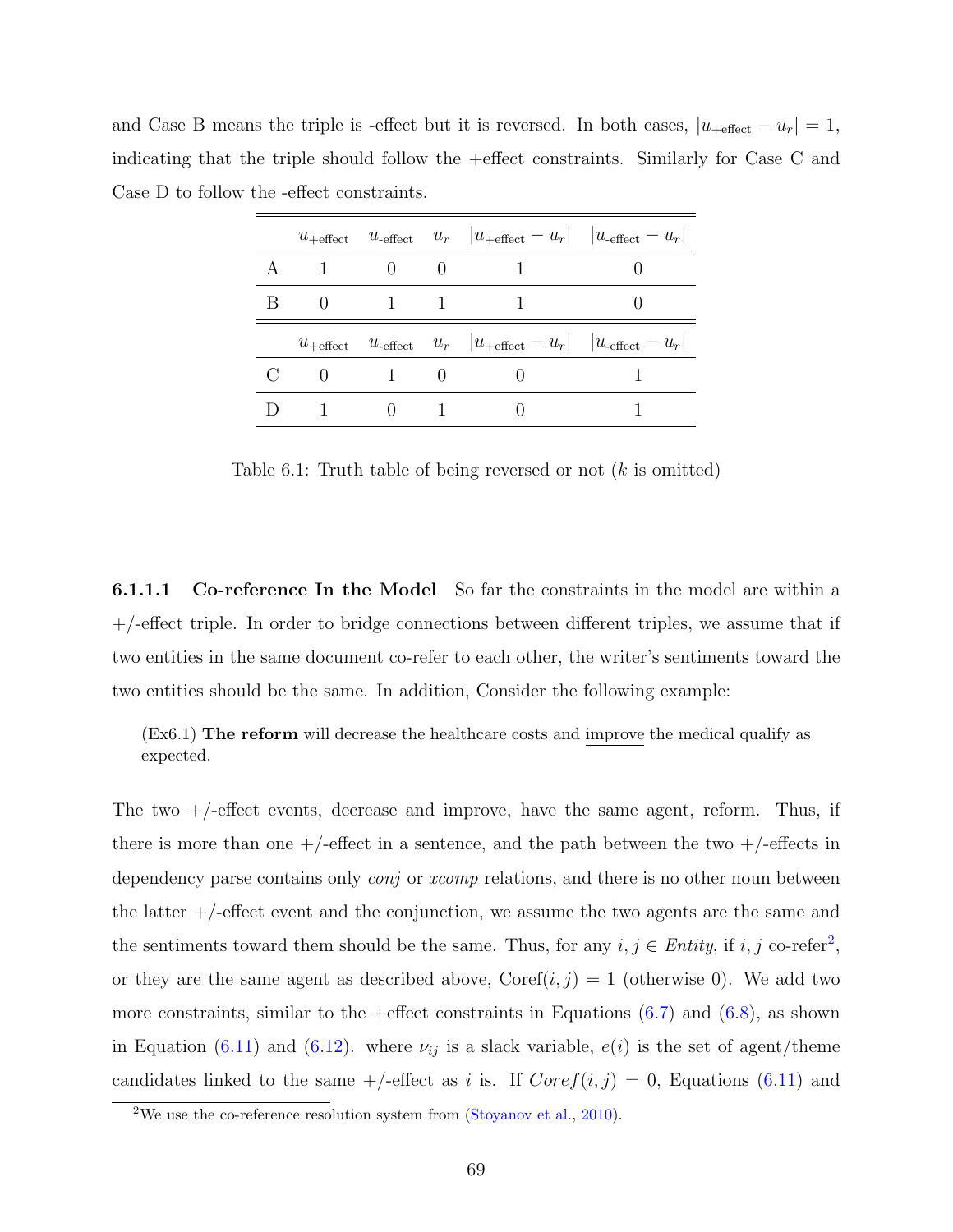<span id="page-84-1"></span> $(6.12)$  $(6.12)$  $(6.12)$  do not constrain the variables. The objective function in Equation  $(6.13)$  $(6.13)$  is updated to incorporate these new constraints.

$$
|\sum_{e(i)} u_{i, pos} - \sum_{e(j)} u_{j, pos}| + Coref(i, j) \leq 1 + \nu_{ij}, \forall i, j \in Entity
$$
 (6.11)

$$
|\sum_{e(i)} u_{i,neg} - \sum_{e(j)} u_{j,neg}| + Coref(i,j) \leq 1 + \nu_{ij}, \forall i, j \in Entity
$$
 (6.12)

<span id="page-84-3"></span><span id="page-84-2"></span>
$$
\min_{u_{1pos}, u_{1neg} \ldots} \left( -1 * \sum_{i \in Event \cup Entity} \sum_{c \in L_i} p_{ic} u_{ic} \right) + \sum_{\langle i, k, j \rangle \in Triple} \xi_{ikj} + \sum_{\langle i, k, j \rangle \in Triple} \delta_{ikj} + \sum_{i, j \in Entity} \nu_{ij}
$$
\n(6.13)

# <span id="page-84-0"></span>**6.1.2 Local Systems**

We utilize various state-of-the-art systems and resources to extract candidates of each ambiguity and assign scores to each candidate, based on the local context and features.

**+/-Effect Score** *pk,***+effect***, pk,***-effect.** We utilize a sense-level +/-effect lexicon by [Choi](#page-153-2) [et al.](#page-153-2)  $(2014)$  $(2014)$  $(2014)$ . In total there are  $6,622$  +effect senses and  $3,290$  -effect senses. The +effect lexicon covers 64% of the +effect words in the corpus and the -effect lexicon covers 42% of the -effect words. We then look up the  $+/-$ effect span k in the  $+/-$ effect lexicon. If k only appears in the +effect lexicon, then  $p_{k, \text{+effect}} = 1 - \epsilon$  and  $p_{k, \text{-effect}} = \epsilon$ . Here  $\epsilon = 0.0001$ , to prevent there being any 0 scores in our computation. If *k* only appears in the -effect lexicon, then  $p_{k,\text{-effect}} = 1 - \epsilon$  and  $p_{i,\text{+effect}} = \epsilon$ . If *k* appears in both the +effect and -effect lexicon, and there are *a* senses in the +effect lexicon and *b* senses in the -effect lexicon, then  $p_{k, \text{+effect}} = a/(a + b)$  and  $p_{k, \text{-effect}} = b/(a + b)$ . If *k* is not in either lexicon, then  $p_{k, \text{+effect}} = p_{k, \text{-effect}} = \epsilon$ . If there is more than one word in the  $+/-$ effect span, we take the maximum score.

**Local Reversed Score**  $p_{k,r}$ . As defined in Section [3.2.1](#page-34-0), a reverser changes the effect of a +/-effect event. First, we build reverser lexicons from Wilson's shifter lexicon [\(Wilson,](#page-163-1) [2008](#page-163-1)), namely the entries labeled as *genshifter*, *negation*, and *shiftneg*. We create two lexicons: one with the verbs and the other with the non-verb entries, excluding nouns, adjectives,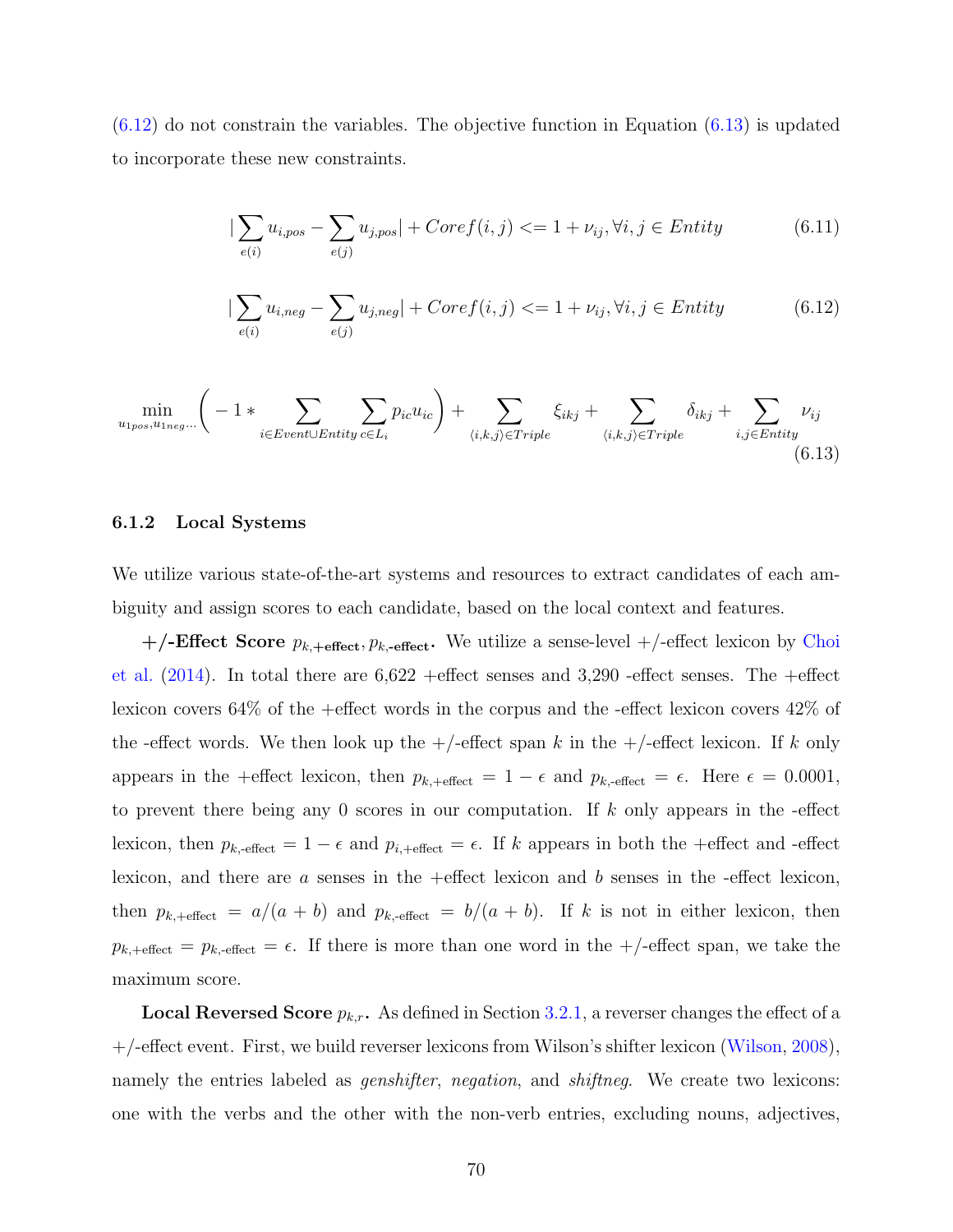and adverbs, since most non-verb reversers are prepositions or subordinating conjunctions. There are 219 reversers in the entire corpus; 134 (61.19%) are instances of words in one of the two lexicons. Based on the lexicon, we categorize reversers into three classes. Examples are shown below.

(Ex6.2) They will **not** be able to water down your coverage.

(Ex6.3) ... how a massive new bureaucracy will cut costs **without** hurting the old and the helpless.

(Ex6.4) The new law includes new rules to **prevent** insurance companies from overcharging patients.

**Negation.** An instance in this category is the word not in (Ex6.2). If any word in the +/-effect span has a *neg* dependency relation according to the Stanford dependency parser, then we consider the  $+/-$  effect to be negated (i.e., reversed). In this case the path between the negator and the +/-effect is labeled *neg* and the length of the path is one.

**Other Non-Verb.** This category consists of words such as without in (Ex6.3) (others are never and few, etc). These words lower the extent of the  $+/-$  effect event. We look in the sentence for instances of words in the non-verb reverser lexicon, which are not tagged as noun, verb, adj, or adv. For any found, we examine the path in the dependency parse between the potential reverser and the +/-effect span. If the path has at least one of *advmod*, *pcomp*, *cc*, *xcomp*, *nsubj*, *neg* and the length of the path is less than four (learnt from development set), the event is considered to be reversed.

**Verb.** In  $(Ex6.4)$ , the verb (prevent) stops the  $+/-$  effect event (overcharging) from happening. We call such words *Verb* reverser (others are prohibit and ban, etc). We look in the sentence for instances of words in the verb reverser lexicon. For any that appear before the +/-effect span in the sentence, if the path has at least one of *xcomp*, *pcomp*, *obj* and the length of the path is less than four, then the event is reversed. For the triple *⟨*companies, overcharging, patients*⟩* in (Ex6.4), though it is reversed by a -effect event (prevent), the agent of the reverser (law), is different from the agent of the  $+/-$ effect (companies), so the -effect within the overcharging event is not reversed. Recall the triple chain we defined previously in Section [3.2.1](#page-34-0). Here is a triple chain in (Ex6.4): *⟨*law, prevent *⟨*companies, overcharging, patients*⟩ ⟩*. The reverser is changing the effect between law and patients, but it does not change the polarity between companies and patients. Though we extract the *Verb* reversers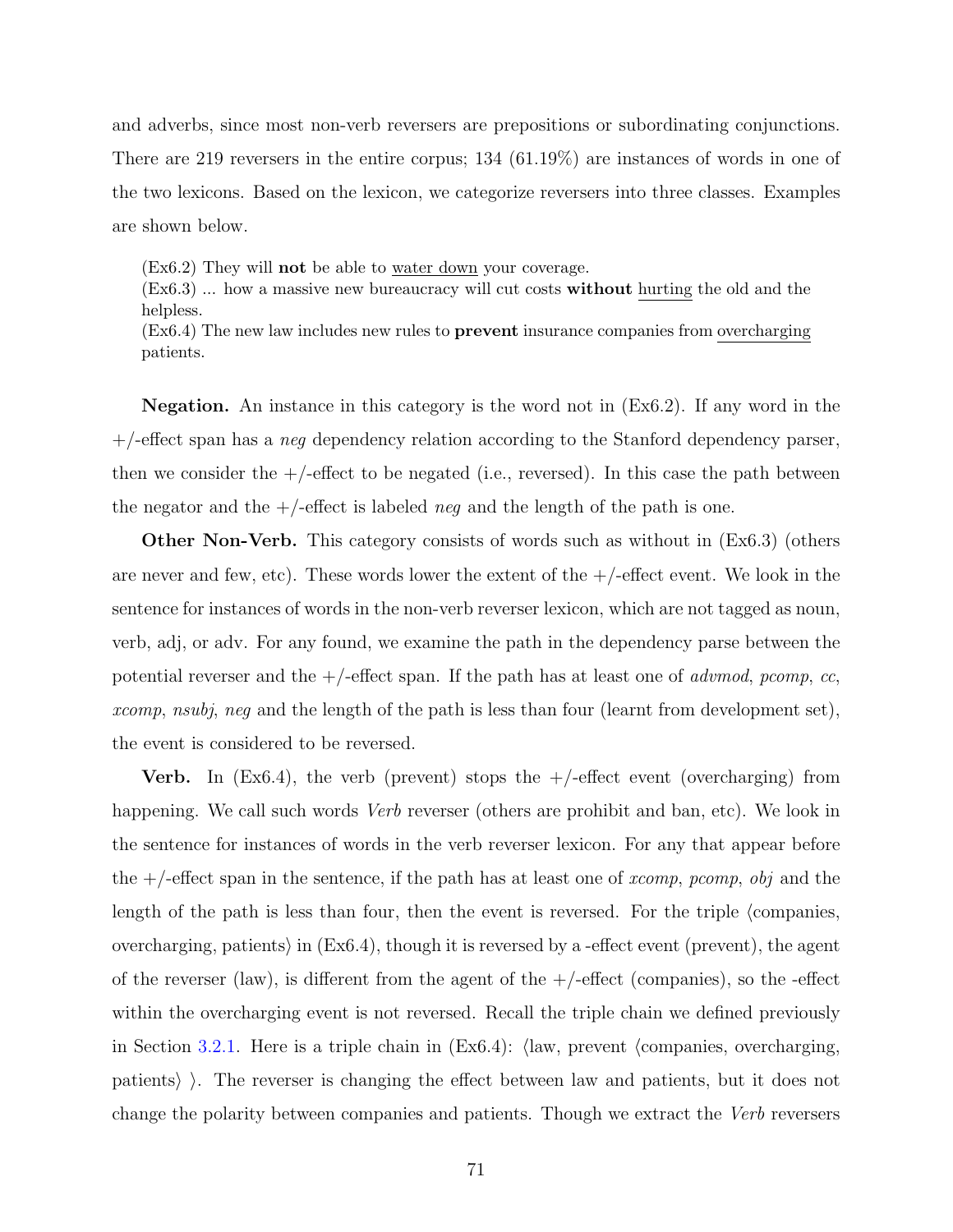to evaluate the performance of recognizing a reverser, in the optimization model, +/-effect events with *Verb* reversers are not considered to be reversed, since almost all *Verb* reversers introduce new agents.

Different from other scores,  $p_{k,r}$  could be negative. According to the heuristics above, the probability of a  $+/-$  effect event being reversed decreases as the length of the path increases. We define  $p_{k,r}$  so it is inversely proportional to the length of the path. Further, to make sense of a +/-effect triple *⟨*agent, +/-effect, theme*⟩*, where, e.g., the local detectors label it *⟨*pos, -effect, pos*⟩*, the model is choosing the smaller one from (a) *−*1 *∗ pk,r ∗ uk,r* (it has a reverser) versus (b)  $1 * \xi_{ikj}$  (it is an exception to the rules). The model assigns  $u_{k,r} = 0$  and  $\xi_{ikj} = 1$  if  $-1 * p_{k,r} > 1$ . It assigns  $u_{k,r} = 1$  and  $\xi_{ikj} = 0$  if  $-1 * p_{k,r} < 1$ . For  $+/-$ effect events which have *Negation* or *Other Non-verb* reversers, since we use length four as a threshold in the heuristics above, we define  $p_{k,r} = \frac{1}{d} - \frac{5}{4}$  $\frac{5}{4}$ , so that  $-1 * p_{k,r} = \frac{5}{4} - \frac{1}{d} > 1$  if  $d > 4$ . For  $+/-$ effect events for which no reverser word appears in the sentence, or those which only have *Verb* reversers,  $p_{k,r} = -1 * \frac{5}{4}$  $\frac{5}{4}$  (so  $-1 * p_{k,r} > 1$ ), so that the model chooses case (b) (choosing the  $+/-$  effect event to be not reversed). The probability of a  $+/-$  effect event being reversed depends on the dependency path. The longer the path, the less likely the effect is reversed.

**Local Sentiment Score** *pi,pos, pi,neg***.** In the +/-Effect Event Sentiment Corpus developed in Section [4.1](#page-42-0), only the writer's sentiments toward the agents and the themes of  $+/-$ effect events are annotated. Thus, since there are many false negatives of sentiments toward entities, the corpus does not support training a classifier. Therefore, we use available resources to detect writer's sentiments toward all agent and theme candidates. We use Opinion Extractor ([Johansson and Moschitti](#page-156-0), [2013b\)](#page-156-0), opinionFinder [\(Wilson et al.](#page-163-2), [2005](#page-163-2)), MPQA subjectivity lexicon [\(Wiebe et al.,](#page-162-1) [2005\)](#page-162-1), General Inquirer ([Stone et al.](#page-161-1), [1966](#page-161-1)) and a connotation lexicon ([Feng et al.](#page-155-1), [2013\)](#page-155-1), to detect writer's sentiments toward all agent and theme candidates, and all  $+/-$ effect events. If there is a sentiment toward  $+/-$ effect event detected, we use the inference rules to infer from the sentiment toward event to the sentiment toward the theme. Then we conduct a majority voting based on the results. The sentiment scores range from 0.5 to 1.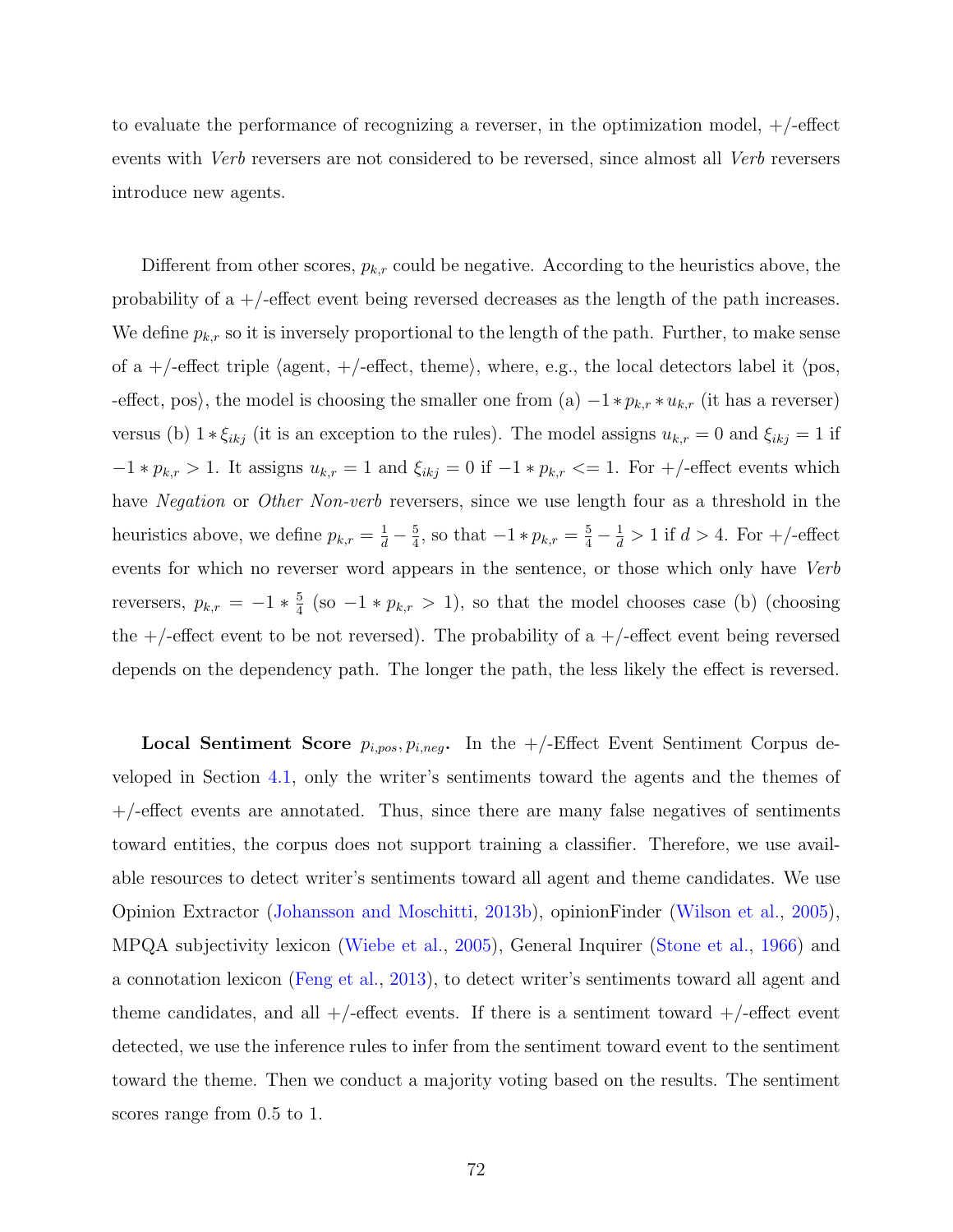#### <span id="page-87-0"></span>**6.1.3 Experiment and Result**

**6.1.3.1 Experiment Data** We use the +/-Effect Event Sentiment Corpus developed in Section [4.1](#page-42-0) [\(Deng et al.,](#page-154-1) [2013](#page-154-1)), consisting of 134 online editorials and blogs. In total, there are 1,762 annotated triples, out of which 692 are +effect or retainers and 1,070 are -effect or reversers. From the writer's perspective, 1,495 noun phrases are annotated positive, 1,114 noun phrases are negative and the remaining 8 are neutral. This indicates that there are many opinions in the corpus. Out of 134 documents in the corpus, 3 do not have any annotation. 6 are used as a development set to develop the heuristics in Sections [6.1.2](#page-84-0) and [6.1.1.1](#page-83-2). We use the remaining 125 for the experiments.

**6.1.3.2 Baseline Methods and Evaluation Metrics** We compare the output of the global optimization model with the outputs of baseline systems built from the local detec-tors in Section [6.1.2](#page-84-0). For the  $+/-$  effect of events and reverser ambiguities, the local detectors directly provide a disambiguation result. For the agent/theme span and sentiment ambiguities, the local sentiment detector assigns positive and negative scores to each candidate. The model chooses among the combined options. For example, we extract two agent candidates  $a_1$  and  $a_2$  of a  $+/-$ effect event, the model will assign the value 1 to only one from the four indicator variables  $u_{a1, pos}$ ,  $u_{a1, neg}$ ,  $u_{a2, pos}$  and  $u_{a2, neg}$ . In this way, the model determines both the agent span and the sentiment toward the agent. Thus, for comparison, we build a baseline system that combines the outputs of the local agent/theme candidate detector and the local sentiment detector.

Recall from Section [6.1.2](#page-84-0), a variable *k ∈ Event* has two agent candidates, *a*1 and *a*2 *∈ Entity*. Together there are four binary indicator variables: *ua*1*,pos*, *ua*1*,neg*, *ua*2*,pos* and  $u_{a2,neg}$ . Among these indicator variables whose corresponding local scores (e.g.,  $p_{a1,pos}$  is the score of *ua*1*,pos*) are larger than 0.5, the baseline system (denoted *Local*) chooses the one with the largest local sentiment score. If there is a tie, it prefers the variable representing the semantic candidate. If there is still a tie, it chooses the variable representing the majority polarity (positive). If all the local scores of the four variables are 0.5 (neutral), *Local* fails to recognize any sentiment for that entity, so it assigns 0 to all the indicator variables.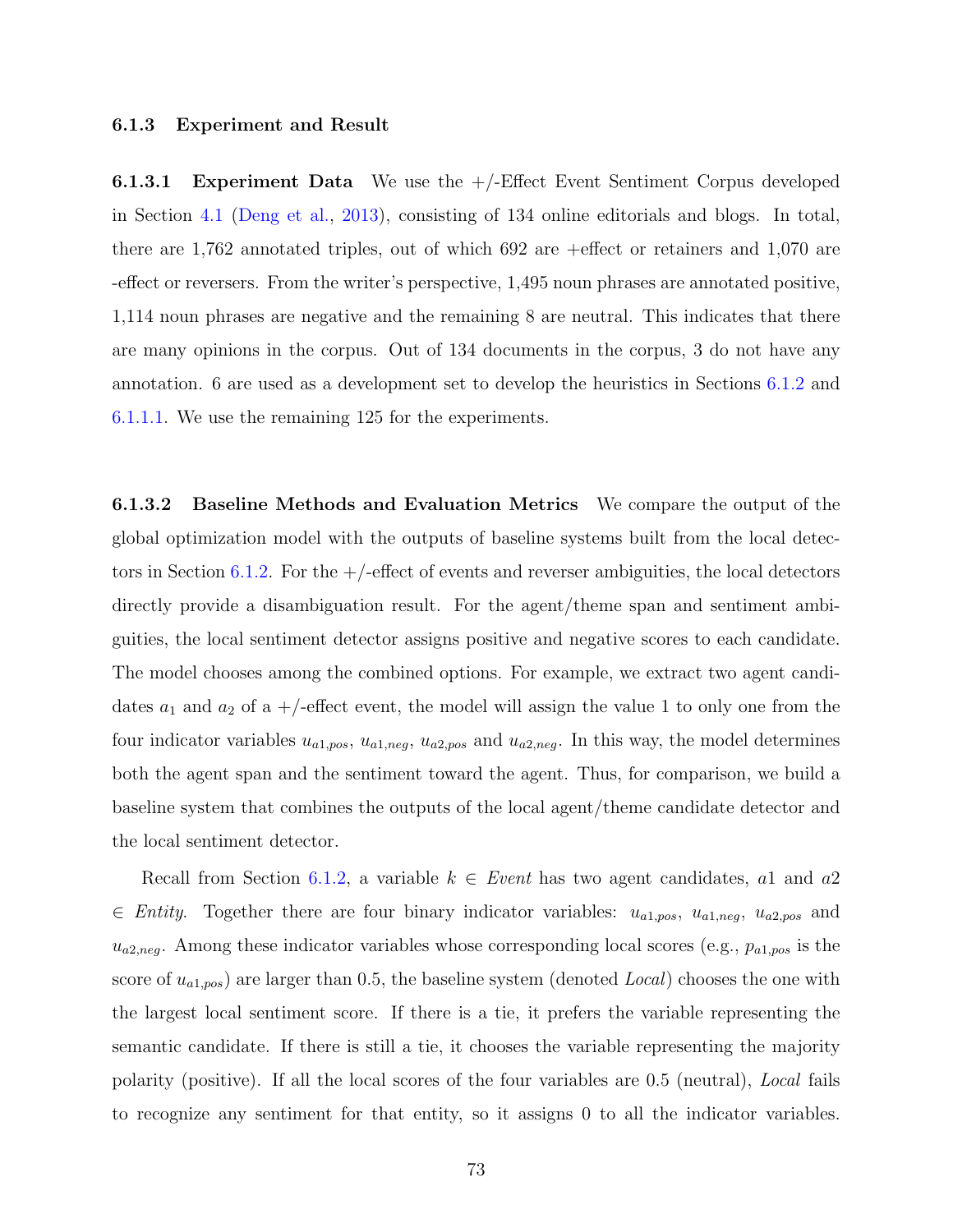*Local+coref* takes the maximum local score of the entities if they co-ref, and assigns each entity the maximum score before disambiguation.

Another baseline, *Majority*, always chooses the semantic candidate and the majority polarity.

To evaluate the performance in detecting sentiment, we use precision, recall, and Fmeasure. We do not take into account any agent or theme manually annotated as neutral (there are only 8).

$$
P = \frac{\#(auto=gold & gold!=neutral)}{\#auto!=neutral} \tag{6.14}
$$

$$
Accuracy = R = \frac{\#(auto=gold \& gold!=neutral)}{\#gold!=neutral}
$$
\n(6.15)

$$
F = \frac{2^* P^* R}{P + R} \tag{6.16}
$$

In the equations, *auto* is the system's output and *gold* is the gold-standard label from annotations. Since we don't take into account any *neutral* agent or theme, *#gold!=neutral* equals the number of nodes in the experiment set. Thus accuracy is equal to recall. We only report recall here. Here we have two definitions of *auto*=*gold*: (1) **Strict** evaluation means that, by saying *auto*=*gold*, the agent/theme must have the same polarity and must be the same NP as the gold standard, and (2) **Relaxed** evaluation means the agent/theme has the same polarity as the gold standard, regardless whether the span is correct or not.

Note that according to the annotations in the corpus, an implicit agent isn't annotated with any sentiment. Thus, for an implicit agent in *gold*, if *auto* outputs the span "implicit", we treat it as a correct span with correct polarity, regardless what sentiment *auto* gives to it. If *auto* outputs any span other than "implicit", we treat it as a wrong span with the wrong polarity, regardless of its sentiment as well. For the theme span, if *auto* outputs a "null" theme candidate, we treat it as a wrong span but we evaluate its sentiment according to *gold*.

To evaluate extracting candidate spans, we use accuracy. The baseline for this task always chooses the semantic candidate. To evaluate  $+/-$  effect polarity and reverser, we also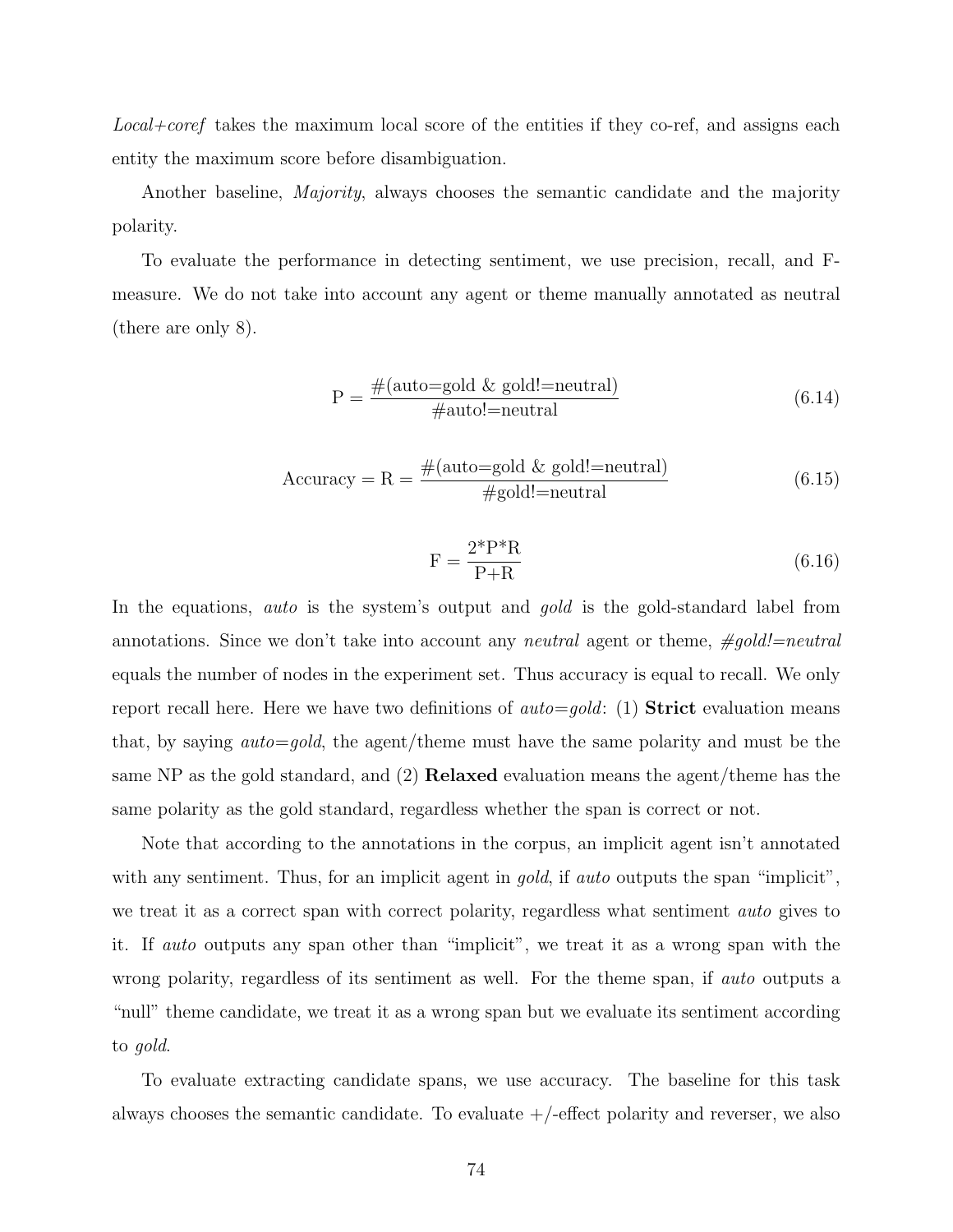use accuracy.

Note that although we evaluate the performance in different tasks separately, the model resolves all the ambiguities at the same time.

**6.1.3.3 Results** We report the performance results for **(A) sentiment detection** in Table [6.2,](#page-89-0) on two sets. One is the subset containing the agents and themes where *auto* has the correct spans with *gold*. The other is the set of all agents and themes. As shown in Table [6.2](#page-89-0), *ILP* significantly improves performance, approximately 10-20 points on F-measure over different baselines. Though *Local* has a competitive precision with *ILP*, it has a much lower recall. That means the local sentiment detector cannot recognize implicit sentiments toward most entities. But *ILP* is able to recognize more entities correctly. By adding *coref*, performance improves for both *ILP* and *Local*.

|               |               | correct span subset |        | whole set, strict eval |        |         | whole set, relaxed eval |              |        |        |
|---------------|---------------|---------------------|--------|------------------------|--------|---------|-------------------------|--------------|--------|--------|
|               |               | Ρ                   | R      | F                      | P      | $\rm R$ | F                       | $\mathsf{P}$ | R      | F      |
|               | ILP           | 0.6421              | 0.6421 | 0.6421                 | 0.4401 | 0.4401  | 0.4401                  | 0.5939       | 0.5939 | 0.5939 |
| $\mathcal{D}$ | Local         | 0.6409              | 0.3332 | 0.4384                 | 0.4956 | 0.2891  | 0.3652                  | 0.5983       | 0.3490 | 0.4408 |
| 3             | $ILP+coref$   | 0.6945              | 0.6945 | 0.6945                 | 0.4660 | 0.4660  | 0.4660                  | 0.6471       | 0.6471 | 0.6471 |
| 4             | $Local+coref$ | 0.6575              | 0.3631 | 0.4678                 | 0.5025 | 0.3103  | 0.3836                  | 0.6210       | 0.3834 | 0.4741 |
| 5             | Majority      | 0.5792              | 0.5792 | 0.5792                 | 0.3862 | 0.3862  | 0.3862                  | 0.5462       | 0.5462 | 0.5462 |

<span id="page-89-0"></span>Table 6.2: Performances of sentiment detection

In terms of the other tasks: For **(B) agent/theme span**, the baseline achieves 66.67% in accuracy, compared to 68.54% and 67.10% for *ILP* and *ILP+coref*, respectively. For **(C) +/-effect polarity**, the baseline has an accuracy of 70.68%, whereas *ILP* achieves 77.25% and *ILP+coref* achieves 77.47%, respectively, both 7 points higher. This improvement is interesting because it represents cases in which the optimization model is able to *infer* the correct polarity even though the  $+/-$  effect span is not recognized by the local detector (i.e., the span isn't in the  $+$ /-effect lexicon). For **(D) reverser**, the baseline is 88.07% in accuracy. *ILP* and *ILP+coref* are competitive with the baseline: 89% and 88.07% respectively. Note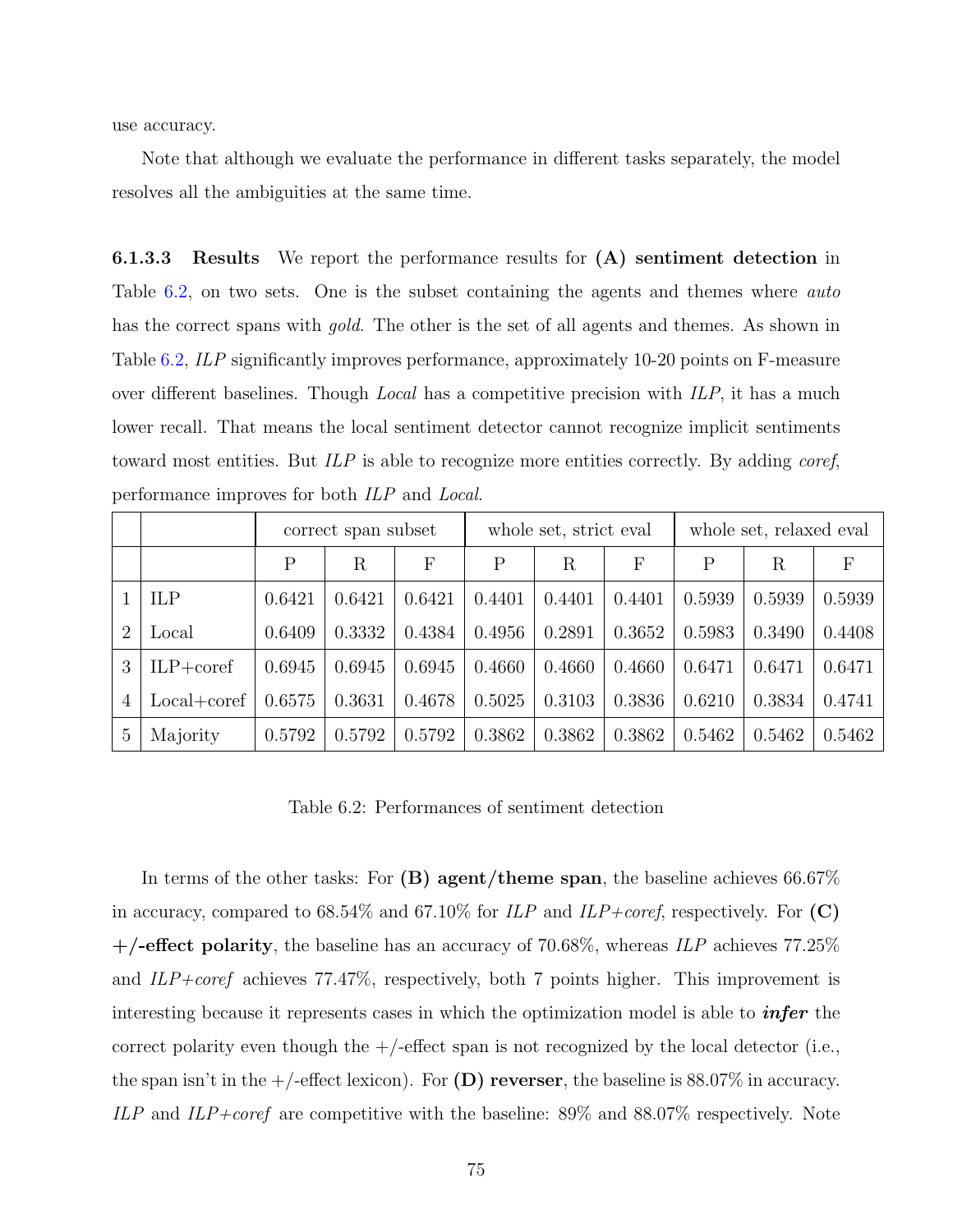that both our local detector and *ILP* surpass the majority class (not reversed) which has an accuracy of 86.60%.

Following [Akkaya et al.](#page-152-1) ([2009](#page-152-1)), since ILP is unsupervised without multiple runs, we adopt McNemar's test to measure statistical significance of our improvements ([Dietterich,](#page-155-3) [1998](#page-155-3)). In Table [6.2,](#page-89-0) the improvements in recalls of Line 1 over 2, Line 3 over 4, and Lines 1&3 over 5 are statistically significant at the *p < .*001 level. The improvements of Line 3 over 1 are statistically significant at the  $p < .005$  level. For accuracy of  $+/-$  effect polarity, the improvement is significant at the  $p < .001$  level.

# **6.1.4 Examples**

This section gives simplified examples to illustrate how the model can improve over the local detectors. The explicit sentiment clues referred to in this section are from MPQA lexicon.

(Ex6.5) The reform would curb skyrocketing costs in the long run.

The local sentiment detector assigns a negative label to the costs due to the single sentiment clue, skyrocketing. Since the agent and theme are in a -effect triple, and the writer is negative toward that theme, we can infer the writer is positive toward the agent. This illustrates how we improve recall on sentiments.

(Ex6.6) The supposedly costly reform will curb skyrocketing costs in the long run.

In (Ex6.6), the agent reform is labeled negative because the word costly is a negative clue in the lexicon. (The word supposedly is not in the lexicon.) However, in  $(Ex6.6)$ , it is actually positive. The agent's negative score is 0.6, and its positive score is 0.5 due to the absence of a positive clue. Since the theme is labelled negative too, by the -effect constraints, we expect to see a positive agent. If we were to assign negative to the agent, the objective function would have  $-0.6$  subjectivity score and  $+1$  in violation penalty, together giving  $+0.4$ . If we assign positive, the subjectivity score is -0.5, and there is no violation, resulting in a total score of -0.5. Thus the model correctly chooses the positive label. This shows how we can improve precision on sentiments.

(Ex6.7) The great reform will curb skyrocketing costs in the long run.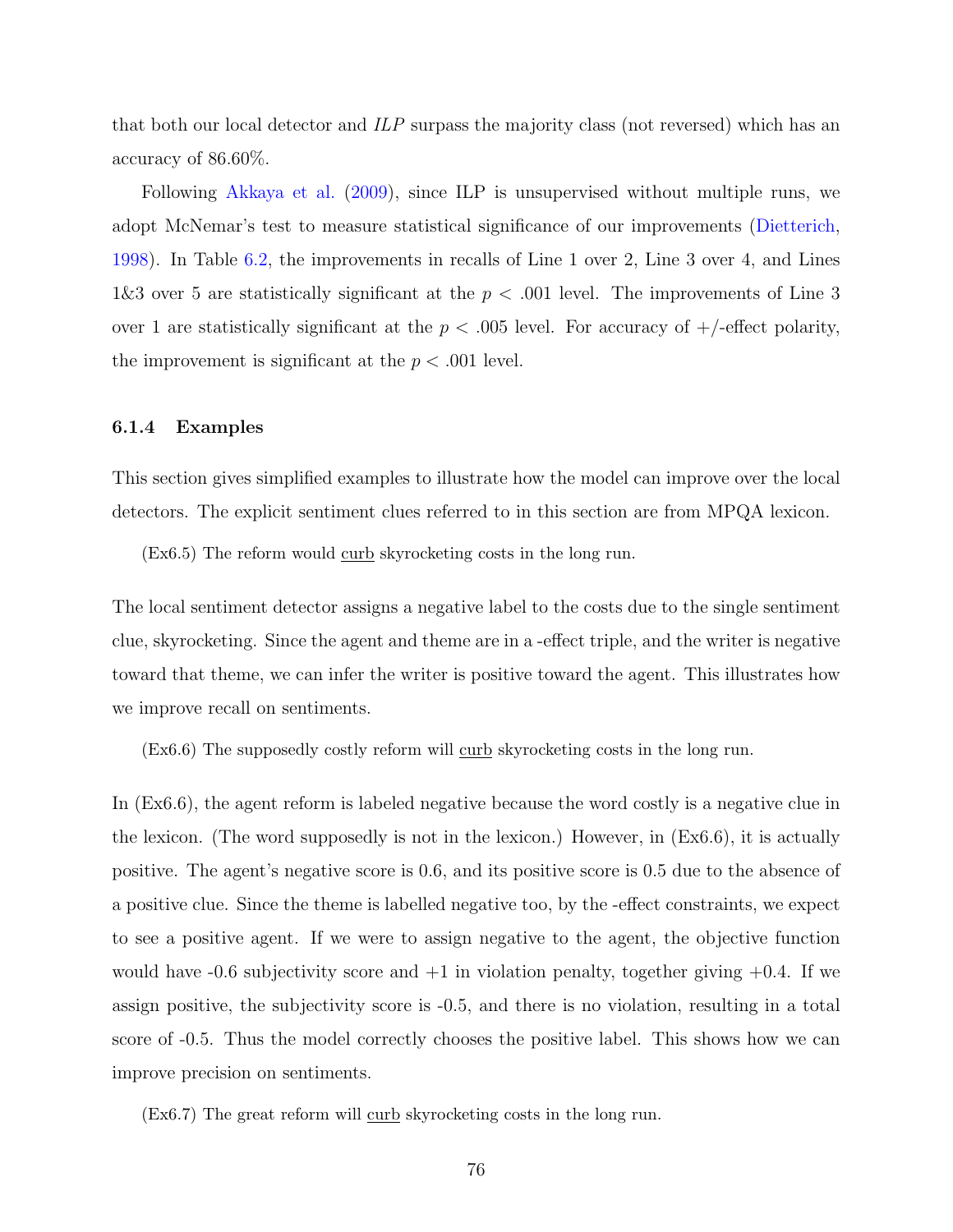In this case, the agent is positive and the theme is negative. If the  $+/-$  effect word, curb, is not in the lexicon, we could still infer its effect. Given that the entities in the triple have different sentiments, to not violate the implicature rules, the model will assign it the label -effect, or assign it two labels, +effect along with reversed. However, there is no reverser word in the sentence, so the reversed score  $p_r = -\frac{5}{4}$  $\frac{5}{4}$ . The model will assign the reverser indicator  $u_r = 0$ , in order to avoid a gain in the objective function by  $-1 * p_r * u_r$ . Thus the model assigns the label -effect to curb. This is how the model can improve the accuracy of disambiguating the  $+/-$ effect sense.

# <span id="page-91-0"></span>**6.2 ENTITY/EVENT-LEVEL SENTIMENT INFERENCE**

At the beginning at this chapter, we decomposed the whole task into three subtasks. In each subtask, there are different ambiguities. In the previous section, we have utilized an Integer Linear Programming model, in which the candidates of each ambiguity are detected by local systems. Then the ILP model simultaneously selects the best candidate of all the ambiguities and jointly resolves all the ambiguities. The experiment has shown that the joint model is better than individual systems. Thus, in this chapter, we follow the same procedure but the task in this chapter is much more complicated. The model in this chapter aims at recognizing the sentiments expressed from any entity or the writer toward any entity or event in the sentences.

In this chapter, we first introduce the Probabilistic Soft Logic (PSL) model in Section [6.2.1](#page-92-0). We do not continue using ILP as in the previous section. One limitation of the ILP model is that in the objective function, the constraints are expressed in mathematical equations. Recall Equation ([6.7\)](#page-82-0). The constraints need to be specifically designed, and do not have a one-to-one correspondence to the propositional rules. On the contrary, the constraints of PSL are propositional rules. This enables us to use the inference rules directly as constraints which are intuitive to understand. We present the local systems developed to assign local scores in Section [6.2.2.](#page-94-0) Finally we will talk about the experiment result in Section [6.2.3](#page-98-0).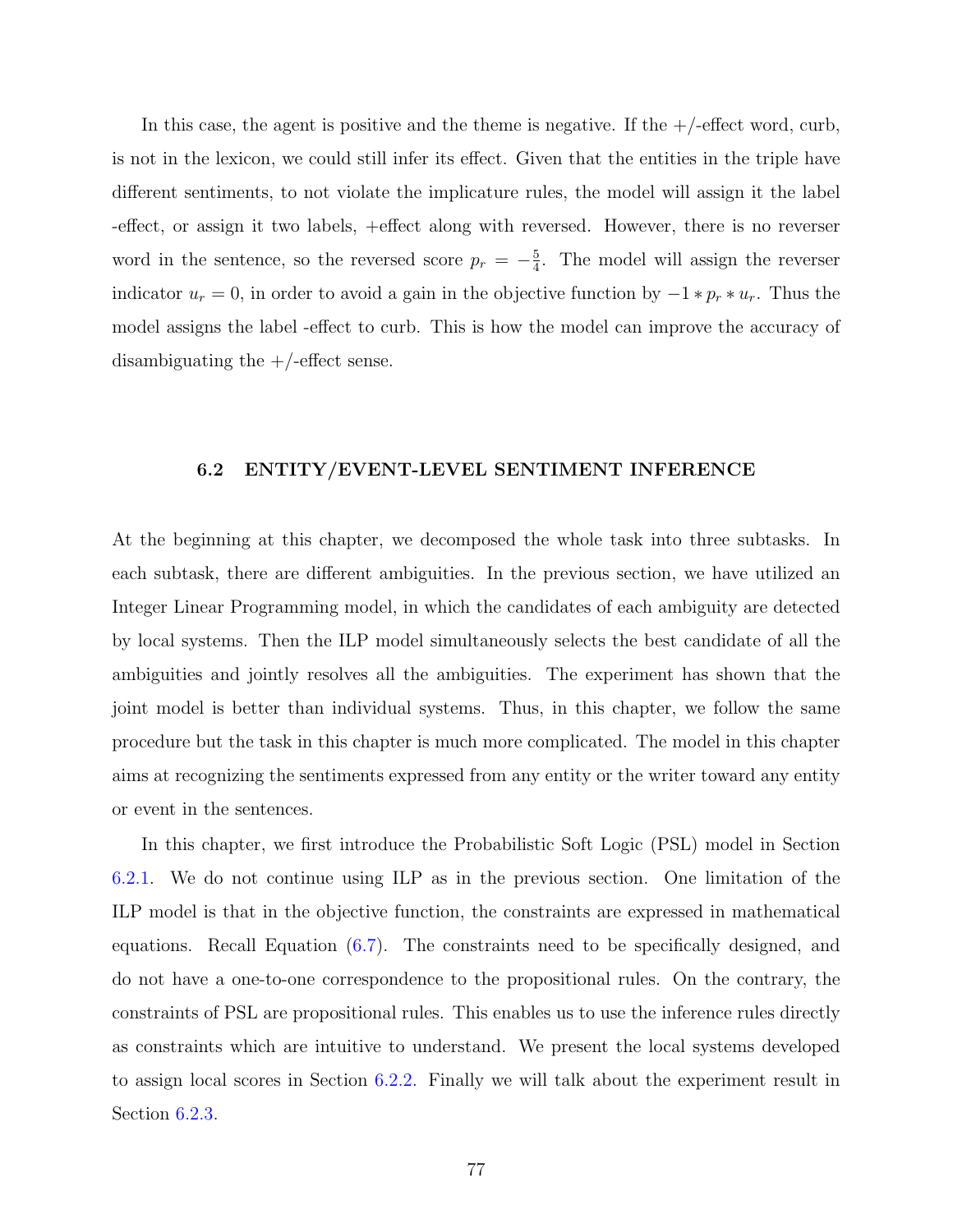# <span id="page-92-0"></span>**6.2.1 Probabilistic Soft Logic**

We are pursing such a model that combines the probabilistic calculation of many ambiguities under the constraints of the dependencies of the data, defined by inference rules in the propositional logic form. Every candidate of every ambiguity is represented as a variable in the joint model. The goal is to find an optimal configuration of all the variables, so the ambiguities are solved. Our previous study in Section [6.1](#page-78-0) ([Deng et al.,](#page-155-4) [2014](#page-155-4)) and many previous works in various applications of NLP ([Roth and Yih,](#page-160-2) [2004;](#page-160-2) [Punyakanok et al.,](#page-159-0) [2004](#page-159-0), [2008](#page-159-1); [Das et al.](#page-154-2), [2012](#page-154-2); [Choi et al.](#page-153-3), [2006](#page-153-3); [Yang and Cardie](#page-163-3), [2013a;](#page-163-3) [Denis and Baldridge,](#page-155-5) [2007](#page-155-5); [Martins and Smith,](#page-157-1) [2009](#page-157-1); [Somasundaran and Wiebe,](#page-161-2) [2009](#page-161-2)), have used Integer Linear Programming (ILP) as a joint model to do so, by setting the dependencies as constraints in the ILP framework. However, the constraints in ILP are linear equations and inequations. In order to choose a framework that computes propositional logics more directly, we use the Markov Logic Networks (MLNs) [\(Richardson and Domingos,](#page-160-3) [2006\)](#page-160-3) and their variations as an appropriate way to solve our problem.

The MLN is a framework for probabilistic logic that employs weighted formulas in propositional logic to compactly encode complex undirected probabilistic graphical models (i.e., Markov networks) ([Beltagy et al.](#page-152-2), [2014\)](#page-152-2). An MLN model is defined using a set of atoms to be grounded, and a set of weighted if-then rules expressed in first-order logic. For example, we define the atom  $\text{TARGE}(y,t)$  to represent an opinion *y* having the entity/event-target *t*. If *y* and *t* are constants, then TARGET $(y,t)$  is a ground atom (e.g., TARGET(insulting, Prophet)). Each ground atom is assigned a score by a local system. MLN takes as input all the local scores as well as the constraints defined by the rules among atoms, so that it is able to jointly resolve all the ambiguities. In the final output, for example, the score TARGET(insulting, Prophet) = 1 means that MLN considers Prophet to be an entity/eventtarget of the insulting event, while  $\text{TARGE}(\text{insulting}, \text{countries}) = 0$  means that MLN does not consider the entity countries to be an entity/event-target of the insulting event. The goal of the MLN is to find an optimal grounding which maximizes the values of all the satisfied propositional logic formula in the knowledge base [\(Richardson and Domingos](#page-160-3), [2006](#page-160-3)). Each rule in the MLN is associated with a weight, indicating the importance of this rule in the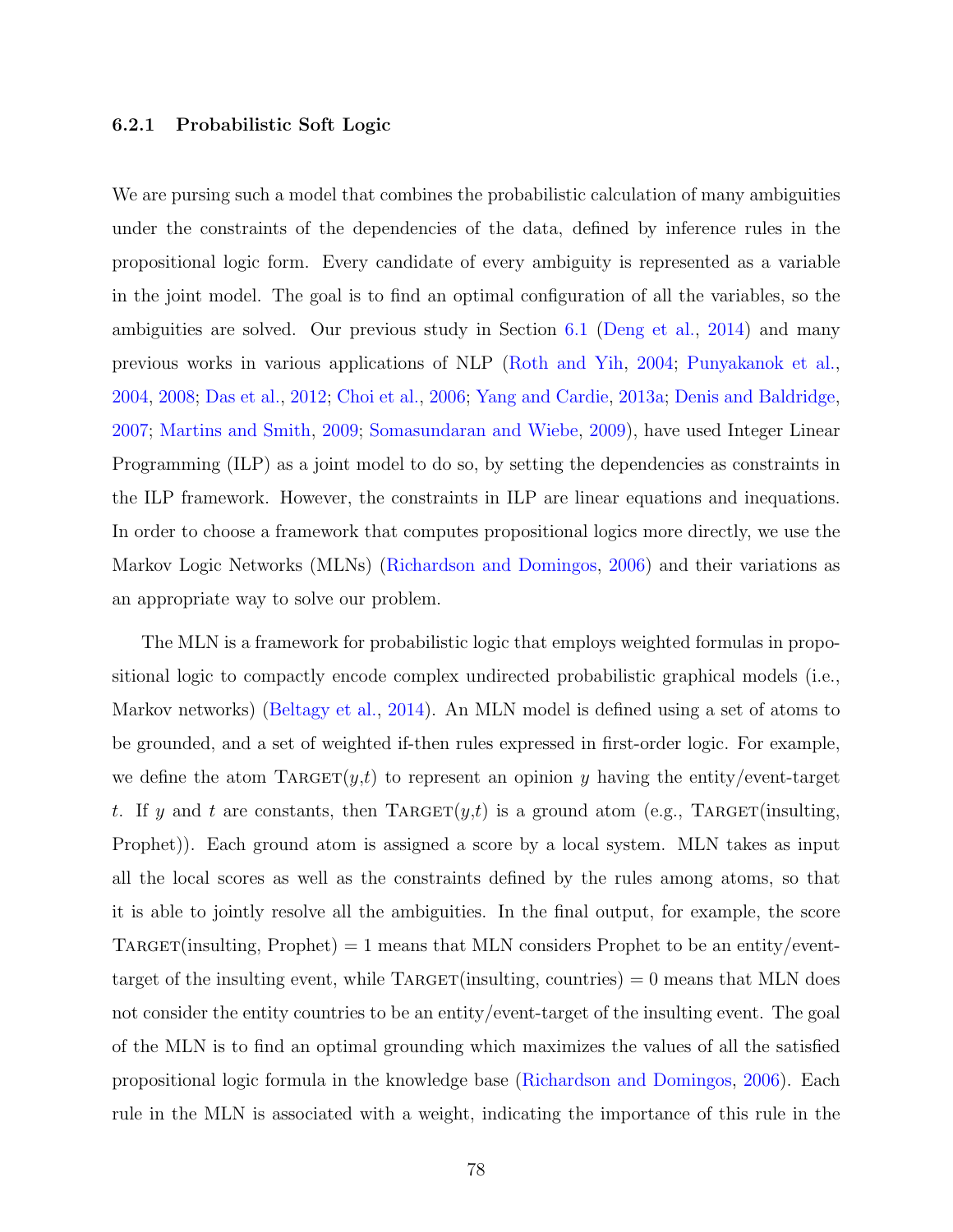whole rule set. The weights can be learnt.

In this chapter, we use a variation of MLN, which is Probabilistic Soft Logics (PSL), A key feature of PSL is that each ground atom *a* has a soft, continuous truth value in the interval  $[0, 1]$ , denoted as  $I(a)$ , rather than a binary truth value as in MLN and most other probabilistic logic frameworks ([Beltagy et al.,](#page-152-2) [2014\)](#page-152-2). To compute the soft truth values for logical formulas, Lukasiewicz relaxations ([Klir and Yuan](#page-156-1), [1995\)](#page-156-1) are used:

$$
l_1 \wedge l_2 = \max\{0, I(l_1) + I(l_2) - 1\} \tag{6.17}
$$

$$
l_1 \vee l_2 = \min\{I(l_1) + I(l_2), 1\} \tag{6.18}
$$

$$
\neg l_1 = 1 - I(l_1) \tag{6.19}
$$

A rule  $r \equiv r_{body} \rightarrow r_{head}$  is satisfied (i.e.  $I(r) = 1$ ) iff  $I(r_{body}) \leq I(r_{head})$ . Otherwise, a distance to satisfaction  $d(r)$  is calculated, which defines how far a rule r is from being satisfied:  $d(r) = \max\{0, I(r_{body}) - I(r_{head})\}$ . Using  $d(r)$ , PSL defines a probability distribution over all possible interpretations *I* of all ground atoms:

$$
p(I) = \frac{1}{Z} \exp\left\{-1 \times \sum_{r \in R} \lambda_r (d(r))^g\right\}
$$
\n
$$
(6.20)
$$

where *Z* is the normalization constant,  $\lambda_r$  is the weight of rule *r*, *R* is the set of all rules, and *g* defines the MPE inference (Most Probable Explanation) used in PSL. If  $g = 1$ , the inference is comparable to inferences in MLN. If  $g = 2$ , MPE inference can be shown to be a second-order cone program (SOCP) ([Beltagy et al.](#page-152-2), [2014](#page-152-2)). PSL seeks the interpretation with the minimum distance  $d(r)$  and which satisfies all rules to the extent possible.

Though MLN and PSL use propositional logics, they can be applied to the propositional logics in our works, since the proposition logics do not use quantifiers. Previously in the works of PSL [\(Broecheler et al.,](#page-153-4) [2010](#page-153-4)) each symbol is denoted as *atom*, while in this thesis we name each symbol as *literal*. In the rest of this chapter, we use the term *literal* instead of the word *atom* in the literature.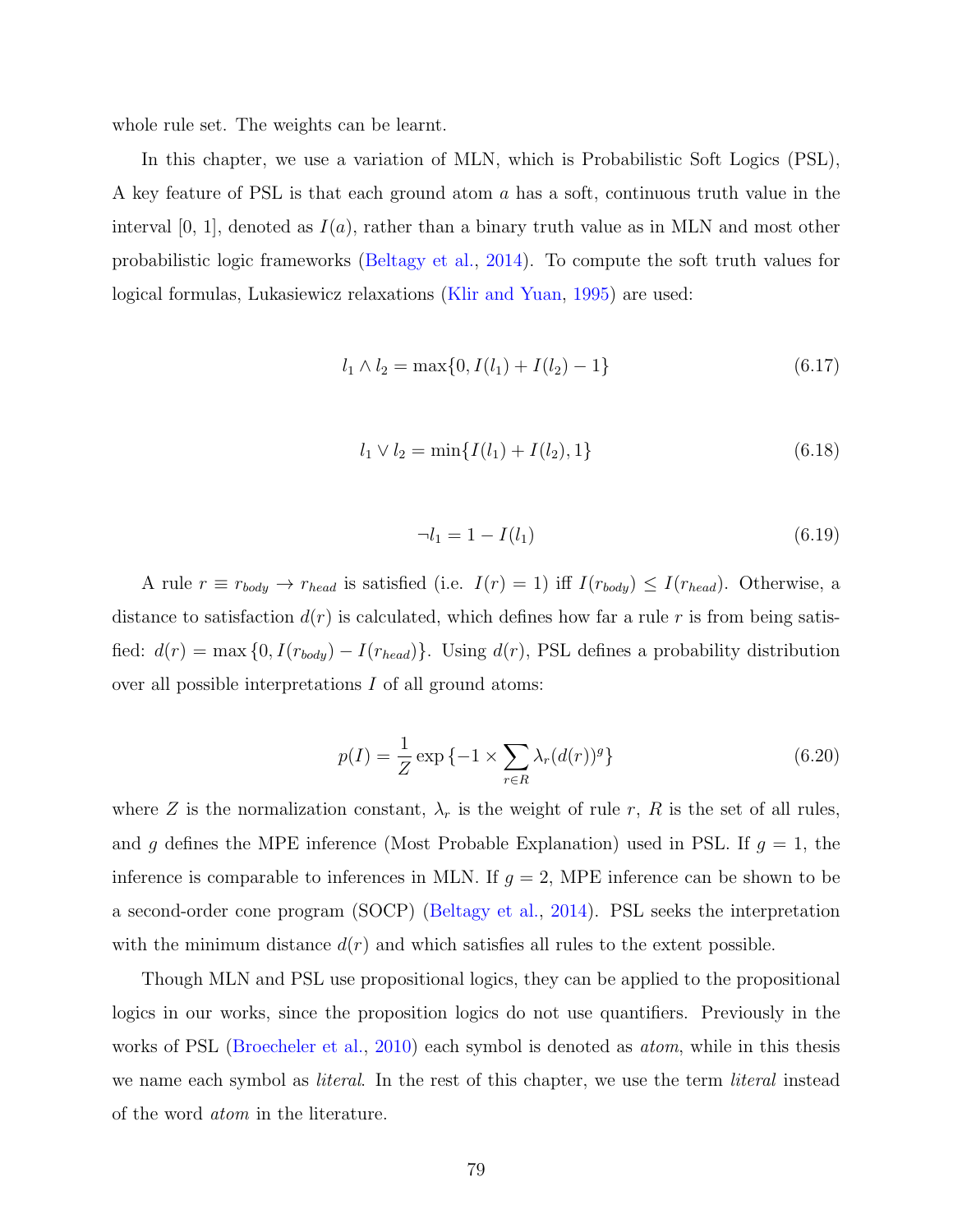**6.2.1.1 PSL for Entity-Event-level Sentiment Analysis.** We have built three PSL models for entity/event-level sentiment analysis, depending on the rules used in the models.

**PSL1** only uses the rules introduced in Section [5.2](#page-71-0) (repeated below) to aggregate various opinions extracted by phrase-level systems into positive pairs and negative pairs. Thus, under our representations, the PSL model not only finds a set of entity/event-targets of an opinion, but also represents the aggregated sentiments among entities and events (positive pairs and negative pairs) in the sentence.

 $+$ SENTIMENT $(y)$   $\wedge$  SOURCE $(y,s)$   $\wedge$  TARGET $(y,t) \Rightarrow$  POSITIVEPAIR $(s,t)$  $\rightarrow$  SENTIMENT $(y) \land$  SOURCE $(y,s) \land$  TARGET $(y,t) \Rightarrow$  NEGATIVEPAIR $(s,t)$ 

**PSL2** uses the sentiment inference rules defined in Section [5.2](#page-71-0), in addition to the rules used in PSL1. PSL2 aims at relying on the *sentiment toward sentiment* structure to infer more sentiments.

**PSL3** uses the sentiment inference rules about inferring the sentiments toward  $+/-$ effect events and the entities in the events defined in Section [5.1](#page-63-0), in addition to the rules used in PSL2. PSL3 uses the full set of rules. It aims at using both the sentiment toward sentiment structure and the  $+/-$  effect event information to infer more sentiments.

# <span id="page-94-0"></span>**6.2.2 Local Systems**

In this section, we introduce the local systems to extract candidates of ambiguities in each subtask. Generally speaking, there are two tasks. The first task is recognizing the explicit entity/event-level sentiments (Section [6.2.2.1\)](#page-94-1). The second task is recognizing the  $+/-$ effect event information (Section [6.2.2.2\)](#page-97-0).

<span id="page-94-1"></span>**6.2.2.1 Explicit Sentiments.** Instead of building an entity/event-level sentiment system from scratch, we propose to fully utilize off-the-shelf tools and resources for extracting opinions, the sources, and the targets ([Yang and Cardie,](#page-163-3) [2013a](#page-163-3), [2014](#page-163-4); [Johansson and Mos](#page-156-2)[chitti,](#page-156-2) [2013a](#page-156-2); [Riloff et al.](#page-160-4), [2013a;](#page-160-4) [Xu et al.](#page-163-5), [2013;](#page-163-5) [Liu et al.,](#page-157-2) [2014](#page-157-2); [Tang et al.](#page-161-3), [2014;](#page-161-3) [Liu](#page-157-3) [et al.](#page-157-3), [2013](#page-157-3); [Irsoy and Cardie](#page-156-3), [2014](#page-156-3); [Scholz and Conrad,](#page-160-5) [2013;](#page-160-5) [Zhou et al.,](#page-163-6) [2013\)](#page-163-6). Some of the resources and tools extract the opinion expressions, the opinion polarities, the opinion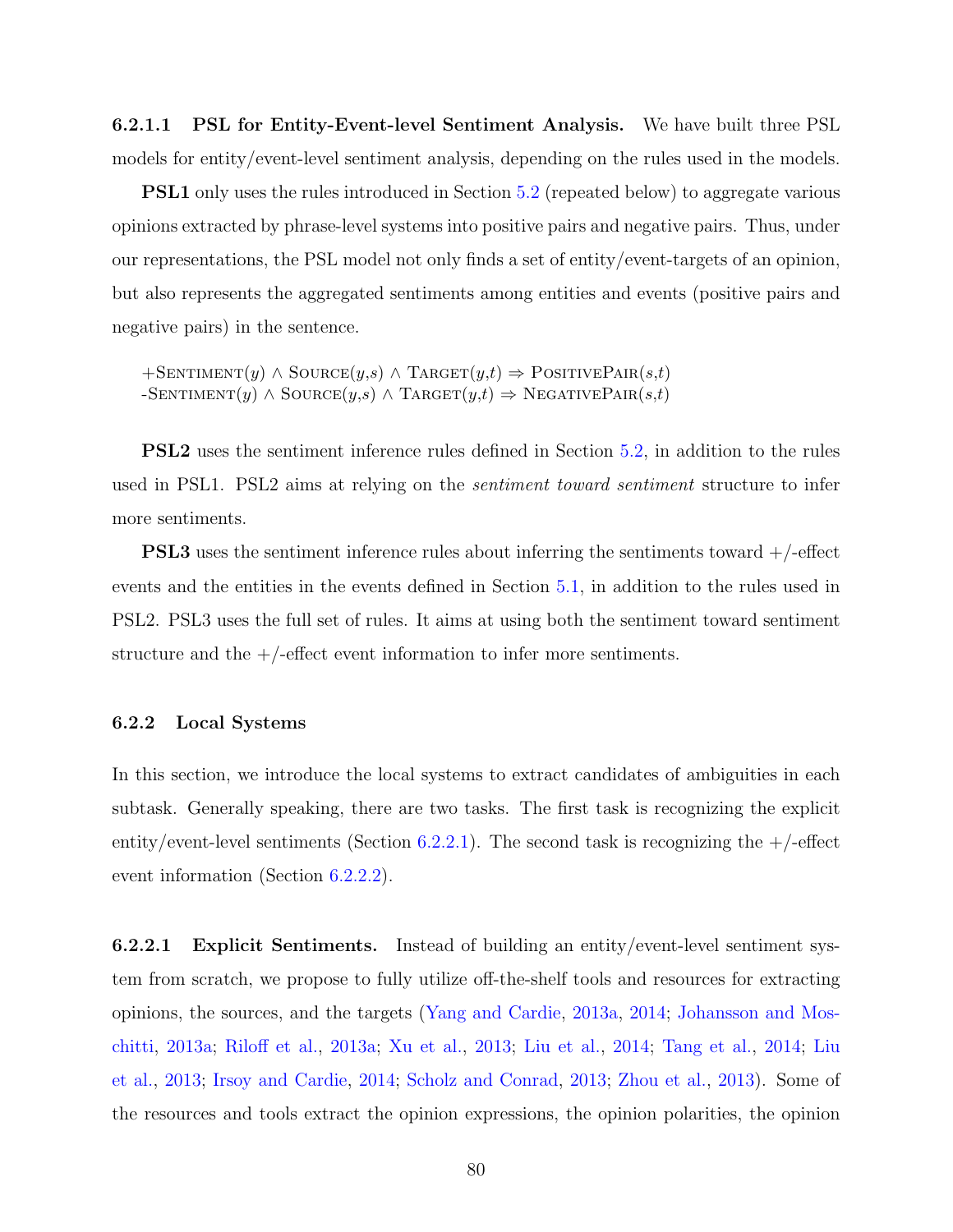sources, and the opinion targets. Some of the resources and tools only extract the opinion expressions and the polarities. Moreover, the sources and targets extracted by off-the-shelf tools are usually span-based. We take the union of all the explicit opinions and the components of the opinions that state-of-art systems extract and use them as a basis for our sentiment inference.

Specifically, the local systems should assign local scores to the following literals.

 $+$ Sentiment $(y)$ -Sentiment(y)  $Source(v,s)$  $Target(y,t)$ 

 $+$ SENTIMENT $(y)$  and  $-$ SENTIMENT $(y)$ . We build upon three span-based sentiment analysis systems. The first, S1 ([Yang and Cardie,](#page-163-3) [2013a\)](#page-163-3), and the second, S2 ([Yang and Cardie,](#page-163-4) [2014](#page-163-4)), are both trained on MPQA 2.0, which does not contain any entity/event-target annotations. S1 extracts triples of *⟨*source span, opinion span, span-target span*⟩*, but does not extract opinion polarities. S2 extracts opinion spans and opinion polarities, but it does not extract sources or targets. The third system, S3 ([Socher et al.,](#page-160-6) [2013\)](#page-160-6), is trained on movie review data. It extracts opinion spans and polarities. The source is always assumed to be the writer.

We take the union of opinions extracted by S1, S2, and S3. For each opinion *y*, a ground atom is created, depending on the polarity  $(+\text{SENTIMENT}(y)$  if *y* is positive and -SENTIMENT $(y)$  is *y* is negative). The polarity is determined as follows. If S2 assigns a polarity to *y*, then that polarity is used. If S3 but not S2 assigns a polarity to *y*, then S3's polarity is used. In both cases, the score assigned to the ground atom is 1.0. If neither S2 nor S3 assigns a polarity to *y*, we use the MPQA subjectivity lexicon to determine its polarity. The score assigned to the ground atom is the proportion of the words in the opinion span that are included in the subjectivity lexicon.

TARGET $(y,t)$ . Though each entity/event-target is an entity or event, it is difficult to determine which nouns and verbs should be considered. Taking into consideration the tradeoff between precision and recall, we experimented with three methods to select entity/eventtarget candidates. For each opinion *y*, a ground atom TARGET $(y,t)$  is created for each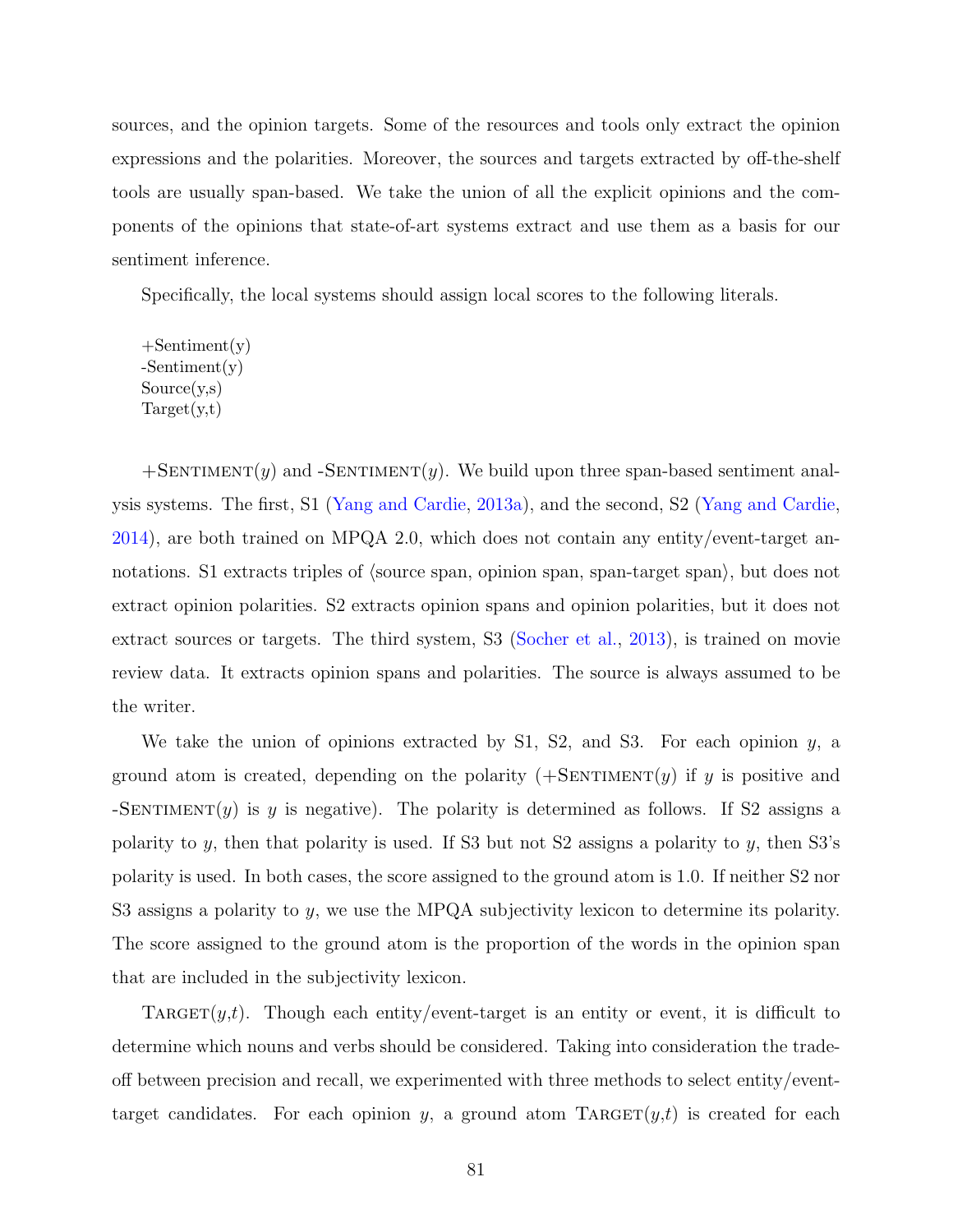entity/event-target candidate *t*.

**ET1** considers all the nouns and verbs in the sentence, to provide high recall of entity/eventtargets.

**ET2** considers all the nouns and verbs in span-target spans and opinion spans that are automatically extracted by systems S1, S2, and S3. We hypothesized that ET2 would be useful because most of the entity/event-targets in MPQA 3.0 appear within the opinion or the span-target spans of MPQA 2.0.

**ET3** considers the heads of the span-target and opinion spans that are automatically extracted by systems  $S1$ ,  $S2$  and  $S3$  $S3$ ,<sup>3</sup> and also considers the heads of the spans that have the same parent node on the syntax tree with the span-target or opinion spans ("siblings"). Among the three methods, ET3 has the lowest recall but the highest precision.

In addition, for the entity/event-target candidate set extracted by ET2, or ET3, we run the Stanford co-reference system ([Manning et al.](#page-157-4), [2014;](#page-157-4) [Recasens et al.,](#page-160-7) [2013;](#page-160-7) [Lee et al.,](#page-157-5) [2013](#page-157-5)) to expand the set in two ways. First, for each entity/event-target candidate *t*, the co-reference system extracts the entities that co-refer with *t*. We add the referring entities into the candidate set. Second, the co-reference system extracts words which the Stanford system judges to be entities, regardless of whether they have any referent or not. We add this set of entities to the candidate set as well.

We train an SVM classifier ([Cortes and Vapnik](#page-154-3), [1995\)](#page-154-3) to assign a score to the ground atom  $\text{TARGE}(y,t)$ . Syntactic features describing the relations between an entity/event-target and the extracted opinion span and span-target span are considered, including: (1) whether the entity/event-target is in the opinion/span-target span; (2) the unigrams and bigrams on the path from the entity/event-target to the opinion/span-target span in the constituency parse tree; and (3) the unigrams and bigrams on the path from the entity/event-target to the opinion/span-target word in the dependency parse graph. We normalize the SVM scores to the range of a ground atom score,  $[0,1]$ .

SOURCE $(y, s)$ . S1 extracts the source of each opinion, S2 does not extract the source, and S3 assumes the source is always the writer. Thus, for an opinion *y*, if the source *s* is assigned

<span id="page-96-0"></span><sup>&</sup>lt;sup>3</sup>The head of a phrase is extracted by the Collins head finder in the Stanford parser ([Manning et al.](#page-157-4), [2014\)](#page-157-4).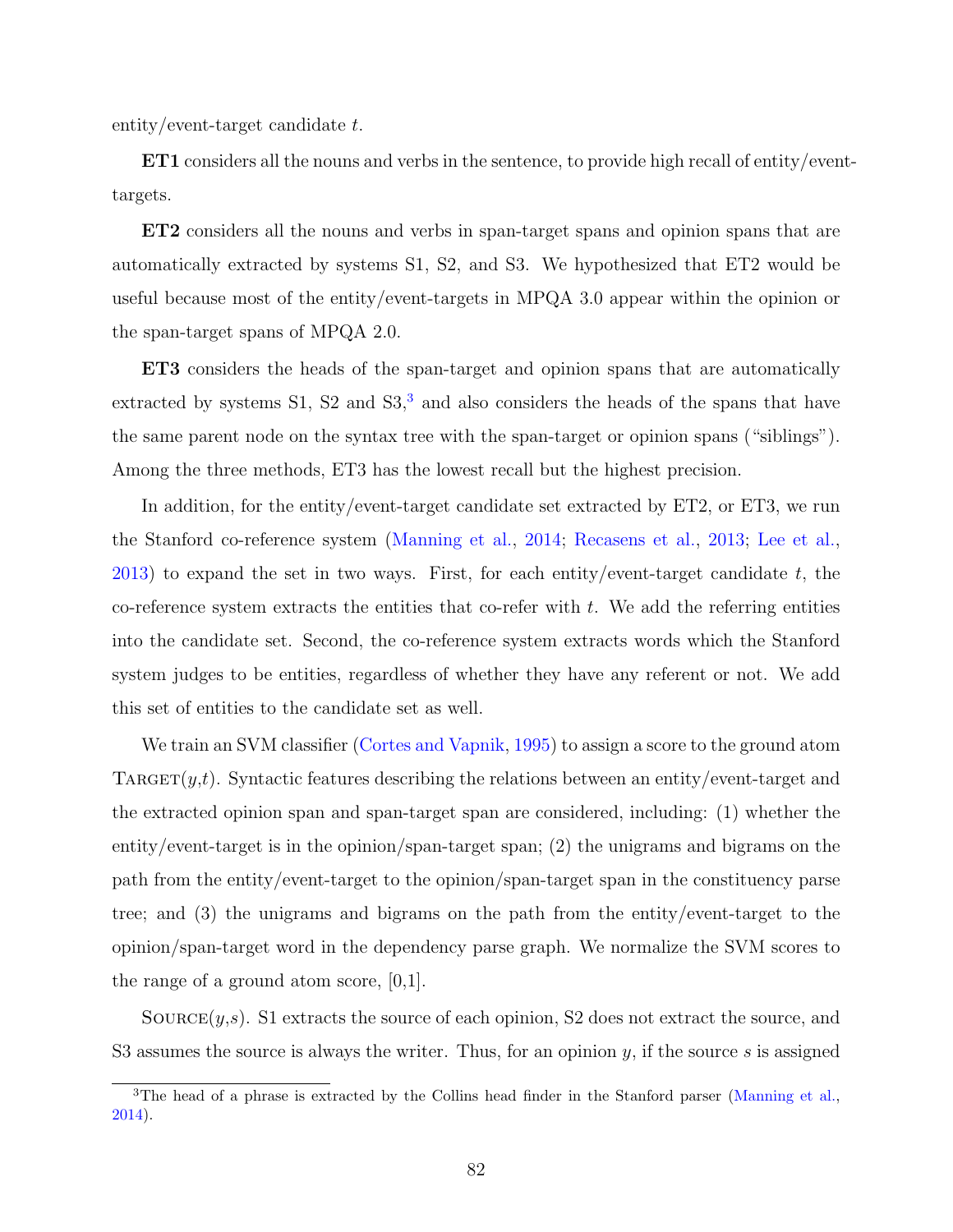by S1, a ground atom  $\text{Source}(y,s)$  is created with score 1.0. Otherwise, if S3 extracts opinion *y*, a ground atom  $SOLVECE(y, writer)$  is created with score 1.0 (since S3 assumes the source is always the writer). Otherwise, we run the Stanford named entity recognizer ([Manning et al.](#page-157-4), [2014](#page-157-4); [Finkel et al.](#page-155-6), [2005\)](#page-155-6) to extract named entities in the sentence. The nearest named entity to the opinion span on the dependency parse graph will be treated as the source. The score is the reciprocal of the length of the path between the opinion span and the source span in the dependency parse.

<span id="page-97-0"></span>**6.2.2.2**  $+/-$ **Effect Events.** We follow the individual systems developed in Section [6.1](#page-78-0) to extract candidates of the ambiguities caused by  $+/-$ effect events, corresponding to the blue circle in Figure, including  $(1.1)$  Which spans are  $+/-$  effect events?  $(1.2)$  Which noun phrases are the agents, which are the themes?  $(1.3)$  What is the effect of the  $+/-$ effect event? (1.4) Is the effect reversed? These questions correspond to assigning local scores to the literals listed below.

 $+Effect(x)$  $-Effect(x)$  $Agent(x, a)$ Theme(x, h)

 $+E$ FFECT $(x)$  and  $-E$ FFECT $(x)$ . We use the  $+/-$ effect sense-level lexicon ([Choi and](#page-153-5) [Wiebe,](#page-153-5)  $2014)^4$  $2014)^4$  $2014)^4$  to extract the  $+/-$ effect events in each sentence. The score of  $+E$ FFECT $(x)$ is the fraction of that word's senses that are +effect senses according to the lexicon, and the score of  $-FFFECT(x)$  is the fraction of that word's senses that are -effect senses according to the lexicon. If a word does not appear in the lexicon, we do not treat it as a  $+/-$  effect event, and thus assign 0 to both  $+ \text{EFFECT}(x)$  and  $- \text{EFFECT}(x)$ .

AGENT $(x,a)$  and THEME $(x,h)$ : We consider all nouns in the same or in sibling constituents of  $a +$ -effect event as potential agents or themes. An SVM classifier is run to assign scores to  $\text{AGENT}(x,a)$ , and another SVM classifier is run to assign scores to THEME $(x,h)$ . Both SVM classifiers are trained on a separate corpus, the +/-Effect Event Sentiment Cor-pus ([Deng et al.,](#page-154-1) [2013\)](#page-154-1) used in ([Deng et al.](#page-155-4), [2014\)](#page-155-4), which is annotated with  $+/-$  effect event,

<span id="page-97-1"></span><sup>4</sup>Available at: http://mpqa.cs.pitt.edu/lexicons/effect lexicon/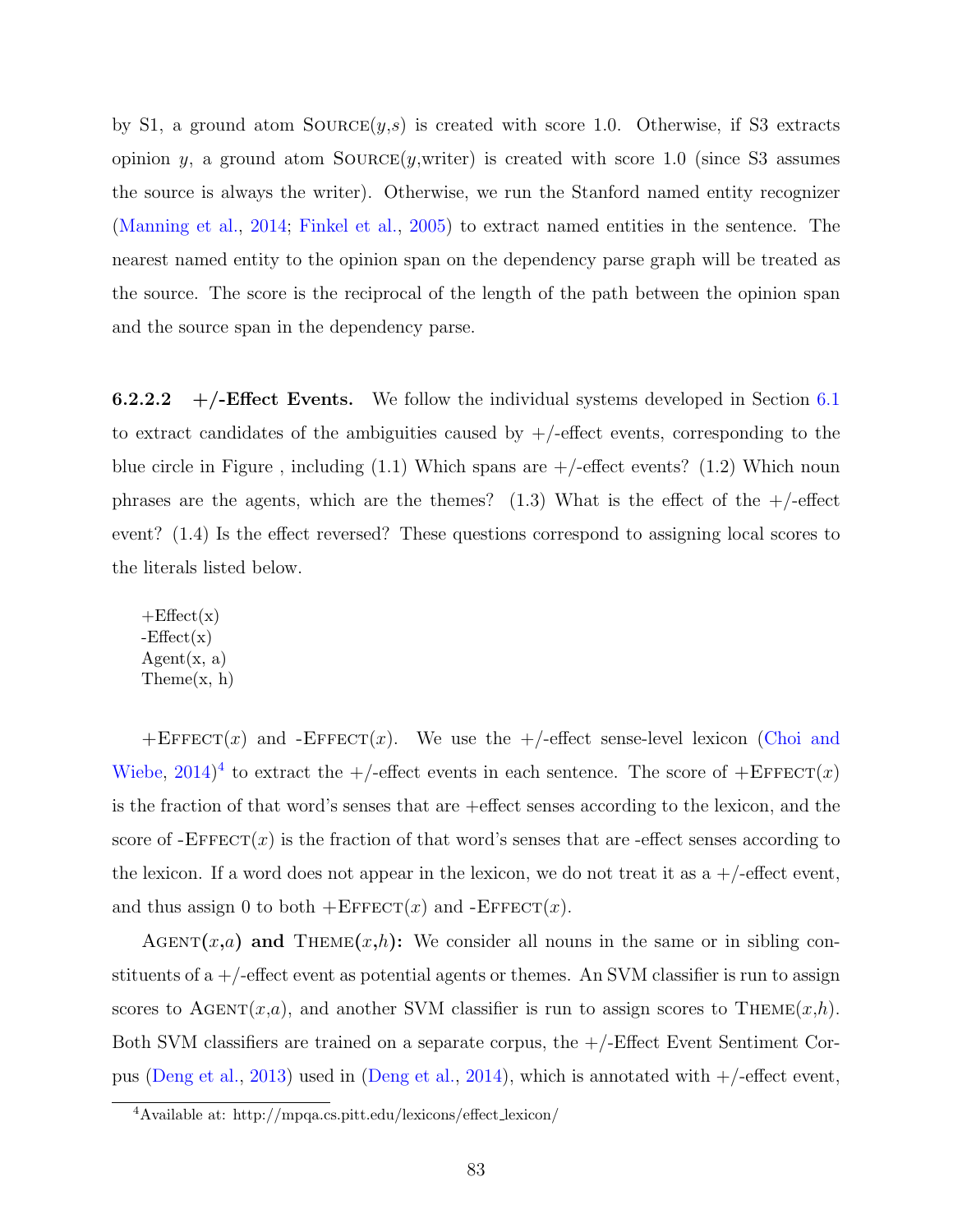agent, and theme spans. The features we use to train the agent and theme classifier include unigram, bigram, and syntax information.

Finally, to support new inferences, more groundings of  $\text{TARGE}(y,t)$  are defined in PSL3. For a +/-effect event *x* (both +effect events and -effect events) whose agent is *a*, if one of *x* and *a* is an entity/event-target candidate of *y*, the other will be added to the entity/eventtarget candidate set for *y* (sentiments toward both +effect and -effect events and their agents have the same polarity according to the rules ([Deng et al.,](#page-155-4) [2014](#page-155-4))). For a +effect event *x* (only +effect events) whose theme is  $h$ , if one of  $x$  and  $h$  is an entity/event-target candidate of *y*, the other is added to the entity/event-target candidate set for *y* (sentiments toward +effect events and their themes have the same polarity).

# <span id="page-98-0"></span>**6.2.3 Experiment and Results**

We carry out experiments on the MPQA 3.0 corpus developed in Section [4.2](#page-50-0). Currently, there are 70 documents, 1,634 sentences, and 1,921 DS and ESEs in total. The total number of PosPair(*s*,*t*) and NegPair(*s*,*t*) are 867 and 1,975, respectively. Though the PSL inference does not need supervision and the SVM classifier for agents and themes in Section [6.2.2.2](#page-97-0) is trained on a separate corpus, we still have to train the entity/event-target SVM classifier to assign local scores as described in Section [6.2.2.1.](#page-94-1) Thus, the experiments are carried out using 5-fold cross validation. For each fold test set, the entity/event-target classifier is trained on the other folds. The trained classifier is then run on the test set, and PSL inference is carried out on the test set.

In total, we have three methods for entity/event-target candidate selection (ET1, ET2, ET3) and three models for sentiment analysis (PSL1, PSL2, PSL3).

**6.2.3.1 Baselines.** Since each noun and verb may be an entity/event-target, the first baseline (All NP/VP) regards all the nouns and verbs as entity/event-targets. The first baseline estimates the difficulty of this task.

The second baseline (SVM) uses the SVM local classification results from Section [6.2.2.1.](#page-94-1) The score of  $\text{TARGE}(y,t)$  is assigned by the SVM classifier. Then it is normalized as input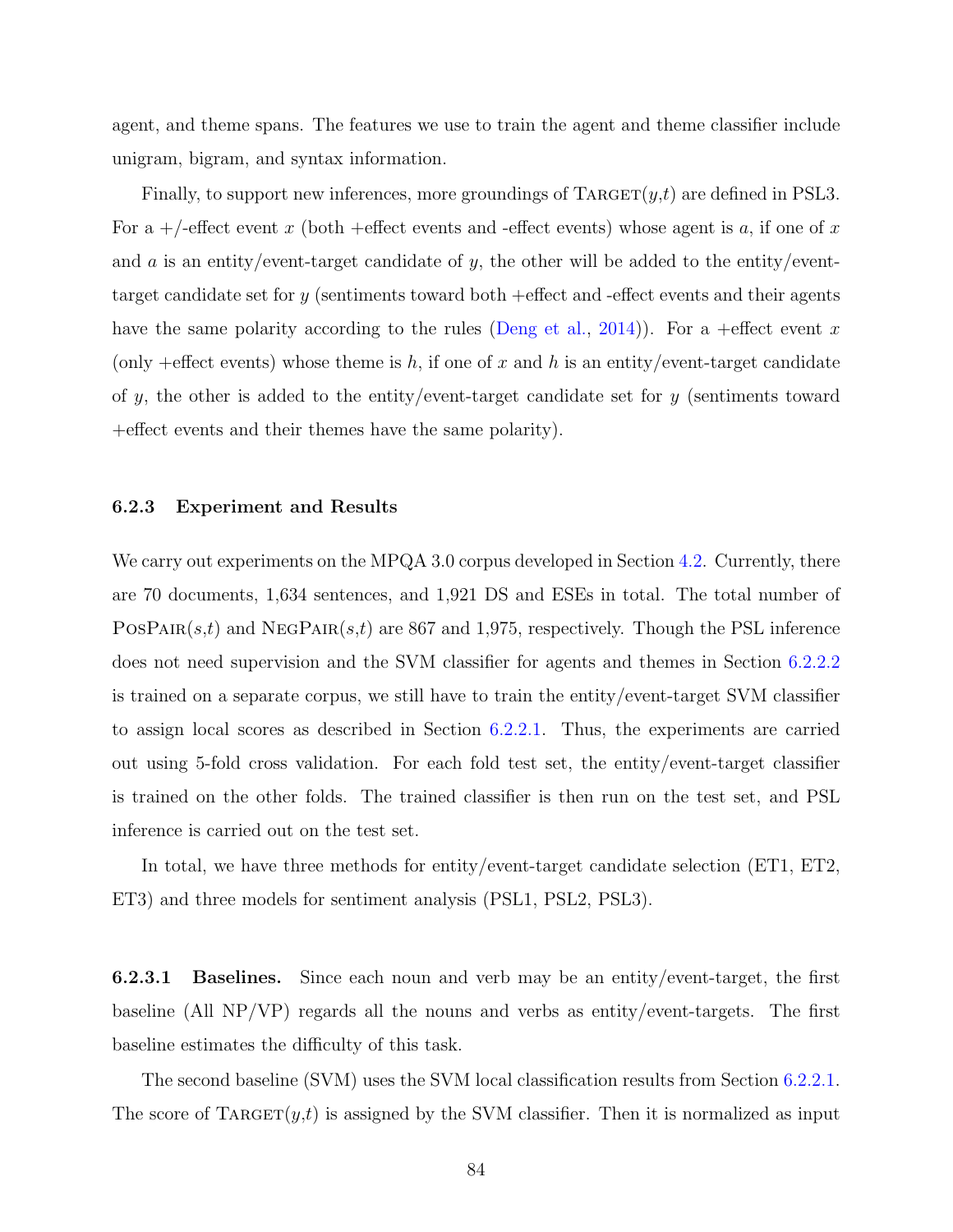into PSL. Before normalization, if the score assigned by the SVM classifier is above 0, the SVM baseline considers it as a correct entity/event-target.

**6.2.3.2** Evaluations. First, we examine the performance of the PSL models on correctly recognizing entity/event-targets of a particular opinion. This evaluation is carried out on a subset of the corpus: we only examine the opinions which are automatically extracted by the span-based systems (S1, S2 and S3). If an opinion expression in the gold standard is not extracted by any span-based system, it is not input into PSL, so PSL cannot possibly find its entity/event-targets.

The second and third evaluations assess performance of the PSL models on correctly extracting all the positive and negative pairs. Note that our sentiment analysis system has the capability, through inference, to recognize positive and negative pairs even if corresponding opinion expressions are not extracted. Thus, the second and third evaluations are carried out on the entire corpus. The second evaluation uses ET3, and compares PSL1, PSL2, and PSL3. The third evaluation uses PSL3 and compares performance using ET1, ET2, and ET3. The results for the other combinations follow the same trends.

**Entity/event-targets of An Opinion.** According to the gold standard in Section [4.2,](#page-50-0) each opinion has a set of entity/event-targets. But not all entity/event-targets are equally important. Thus, our first evaluation assesses the performance of extracting the most important entity/event-target. As introduced in Section [4.2](#page-50-0), a span-based target annotation of an opinion in MPQA 2.0 captures the most important target this opinion is expressed toward. Thus, the head of the span-target span can be considered to be the most important entity/event-target of an opinion. We model this as a ranking problem to compare models. For an opinion *y* automatically extracted by a span-based system, both the SVM baseline and PSL assign scores to TARGET $(y,t)$ . We rank the entity/event-targets according to the scores. Because the ALL NP/VP baseline does not assign scores to the nouns and verbs, we do not compare with that baseline in this ranking experiment. We use the Precision@*N* evaluation metric. If the top *N* entity/event-targets of an opinion contain the head of a span-target span, we consider it as a correct hit. The results are in Table [6.3](#page-100-0).

Table [6.3](#page-100-0) shows that the SVM is poor at ranking the most important entity/event-target.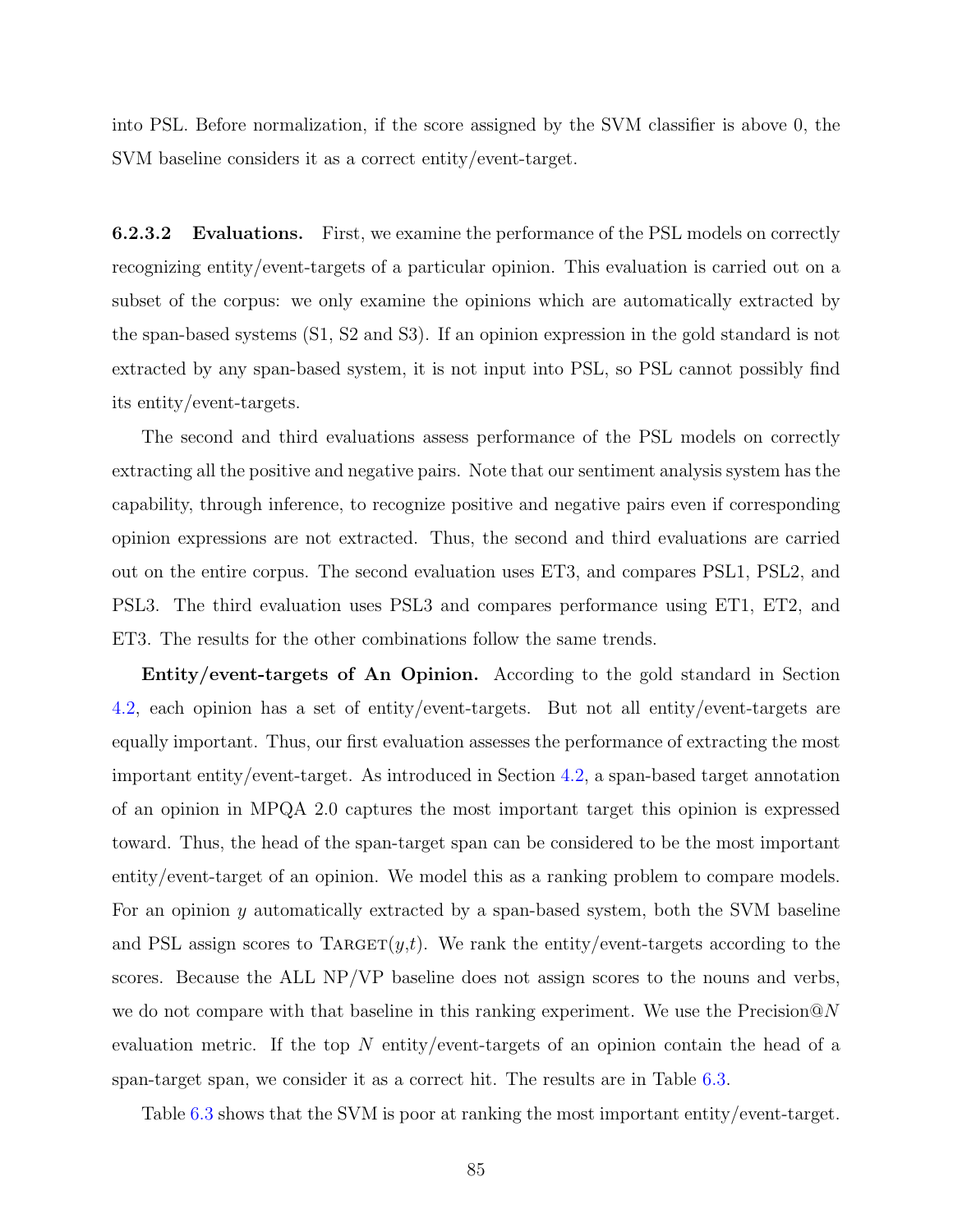|                  | Prec@1 | Prec@3 | Prec@5 |
|------------------|--------|--------|--------|
| <b>SVM</b>       | 0.0370 | 0.0556 | 0.0820 |
| PSL1             | 0.5105 | 0.6905 | 0.7831 |
| PSL <sub>2</sub> | 0.5317 | 0.7486 | 0.7883 |
| PSL <sub>3</sub> | 0.5503 | 0.7434 | 0.8148 |

<span id="page-100-0"></span>Table 6.3: Precision@*N* of most important entity/event-target.

The PSL models are much better, even PSL1, which does not include any inference rules. This shows that SVM, which only uses local features, cannot distinguish the most important entity/event-target from the others. But the PSL models consider all the opinions, and can recognize a true negative even if it ranks high in the local results. The ability of PSL to rule out true negative candidates will be repeatedly shown in the later evaluations.

We not only evaluate the ability to recognize the most important entity/event-target of a particular opinion, we also evaluate the ability to extract all the entity/event-targets of that opinion. The F-measure of SVM is 0.2043, while the F-measures of PSL1, PSL2 and PSL3 are 0.3135, 0.3239, and 0.3275, respectively. Correctly recognizing all the entity/event-targets is difficult, but all the PSL models are better than the baseline.

**Positive Pairs and Negative Pairs.** Now we evaluate the performance in a stricter way. We compare automatically extracted sets of sentiment pairs:  $P_{\text{auto}} = \{ \text{PosPAR}(s, t) >$ 0<sup>}</sup> and  $N_{\text{auto}} = \{ \text{NEGPath}(s, t) > 0 \}$ , against the gold standard sets  $P_{\text{gold}}$  and  $N_{\text{gold}}$ . Table [6.2.3.2](#page-100-0) shows the accuracies using ET3. Note that higher accuracies can be achieved, as shown later. Here we use ET3 just to show the trend of results.

As shown in Table [6.2.3.2,](#page-100-0) the low accuracy of the baseline All NP/VP shows that entity/event-level sentiment analysis is a difficult task. Even the SVM baseline does not have good accuracy. Note that the SVM baseline in Table [6.2.3.2](#page-100-0) uses ET3. The baseline classifies the heads of span-target spans and opinion spans, which are extracted by stateof-the-art span-based sentiment analysis systems. This shows the results from span-based sentiment analysis systems do not provide enough accurate information for the more fine-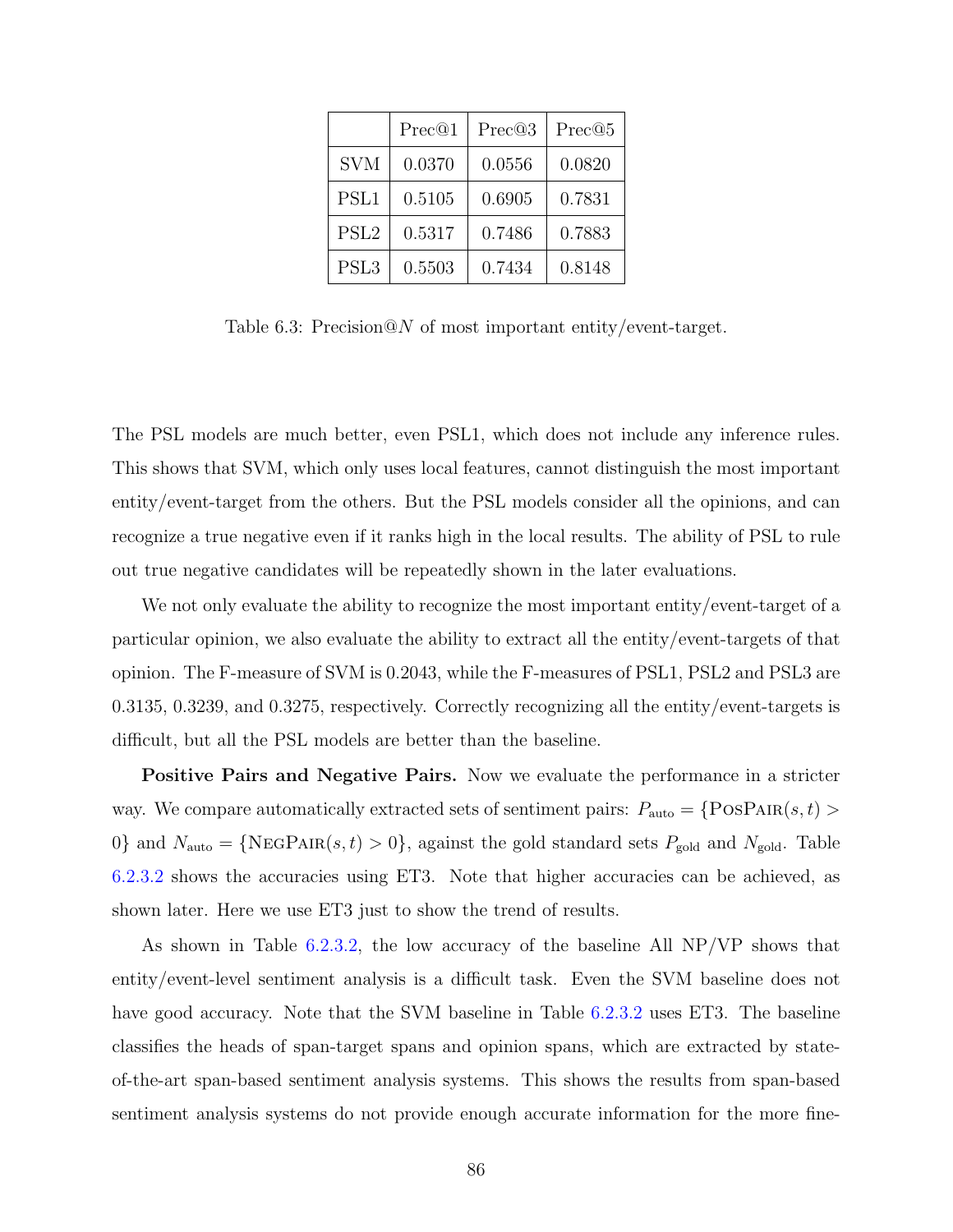|                  | <b>POSITIVEPAIR</b> | <b>NEGATIVEPAIR</b> |
|------------------|---------------------|---------------------|
| All NP/VP        | 0.1280              | 0.1654              |
| <b>SVM</b>       | 0.0765              | 0.0670              |
| PSL1             | 0.3356              | 0.3754              |
| PSL <sub>2</sub> | 0.3705              | 0.3705              |
| PSL <sub>3</sub> | 0.4315              | 0.3892              |

<span id="page-101-0"></span>Table 6.4: Accuracy comparing PSL models (ET3 used for all)

grained entity/event-level sentiment analysis task. In contrast, PSL1 achieves much higher accuracy than the baselines. PSL2 and PSL3, which add sentiment toward sentiment and +/-effect event inferences, give further improvements. A reason is that SVM uses a hard constraint to cut off many entity/event-target candidates, while the PSL models take the scores as soft constraints.

Another reason is due to the definition of accuracy: (TruePositive+TrueNegative)/All. A significant benefit of using PSL is correctly recognizing true negative entity/event-target candidates and eliminating them from the set. Interestingly, even though both PSL2 and PSL3 introduce more entity/event-target candidates, both are able to recognize more true negatives and improve the accuracy.

Note that F-measure does not count true negatives. Precision is  $\frac{TP}{TP+FP}$ , and recall is  $\frac{TP}{TP+FN}$ ; neither considers true negatives (TN). As shown in Table [6.2.3.2](#page-101-0), the increment of the PSL models over baselines on F-measure is not as large as the increase in accuracy. Comparing PSL2 and PSL3 to PSL1, the inference rules largely increase recall but lower precision. However, the accuracy in Table [6.2.3.2](#page-100-0) keeps growing. Thus, the biggest advantage of PSL models is to correctly rule out true negative entity/event-targets. For the baselines, though the SVM baseline has higher precision, it eliminates so many entity/event-target candidates that the F-measure is not high.

**Entity/event-target Selection.** To assess the methods for entity/event-target selec-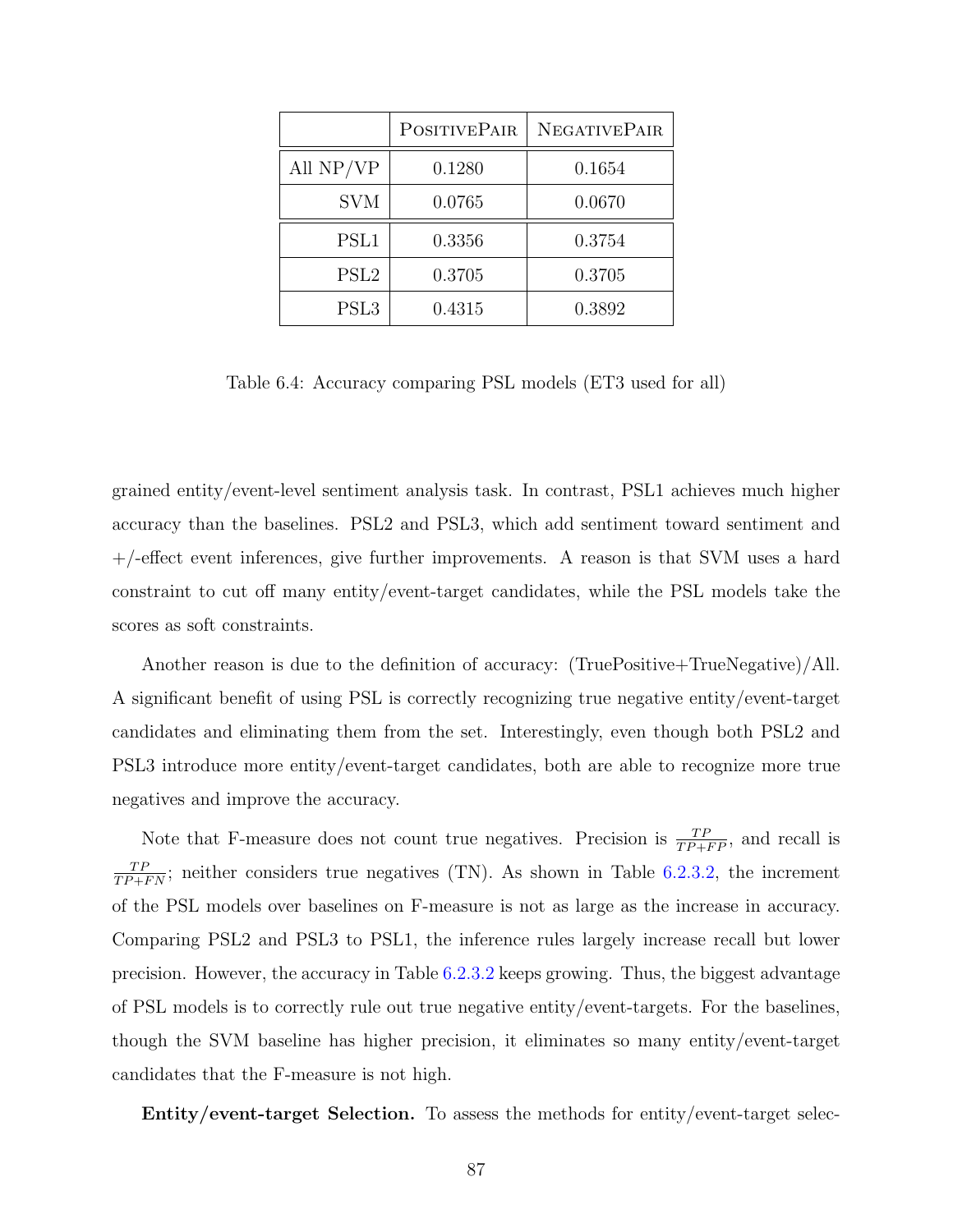|                  | Precision           | Recall | F-measure           | Precision | Recall | F-measure |
|------------------|---------------------|--------|---------------------|-----------|--------|-----------|
|                  | <b>POSITIVEPAIR</b> |        | <b>NEGATIVEPAIR</b> |           |        |           |
| All NP/VP        | 0.1481              | 0.4857 | 0.2270              | 0.1824    | 0.6408 | 0.2840    |
| <b>SVM</b>       | 0.3791              | 0.0870 | 0.1415              | 0.3568    | 0.0761 | 0.1254    |
| PSL1             | 0.2234              | 0.2687 | 0.2440              | 0.2857    | 0.3872 | 0.3288    |
| PSL <sub>2</sub> | 0.1666              | 0.2738 | 0.2072              | 0.2772    | 0.3883 | 0.3235    |
| PSL <sub>3</sub> | 0.1659              | 0.3523 | 0.2256              | 0.2586    | 0.4529 | 0.3292    |

Table 6.5: F-measure comparing PSL models (ET3 used for all)

tion, we run PSL3 (the fullest PSL model) using each method in turn. The F-measures and accuracies are listed in Table [6.6.](#page-102-0) The F-measure of ET1 is slightly lower than the F-measures of ET2 and ET3, while the accuracy of ET1 is much better than the accuracies of ET2 and ET3. Again, this is because PSL recognizes true negatives in the entity/eventtarget candidates. Since ET1 considers more entity/event-target candidates, ET1 gives PSL a greater opportunity to remove true negatives, leading to an overall increase in accuracy.

|     |        | POSPAIR | <b>NEGPAIR</b> |        |  |
|-----|--------|---------|----------------|--------|--|
|     | F      | Acc.    | H              | Acc.   |  |
| ET1 | 0.2192 | 0.4963  | 0.3157         | 0.4461 |  |
| ET2 | 0.2374 | 0.4433  | 0.3261         | 0.3969 |  |
| ET3 | 0.2256 | 0.4315  | 0.3295         | 0.3892 |  |

<span id="page-102-0"></span>Table 6.6: Comparison of entity/event-target selection methods (PSL3 used for all)

In summary, the experiments have shown that the PSL model defined by the sentiment inference rules is able to improve entity/event-level sentiment recognition. The PSL model is good at recognizing the most important entity/event-target of an opinion. What's more important, the joint model is able to resolve various ambiguities of different NLP tasks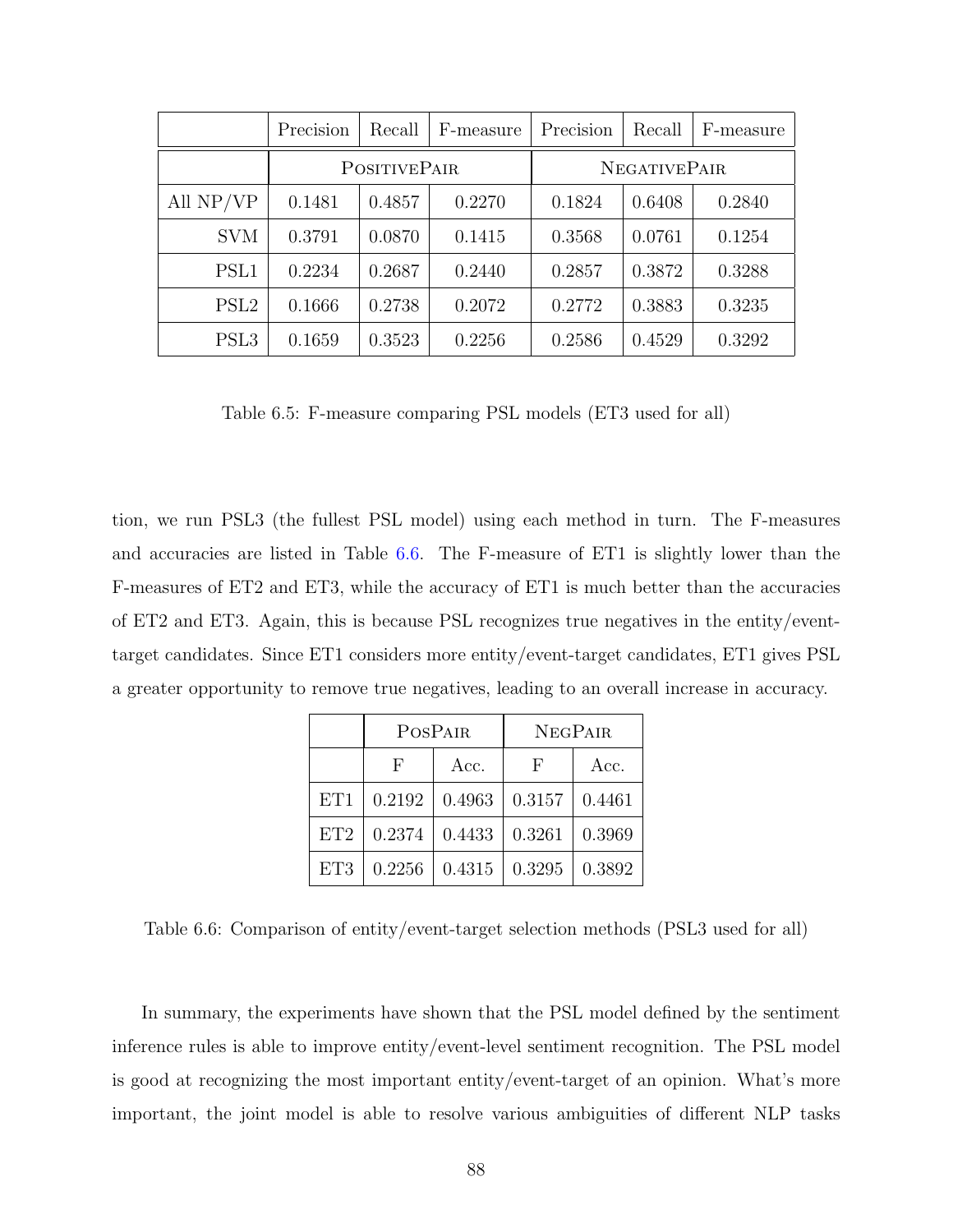simultaneously in one model.

# **6.3 RELATED WORK**

Different from pipeline architectures, where each step is computed independently, joint prediction has often achieved better results. [Roth and Yih](#page-160-2) ([2004](#page-160-2)) formulate the task of information extraction using Integer Linear Programming (ILP). Since then, ILP has been widely used in various tasks in NLP, including semantic role labeling ([Punyakanok et al.,](#page-159-0) [2004,](#page-159-0) [2008](#page-159-1); [Das et al.,](#page-154-2) [2012\)](#page-154-2), joint extraction of opinion entities and relations [\(Choi et al.,](#page-153-3) [2006;](#page-153-3) [Yang and Cardie,](#page-163-3) [2013a](#page-163-3)), co-reference resolution ([Denis and Baldridge](#page-155-5), [2007\)](#page-155-5), and summarization [\(Martins and Smith,](#page-157-1) [2009](#page-157-1)). The most similar ILP model to ours is [\(Somasundaran](#page-161-2) [and Wiebe,](#page-161-2) [2009](#page-161-2)), which improves opinion polarity classification using discourse constraints in an ILP model. However, their works address discourse relations among explicit opinions in different sentences. In terms of Probabilistic Soft Logic (PSL), it is a new statistical relational learning method that has been applied to many NLP and other machine learning tasks in recent years [\(Beltagy et al.](#page-152-2), [2014;](#page-152-2) [London et al.](#page-157-6), [2013;](#page-157-6) [Pujara et al.,](#page-159-2) [2013](#page-159-2); [Bach](#page-152-3) [et al.](#page-152-3), [2013](#page-152-3); [Huang et al.,](#page-156-4) [2012,](#page-156-4) [2013;](#page-156-5) [Memory et al.,](#page-158-2) [2012\)](#page-158-2). Previously, PSL has not been applied to entity/event-level sentiment analysis.

# **6.4 SUMMARY**

The ultimate goal of this thesis is to utilize  $+/-$  effect event information to improve detection of the sentiments expressed among entities and events mentioned in the text. In this chapter, we have presented the computational models to achieve the goal. The models follow the representation scheme defined in Chapter [3](#page-31-0). We use the inference rules defined in Chapter [4,](#page-41-0) and carry out experiments on the corpora developed in Chapter [5](#page-62-0). We mainly investigate computational models for two tasks in this chapter. First, as a pilot study, we focus on recognizing the writer's sentiments expressed toward the agents and themes of  $+/-$ effect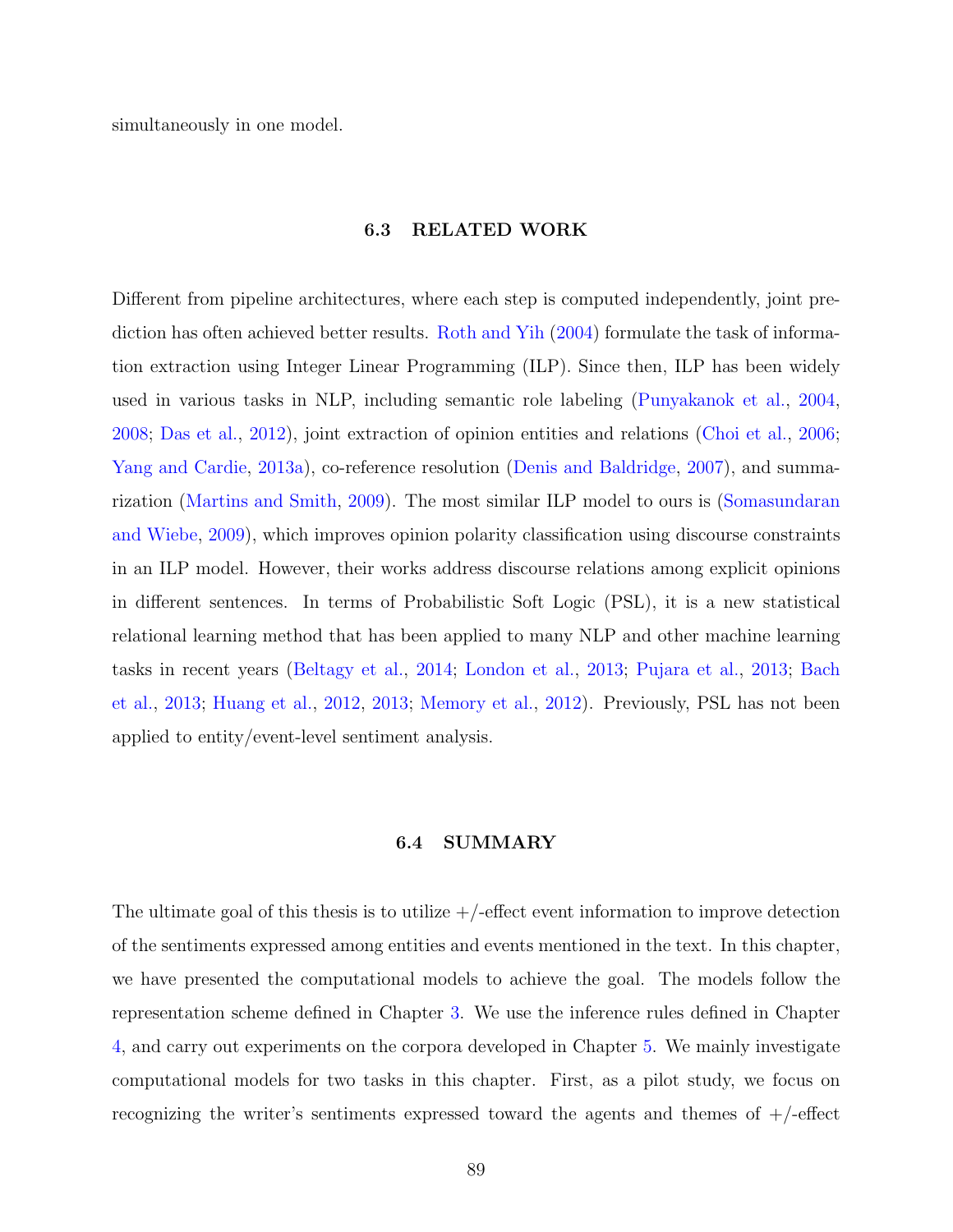events in Section [6.1.](#page-78-0) The experiments have demonstrated that our model improves over local sentiment recognition by almost 20 points in F-measure and over all sentiment baselines by over 10 points in F-measure. The success of the pilot study encourages us to extend the model. Next in Section [6.2](#page-91-0), we focus on a more complicated task that is recognizing the sentiments whose sources can be the writer or any entity in the text and the targets are entities or events. The model builds upon state-of-the-art span-based sentiment analysis systems to perform entity/event-level sentiment analysis covering both explicit and implicit sentiments expressed among entities and events in text. The experiments have shown that the model jointly disambiguate the ambiguities in the opinion components and improve over baseline accuracies in recognizing entity/event-level sentiments.

The computational models in both tasks are joint prediction models. The input to the joint models is the result of individual NLP tasks, and the output of the joint models are answers to each individual task which are globally optimized. For example, the joint model in Section [6.1](#page-78-0) infers the effect of the +-effect event, whether or not it are reversed, which candidate noun phrases are the agent and theme, and the writer's sentiments toward them. The joint models are constrained by the inference rules. As experiments have shown, in addition to beating the baselines for sentiment detection, the joint model in Section [6.1](#page-78-0) significantly improves the accuracy of  $+/-$ effect sense disambiguation without any loss in accuracy of the remaining tasks. The exciting conclusions drawn from this chapter include: 1) the inference rules define useful dependencies among different NLP tasks; 2) the joint prediction models defined by the inference rules promise to jointly resolve the ambiguities in different NLP tasks and improve the performance in more than one task.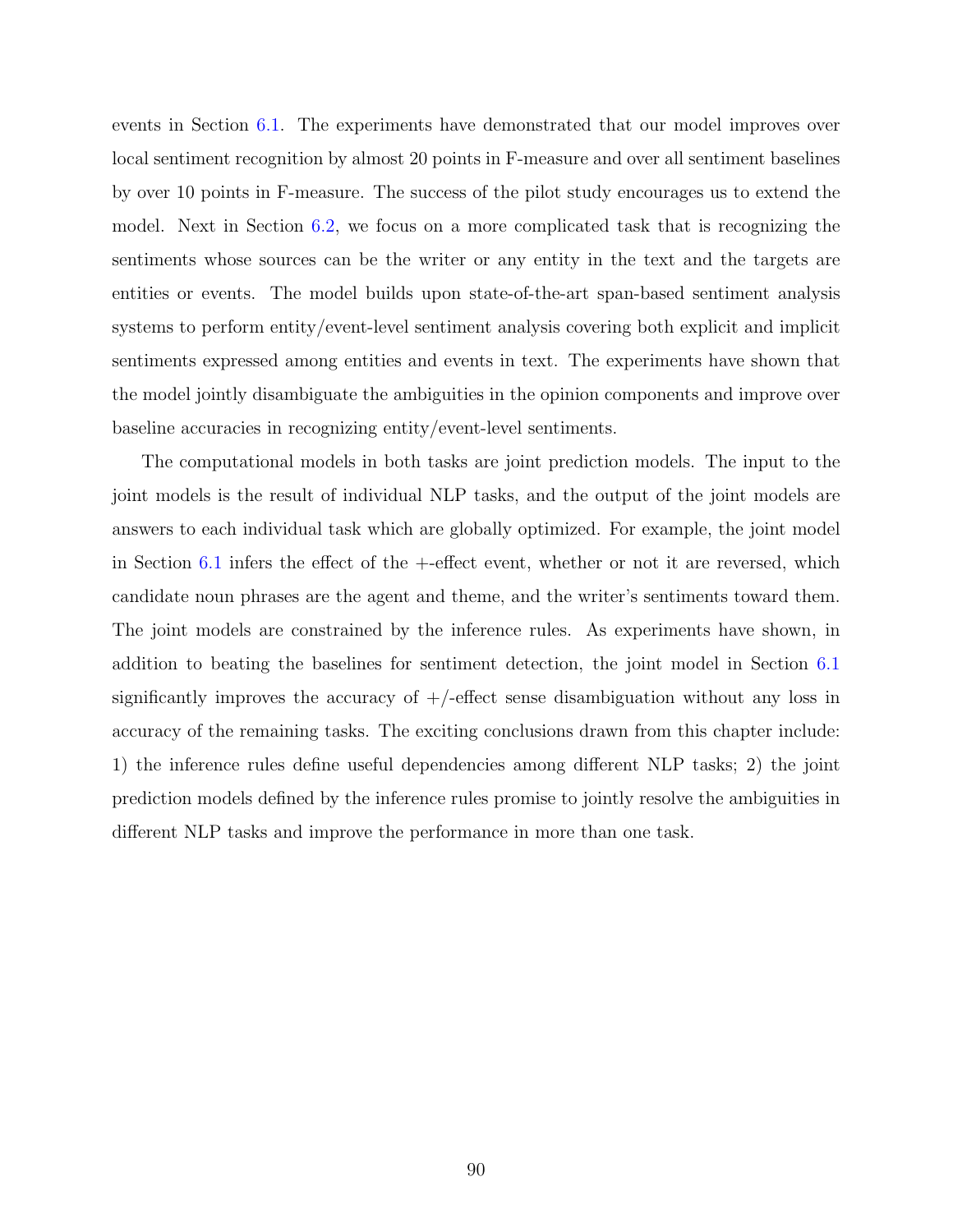# **7.0 RECOGNIZING SOURCES OF OPINIONS**

As discussed in the previous sections, a joint model is able to improve each subtask implemented in the joint model, on the condition that the constraints of the joint model are properly defined to build connections of different subtasks. Though the performances of the joint models are better than the baselines, the performances in entity/event-level sentiment analysis are not good enough. One of the reasons is due to the performances of local systems, which provide input to the joint prediction models. A better local system provides a better basis for the joint model to improve the performances. Thus, we will discuss our works in improving the recognitions of sources of opinions. A better system of recognizing sources of opinions can provide more accurate opinions, so that the joint model is promising to infer more correct opinions.

Previous works tend to recognize the opinion sources in two steps. First, the systems classify whether the opinion is attributed to an noun phrase source, or attributed to the writer. Then the systems identify the noun phrase source based on the classification result in the first step. However, there may be a problem with the classification in the first step. Consider the examples in Table [7.1](#page-105-0).

| Sentence (Boldfaced Opinion Expressions)                   | Source | Previous | Ours            |
|------------------------------------------------------------|--------|----------|-----------------|
| $(EX7.1)$ Tom criticized the student.                      | Tom    | noun     | participant     |
| $(EX7.2)$ Mary didn't expect that                          |        |          |                 |
| Tom criticized the student.                                | Tom.   | noun     | participant     |
| $(Ex7.3)$ Mary says that Jack is very <b>considerate</b> . | Mary   | noun     | non-participant |
| $(EX7.4)$ Jack is very considerate.                        | writer | writer   | non-participant |
| $(EX7.5)$ He <b>embezzled</b> the pension.                 | writer | writer   | non-participant |

<span id="page-105-0"></span>Table 7.1: Examples of Opinions, Sources of opinions, and Categories of opinions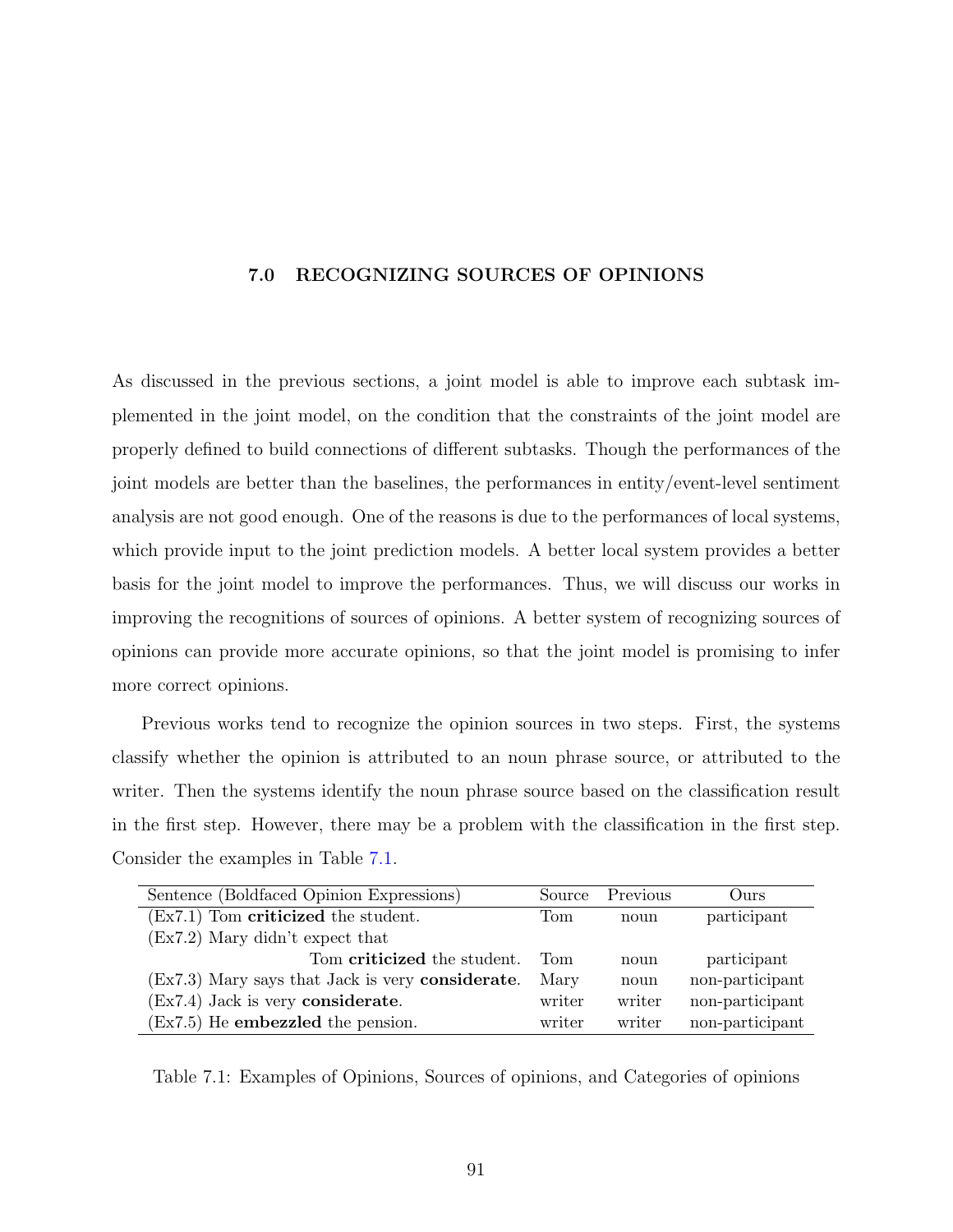In  $(Ex7.1)$ , there is a negative opinion. The opinion expression is the word criticized. The source is Tom. The target is the student. In (Ex7.2), the source of the negative opinion criticized is still Tom, though it is according to Mary's unexpected thoughts. In (Ex7.3), there is a positive opinion. The opinion expression is the word considerate. The positive opinion is stated by Mary, and the source of it is Mary as well. In (Ex7.4), the positive opinion toward Jack is attributed to the writer (or the speaker). In (Ex7.5), there is a negative opinion. The opinion expression is the word embezzled. The source is the writer. The target is He.

As we can see, the source of an opinion can be the writer or an entity represented by a noun phrase in the sentence (e.g., Mary, Tom). Several previous works contribute to recognizing noun phrases as sources ([Choi et al.,](#page-153-6) [2005,](#page-153-6) [2006;](#page-153-3) [Wiegand and Klakow](#page-162-2), [2010](#page-162-2)). They use sequence labeling techniques to label phrases as sources or classify noun phrases in the sentence. A few recent works [\(Yang and Cardie](#page-163-3), [2013a](#page-163-3); [Johansson and Moschitti,](#page-156-2) [2013a](#page-156-2)) develop binary classifiers to determine whether the source is the writer. If not, they use similar methods as previous works did to label noun phrases as sources. In short, previous works categorize opinions as the ones whose sources are the writers or the ones whose sources are noun phrases. According to the previous works, (Ex7.1), (Ex7.2) and (Ex7.3) are in the same category since the sources are noun phrases, while (Ex7.4) and (Ex7.5) are in the other category since the sources are the writer.

However, not all the noun phrase sources play the same role in terms of the opinions. The opinion expressions in (Ex7.1) and (Ex7.2) are events (i.e., actions) and the sources are the agents of the events. (Tom is the agent of the criticizing event which represents a negative opinion.) However, though the opinion expression in (Ex7.5) is also an event (embezzled), the source is not the agent (He) but the writer. The opinion expressions in (Ex7.3) and (Ex7.4) are not events and the sources are not semantic roles of the opinion. Further, if we interpret (Ex7.3) as *Mary:"Jack is very considerate."*, (Ex7.3) is very similar to (Ex7.4) since the sources are the persons who state the opinions. Similarly, the source in (Ex7.5) is the writer who state the opinion instead of anyone participating in the embezzling event. Thus, the methods developed to recognize sources in (Ex7.3), (Ex7.4) and (Ex7.5) should be different from the methods developed to recognize sources in (Ex7.1) and (Ex7.2). However,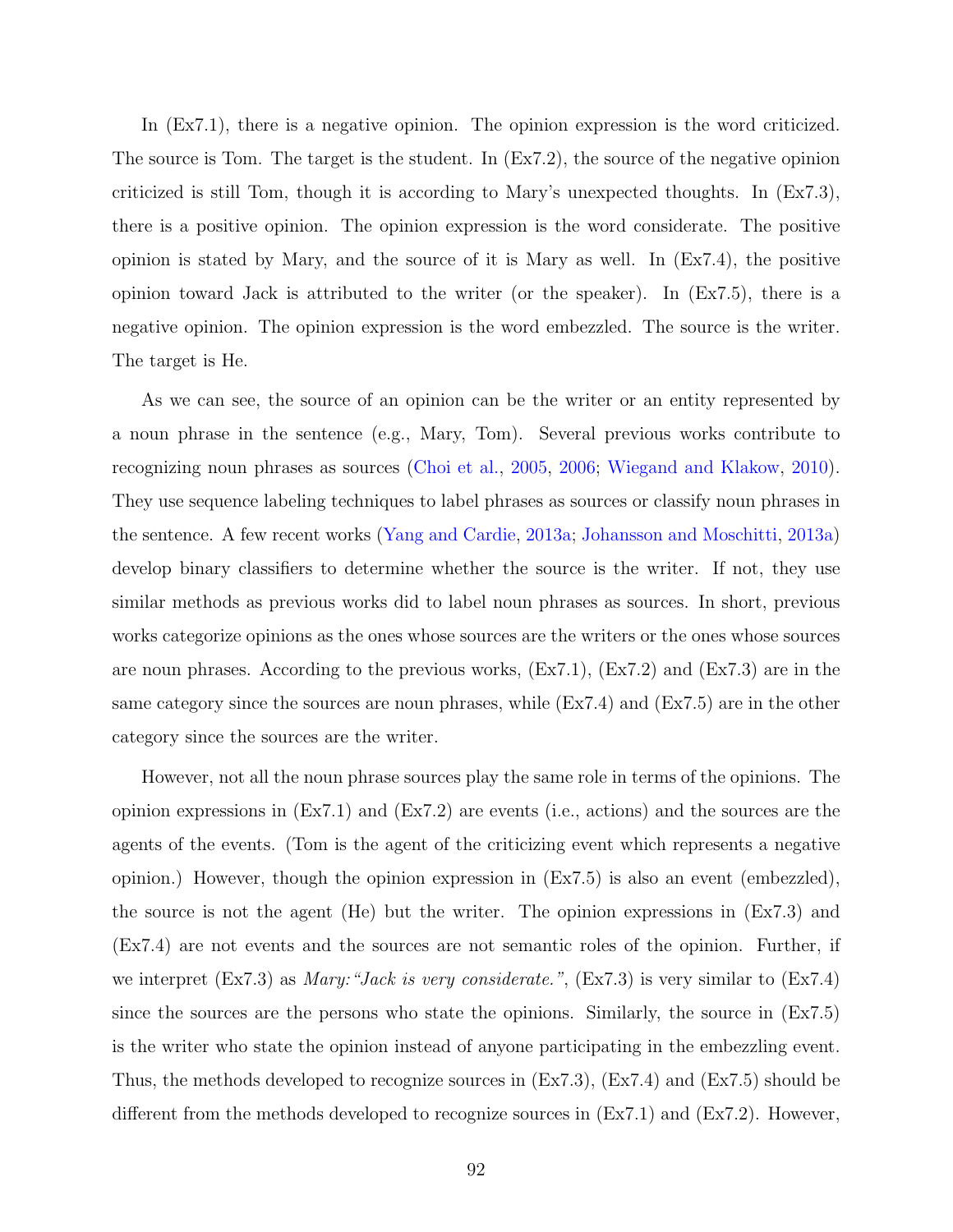previous works develop the same method to recognize sources in (Ex7.1), (Ex7.2) and (Ex7.3) since the sources are all noun phrases. They use semantic role labeling outputs as important features during the training. This may result in failing to find the source in (Ex7.3) because the source is not a semantic role of the opinion. This may also result in misclassifying him as the source in (Ex7.5) because he is the agent of the event. Different from previous works, we first classify  $(Ex7.1)$  and  $(Ex7.2)$  in one category, and classify  $(Ex7.3)$ ,  $(Ex7.4)$  and  $(Ex7.5)$ in the other category, and then recognize the sources. Specifically, we name opinions such as (Ex7.1) and (Ex7.2) as **participant opinions** because the sources are participants in the events that trigger the opinions. we name opinions such as  $(Ex7.3)$ ,  $(Ex7.4)$  and  $(Ex7.5)$ as **non-participant opinions** because the sources are non participants. For example, the source can be someone who states the opinions.

Therefore, here we define a new categorization of the opinion types (Section [7.1\)](#page-107-0). We also build a new automatic system to recognize the sources based on the new categorization of the opinion types (Section [7.2\)](#page-108-0). We also conduct an experiment to show that the new categorization can help recognize sources (Section [7.3\)](#page-114-0).

# **7.1 DEFINITIONS OF TWO TYPES OF OPINIONS**

<span id="page-107-0"></span>A participant opinion is an opinion attributed to someone who is a participant in the event that triggers the opinion. The opinion expression of a participant opinion is usually an event directly triggering opinions (e.g., criticize in  $(EX7.1)$  and  $(EX7.2)$ ). The source of it (e.g., Tom in (Ex7.1) and (Ex7.2), **participant source**) is usually a noun phrase.

A non-participant opinion is an opinion attributed to someone who is not a participant of the opinion. The opinion expression of a non-participant opinion is usually a description of the target (e.g., considerate in (Ex7.3) and (Ex7.4)). The source (**non-participant source**) can be the writer of the document such as (Ex7.4) and (Ex7.5) (**writer source**). There is no span for the writer source in the text. A non-participant source can be an entity in the text such as (Ex7.3) (**nonParticipantNP source**). A nonParticipantNP source is usually a noun phrase.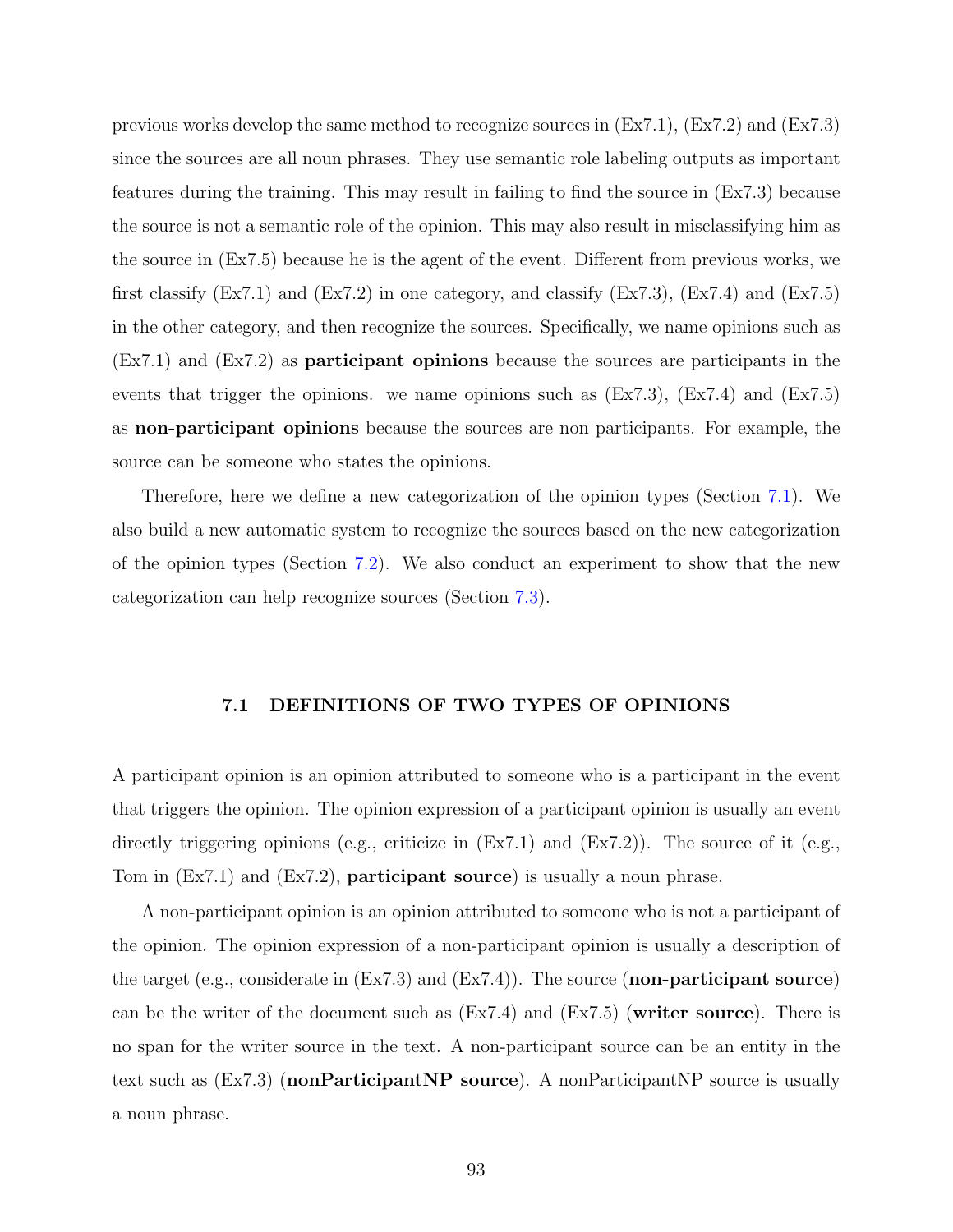One thing to point out is that in some opinion-oriented corpora such as MPQA [\(Wiebe](#page-162-0) [et al.,](#page-162-0) [2005](#page-162-0)) a few opinions do not have explicit sources in the sentence. Consider "*Insulting the Prophet is a violation to human rights*." The insulting event does not have an explicit agent. The negative opinion triggered by the insulting event does not have an explicit source as well. The source may refer to anyone in the world. Now consider "*Chavez' candidacy raised expectations*." Though it is annotated as a positive opinion, the sentence does not specify whose expectations are raised, neither does it specify who are positive about this. The goal of this paper is to anchor the opinion sources to specific entities (either the writer or heads of noun phrases in the sentence). But such implicit sources cannot be anchored to a specific entity. Thus, we do not consider opinions whose sources are implicit. About 5 percent opinions have implicit sources in MPQA.

### **7.2 MODEL**

The model recognizing sources consists of two steps. In the first step, the model classifies the type of the opinion as whether the opinion has a participant source or a non-participant source. Based on the result of the first step, the model then recognizes the sources. We will talk about the two steps in the following sections.

### <span id="page-108-0"></span>**7.2.1 Classifying Two Types of Opinions.**

We develop a binary classifier to distinguish non-participant opinions from participant opinions.

**Features.** We use embeddings of opinion expressions as features for the binary classifier. We did not use any linguistic feature such as Part-Of-Speech or N-gram. Compare (Ex7.1) and (Ex7.5) at the beginning of this section. Both opinion expressions are events and they have agents. Further, both opinion expressions are the words (criticized in  $(Ex7.1)$ ) and embezzled in (Ex7.5)) which can be found in sentiment or connotation lexicons. But (Ex7.1) is a participant opinion while (Ex7.5) is a non-participant opinion. Rather, we want to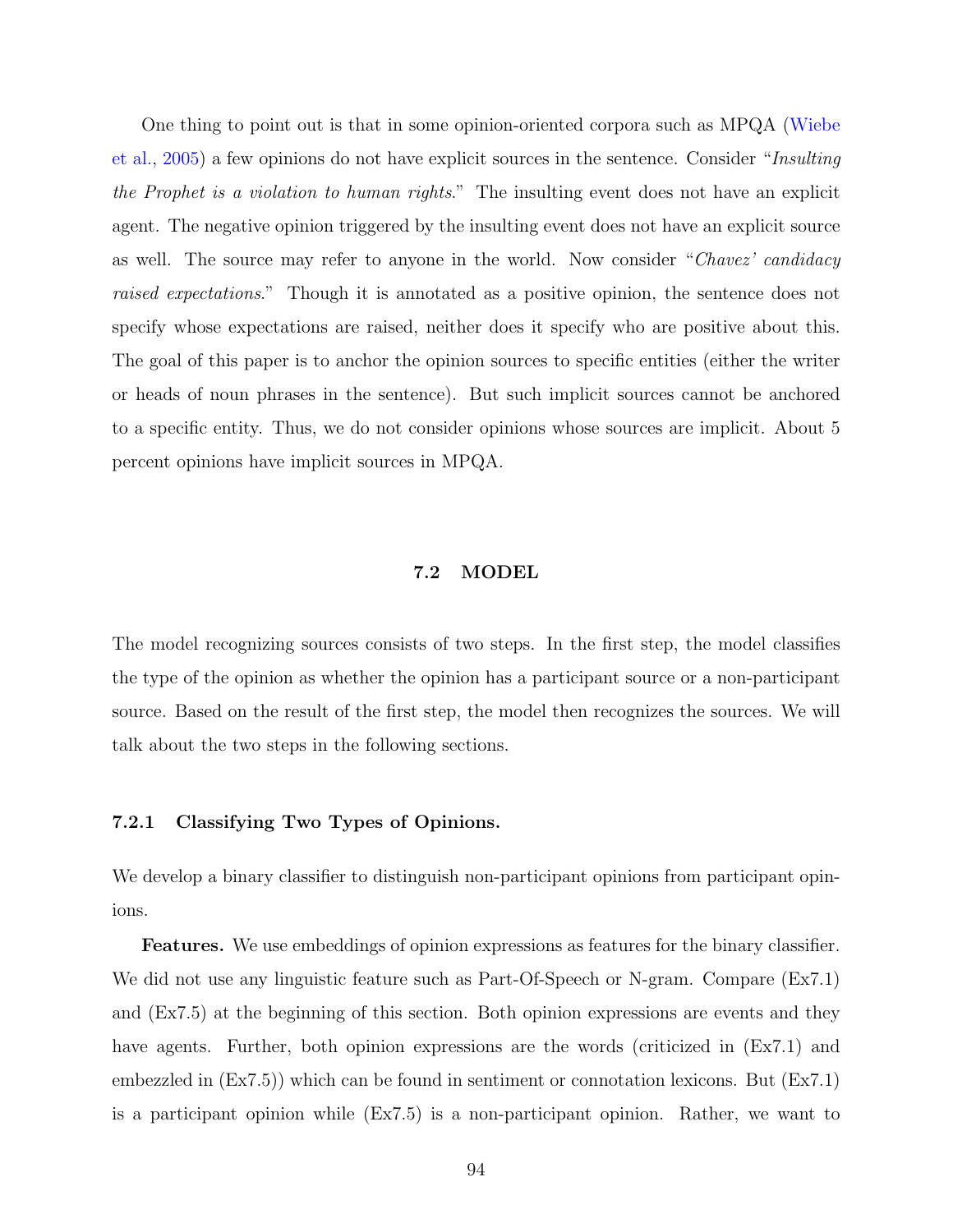capture the differences in the meanings of the opinions expressions. We follow the same method in ([Socher et al.](#page-160-0), [2011\)](#page-160-0) to generate word-level and phrase-level embeddings, which were used to recognize paraphrases. It is promising to use such embeddings to represent the meanings of the phrases.

In ([Socher et al.](#page-160-0), [2011](#page-160-0)) [1](#page-109-0) , an unfolding recursive autoencoder (*uRAE*) is used to learn the embeddings for nodes on the binary parse tree where each parent has two children. During the encoding, the parent vector  $p_1$  is computed from the children vectors  $(c_1, c_2)$ , recursively the parent vector  $p_2$  is computed from the children vectors  $(c_3, p_1)$ .

$$
p_1 = f(W_e[c_1; c_2] + b_e) \quad p_2 = f(W_e[c_3; p_1] + b_e)
$$
\n(7.1)

where the  $W_e$  is the encoding matrix to learn. Recursively we encode all the non-terminal nodes on the binary parse tree. Then during the decoding process, the parent vector is decoded to the two children vectors via reconstruction:

$$
[c'_3; p'_1] = f(W_d[p_2] + b_d) \quad [c'_1; c'_2] = f(W_d[p'_1] + b_d) \tag{7.2}
$$

where  $W_d$  is the decoding matrix to learn. Similarly to encoding, the decoding is recursively conducted on each node.

For the node  $p_2$  that spans from word  $c_1$ ,  $c_2$  to  $c_3$ , the Euclidean distance between the original input of the leaves and the reconstructed representations of leaves is:

$$
E(p_2) = ||[c'_1; c'_2; c'_3] - [c_1; c_2; c_3]||^2
$$
\n(7.3)

By minimizing the sum of all the Euclidean distances between all the nodes, we can learn the encoding and decoding matrices.

Following [\(Socher et al.,](#page-160-0) [2011\)](#page-160-0), we generate a 100-dimension embedding vector for each opinion expression. A binary classifier is trained to learn the weight of each dimension. In the next section we discuss how we obtain the training data and how we use the training data to learn the weights.

<span id="page-109-0"></span> $\overline{1\text{Avalable}}$  at http://goo.gl/4vKQGu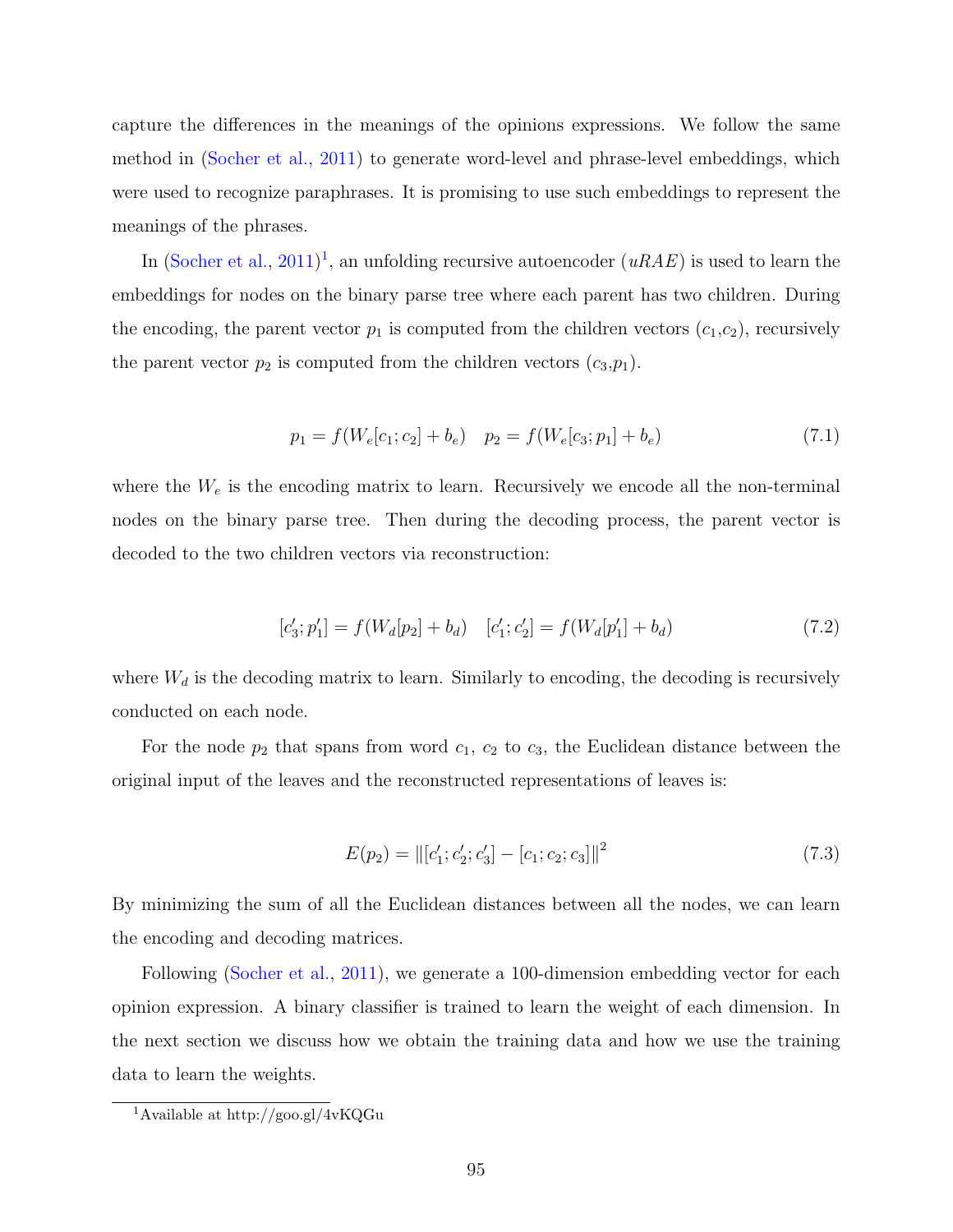**Training.** A big challenge of this classification is the lack of labeled data. Though fine-grained opinion annotated corpora such as MPQA provide the source annotations of opinions, the annotations do not contain labels specifying whether the source is a participant or not. Thus, we develop methods to utilize the existing resources annotated with the opinion sources to collect training data for our new categorization. Basically, we select nonparticipant opinion instances and participant opinion instances. The corpus we use is MPQA 2.0 [\(Wiebe et al.](#page-162-0), [2005;](#page-162-0) [Wilson](#page-163-0), [2008\)](#page-163-0), which has been annotated with many opinions on various topics together with the opinion sources. Since there is no such label corresponding to the distinction between the two types of opinions, we use heuristics to select non-participant opinion instances and participant opinion instances. A selected non-participant opinion instance should have a much higher confidence of being a non-participant opinion than being a participant opinion. For non-participant opinion instances, we collect the opinion expressions whose sources are annotated as the writer since we are sure such opinions are non-participant opinions. Similarly, a selected participant opinion instance should have a much higher confidence being a participant opinion than being a non-participant opinion. Based on our observation (e.g.,  $(Ex7.1)$  and  $(Ex7.2)$ ), a participant opinion is usually a predicate and its source is usually the subject (A0) of the predicate. For participant opinion instances, we collect the opinion expressions which are predicates and at the same time their sources are the subjects of the predicates. For the remaining opinion annotations, we treat them as unknown instances.

We use two different training methods to learn the weights. In the first method, we simply use the selected non-participant opinion and participant opinion instances. We train an SVM classifier [\(Vapnik,](#page-161-0) [2013](#page-161-0); [Joachims,](#page-156-0) [1999a](#page-156-0)) to learn the weights (*non-transductive SVM* ). In the second method, we use all the instances including the unknown instances to train a transductive SVM ([Joachims,](#page-156-1) [1999b\)](#page-156-1) to learn the weights (*transductive SVM*)<sup>[2](#page-110-0)</sup>.

The transductive SVM uses the unlabeled data to adjust the boundary so that the hyperlane separates both labeled and unlabeled data in the training set. Note that, only unlabeled data in the **training** set are used to learn the weights. None of the testing data is observed during training. It adds slack variables  $(\xi_i \text{ and } \hat{\xi}_u)$ , which allow the model to

<span id="page-110-0"></span><sup>2</sup>Available at http://svmlight.joachims.org/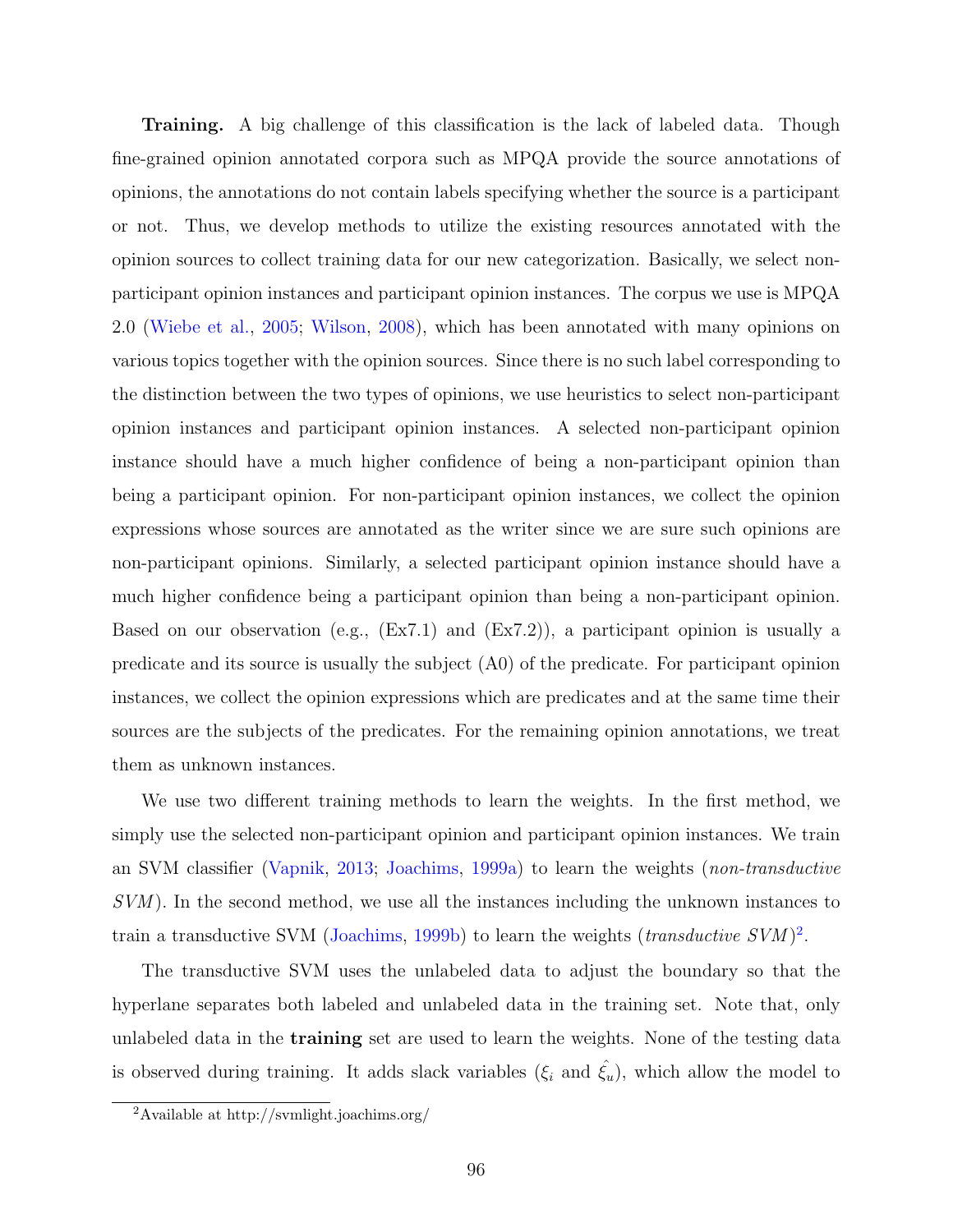trade-off between misclassifying labeled data  $(x_i, y_i)$  and excluding unlabeled data  $(\hat{x_u}, \hat{y_u})$ ([Joachims](#page-156-1), [1999b](#page-156-1)).

$$
\min_{w, \hat{y_u}, \xi_i, \hat{\xi_u}} \quad \frac{1}{2} ||w||^2 + C \sum_i \xi_i + \hat{C} \sum_u \hat{\xi_u}
$$
\n
$$
\text{s.t.} \quad \forall i \quad y_i (wx_i + b) \quad \geq 1 - \xi_i
$$
\n
$$
\forall u \quad \hat{y_u} (w\hat{x_u} + b) \quad \geq 1 - \hat{\xi_u} \tag{7.4}
$$

# <span id="page-111-2"></span>**7.2.2 Recognizing Sources of Two Types of Opinions**

| <b>(R1)</b> OPINION( $o$ ) $\land$ NPW( $s$ ) $\land$ NONPARTICIPANTOPINION( $o$ ) $\land$ NONPARTICIPANTNP( $o,s$ ) |
|----------------------------------------------------------------------------------------------------------------------|
| $\rightarrow$ SOURCE $(o,s)$                                                                                         |
| (R2) OPINION( $o$ ) $\wedge$ NPW( $s$ ) $\wedge$ NONPARTICIPANTOPINION( $o$ ) $\wedge$ WRITER( $o,s$ )               |
| $\rightarrow$ SOURCE $(o,s)$                                                                                         |
| (R3) OPINION( $o$ ) $\land$ NPW( $s$ ) $\land$ PARTICIPANTOPINION( $o$ ) $\land$ CRF( $o,s$ )                        |
| $\rightarrow$ SOURCE $(o,s)$                                                                                         |
| (R4) OPINION( $o$ ) $\wedge$ NPW( $s$ ) $\wedge$ PARTICIPANTOPINION( $o$ ) $\wedge$ SEMANTICAGENT( $o,s$ )           |
| $\rightarrow$ SOURCE $(o,s)$                                                                                         |
| (R5) OPINION( $o$ ) $\land$ NPW( $s$ ) $\land$ PARTICIPANTOPINION( $o$ ) $\land$ SYNTACTICAGENT( $o,s$ )             |
| $\rightarrow$ SOURCE $(o,s)$                                                                                         |
| (R6) NONPARTICIPANTOPINION( $o$ ) $\rightarrow \sim$ ParticipantOpinion( $o$ )                                       |
| (R7) PARTICIPANTOPINION( $o$ ) $\rightarrow \sim$ NONPARTICIPANTOPINION( $o$ )                                       |

<span id="page-111-1"></span>Table 7.2: Rules in PSL

To recognize sources of the two types of opinions, we choose a joint model instead of a pipeline end-to-end system which may suffer from accumulated errors. Different from the joint models used in the previous works which extract both writer sources and noun phrase sources, we choose Probabilistic Soft Logic (PSL) [\(Broecheler et al.,](#page-153-0) [2010](#page-153-0))<sup>[3](#page-111-0)</sup>. Previously we have used the PSL models to recognize entity/event-level sentiments in Section [6.2.](#page-91-0) To give an overview of the PSL model used in this section, we define the literal  $\text{SOLVECE}(o,s)$ to represent the grounding that the source of the opinion *o* is *s*, where *o* is an opinion expression and *s* can be the writer or a noun phrase in the sentence. If *o* and *s* are constants, then  $\text{SOLVECE}(o,s)$  is a grounded literal. Each grounded literal is assigned a score by an individual system, PSL takes as input all the individual scores and the constraints defined

<span id="page-111-0"></span><sup>3</sup>Available at http://psl.umiacs.umd.edu/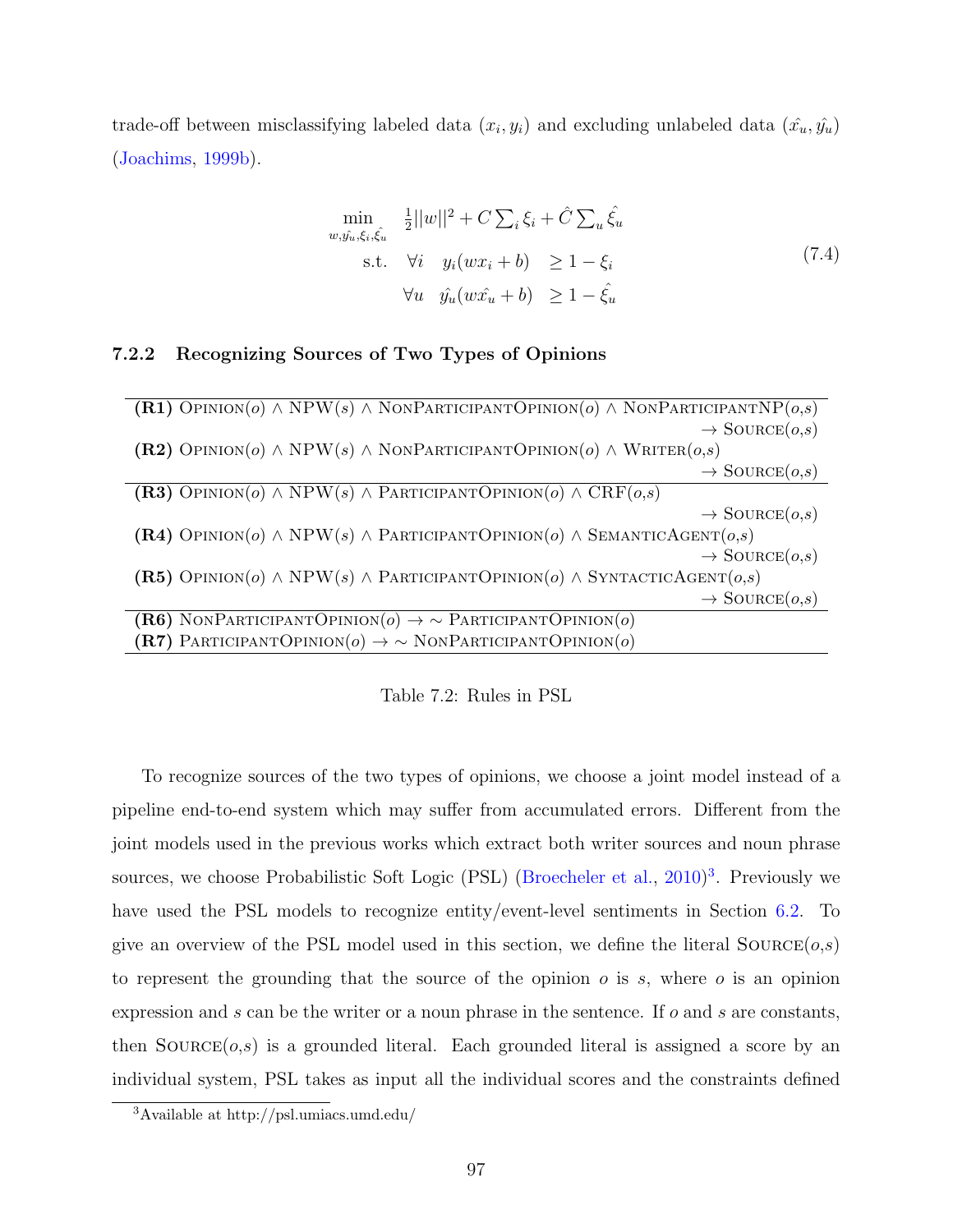by rules among literals. In the final output, for example if the score of the grounded literal Source(criticized, Jack) is larger than zero, it means that PSL thinks Jack is the source of the opinion criticized, and the score Source(criticized, writer) being 0 represents that PSL thinks the writer is not the source of that opinion.

Next, we introduce the literals defined for recognizing sources. Then we introduce the rules used as constraints.

**Literals.** Two sets of variables are used in the PSL in this paper. The first set consists of opinion expressions, each of which is denoted *o*. The second set consists of sources, each of which is denoted *s*. Since this paper focuses on recognizing sources, each *o* is an opinion expression in the gold standard. Given an opinion expression *o* in the sentence, we automatically generate a set  $S<sub>o</sub>$  consisting of different source candidates of *o*. Each  $s<sub>o</sub> \in S<sub>o</sub>$ is either the writer or the head of an NP. Note that we filter out any *s* that may not be an entity's head. We require that an entity must meet at least one of the three criteria: (1) it is a named entity; (2) it is a pronoun; (3) it is an animate according to the lexicon ([Ji and](#page-156-2) [Lin](#page-156-2), [2009](#page-156-2)). Each entry of the lexicon consists of an NP, the frequency that NP is used as an animate (labeled as *who*) and the frequency that NP is used as a non-animate (labeled as *which*, *when*, or *where*). We consider an NP as an animate if the frequency of *who* is higher than the frequency of any other label.

First of all, we define three basic literals.

- $(A1)$  OPINION $(o)$ : *o* is an opinion expression
- $(A2)$  NPW(*s*): entity *s* is a source (NP or writer)
- (A3) SOURCE $(o,s)$ : the source of opinion *o* is *s*

For an opinion *o* in the gold standard, we create an Opinion(*o*) and the score is 1.0. For each source candidate *s* that individual systems generate, we create an NPW(*s*) and the score is 1.0. The scores of  $SOLVEE(o,s)$  will be the outputs calculated by the joint model.

Next, we define two literals to describe *o*.

- $(A4)$  NONPARTICIPANTOPINION $(o)$ : *o* is a non-participant opinion
- (A5) ParticipantOpinion(*o*): *o* is a participant opinion

The classifier in Section [7.2.1](#page-108-0) outputs a score of each *o*. If the output is larger than zero, we create a NONPARTICIPANTOPINION $(o)$  and the score is the output. If the output is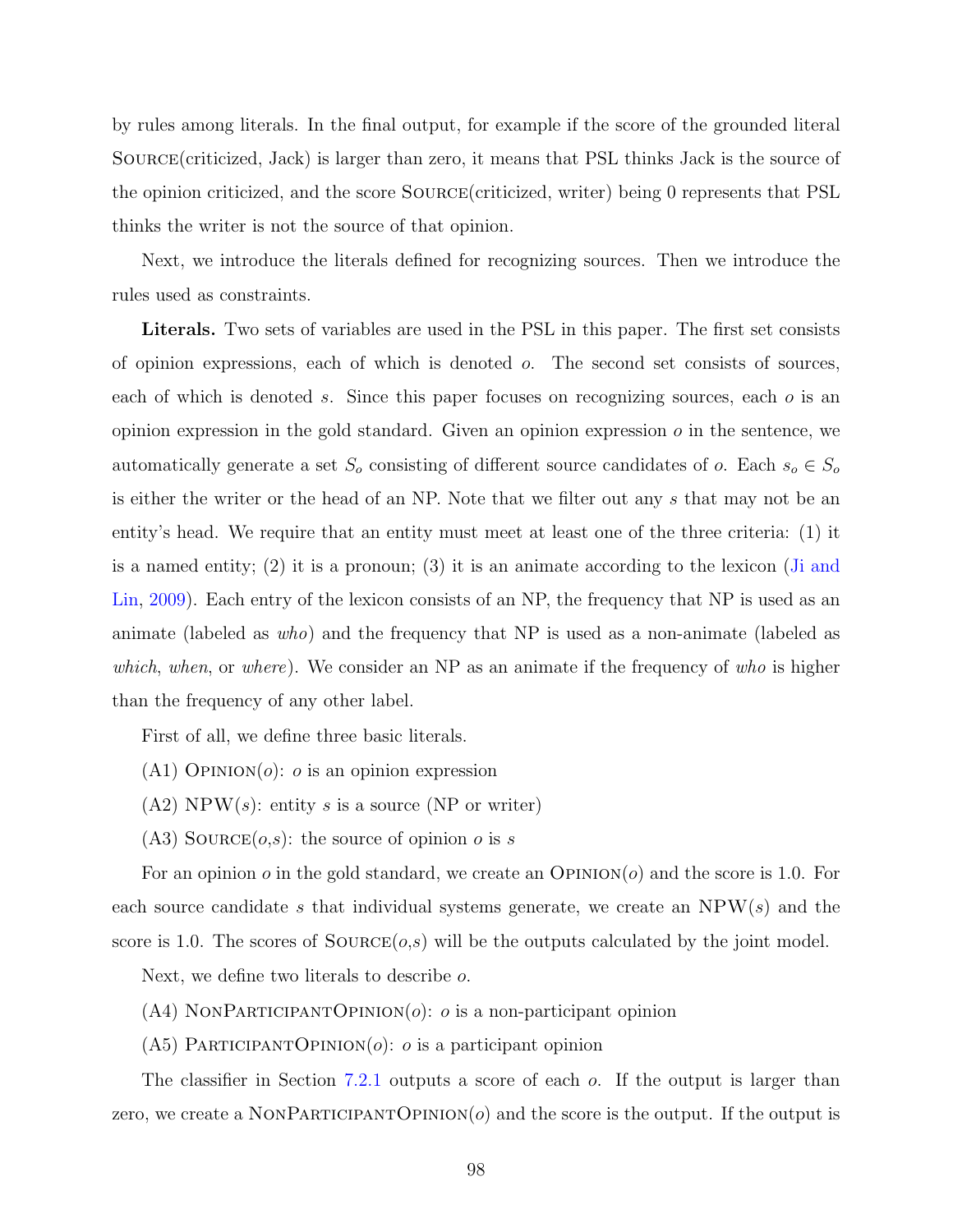smaller than zero, we create a PARTICIPANTOPINION(*o*) and the score is the absolute value of the output. The absolute scores outside the range  $[0,1]$  is set as 1.0.

Further, we define literals representing how we automatically generate source candidates. All the literals defined below represent the grounding that *s* is a source candidate of *o* and they are assigned with score 1.0.

- (A6) NONPARTICIPANTNP $(o,s)$ : *s* is an NP head as non-participant
- $(A7)$  WRITER $(o,s)$ : *s* is the writer
- (A8) CRF(*o*,*s*): *s* is an NP head extracted by a CRF model
- (A9) SEMANTICAGENT $(o,s)$ : *s* is the semantic agent of *o*
- (A10) SYNTACTICAGENT $(o,s)$ : *s* is the syntactic agent of *o*

NONPARTICIPANTNP $(o, s)$  is created if *o* is a clause and *s* is the NP head that dominates *o* on the constituency parse tree. Specifically, if *o* is a clause (e.g., its parent node is labeled as *SBAR* in the parse tree), we go up the parse tree from *o* till the root, and collect the heads of the noun phrases along the path.

WRITER( $o$ , writer) is created if no NONPARTICIPANTNP literal of  $o$  is created.

CRF(*o*,*s*) is created if a pre-trained Conditional Random Filed (CRF) model extracts *s* as the source of *o*. Previous experiments have shown that CRF is a strong model in extracting noun phrases as sources ([Yang and Cardie](#page-163-1), [2013a;](#page-163-1) [Johansson and Moschitti](#page-156-3), [2013a\)](#page-156-3). We expect a CRF model could recognize the participant sources. Note that if the output from CRF is an NP, we choose the head of it as *s*. The features used in the model are typical linguistic features used in the previous works ([Yang and Cardie](#page-163-1), [2013a\)](#page-163-1).

SEMANTICAGENT( $o,s$ ) is created if  $o$  is a predicate and  $s$  is the head of the subject (A0) of the predicate extracted by a semantic role labeling tool. We use SENNA ([Collobert et al.,](#page-153-1) [2011](#page-153-1)) as the semantic role labeling tool in this paper.

SYNTACTICAGENT( $o,s$ ) is created if *s* is the nsubj of *o* according to the dependency parser. We add the syntactic agent to retain the recall if the CRF model or semantic role labeling tool misses any source of an opinion. We use Stanford's dependency parser in this paper [\(Manning et al.,](#page-157-0) [2014](#page-157-0)).

For an opinion *o*, the set *S<sup>o</sup>* consists of all the source candidates. PSL assigns scores to each  $s_o$  in  $S_o$ . A subset  $S_o^{\text{non-participant}}$  consists of  $s_o$  created for NONPARTICIPANTNP and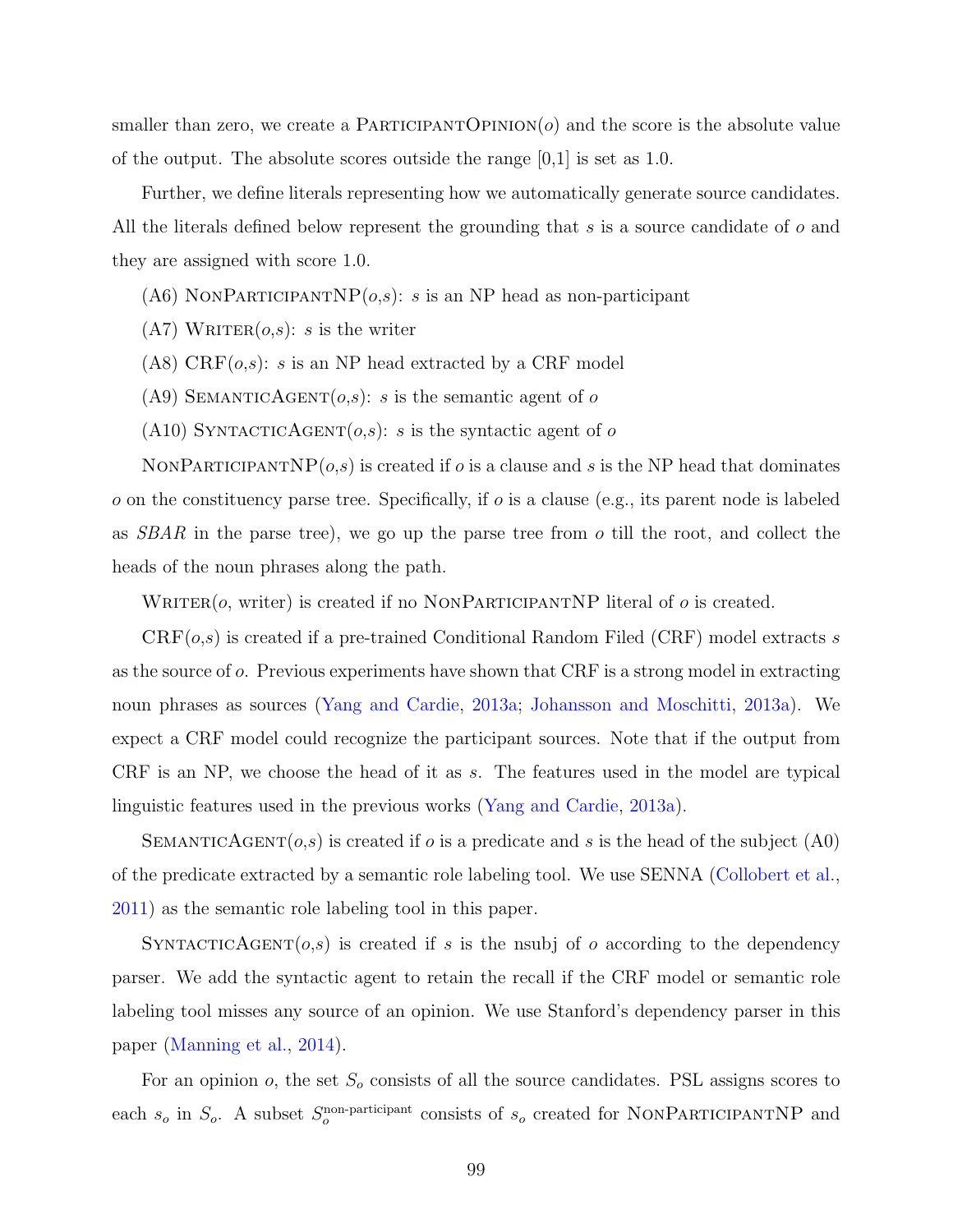WRITER literals. The other subset  $S_o^{\text{participant}}$  consists of  $s_o$  created for CRF, SEMANTICA-GENT and SYNTACTICAGENT literals.

**Rules.** We define rules used as constraints in PSL to model the relations of literals, shown in Table [7.2](#page-111-1). In the top box, Rules  $(R1)$  and  $(R2)$  are defined to find the sources of non-participant opinions. For example, Rule  $(R2)$  can be explained as: if the opinion expression *o* is a non-participant opinion and *s* is a source candidate which is the writer, then we infer the source of  $o$  is  $s$ . In the middle box, Rules  $(R3)$ ,  $(R4)$  and  $(R5)$  are defined to find the sources of participant opinions. In the bottom box, Rules  $(R6)$  and  $(R7)$  are defined to ensure that the same opinion cannot be both a non-participant opinion and a participant opinion. As introduced in Section [6.2.1](#page-92-0), each rule is associated with a weight, representing how important the rule is. The weights of Rules (R6) and (R7) are infinite because they are used as hard constraints. The other weights are learnt on the training set in the experiment.

## **7.3 EXPERIMENTS AND RESULTS**

Our experiments are conducted on MPQA  $2.0<sup>4</sup>$  $2.0<sup>4</sup>$  $2.0<sup>4</sup>$  [\(Wiebe et al.,](#page-162-0) [2005\)](#page-162-0), a widely used corpus for fine-grained opinion analysis. 135 documents are used as a development set and a different set of 400 documents are used for 10-fold cross-validation. Our gold standard opinion expressions are corresponding to the direct subjectivity annotations and expressive subjectivity annotations. Our gold standard sources are corresponding to the agent annotations. We filter out the opinions whose sources are annotated as *implicit* (as stated in Section [7.1\)](#page-107-0) and filter out the opinions whose sources are outside the sentence. The set of opinion expressions are the gold standard annotations. There are 11,364 opinion expressions in the cross-validation set. 3,826 opinion sources (33.67%) are annotated as the writer, and the other 7,538 opinion sources (66.33%) are annotated as noun phrases.

In the cross-validation, we use the training set in each fold to train three components of the whole model: (1) the classifier to classify opinion expressions in Section [7.2.1](#page-108-0); (2) the CRF to extract noun phrases as sources in Section [7.2.2;](#page-111-2) (3) the PSL to conduct joint

<span id="page-114-0"></span><sup>4</sup>Available at http://mpqa.cs.pitt.edu/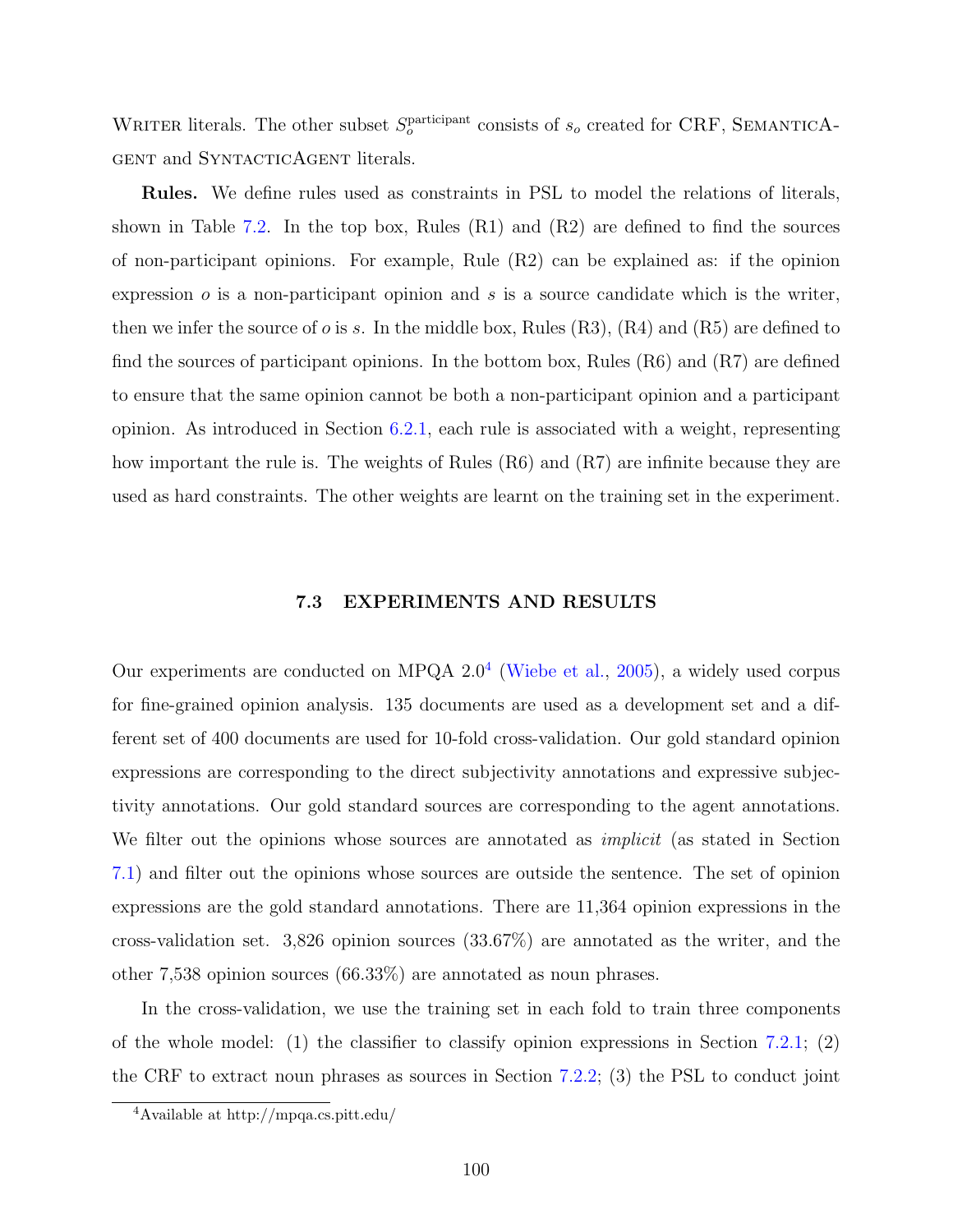prediction in Section [7.2.2](#page-111-2). After training, the whole model extracts sources in the testing set in each fold.

For evaluation, similar to previous works ([Yang and Cardie,](#page-163-1) [2013a](#page-163-1)), we use precision (P), recall (R) and F-measure (F1) according to *overlap* and *exact* matching metrics. For both metrics, if the automatically extracted source is the writer and the gold standard annotation is also the writer, it is a correct hit. In other cases, according to exact metric, if the automatically extracted source is the semantic head of the gold standard annotation span, it is a correct hit. According to overlap metric, if the automatically extracted source is within the gold standard annotation span, it is a correct hit.

We have conducted three experiments. The first experiment discusses the performances of our model in recognizing sources, compared to baselines and state-of-the-art works. The second experiment discusses the contribution of transductive SVM in recognizing sources, compared to non-transductive SVM. The third experiment discusses the learnt weights in the trained PSL. Next we talk about the three experiments.

## **7.3.1 Performance of Recognizing Sources.**

We use two baseline methods. For each opinion *o* from the gold standard, the first baseline  $(S<sub>o</sub>)$  uses the whole source candidate set  $S<sub>o</sub>$  as described in Section [7.2.2.](#page-111-2) The second baseline  $(S_o^{n/p})$  uses a subset of  $S_o$  based on the classifier output. If the classifier labels *o* as a nonparticipant opinion, then the second baseline chooses the subset  $S_o^{\text{non-participant}}$  as described in Section [7.2.2](#page-111-2). If the classifier labels *o* as a participant opinion, then the second baseline chooses the subset  $S_o^{\text{participant}}$ . For an opinion *o*, the outputs from the two baselines  $S_o$  and  $S_0^{n/p}$  are sets of sources, which may contain more than one source. The third baseline (1  $\in$  $S_o^{n/p}$  builds upon the second baseline. It chooses the writer source from  $S_o^{\text{non-participant}}$  if *o* is classified as a non-participant opinion. It chooses the source candidate extracted by the CRF model if *o* is classified as a participant opinion. The third baseline always outputs a single source for an opinion. It combines the classification result and current CRF model in a pipeline approach. Our full model (*Joint*) uses the output from PSL. For an *o*, we take the *s* that has the highest positive score of  $\text{Source}(o,s)$ . The performances are shown in Table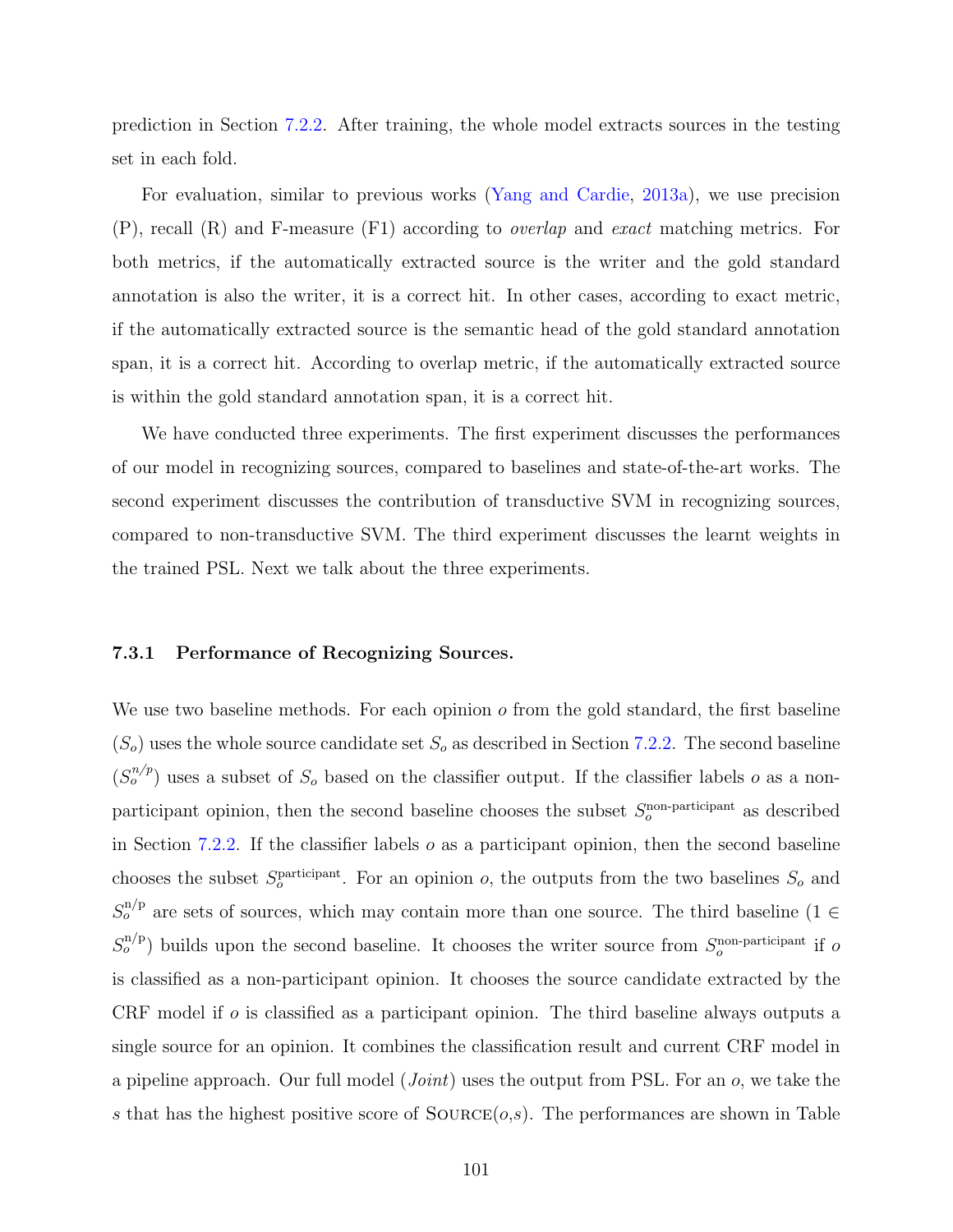|                                       | exact |       | overlap |       |       |        |
|---------------------------------------|-------|-------|---------|-------|-------|--------|
|                                       | P     | R     | F1      | P     | R     | F1     |
| $S_o$                                 | 36.21 | 71.57 | 48.09   | 36.50 | 72.14 | 48.47  |
| $S_{o}^{\rm n/p}$                     | 47.50 | 58.35 | 52.37   | 50.19 | 58.88 | 54.19  |
| $1 \in S^{\mathrm{n/p}}_{\mathrm{o}}$ | 49.16 | 49.16 | 49.16   | 49.67 | 49.67 | 49.67  |
| Joint                                 | 67.74 | 60.20 | 63.75*  | 68.33 | 60.73 | 64.31* |

[7.3.](#page-116-0) A star in F-measures indicates statistical significance according to t-test (*p <* 0*.*05).

<span id="page-116-0"></span>Table 7.3: Performances of Recognizing Sources

The first baseline *S<sup>o</sup>* has the highest recall because it considers all the source candidates. The second baseline  $S_o^{n/p}$  successfully removes some wrong candidates by improving the precision and F-measure over *So*, indicating that classifying opinions can help recognize sources. The third baseline  $1 \in S_0^{n/p}$  has a higher precision but a sharp drop in recall. This is because a pipeline approach may rule out correct candidates. The full model *Joint* achieves the best performance. Note that, the performances using overlap metric is only slightly better than using exact metric. This indicates that when our model recognizes a NP head as the source, in most cases it is the semantic head of the gold standard annotation. Note that the recall of  $S<sub>o</sub>$  is not 100%. The errors are cases where the heads of sources are not nouns or pronouns. For example, the head of the source span "*Those signing the document*" is the word those, whose Part-Of-Speech label is DT.

In addition to the two baselines, we also choose three models from state-of-the-art works for comparison. The state-of-the-art works were conducted on MPQA with 10-fold cross validations as well. Thus we compare to their reported numbers directly. The first model (*Pipeline*), which is a pipeline approach, ([Yang and Cardie,](#page-163-1) [2013a](#page-163-1)) uses CRF to extract opinion expressions, opinion sources and opinion targets. Then binary classifiers are used to link the extracted sources (including the writer) and targets to opinions. Based on the first model's result, the second model (*ILP*) [\(Yang and Cardie](#page-163-1), [2013a](#page-163-1)) uses ILP to optimize the results. The third model (*Re-Rank*) is very similar to the second model, except that the third model only extracts opinion expressions and opinion sources and it uses a re-ranker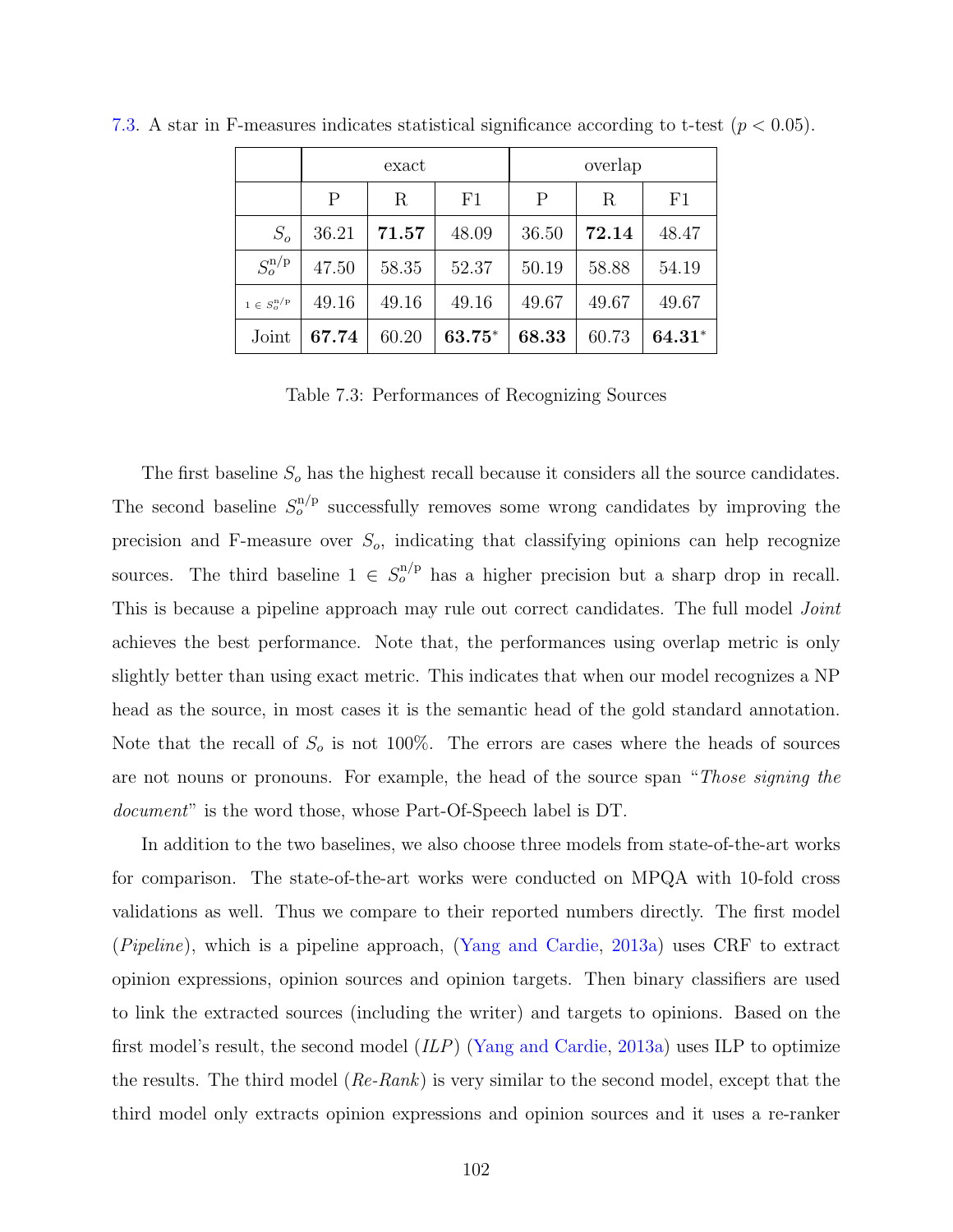to optimize the result. Since the state-of-the-art models automatically extracted opinion expressions, for a better comparison we train a CRF as described in [Yang and Cardie](#page-163-2) [\(2014](#page-163-2)) to extract opinion expressions as well. The training of the CRF is also conducted on the training set in each fold. Our model (*Auto+Joint*) in this experiment is different from the *Joint* in Table [7.3](#page-116-0) since *Auto+Joint* takes as input automatically extracted opinion expressions. Using the evaluation methods in [Yang and Cardie](#page-163-1) [\(2013a](#page-163-1)), we evaluate on the opinions that are correctly extracted by the model, which are a subset of all the opinions in the corpus. Re-Rank calculates the percentage of overlapping tokens if an automatically extract source span overlaps with the gold standard span. The performances are shown in Table [7.4](#page-117-0).

| Method              | P     | R     | F1    | metric     |
|---------------------|-------|-------|-------|------------|
| $\text{Auto+Joint}$ | 66.95 | 60.29 | 63.45 | overlap    |
| Pipeline            | 47.73 | 54.40 | 50.84 | overlap    |
| <b>ILP</b>          | 64.97 | 58.61 | 61.63 | overlap    |
| Re-Rank             | 53.20 | 55.10 | 54.20 | percentage |

<span id="page-117-0"></span>Table 7.4: Comparisons to State-of-the-art Models

Our model (*Auto+Joint*) has the highest F-measure. The Pipeline has the lowest Fmeasure, indicating that a joint approach is more appropriate for recognizing sources. The ILP is better than the Re-Rank, and ILP is slightly worse than our model. It optimizes both the opinion-source relation and the opinion-target relation. It is promising to use PSL to jointly optimize the extraction of sources and targets in the future.

#### **7.3.2 Contribution of Transductive SVM**

In Section [7.2.1](#page-108-0), we introduce two methods to train the classifier, i.e., non-transduction and transduction. The F-measure of Joint using the transductive SVM in Table [7.3](#page-116-0) is 63.75%. When we use the classification results from a non-transductive SVM for the Joint method, the F-measure is 61.47%, which is worse and the difference is statistically significant via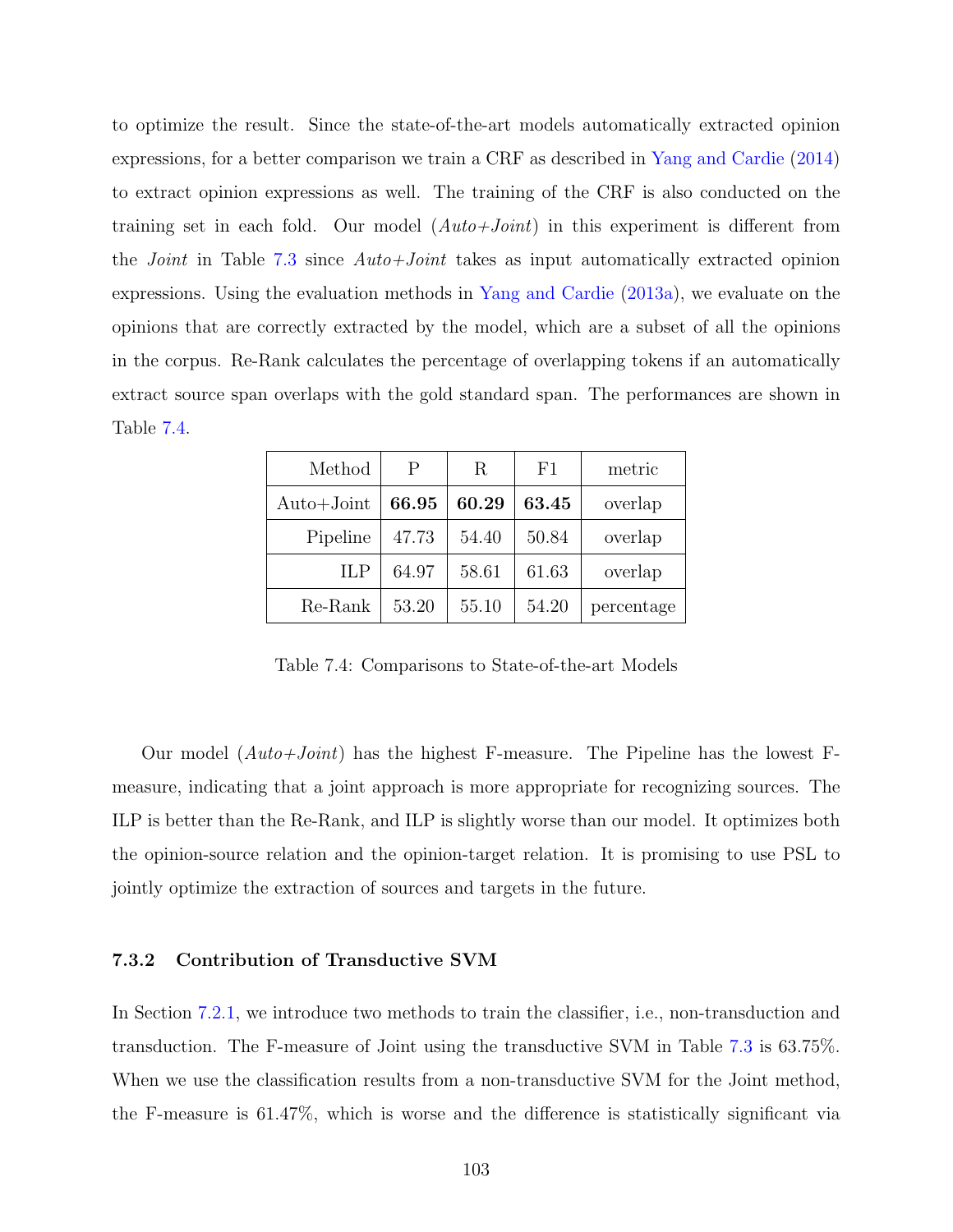a t-test ( $p < 0.05$ ). The F-measure of the baseline  $(S_o^{n/p})$  using transductive SVM is also statistically better than a  $S_o^{n/p}$  using non-transductive SVM (52.37% versus 50.59%). Our experiments have shown that using transduction to train the classifier is able to improve recognizing sources.

#### **7.3.3 Discussion of Trained PSL**

We train the PSL model to learn the weights of rules. The weights learnt in each fold follow the same trend. Since the initial scores for Literals  $(A6)-(A10)$  are set to be 1.0, the learnt rule weights are good estimates for how important each source candidate is. (R2) has the highest weight, indicating that if there is a writer source candidate extracted, it is very likely the correct source of an opinion. (R4) has a slightly higher weight than (R3). Though in most cases the CRF candidate is the same as the semantic agent candidate, the model prefers the semantic agent candidate if the two are not the same. (R5) has the lowest weight, which is not surprising because syntactic agent is a weak candidate. Furthermore, we run a PSL model without learning the weights but assigning each rule with the same weight. The performances are slightly worse. This shows that the trained weights of rules help recognize correct sources.

# **7.4 RELATED WORK**

Different from the works analyzing reviews that assume the sources are the writers ([Liu](#page-157-1), [2012;](#page-157-1) [Socher et al.,](#page-160-1) [2013](#page-160-1)), [Choi et al.](#page-153-2) ([2005\)](#page-153-2) use Conditional Random Field (CRF) to recognize which phrases are the sources of opinions. Later, [Choi et al.](#page-153-3)  $(2006)$  $(2006)$  $(2006)$  use CRF to automatically extract both opinion expressions and opinion sources. A binary classifier is run to assign sources to opinions. Finally an Integer Linear Programming model is run to choose the best configuration of correspondences of opinions and sources. [Wiegand and Klakow](#page-162-1) [\(2010](#page-162-1)) consider all the noun phrases in the sentence and train a binary SVM classifier to judge whether a noun phrase is the source of a given opinion expression. They develop new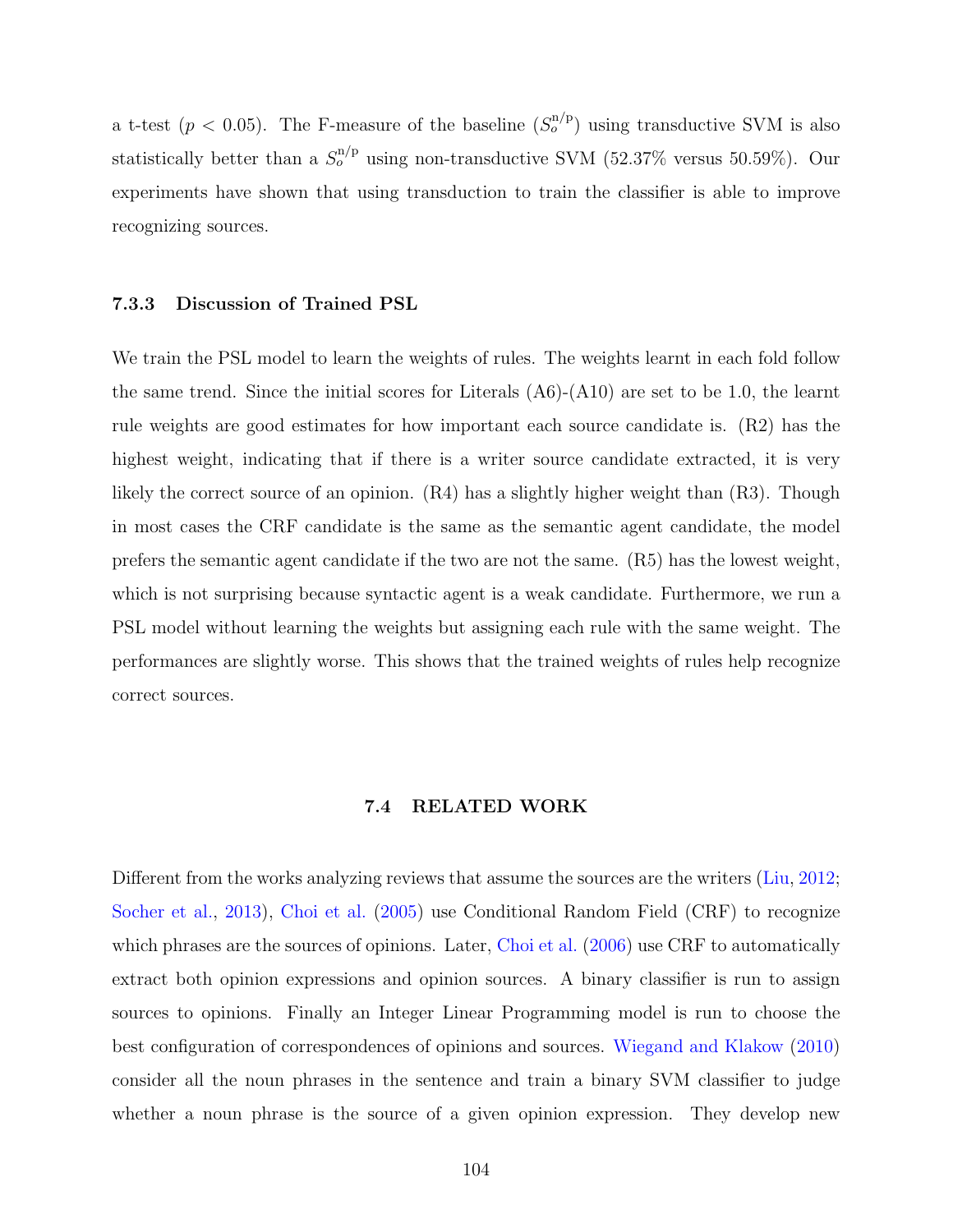convolution kernels used in SVM which are able to identify meaningful fragments of sequences or trees. Later [Wiegand and Klakow](#page-162-2) [\(2012\)](#page-162-2) develop generalization features to improve crossdomain opinion source extractions. Different from all the aforementioned works, this paper focuses on both cases where the sources can be the writers or phrases.

A few previous works extract sources including both writers and phrases in the text ([Yang and Cardie](#page-163-1), [2013a;](#page-163-1) [Johansson and Moschitti,](#page-156-3) [2013a\)](#page-156-3). They follow a procedure similar to that of [\(Choi et al.,](#page-153-3) [2006\)](#page-153-3). One of the differences from ([Choi et al.](#page-153-3), [2006](#page-153-3)) is that a binary classifier is run to predict when the source is not a noun phrase. By this classifier, the model tries to recognize writer sources. Though the state-of-the-art works take into account both writer and noun phrases as potential sources, they did not model the distinction between participant opinions from non-participant opinions.

The sources of some non-participant opinions are the people in the text who state the opinion such as (Ex7.3). Recognizing such sources is similar to speaker attribution in quotation analysis [\(Glass and Bangay](#page-155-0), [2007](#page-155-0); [Elson and McKeown](#page-155-1), [2010;](#page-155-1) [O'Keefe et al.,](#page-158-0) [2012](#page-158-0); [Pareti](#page-159-0) [et al.](#page-159-0), [2013](#page-159-0)). We did not employ the techniques for speaker attribution in this paper because the features used in speaker attribution are extra-sentences and even extra-paragraphs, while we focus on recognizing sources of opinions within the sentence in this paper.

# **7.5 SUMMARY**

This chapter improves recognizing sources of opinions based on a new categorization of opinions: non-participant opinion or participant opinion. A transductive SVM is built to classify an opinion utilizing existing limited resources. The categorization information is then utilized by a Probabilistic Soft Logic model to jointly recognize sources of the two types of opinions in a single model. The experiments have shown that the model based on this new categorization of opinions achieves better performances over baselines and several state-of-the-art works in recognizing sources.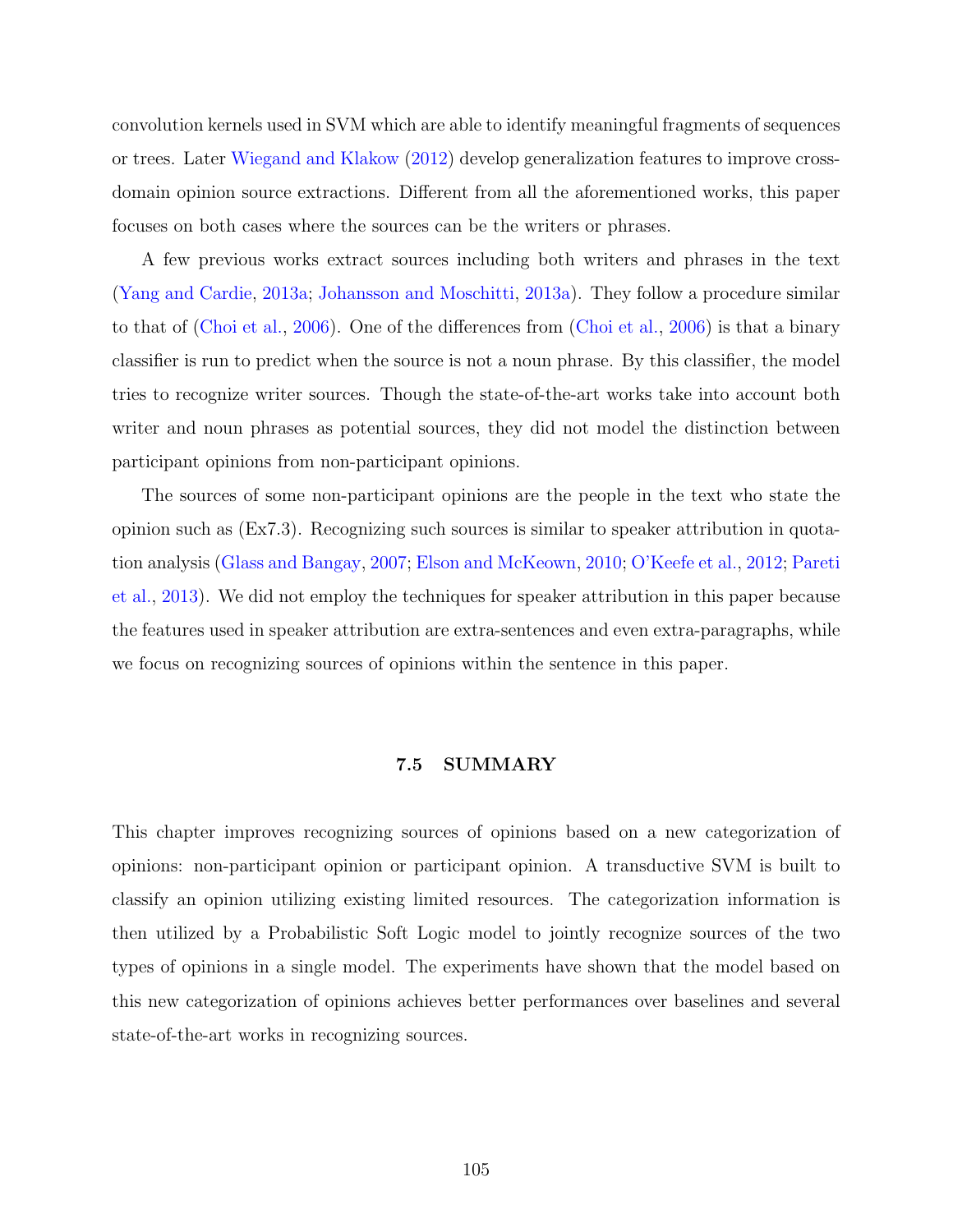# **8.0 SENTIMENT INFERENCE IN CHINESE**

In the previous sections, we have developed corpora, inference rules, and computational models for the entity/event-level sentiment analysis task. We got the idea of inference from English text. The resources on which the experiments that are carried out and evaluated are developed in English text. However, people speaking different languages may think differently. It would be interesting to explore whether the same rules work for languages other than English. In this chapter, we focus on validating the inference rules in the Chinese contexts. We will also discuss whether there is any existing literature in Chinese Natural Language Processing to build an automatic system as we developed for English text in the previous chapters. We choose to focus on Chinese because it is a widely-spoken language and there are many existing NLP tools such as part-of-speech tagger and syntax analysis tool to use. Furthermore, not limited to repeating the experiments on Chinese text, this chapter also discusses the differences between Chinese and English in the inference rules and the potential cases that a Chinese automatic system needs to handle.

Similarly to previous chapters, we develop a small corpus in Chinese annotated with explicit and implicit sentiments in Section [8.1](#page-121-0). We run the graph-based model previously developed in Section [5.1.2](#page-66-0) to validate the rules, and discuss some Chinese context that may block the inference rules in Chinese text in Section [8.2](#page-126-0). We also talk about what resources and systems are promising to utilize to build an automatic sentiment inference system for Chinese text in Section [8.3.](#page-130-0)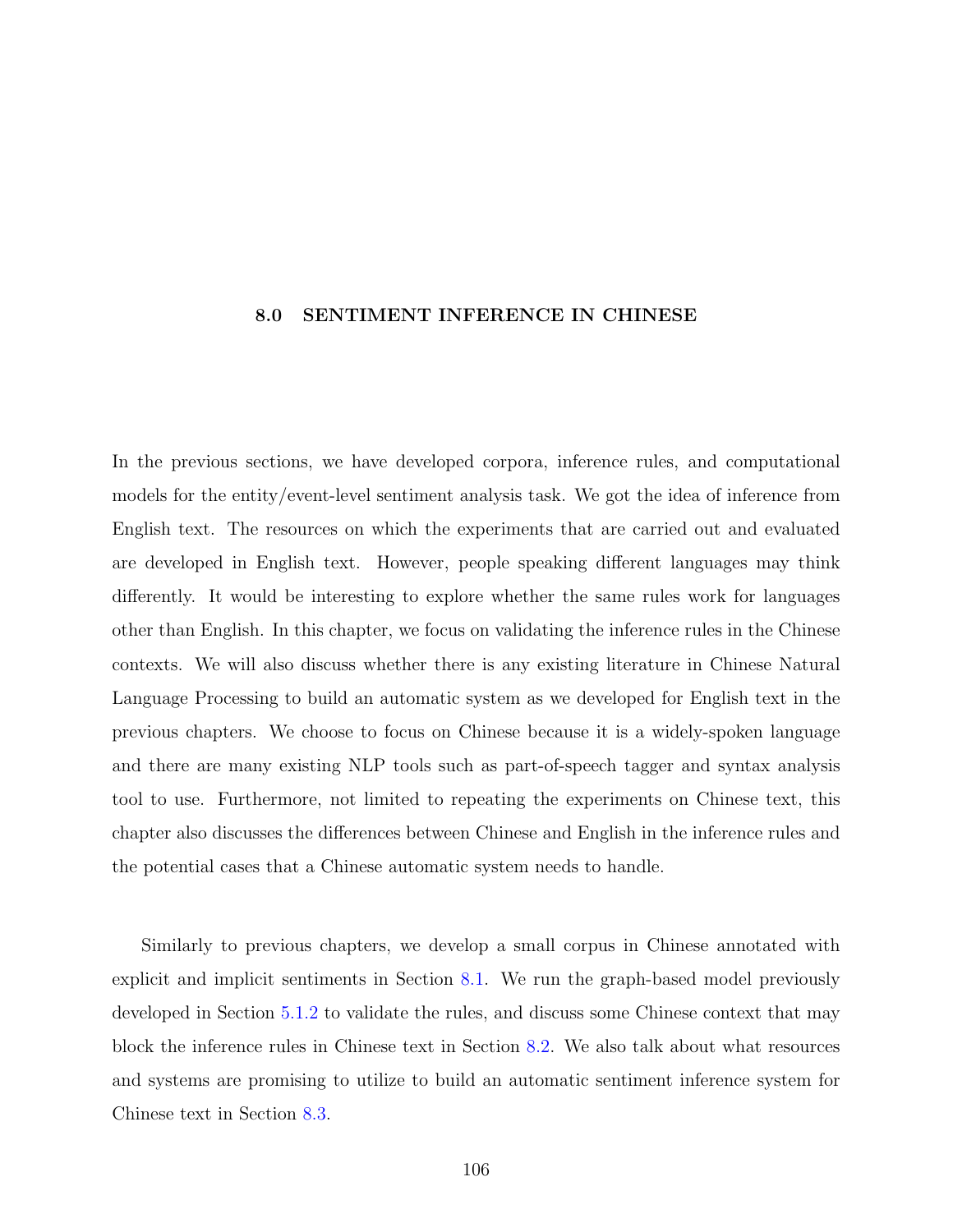## **8.1 CHINESE IMPLICIT OPINIONS CORPUS**

<span id="page-121-0"></span>People may express their opinions in different ways in different languages. Since there is not any Chinese corpus annotated with the sentiments toward entities and events, we try to annotate a small corpus serving as resources of the analysis. Here we annotate the sentiments toward the agents and themes of the  $+/-$ effect events. We did not annotate the sentiments toward any entity or event like MPQA 3.0 because there is no such corpus as MPQA 2.0 which provides fine-grained sentiments annotations. On the contrary, it is feasible to annotate the sentiments toward the agents and themes of  $+/-$ effect events, as shown previously in Section **??**. Furthermore, the sentiment inferences triggered by +/-effect events are the main parts of the inferences in this thesis. Thus, we annotate such sentiments in the Chinese text and conduct an agreement study, which achieves good agreement scores, reported in Section [8.1.1](#page-121-1). The good agreement scores providing evidence that it is feasible to provide reliable annotations of the sentiments toward the agents and themes of the  $+/-$ effect events. In the disagreement analysis, we have observed interesting cases which are  $+/-$ effect events in semantics but are triggered by Chinese syntax. We discuss the cases in Section [8.1.2](#page-124-0).

#### <span id="page-121-1"></span>**8.1.1 Agreement Study**

**8.1.1.1 Data.** We collect 100 political editorials from the Opinion Column in the Chi-nese version of New York Times<sup>[1](#page-121-2)</sup>, where each political editorial has an English version and a Chinese version. The Chinese editorial is a translated and paraphrased version of the corresponding English editorial, written by professional translators. The English version and the Chinese version are paragraph aligned. In the previous agreement study [Deng et al.](#page-154-0) ([2013](#page-154-0)), the annotators are asked to annotate the whole document. Because not all the sentences contain +/-effect events and the documents are long, a large proportion of disagreement we find that is due to negligence. In order to reduce negligence and provide a more dense data for annotation, first, we collect a lexicon of English +/-effect event words or phrases in the English  $+/-$  Effect Event Sentiment Corpus in Section [4.1](#page-42-0). Then we find the English sentences

<span id="page-121-2"></span><sup>1</sup>http://cn.nytimes.com/opinion/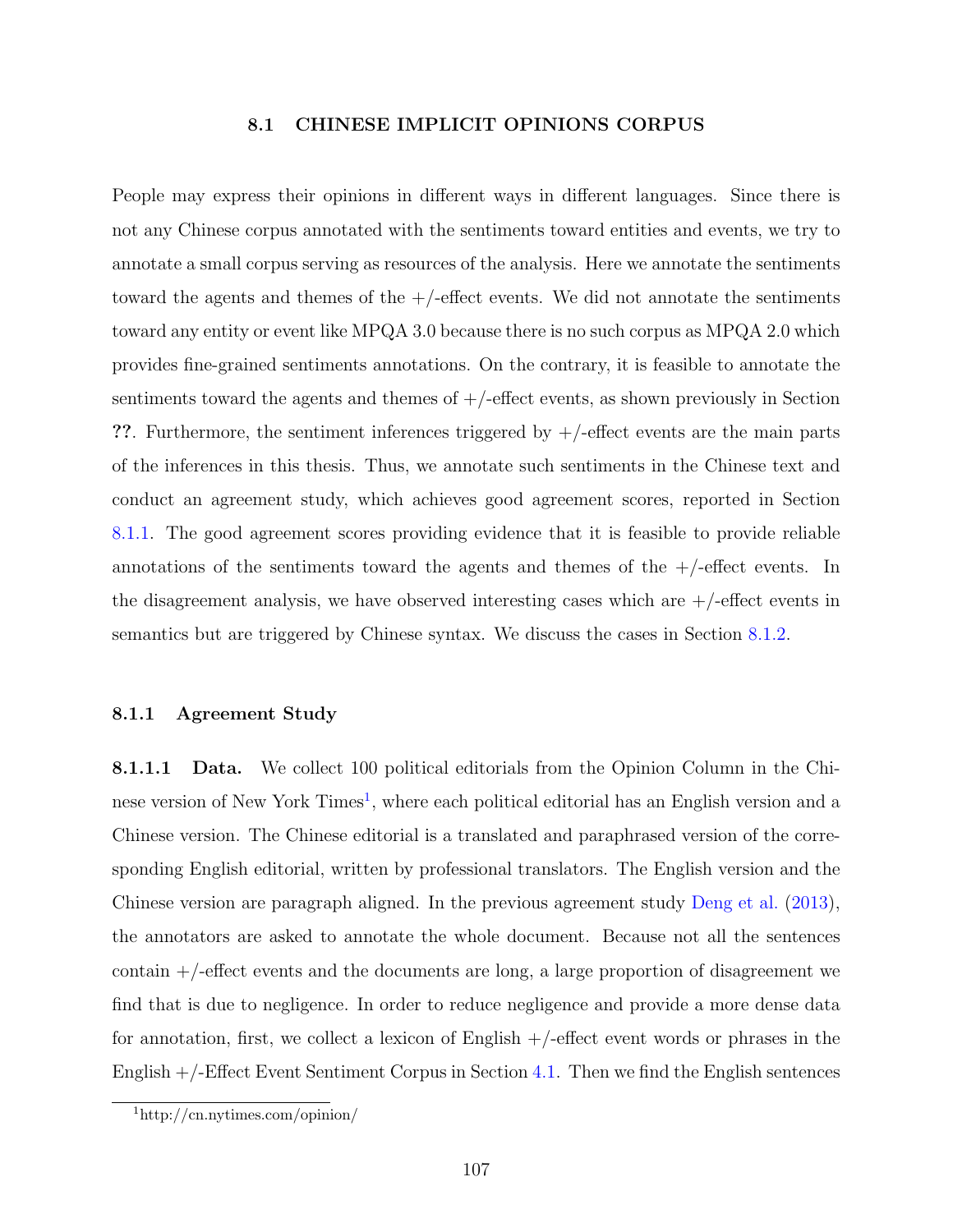containing English  $+/-$  effect event words or phrases and select the paragraphs containing those sentences. The parallel Chinese paragraphs are collected. Though a paragraph may contain more than one sentence and some sentences do not have  $+/-$ effect events, it is much more dense to annotate such paragraphs than to annotate the document as a whole. When presenting data to the annotators, we do not provide an isolated paragraph since it may lose the context information. Instead, we present the original Chinese editorials and highlight the selected paragraphs. The annotators are told to read through the whole document but only need to annotate the highlighted paragraphs.

We adopt our English manual in [Deng et al.](#page-154-0)  $(2013)$  $(2013)$  $(2013)$  to train the annotators. The annotators read through the manual and several Chinese  $+/-$  effect examples. Then, the annotators label several paragraphs and discuss their disagreements to reconcile their differences. For the formal agreement study, we randomly select 60 paragraphs, which have a total of 253 Chinese sentences. These paragraphs are different from the paragraphs discussed during training. The annotators then independently annotated the 60 selected paragraphs.

**8.1.1.2 Evaluation and Result.** Similar to the agreement study evaluation in Section [4.1,](#page-42-0) we use the same measurement for agreement for all types of spans. (The type is either +/-effect event, agent, theme, or influencer). Suppose *A* is a set of annotations of a particular type and *B* is the set of annotations of the same type from the other annotator. For any text span  $a \in A$  and  $b \in B$ , the span coverage c counts the percentage of overlapping Chinese characters between *a* and *b*,

$$
c(a,b) = \frac{|a \cap b|}{|b|} \tag{8.1}
$$

where *|a|* is the number of characters in span *a*, and *∩* gives the set of characters that two spans have in common [\(Johansson and Moschitti,](#page-156-4) [2013b\)](#page-156-4). As [Breck et al.](#page-153-4) ([2007\)](#page-153-4) points out, this measure penalizes a span covering the whole sentence.

Following [Wilson and Wiebe](#page-163-3) [\(2003\)](#page-163-3), we treat each set *A* and *B* in turn as the gold-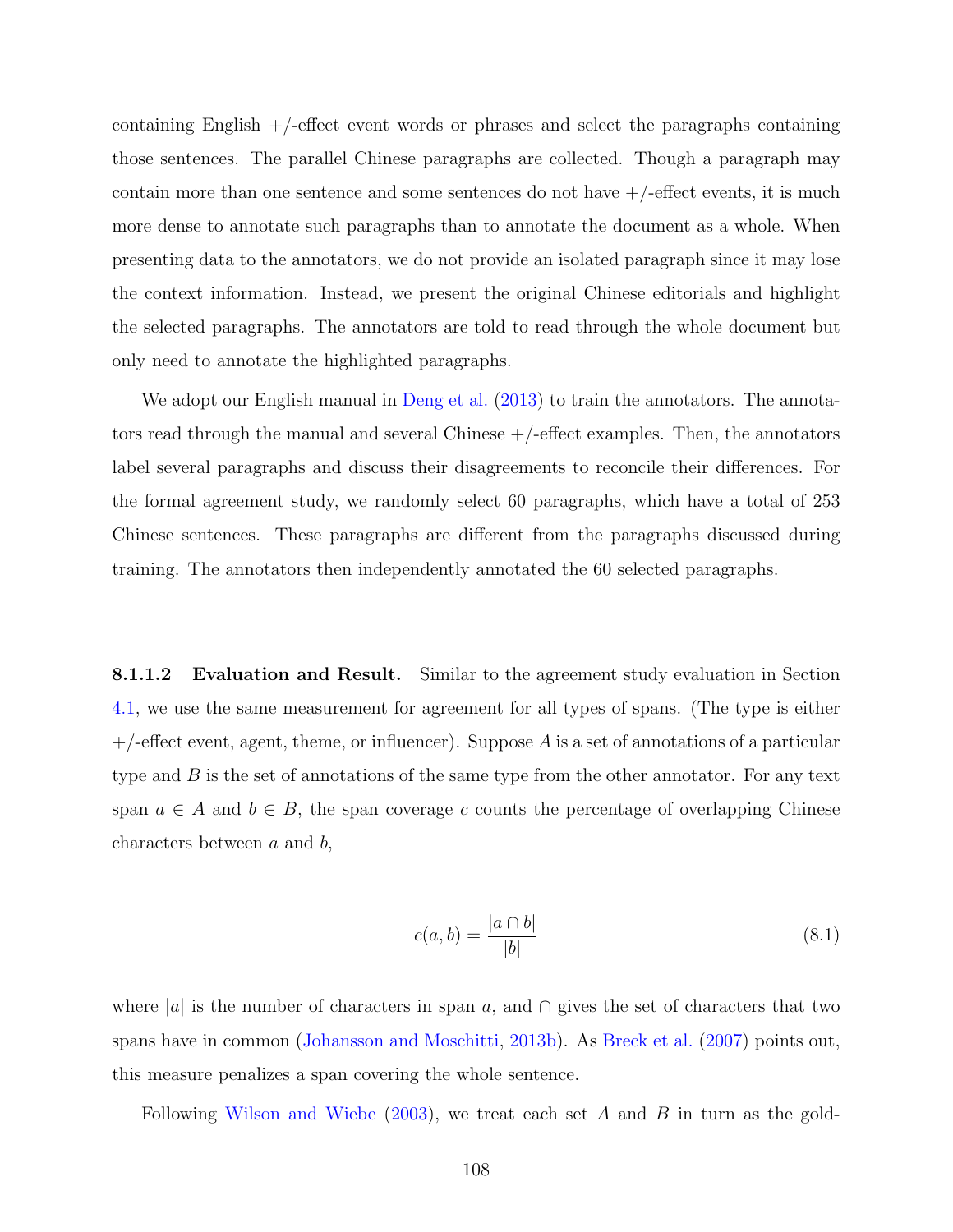| agr(A, B)     | $+/-$ effect event | agent     | theme     |
|---------------|--------------------|-----------|-----------|
| Anno $1\& 2$  | 0.7929             | 0.9091    | 0.9091    |
| Anno $1 \& 3$ | 0.7044             | 0.9524    | 1.0       |
|               | $+/-$ effect event | agent     | theme     |
| $\kappa$      | effect             | sentiment | sentiment |
| Anno $1 \& 2$ | 0.9385             | 0.7830    | 0.7238    |
| Anno $1 \& 3$ | 0.8966             | 0.5913    | 0.8478    |

<span id="page-123-0"></span>Table 8.1: Results for Agreement Study Analysis.

standard and calculate the average F-measure (*agr*(*A, B*)).

$$
agr(A||B) = \frac{\sum_{a \in A, b \in B, c(a, b)} c(a, b)}{|B|}
$$
\n
$$
(8.2)
$$

$$
agr(A, B) = \frac{agr(A||B) + agr(B||A)}{2}
$$
 (8.3)

Now that we have the sets of annotations on which the annotators agree, we use *κ* ([Artstein and Poesio](#page-152-0), [2008](#page-152-0)) to measure agreement for the attributes. We report three *κ* values: one for the effects of the  $+/-$ effect events and the influencers, and the other two for the writer's sentiments toward the agents and themes.

Three annotators participated in the agreement study. All of them are Chinese graduate students studying in US. One of the annotators is me (*Anno1* ). The other two (*Anno2, Anno3* ) do not know details of +/-effect events or sentiment inferences before . Since *Anno1* is familiar with this work, we compare the other two's annotations to *Anno1* 's. In Table [8.1,](#page-123-0) the upper half is the agreement for span overlapping (*agr*(*A, B*)), and the lower half is the agreement for attribute  $(\kappa)$ .

The results have shown that the annotators have good agreement scores, though our training period is not long and our training data cover multiple topics. In particular, the annotators agree quite well on recognizing the agents and themes and judging the effect of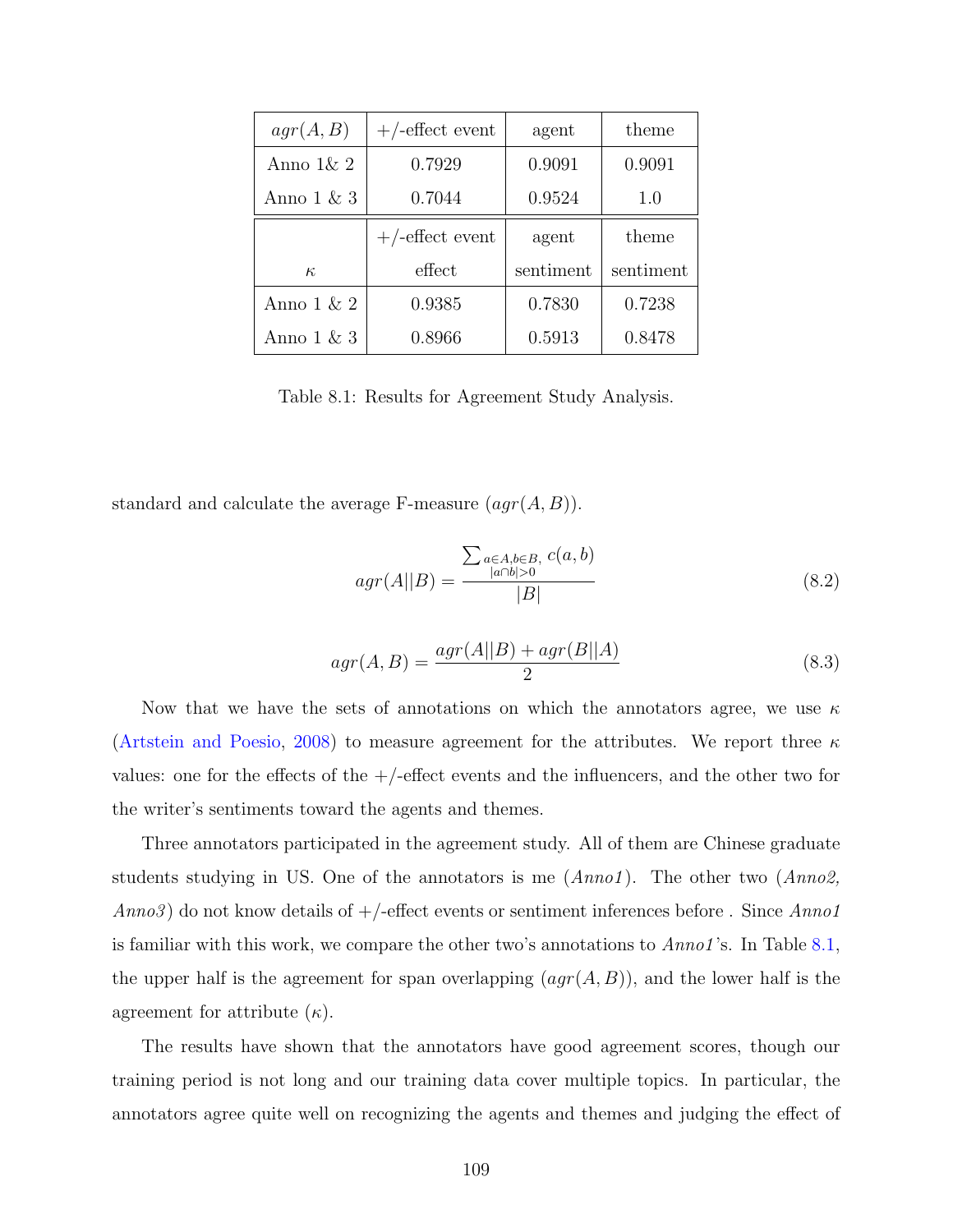+/-effect events and influencers.

For recognizing  $+/-$  effect events, we have found two interesting cases caused by the Chinese syntax that is different from English, elaborated in the next section. Among the spans only one annotator marked, one third are due to the two cases above; one third are borderline cases that could be marked either way; one third are incorrect. For the spans two annotator mark but the third doesn't, we regard it as negligence.

For judging the writer's sentiments toward the agents and themes, we can see from Table [8.1](#page-123-0) that *Anno 2* and *Anno 3* behave differently. This is understandable because we are marking the implicit opinions of the writer. Though trained, different annotators have different thresholds for judging whether an opinion is expressed here. Some annotators may be more sensitive than the others. If we don't count the spans that one annotator marks it as *none* (i.e. neutral) but the other doesn't, the *κ* scores increase a lot, as the Row *Polar* shows in Table [8.2](#page-125-0). This indicates that the annotators mainly disagree on whether the sentiment is neutral or not, rather than the polarity of opinions.

To further investigate whether the disagreement is caused by Chinese, or is due to the annotators' inherent different sensitivities of opinions, we randomly select 5 documents from the English +/-Effect Event Sentiment Corpus developed in Section [4.1](#page-42-0), delete the writer's sentiments toward the agents and themes but keep the remaining annotations. The annotators are then told to mark the sentiments. As Row *Eng* in Table [8.2](#page-125-0) shows, we have got consistent agreement results within the same annotators when they annotate in English and in Chinese. This supports the idea that the differences between the annotators are differences in the underlying task, regardless of the language.

# <span id="page-124-0"></span>**8.1.2 +/-Effect Event Triggered by Chinese Syntax**

During the analysis of disagreement, we have found some  $+/-$  effect events which are triggered by Chinese syntax that is different from English. Since the annotators are trained with the English manual, some annotators stay consistent with the English syntax, but the others go beyond syntax and identify new  $+/-$ effect events according to semantics and pragmatics, which leads to disagreement. In this section we list two major cases caused by the Chinese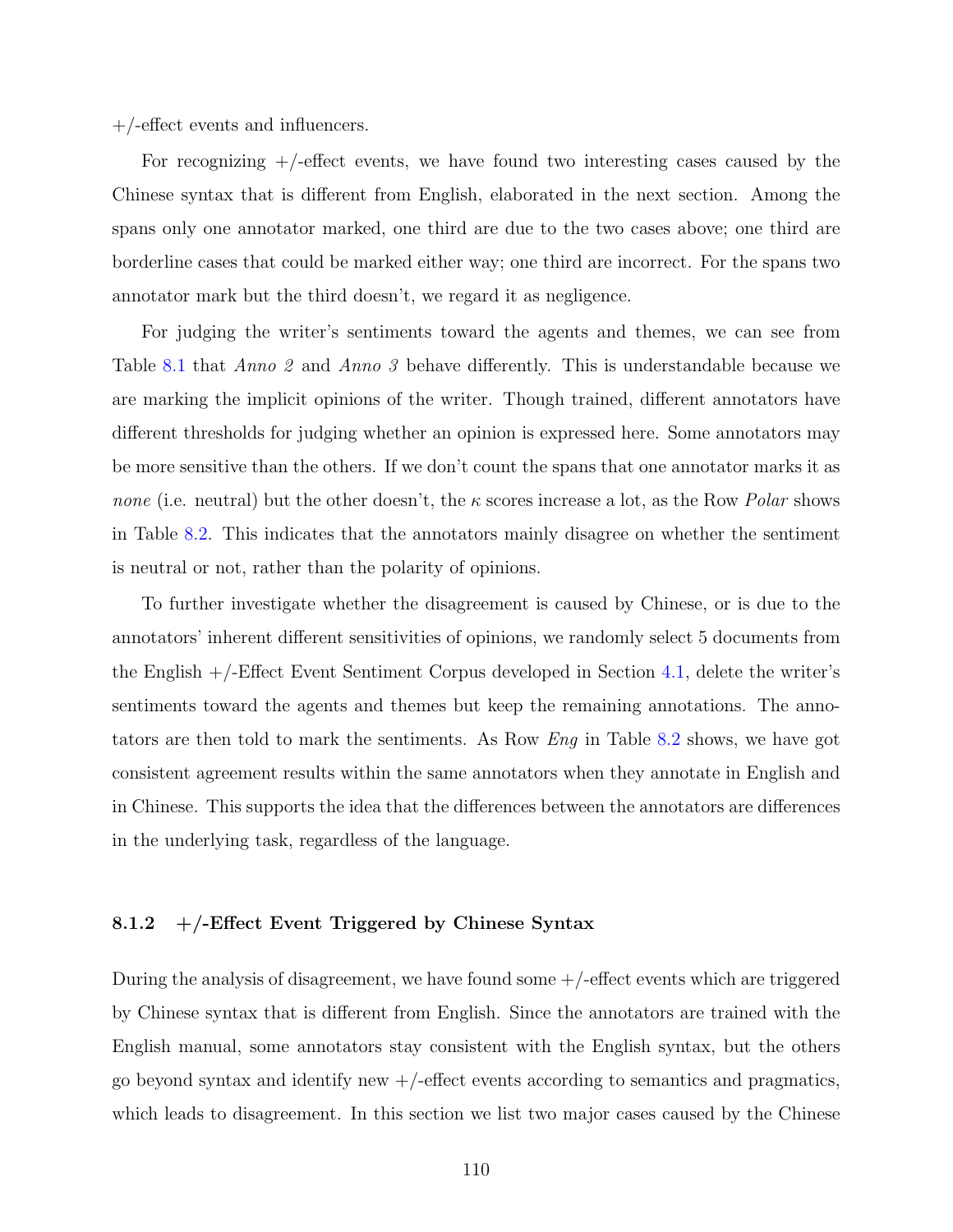|           | Anno $1 \& 2$ |       | Anno $1\& 3$ |        |
|-----------|---------------|-------|--------------|--------|
|           | agent         | theme | agent        | theme  |
| Table 8.1 | 0.783         | 0.723 | 0.591        | 0.848  |
| Polar     | 0.875         | 0.915 |              | 0.88   |
| Eng       | 0.738         | 0.652 | 0.4633       | 0.8734 |

<span id="page-125-0"></span>Table 8.2: *κ* for Agreement Study Analysis.

syntax that is different from English syntax. This suggests that additional guidance to annotate such cases should be added to the English manual to develop a Chinese  $+/-$ effect event annotation manual.

The first case is due to the unclear expression of passive voice in Chinese. In English, the noun phrase that would be the theme of an active sentence (Our troops **defeated** the enemy) appears as the subject of a sentence with passive voice (The enemy **was defeated** by our troops)<sup>[2](#page-125-1)</sup>. It is clear that enemy is the theme and our troops are the agent in both sentences. However, this is not intuitive for some Chinese sentences.

A Chinese example is "经济潜力似乎得以释放", whose English meaning is: "The economic potential ... appeared to **be unleashed**". A word-to-word translation would be "...appeared to **have got unleashed**". In the two English versions, potential is obviously the theme of the unleashed event. However, some annotators analyze this sentence according to syntax<sup>[3](#page-125-2)</sup>. The dependency syntax between the theme potential (潜力) and the  $+/-$ effect event unleash (释放) is **nsubj**(释放-5, 潜力-2) so it is not marked. Some annotators view from pragmatics and read the sentences as they have passive voices. Since there is no word transformation of Chinese verbs for passive voice (e.g. the word unleash changes to the word unleashed in English), this raises disagreement.

The other case is related to one constraint defined in [Deng et al.](#page-154-0) ([2013](#page-154-0)). According to the manual, the effect of a  $+/-$  effect event must be determined within the triple. According

<span id="page-125-1"></span> $^{2}$ http://en.wikipedia.org/wiki/English\_passive\_voice.

<span id="page-125-2"></span><sup>3</sup>We use Stanford's dependency parser in this section.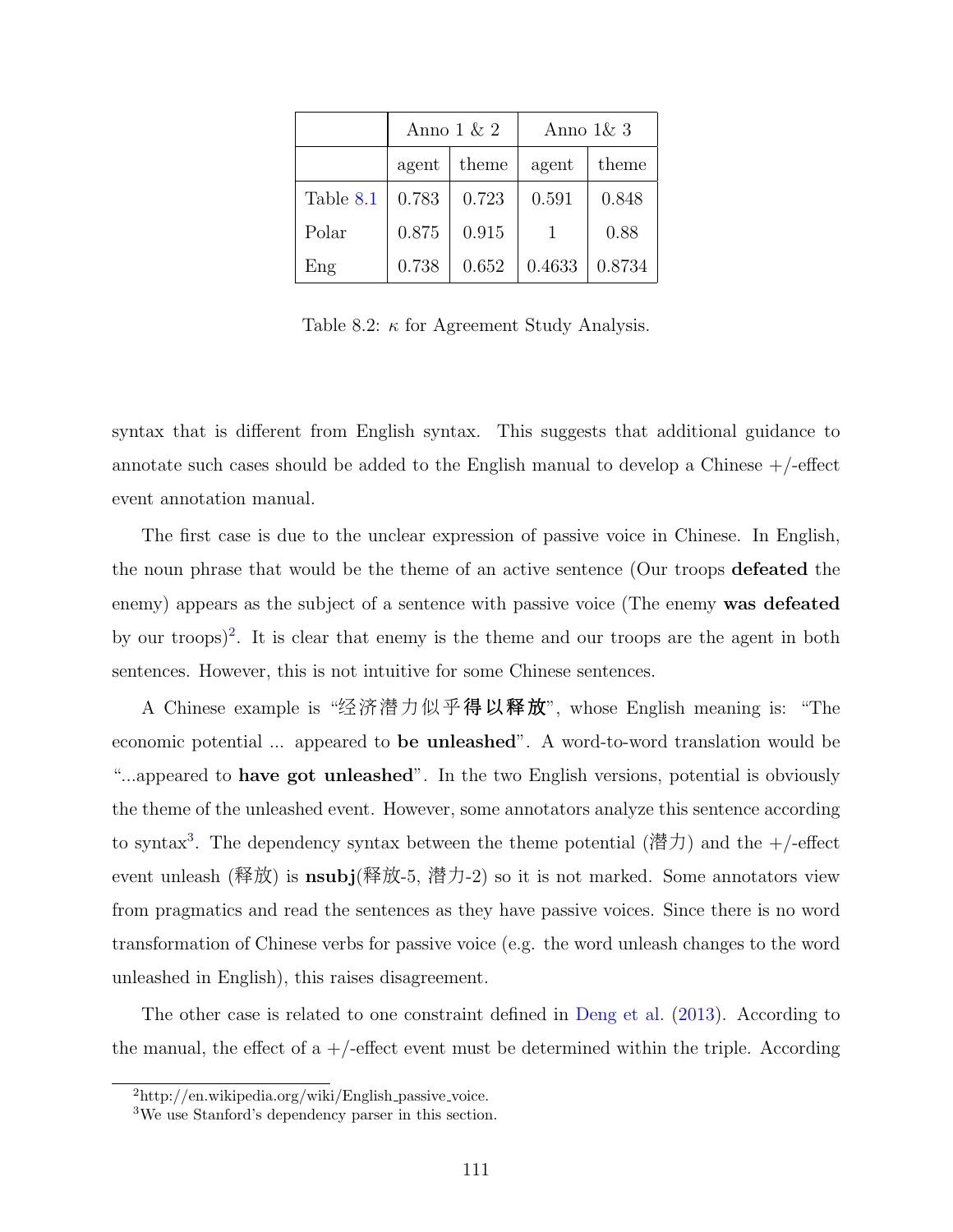to the definition in Section [3.2.1](#page-34-0), in (Ex3.2) "*His uncle left him a massive amount of debt*", the triple  $\langle$ Tom, left, his cousin $\rangle$  is not a  $+/-$  effect event, since we cannot judge whether this event is beneficial or harmful to him without knowing what his uncle leaves to him. However, in the sentence "*They decrease the manufacturing costs*", the decreasing event is a -effect event no matter how many or by what means the costs are decreased. However, a Chinese instance is, "把改革置于死地 ", whose translation is "**put** the reform **to die**". Whether the putting event (把) is good for or bad for the reform (改革), depends on whether the agent puts the reform to die or puts the reform to revive, for instance. However, in Chinese, 把 is not main verb ([Li and Thompson,](#page-157-2) [1989](#page-157-2)), the theme (改革, reform) of the main verb (置于死地, die) is placed after the function word (把), and the verb is placed after the theme, forming a subject, object, verb (SOV) sentence [\(Chao](#page-153-5), [1968\)](#page-153-5), which is defined as a *ba structure* [\(Chao,](#page-153-5) [1968;](#page-153-5) [Li and Thompson](#page-157-2), [1989](#page-157-2); [Sybesma,](#page-161-1) [1992\)](#page-161-1). Thus, in Chinese the sentence is read as: "kill the reform", which could be seen as  $a +$ /-effect event. This structure is very common in Chinese. Whether to annotate such structure as  $a +$ /-effect event is not defined in the English manual, so it raises disagreement.

In summary, according to the annotations, there are very similar sentiment inferences in Chinese. However, in order to fully study the  $+/-$  effect events in Chinese, the manual should be revised to provide guidance for annotating the cases mentioned above.

#### **8.2 INFERENCE RULES FOR CHINESE**

<span id="page-126-0"></span>Previously in Section [5.1.2](#page-66-0), we incorporate the inference rules w.r.t  $+/-$ effect events developed in English into a graph-based model to conduct sentiment propagation among entities (agents and themes) of  $+/-$ effect events [\(Deng and Wiebe,](#page-154-1) [2014b](#page-154-1)). In this section, we run the same graph-based model on the Chinese annotations developed in Section [5.1.2](#page-66-0). The positive results of sentiment propagation support our hypothesis that the inference rules apply for Chinese as well. Further, we categorize interesting  $+/-$  effect cases where the inferences are blocked in Section [8.2.1.](#page-128-0) From our observation, the blocking inferences are similar to what we have found in English [\(Wiebe and Deng,](#page-162-3) [2014](#page-162-3)).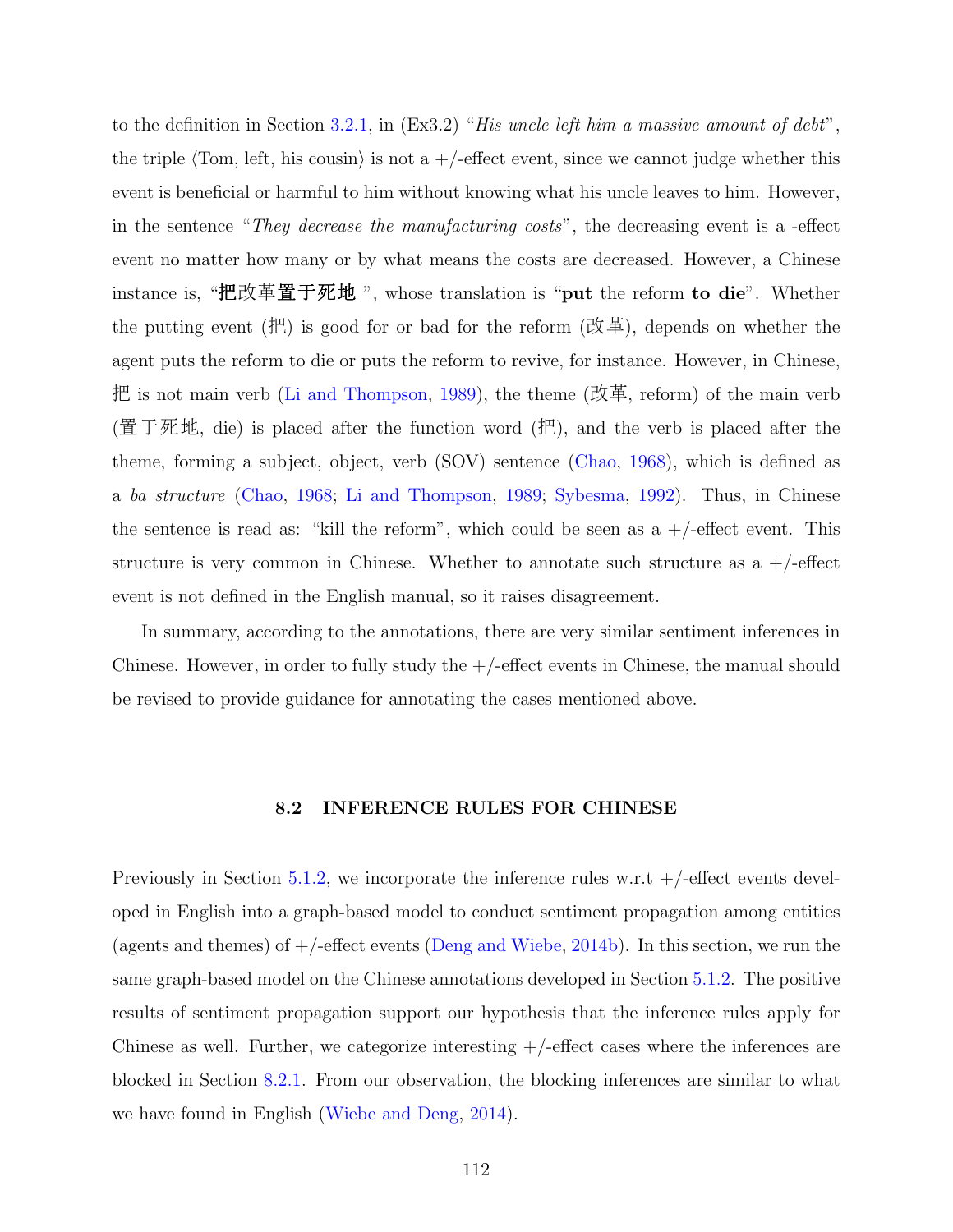In the graph-based model, a node represents an entity (agent, or theme), and an edge exists between two nodes if the two entities participate in one or more  $+/-$  effect events with each other. Scores on the nodes represent the sentiments, if any, expressed by the writer toward the entities. Scores on the edges are based on constraints derived from the rules. Loopy Belief Propagation ([Pearl](#page-159-1), [1982;](#page-159-1) [Yedidia et al.](#page-163-4), [2005](#page-163-4)) is applied to accomplish sentiment propagation in the graph. Given a graph built from manual annotations, an evaluation is carried out to assess the ability to propagate sentiment of the model. In the experiment, for each subgraph (connected component), we assign one of the nodes in the subgraph with its gold standard sentiment polarity. Then we run LBP on each node in the subgraph. The experiment is run on the subgraph  $|S|$  times, where  $|S|$  is the number of nodes in the subgraph. Therefore, each node is assigned its gold-standard polarity exactly once, and each node is given a propagated value *|S| −* 1 times, as propagated by each of the other nodes in its subgraph. We use Equations ([8.4\)](#page-127-0) and ([8.5\)](#page-127-1) to evaluate the chance of a node given a correct propagated label.

$$
correct(a|b) = \begin{cases} 1 & a \text{ is correct} \\ 0 & otherwise \end{cases}
$$
 (8.4)

$$
correctness(a) = \frac{\sum_{b \in S_a, b \neq a} correct(a|b)}{|S_a| - 1}
$$
\n(8.5)

<span id="page-127-1"></span><span id="page-127-0"></span>Here we run the graph-based model on the Chinese annotations. The data we use include the training and testing paragraphs in the agreement study, in total 85 paragraphs, 341 sentences and  $160 +$ -effect triples. Later we use this corpus consisting of  $160 +$ -effect triples for analysis (denoted **Chinese +/-Effect Event Sentiment Corpus**). Since the edge scores of the model are defined according to the inference rules, if the sentiments are propagated correctly, this is a good evidence that the inference rules apply to Chinese.

The performances of the sentiment propagation are good, reported in Table [8.3.](#page-128-1) The model has a 70%-83% chance of propagating sentiments correctly in Chinese. This shows that the inference rules apply in Chinese and further we can utilize these rules to assist Chinese sentiment analysis. Compared to the scores of *correctness* reported in [Deng and](#page-154-1) [Wiebe](#page-154-1) ([2014b\)](#page-154-1), which are 0.8874 for all subgraphs and 0.9030 for multi-node subgraphs, the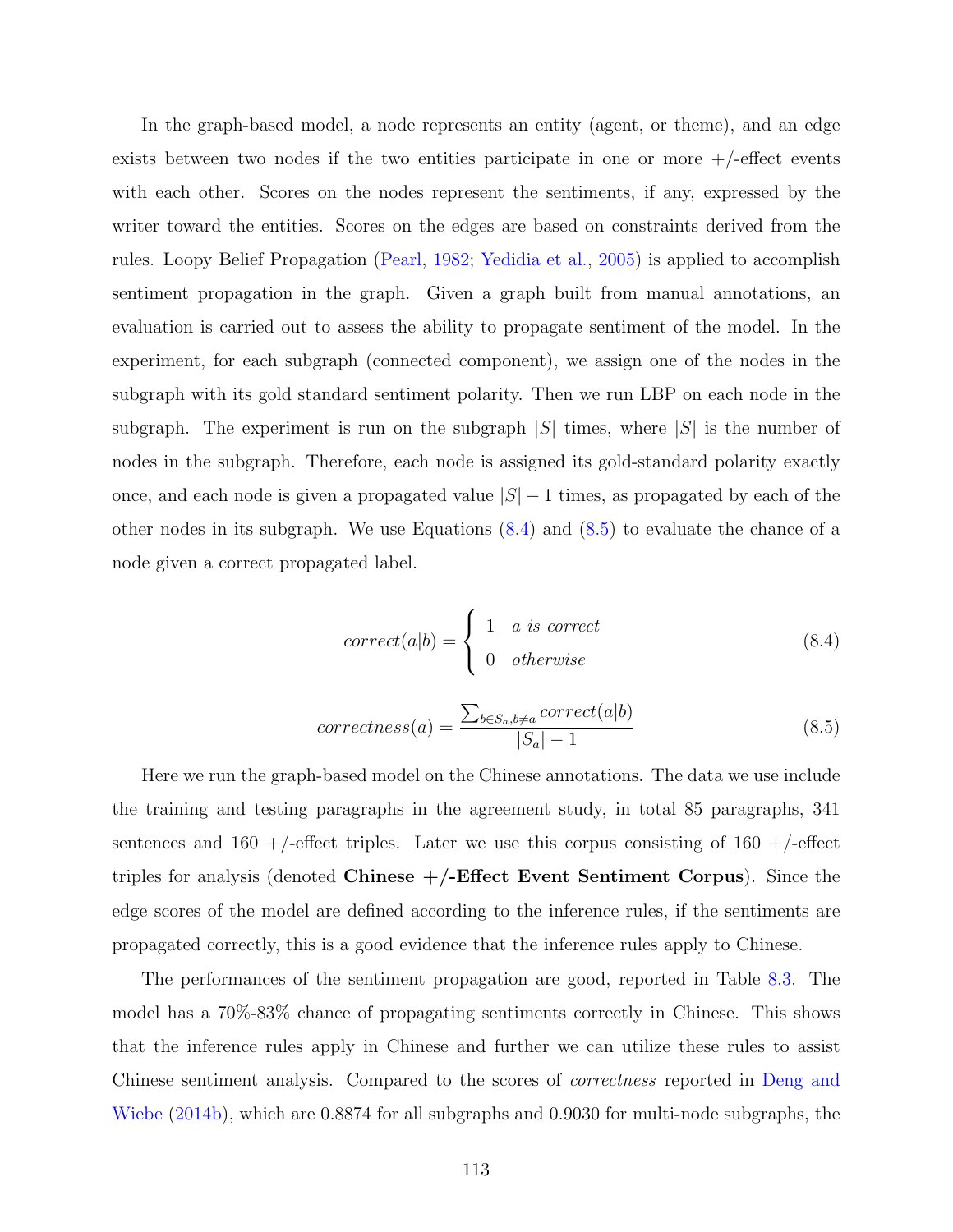| Dataset              | $#$ subgraph | correctness |
|----------------------|--------------|-------------|
| all subgraphs        | 136          | 0.7058      |
| multi-node subgraphs |              | 0.8251      |

<span id="page-128-1"></span>Table 8.3: Performance of Graph-Based Model in Chinese.

scores of propagation in Chinese are lower. We analyze the reasons for the gap between our scores in Chinese and in English in the next section.

## <span id="page-128-0"></span>**8.2.1 Blocking the Inference**

A wrong propagation indicates the inferences related to that propagation are blocked. During the error analysis, we have found three interesting categories of cases where the inferences are blocked. Interestingly, we have observed these cases in English as well ([Wiebe and Deng,](#page-162-3) [2014](#page-162-3)). In other words, we didn't find any blocking case specific to Chinese. The lower scores of *correctness* in Chinese might be due to the smaller amount of experimental data and more blocking cases in this corpus. Below we present examples to illustrate each case then the inference rules should be blocked. in the examples, the agent and theme are underlined and the  $+/-$  effect event is boldfaced.

**Irrealis.** This category contains  $+/-$  effect events that haven't or will not happen. One of the case is when the agent tried to conduct the  $+/-$  effect event, but failed. In  $(Ex7.1)$ , by the rules, the writer has the same sentiment toward the agents and themes in +effect events and opposite sentiments toward the agents and themes in -effect events ([Deng and](#page-154-1) [Wiebe,](#page-154-1) [2014b\)](#page-154-1). In (Ex7.1) below, the writer is negative toward both the agent and the theme, though this is a -effect event. This is because the event does not exist due to the failure, which is implied by the phrase, intended to. The inferences for  $+/-$  effect events in this category are blocked because the writer expresses the sentiments toward entities based on what they have done so far.

(Ex7.1) ...monetary policy activism intended to **counter** the cyclical bumps and grinds of the free market.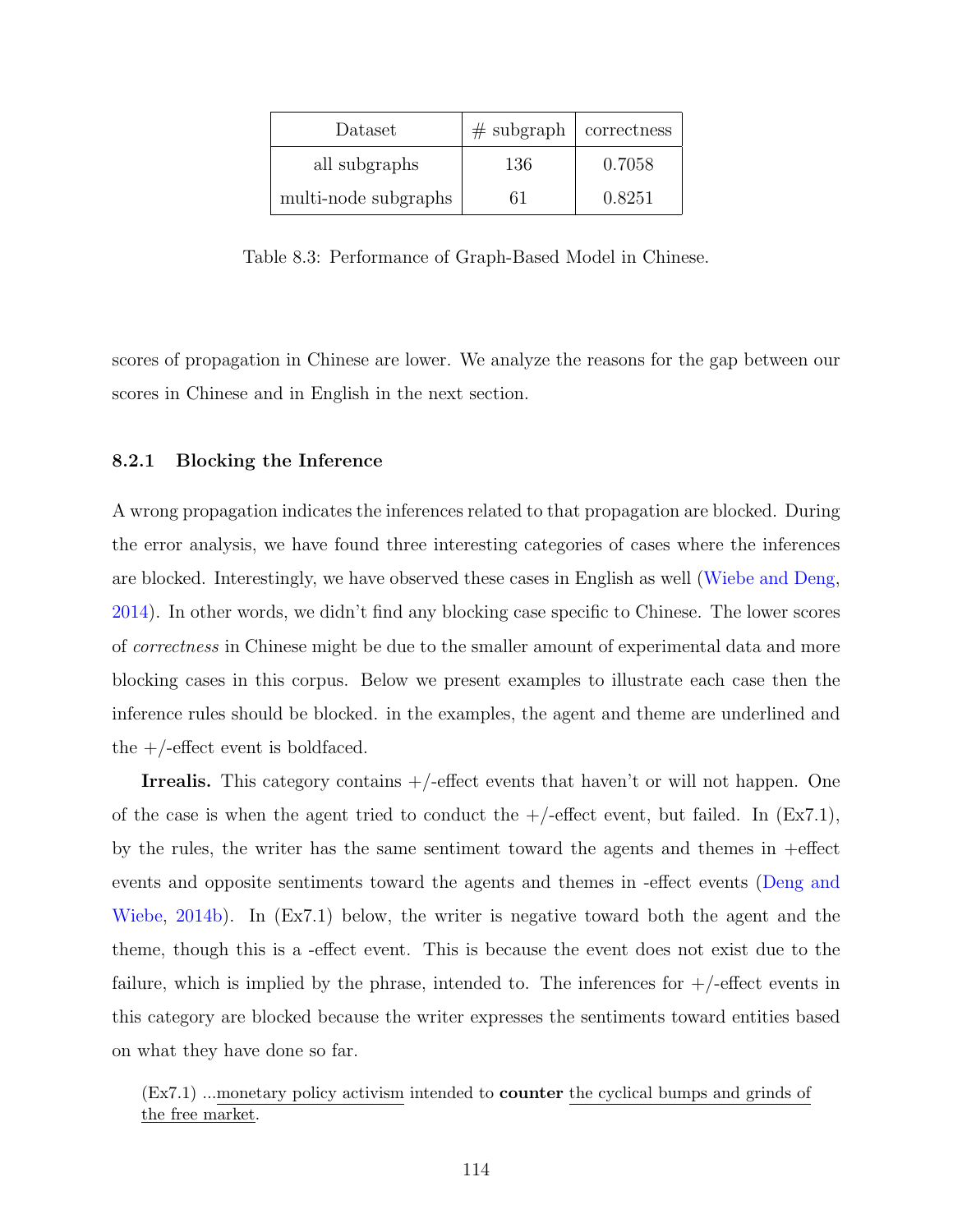**Forced +/-effect.** This category contains +/-effect events whose agents don't intend to do that or being forced to conduct the event. For example, in (Ex7.2) below, though the triple *⟨*Obama, delay, mandate*⟩* is an event which does not happen, it is different from (Ex7.1). Here, Obama is forced to conduct the delaying event, though he does not want to and the writer does not blame him if he does so. For the entities involved in forced events, (at least the writer believes the entities are involuntary,) the forced event will not affect the writer's sentiments toward the entities so that the inferences are blocked.

(Ex7.2) Some of them even seem to think that they can bully Mr. Obama into **delaying** the individual mandate too.

**Quoted +/-effect.** This category contains +/-effect events in the quotations. Consider (Ex7.3) below, where one of the +/-effect triples is *⟨*law, reduce, amount of labor*⟩*. In the original editorial, the writer supports the law and the writer has a positive sentiment toward the number of jobs (because he/she expects to see more job opportunities). But merely from the annotated  $+/-$  effect triple, it is inferred that the law has negative effect since it reduces the number of jobs. This is not contradictory with the writer's stance because the writer regards the event as a deliberate misreading he/she doesn't believe. The actual agent of the event should be (misreading, Obama). This example shows that inferences of a triple in the quotation are blocked, or event flipped, based on the writer's sentiment toward the agent saying the quotation. The agent in a quoted +/-effect is similar to the notion of *nested source* in sentiment analysis ([Wilson and Wiebe,](#page-163-3) [2003](#page-163-3)).

(Ex7.3) Some of the job-killer scare stories are based on *a deliberate misreading* that estimated the law would "**reduce** the amount of labor used in the economy" by about 800,000 jobs.

In summary, the good performance in our pilot study gives supporting evidence for our hypothesis. That is, the inference rules apply for Chinese. Moreover, there is no evidence showing that the cases where the inferences are blocked only happen in Chinese.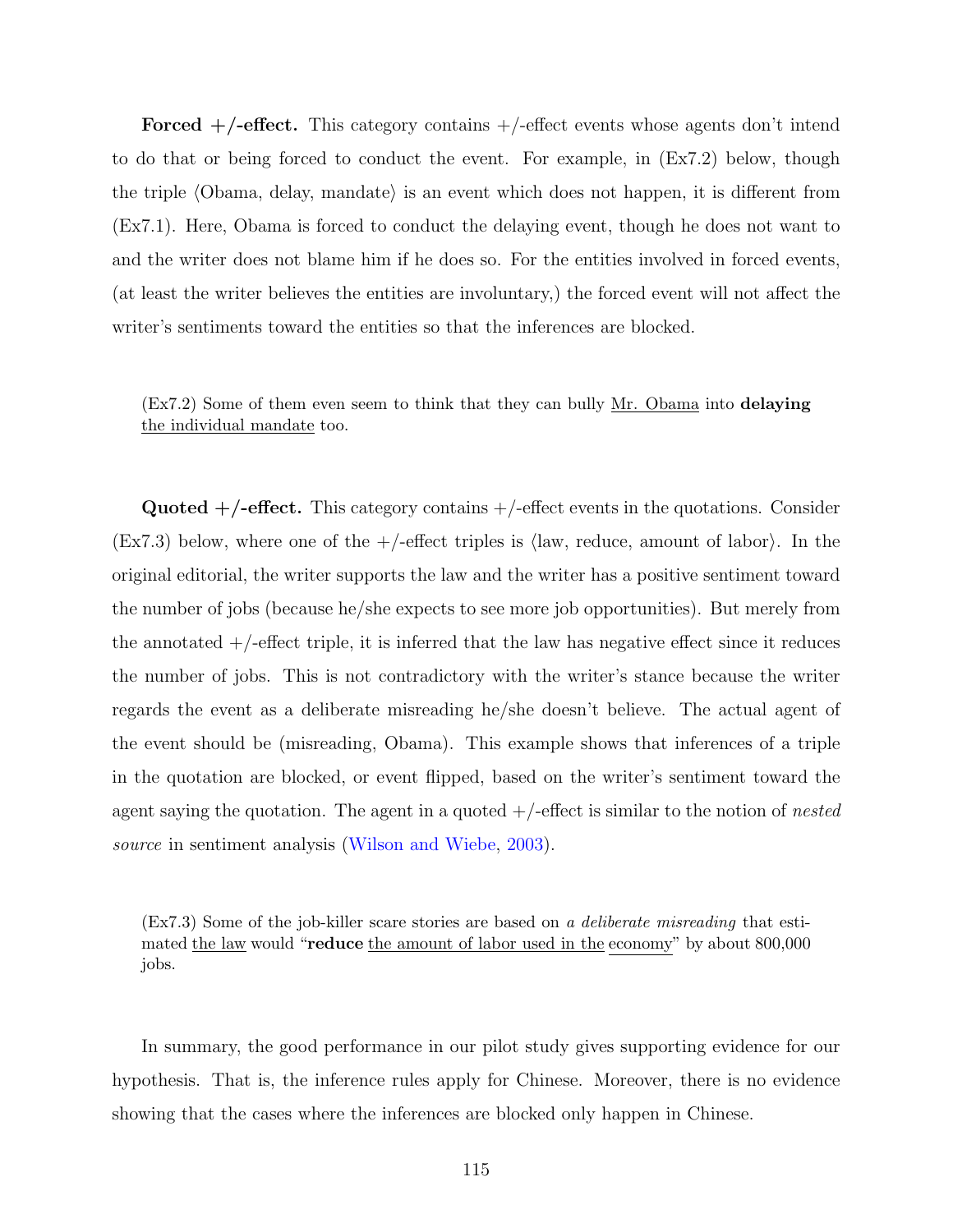#### **8.3 COMPUTATIONAL MODEL IN CHINESE**

<span id="page-130-0"></span>Since the focus of this thesis is investigating sentiment inference and building modeling to automatically analyze sentiments in English text, we do not dive into developing specific systems analyzing sentiments in Chines. However, we still discuss the feasibility of building such automatic systems in Chinese. In this section, we will talk about the possible resources to utilize for sentiment analysis and inference in Chinese. As discussed in Section [8.1.2](#page-124-0), there are some differences of  $+/-$  effect events in Chinese and English. Thus, in this section we will also talk about what changes need to be made in order to adapt to sentiment inference w.r.t. +/-effect event information in Chinese. It is promising to use the methods and resources presented in this section to build an automatic sentiment analysis system for Chinese text.

Specifically, we talk about how to build a Chinese  $+/-$  effect event lexicon in Section [8.3.1,](#page-130-1) how to recognize reversers in Chinese in Section [8.3.2,](#page-132-0) how to recognize agent and theme in Chinese in Section [8.3.3](#page-133-0) and what are the state-of-the-art Chinese sentiment analysis systems in Section [8.3.4.](#page-135-0)

### <span id="page-130-1"></span>**8.3.1 Chinese +/-Effect Event Lexicon**

In this section, we compare the  $+/-$ effect spans in the Chinese  $+/-$ effect corpus and the corresponding English sentences, to investigate the possibility of deriving a bilingual  $+/$ effect lexicon. Though the Chinese and English editorials are paragraph aligned, they are not sentence aligned, because an English sentence may be translated into multiple Chinese sentences and several English sentences may be merged into one Chinese sentence. Therefore, instead of automatic word-alignment, we manually pick up the parallel English spans of the Chinese annotated  $+/-$  effects. The correspondences of Chinese and English spans are categorized in Table [8.4](#page-131-0). We present pairs of examples from the Chinese  $+/-E$  ffect Event Sentiment Corpus, beginning with the original English sentence (*Eng*), followed by another English sentence which is the word-by-word translation of the Chinese sentence (*Chi*).

**Parallel Span.** This category contains instances where the Chinese annotated  $+$ /-effect spans have the parallel translations in the English sentences, and the English spans are also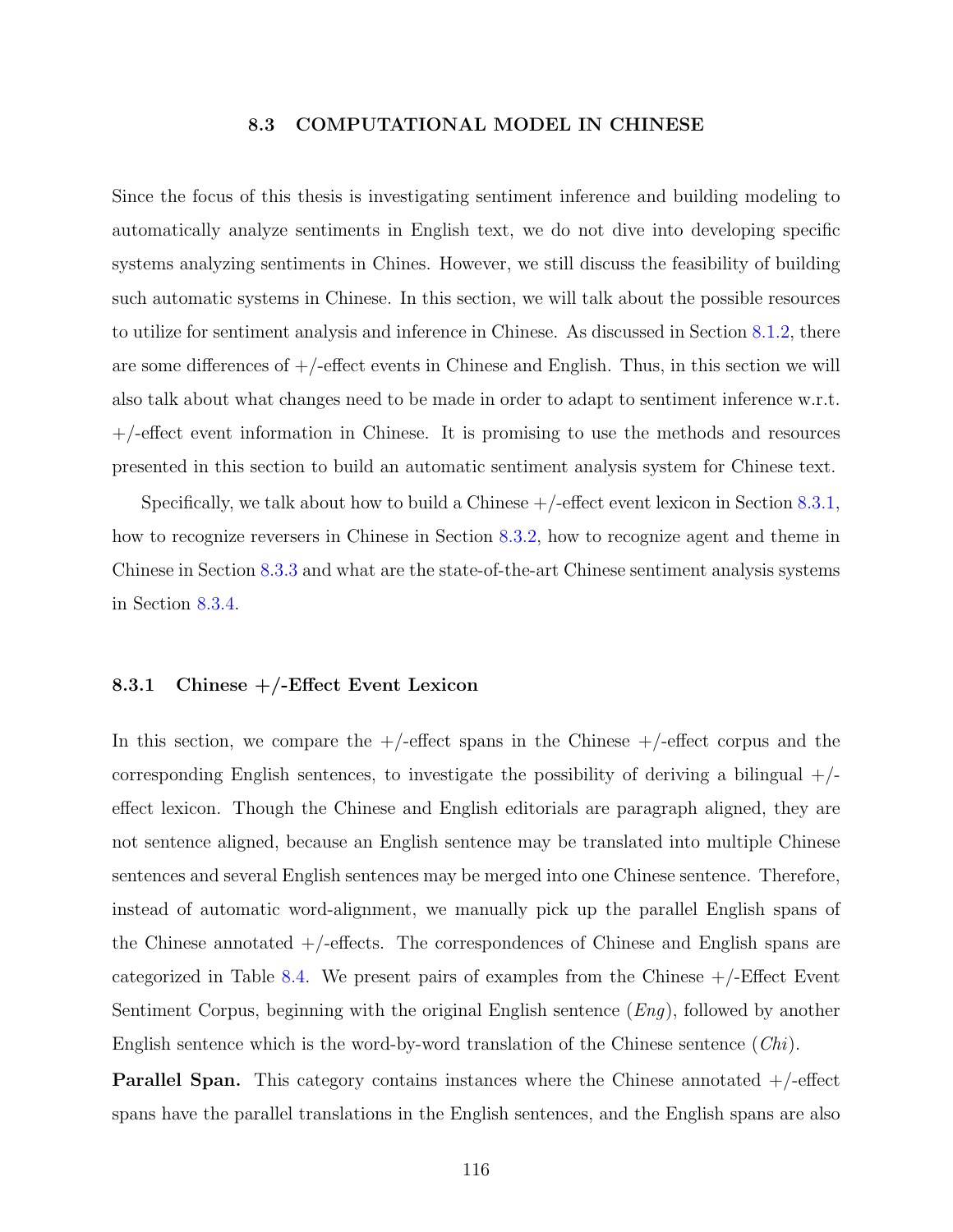| Description                 | Count (Percentage $\%$ ) |             |  |
|-----------------------------|--------------------------|-------------|--|
| Parallel Span               | 122                      | $(76.25\%)$ |  |
| Chinese Adding $+/-$ effect | 10                       | (6.875%)    |  |
| Chinese Adding theme        | 6                        | $(3.75\%)$  |  |
| English Out Of Triple       | 5                        | $(3.125\%)$ |  |
| English Neutral             | 6                        | $(3.125\%)$ |  |
| Paraphrase                  | 11                       | (6.875%)    |  |

<span id="page-131-0"></span>Table 8.4: Counts of Chinese-English Corresponds

## $+/-$ effect words.

**Chinese Adding +/-Effect Event.** In the original English sentence below, its own making is a noun phrase rather than  $a +$ -effect verb used as a noun. However, in the Chinese version, there is a clear triple, *⟨*itself, makes, a monetary prison*⟩*. In such case the Chinese version adds a  $+/-$ effect event into the sentence.

**[Eng:]** ...the Fed is domiciled in a monetary prison of **its own making**. **[Chi:]** ...the Fed is domiciled in a monetary prison **which itself makes**.

**Chinese Adding Theme.** As stated in the manual, all  $+/-$  effect triples should have themes. Thus, in the original sentence below, we will not mark the word exclusion because the theme is implicit. However, the Chinese version clearly states the theme, patients.

**[Eng:]** ...no more exclusion based on pre-existing conditions...

**[Chi:]** ...no more exclusion **of the patients** based on pre-existing conditions...

**English Out Of Triple.** Recall from Section [8.1.2,](#page-124-0) the  $+/-$  effect must be sufficient to perceive the +/-effect within the triple. In the example below, the *⟨*the Fed, get, unemployment*⟩* below cannot be considered as  $a +$ -effect, since whether it is good for or bad for the unemployment depending on whether it is below 6.5% or up 6.5%, for instance. On the contrary, the Chinese version uses the word decrease, which is a -effect word, no matter how many percent are changed.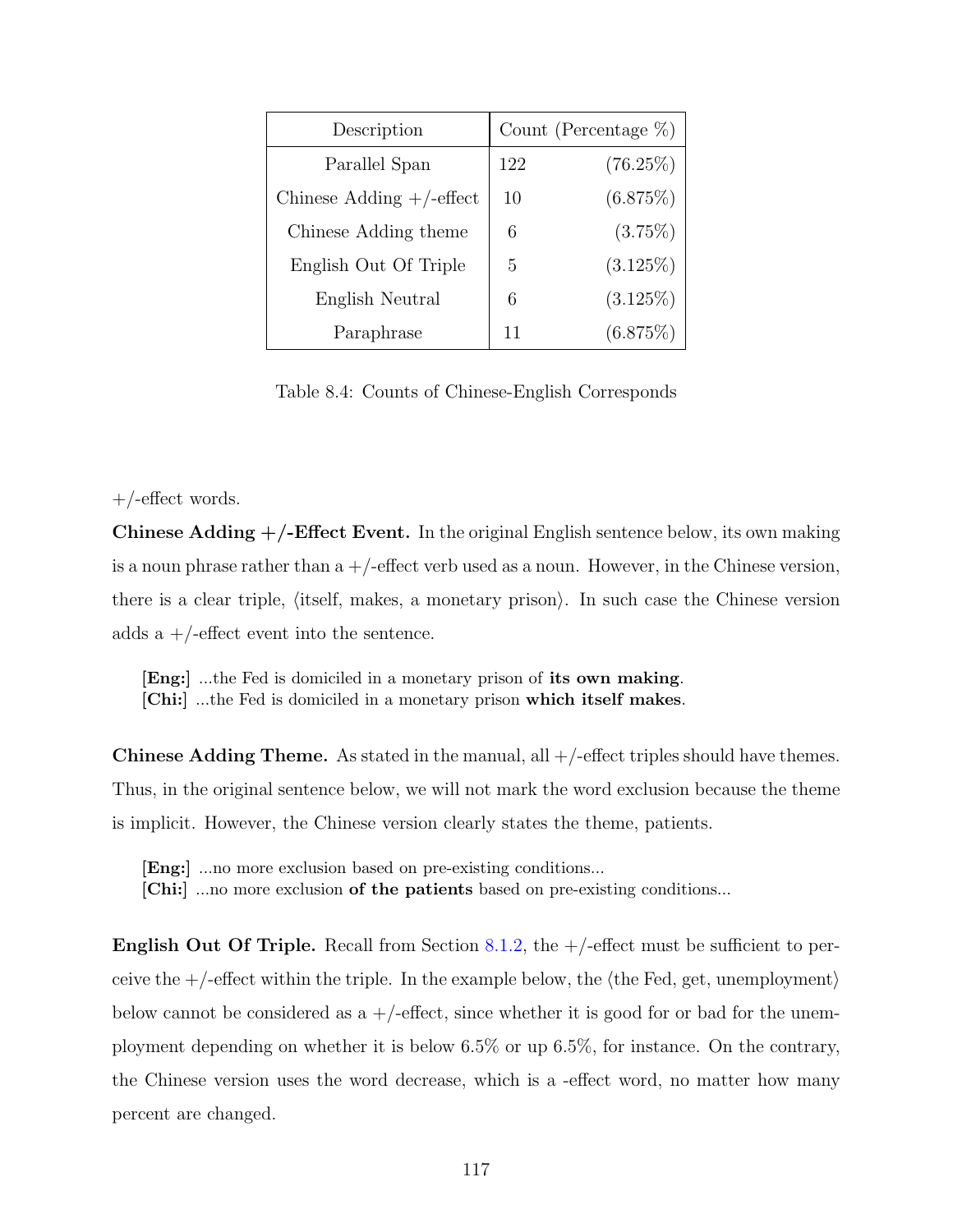**[Eng:]** If and when the Fed, which now promises to **get** unemployment **below 6.5%**... **[Chi:]** If and when the Fed, which now promises to **decrease** the unemployment to 6.5%...

**English Neutral.** Sometimes the English word doesn't have a  $+/-$  effect meaning but the Chinese word has one, based on the translator's interpretation of the whole editorial, though the triple structures are the same in English and Chinese versions.

**[Eng:]** We've **had eight decades of** increasingly frenetic monetary policy activism... **[Chi:]** We've been **insisting** increasingly frenetic monetary policy activism for eight decades...

In the original English sentence, the phrase, had eight decades of, is hardly regarded as a  $+/-$  effect word. However, in the translated version, the word insisting is a +effect word. The change of wording introduces a new  $+/-$  effect event into the sentence.

**Paraphrase.** There are other cases where the sentences are paraphrased so largely that we cannot find a corresponding parallel span of the annotated Chinese span in the original English sentence. A majority of cases in this category are  $+/-$  effect events triggered by the Chinese syntax in Section [8.1.2.](#page-124-0)

In conclusion, the percentage of 76.25% in Row *Parallel Span* indicates that it is applicable to derive a bilingual  $+/-$  effect lexicon from a parallel corpus. However, we need to take into consideration the 23.75% mismatches for higher precision.

#### <span id="page-132-0"></span>**8.3.2 Chinese Reversers**

The effect of a  $+/-$  effect event could be changed by a reverser ([Deng et al.,](#page-154-0) [2013](#page-154-0)). A common class of reversers is the negation. For example, in the sentence, "*the bill will not increase the costs*", the increasing event changes from +effect to -effect via the negation, not. In this section, we analyze Chinese reversers.

All of the reversers in the Chinese  $+/-$  effect corpus happen to be negations. In the English sentences, the negations are easily extracted by *neg* dependency relation. About 50% of the Chinese negations are linked to the +/-effect events via *neg* as well. Among this half, there are two negations commonly seen. One is  $\bar{\wedge}$  (Not), often labeled as AD (adverb)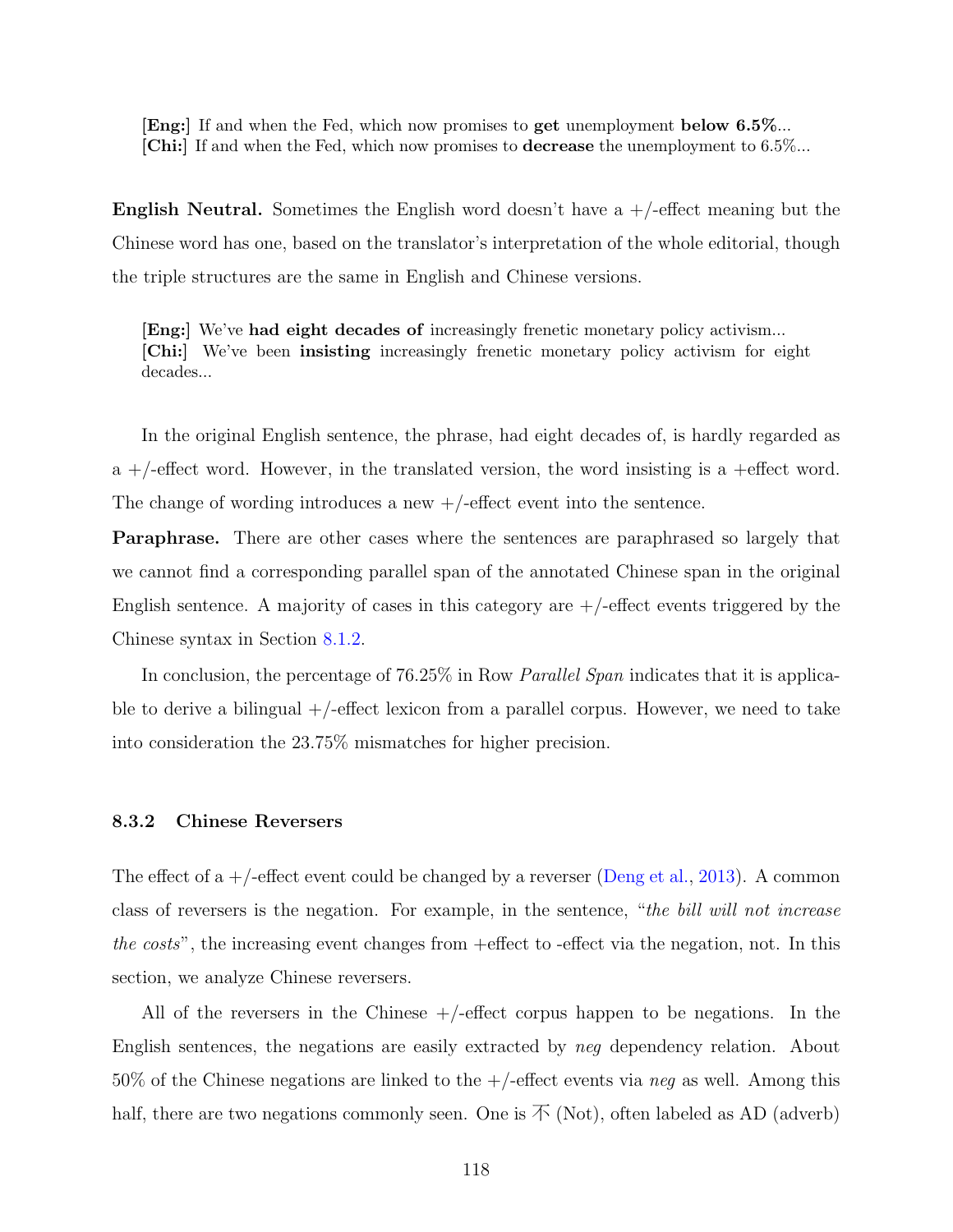in terms of Part-Of-Speech, the other is 没有 (do not have), labeled as VV (verb), shown below. The negation is underlined and the  $+/-$ effect event it negates is boldfaced.

(Ex7.4) 不/AD 接受**/VV** 同性恋/NN (Ex7.5) 没有/VV 刺激**/VV** 贷款/NN

For the other half, the error mostly arises from segmentations. For the sentence below, though 没有 (doesn't have), often labeled as VB, could be regarded as a complete token, if we segment the two characters into two independent tokens, the parse is more similar to the English one. Below we only list the most relevant part of the parses.

**[Eng:]** He does n't have ability control war budget **[Eng dep:]** neg(have-4, n't-3), root(ROOT-0, have-4), dobj(have-4, ability-6) **[Chi:]** 他 没 有 能力 控制 战争 预算 **[wrong dep:]** root(ROOT-0, 没有-2), nsubj(控制-4, 能力-3), dep(没有-2, 控制-4) **[correct dep:]** neg(有-3, 没-2), root(ROOT-0, 有-3), nsubj(控制-5, 能力-4)

In summary, it is feasible to recognize reversers in Chinese but it calls for a suitable word segmentation as input.

### <span id="page-133-0"></span>**8.3.3 Syntax of Agent/theme in Chinese**

According to [Deng et al.](#page-154-0) [\(2013\)](#page-154-0), the agent is the entity conducting the  $+/-$  effect event and the theme is the entity that the  $+/-$  effect event affects. This definition is very similar to the subject and (in)direct theme in semantic role labeling. [Xue and Palmer](#page-163-5) [\(2004\)](#page-163-5) investigate Chinese semantic role labeling. They utilize the PropBank and the constituency parser. However, from a preliminary analysis of constituency parse, we cannot distinguish the agent and theme merely from the parse tree, because the sentences in the editorials are usually complicated and it is difficult to classify whether a noun phrase (NP) constituency is the agent or theme in terms of its position. [Kozhevnikov and Titov](#page-157-3) [\(2013\)](#page-157-3) adopt a model transfer between different languages using dependency parser. In our case, the dependency parser has labels such as "nsubj" and "dobj", which are strong indications of agents and themes. Thus, we use the Stanford dependency parser, which has both English and Chinese parsers, to analyze the syntax of agents/themes in the  $+/-$  effect events. We count the types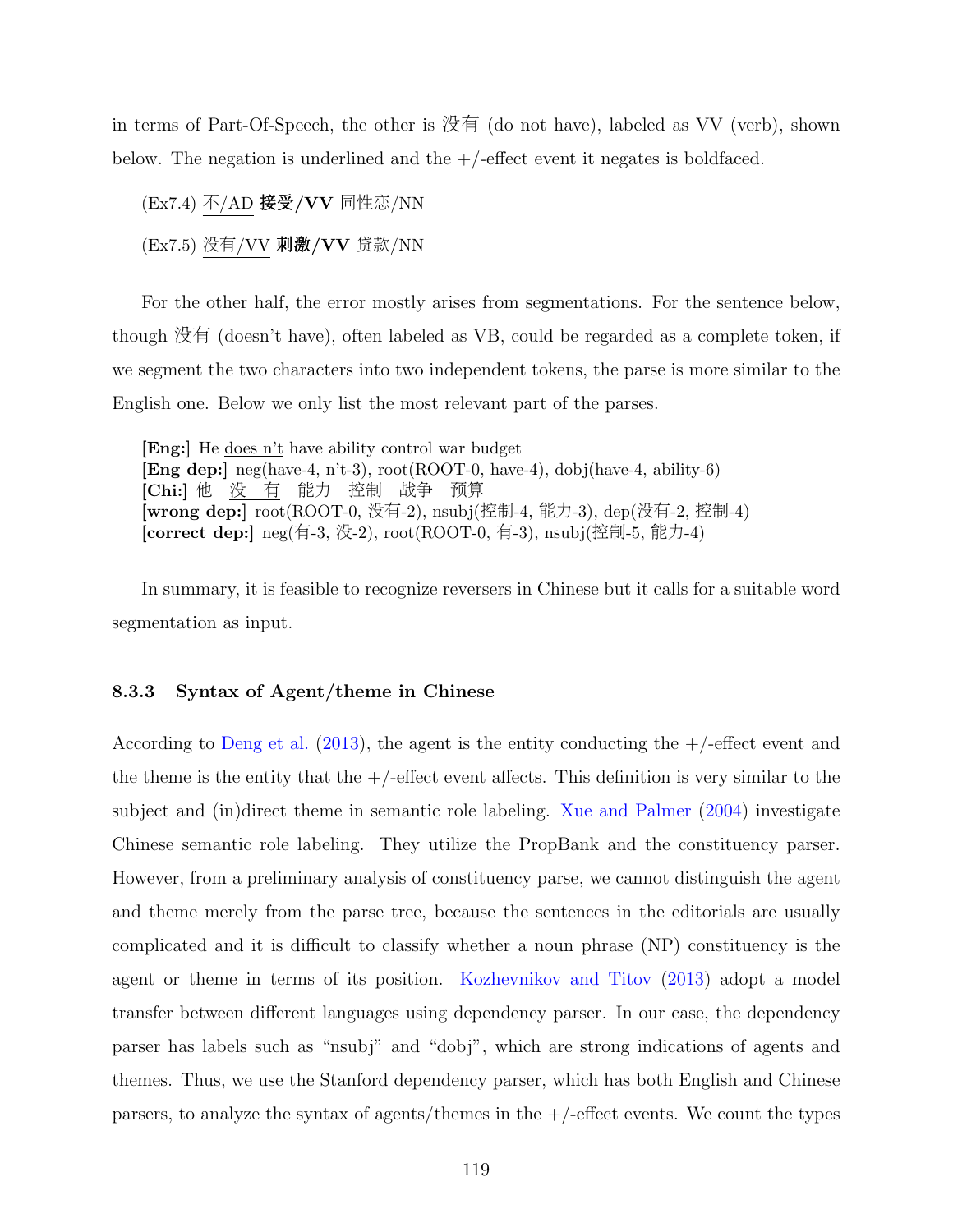of dependencies on the path in a dependency parse between the tokens of agents/themes and the tokens of  $+/-$  effect events in the DCW corpus and the Chinese  $+/-$  effect corpus.

Among all the dependency types,  $19.57\%$  of the labels between agents and  $+/-$ effect events are the ones specially designed for Chinese and  $25.82\%$  between themes and  $+/-$ effect events are the ones specially designed for Chinese. This indicates there is a considerable number of differences in dependency types. [Chang et al.](#page-153-6) [\(2009\)](#page-153-6), who create the Chinese parser, discuss the differences between Chinese and English types, which are similar to our observations.

First, there are more *nsubj* in Chinese for agents (21.53%) and more *dobj* in Chinese for themes (21.59%), compared to English (17.43% and 14.01%), which are easier for the parser to detect.

Second, the most common types specially designed for Chinese are *assm*, *assmod* and *cpm* (in total 12.23% for agents and 16.14% for themes). The relations *assm* is associative marker, *assmod* is associative modifier, and *cpm* is complementizer. These are defined because of the frequent usage of  $\hat{E}$  (whose, of) in Chinese. Though there is not a direct mapping between Chinese and English dependency types, they are similar to two common types in English: *prep* and *pobj* (together 23.36% for agents and 31.62% for themes).

Third, there are more *rcmod* in Chinese than those in English. There are 7.05% and 6.5% *rcmod* in Chinese agents and themes, respectively. But there are only 1.7% and 2.16% in English agents and themes. The type *rcomd* is a relative clause modifier. If a verb is used as the modifier of a noun, it will be labelled *rcmod*. Instead, English writers tend to use more adjectives to modify nouns, which will be labeled *amod* (4.04% and 4.48%).

Fourth, there are 7.63% and 6.22% *punct* in Chinese agents and theme, compared to both 0% in English. In addition, there are 3.36% and 3.31% *conj* in English agents and themes[.Chang et al.](#page-153-6) [\(2009\)](#page-153-6) explain that English use conjunctions (*conj*) to link clauses while Chinese tend to use punctuation. Another finding in our corpus is that, translators tend to break down a long English sentence into several Chinese clauses, linked by punctuations.

For the other Chinese types, most of them are modifiers, which may be grouped with similar English modifiers.

Thus the statistics suggest that a separate agent or theme detector should be trained on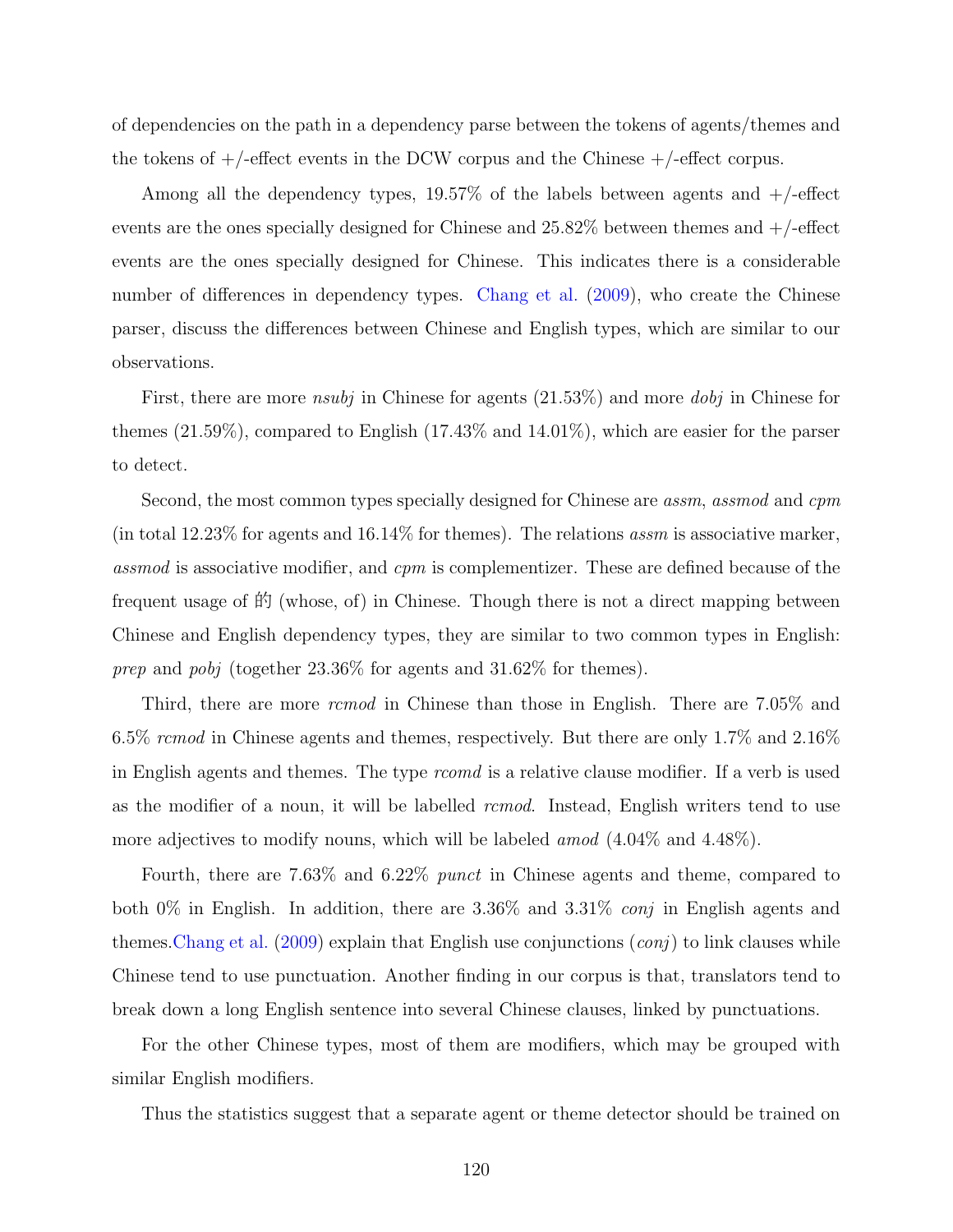the Chinese data in order to correctly recognize the agents and themes.

### <span id="page-135-0"></span>**8.3.4 Chinese Explicit Sentiment Analysis**

There are various available resources for Chinese sentiment analysis, such as sentiment lex-icon from HowNet<sup>[4](#page-135-1)</sup>, NTU Sentiment Dictionary (NTUSD) ([Ku and Chen](#page-157-4), [2007](#page-157-4))<sup>[5](#page-135-2)</sup> and the sentiment lexicon from Tsinghua University [\(Li and Sun](#page-157-5), [2007\)](#page-157-5). The sentiments recognized from lexicon hits are explicit, meaning that the writers use sentiment words to express his/her opinions. These explicit sentiment results are provided to the graph-based model as input. Note that the model plays a role of sentiment inference, instead of directly detecting sentiments from the text. The inferred sentiments are implicit, meaning that the writers express his/her opinions even without using a sentiment lexical clue.

### **8.4 RELATED WORK**

Many works in Chinese sentiment analysis develop heuristics for adapting methods in English to methods appropriate for Chinese ([Tsou et al.](#page-161-2), [2005;](#page-161-2) [Wang et al.](#page-162-4), [2007;](#page-162-4) [Li and Sun,](#page-157-5) [2007](#page-157-5)). Instead of projecting English methods and resources into Chinese versions, there are also works utilizing Chinese-English parallel corpus to assist Chinese sentiment analysis. [Wan](#page-162-5) [\(2008\)](#page-162-5) translates Chinese sentiment sentences into English and ensemble the sentiment classification results from both English and Chinese sentiment classifiers. [Wan](#page-162-6) [\(2009\)](#page-162-6) adopt co-training methods, utilizing labeled English sentences and unlabelled Chinese sentences. [Lu et al.](#page-157-6) [\(2011\)](#page-157-6) assumes parallel sentences in different languages bear the same sentiment. They utilize unlabelled Chinese-English parallel corpus to jointly improve sentiment classification in both languages. [Boyd-Graber and Resnik](#page-153-7) [\(2010\)](#page-153-7) present a generative model, jointly modeling topics that are consistent across languages, to improve sentiment rating predictions.

<span id="page-135-1"></span><sup>4</sup>Available at: http://www.keenage.com/html/e index.html

<span id="page-135-2"></span><sup>5</sup>Available at: http://nlg18.csie.ntu.edu.tw:8080/lwku/pub1.html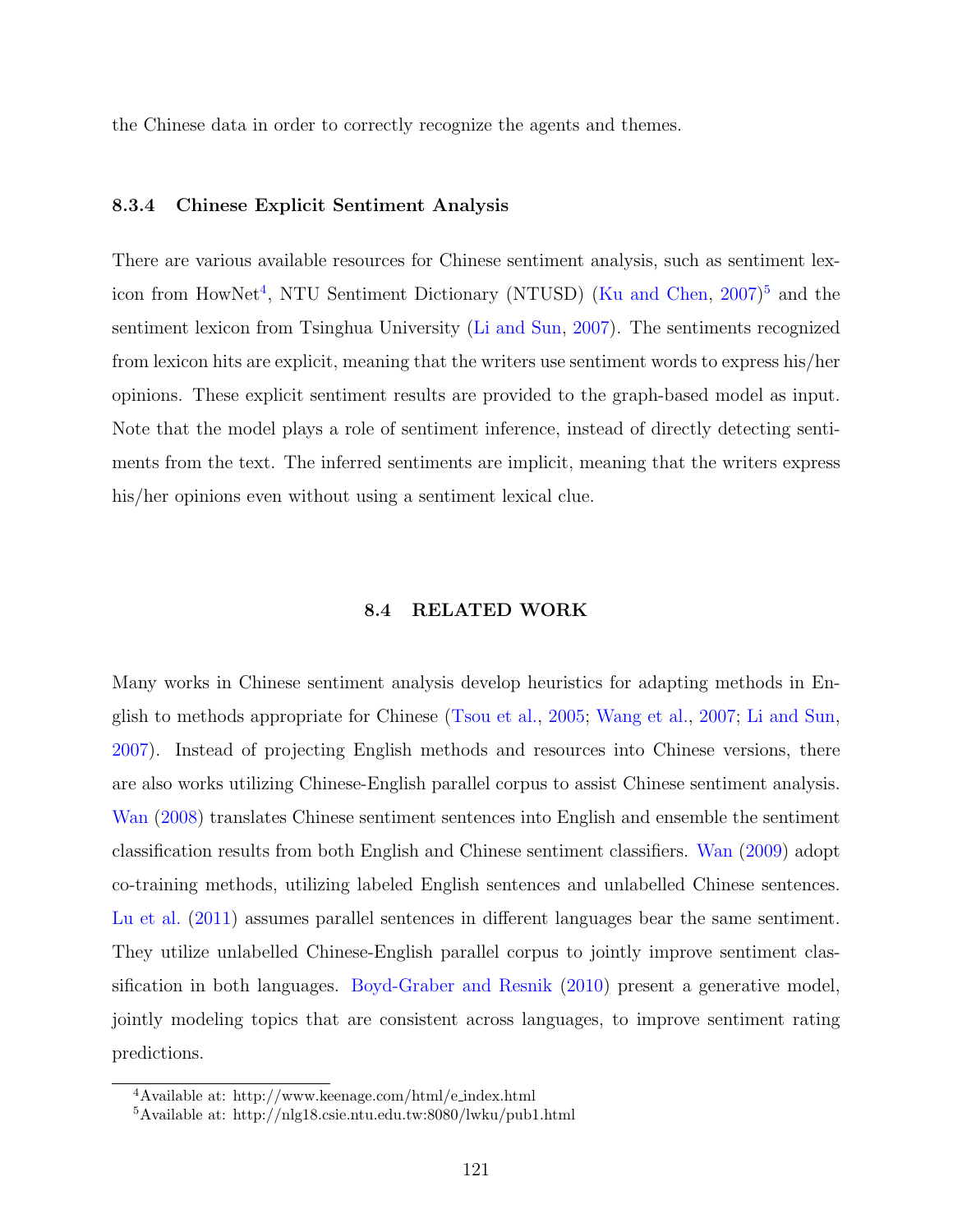## **8.5 SUMMARY**

In this work we investigate implicit opinions expressed via  $+/-$  effect events in Chinese. The positive results have provided evidence that such implicit opinions and inference rules are similar in Chinese and English. There are some  $+/-$  effect events caused by the Chinese syntax, guidance for which could be added to the current English manual to develop a Chinese manual. Moreover, there is no evidence showing that the blocked inferences only happen in Chinese. We also assess the feasibility of acquiring components of  $+/-$ effect events from Chinese text using currently available resources. In the future, it is promising to utilize +/-effect event information to assist sentiment analysis in Chinese.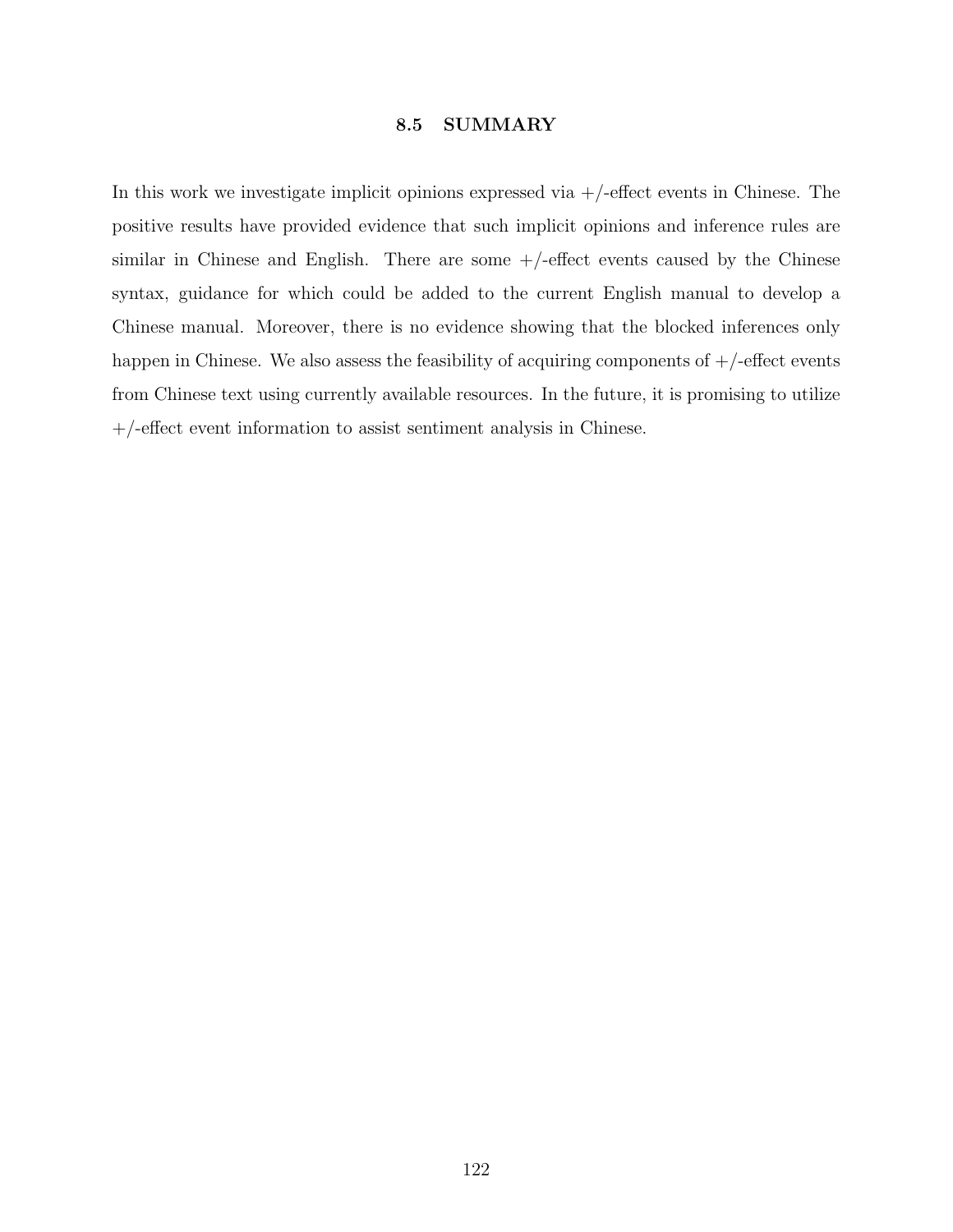## **9.0 FUTURE DIRECTIONS**

There are several remaining research questions that deserve consideration in the future. First, a better local system is expected to provide more reliable input to the joint prediction model. For example, a more confident result of recognized explicit sentiments is expected to infer more confident results of implicit sentiments. In the previous chapter, we have developed a system to improve recognizing sources of opinions. As the experimental results have shown, recognizing the sources is still a difficult task. Improving each individual component of the whole joint model is very important as future works.

Not limited to improving explicit sentiment analysis, the sentiment analysis overall can be improved from other aspects. Now let's review what resources we have used to accomplish this goal. Recall the example  $(Ex1.1)$  $(Ex1.1)$  $(Ex1.1)$  in Chapter 1 at the very beginning of this thesis.

(Ex1.1) It is great that Hillary Clinton defeated Donald Trump.

The sentiment lexicons are used to recognize *great* as a positive opinion, the semantic role labeling features are used to recognize the target is the *defeated* event ([Yang and Cardie,](#page-163-6) [2013b\)](#page-163-6), and then the inference rules are used to recognize the writer is positive toward Hillary Clinton and negative toward Donald Trump since the writer is positive toward the defeating event which harms Donald Trump ([Deng et al.,](#page-155-2) [2014;](#page-155-2) [Deng and Wiebe,](#page-154-2) [2015a\)](#page-154-2). These works mainly rely on the clues that directly indicate opinions (e.g., recognizing *great* as a positive opinion), or indicate components of opinions (e.g., recognizing the target being *defeated*), or indicate other opinions based on the information within the sentence (e.g., recognizing a positive opinion toward *Hillary Clinton*). They do not exploit the vast amount of knowledge outside the sentence, which are outputs from many NLP tasks. But the task of sentiment analysis may benefit from those tasks.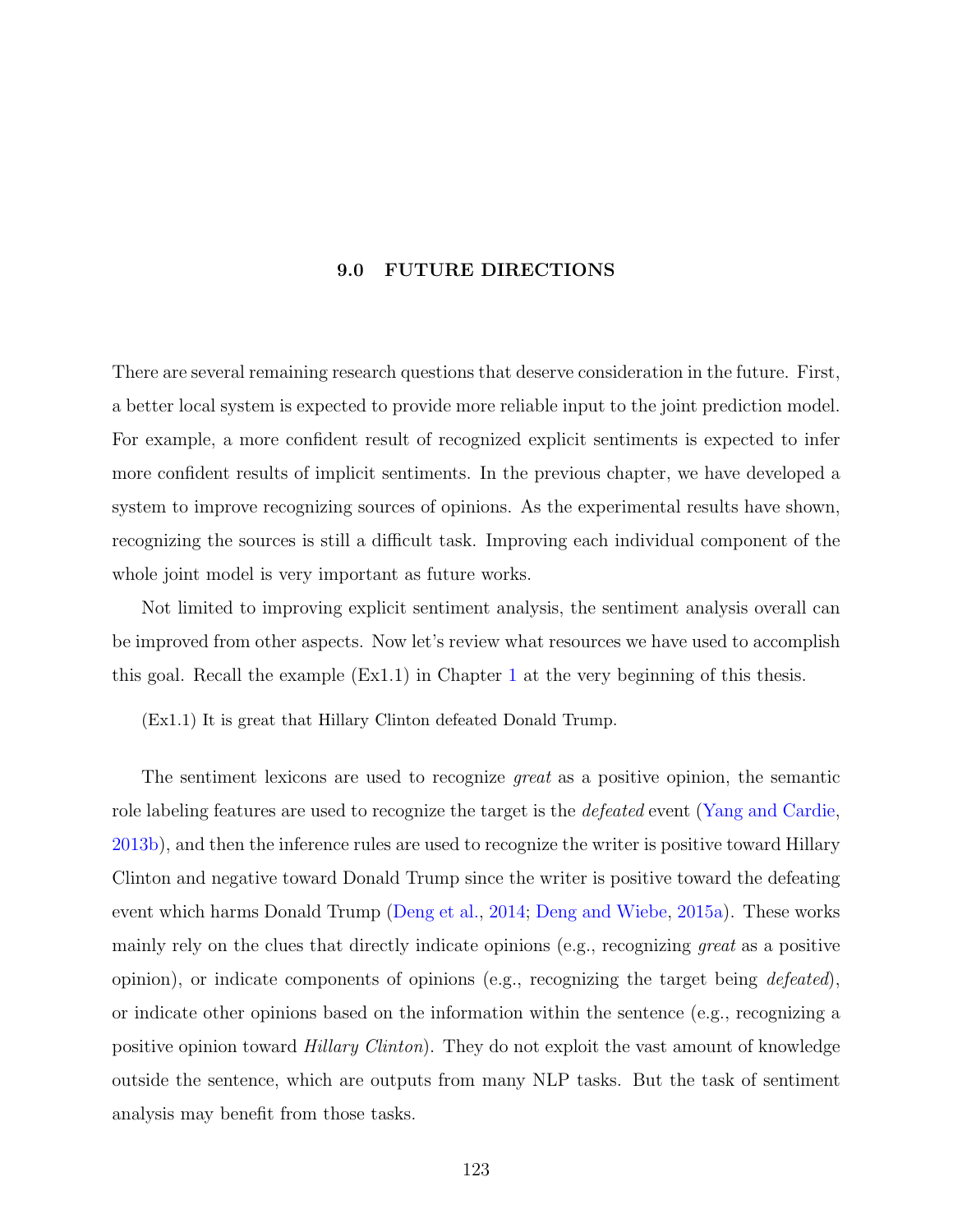Consider (Ex8.1), for example.

(Ex8.1) President Obama proposed the healthcare reform. I support him.

we recognize in the second the sentence that the writer (i.e., I) is positive toward him. Further, we recognize the writer is positive toward President Obama since by co-reference resolution we know that him refers to President Obama.

Meanwhile, other NLP tasks may benefit from sentiment analysis. Consider, for example,

(Ex8.2) The allies successfully defeated Nazi. They are really brave.

The sentiment analysis system may infer that the writer is positive toward the allies and negative toward the Nazi. Based on this information, we can infer that they in the second sentence refer to the allies instead of the Nazi. Thus the sentiment analysis outputs help the co-reference resolution task.

The relation of sentiment analysis and other NLP tasks cannot be easily modelled as a pipeline. For example, in (Ex8.1) a co-reference resolution needs to be run first to infer the writer is positive toward Obama, while in  $(Ex8.2)$  the positive sentiment toward the allies needs to be recognized first to infer that they refer to the allies.

In Chapter [6](#page-75-0) we have developed joint models to infer sentiments based on the sentiment inference rules (e.g, (Ex1.1) mentioned above). We first develop individual systems to recognize sentiments and components of sentiments. Then joint approaches are used to take the outputs from independent systems as input and globally infer sentiments based on all the input information. The sentiment inference rules are used as constraints in the joint approaches. Similar to the joint models, we can define more inference rules to be used as constraints in the joint models, which is promising to jointly resolve sentiment analysis and more NLP tasks. Furthermore, though the representations of the knowledge that different NLP tasks generate are various, the dependencies defined by inference rules in this paper are expressed in a unified way: propositional logics.

In summary, this chapter presents the newly defined dependency rules to describe connections of different NLP tasks in order to exploit various kinds of knowledge to make progress toward a deeper interpretation of subjective language. The set of rules in this chapter is an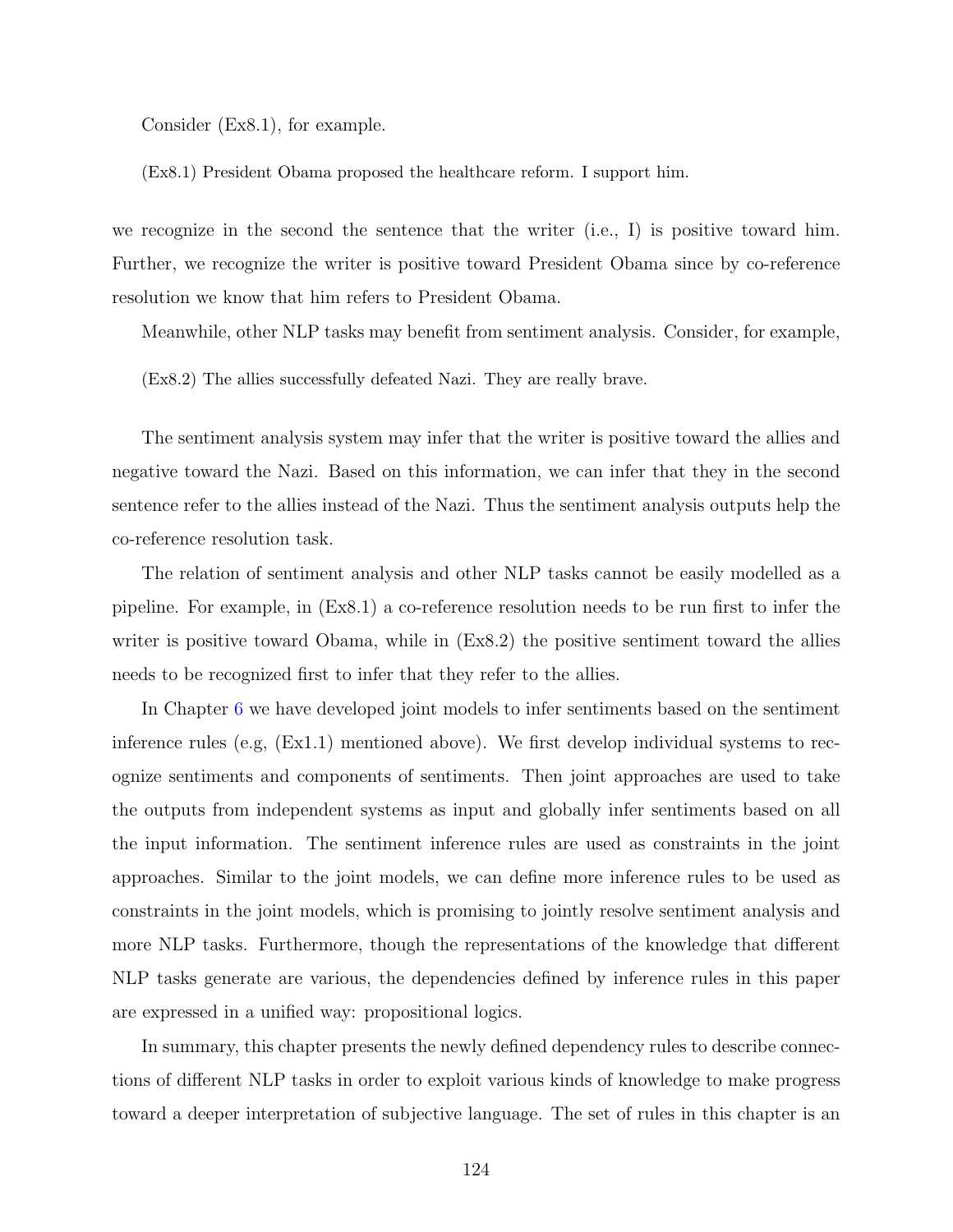extension to the sentiment inference in this thesis, which serve as a promising exploration and future works of this thesis.

Previously in the sentiment inference rules, each literal corresponds to an NLP task. Similarly here each newly defined literal in the new rules corresponds to an NLP task. The new rules are grouped to two classes. One class contains rules that exploit the knowledge in the document (Section [9.1](#page-139-0)), the other class contains rules exploiting the knowledge outside the documents (Section [9.2\)](#page-142-0). A rule will be presented as an instantiated rule applied to an example in the rest of this chapter.

## **9.1 RULES USING INTRA-DOCUMENT KNOWLEDGE**

### <span id="page-139-0"></span>**9.1.1 Co-reference Resolution**

Recall (Ex8.1) at the beginning of the chapter. The writer is positive toward Obama because the word him refers to Obama. The instantiated rule is:

POSITIVEPAIR(writer,him) ∧ SAMEENTITY(him,Obama) *⇒* PositivePair(writer,Obama)

where we can use co-reference solutions to assign values to the literal SAMEENTITY.

# **9.1.2 Agree**

We may also infer that the writer has the same sentiments as sources with whom he or she agrees. Though many previous works detects agreement at the turn level in conversation ([Michel Galley,](#page-158-1) [2004](#page-158-1); [Wang et al.,](#page-162-7) [2011](#page-162-7)), or identifies participants who agree with one another ([Hassan et al.](#page-155-3), [2012](#page-155-3); [Abu-Jbara et al.,](#page-152-1) [2012](#page-152-1); [Park et al.,](#page-159-2) [2011\)](#page-159-2), there are recent works on detecting agreement within documents ([Wang and Cardie](#page-162-8), [2014](#page-162-8); [Abbott et al.](#page-152-2), [2011;](#page-152-2) [Misra](#page-158-2) [and Walker,](#page-158-2) [2013](#page-158-2)). Consider, *I agree with Paul. ... The plan is a brilliant idea.* The writer (I) agree with Paul, and the writer is positive toward the plan. Then we infer that probably Paul is positive toward the plan.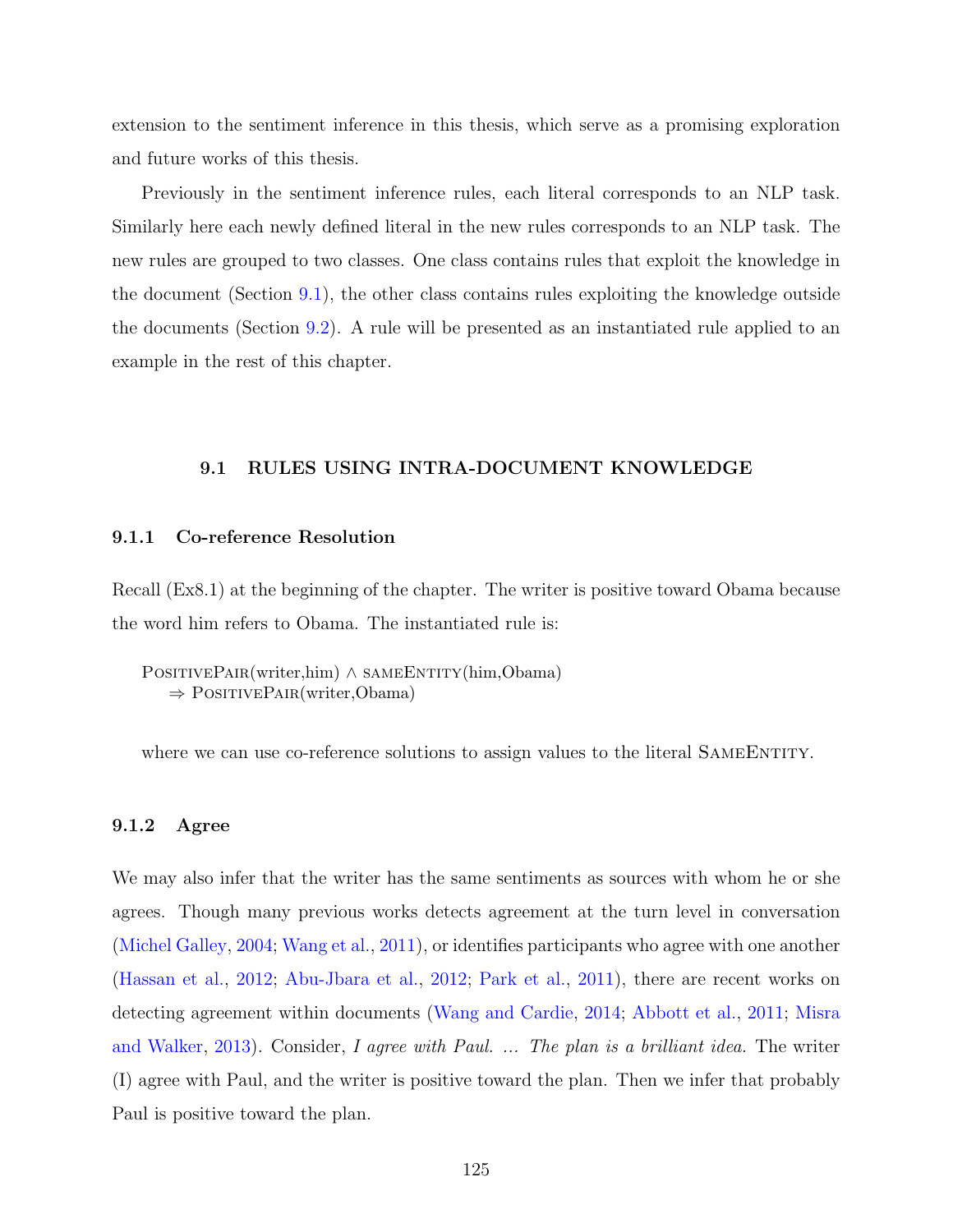Agree(writer,Paul) *∧* PositivePair(writer,plan) *⇒* PositivePair(Paul,plan)

### **9.1.3 Opinion-oriented Discourse Models**

Previous works have developed opinion-oriented discourse models (*OODM*s) ([Somasundaran,](#page-160-2) [2010](#page-160-2)). The OODM models recognize toward which entities the writer's sentiments are the same (SAMEENTITY), and toward which entities the writer's sentiments are opposite (ALtEntity). The discourse *SameEntity* relation covers not only identity, but also part-whole, synonymy, generalization, specialization, entity-attribute/aspect, instantiation, cause-effect, and implicit background topic, i.e., relations that have been studied by many researchers in the context of anaphora and co-reference [\(Clark,](#page-153-8) [1975;](#page-153-8) [Vieira and Poesio](#page-161-3), [2000](#page-161-3); [Mueller and](#page-158-3) [Strube](#page-158-3), [2001,](#page-158-3) etc). Two entities are in an ALTENTITY relation if they are mutually exclusive options in the context of the discourse. For example, in a debate about mobile phones, the iPhone and iOS are considered as SAMEENTITY, while the Android and iPhone are considered as AltEntity. In OODM models, same sentiments toward same entities express the same stance, and opposite sentiments toward alternative targets express the same overall stance [\(Somasundaran](#page-160-2), [2010\)](#page-160-2).

POSITIVEPAIR(writer,iOS) ∧ SAMEENTITY(iOS,iPhone) *⇒* PositivePair(writer,iPhone) POSITIVEPAIR(writer,iOS) ∧ ALTENTITY(iOS,Android) *⇒* NegativePair(writer,Android)

However, the opinions throughout the documents may not always be consistent. In the same document, a source may be both positive and negative toward a target. In this chapter, we define **rules to explain conflicting opinions** in the document.

## **9.1.4 Aspect-Based Sentiment Analysis**

In one case, the source has different opinions about different aspects of the same target. Consider *The iPhone display is beautiful. But it is too expensive.* The writer is positive toward the display while negative toward the price. Such case can be modelled via the rule: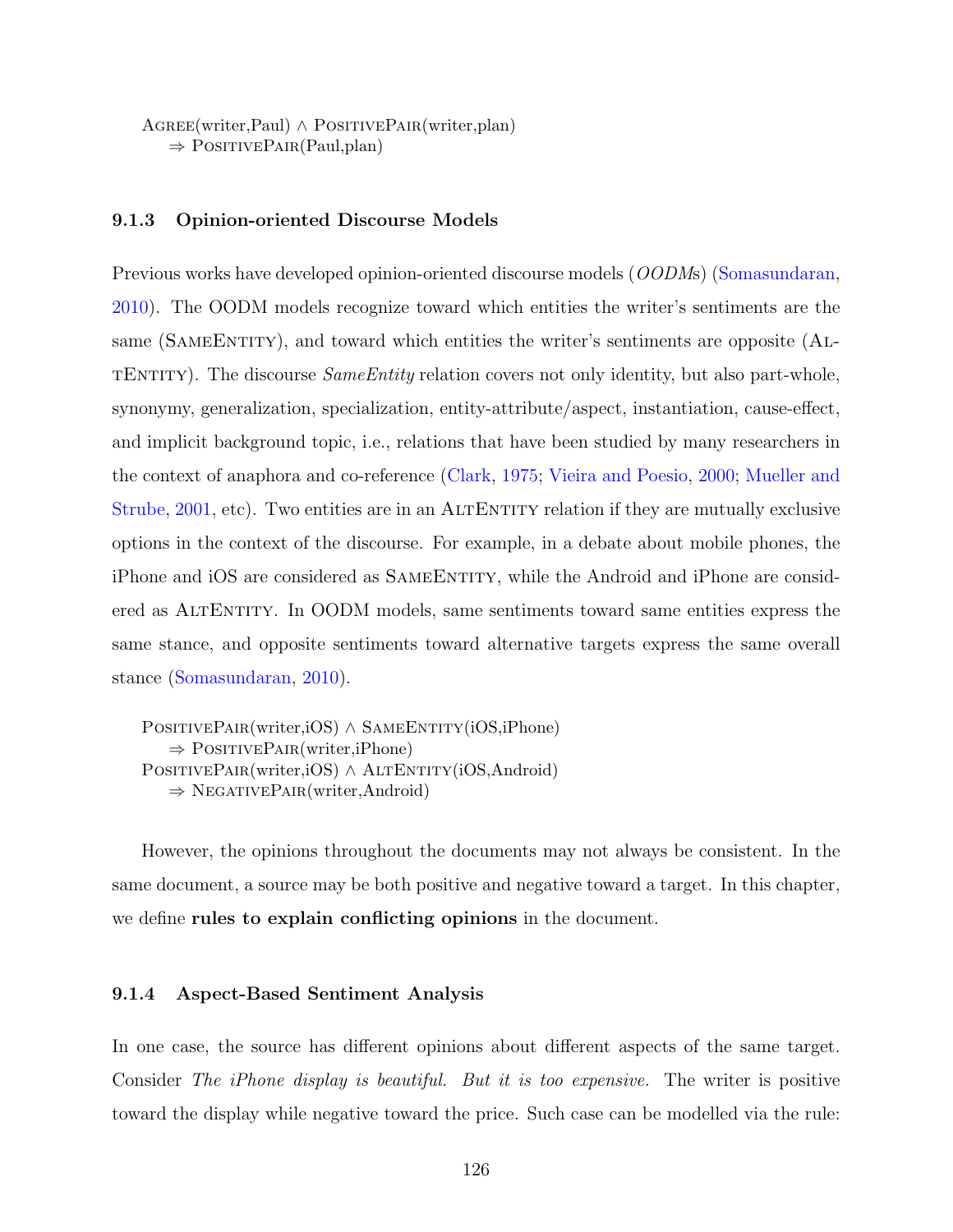POSITIVEPAIR(writer,iPhone) *∧* NEGATIVEPAIR(writer,it) *∧* SAMEENTITY(iPhone,it)  $\Leftrightarrow$ Aspect(iPhone,display) *∧* PositivePair(writer,display) *∧* Aspect(it,price) *∧* NegativePair(writer,price)

Several researchers have focused on the task of mining data to discover aspects of products and sentiments toward different aspects [\(Liu](#page-157-1), [2012\)](#page-157-1).

## **9.1.5 (Non-)Reinforcing Sentiment Analysis.**

In the other case, people may be ambivalent, or change their minds in the course of a document. Two sentiments may be in *reinforcing* or *non-reinforcing* discourse scenarios. Reinforcing relations exist between opinions when they contribute to the same overall stance. Non-reinforcing relations exist between opinions that show ambivalence, which represents a discourse scenario in which inconsistent sentiments are expressed with respect to a stance ([Somasundaran](#page-160-2), [2010](#page-160-2); [Trivedi and Eisenstein,](#page-161-4) [2013](#page-161-4); [Bhatia et al.,](#page-152-3) [2015](#page-152-3)). Consider, *It is expensive. ... However, I think it is worth a try if I loan to buy the phone.* Previous works ([Somasundaran](#page-160-2), [2010](#page-160-2)) may recognize that two non-reinforcing sentiments occur (indicated by however). *S1* represents the negative opinion in the first sentence expressed toward it, and *S2* represents the positive opinion in the second sentence expressed toward the phone.

NonReinforcing(S1,S2) *∧* Source(S1,writer) *∧* Source(S2,writer) *∧*  $T \text{ARGET}(S1,It) \wedge T \text{ARGET}(S2,the phone)$ SAMEENTITY(It, the phone)  $\land$ NegativePair(writer,It) *⇒* PositivePair(writer,the phone)

Two non-reinforcing opinions can also be expressed toward alternative entities. Consider, *The iPhone is too expensive. ... But the price of Android cannot guarantee a satisfactorily smooth operating system. S1* represents the negative opinion in the first sentence expressed toward iPhone, and *S2* represents the negative opinion in the second sentence expressed toward Android. *S1* and *S2* are non-reinforcing sentiments, as indicated by the word but. Thus, even though it is difficult to recognize the negative opinion in the second sentence, the non-reinforcing relation can help us via the following rule.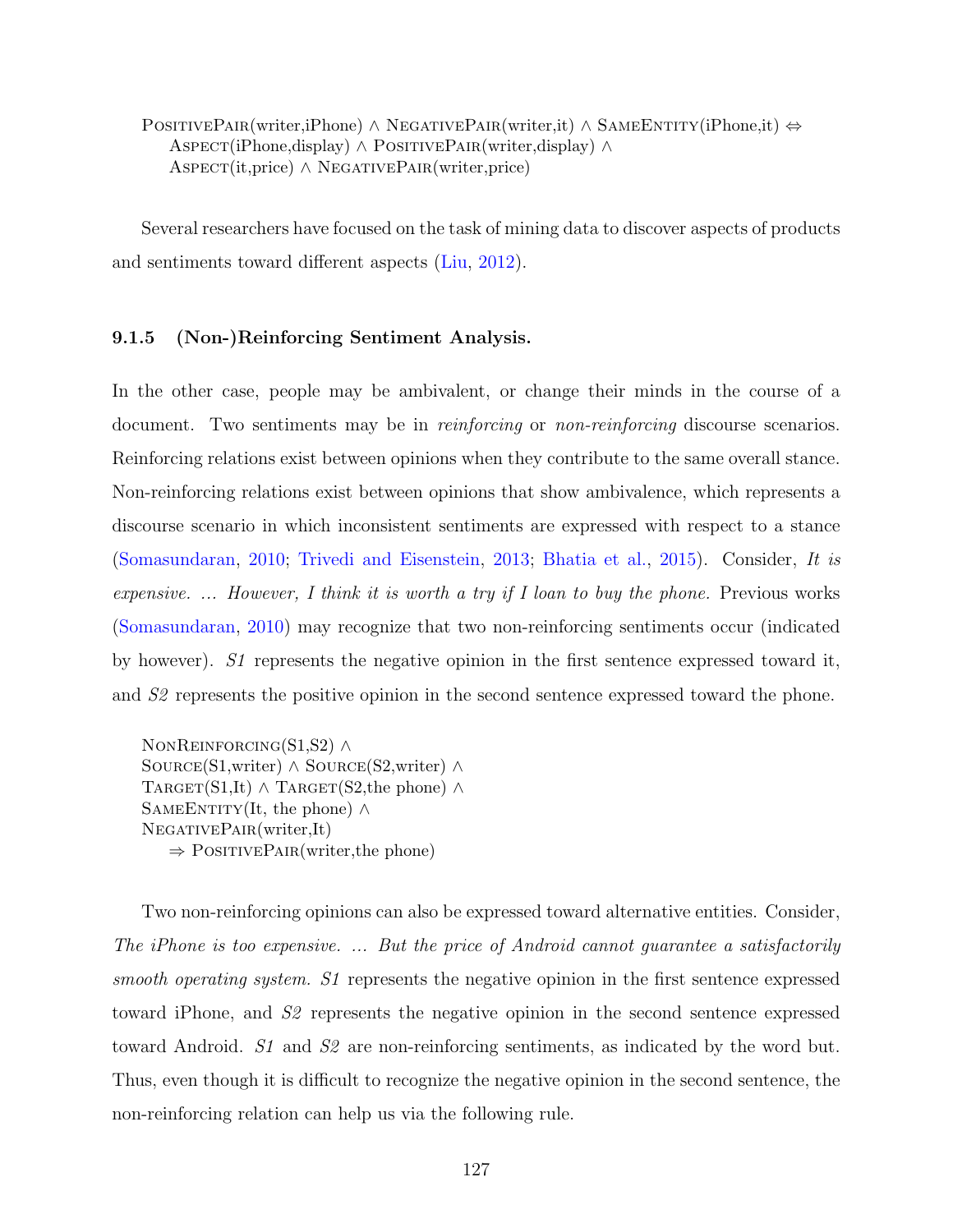NonReinforcing(S1,S2) *∧* Source(S1,writer) *∧* Source(S2,writer) *∧* TARGET(S1,iPhone) *∧* TARGET(S2,Android) *∧* AltEntity(iPhone, Android) *∧* NegativePair(writer,iPhone) *⇒* NegativePair(writer,Android)

# **9.2 RULES USING EXTRA-DOCUMENT KNOWLEDGE**

### <span id="page-142-0"></span>**9.2.1 Entity Linking.**

Knowledge from outside the document is also important. For example, the works in entity linking map entity mentions (e.g.,Obama, US President) in the text to entries in the knowledge base (e.g., *Barack Obama*) [\(Ji and Grishman](#page-156-5), [2011](#page-156-5); [Rao et al.,](#page-160-3) [2013\)](#page-160-3). Such information can be exploited to recognize SAMEENTITY, as shown below.

SameEntity(Obama, *Barack Obama*) *∧* SameEntity(US President, *Barack Obama*) ⇒ SAMEENTITY(Obama, US President)

Thus, we can use the knowledge base to enrich the recognition of SAMEENTITY and help recognize more sentiments.

# **9.2.2 Ideology.**

Groups of people sharing the same ideology tend to have the same opinions about certain things. Suppose we have known that Donald Trump is conservative, and a conservative ideology is against the concept of gun control, then we probably infer that he is opposed to gun control in the context.

Ideology(Donald Trump,*Conservative*) *∧* NegativePair(*Conservative*,*Gun Control*) *∧* SameEntity(*Gun Control*, gun control) *⇒* NegativePair(Donald Trump,gun control)

Rather than attempt to computationally define a general notion of ideology, people in NLP tend to use data for which specific ideologies have been defined. Previous works have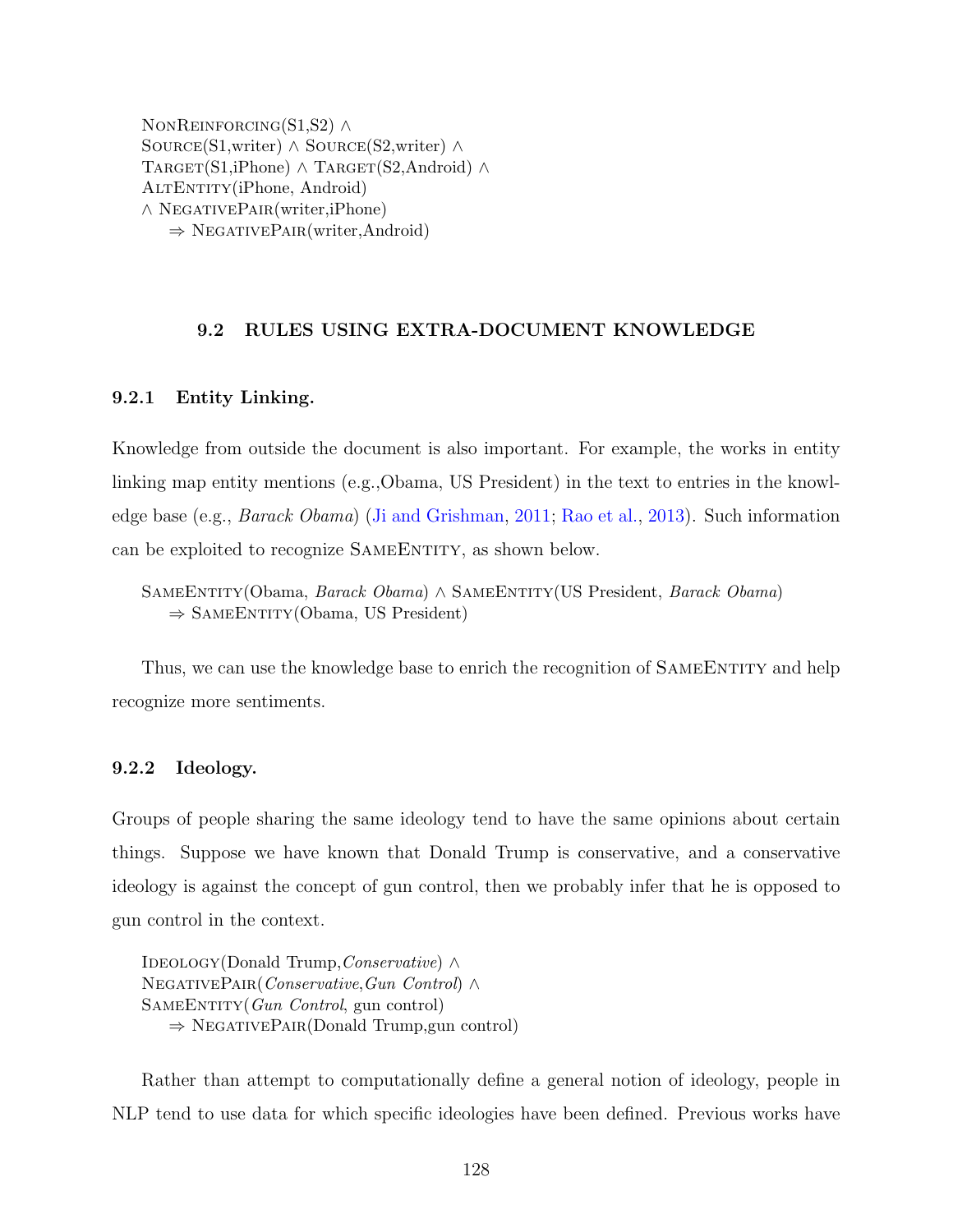studied recognizing ideologies including political party affiliation [\(Iyyer et al.](#page-156-6), [2014\)](#page-156-6), or labels such as *left*, *right*, and *center* ([Sim et al.,](#page-160-4) [2013\)](#page-160-4), or use a proxy for ideology such as voting record [\(Gerrish and Blei,](#page-155-4) [2011](#page-155-4)).

## **9.3 SUMMARY**

In short, the sentiment analysis task is not an isolated task. In the previous chapters, we have used the information from other NLP tasks such as semantic role labeling to help improve sentiment analysis. Not limited to improving the performances of NLP tasks mentioned in the previous chapters which is expected to contribute to a better sentiment analysis system, we can also investigate using the information from more NLP tasks. This chapter discusses the possibilities that many other NLP tasks can be used to improve sentiment analysis by providing the dependency rules between the other NLP tasks and sentiment analysis itself. The main idea here is that we can use different kinds of knowledge (both intra-document knowledge as stated in Section [9.1](#page-139-0) and extra-document knowledge as stated in Section [9.2](#page-142-0)), including co-reference resolution, opinion discourse analysis, entity linking and ideology, etc. Moreover we are not talking about arbitrary NLP tasks but we have provided some works in the literature so that these goals can be achieved using state-of-the-art works. Though we haven't conducted experiments validating the rules, they are promising to bridge different tasks of sentiment analysis and various tasks in NLP together to provide a holistic approach to sentiment analysis and the other tasks as well.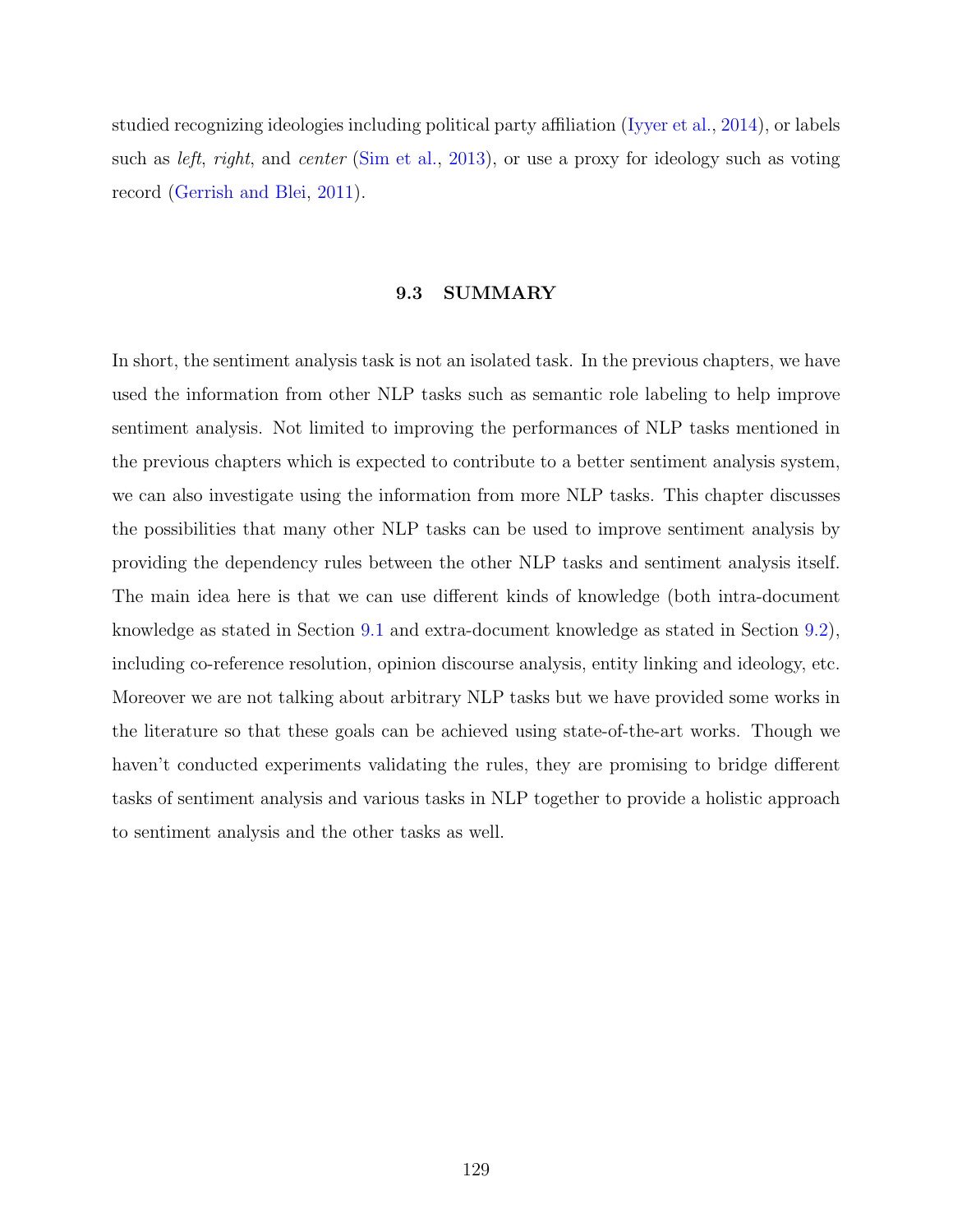#### **10.0 CONCLUSIONS**

This thesis focuses on entity/event-level sentiment detection and inference. The source of a sentiment is the writer or an entity in the text. The target of a sentiment is an entity or event. The sentiment is not necessarily expressed via a sentiment expression (explicit sentiments), but it can be inferred by inference rules (implicit sentiments). We mainly investigate computational models to automatically recognize both explicit and implicit sentiments expressed in the sentences. The thesis is shaped around six main hypotheses.

First of all, we define the representations of the new task in this thesis, the **entity/eventlevel sentiment analysis**. We define the representations of the sentiments that this task aims to identify. There are two elements that are well defined for the first time in this thesis. (1) The first element includes the definitions of explicit sentiment and implicit sentiment, and the differences between them. Briefly speaking, an explicit sentiment is always associated with an opinion expression linking the source to the target of the sentiment, while an implicit sentiment is not directly associated with an opinion expression. We have developed representations to depict both explicit sentiments and implicit sentiments. The representations are fundamental to the new task. (2) The second element includes the definitions of  $+/-$  effect events. The inferences arise from interactions between explicit sentiment expressions and events such as defeated in (Ex1.1) in Chapter [1,](#page-15-0) which negatively affect the themes of the events (-effect events), and events such as stand by, which positively affect the themes of the events (+effect events). Though a few works in sentiment analysis have utilized similar events as clues to find more sentiments [\(Zhang and Liu](#page-163-0), [2011;](#page-163-0) [Anand and](#page-152-0) [Reschke,](#page-152-0) [2010;](#page-152-0) [Reschke and Anand,](#page-160-0) [2011;](#page-160-0) [Goyal et al.,](#page-155-0) [2012](#page-155-0)), we are the first to give a full definition of such events in the thesis.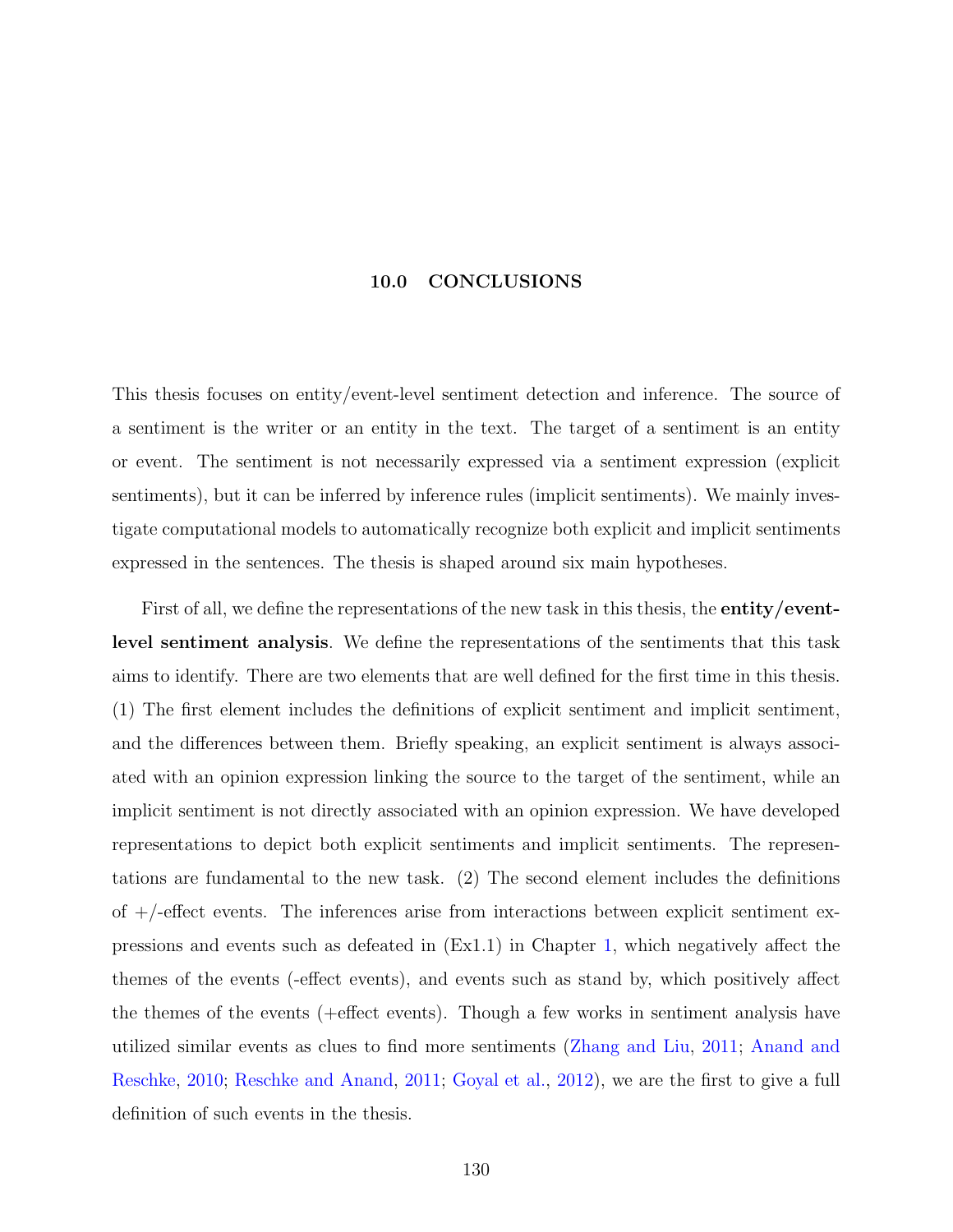**Hypothesis 1.** *Annotation schemes can be developed to guide annotators to reliably annotate expressions of +/-effect events, the agents, and the themes, and their attributes.* **Hypothesis 2.** *Annotation schemes can be developed to guide annotators to reliably annotate expressions of both entity/event-level explicit and implicit sentiments and their attributes.*

Next, we introduce the corpora we have developed to serve as the resources for this thesis and further research. The first corpus, *+/-Effect Event Sentiment Corpus*, is annotated with the writer's sentiments toward the agents and themes of  $+/-$  effect events [\(Deng et al.,](#page-154-0) [2013](#page-154-0)). It fills in a gap by presenting an annotation scheme for  $+/-$ effect events and the writer's sentiments toward the agents and themes of those events. We have conducted an agreement study, the results of which are positive. Further, we have carried out consensus study providing a better estimation of how many disagreements were caused by negligence.

As a further step, we develop the MPQA 3.0 corpus ([Deng and Wiebe](#page-154-1), [2015b\)](#page-154-1) by adding entity and event target annotations to the existing MPQA 2.0 corpus. Building upon the existing well-annotated corpus saves us much time in annotating opinions from scratch, and it preserves the original annotation structures in the existing corpus. We have designed a good annotation scheme as a transition from phrase-level sentiment corpora to entity/eventlevel sentiment corpora. Similarly, we have conducted an agreement study, the results of which are positive.

Both corpora are annotated with both explicit and implicit sentiments. The positive results of the agreement studies have provided supporting evidence for the first two hypotheses. Further, the positive results of the agreement studies have provided positive evidence that both corpora are promising to serve as good resources for the research focusing on identifying implicit sentiments.

**Hypothesis 3.** *Inferences to perceive implicit sentiments can be represented to build automatic systems.*

Two sets of sentiment inference rules are defined in the thesis. The rules are expressed in propositional logics. The first set of rules fills in the gap of the  $+/-$ effect event information and the sentiments expressed toward them. Basically, if a sentiment is expressed toward one component of the *⟨*agent, +/-effect event, theme*⟩*, then the sentiments toward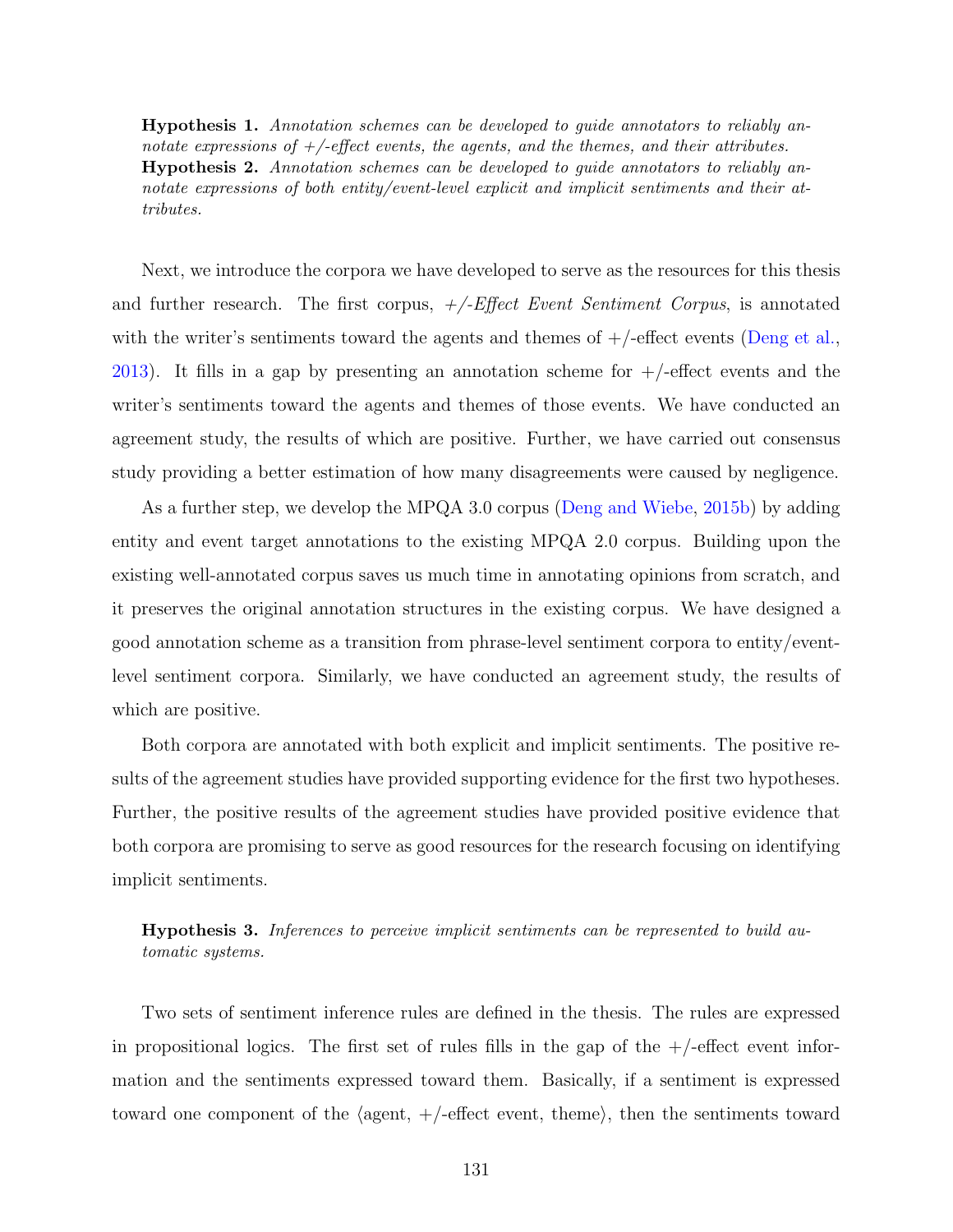the other two components can be inferred. The sentiment inference rules are novel in that they show dependencies between the outputs from the information extraction field which are entities, events and relations and the outputs from the sentiment analysis field. Based on the sentiment inference rules about sentiments toward  $+/-$ effect event information, we further define the second set of rules in Section [5.2.](#page-71-0) The second set of rules infers more sentiments in the *sentiment toward sentiment* structure. Though the superficial form of the second set of rules is similar to the first set of rules, the two sets are from different perspective. The first set of rules combines different NLP tasks, while the second set of rules dives deeper into the sentiment analysis outputs. Later we will show that both sets of rules are useful in improving recognizing entity/event-level sentiments. Since there are many ways to present the rules and it is consistent for us to use the representations we have defined, we do not evaluate the form of the rules. However, we evaluate whether the rules can help sentiment analysis in the later hypothesis.

#### **Hypothesis 4.** *+/-Effect event information is conductive to sentiment inference.*

We build a graph-based model defined by the sentiment inference rules to infer the sentiments expressed toward the agents and themes. We carry out an intrinsic evaluation of the inference ability of the rules. We find it has an 89% chance of propagating sentiments correctly. This is a good indicator that the rules give the correct inference in most context. For extrinsic evaluations, we introduce the fifth hypothesis.

**Hypothesis 5.** *Joint prediction models can be developed and can improve automatically recognizing entity/event-level sentiments.*

To test the fifth hypothesis, we have developed joint models to automatically recognize entity/event-level sentiments. We mainly investigate computational models for two tasks. First, as a pilot study, we focus on recognizing the writer's sentiments expressed toward the agents and themes of  $+/-$  effect events. The experiments have demonstrated that our model improves over local sentiment recognition by almost 20 points in F-measure and over all sentiment baselines by over 10 points in F-measure. The success of the pilot study encourages us to extend the model. Next, we focus on a more complicated task that is recognizing the sentiments whose sources can be the writer or any entity in the text and the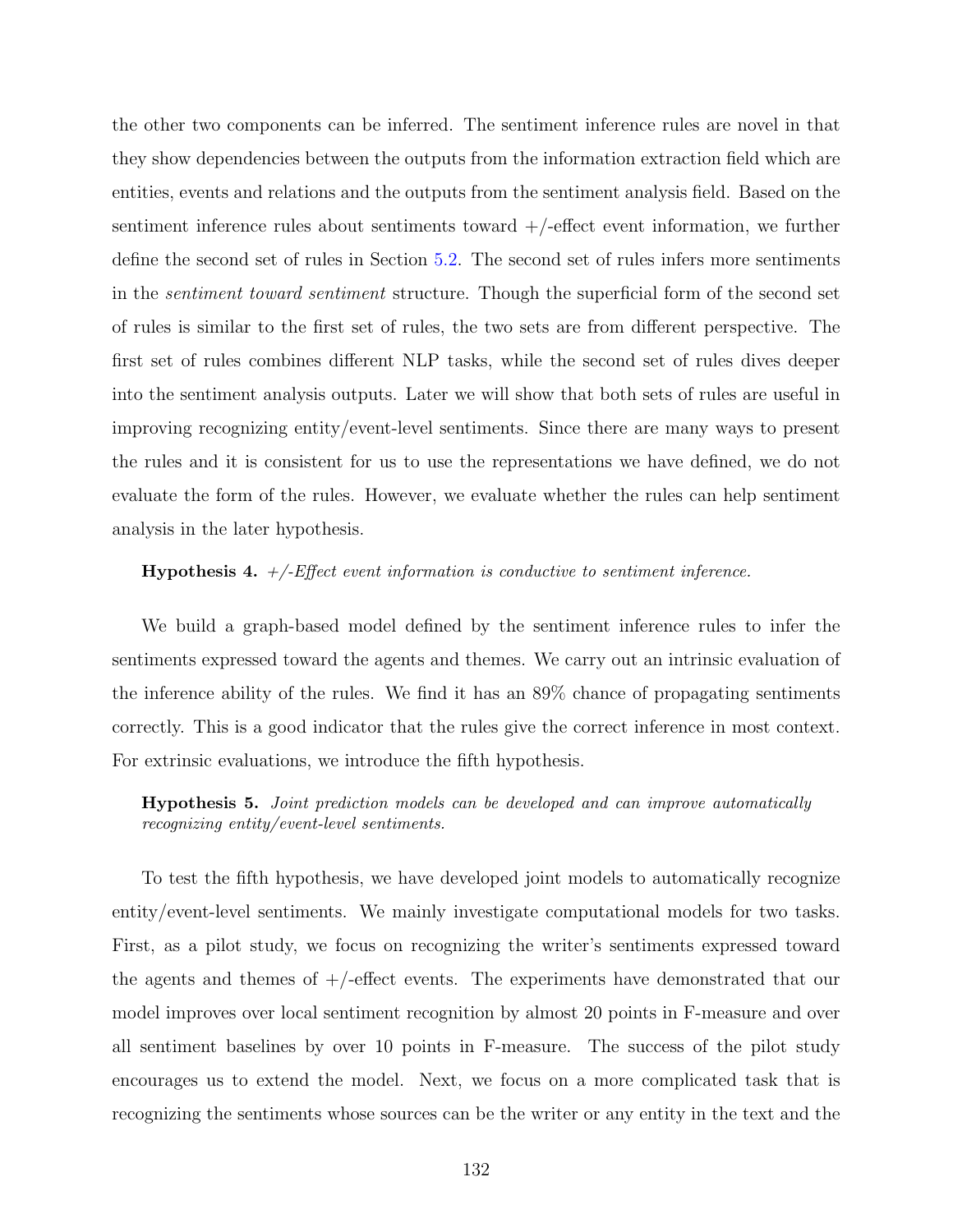targets are entities or events. The model builds upon state-of-the-art span-based sentiment analysis systems to perform entity/event-level sentiment analysis covering both explicit and implicit sentiments expressed among entities and events in texts. The experiments have shown that the model jointly disambiguates the ambiguities in the opinion components and improve over baseline accuracies in recognizing entity/event-level sentiments.

The computational models in both tasks are joint prediction models. The input to the joint models are the results of individual NLP tasks, and the output of the joint models are answers to each individual task which are globally optimized. The joint models are constrained by the inference rules. As the experiments have shown, in addition to beating the baselines for sentiment detection, the joint model significantly improves the accuracy of  $+/-$  effect sense disambiguation without any loss in accuracy of the remaining tasks. The exciting conclusions drawn from this chapter include: 1) the inference rules define useful dependencies among different NLP tasks; 2) the joint prediction models defined by the inference rules are promising to jointly resolve the ambiguities in different NLP tasks and improve the performances in more than one tasks.

**Hypothesis 6.** *Categorizing opinions according to whether the source is a participant of the opinion or not can improve the recognition of opinion sources.*

To test the sixth hypothesis, we first formally give the definition of the new categorization. The source of a participant opinion participates the event that triggers the opinion, while the source of a non-participant opinion does not participate the event of the opinion. (Usually, the source is someone who states the opinion.) Based on this categorization, we develop a binary classifier trained on the existing limited resources to judge which type of the two that a given opinion is. Based on the classification result, we develop a model to correctly choose the source from several candidate sources which are automatically generated via different heuristics and methods. The experiments have shown that the new categorization can help improve recognizing sources. Another conclusion drawn from the experiment is that fully utilizing the existing resources by using transductive methods can give a better result for the downstream applications.

**Hypothesis 7.** *Inferences are not limited to English text only.*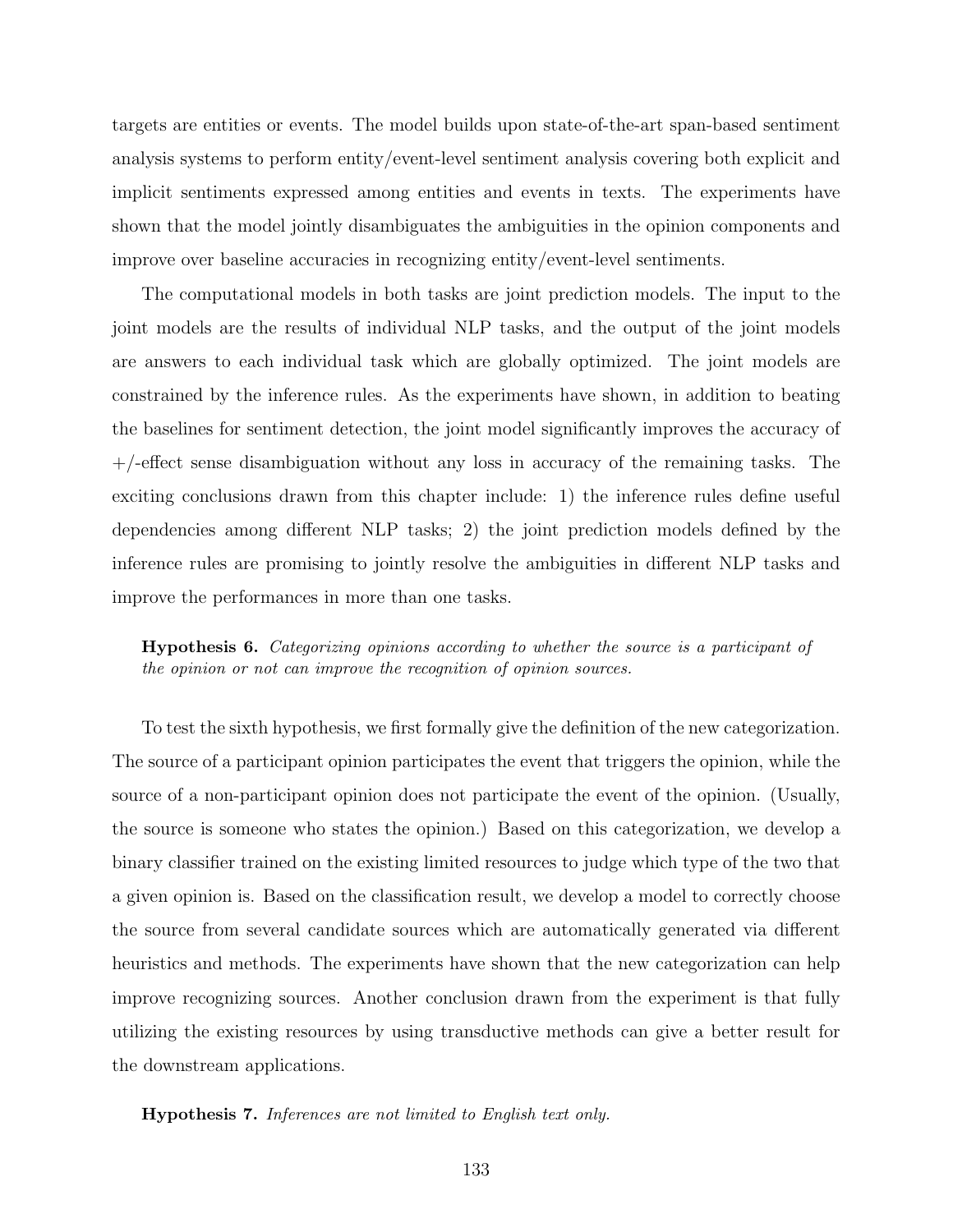To test the final hypothesis, we follow the same experimental paradigms used to test the hypothesis mentioned above. We carry out the same experiment used to test Hypothesis 3 to test this hypothesis. The positive results have provided evidence that such implicit opinions and inference rules are similar in Chinese and English. There are some  $+/-$ effect events caused by the Chinese syntax, guidance for which could be added to the current English manual to develop a Chinese manual. Moreover, there is no evidence showing that the blocked inferences only happen in Chinese. We also assess the feasibility of acquiring components of  $+$ /-effect events from Chinese text using currently available resources.

To summarize, this thesis has devoted to sentiment analysis by providing resources and models to infer implicit sentiments. Specifically, we first define a new sentiment analysis task (entity/event-level sentiment analysis task). We develop annotated corpora as the resources of the task and investigate joint prediction models integrating explicit sentiments, entity or event information, and inference rules together to automatically recognize both explicit and implicit sentiments expressed among entities and events in the text.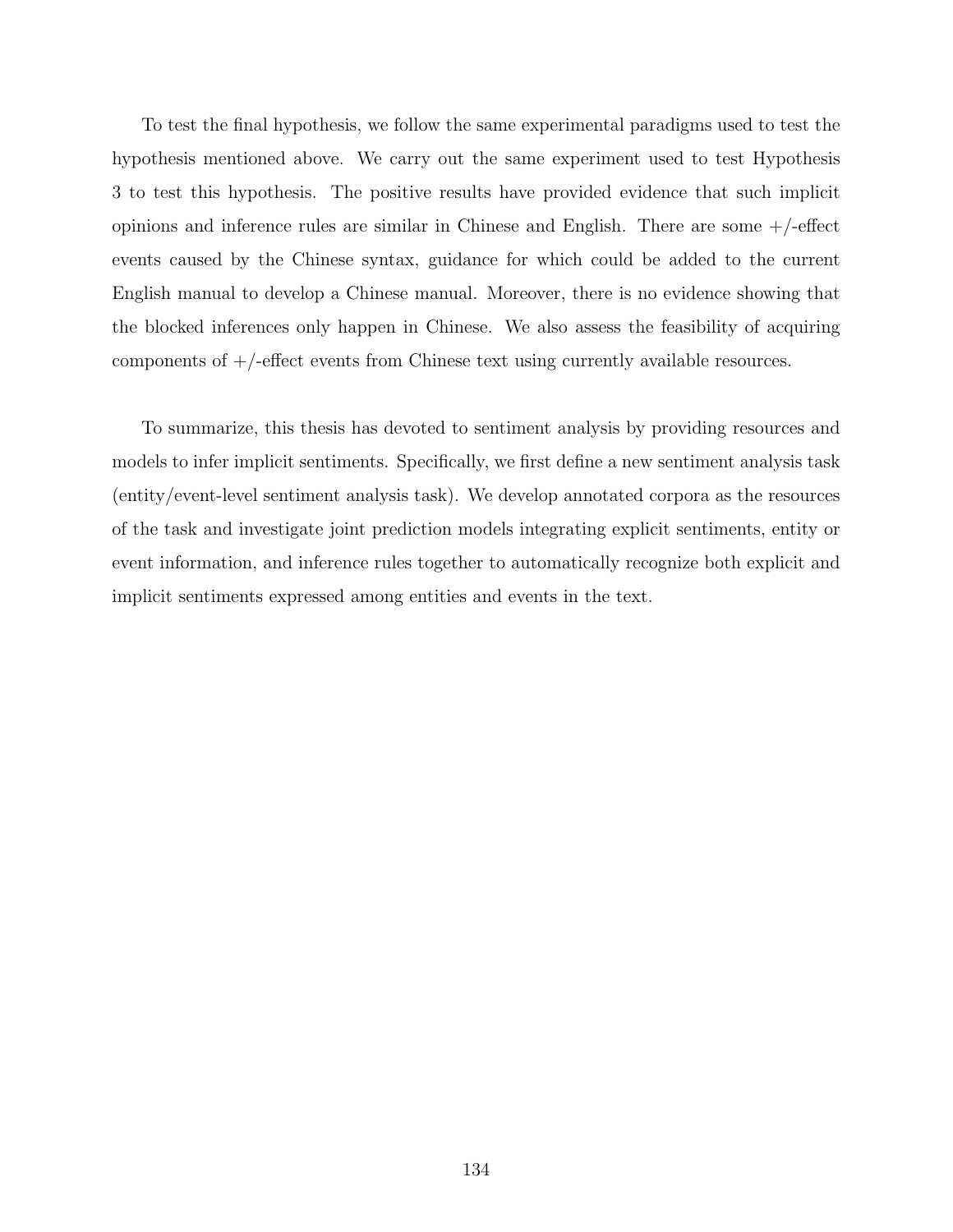### **APPENDIX A**

### **SENTIMENT REPRESENTATION RULES**

 $(Rule1.1) + \text{SENTIMENT}(y) \land \text{Source}(y,s) \land \text{TARGE}(y,t) \Rightarrow \text{PosITIVEPAR}(s,t)$  $(Rule1.2) - \text{SENTIMENT}(y) \wedge \text{Source}(y,s) \wedge \text{TARGE}(y,t) \Rightarrow \text{NEGATIVEPAIR}(s,t)$ 

Table A1: Sentiment Representation Rules.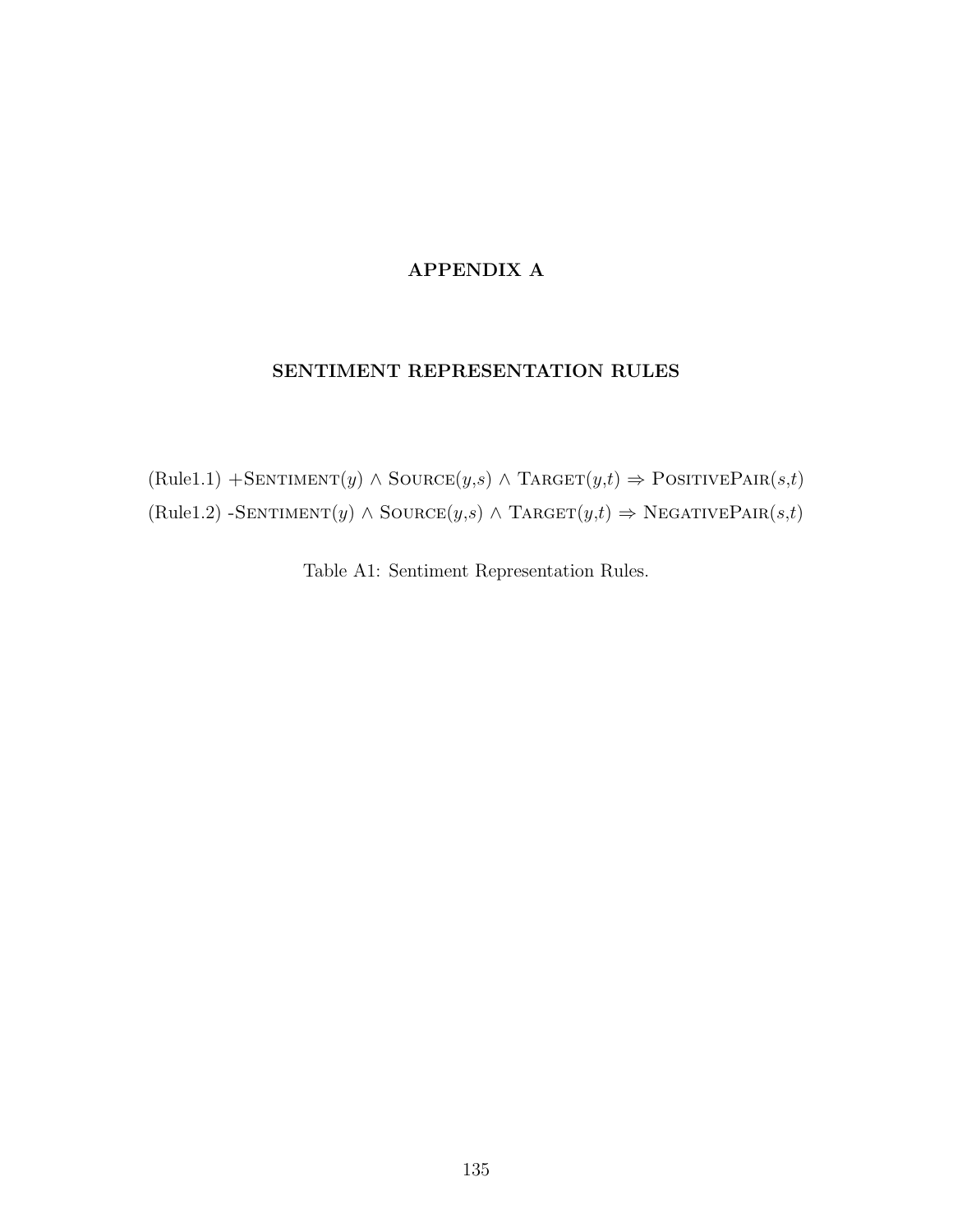### **APPENDIX B**

# **SENTIMENT INFERENCE RULES W.R.T. +/-EFFECT EVENT**

| (Rule 2.1)  | POSITIVEPAIR $(s,x) \wedge \text{AGENT}(x,a) \wedge + \text{EFFECT}(x)$ | $\Rightarrow$ POSITIVEPAIR $(s,a)$ |
|-------------|-------------------------------------------------------------------------|------------------------------------|
| (Rule 2.2)  | POSITIVEPAIR $(s,x) \wedge \text{AGENT}(x,a) \wedge \text{-EFFECT}(x)$  | $\Rightarrow$ POSITIVEPAIR $(s,a)$ |
| (Rule 2.3)  | POSITIVEPAIR $(s,x) \wedge$ THEME $(x,h) \wedge$ + EFFECT $(x)$         | $\Rightarrow$ POSITIVEPAIR $(s,h)$ |
| (Rule 2.4)  | POSITIVEPAIR $(s,x) \wedge$ THEME $(x,h) \wedge$ -EFFECT $(x)$          | $\Rightarrow$ NEGATIVEPAIR $(s,h)$ |
| (Rule 2.5)  | NEGATIVEPAIR $(s,x) \wedge \text{AGENT}(x,a) \wedge + \text{EFFECT}(x)$ | $\Rightarrow$ NEGATIVEPAIR $(s,a)$ |
| (Rule 2.6)  | NEGATIVEPAIR $(s,x) \wedge \text{AGENT}(x,a) \wedge \text{-EFFECT}(x)$  | $\Rightarrow$ NEGATIVEPAIR $(s,a)$ |
| (Rule 2.7)  | NEGATIVEPAIR $(s,x) \wedge$ THEME $(x,h) \wedge$ + EFFECT $(x)$         | $\Rightarrow$ NEGATIVEPAIR $(s,h)$ |
| (Rule 2.8)  | NEGATIVEPAIR $(s,x) \wedge$ THEME $(x,h) \wedge$ -EFFECT $(x)$          | $\Rightarrow$ POSITIVEPAIR $(s,h)$ |
| (Rule 2.9)  | POSITIVEPAIR $(s,a) \wedge \text{AGENT}(x,a) \wedge + \text{EFFECT}(x)$ | $\Rightarrow$ POSITIVEPAIR $(s,x)$ |
| (Rule 2.10) | POSITIVEPAIR $(s,a) \wedge \text{AGENT}(x,a) \wedge \text{-EFFECT}(x)$  | $\Rightarrow$ POSITIVEPAIR $(s,x)$ |
| (Rule 2.11) | POSITIVEPAIR $(s,h) \wedge$ THEME $(x,h) \wedge$ + EFFECT $(x)$         | $\Rightarrow$ POSITIVEPAIR $(s,x)$ |
| (Rule 2.12) | POSITIVEPAIR $(s,h) \wedge$ THEME $(x,h) \wedge$ -EFFECT $(x)$          | $\Rightarrow$ NEGATIVEPAIR $(s,x)$ |
| (Rule 2.13) | NEGATIVEPAIR $(s,a) \wedge \text{AGENT}(x,a) \wedge + \text{EFFECT}(x)$ | $\Rightarrow$ NEGATIVEPAIR $(s,x)$ |
| (Rule 2.14) | NEGATIVEPAIR $(s,a) \wedge \text{AGENT}(x,a) \wedge \text{-EFFECT}(x)$  | $\Rightarrow$ NEGATIVEPAIR $(s,x)$ |
| (Rule 2.15) | NEGATIVEPAIR $(s,h) \wedge$ THEME $(x,h) \wedge$ + EFFECT $(x)$         | $\Rightarrow$ NEGATIVEPAIR $(s,x)$ |
| (Rule 2.16) | NEGATIVEPAIR $(s,h) \wedge$ THEME $(x,h) \wedge$ -EFFECT $(x)$          | $\Rightarrow$ POSITIVEPAIR $(s,x)$ |

Table B1: Sentiment Inference Rules w.r.t +/-Effect Event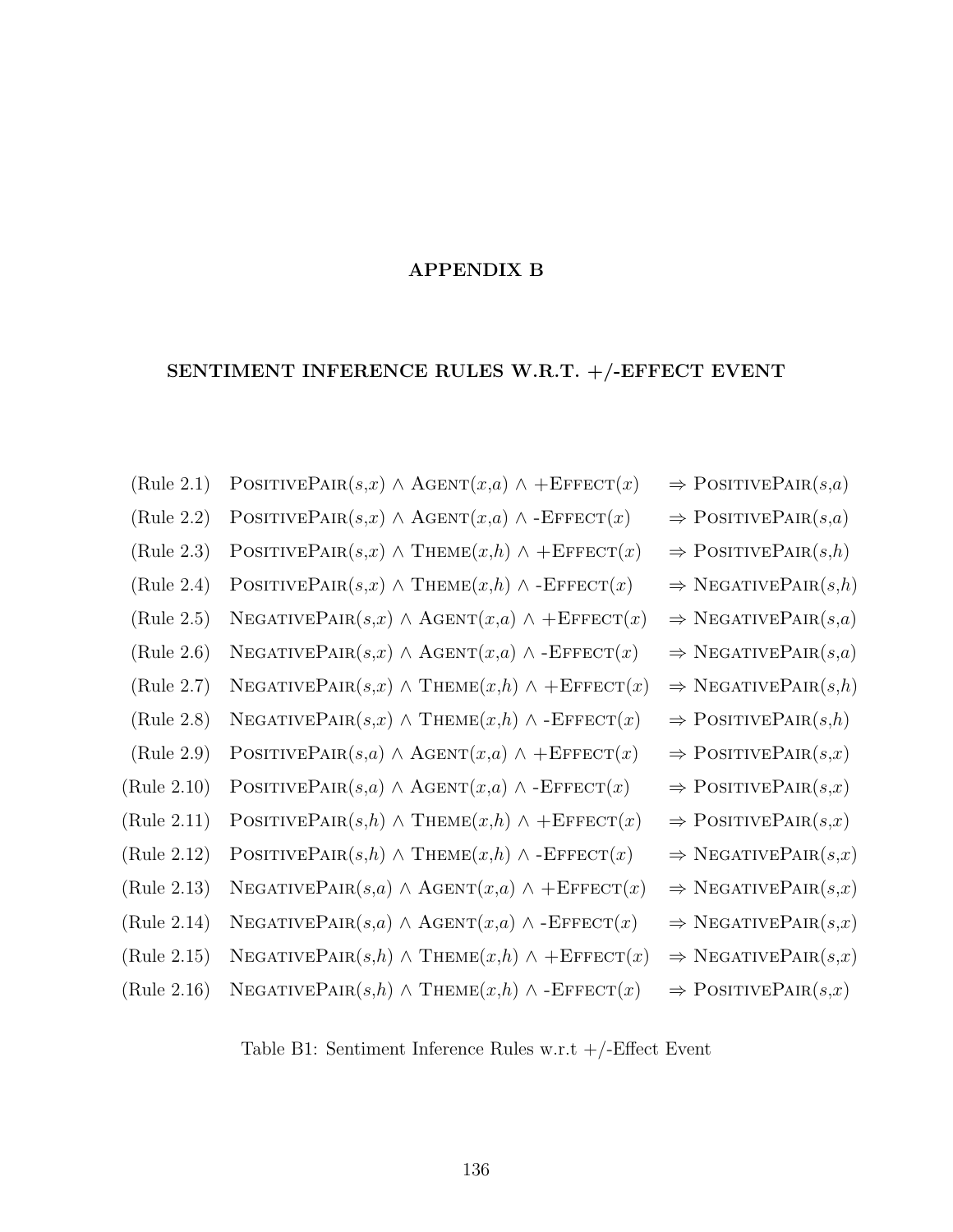### **APPENDIX C**

## **SENTIMENT INFERENCE RULES W.R.T. SENTIMENT-TOWARD-SENTIMENT STRUCTURE**

```
(Rule 3.1) POSITIVEPAIR(s_1,y_2) \land SOURCE(y_2,s_2) \land +SENTIMENT(y_2) \Rightarrow POSITIVEPAIR(s_1,s_2)(Rule 3.2) POSITIVEPAIR(s_1,y_2) \land SOURCE(y_2,s_2) \land -SENTIMENT(y_2) \Rightarrow POSITIVEPAIR(s_1,s_2)(Rule 3.3) POSITIVEPAIR(s_1,y_2) \wedge ETRGET(y_2,t_2) \wedge +SENTIMENT(y_2) \Rightarrow POSITIVEPAIR(s_1,t_2)(Rule 3.4) POSITIVEPAIR(s_1,y_2) \wedge ETARGET(y_2,t_2) \wedge -SENTIMENT(y_2) \Rightarrow NEGATIVEPAIR(s_1,t_2)(Rule 3.5) NEGATIVEPAIR(s_1,y_2) \land SOURCE(y_2,s_2) \land +SENTIMENT(y_2) \Rightarrow NEGATIVEPAIR(s_1,s_2)(Rule 3.6) NEGATIVEPAIR(s_1,y_2) \land SOURCE(y_2,s_2) \land -SENTIMENT(y_2) \Rightarrow NEGATIVEPAIR(s_1,s_2)(Rule 3.7) NEGATIVEPAIR(s_1,y_2) \land ETARGET(y_2,t_2) \land +SENTIMENT(y_2) \Rightarrow NEGATIVEPAIR(s_1,t_2)(Rule\ 3.8) NEGATIVEPAIR(s_1,y_2) \land ETARGET(y_2,t_2) \land -SENTIMENT(y_2) \Rightarrow POSITIVEPAIR(s_1,t_2)
```
Table C1: Sentiment Inference Rules w.r.t. Sentiment-Toward-Sentiment Structure.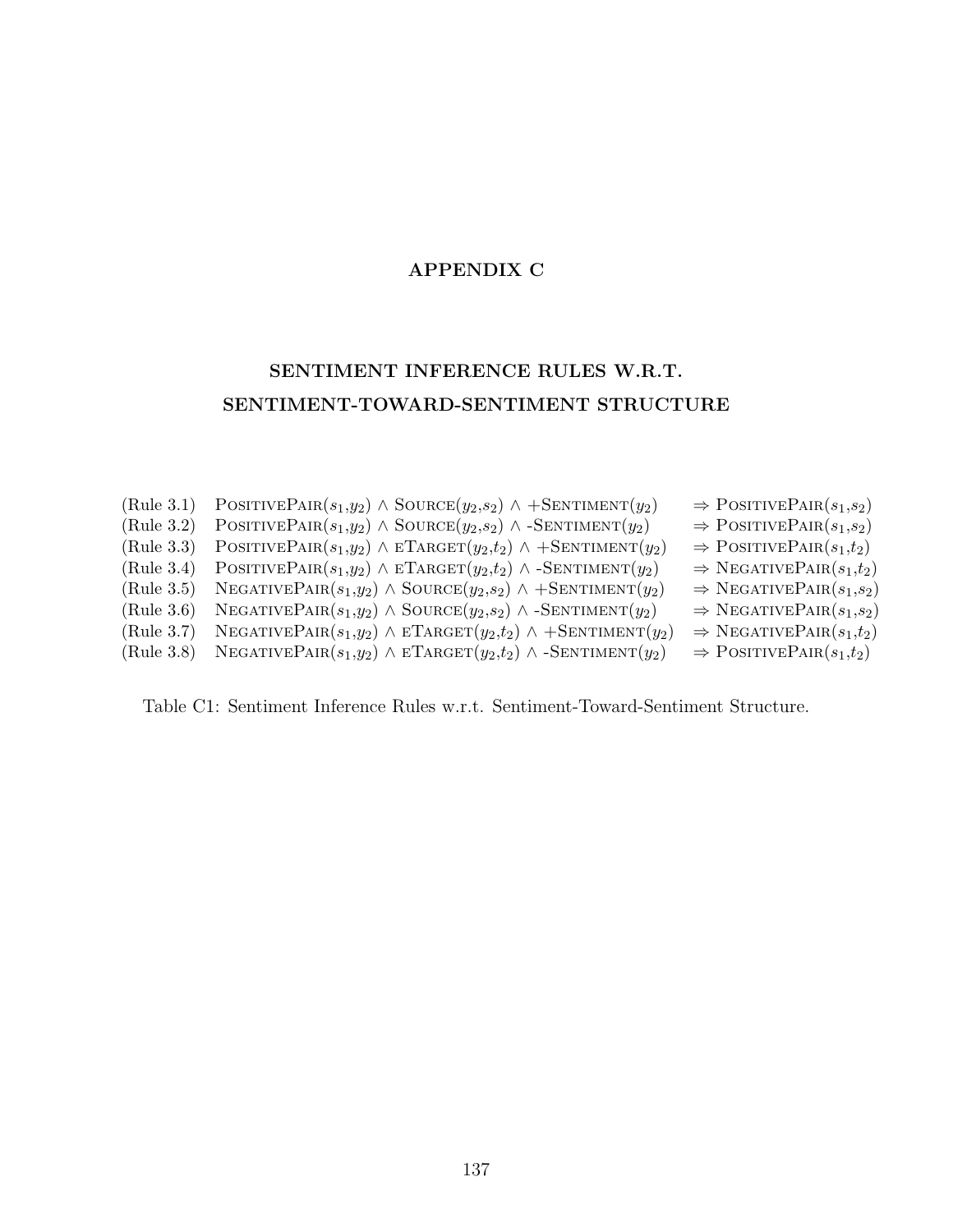#### **BIBLIOGRAPHY**

- Abbott, R., Walker, M., Anand, P., Fox Tree, J. E., Bowmani, R., and King, J. (2011). How can you say such things?!?: Recognizing disagreement in informal political argument. In *Proceedings of the Workshop on Language in Social Media (LSM 2011)*, pages 2–11, Portland, Oregon. Association for Computational Linguistics.
- Abu-Jbara, A., Dasigi, P., Diab, M., and Radev, D. (2012). Subgroup detection in ideological discussions. In *Proceedings of the 50th Annual Meeting of the Association for Computational Linguistics (Volume 1: Long Papers)*, pages 399–409, Jeju Island, Korea. Association for Computational Linguistics.
- Akkaya, C., Wiebe, J., and Mihalcea, R. (2009). Subjectivity word sense disambiguation. In *Proceedings of the 2009 Conference on Empirical Methods in Natural Language Processing: Volume 1 - Volume 1*, EMNLP '09, pages 190–199, Stroudsburg, PA, USA. Association for Computational Linguistics.
- <span id="page-152-0"></span>Anand, P. and Reschke, K. (2010). Verb classes as evaluativity functor classes. In *Interdisciplinary Workshop on Verbs. The Identification and Representation of Verb Features*.
- Artstein, R. and Poesio, M. (2008). Inter-coder agreement for computational linguistics. *Comput. Linguist.*, 34(4):555–596.
- Bach, S. H., Huang, B., and Getoor, L. (2013). Learning latent groups with hinge-loss markov random fields. In *Inferning: ICML Workshop on Interactions between Inference and Learning*.
- Beltagy, I., Erk, K., and Mooney, R. (2014). Probabilistic soft logic for semantic textual similarity. In *Proceedings of the 52nd Annual Meeting of the Association for Computational Linguistics (Volume 1: Long Papers)*, pages 1210–1219, Baltimore, Maryland. Association for Computational Linguistics.
- Bhatia, P., Ji, Y., and Eisenstein, J. (2015). Better document-level sentiment analysis from rst discourse parsing. In *Proceedings of the 2015 Conference on Empirical Methods in Natural Language Processing*, pages 2212–2218, Lisbon, Portugal. Association for Computational Linguistics.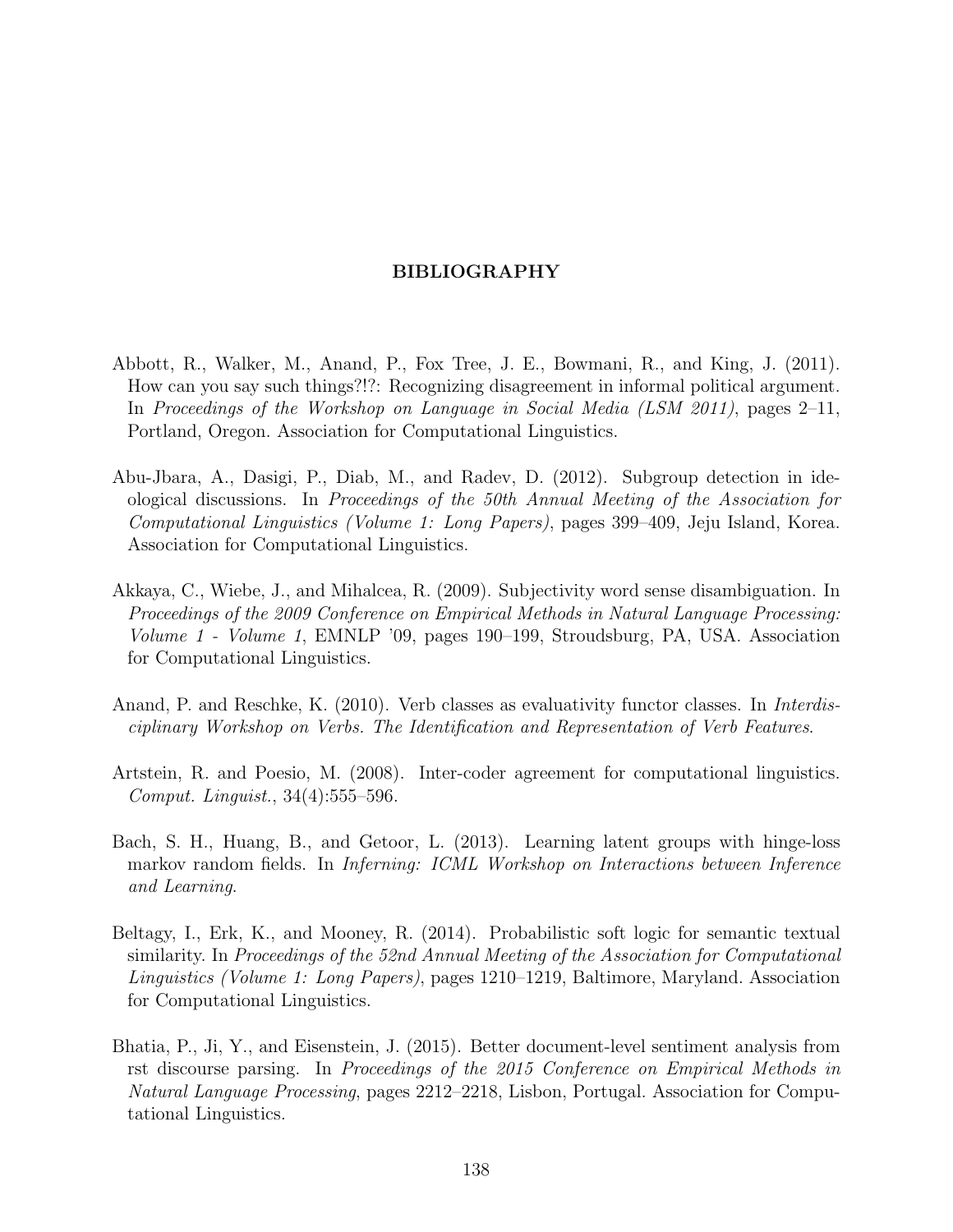- Boyd-Graber, J. and Resnik, P. (2010). Holistic sentiment analysis across languages: Multilingual supervised latent dirichlet allocation. In *Proceedings of the 2010 Conference on Empirical Methods in Natural Language Processing*, pages 45–55, Cambridge, MA. Association for Computational Linguistics.
- Breck, E., Choi, Y., and Cardie, C. (2007). Identifying expressions of opinion in context. In *Proceedings of the 20th international joint conference on Artifical intelligence*, IJCAI'07, pages 2683–2688, San Francisco, CA, USA. Morgan Kaufmann Publishers Inc.
- Broecheler, M., Mihalkova, L., and Getoor, L. (2010). Probabilistic similarity logic. In *Uncertainty in Artificial Intelligence (UAI)*.
- Chang, P.-C., Tseng, H., Jurafsky, D., and Manning, C. D. (2009). Discriminative reordering with chinese grammatical relations features. In *Proceedings of the Third Workshop on Syntax and Structure in Statistical Translation*, pages 51–59. Association for Computational Linguistics.
- Chao, Y. R. (1968). *A grammar of spoken Chinese*. Univ of California Press.
- Choi, Y., Breck, E., and Cardie, C. (2006). Joint extraction of entities and relations for opinion recognition. In *Proceedings of the 2006 Conference on Empirical Methods in Natural Language Processing*, EMNLP '06, pages 431–439, Stroudsburg, PA, USA. Association for Computational Linguistics.
- Choi, Y. and Cardie, C. (2008). Learning with compositional semantics as structural inference for subsentential sentiment analysis. In *Proceedings of the 2008 Conference on Empirical Methods in Natural Language Processing*, pages 793–801, Honolulu, Hawaii. Association for Computational Linguistics.
- Choi, Y., Cardie, C., Riloff, E., and Patwardhan, S. (2005). Identifying sources of opinions with conditional random fields and extraction patterns. In *Proceedings of the conference on Human Language Technology and Empirical Methods in Natural Language Processing*, pages 355–362. Association for Computational Linguistics.
- Choi, Y. and Wiebe, J.  $(2014)$ .  $+/-$ effectwordnet: Sense-level lexicon acquisition for opinion inference. In *EMNLP*, pages 1181–1191.
- Choi, Y., Wiebe, J., and Deng, L. (2014). Lexical acquisition for opinion inference: A senselevel lexicon of benefactive and malefactive events. In *5th Workshop on Computational Approaches to Subjectivity, Sentiment & Social Media Analysis*.
- Clark, H. H. (1975). Bridging. *Theoretical issues in natural language processing . New York: Association for Computing Machinery*, page 6.
- Collobert, R., Weston, J., Bottou, L., Karlen, M., Kavukcuoglu, K., and Kuksa, P. (2011). Natural language processing (almost) from scratch. *J. Mach. Learn. Res.*, 12:2493–2537.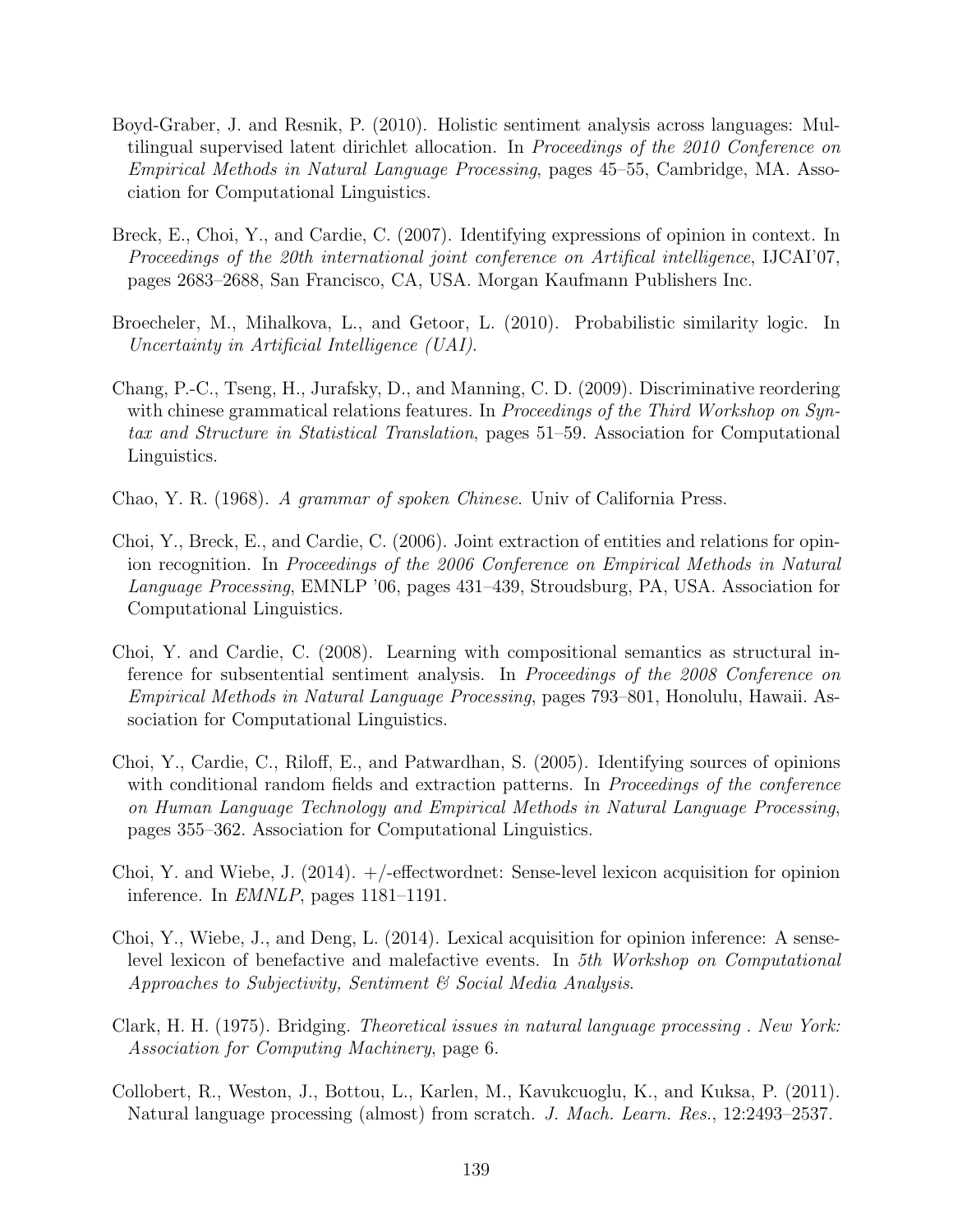- Conrad, A., Wiebe, J., Hwa, and Rebecca (2012). Recognizing arguing subjectivity and argument tags. In *Proceedings of the Workshop on Extra-Propositional Aspects of Meaning in Computational Linguistics*, ExProM '12, pages 80–88, Stroudsburg, PA, USA. Association for Computational Linguistics.
- Cortes, C. and Vapnik, V. (1995). Support-vector networks. *Machine learning*, 20(3):273– 297.
- Das, D., Martins, A. F., and Smith, N. A. (2012). An exact dual decomposition algorithm for shallow semantic parsing with constraints. In *Proceedings of the First Joint Conference on Lexical and Computational Semantics-Volume 1: Proceedings of the main conference and the shared task, and Volume 2: Proceedings of the Sixth International Workshop on Semantic Evaluation*, pages 209–217. Association for Computational Linguistics.
- Dasigi, P., Guo, W., and Diab, M. (2012). Genre independent subgroup detection in online discussion threads: A study of implicit attitude using textual latent semantics. In *Proceedings of the 50th Annual Meeting of the Association for Computational Linguistics (Volume 2: Short Papers)*, pages 65–69, Jeju Island, Korea. Association for Computational Linguistics.
- <span id="page-154-0"></span>Deng, L., Choi, Y., and Wiebe, J. (2013). Benefactive/malefactive event and writer attitude annotation. In *ACL 2013 (short paper)*. Association for Computational Linguistics.
- Deng, L. and Wiebe, J. (2014a). An investigation for implicatures in chinese : Implicatures in chinese and in english are similar ! In *Proceedings of the 5th Workshop on Computational Approaches to Subjectivity, Sentiment and Social Media Analysis*, pages 8–17, Baltimore, Maryland. Association for Computational Linguistics.
- Deng, L. and Wiebe, J. (2014b). Sentiment propagation via implicature constraints. In *Meeting of the European Chapter of the Association for Computational Linguistics (EACL-2014)*.
- Deng, L. and Wiebe, J. (2015a). Joint prediction for entity/event-level sentiment analysis using probabilistic soft logic models. In *Proceedings of the 2015 Conference on Empirical Methods in Natural Language Processing*, pages 179–189, Lisbon, Portugal. Association for Computational Linguistics.
- <span id="page-154-1"></span>Deng, L. and Wiebe, J. (2015b). Mpqa 3.0: An entity/event-level sentiment corpus. In *Proceedings of the 2015 Conference of the North American Chapter of the Association for Computational Linguistics: Human Language Technologies*, pages 1323–1328, Denver, Colorado. Association for Computational Linguistics.
- Deng, L. and Wiebe, J. (2016a). How can nlp tasks mutually benefit sentiment analysis? a holistic approach to sentiment analysis. In *Proceedings of the 7th Workshop on Computational Approaches to Subjectivity, Sentiment and Social Media Analysis*, pages 53–59, San Diego, California. Association for Computational Linguistics.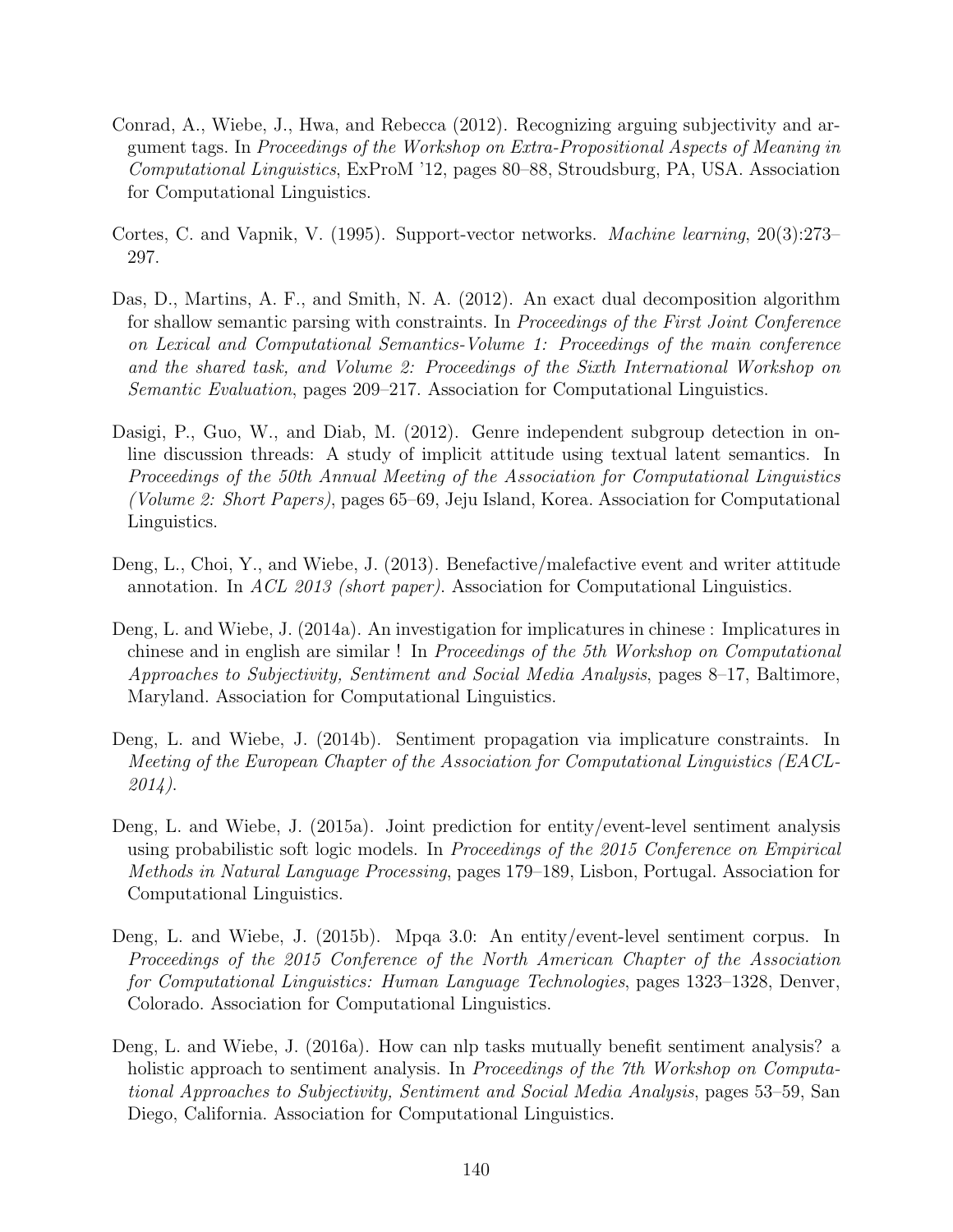- Deng, L. and Wiebe, J. (2016b). Recognizing opinion sources based on a new categorization of opinion types. IJCAI'16.
- Deng, L., Wiebe, J., and Choi, Y. (2014). Joint inference and disambiguation of implicit sentiments via implicature constraints. In *Proceedings of COLING 2014, the 25th International Conference on Computational Linguistics: Technical Papers*, pages 79–88, Dublin, Ireland. Dublin City University and Association for Computational Linguistics.
- Denis, P. and Baldridge, J. (2007). Joint determination of anaphoricity and coreference resolution using integer programming. In *Human Language Technologies 2007: The Conference of the North American Chapter of the Association for Computational Linguistics; Proceedings of the Main Conference*, pages 236–243, Rochester, New York. Association for Computational Linguistics.
- Dietterich, T. G. (1998). Approximate statistical tests for comparing supervised classification learning algorithms. *Neural Computation*, 10:1895–1923.
- Elson, D. K. and McKeown, K. (2010). Automatic attribution of quoted speech in literary narrative. In *AAAI*. Citeseer.
- Feng, S., Kang, J. S., Kuznetsova, P., and Choi, Y. (2013). Connotation lexicon: A dash of sentiment beneath the surface meaning. In *Proceedings of the 51th Annual Meeting of the Association for Computational Linguistics (Volume 2: Short Papers)*, Sofia, Bulgaria. Association for Computational Linguistics.
- Finkel, J. R., Grenager, T., and Manning, C. (2005). Incorporating non-local information into information extraction systems by gibbs sampling. In *Proceedings of the 43rd Annual Meeting on Association for Computational Linguistics*, pages 363–370. Association for Computational Linguistics.
- Gerrish, S. and Blei, D. M. (2011). Predicting legislative roll calls from text. In *ICML*.
- Glass, K. and Bangay, S. (2007). A naive salience-based method for speaker identification in fiction books. In *Proceedings of the 18th Annual Symposium of the Pattern Recognition Association of South Africa (PRASA'07)*, pages 1–6.
- <span id="page-155-0"></span>Goyal, A., Riloff, E., and III, H. D. (2012). A computational model for plot units. *Computational Intelligence*, pages 466–488.
- Greene, S. and Resnik, P. (2009). More than words: Syntactic packaging and implicit sentiment. In *Proceedings of Human Language Technologies: The 2009 Annual Conference of the North American Chapter of the Association for Computational Linguistics*, pages 503–511, Boulder, Colorado. Association for Computational Linguistics.
- Hassan, A., Abu-Jbara, A., and Radev, D. (2012). Detecting subgroups in online discussions by modeling positive and negative relations among participants. In *Proceedings of the*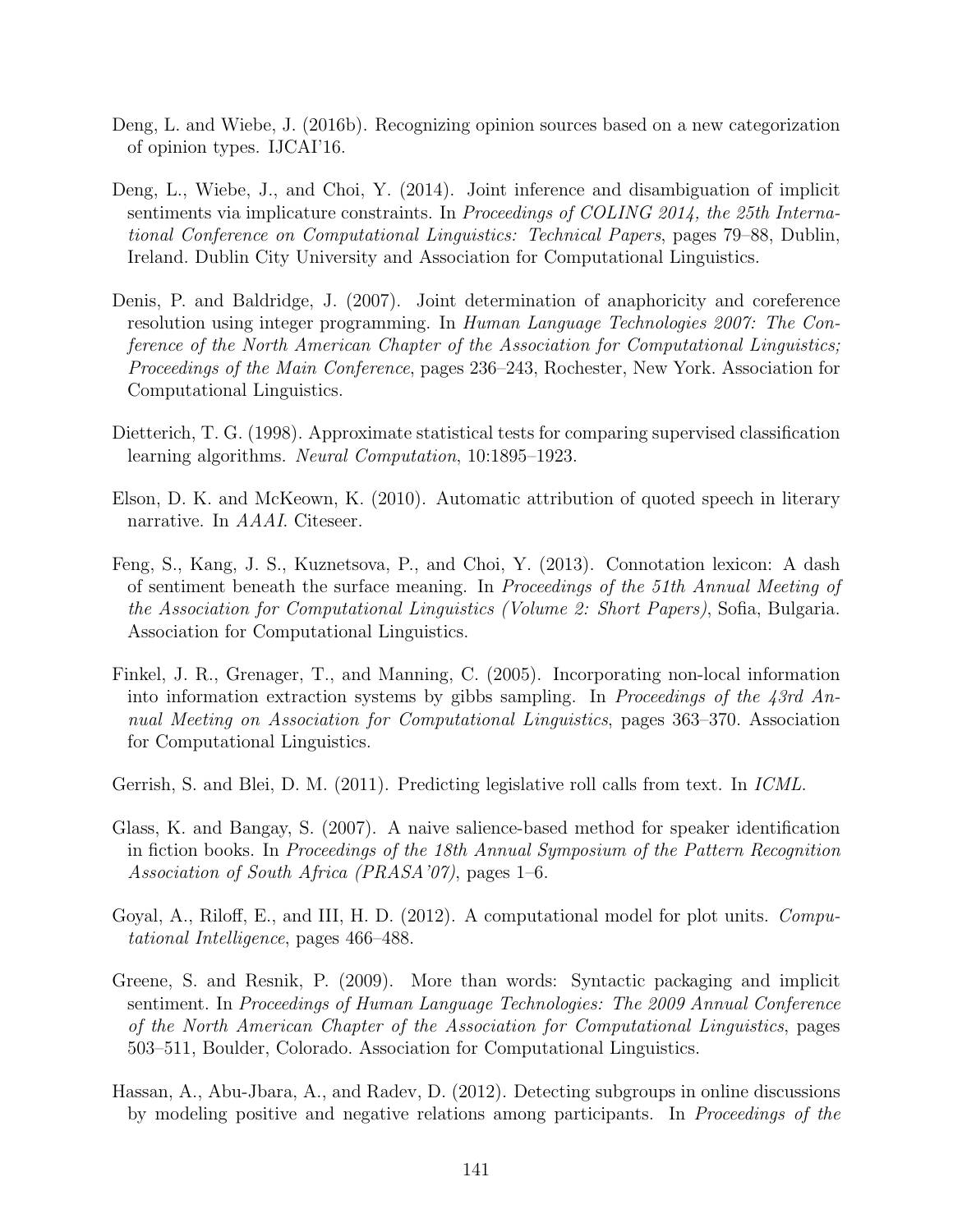*2012 Joint Conference on Empirical Methods in Natural Language Processing and Computational Natural Language Learning*, pages 59–70, Jeju Island, Korea. Association for Computational Linguistics.

- Hu, M. and Liu, B. (2004). Mining and summarizing customer reviews. In *Proceedings of the tenth ACM SIGKDD international conference on Knowledge discovery and data mining*, pages 168–177. ACM.
- Huang, B., Bach, S. H., Norris, E., Pujara, J., and Getoor, L. (2012). Social group modeling with probabilistic soft logic. In *NIPS Workshop on Social Network and Social Media Analysis: Methods, Models, and Applications*.
- Huang, B., Kimmig, A., Getoor, L., and Golbeck, J. (2013). A flexible framework for probabilistic models of social trust. In *Social Computing, Behavioral-Cultural Modeling and Prediction*, pages 265–273. Springer.
- Irsoy, O. and Cardie, C. (2014). Opinion mining with deep recurrent neural networks. In *Proceedings of the 2014 Conference on Empirical Methods in Natural Language Processing (EMNLP)*, pages 720–728.
- Iyyer, M., Enns, P., Boyd-Graber, J., and Resnik, P. (2014). Political ideology detection using recursive neural networks. In *Proceedings of the 52nd Annual Meeting of the Association for Computational Linguistics (Volume 1: Long Papers)*, pages 1113–1122, Baltimore, Maryland. Association for Computational Linguistics.
- Ji, H. and Grishman, R. (2011). Knowledge base population: Successful approaches and challenges. In *Proceedings of the 49th Annual Meeting of the Association for Computational Linguistics: Human Language Technologies-Volume 1*, pages 1148–1158. Association for Computational Linguistics.
- Ji, H. and Lin, D. (2009). Gender and animacy knowledge discovery from web-scale n-grams for unsupervised person mention detection. In *PACLIC*, pages 220–229.
- Joachims, T. (1999a). Making large-scale SVM learning practical. In Schölkopf, B., Burges, C., and Smola, A., editors, *Advances in Kernel Methods - Support Vector Learning*, chapter 11, pages 169–184. MIT Press, Cambridge, MA.
- Joachims, T. (1999b). Transductive inference for text classification using support vector machines. In *ICML*, volume 99, pages 200–209.
- Johansson, R. and Moschitti, A. (2013a). Relational features in fine-grained opinion analysis. *Computational Linguistics*, 39(3).
- Johansson, R. and Moschitti, A. (2013b). Relational features in fine-grained opinion analysis. *Computational Linguistics*, 39(3).
- Klir, G. and Yuan, B. (1995). *Fuzzy sets and fuzzy logic*, volume 4. Prentice hall New Jersey.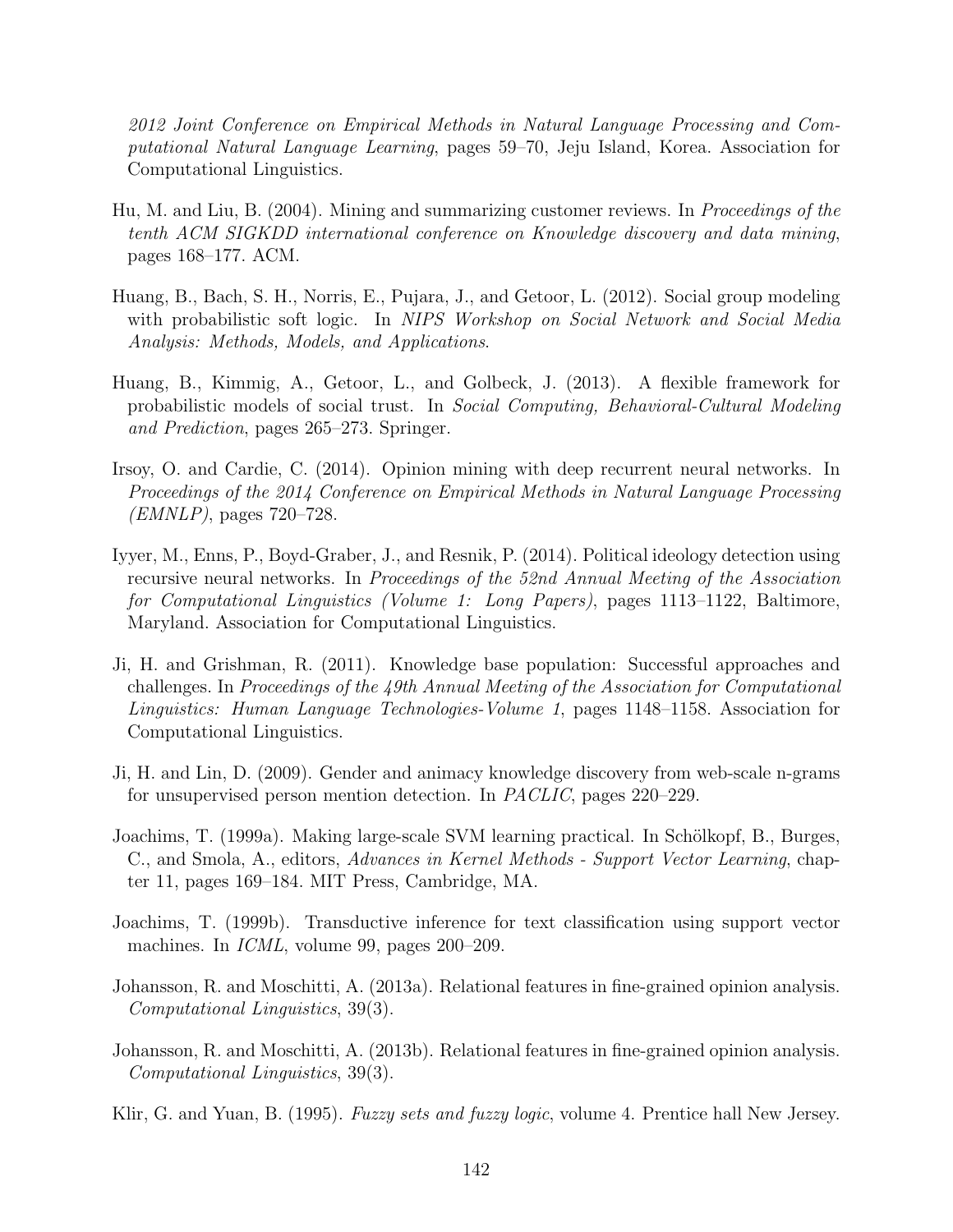- Kozhevnikov, M. and Titov, I. (2013). Cross-lingual transfer of semantic role labeling models. In *Proceedings of the 51st Annual Meeting of the Association for Computational Linguistics (Volume 1: Long Papers)*, pages 1190–1200, Sofia, Bulgaria. Association for Computational Linguistics.
- Ku, L.-W. and Chen, H.-H. (2007). Mining opinions from the web: Beyond relevance retrieval. *Journal of the American Society for Information Science and Technology*, 58(12):1838–1850.
- Lee, H., Chang, A., Peirsman, Y., Chambers, N., Surdeanu, M., and Jurafsky, D. (2013). Deterministic coreference resolution based on entity-centric, precision-ranked rules. *Computational Linguistics*, 39(4):885–916.
- Li, C. N. and Thompson, S. A. (1989). *Mandarin Chinese: A functional reference grammar*. Univ of California Press.
- Li, J. and Sun, M. (2007). Experimental study on sentiment classification of chinese review using machine learning techniques. In *Natural Language Processing and Knowledge Engineering, 2007. NLP-KE 2007. International Conference on*, pages 393–400. IEEE.
- Liu, B. (2012). *Sentiment Analysis and Opinion Mining*. Synthesis Lectures on Human Language Technologies. Morgan & Claypool Publishers.
- Liu, K., Xu, L., and Zhao, J. (2013). Syntactic patterns versus word alignment: Extracting opinion targets from online reviews. In *ACL (1)*, pages 1754–1763.
- Liu, K., Xu, L., and Zhao, J. (2014). Extracting opinion targets and opinion words from online reviews with graph co-ranking. In *Proceedings of the 52nd Annual Meeting of the Association for Computational Linguistics*, volume 1, pages 314–324.
- London, B., Khamis, S., Bach, S. H., Huang, B., Getoor, L., and Davis, L. (2013). Collective activity detection using hinge-loss Markov random fields. In *CVPR Workshop on Structured Prediction: Tractability, Learning and Inference*.
- Lu, B., Tan, C., Cardie, C., and Tsou, B. K. (2011). Joint bilingual sentiment classification with unlabeled parallel corpora. In *Proceedings of the 49th Annual Meeting of the Association for Computational Linguistics: Human Language Technologies-Volume 1*, pages 320–330. Association for Computational Linguistics.
- Manning, C. D., Surdeanu, M., Bauer, J., Finkel, J., Bethard, S. J., and McClosky, D. (2014). The Stanford CoreNLP natural language processing toolkit. In *Proceedings of 52nd Annual Meeting of the Association for Computational Linguistics: System Demonstrations*, pages 55–60.
- Martins, A. F. T. and Smith, N. a. (2009). Summarization with a joint model for sentence extraction and compression. In *Proceedings of the Workshop on Integer Linear Programming*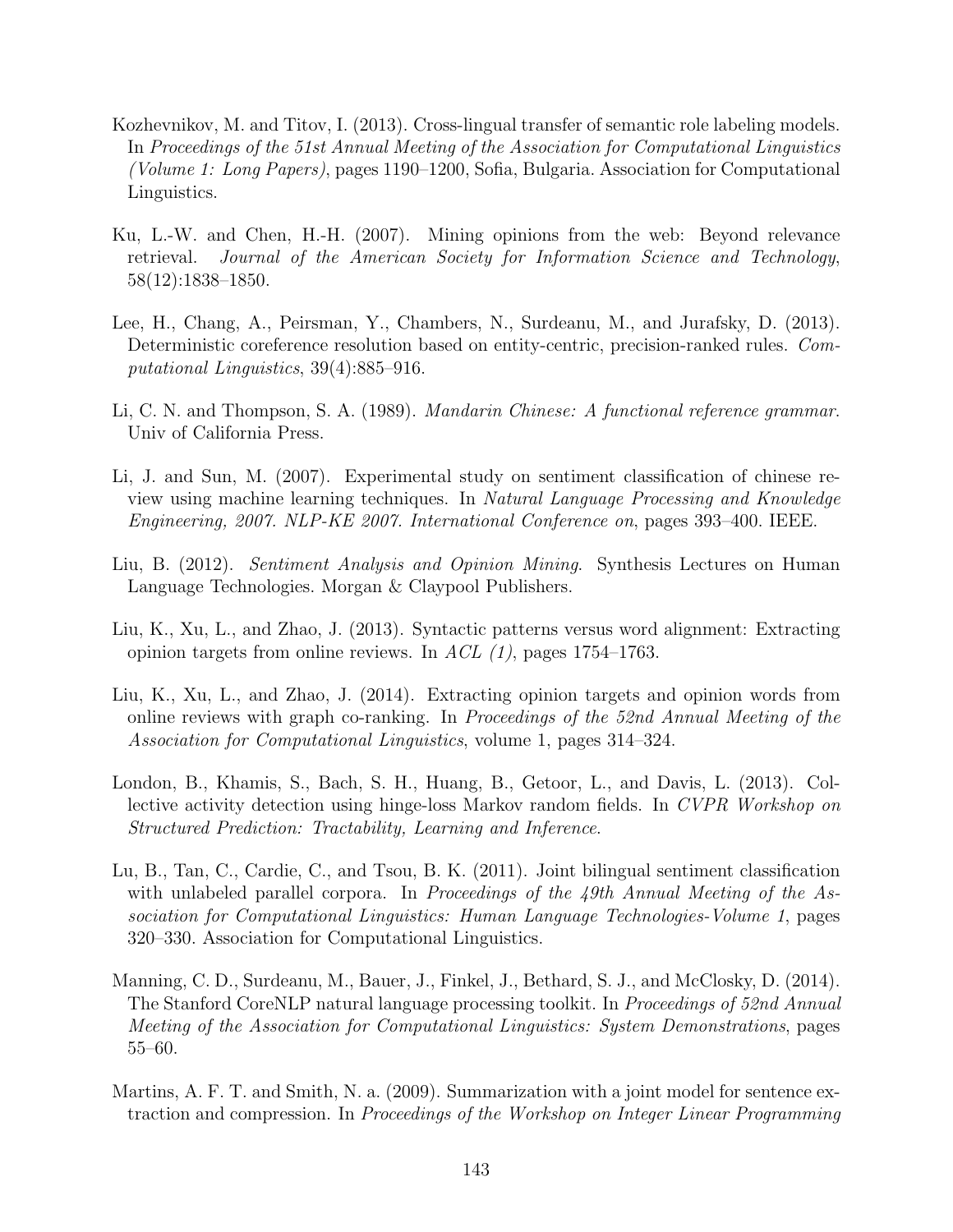*for Natural Langauge Processing - ILP '09*, pages 1–9, Morristown, NJ, USA. Association for Computational Linguistics.

- McDonald, R., Hannan, K., Neylon, T., Wells, M., and Reynar, J. (2007). Structured models for fine-to-coarse sentiment analysis. In *Annual Meeting-Association For Computational Linguistics*, volume 45, page 432. Citeseer.
- Medlock, B. and Briscoe, T. (2007). Weakly supervised learning for hedge classification in scientific literature. In *Proceedings of the 45th Annual Meeting of the Association of Computational Linguistics*.
- Memory, A., Kimmig, A., Bach, S., Raschid, L., and Getoor, L. (2012). Graph summarization in annotated data using probabilistic soft logic. In *Proceedings of the 8th International Workshop on Uncertainty Reasoning for the Semantic Web (URSW 2012)*, volume 900, pages 75–86.
- Michel Galley, Kathleen McKeown, J. H. E. S. (2004). Identifying agreement and disagreement in conversational speech: Use of bayesian networks to model pragmatic dependencies. In *Proceedings of the 42th Annual Meeting of the Association for Computational Linguistics (ACL-2004)*.
- Misra, A. and Walker, M. (2013). Topic independent identification of agreement and disagreement in social media dialogue. In *Proceedings of the SIGDIAL 2013 Conference*, pages 41–50, Metz, France. Association for Computational Linguistics.
- Moilanen, K. and Pulman, S. (2007a). Sentiment composition. In *Proceedings of RANLP 2007*, Borovets, Bulgaria.
- Moilanen, K. and Pulman, S. (2007b). Sentiment composition. In *Proceedings of RANLP*, volume 7, pages 378–382.
- Moilanen, K., Pulman, S., and Zhang, Y. (2010). Packed feelings and ordered sentiments: Sentiment parsing with quasi-compositional polarity sequencing and compression. In *Proceedings of the 1st Workshop on Computational Approaches to Subjectivity and Sentiment Analysis (WASSA 2010)*, pages 36–43.
- Mueller, C. and Strube, M. (2001). Annotating anaphoric and bridging relations with mmax. In *2nd SIGdial Workshop on Discourse and Dialogue*.
- Neviarouskaya, A., Prendinger, H., and Ishizuka, M. (2010). Recognition of affect, judgment, and appreciation in text. In *Proceedings of the 23rd International Conference on Computational Linguistics*, COLING '10, pages 806–814, Stroudsburg, PA, USA. Association for Computational Linguistics.
- O'Keefe, T., Pareti, S., Curran, J. R., Koprinska, I., and Honnibal, M. (2012). A sequence labelling approach to quote attribution. In *EMNLP*, pages 790–799. Association for Computational Linguistics.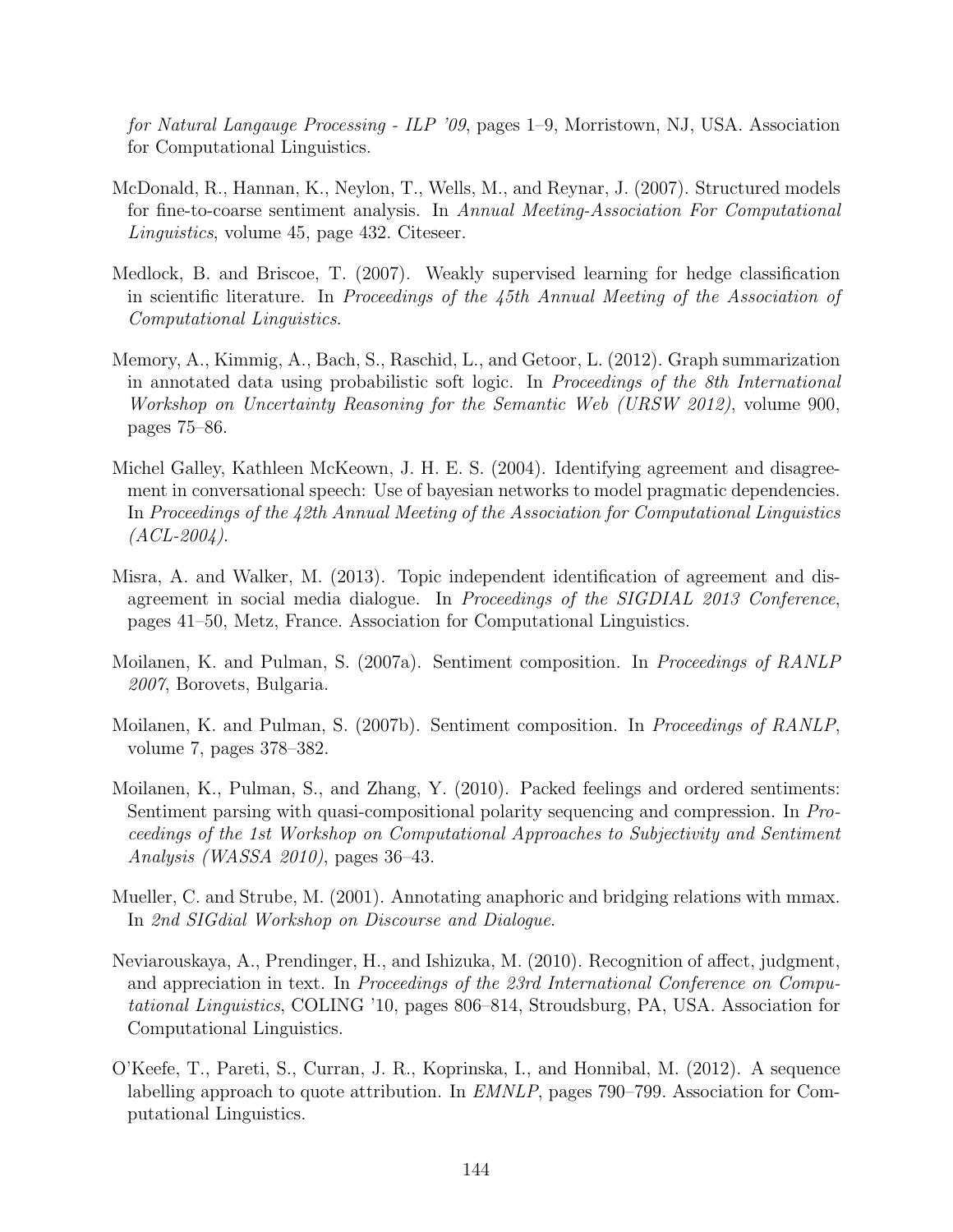- Pang, B., Lee, L., and Vaithyanathan, S. (2002). Thumbs up?: sentiment classification using machine learning techniques. In *Proceedings of the ACL-02 conference on Empirical methods in natural language processing-Volume 10*, pages 79–86. Association for Computational Linguistics.
- Pareti, S., O'Keefe, T., Konstas, I., Curran, J. R., and Koprinska, I. (2013). Automatically detecting and attributing indirect quotations. In *EMNLP*, pages 989–999.
- Park, S., Lee, K. S., and Song, J. (2011). Contrasting opposing views of news articles on contentious issues. In *Proceedings of the 49th Annual Meeting of the Association for Computational Linguistics: Human Language Technologies*, pages 340–349, Portland, Oregon, USA. Association for Computational Linguistics.
- Pearl, J. (1982). Reverend bayes on inference engines: A distributed hierarchical approach. In *Proceedings of the American Association of Artificial Intelligence National Conference on AI*, pages 133–136, Pittsburgh, PA.
- Pontiki, M., Galanis, D., Papageorgiou, H., Androutsopoulos, I., Manandhar, S., AL-Smadi, M., Al-Ayyoub, M., Zhao, Y., Qin, B., De Clercq, O., Hoste, V., Apidianaki, M., Tannier, X., Loukachevitch, N., Kotelnikov, E., Bel, N., Jiménez-Zafra, S. M., and Erviğit, G. (2016). Semeval-2016 task 5: Aspect based sentiment analysis. In *Proceedings of the 10th International Workshop on Semantic Evaluation (SemEval-2016)*, pages 19–30, San Diego, California. Association for Computational Linguistics.
- Pontiki, M., Galanis, D., Papageorgiou, H., Manandhar, S., and Androutsopoulos, I. (2015). Semeval-2015 task 12: Aspect based sentiment analysis. In *Proceedings of the 9th International Workshop on Semantic Evaluation (SemEval 2015), Association for Computational Linguistics, Denver, Colorado*, pages 486–495.
- Pontiki, M. and Manandhar, S. (2014). Semeval-2014 task 4: Aspect based sentiment analysis. Citeseer.
- Pujara, J., Miao, H., Getoor, L., and Cohen, W. (2013). Knowledge graph identification. In *The Semantic Web–ISWC 2013*, pages 542–557. Springer.
- Punyakanok, V., Roth, D., and Yih, W.-t. (2008). The importance of syntactic parsing and inference in semantic role labeling. *Computational Linguistics*, 34(2):257–287.
- Punyakanok, V., Roth, D., Yih, W.-t., and Zimak, D. (2004). Semantic role labeling via integer linear programming inference. In *Proceedings of the 20th international conference on Computational Linguistics*, page 1346. Association for Computational Linguistics.
- Quirk, R., Greenbaum, S., Leech, G., Svartvik, J., and Crystal, D. (1985). *A comprehensive grammar of the English language*, volume 397. Cambridge Univ Press.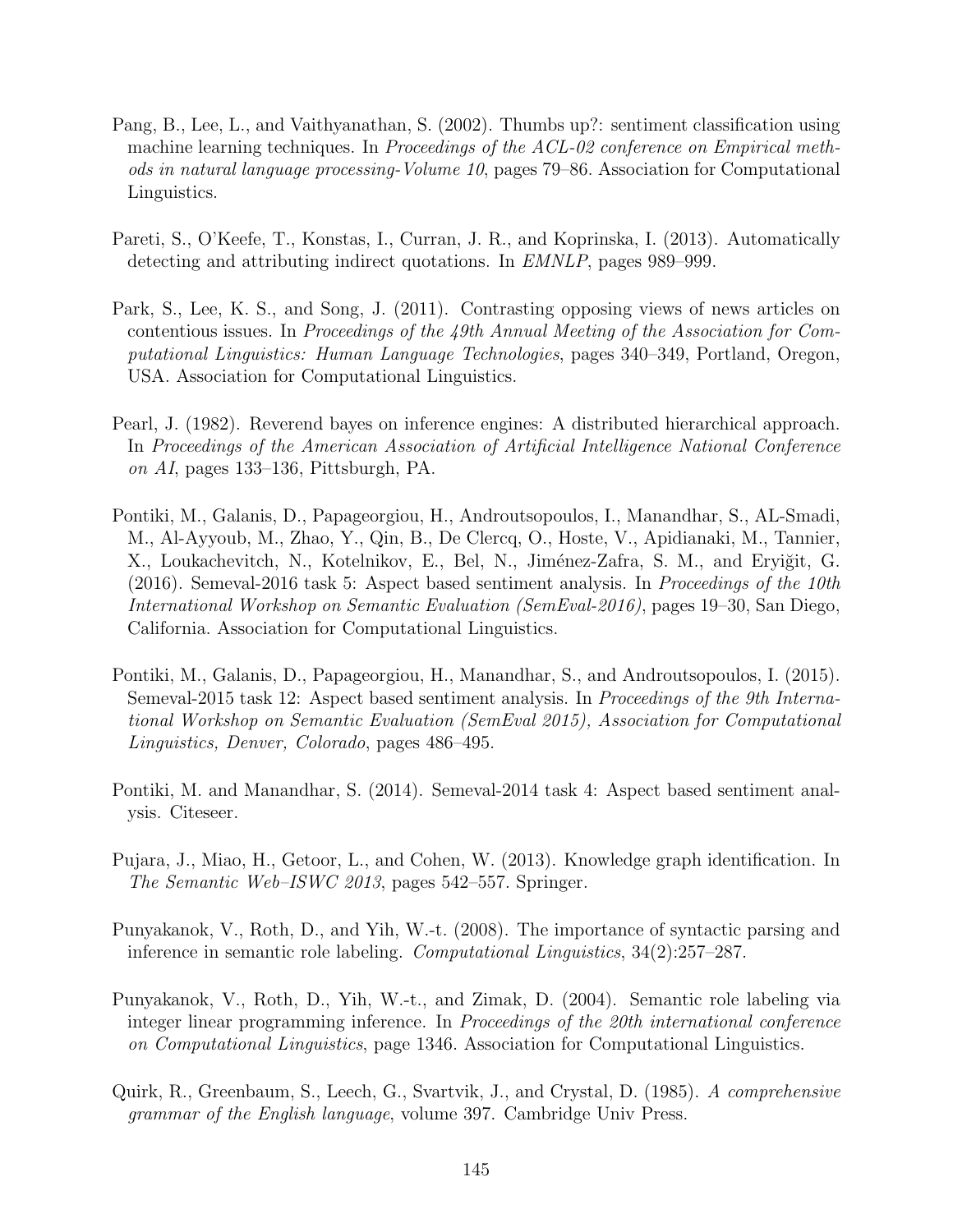- Rao, D., McNamee, P., and Dredze, M. (2013). Entity linking: Finding extracted entities in a knowledge base. In *Multi-source, multilingual information extraction and summarization*, pages 93–115. Springer.
- Recasens, M., de Marneffe, M.-C., and Potts, C. (2013). The life and death of discourse entities: Identifying singleton mentions. In *HLT-NAACL*, pages 627–633.
- <span id="page-160-0"></span>Reschke, K. and Anand, P. (2011). Extracting contextual evaluativity. In *Proceedings of the Ninth International Conference on Computational Semantics*, IWCS '11, pages 370–374, Stroudsburg, PA, USA. Association for Computational Linguistics.
- Richardson, M. and Domingos, P. (2006). Markov logic networks. *Machine learning*, 62(1- 2):107–136.
- Riloff, E., Qadir, A., Surve, P., De Silva, L., Gilbert, N., and Huang, R. (2013a). Sarcasm as contrast between a positive sentiment and negative situation. In *Proceedings of the 2013 Conference on Empirical Methods in Natural Language Processing*, pages 704–714, Seattle, Washington, USA. Association for Computational Linguistics.
- Riloff, E., Qadir, A., Surve, P., De Silva, L., Gilbert, N., and Huang, R. (2013b). Sarcasm as contrast between a positive sentiment and negative situation. In *Proceedings of the 2013 Conference on Empirical Methods in Natural Language Processing*, pages 704–714, Seattle, Washington, USA. Association for Computational Linguistics.
- Roth, D. and Yih, W.-t. (2004). A linear programming formulation for global inference in natural language tasks. In *CONLL*.
- Scholz, T. and Conrad, S. (2013). Opinion mining in newspaper articles by entropy-based word connections. In *EMNLP*, pages 1828–1839.
- Sim, Y., Acree, B. D. L., Gross, J. H., and Smith, N. A. (2013). Measuring ideological proportions in political speeches. In *Proceedings of the 2013 Conference on Empirical Methods in Natural Language Processing*, pages 91–101, Seattle, Washington, USA. Association for Computational Linguistics.
- Socher, R., Huang, E. H., Pennin, J., Manning, C. D., and Ng, A. Y. (2011). Dynamic pooling and unfolding recursive autoencoders for paraphrase detection. In *Advances in Neural Information Processing Systems*, pages 801–809.
- Socher, R., Perelygin, A., Wu, J. Y., Chuang, J., Manning, C. D., Ng, A. Y., and Potts, C. (2013). Recursive deep models for semantic compositionality over a sentiment treebank. In *Proceedings of the Conference on Empirical Methods in Natural Language Processing (EMNLP)*, pages 1631–1642. Citeseer.
- Somasundaran, S. (2010). *Discourse-Level Relations for Opinion Analysis*. PhD thesis, Department of Computer Science, University of Pittsburgh.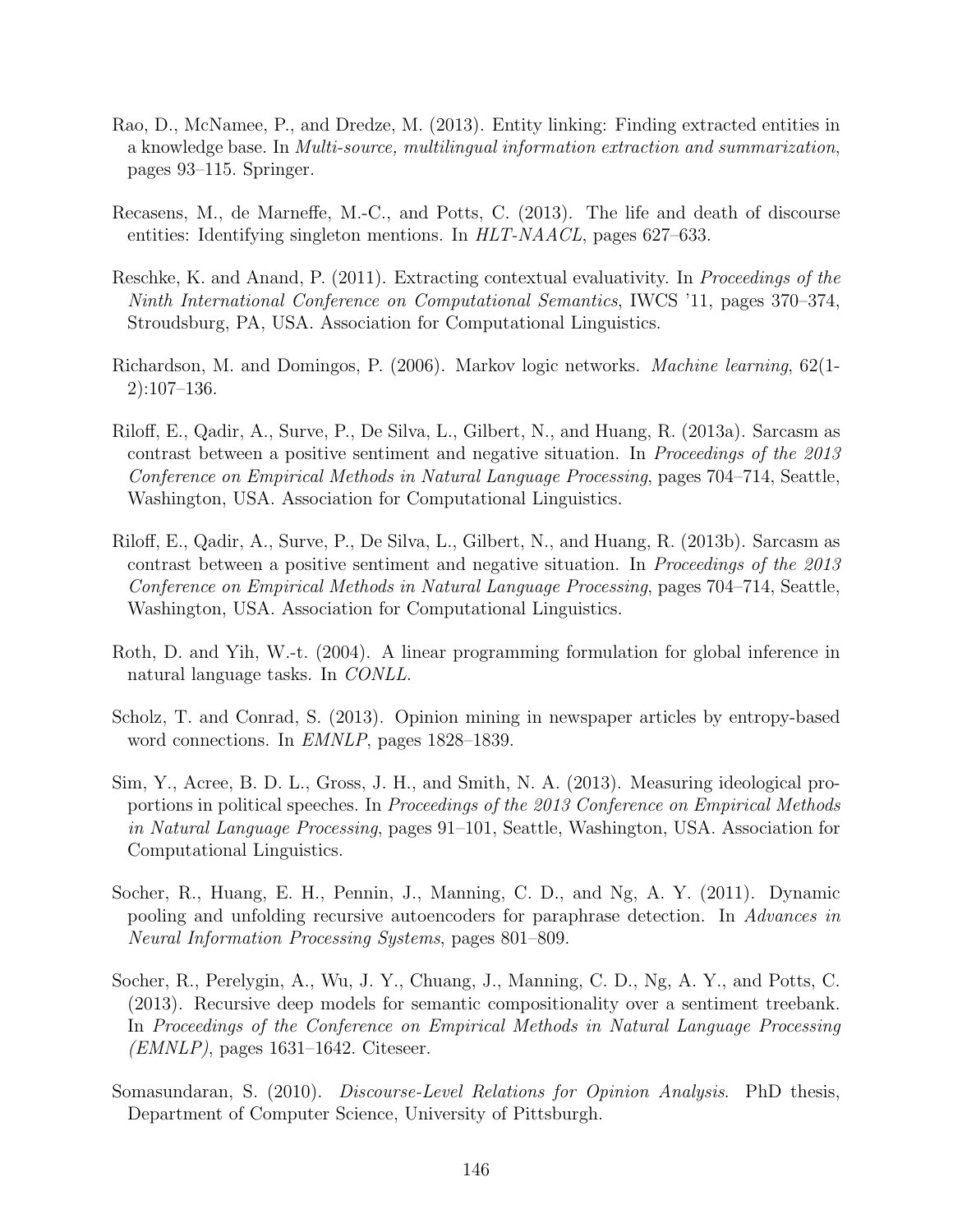- Somasundaran, S. and Wiebe, J. (2009). Recognizing stances in online debates. In *Proceedings of the Joint Conference of the 47th Annual Meeting of the ACL and the 4th International Joint Conference on Natural Language Processing of the AFNLP*, pages 226–234, Suntec, Singapore. Association for Computational Linguistics.
- Stone, P., Dunphy, D., Smith, M., and Ogilvie, D. (1966). *The General Inquirer: A Computer Approach to Content Analysis*. MIT Press, Cambridge.
- Stoyanov, V., Cardie, C., Gilbert, N., Riloff, E., Buttler, D., and Hysom, D. (2010). Coreference resolution with reconcile. In *Proceedings of the ACL 2010 Conference Short Papers*, ACLShort '10, pages 156–161, Stroudsburg, PA, USA. Association for Computational Linguistics.
- Stoyanov, V., Cardie, C., and Wiebe, J. (2005). Multi-perspective question answering using the opqa corpus. In *Proceedings of the conference on Human Language Technology and Empirical Methods in Natural Language Processing*, pages 923–930. Association for Computational Linguistics.
- Sybesma, R. P. E. (1992). *Causatives and accomplishments: The case of Chinese ba*, volume 1. Holland Institute of Generative Linguistics.
- Tang, D., Wei, F., Yang, N., Zhou, M., Liu, T., and Qin, B. (2014). Learning sentimentspecific word embedding for twitter sentiment classification. In *Proceedings of the 52nd Annual Meeting of the Association for Computational Linguistics*, pages 1555–1565.
- Titov, I. and McDonald, R. T. (2008). A joint model of text and aspect ratings for sentiment summarization. In *ACL*, volume 8, pages 308–316. Citeseer.
- Trivedi, R. and Eisenstein, J. (2013). Discourse connectors for latent subjectivity in sentiment analysis. In *Proceedings of the 2013 Conference of the North American Chapter of the Association for Computational Linguistics: Human Language Technologies*, pages 808– 813, Atlanta, Georgia. Association for Computational Linguistics.
- Tsou, B. K., Yuen, R. W., Kwong, O. Y., La, T., and Wong, W. L. (2005). Polarity classification of celebrity coverage in the chinese press. In *Proceedings of International Conference on Intelligence Analysis*.
- Turney, P. D. (2002). Thumbs up or thumbs down?: semantic orientation applied to unsupervised classification of reviews. In *Proceedings of the 40th annual meeting on association for computational linguistics*, pages 417–424. Association for Computational Linguistics.
- Vapnik, V. (2013). *The nature of statistical learning theory*. Springer Science & Business Media.
- Vieira, R. and Poesio, M. (2000). An empirically based system for processing definite descriptions. *Computational Linguistics*, 26(4):539–593.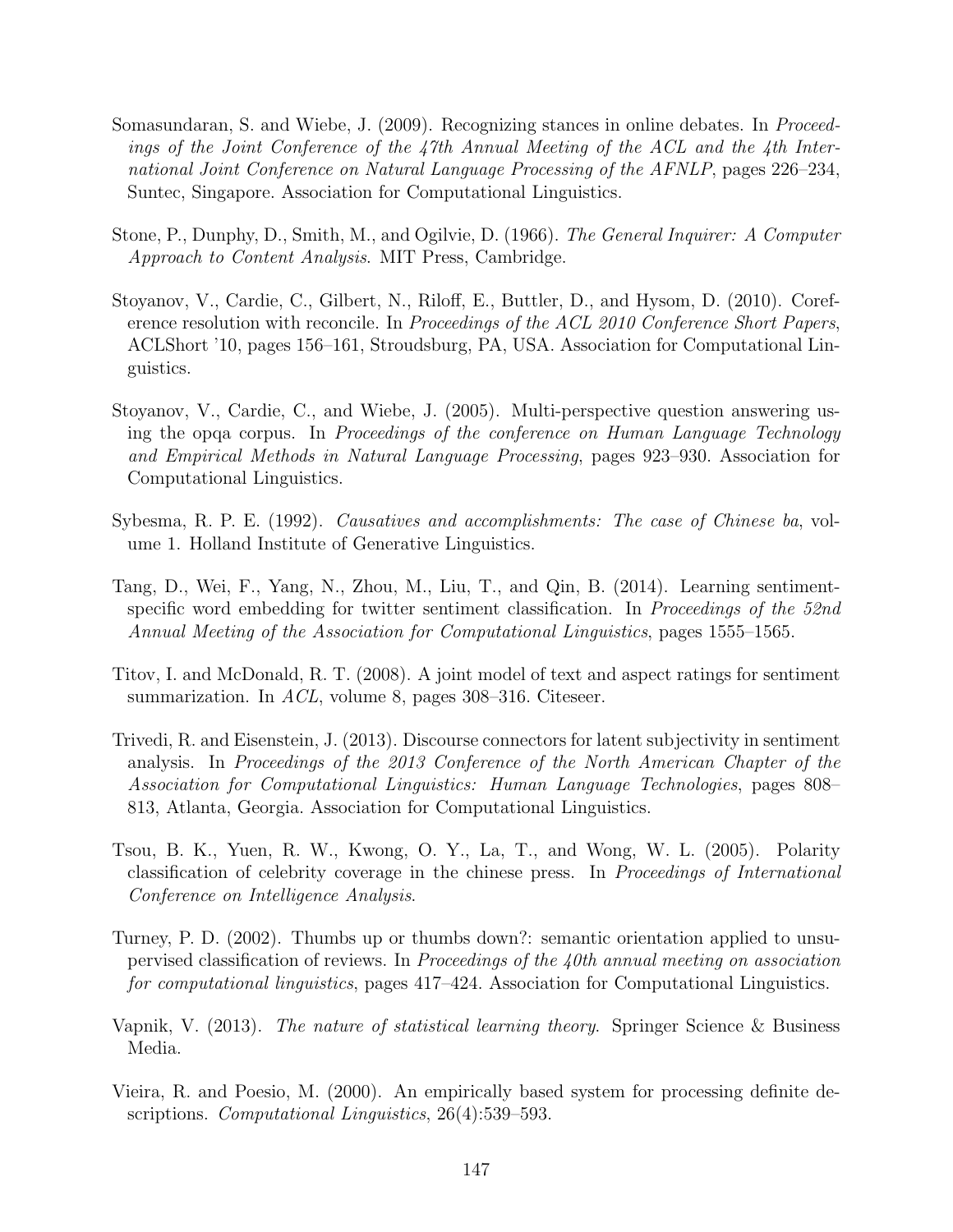- Wan, X. (2008). Using bilingual knowledge and ensemble techniques for unsupervised Chinese sentiment analysis. In *Proceedings of the 2008 Conference on Empirical Methods in Natural Language Processing*, pages 553–561, Honolulu, Hawaii. Association for Computational Linguistics.
- Wan, X. (2009). Co-training for cross-lingual sentiment classification. In *Proceedings of the Joint Conference of the 47th Annual Meeting of the ACL and the 4th International Joint Conference on Natural Language Processing of the AFNLP: Volume 1-Volume 1*, pages 235–243. Association for Computational Linguistics.
- Wang, L. and Cardie, C. (2014). Improving agreement and disagreement identification in online discussions with a socially-tuned sentiment lexicon. In *Proceedings of the 5th Workshop on Computational Approaches to Subjectivity, Sentiment and Social Media Analysis*, pages 97–106, Baltimore, Maryland. Association for Computational Linguistics.
- Wang, S., Wei, Y., Li, D., Zhang, W., and Li, W. (2007). A hybrid method of feature selection for chinese text sentiment classification. In *Fuzzy Systems and Knowledge Discovery, 2007. FSKD 2007. Fourth International Conference on*, volume 3, pages 435–439. IEEE.
- Wang, W., Yaman, S., Precoda, K., Richey, C., and Raymond, G. (2011). Detection of agreement and disagreement in broadcast conversations. In *Proceedings of the 49th Annual Meeting of the Association for Computational Linguistics: Human Language Technologies*, pages 374–378, Portland, Oregon, USA. Association for Computational Linguistics.
- Wiebe, J. and Deng, L. (2014). An account of opinion implicatures. *arXiv*, 1404.6491[cs.CL].
- Wiebe, J., Wilson, T., Bruce, R., Bell, M., and Martin, M. (2004). Learning subjective language. *Computational linguistics*, 30(3):277–308.
- Wiebe, J., Wilson, T., and Cardie, C. (2005). Annotating expressions of opinions and emotions in language. *Language Resources and Evaluation*, 39(2/3):164–210.
- Wiebe, J. M., Bruce, R. F., and O'Hara, T. P. (1999). Development and use of a goldstandard data set for subjectivity classifications. In *Proceedings of the 37th annual meeting of the Association for Computational Linguistics on Computational Linguistics*, pages 246– 253. Association for Computational Linguistics.
- Wiegand, M. and Klakow, D. (2010). Convolution kernels for opinion holder extraction. In *Human Language Technologies: The 2010 Annual Conference of the North American Chapter of the Association for Computational Linguistics*, pages 795–803. Association for Computational Linguistics.
- Wiegand, M. and Klakow, D. (2012). Generalization methods for in-domain and crossdomain opinion holder extraction. In *Proceedings of the 13th Conference of the European Chapter of the Association for Computational Linguistics*, pages 325–335. Association for Computational Linguistics.